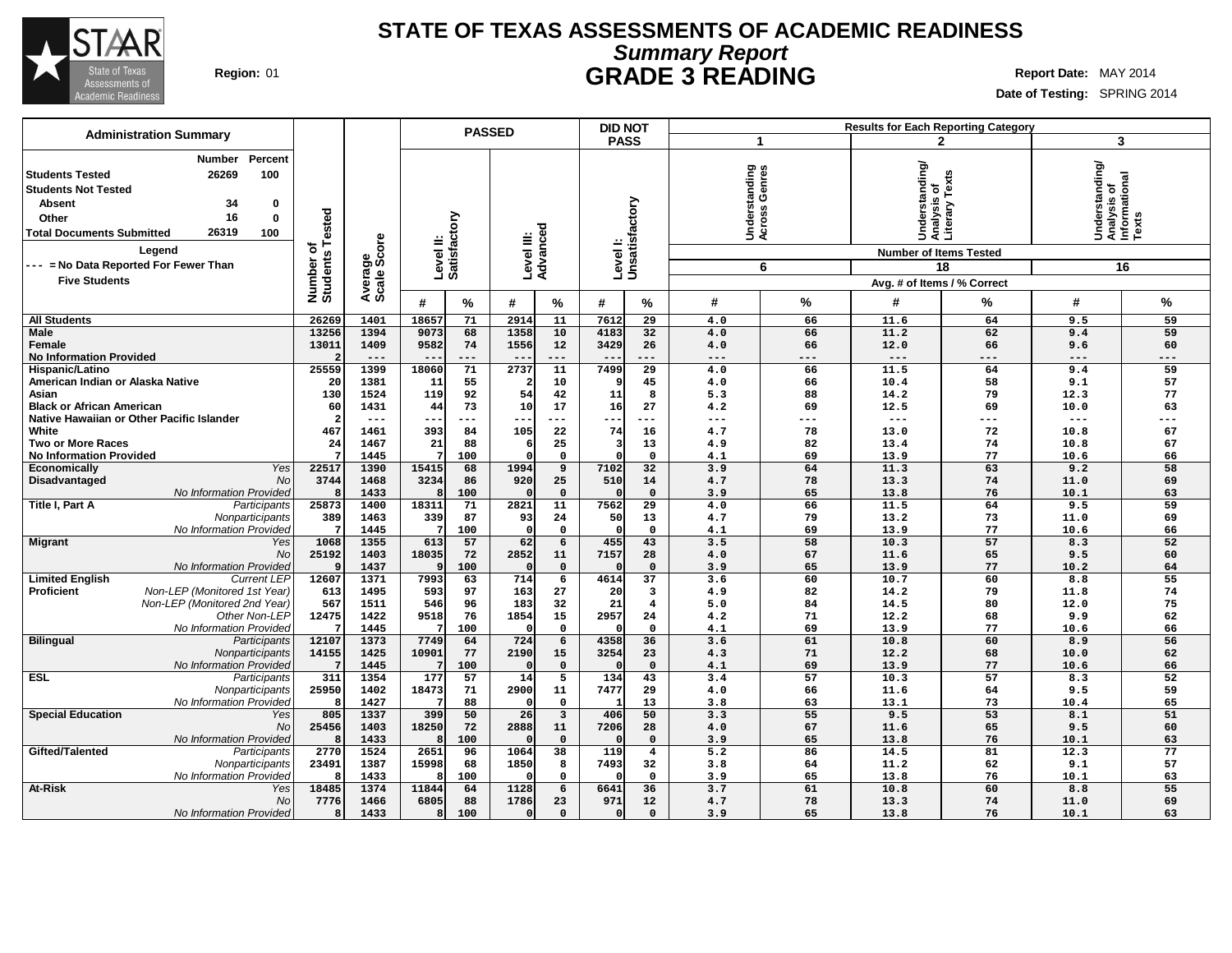

# **Summary Report STATE OF TEXAS ASSESSMENTS OF ACADEMIC READINESS Region:** 01 **GRADE 3 MATHEMATICS Report Date:** MAY 2014

| <b>Administration Summary</b>                                                              |                       |              |                           | <b>PASSED</b> |                        |                             | <b>DID NOT</b>          |                       |              |                                                        |                                                           |          |                  | <b>Results for Each Reporting Category</b> |            |               |                             |          |
|--------------------------------------------------------------------------------------------|-----------------------|--------------|---------------------------|---------------|------------------------|-----------------------------|-------------------------|-----------------------|--------------|--------------------------------------------------------|-----------------------------------------------------------|----------|------------------|--------------------------------------------|------------|---------------|-----------------------------|----------|
|                                                                                            |                       |              |                           |               |                        |                             | <b>PASS</b>             |                       | -1           |                                                        | $\mathbf{2}$                                              |          | 3                |                                            |            | 4             | 5                           |          |
| Percent<br>Number<br>28895<br>100<br><b>Students Tested</b>                                |                       |              |                           |               |                        |                             |                         |                       | and          |                                                        | Patterns,<br>Relationships,<br>and Algebraic<br>Reasoning |          | and              |                                            |            |               | and                         |          |
| <b>Students Not Tested</b>                                                                 |                       |              |                           |               |                        |                             |                         |                       |              | Numbers,<br>Operations, a<br>Quantitative<br>Reasoning |                                                           |          |                  |                                            | surement   |               | Probability a<br>Statistics |          |
| 25<br><b>Absent</b><br>0                                                                   |                       |              |                           |               |                        |                             |                         |                       |              |                                                        |                                                           |          | metry.           | Reasoning                                  |            |               |                             |          |
| 21<br>$\mathbf 0$<br>Other                                                                 |                       |              |                           |               |                        |                             |                         |                       |              |                                                        |                                                           |          |                  |                                            |            |               |                             |          |
| 28941<br>100<br><b>Total Documents Submitted</b>                                           |                       |              |                           |               |                        |                             |                         |                       |              |                                                        |                                                           |          | Geome<br>Spatial |                                            | vea<br>Nea |               |                             |          |
|                                                                                            | Tested                |              |                           |               |                        |                             |                         |                       |              |                                                        |                                                           |          |                  |                                            |            |               |                             |          |
| Legend                                                                                     | ৳                     | ige<br>Score | Level II:<br>Satisfactory |               | Level III:<br>Advanced |                             | Level I:                | Unsatisfactory        |              |                                                        |                                                           |          |                  | <b>Number of Items Tested</b>              |            |               |                             |          |
| --- = No Data Reported For Fewer Than                                                      |                       |              |                           |               |                        |                             |                         |                       |              | 15                                                     |                                                           | 8        |                  | 9                                          |            | 8             |                             | 6        |
| <b>Five Students</b>                                                                       |                       | Average      |                           |               |                        |                             |                         |                       |              |                                                        |                                                           |          |                  | Avg. # of Items / % Correct                |            |               |                             |          |
|                                                                                            | Number of<br>Students |              | #                         | %             | #                      | %                           | #                       | ℅                     | #            | %                                                      | #                                                         | %        | #                | %                                          | #          | $\frac{9}{6}$ | #                           | %        |
| <b>All Students</b>                                                                        | 28895                 | 1471         | 20704                     | 72            | 4557                   | 16                          | 8191                    | 28                    | 10.5         | 70                                                     | 5.5                                                       | 69       | 6.2              | 69                                         | 5.6        | 71            | 3.9                         | 65       |
| <b>Male</b>                                                                                | 14631                 | 1468         | 10388                     | 71            | 2262                   | 15                          | 4243                    | 29                    | 10.5         | 70                                                     | 5.5                                                       | 69       | 6.2              | 69                                         | 5.6        | 70            | 3.9                         | 64       |
| Female                                                                                     | 14262                 | 1474         | 10314                     | 72            | 2295                   | 16                          | 3948                    | 28                    | 10.6         | 71                                                     | 5.5                                                       | 69       | 6.2              | 69                                         | 5.7        | 72            | 3.9                         | 65       |
| <b>No Information Provided</b>                                                             |                       | $---$        | $-$                       | $---$         | $- -$                  | ---                         | $ -$                    | $---$                 | $---$        | $---$                                                  | $---$                                                     | $---$    | $---$            | ---                                        | $---$      | $---$         | $---$                       | ---      |
| Hispanic/Latino                                                                            | 28184                 | 1470         | 20120                     | 71            | 4343                   | 15                          | 8064                    | 29                    | 10.5         | 70                                                     | 5.5                                                       | 69       | 6.2              | 69                                         | 5.6        | 70            | 3.9                         | 64       |
| American Indian or Alaska Native                                                           | 20                    | 1471         | 12                        | 60            |                        | 20                          | -8                      | 40                    | 10.5         | 70                                                     | 5.1                                                       | 63       | 6.6              | 73                                         | 5.5        | 69            | 4.3                         | 71       |
| Asian                                                                                      | 127                   | 1647         | 122                       | 96            | 79                     | 62                          | 5                       | $\overline{4}$        | 13.5         | 90                                                     | 7.1                                                       | 89       | 7.9              | 87                                         | 7.3        | 91            | 5.1                         | 86       |
| <b>Black or African American</b>                                                           | 60                    | 1479         | 44                        | 73            | 10                     | 17                          | 16                      | 27                    | 10.7         | 72                                                     | 5.8                                                       | 73       | 6.4              | 71                                         | 5.7        | 72            | 3.8                         | 63       |
| Native Hawaiian or Other Pacific Islander                                                  | -2                    | $- - -$      | ---                       | ---           | --                     | ---                         | ÷                       | $--$                  | $--$         | $---$                                                  | $---$                                                     | ---      | $---$            | ---                                        | ---        | ---           | $--$                        | ---      |
| White                                                                                      | 471                   | 1512         | 380                       | 81            | 112<br>7               | 24                          | 91                      | 19                    | 11.4         | 76                                                     | 5.9                                                       | 74       | 6.7              | 74                                         | 6.0        | 75            | 4.3                         | 71       |
| <b>Two or More Races</b><br><b>No Information Provided</b>                                 | 24<br>-7              | 1530<br>1470 | 18<br>6                   | 75<br>86      |                        | 29<br>$\mathbf 0$           | 6<br>$\mathbf{1}$       | 25<br>14              | 11.8<br>10.7 | 79<br>71                                               | 6.0<br>5.7                                                | 75<br>71 | 6.4<br>6.0       | 71<br>67                                   | 6.5<br>6.6 | 82<br>82      | 3.9<br>3.6                  | 65<br>60 |
| Yes<br><b>Economically</b>                                                                 | 25071                 | 1462         | 17500                     | 70            | 3502                   | 14                          | 7571                    | 30                    | 10.4         | 69                                                     | 5.4                                                       | 68       | 6.1              | 68                                         | 5.5        | 69            | 3.8                         | 63       |
| <b>No</b><br>Disadvantaged                                                                 | 3816                  | 1530         | 3198                      | 84            | 1055                   | 28                          | 618                     | 16                    | 11.7         | 78                                                     | 6.2                                                       | 77       | 6.8              | 76                                         | 6.3        | 78            | 4.4                         | 73       |
| No Information Provided                                                                    | Я.                    | 1446         |                           | 75            |                        | $\Omega$                    | 2                       | 25                    | 10.1         | 68                                                     | 5.3                                                       | 66       | 5.6              | 63                                         | 6.4        | 80            | 3.3                         | 54       |
| Title I, Part A<br>Participants                                                            | 28504                 | 1470         | 20379                     | 71            | 4445                   | 16                          | 8125                    | 29                    | 10.5         | 70                                                     | 5.5                                                       | 69       | 6.2              | 69                                         | 5.6        | 70            | 3.9                         | 64       |
| Nonparticipants                                                                            | 384                   | 1531         | 319                       | 83            | 112                    | 29                          | 65                      | 17                    | 11.7         | 78                                                     | 6.2                                                       | 77       | 6.9              | 77                                         | 6.3        | 78            | 4.3                         | 72       |
| <b>No Information Provided</b>                                                             |                       | 1470         | 6                         | 86            | $\Omega$               | $\mathbf{0}$                | $\mathbf{1}$            | 14                    | 10.7         | 71                                                     | 5.7                                                       | 71       | 6.0              | 67                                         | 6.6        | 82            | 3.6                         | 60       |
| <b>Migrant</b><br>Yes                                                                      | 1219                  | 1428         | 737                       | 60            | 112                    | $\overline{9}$              | 482                     | 40                    | 9.6          | 64                                                     | 5.0                                                       | 62       | 5.6              | 63                                         | 5.1        | 64            | 3.5                         | 58       |
| <b>No</b>                                                                                  | 27667                 | 1473         | 19960                     | 72            | 4445                   | 16                          | 7707                    | 28                    | 10.6         | 71                                                     | 5.5                                                       | 69       | 6.2              | 69                                         | 5.7        | 71            | 3.9                         | 65       |
| No Information Provided                                                                    | <b>q</b><br>15167     | 1454<br>1451 | 10217                     | 78<br>67      | 1778                   | $\Omega$<br>$\overline{12}$ | 4950                    | 22<br>$\overline{33}$ | 10.6<br>10.1 | 70<br>67                                               | 5.6<br>5.3                                                | 69       | 5.7              | 63<br>67                                   | 6.2        | 78<br>68      | 3.3                         | 56<br>61 |
| <b>Limited English</b><br><b>Current LEP</b><br>Proficient<br>Non-LEP (Monitored 1st Year) | 615                   | 1586         | 584                       | 95            | 251                    | 41                          | 31                      | 5                     | 12.9         | 86                                                     | 6.8                                                       | 66<br>85 | 6.0<br>7.4       | 82                                         | 5.4<br>6.8 | 85            | 3.7<br>4.8                  | 80       |
| Non-LEP (Monitored 2nd Year)                                                               | 567                   | 1599         | 534                       | 94            | 249                    | 44                          | 33                      | 6                     | 13.0         | 86                                                     | 6.8                                                       | 85       | 7.5              | 83                                         | 6.9        | 87            | 4.8                         | 80       |
| Other Non-LEP                                                                              | 12539                 | 1484         | 9363                      | 75            | 2279                   | 18                          | 3176                    | 25                    | 10.9         | 72                                                     | 5.6                                                       | 70       | 6.3              | 70                                         | 5.8        | 72            | 4.0                         | 67       |
| No Information Provided                                                                    |                       | 1470         | 6                         | 86            |                        | $\mathbf{o}$                |                         | 14                    | 10.7         | 71                                                     | 5.7                                                       | 71       | 6.0              | 67                                         | 6.6        | 82            | 3.6                         | 60       |
| <b>Bilingual</b><br>Participants                                                           | 14661                 | 1453         | 9944                      | 68            | 1786                   | 12                          | 4717                    | 32                    | 10.1         | 67                                                     | 5.3                                                       | 67       | 6.0              | 67                                         | 5.5        | 68            | 3.7                         | 62       |
| Nonparticipants                                                                            | 14227                 | 1490         | 10754                     | 76            | 2771                   | 19                          | 3473                    | 24                    | 11.0         | 73                                                     | 5.7                                                       | 71       | 6.4              | 71                                         | 5.8        | 73            | 4.0                         | 67       |
| No Information Provided                                                                    |                       | 1470         | 6                         | 86            | $\Omega$               | $\mathbf 0$                 |                         | 14                    | 10.7         | 71                                                     | 5.7                                                       | 71       | 6.0              | 67                                         | 6.6        | 82            | 3.6                         | 60       |
| <b>ESL</b><br>Participants                                                                 | 307                   | 1426         | 177                       | 58            | 27                     | 9                           | 130                     | 42                    | 9.6          | 64                                                     | 5.0                                                       | 62       | 5.5              | 62                                         | 5.2        | 65            | 3.4                         | 57       |
| Nonparticipants                                                                            | 28580                 | 1472         | 20521                     | 72            | 4530                   | 16                          | 8059                    | 28                    | 10.6         | 70                                                     | 5.5                                                       | 69       | 6.2              | 69                                         | 5.6        | 71            | 3.9                         | 65       |
| No Information Provided                                                                    | -8                    | 1444         | 6                         | 75            | $\Omega$               | $\mathbf 0$                 |                         | 25                    | 10.1         | 68                                                     | 5.1                                                       | 64       | 5.5              | 61                                         | 6.1        | 77            | 3.6                         | 60       |
| <b>Special Education</b><br>Yes                                                            | 1037                  | 1386         | 495                       | 48            | 55                     | 5                           | 542                     | 52                    | 8.6          | 58                                                     | 4.7                                                       | 58       | 4.9              | 54                                         | 4.6        | 57            | 3.1                         | 51       |
| No<br><b>No Information Provided</b>                                                       | 27850<br>Я.           | 1474<br>1446 | 20203<br>6                | 73<br>75      | 4502                   | 16<br>$\mathbf 0$           | 7647                    | 27<br>25              | 10.6<br>10.1 | 71<br>68                                               | 5.5<br>5.3                                                | 69<br>66 | 6.3<br>5.6       | 69<br>63                                   | 5.7<br>6.4 | 71<br>80      | 3.9<br>3.3                  | 65<br>54 |
| Gifted/Talented<br>Participants                                                            | 2911                  | 1609         | 2793                      | 96            | 1354                   | 47                          | 118                     | $\overline{4}$        | 13.0         | 87                                                     | 6.9                                                       | 86       | 7.6              | 84                                         | 7.0        | 87            | 4.9                         | 82       |
| Nonparticipants                                                                            | 25976                 | 1456         | 17905                     | 69            | 3203                   | 12                          | 8071                    | 31                    | 10.3         | 68                                                     | 5.4                                                       | 67       | 6.0              | 67                                         | 5.5        | 69            | 3.8                         | 63       |
| No Information Provided                                                                    | Я.                    | 1446         | 6                         | 75            |                        | $\mathbf 0$                 |                         | 25                    | 10.1         | 68                                                     | 5.3                                                       | 66       | 5.6              | 63                                         | 6.4        | 80            | 3.3                         | 54       |
| At-Risk<br>Yes                                                                             | 21098                 | 1449         | 14102                     | 67            | 2370                   | 11                          | 6996                    | 33                    | 10.1         | 67                                                     | 5.3                                                       | 66       | 6.0              | 66                                         | 5.4        | 68            | 3.7                         | 61       |
| <b>No</b>                                                                                  | 7789                  | 1532         | 6596                      | 85            | 2187                   | 28                          | 1193                    | 15                    | 11.8         | 79                                                     | 6.1                                                       | 77       | 6.9              | 76                                         | 6.3        | 78            | 4.4                         | 73       |
| No Information Provided                                                                    | $\mathbf{a}$          | 1446         | 6                         | 75            | $\Omega$               | $\mathbf{0}$                | $\overline{\mathbf{c}}$ | 25                    | 10.1         | 68                                                     | 5.3                                                       | 66       | 5.6              | 63                                         | 6.4        | 80            | 3.3                         | 54       |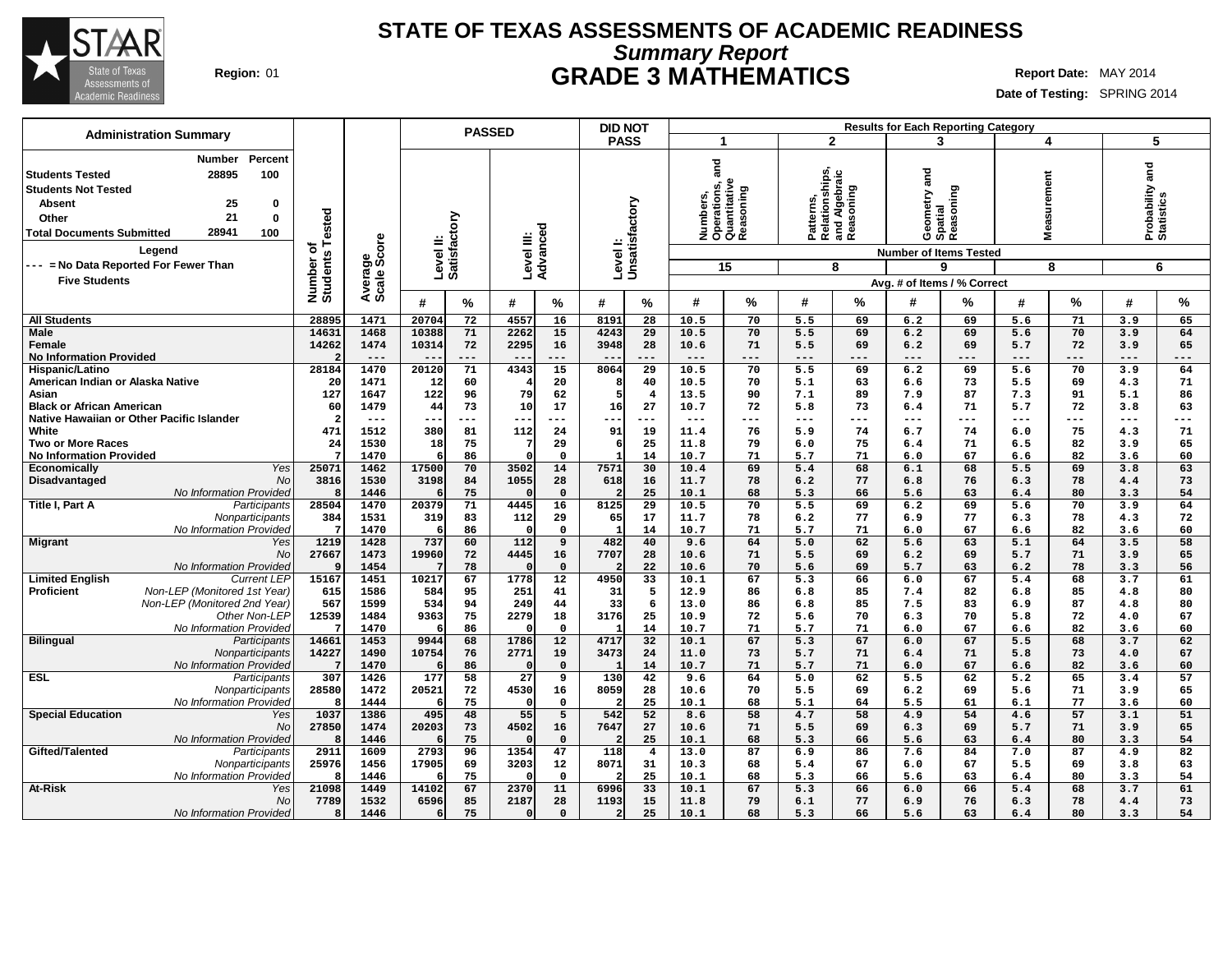

# **Summary Report STATE OF TEXAS ASSESSMENTS OF ACADEMIC READINESS SPANISH Region:** 01 **GRADE 3 READING Report Date:** MAY 2014

| <b>PASS</b><br>3<br>-1<br>$\mathbf{2}$<br>Percent<br>Number<br> Understanding/<br> Analysis of<br>  Informational<br>  Texts<br>Understanding<br>tanding<br>Genres<br>s of<br>Texts<br>3576<br>100<br><b>Students Tested</b><br><b>Students Not Tested</b><br>Analysis <b>o</b><br>Literary T<br>Levell:<br>Unsatisfactory<br>$\mathbf{2}$<br><b>Absent</b><br>0<br>Underst<br>Across (<br>Tested<br>Level II:<br>Satisfactory<br>3<br>$\bf{0}$<br>Other<br>Level III:<br>Advanced<br>3581<br><b>Total Documents Submitted</b><br>100<br>Average<br>Scale Score<br>৳<br>Legend<br><b>Number of Items Tested</b><br>Number o<br>Students<br>--- = No Data Reported For Fewer Than<br>6<br>18<br>16<br><b>Five Students</b><br>Avg. # of Items / % Correct<br>#<br>%<br>%<br>#<br>%<br>#<br>$\frac{0}{0}$<br>#<br>%<br>#<br>%<br>#<br>3576 S-1350<br>58<br>525<br>15<br>1486<br>42<br>3.8<br>9.7<br>54<br>8.8<br>55<br><b>All Students</b><br>2090<br>64<br>62<br>52<br>1826 S-1327<br>950<br>52<br>203<br>11<br>876<br>48<br>3.7<br>9.0<br>50<br>8.3<br><b>Male</b><br>Female<br>1750 S-1375<br>1140<br>65<br>322<br>18<br>610<br>35<br>4.0<br>66<br>58<br>9.2<br>58<br>10.5<br><b>No Information Provided</b><br>$---$<br>$---$<br>$---$<br>$---$<br>$---$<br>$---$<br>$---$<br>$- - -$<br>$-$<br>$- -$<br>---<br>$---$<br>$- -$<br>3564<br>$S - 1350$<br>2085<br>59<br>522<br>15<br>1479<br>55<br>Hispanic/Latino<br>41<br>3.9<br>64<br>9.7<br>54<br>8.8<br>American Indian or Alaska Native<br>---<br>$--$<br>$---$<br>$--$<br>$---$<br>$---$<br>$---$<br>$---$<br>---<br>---<br>$---$<br>---<br>$- -$<br>Asian<br>n<br>---<br>$- -$<br>$---$<br>$- -$<br>$- - -$<br>$---$<br>---<br>$---$<br>---<br>---<br>$---$<br>$- -$<br>---<br><b>Black or African American</b><br>---<br>$--$<br>$---$<br>$---$<br>$---$<br>---<br>---<br>---<br>---<br>$---$<br>$--$<br>--<br>---<br>Native Hawaiian or Other Pacific Islander<br>---<br>---<br>$--$<br>---<br>---<br>---<br>$--$<br>White<br>59<br>10<br>$S-1377$<br>50<br>30<br>50<br>57<br>59<br>9.4<br>5<br>3.4<br>10.7<br>5<br>з<br><b>Two or More Races</b><br>$\qquad \qquad - -$<br>$---$<br>$- - -$<br>$- - -$<br>$---$<br>$---$<br>---<br>---<br>$---$<br>---<br>$- -$<br>$- -$<br>$- - -$<br><b>No Information Provided</b><br>---<br>$- -$<br>$---$<br>$- -$<br>$- - -$<br>$---$<br>$---$<br>$--$<br>---<br>---<br>$---$<br>---<br>$ -$<br>55<br>Yes<br>$3453$ $S-1350$<br>58<br>507<br>15<br>1439<br>42<br>3.9<br>64<br>9.7<br>54<br>8.8<br>Economically<br>2014<br>No<br>$123$ $S-1353$<br>15<br>62<br>55<br>56<br>Disadvantaged<br>76<br>62<br>18<br>47<br>38<br>3.7<br>9.9<br>8.9<br>No Information Provided<br>---<br>$---$<br>$\qquad \qquad - -$<br>---<br>$\qquad \qquad -$<br>$- -$<br>$---$<br>$- -$<br>---<br>$---$<br>---<br>$---$<br>---<br>Title I, Part A<br>58<br>524<br>15<br>1484<br>55<br>Participants<br>3566 S-1350<br>2082<br>42<br>3.8<br>64<br>9.7<br>54<br>8.8<br>52<br>Nonparticipants<br>72<br>$10S - 1347$<br>Я<br>80<br>10<br>$\overline{a}$<br>20<br>4.3<br>10.1<br>56<br>8.3<br>No Information Provided<br>---<br>$\qquad \qquad - -$<br>$---$<br>$---$<br>$---$<br>$---$<br>$---$<br>---<br>$\qquad \qquad - -$<br>---<br>$- -$<br>---<br>$- -$<br>$202$ $S-1306$<br>90<br>45<br>15<br>$7\overline{ }$<br>112<br>55<br>3.4<br>57<br>48<br><b>Migrant</b><br>Yes<br>8.6<br>48<br>7.8<br><b>No</b><br>3373 S-1353<br>65<br>55<br>59<br>510<br>15<br>1373<br>41<br>3.9<br>54<br>8.9<br>2000<br>9.8<br>No Information Provided<br>---<br>---<br>$---$<br>$---$<br>$---$<br>---<br>---<br>$---$<br>---<br>$- -$<br>$- -$<br>---<br>$\overline{59}$<br>521<br>15<br><b>Limited English</b><br><b>Current LEP</b><br>3541<br>$S - 1351$<br>2078<br>1463<br>41<br>3.9<br>64<br>9.7<br>54<br>8.8<br>55<br>Non-LEP (Monitored 1st Year)<br>Proficient<br>$\Omega$<br>---<br>$--$<br>$---$<br>$- -$<br>$---$<br>$---$<br>$---$<br>$---$<br>---<br>---<br>$---$<br>---<br>$- -$<br>Non-LEP (Monitored 2nd Year)<br>$---$<br>$--$<br>$\qquad \qquad - -$<br>$---$<br>$---$<br>$---$<br>$\qquad \qquad - -$<br>---<br>---<br>$---$<br>$--$<br>$- -$<br>---<br>Other Non-LEP<br>$35S - 1302$<br>12<br>34<br>11<br>23<br>3.5<br>59<br>7.5<br>47<br>66<br>8.0<br>44<br>No Information Provided<br>$---$<br>$---$<br>$---$<br>$- - -$<br>$- -$<br>$---$<br>$---$<br>$---$<br>$---$<br>$---$<br>---<br>$- -$<br>$- -$<br>59<br><b>Bilingual</b><br>$3533$ $S-1351$<br>2074<br>522<br>15<br>1459<br>41<br>3.9<br>64<br>9.7<br>54<br>8.8<br>55<br>Participants<br>$7\phantom{.0}$<br>58<br>7.7<br>48<br>Nonparticipants<br>$42$ S-1292<br>15<br>36<br>27<br>64<br>3.5<br>7.4<br>41<br>No Information Provided<br>$---$<br>---<br>$---$<br>$\qquad \qquad - -$<br>$---$<br>$---$<br>---<br>$---$<br>$\qquad \qquad -$<br>$- -$<br>---<br>$---$<br>---<br>ESL<br>$7S-1275$<br>43<br>57<br>3.6<br>60<br>7.0<br>39<br>7.4<br>46<br>Participants<br>0<br>3567 S-1351<br>2086<br>58<br>1481<br>64<br>55<br>Nonparticipants<br>525<br>15<br>42<br>3.8<br>9.7<br>54<br>8.8<br>No Information Provided<br>---<br>---<br>$--$<br>$---$<br>$\qquad \qquad - -$<br>---<br>---<br>$\qquad \qquad - -$<br>---<br>---<br>---<br>$- -$<br><b>Special Education</b><br>Yes<br>123<br>$S - 1241$<br>31<br>25<br>$\mathbf{1}$<br>92<br>75<br>2.7<br>45<br>7.1<br>39<br>38<br>$\mathbf{1}$<br>6.1<br>No<br>3452 S-1354<br>2059<br>60<br>524<br>15<br>1393<br>40<br>3.9<br>65<br>9.8<br>54<br>8.9<br>56<br>No Information Provided<br>---<br>---<br>$---$<br>---<br>---<br>---<br>$---$<br>---<br>--<br>$- -$<br>---<br>78<br>Gifted/Talented<br>$152$ $S-1537$<br>146<br>96<br>59<br>5.2<br>87<br>14.3<br>79<br>12.5<br>90<br>$\overline{4}$<br>Participants<br>-61<br>3423 S-1342<br>1944<br>57<br>435<br>13<br>1479<br>3.8<br>63<br>9.5<br>53<br>54<br>Nonparticipants<br>43<br>8.6<br>No Information Provided<br>---<br>---<br>$---$<br>---<br>$- -$<br>$- - -$<br>$- - -$<br>$- - -$<br>---<br>At-Risk<br>$3543$ $S-1351$<br>59<br>15<br>41<br>55<br>2077<br>522<br>1466<br>3.8<br>64<br>9.7<br>54<br>Yes<br>8.8<br><b>No</b><br>$33   S - 1303$<br>13<br>39<br>9<br>63<br>48<br>20<br>61<br>3.8<br>8.0<br>45<br>7.7<br>з<br>No Information Provided<br>$\Omega$<br>$---$<br>$- - -$<br>$- - -$<br>$- - -$<br>$- - -$<br>$---$<br>$- - -$<br>$- -$<br>$- - -$<br>$- - -$<br>$- - -$<br>$---$<br>$- - -$ | <b>Administration Summary</b> |  |  | <b>PASSED</b> |  | <b>Results for Each Reporting Category</b> |  |  |  |  |
|----------------------------------------------------------------------------------------------------------------------------------------------------------------------------------------------------------------------------------------------------------------------------------------------------------------------------------------------------------------------------------------------------------------------------------------------------------------------------------------------------------------------------------------------------------------------------------------------------------------------------------------------------------------------------------------------------------------------------------------------------------------------------------------------------------------------------------------------------------------------------------------------------------------------------------------------------------------------------------------------------------------------------------------------------------------------------------------------------------------------------------------------------------------------------------------------------------------------------------------------------------------------------------------------------------------------------------------------------------------------------------------------------------------------------------------------------------------------------------------------------------------------------------------------------------------------------------------------------------------------------------------------------------------------------------------------------------------------------------------------------------------------------------------------------------------------------------------------------------------------------------------------------------------------------------------------------------------------------------------------------------------------------------------------------------------------------------------------------------------------------------------------------------------------------------------------------------------------------------------------------------------------------------------------------------------------------------------------------------------------------------------------------------------------------------------------------------------------------------------------------------------------------------------------------------------------------------------------------------------------------------------------------------------------------------------------------------------------------------------------------------------------------------------------------------------------------------------------------------------------------------------------------------------------------------------------------------------------------------------------------------------------------------------------------------------------------------------------------------------------------------------------------------------------------------------------------------------------------------------------------------------------------------------------------------------------------------------------------------------------------------------------------------------------------------------------------------------------------------------------------------------------------------------------------------------------------------------------------------------------------------------------------------------------------------------------------------------------------------------------------------------------------------------------------------------------------------------------------------------------------------------------------------------------------------------------------------------------------------------------------------------------------------------------------------------------------------------------------------------------------------------------------------------------------------------------------------------------------------------------------------------------------------------------------------------------------------------------------------------------------------------------------------------------------------------------------------------------------------------------------------------------------------------------------------------------------------------------------------------------------------------------------------------------------------------------------------------------------------------------------------------------------------------------------------------------------------------------------------------------------------------------------------------------------------------------------------------------------------------------------------------------------------------------------------------------------------------------------------------------------------------------------------------------------------------------------------------------------------------------------------------------------------------------------------------------------------------------------------------------------------------------------------------------------------------------------------------------------------------------------------------------------------------------------------------------------------------------------------------------------------------------------------------------------------------------------------------------------------------------------------------------------------------------------------------------------------------------------------------------------------------------------------------------------------------------------------------------------------------------------------------------------------------------------------------------------------------------------------------------------------------------------------------------------------------------------------------------------------------------------------------------------------------------------------------------------------------------------------|-------------------------------|--|--|---------------|--|--------------------------------------------|--|--|--|--|
|                                                                                                                                                                                                                                                                                                                                                                                                                                                                                                                                                                                                                                                                                                                                                                                                                                                                                                                                                                                                                                                                                                                                                                                                                                                                                                                                                                                                                                                                                                                                                                                                                                                                                                                                                                                                                                                                                                                                                                                                                                                                                                                                                                                                                                                                                                                                                                                                                                                                                                                                                                                                                                                                                                                                                                                                                                                                                                                                                                                                                                                                                                                                                                                                                                                                                                                                                                                                                                                                                                                                                                                                                                                                                                                                                                                                                                                                                                                                                                                                                                                                                                                                                                                                                                                                                                                                                                                                                                                                                                                                                                                                                                                                                                                                                                                                                                                                                                                                                                                                                                                                                                                                                                                                                                                                                                                                                                                                                                                                                                                                                                                                                                                                                                                                                                                                                                                                                                                                                                                                                                                                                                                                                                                                                                                                                                                                                          |                               |  |  |               |  |                                            |  |  |  |  |
|                                                                                                                                                                                                                                                                                                                                                                                                                                                                                                                                                                                                                                                                                                                                                                                                                                                                                                                                                                                                                                                                                                                                                                                                                                                                                                                                                                                                                                                                                                                                                                                                                                                                                                                                                                                                                                                                                                                                                                                                                                                                                                                                                                                                                                                                                                                                                                                                                                                                                                                                                                                                                                                                                                                                                                                                                                                                                                                                                                                                                                                                                                                                                                                                                                                                                                                                                                                                                                                                                                                                                                                                                                                                                                                                                                                                                                                                                                                                                                                                                                                                                                                                                                                                                                                                                                                                                                                                                                                                                                                                                                                                                                                                                                                                                                                                                                                                                                                                                                                                                                                                                                                                                                                                                                                                                                                                                                                                                                                                                                                                                                                                                                                                                                                                                                                                                                                                                                                                                                                                                                                                                                                                                                                                                                                                                                                                                          |                               |  |  |               |  |                                            |  |  |  |  |
|                                                                                                                                                                                                                                                                                                                                                                                                                                                                                                                                                                                                                                                                                                                                                                                                                                                                                                                                                                                                                                                                                                                                                                                                                                                                                                                                                                                                                                                                                                                                                                                                                                                                                                                                                                                                                                                                                                                                                                                                                                                                                                                                                                                                                                                                                                                                                                                                                                                                                                                                                                                                                                                                                                                                                                                                                                                                                                                                                                                                                                                                                                                                                                                                                                                                                                                                                                                                                                                                                                                                                                                                                                                                                                                                                                                                                                                                                                                                                                                                                                                                                                                                                                                                                                                                                                                                                                                                                                                                                                                                                                                                                                                                                                                                                                                                                                                                                                                                                                                                                                                                                                                                                                                                                                                                                                                                                                                                                                                                                                                                                                                                                                                                                                                                                                                                                                                                                                                                                                                                                                                                                                                                                                                                                                                                                                                                                          |                               |  |  |               |  |                                            |  |  |  |  |
|                                                                                                                                                                                                                                                                                                                                                                                                                                                                                                                                                                                                                                                                                                                                                                                                                                                                                                                                                                                                                                                                                                                                                                                                                                                                                                                                                                                                                                                                                                                                                                                                                                                                                                                                                                                                                                                                                                                                                                                                                                                                                                                                                                                                                                                                                                                                                                                                                                                                                                                                                                                                                                                                                                                                                                                                                                                                                                                                                                                                                                                                                                                                                                                                                                                                                                                                                                                                                                                                                                                                                                                                                                                                                                                                                                                                                                                                                                                                                                                                                                                                                                                                                                                                                                                                                                                                                                                                                                                                                                                                                                                                                                                                                                                                                                                                                                                                                                                                                                                                                                                                                                                                                                                                                                                                                                                                                                                                                                                                                                                                                                                                                                                                                                                                                                                                                                                                                                                                                                                                                                                                                                                                                                                                                                                                                                                                                          |                               |  |  |               |  |                                            |  |  |  |  |
|                                                                                                                                                                                                                                                                                                                                                                                                                                                                                                                                                                                                                                                                                                                                                                                                                                                                                                                                                                                                                                                                                                                                                                                                                                                                                                                                                                                                                                                                                                                                                                                                                                                                                                                                                                                                                                                                                                                                                                                                                                                                                                                                                                                                                                                                                                                                                                                                                                                                                                                                                                                                                                                                                                                                                                                                                                                                                                                                                                                                                                                                                                                                                                                                                                                                                                                                                                                                                                                                                                                                                                                                                                                                                                                                                                                                                                                                                                                                                                                                                                                                                                                                                                                                                                                                                                                                                                                                                                                                                                                                                                                                                                                                                                                                                                                                                                                                                                                                                                                                                                                                                                                                                                                                                                                                                                                                                                                                                                                                                                                                                                                                                                                                                                                                                                                                                                                                                                                                                                                                                                                                                                                                                                                                                                                                                                                                                          |                               |  |  |               |  |                                            |  |  |  |  |
|                                                                                                                                                                                                                                                                                                                                                                                                                                                                                                                                                                                                                                                                                                                                                                                                                                                                                                                                                                                                                                                                                                                                                                                                                                                                                                                                                                                                                                                                                                                                                                                                                                                                                                                                                                                                                                                                                                                                                                                                                                                                                                                                                                                                                                                                                                                                                                                                                                                                                                                                                                                                                                                                                                                                                                                                                                                                                                                                                                                                                                                                                                                                                                                                                                                                                                                                                                                                                                                                                                                                                                                                                                                                                                                                                                                                                                                                                                                                                                                                                                                                                                                                                                                                                                                                                                                                                                                                                                                                                                                                                                                                                                                                                                                                                                                                                                                                                                                                                                                                                                                                                                                                                                                                                                                                                                                                                                                                                                                                                                                                                                                                                                                                                                                                                                                                                                                                                                                                                                                                                                                                                                                                                                                                                                                                                                                                                          |                               |  |  |               |  |                                            |  |  |  |  |
|                                                                                                                                                                                                                                                                                                                                                                                                                                                                                                                                                                                                                                                                                                                                                                                                                                                                                                                                                                                                                                                                                                                                                                                                                                                                                                                                                                                                                                                                                                                                                                                                                                                                                                                                                                                                                                                                                                                                                                                                                                                                                                                                                                                                                                                                                                                                                                                                                                                                                                                                                                                                                                                                                                                                                                                                                                                                                                                                                                                                                                                                                                                                                                                                                                                                                                                                                                                                                                                                                                                                                                                                                                                                                                                                                                                                                                                                                                                                                                                                                                                                                                                                                                                                                                                                                                                                                                                                                                                                                                                                                                                                                                                                                                                                                                                                                                                                                                                                                                                                                                                                                                                                                                                                                                                                                                                                                                                                                                                                                                                                                                                                                                                                                                                                                                                                                                                                                                                                                                                                                                                                                                                                                                                                                                                                                                                                                          |                               |  |  |               |  |                                            |  |  |  |  |
|                                                                                                                                                                                                                                                                                                                                                                                                                                                                                                                                                                                                                                                                                                                                                                                                                                                                                                                                                                                                                                                                                                                                                                                                                                                                                                                                                                                                                                                                                                                                                                                                                                                                                                                                                                                                                                                                                                                                                                                                                                                                                                                                                                                                                                                                                                                                                                                                                                                                                                                                                                                                                                                                                                                                                                                                                                                                                                                                                                                                                                                                                                                                                                                                                                                                                                                                                                                                                                                                                                                                                                                                                                                                                                                                                                                                                                                                                                                                                                                                                                                                                                                                                                                                                                                                                                                                                                                                                                                                                                                                                                                                                                                                                                                                                                                                                                                                                                                                                                                                                                                                                                                                                                                                                                                                                                                                                                                                                                                                                                                                                                                                                                                                                                                                                                                                                                                                                                                                                                                                                                                                                                                                                                                                                                                                                                                                                          |                               |  |  |               |  |                                            |  |  |  |  |
|                                                                                                                                                                                                                                                                                                                                                                                                                                                                                                                                                                                                                                                                                                                                                                                                                                                                                                                                                                                                                                                                                                                                                                                                                                                                                                                                                                                                                                                                                                                                                                                                                                                                                                                                                                                                                                                                                                                                                                                                                                                                                                                                                                                                                                                                                                                                                                                                                                                                                                                                                                                                                                                                                                                                                                                                                                                                                                                                                                                                                                                                                                                                                                                                                                                                                                                                                                                                                                                                                                                                                                                                                                                                                                                                                                                                                                                                                                                                                                                                                                                                                                                                                                                                                                                                                                                                                                                                                                                                                                                                                                                                                                                                                                                                                                                                                                                                                                                                                                                                                                                                                                                                                                                                                                                                                                                                                                                                                                                                                                                                                                                                                                                                                                                                                                                                                                                                                                                                                                                                                                                                                                                                                                                                                                                                                                                                                          |                               |  |  |               |  |                                            |  |  |  |  |
|                                                                                                                                                                                                                                                                                                                                                                                                                                                                                                                                                                                                                                                                                                                                                                                                                                                                                                                                                                                                                                                                                                                                                                                                                                                                                                                                                                                                                                                                                                                                                                                                                                                                                                                                                                                                                                                                                                                                                                                                                                                                                                                                                                                                                                                                                                                                                                                                                                                                                                                                                                                                                                                                                                                                                                                                                                                                                                                                                                                                                                                                                                                                                                                                                                                                                                                                                                                                                                                                                                                                                                                                                                                                                                                                                                                                                                                                                                                                                                                                                                                                                                                                                                                                                                                                                                                                                                                                                                                                                                                                                                                                                                                                                                                                                                                                                                                                                                                                                                                                                                                                                                                                                                                                                                                                                                                                                                                                                                                                                                                                                                                                                                                                                                                                                                                                                                                                                                                                                                                                                                                                                                                                                                                                                                                                                                                                                          |                               |  |  |               |  |                                            |  |  |  |  |
|                                                                                                                                                                                                                                                                                                                                                                                                                                                                                                                                                                                                                                                                                                                                                                                                                                                                                                                                                                                                                                                                                                                                                                                                                                                                                                                                                                                                                                                                                                                                                                                                                                                                                                                                                                                                                                                                                                                                                                                                                                                                                                                                                                                                                                                                                                                                                                                                                                                                                                                                                                                                                                                                                                                                                                                                                                                                                                                                                                                                                                                                                                                                                                                                                                                                                                                                                                                                                                                                                                                                                                                                                                                                                                                                                                                                                                                                                                                                                                                                                                                                                                                                                                                                                                                                                                                                                                                                                                                                                                                                                                                                                                                                                                                                                                                                                                                                                                                                                                                                                                                                                                                                                                                                                                                                                                                                                                                                                                                                                                                                                                                                                                                                                                                                                                                                                                                                                                                                                                                                                                                                                                                                                                                                                                                                                                                                                          |                               |  |  |               |  |                                            |  |  |  |  |
|                                                                                                                                                                                                                                                                                                                                                                                                                                                                                                                                                                                                                                                                                                                                                                                                                                                                                                                                                                                                                                                                                                                                                                                                                                                                                                                                                                                                                                                                                                                                                                                                                                                                                                                                                                                                                                                                                                                                                                                                                                                                                                                                                                                                                                                                                                                                                                                                                                                                                                                                                                                                                                                                                                                                                                                                                                                                                                                                                                                                                                                                                                                                                                                                                                                                                                                                                                                                                                                                                                                                                                                                                                                                                                                                                                                                                                                                                                                                                                                                                                                                                                                                                                                                                                                                                                                                                                                                                                                                                                                                                                                                                                                                                                                                                                                                                                                                                                                                                                                                                                                                                                                                                                                                                                                                                                                                                                                                                                                                                                                                                                                                                                                                                                                                                                                                                                                                                                                                                                                                                                                                                                                                                                                                                                                                                                                                                          |                               |  |  |               |  |                                            |  |  |  |  |
|                                                                                                                                                                                                                                                                                                                                                                                                                                                                                                                                                                                                                                                                                                                                                                                                                                                                                                                                                                                                                                                                                                                                                                                                                                                                                                                                                                                                                                                                                                                                                                                                                                                                                                                                                                                                                                                                                                                                                                                                                                                                                                                                                                                                                                                                                                                                                                                                                                                                                                                                                                                                                                                                                                                                                                                                                                                                                                                                                                                                                                                                                                                                                                                                                                                                                                                                                                                                                                                                                                                                                                                                                                                                                                                                                                                                                                                                                                                                                                                                                                                                                                                                                                                                                                                                                                                                                                                                                                                                                                                                                                                                                                                                                                                                                                                                                                                                                                                                                                                                                                                                                                                                                                                                                                                                                                                                                                                                                                                                                                                                                                                                                                                                                                                                                                                                                                                                                                                                                                                                                                                                                                                                                                                                                                                                                                                                                          |                               |  |  |               |  |                                            |  |  |  |  |
|                                                                                                                                                                                                                                                                                                                                                                                                                                                                                                                                                                                                                                                                                                                                                                                                                                                                                                                                                                                                                                                                                                                                                                                                                                                                                                                                                                                                                                                                                                                                                                                                                                                                                                                                                                                                                                                                                                                                                                                                                                                                                                                                                                                                                                                                                                                                                                                                                                                                                                                                                                                                                                                                                                                                                                                                                                                                                                                                                                                                                                                                                                                                                                                                                                                                                                                                                                                                                                                                                                                                                                                                                                                                                                                                                                                                                                                                                                                                                                                                                                                                                                                                                                                                                                                                                                                                                                                                                                                                                                                                                                                                                                                                                                                                                                                                                                                                                                                                                                                                                                                                                                                                                                                                                                                                                                                                                                                                                                                                                                                                                                                                                                                                                                                                                                                                                                                                                                                                                                                                                                                                                                                                                                                                                                                                                                                                                          |                               |  |  |               |  |                                            |  |  |  |  |
|                                                                                                                                                                                                                                                                                                                                                                                                                                                                                                                                                                                                                                                                                                                                                                                                                                                                                                                                                                                                                                                                                                                                                                                                                                                                                                                                                                                                                                                                                                                                                                                                                                                                                                                                                                                                                                                                                                                                                                                                                                                                                                                                                                                                                                                                                                                                                                                                                                                                                                                                                                                                                                                                                                                                                                                                                                                                                                                                                                                                                                                                                                                                                                                                                                                                                                                                                                                                                                                                                                                                                                                                                                                                                                                                                                                                                                                                                                                                                                                                                                                                                                                                                                                                                                                                                                                                                                                                                                                                                                                                                                                                                                                                                                                                                                                                                                                                                                                                                                                                                                                                                                                                                                                                                                                                                                                                                                                                                                                                                                                                                                                                                                                                                                                                                                                                                                                                                                                                                                                                                                                                                                                                                                                                                                                                                                                                                          |                               |  |  |               |  |                                            |  |  |  |  |
|                                                                                                                                                                                                                                                                                                                                                                                                                                                                                                                                                                                                                                                                                                                                                                                                                                                                                                                                                                                                                                                                                                                                                                                                                                                                                                                                                                                                                                                                                                                                                                                                                                                                                                                                                                                                                                                                                                                                                                                                                                                                                                                                                                                                                                                                                                                                                                                                                                                                                                                                                                                                                                                                                                                                                                                                                                                                                                                                                                                                                                                                                                                                                                                                                                                                                                                                                                                                                                                                                                                                                                                                                                                                                                                                                                                                                                                                                                                                                                                                                                                                                                                                                                                                                                                                                                                                                                                                                                                                                                                                                                                                                                                                                                                                                                                                                                                                                                                                                                                                                                                                                                                                                                                                                                                                                                                                                                                                                                                                                                                                                                                                                                                                                                                                                                                                                                                                                                                                                                                                                                                                                                                                                                                                                                                                                                                                                          |                               |  |  |               |  |                                            |  |  |  |  |
|                                                                                                                                                                                                                                                                                                                                                                                                                                                                                                                                                                                                                                                                                                                                                                                                                                                                                                                                                                                                                                                                                                                                                                                                                                                                                                                                                                                                                                                                                                                                                                                                                                                                                                                                                                                                                                                                                                                                                                                                                                                                                                                                                                                                                                                                                                                                                                                                                                                                                                                                                                                                                                                                                                                                                                                                                                                                                                                                                                                                                                                                                                                                                                                                                                                                                                                                                                                                                                                                                                                                                                                                                                                                                                                                                                                                                                                                                                                                                                                                                                                                                                                                                                                                                                                                                                                                                                                                                                                                                                                                                                                                                                                                                                                                                                                                                                                                                                                                                                                                                                                                                                                                                                                                                                                                                                                                                                                                                                                                                                                                                                                                                                                                                                                                                                                                                                                                                                                                                                                                                                                                                                                                                                                                                                                                                                                                                          |                               |  |  |               |  |                                            |  |  |  |  |
|                                                                                                                                                                                                                                                                                                                                                                                                                                                                                                                                                                                                                                                                                                                                                                                                                                                                                                                                                                                                                                                                                                                                                                                                                                                                                                                                                                                                                                                                                                                                                                                                                                                                                                                                                                                                                                                                                                                                                                                                                                                                                                                                                                                                                                                                                                                                                                                                                                                                                                                                                                                                                                                                                                                                                                                                                                                                                                                                                                                                                                                                                                                                                                                                                                                                                                                                                                                                                                                                                                                                                                                                                                                                                                                                                                                                                                                                                                                                                                                                                                                                                                                                                                                                                                                                                                                                                                                                                                                                                                                                                                                                                                                                                                                                                                                                                                                                                                                                                                                                                                                                                                                                                                                                                                                                                                                                                                                                                                                                                                                                                                                                                                                                                                                                                                                                                                                                                                                                                                                                                                                                                                                                                                                                                                                                                                                                                          |                               |  |  |               |  |                                            |  |  |  |  |
|                                                                                                                                                                                                                                                                                                                                                                                                                                                                                                                                                                                                                                                                                                                                                                                                                                                                                                                                                                                                                                                                                                                                                                                                                                                                                                                                                                                                                                                                                                                                                                                                                                                                                                                                                                                                                                                                                                                                                                                                                                                                                                                                                                                                                                                                                                                                                                                                                                                                                                                                                                                                                                                                                                                                                                                                                                                                                                                                                                                                                                                                                                                                                                                                                                                                                                                                                                                                                                                                                                                                                                                                                                                                                                                                                                                                                                                                                                                                                                                                                                                                                                                                                                                                                                                                                                                                                                                                                                                                                                                                                                                                                                                                                                                                                                                                                                                                                                                                                                                                                                                                                                                                                                                                                                                                                                                                                                                                                                                                                                                                                                                                                                                                                                                                                                                                                                                                                                                                                                                                                                                                                                                                                                                                                                                                                                                                                          |                               |  |  |               |  |                                            |  |  |  |  |
|                                                                                                                                                                                                                                                                                                                                                                                                                                                                                                                                                                                                                                                                                                                                                                                                                                                                                                                                                                                                                                                                                                                                                                                                                                                                                                                                                                                                                                                                                                                                                                                                                                                                                                                                                                                                                                                                                                                                                                                                                                                                                                                                                                                                                                                                                                                                                                                                                                                                                                                                                                                                                                                                                                                                                                                                                                                                                                                                                                                                                                                                                                                                                                                                                                                                                                                                                                                                                                                                                                                                                                                                                                                                                                                                                                                                                                                                                                                                                                                                                                                                                                                                                                                                                                                                                                                                                                                                                                                                                                                                                                                                                                                                                                                                                                                                                                                                                                                                                                                                                                                                                                                                                                                                                                                                                                                                                                                                                                                                                                                                                                                                                                                                                                                                                                                                                                                                                                                                                                                                                                                                                                                                                                                                                                                                                                                                                          |                               |  |  |               |  |                                            |  |  |  |  |
|                                                                                                                                                                                                                                                                                                                                                                                                                                                                                                                                                                                                                                                                                                                                                                                                                                                                                                                                                                                                                                                                                                                                                                                                                                                                                                                                                                                                                                                                                                                                                                                                                                                                                                                                                                                                                                                                                                                                                                                                                                                                                                                                                                                                                                                                                                                                                                                                                                                                                                                                                                                                                                                                                                                                                                                                                                                                                                                                                                                                                                                                                                                                                                                                                                                                                                                                                                                                                                                                                                                                                                                                                                                                                                                                                                                                                                                                                                                                                                                                                                                                                                                                                                                                                                                                                                                                                                                                                                                                                                                                                                                                                                                                                                                                                                                                                                                                                                                                                                                                                                                                                                                                                                                                                                                                                                                                                                                                                                                                                                                                                                                                                                                                                                                                                                                                                                                                                                                                                                                                                                                                                                                                                                                                                                                                                                                                                          |                               |  |  |               |  |                                            |  |  |  |  |
|                                                                                                                                                                                                                                                                                                                                                                                                                                                                                                                                                                                                                                                                                                                                                                                                                                                                                                                                                                                                                                                                                                                                                                                                                                                                                                                                                                                                                                                                                                                                                                                                                                                                                                                                                                                                                                                                                                                                                                                                                                                                                                                                                                                                                                                                                                                                                                                                                                                                                                                                                                                                                                                                                                                                                                                                                                                                                                                                                                                                                                                                                                                                                                                                                                                                                                                                                                                                                                                                                                                                                                                                                                                                                                                                                                                                                                                                                                                                                                                                                                                                                                                                                                                                                                                                                                                                                                                                                                                                                                                                                                                                                                                                                                                                                                                                                                                                                                                                                                                                                                                                                                                                                                                                                                                                                                                                                                                                                                                                                                                                                                                                                                                                                                                                                                                                                                                                                                                                                                                                                                                                                                                                                                                                                                                                                                                                                          |                               |  |  |               |  |                                            |  |  |  |  |
|                                                                                                                                                                                                                                                                                                                                                                                                                                                                                                                                                                                                                                                                                                                                                                                                                                                                                                                                                                                                                                                                                                                                                                                                                                                                                                                                                                                                                                                                                                                                                                                                                                                                                                                                                                                                                                                                                                                                                                                                                                                                                                                                                                                                                                                                                                                                                                                                                                                                                                                                                                                                                                                                                                                                                                                                                                                                                                                                                                                                                                                                                                                                                                                                                                                                                                                                                                                                                                                                                                                                                                                                                                                                                                                                                                                                                                                                                                                                                                                                                                                                                                                                                                                                                                                                                                                                                                                                                                                                                                                                                                                                                                                                                                                                                                                                                                                                                                                                                                                                                                                                                                                                                                                                                                                                                                                                                                                                                                                                                                                                                                                                                                                                                                                                                                                                                                                                                                                                                                                                                                                                                                                                                                                                                                                                                                                                                          |                               |  |  |               |  |                                            |  |  |  |  |
|                                                                                                                                                                                                                                                                                                                                                                                                                                                                                                                                                                                                                                                                                                                                                                                                                                                                                                                                                                                                                                                                                                                                                                                                                                                                                                                                                                                                                                                                                                                                                                                                                                                                                                                                                                                                                                                                                                                                                                                                                                                                                                                                                                                                                                                                                                                                                                                                                                                                                                                                                                                                                                                                                                                                                                                                                                                                                                                                                                                                                                                                                                                                                                                                                                                                                                                                                                                                                                                                                                                                                                                                                                                                                                                                                                                                                                                                                                                                                                                                                                                                                                                                                                                                                                                                                                                                                                                                                                                                                                                                                                                                                                                                                                                                                                                                                                                                                                                                                                                                                                                                                                                                                                                                                                                                                                                                                                                                                                                                                                                                                                                                                                                                                                                                                                                                                                                                                                                                                                                                                                                                                                                                                                                                                                                                                                                                                          |                               |  |  |               |  |                                            |  |  |  |  |
|                                                                                                                                                                                                                                                                                                                                                                                                                                                                                                                                                                                                                                                                                                                                                                                                                                                                                                                                                                                                                                                                                                                                                                                                                                                                                                                                                                                                                                                                                                                                                                                                                                                                                                                                                                                                                                                                                                                                                                                                                                                                                                                                                                                                                                                                                                                                                                                                                                                                                                                                                                                                                                                                                                                                                                                                                                                                                                                                                                                                                                                                                                                                                                                                                                                                                                                                                                                                                                                                                                                                                                                                                                                                                                                                                                                                                                                                                                                                                                                                                                                                                                                                                                                                                                                                                                                                                                                                                                                                                                                                                                                                                                                                                                                                                                                                                                                                                                                                                                                                                                                                                                                                                                                                                                                                                                                                                                                                                                                                                                                                                                                                                                                                                                                                                                                                                                                                                                                                                                                                                                                                                                                                                                                                                                                                                                                                                          |                               |  |  |               |  |                                            |  |  |  |  |
|                                                                                                                                                                                                                                                                                                                                                                                                                                                                                                                                                                                                                                                                                                                                                                                                                                                                                                                                                                                                                                                                                                                                                                                                                                                                                                                                                                                                                                                                                                                                                                                                                                                                                                                                                                                                                                                                                                                                                                                                                                                                                                                                                                                                                                                                                                                                                                                                                                                                                                                                                                                                                                                                                                                                                                                                                                                                                                                                                                                                                                                                                                                                                                                                                                                                                                                                                                                                                                                                                                                                                                                                                                                                                                                                                                                                                                                                                                                                                                                                                                                                                                                                                                                                                                                                                                                                                                                                                                                                                                                                                                                                                                                                                                                                                                                                                                                                                                                                                                                                                                                                                                                                                                                                                                                                                                                                                                                                                                                                                                                                                                                                                                                                                                                                                                                                                                                                                                                                                                                                                                                                                                                                                                                                                                                                                                                                                          |                               |  |  |               |  |                                            |  |  |  |  |
|                                                                                                                                                                                                                                                                                                                                                                                                                                                                                                                                                                                                                                                                                                                                                                                                                                                                                                                                                                                                                                                                                                                                                                                                                                                                                                                                                                                                                                                                                                                                                                                                                                                                                                                                                                                                                                                                                                                                                                                                                                                                                                                                                                                                                                                                                                                                                                                                                                                                                                                                                                                                                                                                                                                                                                                                                                                                                                                                                                                                                                                                                                                                                                                                                                                                                                                                                                                                                                                                                                                                                                                                                                                                                                                                                                                                                                                                                                                                                                                                                                                                                                                                                                                                                                                                                                                                                                                                                                                                                                                                                                                                                                                                                                                                                                                                                                                                                                                                                                                                                                                                                                                                                                                                                                                                                                                                                                                                                                                                                                                                                                                                                                                                                                                                                                                                                                                                                                                                                                                                                                                                                                                                                                                                                                                                                                                                                          |                               |  |  |               |  |                                            |  |  |  |  |
|                                                                                                                                                                                                                                                                                                                                                                                                                                                                                                                                                                                                                                                                                                                                                                                                                                                                                                                                                                                                                                                                                                                                                                                                                                                                                                                                                                                                                                                                                                                                                                                                                                                                                                                                                                                                                                                                                                                                                                                                                                                                                                                                                                                                                                                                                                                                                                                                                                                                                                                                                                                                                                                                                                                                                                                                                                                                                                                                                                                                                                                                                                                                                                                                                                                                                                                                                                                                                                                                                                                                                                                                                                                                                                                                                                                                                                                                                                                                                                                                                                                                                                                                                                                                                                                                                                                                                                                                                                                                                                                                                                                                                                                                                                                                                                                                                                                                                                                                                                                                                                                                                                                                                                                                                                                                                                                                                                                                                                                                                                                                                                                                                                                                                                                                                                                                                                                                                                                                                                                                                                                                                                                                                                                                                                                                                                                                                          |                               |  |  |               |  |                                            |  |  |  |  |
|                                                                                                                                                                                                                                                                                                                                                                                                                                                                                                                                                                                                                                                                                                                                                                                                                                                                                                                                                                                                                                                                                                                                                                                                                                                                                                                                                                                                                                                                                                                                                                                                                                                                                                                                                                                                                                                                                                                                                                                                                                                                                                                                                                                                                                                                                                                                                                                                                                                                                                                                                                                                                                                                                                                                                                                                                                                                                                                                                                                                                                                                                                                                                                                                                                                                                                                                                                                                                                                                                                                                                                                                                                                                                                                                                                                                                                                                                                                                                                                                                                                                                                                                                                                                                                                                                                                                                                                                                                                                                                                                                                                                                                                                                                                                                                                                                                                                                                                                                                                                                                                                                                                                                                                                                                                                                                                                                                                                                                                                                                                                                                                                                                                                                                                                                                                                                                                                                                                                                                                                                                                                                                                                                                                                                                                                                                                                                          |                               |  |  |               |  |                                            |  |  |  |  |
|                                                                                                                                                                                                                                                                                                                                                                                                                                                                                                                                                                                                                                                                                                                                                                                                                                                                                                                                                                                                                                                                                                                                                                                                                                                                                                                                                                                                                                                                                                                                                                                                                                                                                                                                                                                                                                                                                                                                                                                                                                                                                                                                                                                                                                                                                                                                                                                                                                                                                                                                                                                                                                                                                                                                                                                                                                                                                                                                                                                                                                                                                                                                                                                                                                                                                                                                                                                                                                                                                                                                                                                                                                                                                                                                                                                                                                                                                                                                                                                                                                                                                                                                                                                                                                                                                                                                                                                                                                                                                                                                                                                                                                                                                                                                                                                                                                                                                                                                                                                                                                                                                                                                                                                                                                                                                                                                                                                                                                                                                                                                                                                                                                                                                                                                                                                                                                                                                                                                                                                                                                                                                                                                                                                                                                                                                                                                                          |                               |  |  |               |  |                                            |  |  |  |  |
|                                                                                                                                                                                                                                                                                                                                                                                                                                                                                                                                                                                                                                                                                                                                                                                                                                                                                                                                                                                                                                                                                                                                                                                                                                                                                                                                                                                                                                                                                                                                                                                                                                                                                                                                                                                                                                                                                                                                                                                                                                                                                                                                                                                                                                                                                                                                                                                                                                                                                                                                                                                                                                                                                                                                                                                                                                                                                                                                                                                                                                                                                                                                                                                                                                                                                                                                                                                                                                                                                                                                                                                                                                                                                                                                                                                                                                                                                                                                                                                                                                                                                                                                                                                                                                                                                                                                                                                                                                                                                                                                                                                                                                                                                                                                                                                                                                                                                                                                                                                                                                                                                                                                                                                                                                                                                                                                                                                                                                                                                                                                                                                                                                                                                                                                                                                                                                                                                                                                                                                                                                                                                                                                                                                                                                                                                                                                                          |                               |  |  |               |  |                                            |  |  |  |  |
|                                                                                                                                                                                                                                                                                                                                                                                                                                                                                                                                                                                                                                                                                                                                                                                                                                                                                                                                                                                                                                                                                                                                                                                                                                                                                                                                                                                                                                                                                                                                                                                                                                                                                                                                                                                                                                                                                                                                                                                                                                                                                                                                                                                                                                                                                                                                                                                                                                                                                                                                                                                                                                                                                                                                                                                                                                                                                                                                                                                                                                                                                                                                                                                                                                                                                                                                                                                                                                                                                                                                                                                                                                                                                                                                                                                                                                                                                                                                                                                                                                                                                                                                                                                                                                                                                                                                                                                                                                                                                                                                                                                                                                                                                                                                                                                                                                                                                                                                                                                                                                                                                                                                                                                                                                                                                                                                                                                                                                                                                                                                                                                                                                                                                                                                                                                                                                                                                                                                                                                                                                                                                                                                                                                                                                                                                                                                                          |                               |  |  |               |  |                                            |  |  |  |  |
|                                                                                                                                                                                                                                                                                                                                                                                                                                                                                                                                                                                                                                                                                                                                                                                                                                                                                                                                                                                                                                                                                                                                                                                                                                                                                                                                                                                                                                                                                                                                                                                                                                                                                                                                                                                                                                                                                                                                                                                                                                                                                                                                                                                                                                                                                                                                                                                                                                                                                                                                                                                                                                                                                                                                                                                                                                                                                                                                                                                                                                                                                                                                                                                                                                                                                                                                                                                                                                                                                                                                                                                                                                                                                                                                                                                                                                                                                                                                                                                                                                                                                                                                                                                                                                                                                                                                                                                                                                                                                                                                                                                                                                                                                                                                                                                                                                                                                                                                                                                                                                                                                                                                                                                                                                                                                                                                                                                                                                                                                                                                                                                                                                                                                                                                                                                                                                                                                                                                                                                                                                                                                                                                                                                                                                                                                                                                                          |                               |  |  |               |  |                                            |  |  |  |  |
|                                                                                                                                                                                                                                                                                                                                                                                                                                                                                                                                                                                                                                                                                                                                                                                                                                                                                                                                                                                                                                                                                                                                                                                                                                                                                                                                                                                                                                                                                                                                                                                                                                                                                                                                                                                                                                                                                                                                                                                                                                                                                                                                                                                                                                                                                                                                                                                                                                                                                                                                                                                                                                                                                                                                                                                                                                                                                                                                                                                                                                                                                                                                                                                                                                                                                                                                                                                                                                                                                                                                                                                                                                                                                                                                                                                                                                                                                                                                                                                                                                                                                                                                                                                                                                                                                                                                                                                                                                                                                                                                                                                                                                                                                                                                                                                                                                                                                                                                                                                                                                                                                                                                                                                                                                                                                                                                                                                                                                                                                                                                                                                                                                                                                                                                                                                                                                                                                                                                                                                                                                                                                                                                                                                                                                                                                                                                                          |                               |  |  |               |  |                                            |  |  |  |  |
|                                                                                                                                                                                                                                                                                                                                                                                                                                                                                                                                                                                                                                                                                                                                                                                                                                                                                                                                                                                                                                                                                                                                                                                                                                                                                                                                                                                                                                                                                                                                                                                                                                                                                                                                                                                                                                                                                                                                                                                                                                                                                                                                                                                                                                                                                                                                                                                                                                                                                                                                                                                                                                                                                                                                                                                                                                                                                                                                                                                                                                                                                                                                                                                                                                                                                                                                                                                                                                                                                                                                                                                                                                                                                                                                                                                                                                                                                                                                                                                                                                                                                                                                                                                                                                                                                                                                                                                                                                                                                                                                                                                                                                                                                                                                                                                                                                                                                                                                                                                                                                                                                                                                                                                                                                                                                                                                                                                                                                                                                                                                                                                                                                                                                                                                                                                                                                                                                                                                                                                                                                                                                                                                                                                                                                                                                                                                                          |                               |  |  |               |  |                                            |  |  |  |  |
|                                                                                                                                                                                                                                                                                                                                                                                                                                                                                                                                                                                                                                                                                                                                                                                                                                                                                                                                                                                                                                                                                                                                                                                                                                                                                                                                                                                                                                                                                                                                                                                                                                                                                                                                                                                                                                                                                                                                                                                                                                                                                                                                                                                                                                                                                                                                                                                                                                                                                                                                                                                                                                                                                                                                                                                                                                                                                                                                                                                                                                                                                                                                                                                                                                                                                                                                                                                                                                                                                                                                                                                                                                                                                                                                                                                                                                                                                                                                                                                                                                                                                                                                                                                                                                                                                                                                                                                                                                                                                                                                                                                                                                                                                                                                                                                                                                                                                                                                                                                                                                                                                                                                                                                                                                                                                                                                                                                                                                                                                                                                                                                                                                                                                                                                                                                                                                                                                                                                                                                                                                                                                                                                                                                                                                                                                                                                                          |                               |  |  |               |  |                                            |  |  |  |  |
|                                                                                                                                                                                                                                                                                                                                                                                                                                                                                                                                                                                                                                                                                                                                                                                                                                                                                                                                                                                                                                                                                                                                                                                                                                                                                                                                                                                                                                                                                                                                                                                                                                                                                                                                                                                                                                                                                                                                                                                                                                                                                                                                                                                                                                                                                                                                                                                                                                                                                                                                                                                                                                                                                                                                                                                                                                                                                                                                                                                                                                                                                                                                                                                                                                                                                                                                                                                                                                                                                                                                                                                                                                                                                                                                                                                                                                                                                                                                                                                                                                                                                                                                                                                                                                                                                                                                                                                                                                                                                                                                                                                                                                                                                                                                                                                                                                                                                                                                                                                                                                                                                                                                                                                                                                                                                                                                                                                                                                                                                                                                                                                                                                                                                                                                                                                                                                                                                                                                                                                                                                                                                                                                                                                                                                                                                                                                                          |                               |  |  |               |  |                                            |  |  |  |  |
|                                                                                                                                                                                                                                                                                                                                                                                                                                                                                                                                                                                                                                                                                                                                                                                                                                                                                                                                                                                                                                                                                                                                                                                                                                                                                                                                                                                                                                                                                                                                                                                                                                                                                                                                                                                                                                                                                                                                                                                                                                                                                                                                                                                                                                                                                                                                                                                                                                                                                                                                                                                                                                                                                                                                                                                                                                                                                                                                                                                                                                                                                                                                                                                                                                                                                                                                                                                                                                                                                                                                                                                                                                                                                                                                                                                                                                                                                                                                                                                                                                                                                                                                                                                                                                                                                                                                                                                                                                                                                                                                                                                                                                                                                                                                                                                                                                                                                                                                                                                                                                                                                                                                                                                                                                                                                                                                                                                                                                                                                                                                                                                                                                                                                                                                                                                                                                                                                                                                                                                                                                                                                                                                                                                                                                                                                                                                                          |                               |  |  |               |  |                                            |  |  |  |  |
|                                                                                                                                                                                                                                                                                                                                                                                                                                                                                                                                                                                                                                                                                                                                                                                                                                                                                                                                                                                                                                                                                                                                                                                                                                                                                                                                                                                                                                                                                                                                                                                                                                                                                                                                                                                                                                                                                                                                                                                                                                                                                                                                                                                                                                                                                                                                                                                                                                                                                                                                                                                                                                                                                                                                                                                                                                                                                                                                                                                                                                                                                                                                                                                                                                                                                                                                                                                                                                                                                                                                                                                                                                                                                                                                                                                                                                                                                                                                                                                                                                                                                                                                                                                                                                                                                                                                                                                                                                                                                                                                                                                                                                                                                                                                                                                                                                                                                                                                                                                                                                                                                                                                                                                                                                                                                                                                                                                                                                                                                                                                                                                                                                                                                                                                                                                                                                                                                                                                                                                                                                                                                                                                                                                                                                                                                                                                                          |                               |  |  |               |  |                                            |  |  |  |  |
|                                                                                                                                                                                                                                                                                                                                                                                                                                                                                                                                                                                                                                                                                                                                                                                                                                                                                                                                                                                                                                                                                                                                                                                                                                                                                                                                                                                                                                                                                                                                                                                                                                                                                                                                                                                                                                                                                                                                                                                                                                                                                                                                                                                                                                                                                                                                                                                                                                                                                                                                                                                                                                                                                                                                                                                                                                                                                                                                                                                                                                                                                                                                                                                                                                                                                                                                                                                                                                                                                                                                                                                                                                                                                                                                                                                                                                                                                                                                                                                                                                                                                                                                                                                                                                                                                                                                                                                                                                                                                                                                                                                                                                                                                                                                                                                                                                                                                                                                                                                                                                                                                                                                                                                                                                                                                                                                                                                                                                                                                                                                                                                                                                                                                                                                                                                                                                                                                                                                                                                                                                                                                                                                                                                                                                                                                                                                                          |                               |  |  |               |  |                                            |  |  |  |  |
|                                                                                                                                                                                                                                                                                                                                                                                                                                                                                                                                                                                                                                                                                                                                                                                                                                                                                                                                                                                                                                                                                                                                                                                                                                                                                                                                                                                                                                                                                                                                                                                                                                                                                                                                                                                                                                                                                                                                                                                                                                                                                                                                                                                                                                                                                                                                                                                                                                                                                                                                                                                                                                                                                                                                                                                                                                                                                                                                                                                                                                                                                                                                                                                                                                                                                                                                                                                                                                                                                                                                                                                                                                                                                                                                                                                                                                                                                                                                                                                                                                                                                                                                                                                                                                                                                                                                                                                                                                                                                                                                                                                                                                                                                                                                                                                                                                                                                                                                                                                                                                                                                                                                                                                                                                                                                                                                                                                                                                                                                                                                                                                                                                                                                                                                                                                                                                                                                                                                                                                                                                                                                                                                                                                                                                                                                                                                                          |                               |  |  |               |  |                                            |  |  |  |  |
|                                                                                                                                                                                                                                                                                                                                                                                                                                                                                                                                                                                                                                                                                                                                                                                                                                                                                                                                                                                                                                                                                                                                                                                                                                                                                                                                                                                                                                                                                                                                                                                                                                                                                                                                                                                                                                                                                                                                                                                                                                                                                                                                                                                                                                                                                                                                                                                                                                                                                                                                                                                                                                                                                                                                                                                                                                                                                                                                                                                                                                                                                                                                                                                                                                                                                                                                                                                                                                                                                                                                                                                                                                                                                                                                                                                                                                                                                                                                                                                                                                                                                                                                                                                                                                                                                                                                                                                                                                                                                                                                                                                                                                                                                                                                                                                                                                                                                                                                                                                                                                                                                                                                                                                                                                                                                                                                                                                                                                                                                                                                                                                                                                                                                                                                                                                                                                                                                                                                                                                                                                                                                                                                                                                                                                                                                                                                                          |                               |  |  |               |  |                                            |  |  |  |  |
|                                                                                                                                                                                                                                                                                                                                                                                                                                                                                                                                                                                                                                                                                                                                                                                                                                                                                                                                                                                                                                                                                                                                                                                                                                                                                                                                                                                                                                                                                                                                                                                                                                                                                                                                                                                                                                                                                                                                                                                                                                                                                                                                                                                                                                                                                                                                                                                                                                                                                                                                                                                                                                                                                                                                                                                                                                                                                                                                                                                                                                                                                                                                                                                                                                                                                                                                                                                                                                                                                                                                                                                                                                                                                                                                                                                                                                                                                                                                                                                                                                                                                                                                                                                                                                                                                                                                                                                                                                                                                                                                                                                                                                                                                                                                                                                                                                                                                                                                                                                                                                                                                                                                                                                                                                                                                                                                                                                                                                                                                                                                                                                                                                                                                                                                                                                                                                                                                                                                                                                                                                                                                                                                                                                                                                                                                                                                                          |                               |  |  |               |  |                                            |  |  |  |  |
|                                                                                                                                                                                                                                                                                                                                                                                                                                                                                                                                                                                                                                                                                                                                                                                                                                                                                                                                                                                                                                                                                                                                                                                                                                                                                                                                                                                                                                                                                                                                                                                                                                                                                                                                                                                                                                                                                                                                                                                                                                                                                                                                                                                                                                                                                                                                                                                                                                                                                                                                                                                                                                                                                                                                                                                                                                                                                                                                                                                                                                                                                                                                                                                                                                                                                                                                                                                                                                                                                                                                                                                                                                                                                                                                                                                                                                                                                                                                                                                                                                                                                                                                                                                                                                                                                                                                                                                                                                                                                                                                                                                                                                                                                                                                                                                                                                                                                                                                                                                                                                                                                                                                                                                                                                                                                                                                                                                                                                                                                                                                                                                                                                                                                                                                                                                                                                                                                                                                                                                                                                                                                                                                                                                                                                                                                                                                                          |                               |  |  |               |  |                                            |  |  |  |  |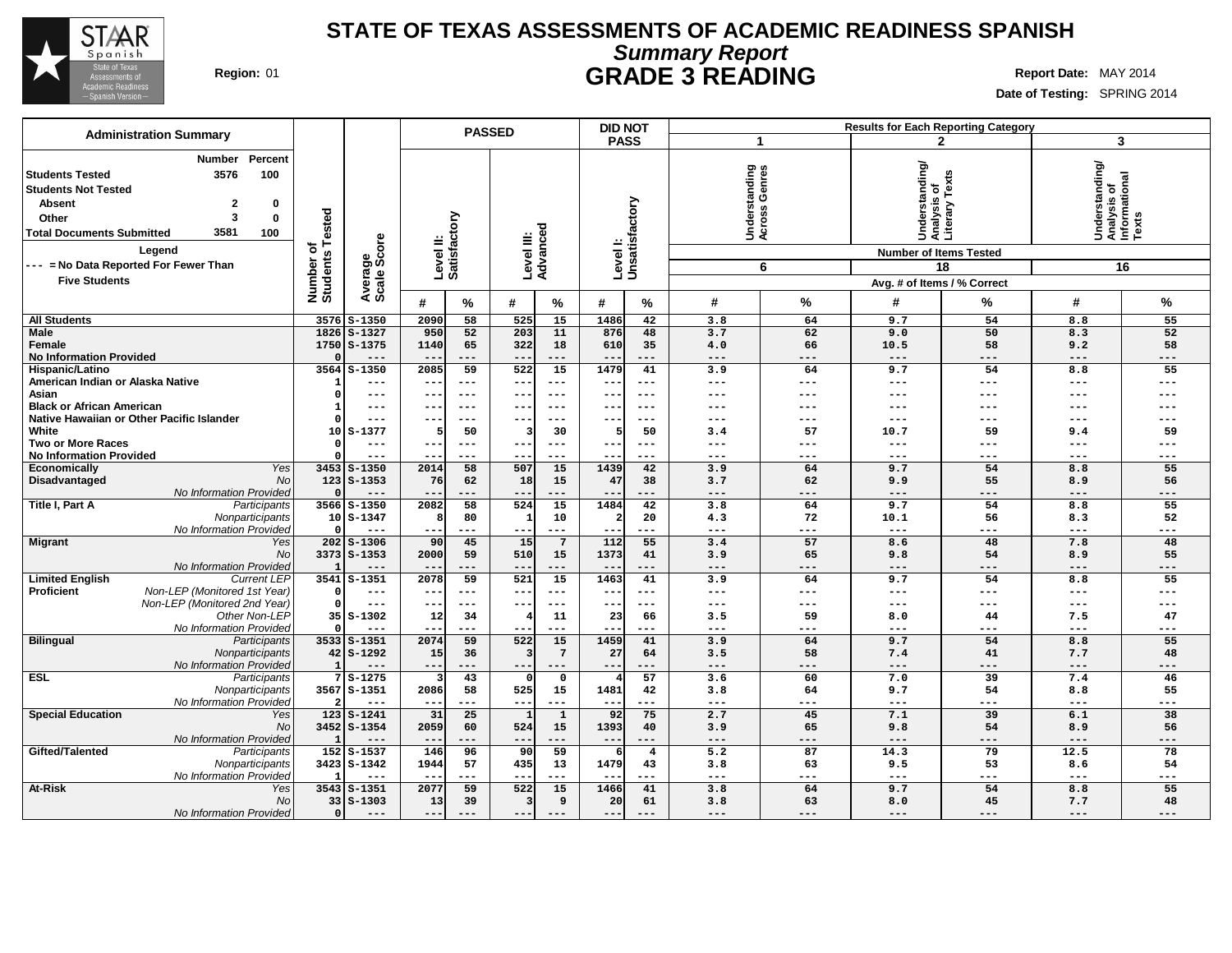

# **Summary Report STATE OF TEXAS ASSESSMENTS OF ACADEMIC READINESS SPANISH Region:** 01 **GRADE 3 MATHEMATICS Report Date:** MAY 2014

| <b>Administration Summary</b>                                                                                                                                                                      |                                           |                        |                               | <b>PASSED</b>     |                         |                                         | <b>DID NOT</b>                   |                   |                                                                                                                                                                                                                                                                                                                                                                                                      |                                                        |                            |                                                           |                              | <b>Results for Each Reporting Category</b> |                            |                           |                                    |                           |
|----------------------------------------------------------------------------------------------------------------------------------------------------------------------------------------------------|-------------------------------------------|------------------------|-------------------------------|-------------------|-------------------------|-----------------------------------------|----------------------------------|-------------------|------------------------------------------------------------------------------------------------------------------------------------------------------------------------------------------------------------------------------------------------------------------------------------------------------------------------------------------------------------------------------------------------------|--------------------------------------------------------|----------------------------|-----------------------------------------------------------|------------------------------|--------------------------------------------|----------------------------|---------------------------|------------------------------------|---------------------------|
|                                                                                                                                                                                                    |                                           |                        |                               |                   |                         |                                         | <b>PASS</b>                      |                   | -1                                                                                                                                                                                                                                                                                                                                                                                                   |                                                        |                            | $\overline{2}$                                            |                              | 3                                          |                            | 4                         |                                    | 5                         |
| Percent<br><b>Number</b><br>100<br>Students Tested<br>813<br><b>Students Not Tested</b><br><b>Absent</b><br>0<br>0<br>-1<br>$\mathbf 0$<br>Other<br>814<br><b>Total Documents Submitted</b><br>100 | Number of<br>Students Tested              |                        | Level II:<br>Satisfactory     |                   |                         | ъ                                       | Levell:<br>Unsatisfactory        |                   | and                                                                                                                                                                                                                                                                                                                                                                                                  | Numbers,<br>Operations, a<br>Quantitative<br>Reasoning |                            | Patterns,<br>Relationships,<br>and Algebraic<br>Reasoning | gue<br>Geometry a<br>Spatial | Reasoning                                  | surement<br>Ë<br>Ś         |                           | and<br>Probability a<br>Statistics |                           |
| Legend                                                                                                                                                                                             |                                           |                        |                               |                   |                         |                                         |                                  |                   |                                                                                                                                                                                                                                                                                                                                                                                                      |                                                        |                            |                                                           |                              | <b>Number of Items Tested</b>              |                            |                           |                                    |                           |
| --- = No Data Reported For Fewer Than                                                                                                                                                              |                                           | Average<br>Scale Score |                               |                   | Level III:<br>Advanceo  |                                         |                                  |                   |                                                                                                                                                                                                                                                                                                                                                                                                      | 15                                                     |                            | 8                                                         |                              | 9                                          |                            | 8                         |                                    | 6                         |
| <b>Five Students</b>                                                                                                                                                                               |                                           |                        |                               |                   |                         |                                         |                                  |                   |                                                                                                                                                                                                                                                                                                                                                                                                      |                                                        |                            |                                                           |                              | Avg. # of Items / % Correct                |                            |                           |                                    |                           |
|                                                                                                                                                                                                    |                                           |                        | #                             | $\%$              | #                       | %                                       | #                                | ℅                 | #                                                                                                                                                                                                                                                                                                                                                                                                    | %                                                      | #                          | %                                                         | #                            | ℅                                          | #                          | $\frac{0}{0}$             | #                                  | $\%$                      |
| <b>All Students</b>                                                                                                                                                                                | 813                                       | 1371                   | 351                           | 43                | 32                      | $\overline{4}$                          | 462                              | 57                | 8.2                                                                                                                                                                                                                                                                                                                                                                                                  | 55                                                     | 4.3                        | 53                                                        | 4.8                          | 53                                         | 4.5                        | 56                        | 2.9                                | 48                        |
| Male<br>Female<br><b>No Information Provided</b>                                                                                                                                                   | 425<br>388<br>- 0                         | 1371<br>1371<br>$---$  | 183<br>168<br>$- -$           | 43<br>43<br>$---$ | 18<br>14<br>--          | $\overline{4}$<br>$\overline{4}$<br>--- | 242<br>220<br>$ -$               | 57<br>57<br>$---$ | 8.2<br>8.3<br>$---$                                                                                                                                                                                                                                                                                                                                                                                  | 54<br>55<br>---                                        | 4.4<br>4.1<br>$---$        | 55<br>52<br>---                                           | 4.8<br>4.8<br>$- - -$        | 53<br>53<br>---                            | 4.5<br>4.6<br>$---$        | 56<br>57<br>---           | 2.9<br>2.9<br>$---$                | 48<br>48<br>---           |
| Hispanic/Latino                                                                                                                                                                                    | 806                                       | 1371                   | 347                           | 43                | $\overline{32}$         | $\overline{\mathbf{4}}$                 | 459                              | 57                | 8.2                                                                                                                                                                                                                                                                                                                                                                                                  | 55                                                     | 4.3                        | 53                                                        | 4.8                          | 53                                         | 4.5                        | 56                        | 2.9<br>---                         | 48                        |
| American Indian or Alaska Native<br>Asian                                                                                                                                                          | $\mathbf{1}$<br>$\Omega$                  | $---$<br>---           | $- - -$<br>$- -$              | $- - -$<br>$---$  | $--$<br>$- -$           | $\qquad \qquad - -$<br>---              | $--$<br>$\overline{\phantom{m}}$ | $---$<br>---      | $---$<br>$---$                                                                                                                                                                                                                                                                                                                                                                                       | ---<br>---                                             | $---$<br>$---$             | ---<br>---                                                | $---$<br>$--$                | ---<br>---                                 | $---$<br>$--$              | $---$<br>$---$            | ---                                | $---$<br>$---$            |
| <b>Black or African American</b>                                                                                                                                                                   | $\mathbf{1}$                              | $---$                  | $--$                          | $---$             | $- - -$                 | $---$                                   | $- -$                            | $- - -$           | $- - -$                                                                                                                                                                                                                                                                                                                                                                                              | ---                                                    | $\frac{1}{2}$              | $---$                                                     | $---$                        | ---                                        | $---$                      | $---$                     | ---                                | $---$                     |
| Native Hawaiian or Other Pacific Islander                                                                                                                                                          | $\Omega$                                  | ---                    | $- - -$                       | $- - -$           | $--$                    | $- - -$                                 | $--$                             | $- - -$           | $- - -$                                                                                                                                                                                                                                                                                                                                                                                              | ---                                                    | $---$                      | ---                                                       | $- - -$                      | ---                                        | $---$                      | $- - -$                   | ---                                | $---$                     |
| White<br><b>Two or More Races</b>                                                                                                                                                                  | 5<br>$\Omega$                             | 1424<br>$---$          | 3<br>$--$                     | 60<br>$---$       | $\Omega$<br>$- - \cdot$ | $\mathbf 0$<br>$---$                    | -2<br>$- -$                      | 40<br>$--$        | 10.4<br>$\frac{1}{2} \frac{1}{2} \frac{1}{2} \frac{1}{2} \frac{1}{2} \frac{1}{2} \frac{1}{2} \frac{1}{2} \frac{1}{2} \frac{1}{2} \frac{1}{2} \frac{1}{2} \frac{1}{2} \frac{1}{2} \frac{1}{2} \frac{1}{2} \frac{1}{2} \frac{1}{2} \frac{1}{2} \frac{1}{2} \frac{1}{2} \frac{1}{2} \frac{1}{2} \frac{1}{2} \frac{1}{2} \frac{1}{2} \frac{1}{2} \frac{1}{2} \frac{1}{2} \frac{1}{2} \frac{1}{2} \frac{$ | 69<br>---                                              | 4.6<br>$---$               | 58<br>---                                                 | 5.6<br>$\qquad \qquad - -$   | 62<br>$---$                                | 6.0<br>$\qquad \qquad - -$ | 75<br>$\qquad \qquad - -$ | 3.0<br>$---$                       | 50<br>$\qquad \qquad - -$ |
| <b>No Information Provided</b>                                                                                                                                                                     | $\Omega$                                  | $---$                  | $- -$                         | $- - -$           | $- -$                   | $---$                                   | $- -$                            | ---               | $- - -$                                                                                                                                                                                                                                                                                                                                                                                              | ---                                                    | $\frac{1}{2}$              | $---$                                                     | $- - -$                      | $---$                                      | $- - -$                    | $- - -$                   | ---                                | $---$                     |
| Yes<br><b>Economically</b>                                                                                                                                                                         | 769                                       | 1369                   | 323                           | 42                | 30                      | $\overline{4}$                          | 446                              | 58                | 8.2                                                                                                                                                                                                                                                                                                                                                                                                  | 55                                                     | 4.2                        | 53                                                        | 4.8                          | 53                                         | 4.5                        | 56                        | 2.9                                | 48                        |
| Disadvantaged<br><b>No</b>                                                                                                                                                                         | 44<br>$\Omega$                            | 1404                   | 28                            | 64                | $\overline{2}$          | 5                                       | 16                               | 36                | 9.2                                                                                                                                                                                                                                                                                                                                                                                                  | 61                                                     | 4.9                        | 61<br>---                                                 | 5.2                          | 58                                         | 5.1                        | 63                        | 3.2                                | 54                        |
| No Information Provided<br>Title I, Part A<br>Participants                                                                                                                                         | 807                                       | $---$<br>1371          | $- -$<br>350                  | ---<br>43         | $- -$<br>32             | $\overline{\mathbf{4}}$                 | --<br>457                        | $---$<br>57       | $---$<br>8.3                                                                                                                                                                                                                                                                                                                                                                                         | ---<br>55                                              | $---$<br>4.3               | 53                                                        | $---$<br>4.8                 | ---<br>53                                  | $---$<br>4.5               | $---$<br>56               | $---$<br>2.9                       | ---<br>48                 |
| Nonparticipants<br>No Information Provided                                                                                                                                                         | - 6<br>$\Omega$                           | 1351<br>$- - -$        | 1<br>$\overline{\phantom{a}}$ | 17<br>---         | $\Omega$<br>--          | $\mathbf 0$<br>---                      | --                               | 83<br>---         | 7.0<br>$---$                                                                                                                                                                                                                                                                                                                                                                                         | 47<br>---                                              | 4.3<br>$---$               | 54<br>---                                                 | 5.2<br>$- - -$               | 57<br>---                                  | 4.2<br>$---$               | 52<br>---                 | 2.7<br>$---$                       | 44<br>---                 |
| <b>Migrant</b><br>Yes                                                                                                                                                                              | 35                                        | 1354                   | 13                            | 37                | $\overline{2}$          | 6                                       | 22                               | 63                | 7.6                                                                                                                                                                                                                                                                                                                                                                                                  | 51                                                     | 3.8                        | 48                                                        | 4.7                          | 52                                         | 4.4                        | 55                        | 2.7                                | 46                        |
| No                                                                                                                                                                                                 | 777<br>-1                                 | 1372<br>---            | 338<br>$\qquad \qquad -$      | 44<br>---         | 30<br>--                | $\overline{4}$                          | 439<br>--                        | 56<br>---         | 8.3<br>$---$                                                                                                                                                                                                                                                                                                                                                                                         | 55<br>---                                              | 4.3<br>$---$               | 54<br>---                                                 | 4.8<br>$---$                 | 53<br>---                                  | 4.5<br>$---$               | 57<br>$---$               | 2.9<br>---                         | 48<br>---                 |
| No Information Provided<br><b>Limited English</b><br>Current LEP                                                                                                                                   | 788                                       | 1374                   | 348                           | 44                | 32                      | $\overline{4}$                          | 440                              | 56                | 8.3                                                                                                                                                                                                                                                                                                                                                                                                  | 56                                                     | 4.3                        | 54                                                        | 4.8                          | 54                                         | 4.5                        | 57                        | 2.9                                | 49                        |
| Non-LEP (Monitored 1st Year)<br><b>Proficient</b>                                                                                                                                                  | $\mathbf 0$                               | $---$                  | $- -$                         | $---$             | ---                     | $\qquad \qquad - -$                     | ---                              | $---$             | $\qquad \qquad - -$                                                                                                                                                                                                                                                                                                                                                                                  | ---                                                    | $- -$                      | ---                                                       | $\qquad \qquad - -$          | $---$                                      | $\qquad \qquad - -$        | $\qquad \qquad - -$       | $---$                              | $\qquad \qquad - -$       |
| Non-LEP (Monitored 2nd Year)<br>Other Non-LEP                                                                                                                                                      | $\Omega$                                  | $---$<br>1276          | 3                             | $---$<br>12       | $- -$<br>$\Omega$       | ---<br>$\mathbf 0$                      | $- -$                            | $---$<br>88       | $---$                                                                                                                                                                                                                                                                                                                                                                                                | ---<br>35                                              | $---$<br>3.0               | ---<br>38                                                 | $- - -$<br>3.1               | ---<br>34                                  | $---$                      | $---$<br>45               | $---$                              | $---$<br>35               |
| No Information Provided                                                                                                                                                                            | 25<br>$\Omega$                            | $- - -$                | $- -$                         | $- - -$           |                         | ---                                     | 22<br>$- -$                      | $- - -$           | 5.2<br>$- - -$                                                                                                                                                                                                                                                                                                                                                                                       | ---                                                    | $- - -$                    | ---                                                       | $- - -$                      | ---                                        | 3.6<br>$- - -$             | $- - -$                   | 2.1<br>---                         | ---                       |
| <b>Bilingual</b><br>Participants                                                                                                                                                                   | 786                                       | 1374                   | 344                           | 44                | 32                      | $\overline{4}$                          | 442                              | 56                | 8.3                                                                                                                                                                                                                                                                                                                                                                                                  | 55                                                     | 4.3                        | 54                                                        | 4.8                          | 54                                         | 4.5                        | 57                        | 2.9                                | 48                        |
| Nonparticipants                                                                                                                                                                                    | 26                                        | 1299                   | 7                             | 27                | $\Omega$                | $\mathbf{o}$                            | 19                               | 73                | 6.1                                                                                                                                                                                                                                                                                                                                                                                                  | 41                                                     | 3.3                        | 41                                                        | 3.4                          | 38                                         | 4.0                        | 50                        | 2.3                                | 38                        |
| No Information Provided<br><b>ESL</b><br>Participants                                                                                                                                              | $\overline{1}$<br>$\overline{\mathbf{3}}$ | $---$<br>$---$         | $---$<br>$- - -$              | $---$<br>$---$    | $- - -$<br>$--$         | $---$<br>---                            | $- -$<br>$--$                    | $---$<br>$--$     | $---$<br>$- - -$                                                                                                                                                                                                                                                                                                                                                                                     | ---<br>---                                             | $---$<br>$\qquad \qquad -$ | ---<br>$---$                                              | $---$<br>$---$               | $- - -$<br>$---$                           | $---$<br>$---$             | $---$<br>$---$            | $---$<br>---                       | $---$<br>$---$            |
| Nonparticipants                                                                                                                                                                                    | 808                                       | 1371                   | 349                           | 43                | 32                      | $\overline{\mathbf{4}}$                 | 459                              | 57                | 8.2                                                                                                                                                                                                                                                                                                                                                                                                  | 55                                                     | 4.3                        | 53                                                        | 4.8                          | 53                                         | 4.5                        | 56                        | 2.9                                | 48                        |
| No Information Provided                                                                                                                                                                            | -2                                        | $---$                  | $- -$                         | $- - -$           | $- -$                   | ---                                     | $ -$                             | $---$             | $---$                                                                                                                                                                                                                                                                                                                                                                                                | ---                                                    | $---$                      | ---                                                       | $---$                        | ---                                        | $---$                      | $---$                     | $---$                              | $---$                     |
| <b>Special Education</b><br>Yes<br><b>No</b>                                                                                                                                                       | 16<br>796                                 | 1318<br>1372           | 7<br>344                      | 44<br>43          | $\Omega$<br>32          | $\mathbf 0$<br>$\overline{4}$           | q<br>452                         | 56<br>57          | 6.8<br>8.3                                                                                                                                                                                                                                                                                                                                                                                           | 45<br>55                                               | 3.7<br>4.3                 | 46<br>54                                                  | 4.0<br>4.8                   | 44<br>53                                   | 4.1<br>4.5                 | 51<br>57                  | 2.4<br>2.9                         | 40<br>48                  |
| No Information Provided                                                                                                                                                                            | $\mathbf{1}$                              | $---$                  | $\qquad \qquad -$             | ---               | --                      | ---                                     | $- -$                            | $---$             | $\qquad \qquad - -$                                                                                                                                                                                                                                                                                                                                                                                  | ---                                                    | $---$                      | ---                                                       | $---$                        | ---                                        | $---$                      | $---$                     | $---$                              | ---                       |
| Gifted/Talented<br>Participants                                                                                                                                                                    | 6                                         | 1459                   | 3                             | 50                | $\mathbf{1}$            | 17                                      | 3                                | 50                | 11.0                                                                                                                                                                                                                                                                                                                                                                                                 | 73                                                     | 5.0                        | 63                                                        | 5.8                          | 65                                         | 5.0                        | 63                        | 3.5                                | 58                        |
| Nonparticipants                                                                                                                                                                                    | 806                                       | 1371                   | 348                           | 43                | 31                      | $\overline{4}$                          | 458                              | 57                | 8.2                                                                                                                                                                                                                                                                                                                                                                                                  | 55                                                     | 4.3                        | 53                                                        | 4.8                          | 53                                         | 4.5                        | 56                        | 2.9                                | 48                        |
| No Information Provided<br><b>At-Risk</b><br>Yes                                                                                                                                                   | $\mathbf{1}$<br>786                       | $---$<br>1373          | 344                           | ---<br>44         | 32                      | $\overline{4}$                          | 442                              | $--$<br>56        | $---$<br>8.3                                                                                                                                                                                                                                                                                                                                                                                         | ---<br>55                                              | $---$<br>4.3               | ---<br>54                                                 | $--$<br>4.8                  | ---<br>54                                  | $\qquad \qquad - -$<br>4.5 | ---<br>57                 | ---<br>2.9                         | ---<br>48                 |
| No                                                                                                                                                                                                 | 27                                        | 1312                   | 7                             | 26                | $\mathbf 0$             | $\mathbf 0$                             | 20                               | 74                | 6.9                                                                                                                                                                                                                                                                                                                                                                                                  | 46                                                     | 3.6                        | 44                                                        | 3.5                          | 39                                         | 3.8                        | 47                        | 2.4                                | 41                        |
| No Information Provided                                                                                                                                                                            | $\mathbf{o}$                              |                        | ---                           |                   | $- -$                   |                                         | --                               | ---               | $---$                                                                                                                                                                                                                                                                                                                                                                                                | ---                                                    | $---$                      | ---                                                       | $---$                        | ---                                        | $---$                      | $---$                     | ---                                |                           |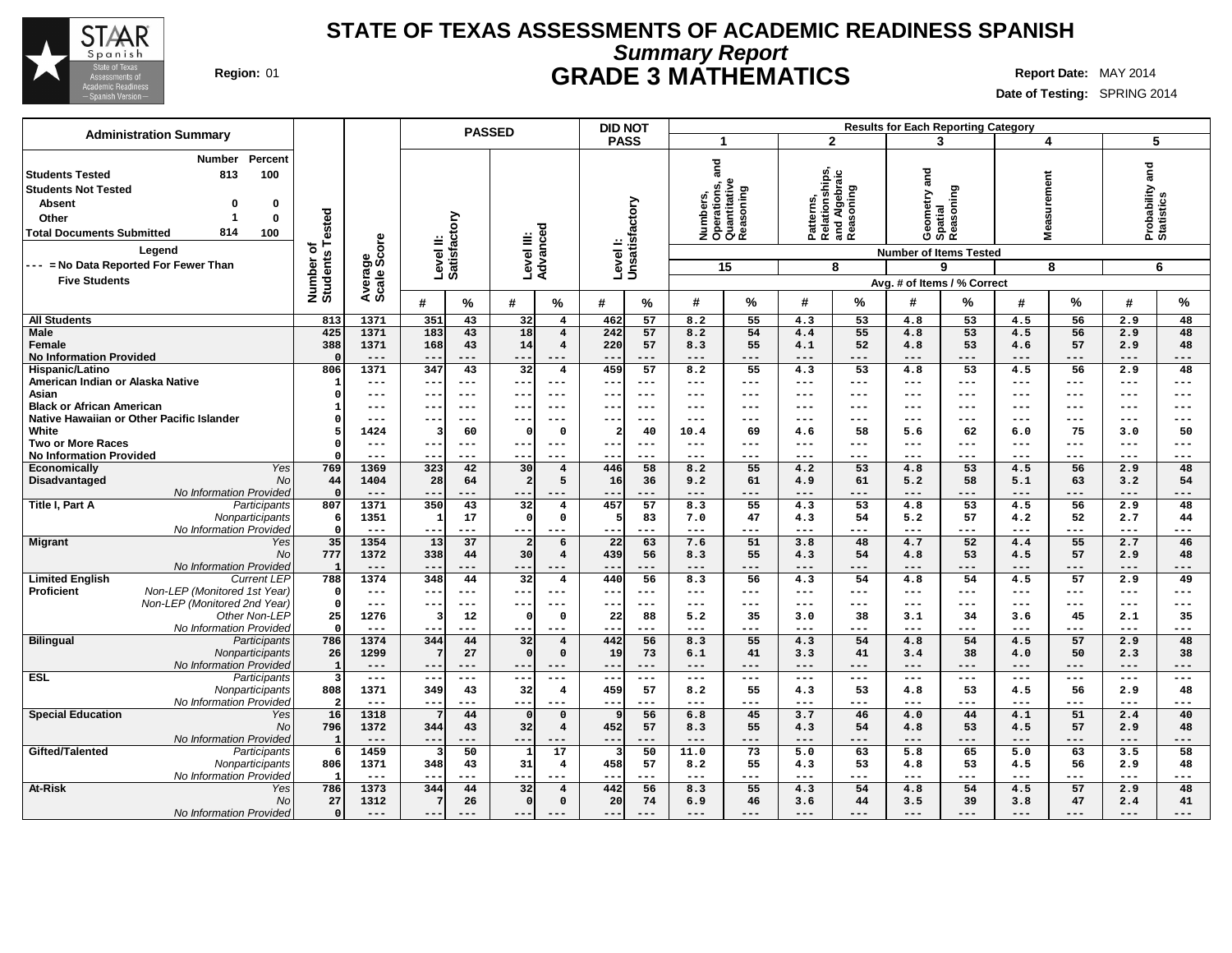

## **Summary Report STATE OF TEXAS ASSESSMENTS OF ACADEMIC READINESS L Region:** 01 **GRADE 3 MATHEMATICS Report Date:** MAY 2014

**Date of Testing:** SPRING 2014

| <b>Administration Summary</b>                                    |                            |               | <b>PASSED</b>                              |                                     | <b>DID NOT</b>             |                                                        |                                                           | Results for Each Reporting Category* |                                            |                               |
|------------------------------------------------------------------|----------------------------|---------------|--------------------------------------------|-------------------------------------|----------------------------|--------------------------------------------------------|-----------------------------------------------------------|--------------------------------------|--------------------------------------------|-------------------------------|
|                                                                  |                            |               |                                            |                                     | <b>PASS</b>                | 1                                                      | $\mathbf{2}$                                              | 3                                    | 4                                          | 5                             |
| Percent<br><b>Number</b><br>100<br><b>Students Tested</b><br>269 |                            |               |                                            |                                     |                            | and                                                    | Patterns,<br>Relationships,<br>and Algebraic<br>Reasoning | and                                  |                                            | Probability and<br>Statistics |
| <b>Students Not Tested</b>                                       |                            |               |                                            |                                     |                            | Numbers,<br>Operations, a<br>Quantitative<br>Reasoning |                                                           | Reasoning                            | surement                                   |                               |
| <b>Absent</b><br>0<br>0                                          |                            |               |                                            |                                     |                            |                                                        |                                                           | Geometry a<br>Spatial                |                                            |                               |
| Other<br>0<br>0                                                  |                            |               |                                            |                                     |                            |                                                        |                                                           |                                      |                                            |                               |
| 269<br><b>Total Documents Submitted</b><br>100                   | Tested                     |               |                                            |                                     |                            |                                                        |                                                           |                                      | Nea:                                       |                               |
| Legend                                                           | ৳<br>Number of<br>Students | ige<br>Score  | Level II:<br>Satisfactory                  | Level III:<br>Advanced              | Level I:<br>Unsatisfactory |                                                        |                                                           | <b>Number of Items Tested</b>        |                                            |                               |
| --- = No Data Reported For Fewer Than                            |                            |               |                                            |                                     |                            | 15                                                     | 8                                                         | 9                                    | 8                                          | 6                             |
| <b>Five Students</b>                                             |                            |               |                                            |                                     |                            |                                                        |                                                           | Avg. # of Items / % Correct          |                                            |                               |
|                                                                  |                            | Average       | #<br>$\%$                                  | #<br>%                              | #<br>%                     | %<br>#                                                 | #<br>%                                                    | #<br>℅                               | %<br>#                                     | %<br>#                        |
| <b>All Students</b>                                              | 269                        | 1384          | 107<br>40                                  | 12<br>$\overline{4}$                | 162<br>60                  | 7.8<br>52                                              | 61<br>4.8                                                 | 5.8<br>65                            | 51<br>4.0                                  | 2.6<br>44                     |
| <b>Male</b>                                                      | 130                        | 1388          | 54<br>42                                   | 3<br>$\overline{4}$                 | 76<br>58                   | 53<br>8.0                                              | 61<br>4.8                                                 | 67<br>6.0                            | 4.2<br>53                                  | 41<br>2.5                     |
| Female                                                           | 139                        | 1380          | 53<br>38                                   | 8<br>6                              | 86<br>62                   | 7.5<br>50                                              | 61<br>4.8                                                 | 5.7<br>63                            | 3.9<br>49                                  | 2.8<br>46                     |
| <b>No Information Provided</b>                                   | $\Omega$                   | $- - -$       | $- -$<br>$- - -$                           | $---$<br>$- -$                      | $- -$<br>$- - -$           | $---$<br>$---$                                         | ---<br>$---$                                              | $---$<br>---                         | $---$<br>$- - -$                           | $---$<br>---                  |
| <b>Hispanic/Latino</b>                                           | 263                        | 1383          | 104<br>40                                  | $\overline{12}$<br>5                | 159<br>60                  | 7.8<br>$\overline{52}$                                 | 4.8<br>60                                                 | 5.8<br>65                            | 50<br>4.0                                  | 2.6<br>43                     |
| American Indian or Alaska Native                                 | $\Omega$                   | ---           | $\overline{\phantom{m}}$<br>$---$          | $- -$<br>$---$                      | $ -$<br>$--$               | $\qquad \qquad - -$<br>$---$                           | ---<br>$\qquad \qquad -$                                  | $\qquad \qquad - -$<br>$---$         | $\qquad \qquad - -$<br>$\qquad \qquad - -$ | $---$<br>---                  |
| Asian                                                            | 3                          | ---           | $- - -$<br>$- -$                           | $- - -$<br>$- -$                    | $- -$<br>$- - -$           | $- - -$<br>---                                         | $---$<br>---                                              | $---$<br>$---$                       | $---$<br>$- - -$                           | $- - -$<br>$---$              |
| <b>Black or African American</b>                                 |                            | ---           | $- -$<br>$---$                             | $---$<br>--                         | $ -$<br>$--$               | $--$<br>---                                            | ---<br>$---$                                              | $---$<br>---                         | $---$<br>$---$                             | $---$<br>---                  |
| Native Hawaiian or Other Pacific Islander                        |                            | ---           | $- - -$<br>--                              | $---$<br>--                         | ---<br>--                  | $--$<br>---                                            | ---<br>$---$                                              | $--$<br>---                          | $---$<br>$---$                             | $---$<br>$--$                 |
| White                                                            | Э                          | ---           | $- -$<br>$---$                             | $- - -$<br>$---$                    | $---$<br>---               | $\frac{1}{2}$<br>---                                   | $---$<br>$---$                                            | $- - -$<br>---                       | $---$<br>$---$                             | $---$<br>$---$                |
| <b>Two or More Races</b>                                         | $\Omega$                   | ---           | $- -$<br>$- - -$                           | $- -$<br>$- - -$                    | $- -$<br>$- - -$           | ---<br>$- - -$                                         | $- - -$<br>---                                            | $---$<br>---                         | $- - -$<br>$---$                           | $- - -$<br>$---$              |
| <b>No Information Provided</b>                                   |                            | ---           | $-1$                                       | ---<br>$- -$                        | $ -$<br>$---$              | $---$<br>$---$                                         | $---$<br>---                                              | $---$<br>---                         | $---$<br>$- - -$                           | $---$<br>$---$                |
| <b>Yes</b><br>Economically                                       | 247                        | 1381          | $\overline{39}$<br>96                      | $\overline{10}$<br>$\overline{4}$   | 151<br>61                  | 7.6<br>51                                              | 4.8<br>60                                                 | 64<br>5.8                            | 4.0<br>50                                  | 43<br>2.6                     |
| Disadvantaged<br>No                                              | 22                         | 1421          | 11<br>50                                   | 9<br>$\overline{\mathbf{2}}$        | 11<br>50                   | 62<br>9.2                                              | 66<br>5.3                                                 | 68<br>6.1                            | 60<br>4.8                                  | 45<br>2.7                     |
| No Information Provided                                          | $\Omega$                   | $---$<br>1385 | $- -$<br>---                               | ---<br>---<br>12                    | ---<br>--                  | $---$<br>---                                           | $---$<br>---<br>61                                        | $---$<br>---                         | ---<br>---                                 | $---$<br>---                  |
| Title I, Part A<br>Participants<br>Nonparticipants               | 259<br>10                  | 1362          | 41<br>105<br>20<br>$\overline{\mathbf{2}}$ | 5<br>$\Omega$<br>$\mathbf{o}$       | 154<br>59<br>80<br>-8      | 7.7<br>52<br>8.3<br>55                                 | 4.9<br>55                                                 | 5.8<br>65<br>5.2<br>58               | 4.0<br>50<br>4.3<br>54                     | 2.7<br>44<br>27               |
| No Information Provided                                          | $\Omega$                   | $---$         | $---$<br>$- - -$                           | $--$<br>---                         | $---$<br>--                | $---$<br>---                                           | 4.4<br>---<br>$---$                                       | $---$<br>---                         | $\qquad \qquad - -$<br>$---$               | 1.6<br>$---$<br>$---$         |
| <b>Migrant</b><br>Yes                                            | 15                         | 1331          | 20                                         | $\mathbf 0$<br>$\Omega$             | 12<br>80                   | 6.3<br>42                                              | 3.5<br>44                                                 | 5.1<br>56                            | 3.5<br>44                                  | 2.4<br>40                     |
| <b>No</b>                                                        | 254                        | 1387          | 41<br>104                                  | 5<br>12                             | 150<br>59                  | 7.9<br>52                                              | 62<br>4.9                                                 | 65<br>5.9                            | 51<br>4.1                                  | 2.6<br>44                     |
| No Information Provided                                          | $\Omega$                   | $---$         | $- -$<br>$---$                             | $--$<br>---                         | --<br>$---$                | $\qquad \qquad - -$<br>---                             | $---$<br>$---$                                            | $\qquad \qquad - -$<br>---           | $---$<br>---                               | $---$<br>---                  |
| <b>Limited English</b><br><b>Current LEP</b>                     | 269                        | 1384          | 40<br>107                                  | $\overline{12}$<br>$\overline{4}$   | 162<br>60                  | 52<br>7.8                                              | 61<br>4.8                                                 | 65<br>5.8                            | 51<br>4.0                                  | 44<br>2.6                     |
| Proficient<br>Non-LEP (Monitored 1st Year)                       | - 0                        | ---           | $--$                                       | --<br>$---$                         | $--$<br>--                 | $--$<br>---                                            | ---<br>$---$                                              | $--$<br>---                          | ---<br>---                                 | $---$<br>---                  |
| Non-LEP (Monitored 2nd Year)                                     | $\Omega$                   | $---$         | $- -$<br>$---$                             | $---$<br>$- -$                      | $--$<br>---                | $- - -$<br>---                                         | $\qquad \qquad - -$<br>$\qquad \qquad -$                  | $\qquad \qquad - -$<br>$---$         | $\qquad \qquad - -$<br>$\qquad \qquad - -$ | $---$<br>$---$                |
| Other Non-LEP                                                    | $\Omega$                   | ---           | $\overline{\phantom{m}}$<br>$- - -$        | $--$<br>$- -$                       | $- - -$<br>--              | ---<br>$- - -$                                         | $\frac{1}{2}$<br>---                                      | $---$<br>---                         | $- - -$<br>$---$                           | $---$<br>$---$                |
| No Information Provided                                          |                            | ---           | $--$<br>--                                 | ---<br>$- -$                        | $ -$<br>$--$               | $---$<br>---                                           | $---$<br>---                                              | $---$<br>---                         | $---$<br>$---$                             | $---$<br>---                  |
| <b>Bilingual</b><br>Participants                                 | 260                        | 1383          | 103<br>40                                  | 11<br>$\overline{4}$                | 157<br>60                  | 52<br>7.8                                              | 60<br>4.8                                                 | 5.8<br>65                            | 4.0<br>50                                  | 2.6<br>43                     |
| Nonparticipants                                                  | <b>g</b>                   | 1421          | 44<br>$\overline{4}$                       | 11<br>1                             | 56                         | 54<br>8.1                                              | 71<br>5.7                                                 | 6.0<br>67                            | 67<br>5.3                                  | 2.8<br>46                     |
| No Information Provided                                          | $\Omega$                   | $---$         | $- -$<br>$- - -$                           | ---<br>$- - -$                      | $- -$<br>$- - -$           | $---$<br>$---$                                         | $---$<br>---                                              | $---$<br>---                         | $---$<br>---                               | $---$<br>---                  |
| <b>ESL</b><br>Participants                                       | 8<br>261                   | 1415<br>1383  | 38                                         | 13<br>11<br>$\overline{\mathbf{4}}$ | 63<br>157<br>60            | 52<br>7.8<br>52<br>7.8                                 | 70<br>5.6<br>4.8<br>60                                    | 6.0<br>67<br>5.8<br>65               | 5.4<br>67<br>50                            | 2.5<br>42<br>2.6<br>44        |
| Nonparticipants<br>No Information Provided                       | $\mathsf{C}$               | $---$         | 104<br>40<br>$- -$<br>---                  | $- - -$<br>$---$                    | $- - -$<br>$- -$           | $---$<br>---                                           | ---<br>$---$                                              | $---$<br>---                         | 4.0<br>---<br>$---$                        | $---$<br>---                  |
| <b>Special Education</b><br>Yes                                  | 5                          | 1372          | $\mathbf{1}$<br>20                         | 20<br>$\mathbf{1}$                  | 80                         | 7.4<br>49                                              | 55<br>4.4                                                 | 5.4<br>60                            | 43<br>3.4                                  | 2.4<br>40                     |
| <b>No</b>                                                        | 264                        | 1384          | 106<br>40                                  | 11<br>$\overline{4}$                | 158<br>60                  | 52<br>7.8                                              | 61<br>4.9                                                 | 5.8<br>65                            | 51<br>4.1                                  | 2.6<br>44                     |
| No Information Provided                                          | $\Omega$                   | ---           | $- -$<br>$---$                             | $---$<br>---                        | $---$<br>$- -$             | $---$<br>$---$                                         | ---<br>$---$                                              | $---$<br>---                         | $---$<br>---                               | $---$<br>$---$                |
| Gifted/Talented<br>Participants                                  | $\overline{\mathbf{3}}$    | $\frac{1}{2}$ | $---$<br>$- -$                             | $---$<br>$- -$                      | $---$<br>$ -$              | $\frac{1}{2}$<br>$---$                                 | $---$<br>$---$                                            | $\frac{1}{2}$<br>$---$               | $\qquad \qquad -$<br>$\frac{1}{2}$         | $---$<br>$---$                |
| Nonparticipants                                                  | 266                        | 1383          | 39<br>105                                  | 11<br>$\overline{4}$                | 61<br>161                  | 52<br>7.7                                              | 60<br>4.8                                                 | 65<br>5.8                            | 51<br>4.0                                  | 2.6<br>43                     |
| No Information Provided                                          | - 0                        | ---           | $\overline{\phantom{m}}$<br>$--$           | $---$<br>$--$                       | $---$<br>$ -$              | $\qquad \qquad - -$<br>---                             | ---<br>$---$                                              | $--$<br>---                          | $\qquad \qquad - -$<br>---                 | $---$<br>---                  |
| At-Risk<br>Yes                                                   | 266                        | 1385          | 106<br>40                                  | 12<br>5                             | 60<br>160                  | 52<br>7.8                                              | 61<br>4.8                                                 | 65<br>5.9                            | 51<br>4.1                                  | 44<br>2.6                     |
| <b>No</b>                                                        | $\overline{\mathbf{3}}$    | ---           | $- -$<br>$---$                             | ---<br>$---$                        | $- -$<br>$- - -$           | $---$<br>$---$                                         | ---<br>$---$                                              | $\qquad \qquad - -$<br>$---$         | $---$<br>$---$                             | $---$<br>$---$                |
| No Information Provided                                          | $\Omega$                   | ---           | $- -$                                      | ---<br>$---$                        | ---<br>$---$               | $---$<br>---                                           | ---<br>---                                                | $---$<br>---                         | $---$<br>$---$                             | ---<br>---                    |

\* Students who took the STAAR L test on paper are not included in the reporting category results.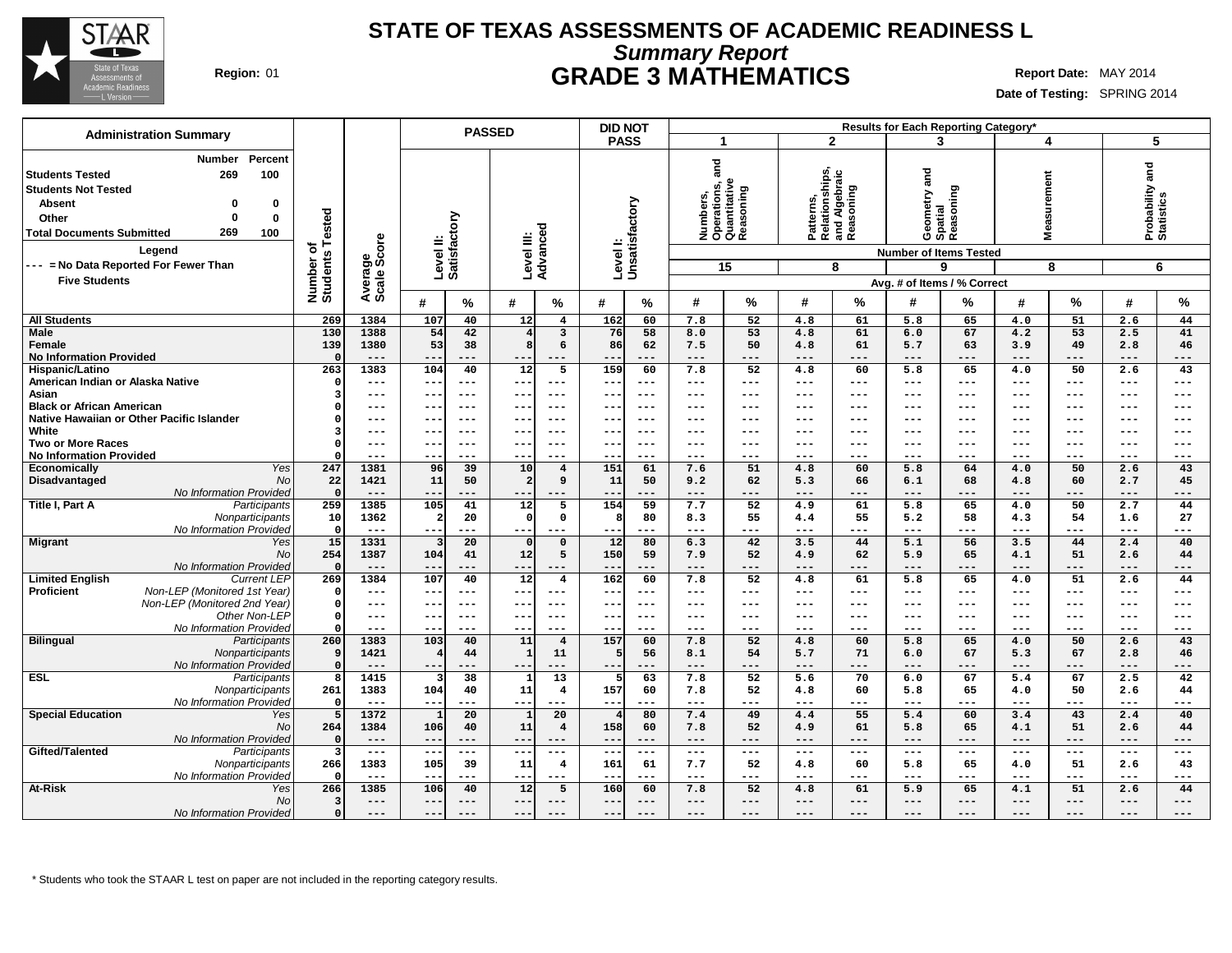

# **Summary Report STATE OF TEXAS ASSESSMENTS OF ACADEMIC READINESS MODIFIED Region:** 01 **GRADE 3 READING Report Date:** MAY 2014

**Date of Testing:** SPRING 2014

| <b>Administration Summary</b>                                                                                                                                                                                                                                                                      |                                      |                        |                           | <b>PASSED</b>             |              |                          | <b>DID NOT</b>             |                           |                                               |             | <b>Results for Each Reporting Category*</b>                                                                       |                     |                                                            |                 |
|----------------------------------------------------------------------------------------------------------------------------------------------------------------------------------------------------------------------------------------------------------------------------------------------------|--------------------------------------|------------------------|---------------------------|---------------------------|--------------|--------------------------|----------------------------|---------------------------|-----------------------------------------------|-------------|-------------------------------------------------------------------------------------------------------------------|---------------------|------------------------------------------------------------|-----------------|
|                                                                                                                                                                                                                                                                                                    |                                      |                        |                           |                           |              |                          | <b>PASS</b>                |                           | -1                                            |             |                                                                                                                   | $\mathbf{2}$        | 3                                                          |                 |
| Percent<br>Number<br>1097<br>100<br><b>Students Tested</b><br><b>Students Not Tested</b><br><b>Absent</b><br>$\overline{\mathbf{2}}$<br>0<br>$\bf{0}$<br>Other<br>-1<br>1100<br><b>Total Documents Submitted</b><br>100<br>Legend<br>--- = No Data Reported For Fewer Than<br><b>Five Students</b> | Tested<br>৳<br>Number o'<br>Students | Average<br>Scale Score | Level II:<br>Satisfactory |                           | Level III:   | Advanced                 | Level I:<br>Unsatisfactory |                           | rstanding<br>ss Genres<br>Underst<br>Across ( | 5           | Understanding/<br> Analysis of<br> Literary Texts<br><b>Number of Items Tested</b><br>Avg. # of Items / % Correct | 14                  | Understanding/<br> Analysis of<br> Informational<br> Texts | 13              |
|                                                                                                                                                                                                                                                                                                    |                                      |                        | #                         | %                         | #            | %                        | #                          | %                         | #                                             | %           | #                                                                                                                 | %                   | #                                                          | %               |
| <b>All Students</b>                                                                                                                                                                                                                                                                                | 1097                                 | 2920                   | 752                       | 69                        | 77           | $7\phantom{.0}$          | 345                        | 31                        | 2.4                                           | 49          | 8.6                                                                                                               | 61                  | 7.0                                                        | 54              |
| <b>Male</b>                                                                                                                                                                                                                                                                                        | 750                                  | 2923                   | 511                       | 68                        | 56           | $\overline{7}$           | 239                        | 32                        | 2.4                                           | 49          | 8.6                                                                                                               | 61                  | 7.1                                                        | 54              |
| Female                                                                                                                                                                                                                                                                                             | 347                                  | 2912                   | 241                       | 69                        | 21           | 6                        | 106                        | 31                        | 2.4                                           | 48          | 8.6                                                                                                               | 61                  | 6.8                                                        | 53              |
| <b>No Information Provided</b>                                                                                                                                                                                                                                                                     |                                      | $---$                  | $- -$                     | $---$                     | $- -$        | $---$                    | $- -$                      | $---$                     | $\cdots$                                      | $---$       | $---$                                                                                                             | $---$               | $---$                                                      | $---$           |
| Hispanic/Latino                                                                                                                                                                                                                                                                                    | 1088                                 | 2920                   | 746                       | 69                        | 76           | 7                        | 342                        | $\overline{31}$           | 2.4                                           | 49          | 8.6                                                                                                               | 61                  | 7.0                                                        | 54              |
| American Indian or Alaska Native                                                                                                                                                                                                                                                                   |                                      | ---                    | ---                       | ---                       | $--$         | $---$                    | ---                        | $---$                     | $---$                                         | $---$       | ---                                                                                                               | ---                 | $---$                                                      | ---             |
| Asian                                                                                                                                                                                                                                                                                              | n                                    | $---$                  | ---                       | $---$                     | $- - -$      | $- - -$                  | $- - -$                    | $---$                     | $---$                                         | $---$       | ---                                                                                                               | ---                 | $--$                                                       |                 |
| <b>Black or African American</b>                                                                                                                                                                                                                                                                   |                                      | $---$                  | ---                       | $---$                     | $- -$        | $---$                    | $- -$                      | $---$                     | $---$                                         | $---$       | ---                                                                                                               | ---                 | $--$                                                       |                 |
| Native Hawaiian or Other Pacific Islander                                                                                                                                                                                                                                                          |                                      | $---$                  | ---                       | $---$                     | --           |                          | --                         | $--$                      | $--$                                          | $--$        | ---                                                                                                               | ---                 | $---$                                                      |                 |
| White                                                                                                                                                                                                                                                                                              |                                      | 2956                   |                           | 71                        |              | 14                       | $\overline{a}$             | 29                        | 2.6                                           | 51          | 8.7                                                                                                               | 62                  | 7.7                                                        | 59              |
| <b>Two or More Races</b>                                                                                                                                                                                                                                                                           | $\Omega$                             | $---$                  | ---                       | $---$                     | $- - \cdot$  | $---$                    | $- - -$                    | $---$                     | $---$                                         | $---$       | ---                                                                                                               | ---                 | $---$                                                      | ---             |
| <b>No Information Provided</b>                                                                                                                                                                                                                                                                     |                                      | $---$                  | ---                       | $---$                     | $- -$        | $---$                    | $- -$                      | $---$                     | $---$                                         | $---$       | $---$                                                                                                             | $---$               | $---$                                                      | $---$           |
| Yes<br><b>Economically</b>                                                                                                                                                                                                                                                                         | 1020                                 | 2917                   | 695                       | 68                        | 70<br>-7     | $\overline{7}$           | 325                        | 32                        | 2.4                                           | 48<br>58    | 8.6                                                                                                               | 61                  | 7.0                                                        | 54<br>53        |
| <b>No</b><br>Disadvantaged<br>No Information Provided                                                                                                                                                                                                                                              | 77                                   | 2952<br>$---$          | 57<br>$--$                | 74<br>---                 | $- - -$      | 9<br>$---$               | 20<br>$- -$                | 26<br>$---$               | 2.9<br>$---$                                  | $---$       | 9.2<br>$---$                                                                                                      | 65<br>$---$         | 6.9<br>$---$                                               | ---             |
| Title I, Part A<br>Participants                                                                                                                                                                                                                                                                    | 1086                                 | 2918                   | 742                       | 68                        | 76           | $7\overline{ }$          | 344                        | 32                        | 2.4                                           | 48          | 8.6                                                                                                               | 61                  | 7.0                                                        | 54              |
| Nonparticipants                                                                                                                                                                                                                                                                                    | 11                                   | 3038                   | 10                        | 91                        | $\mathbf{1}$ | 9                        | 1                          | 9                         | 3.5                                           | 69          | 10.2                                                                                                              | 73                  | 7.7                                                        | 59              |
| No Information Provided                                                                                                                                                                                                                                                                            | $\Omega$                             | $---$                  | ---                       | ---                       | $--$         | $---$                    | ---                        | $---$                     | $---$                                         | $---$       | $---$                                                                                                             | ---                 | $---$                                                      | ---             |
| <b>Migrant</b><br>Yes                                                                                                                                                                                                                                                                              | 63                                   | 2871                   | 38                        | 60                        | $\mathbf{1}$ | $\mathbf{2}$             | 25                         | 40                        | 2.3                                           | 46          | 7.9                                                                                                               | 56                  | 6.6                                                        | 51              |
| No                                                                                                                                                                                                                                                                                                 | 1034                                 | 2922                   | 714                       | 69                        | 76           | $7\phantom{.0}$          | 320                        | 31                        | 2.4                                           | 49          | 8.6                                                                                                               | 62                  | 7.0                                                        | 54              |
| No Information Provided                                                                                                                                                                                                                                                                            | 0                                    | $---$                  | ---                       | ---                       | ---          | ---                      | $---$                      | $---$                     | $---$                                         | $---$       | $---$                                                                                                             | ---                 | $---$                                                      | ---             |
| <b>Limited English</b><br><b>Current LEP</b>                                                                                                                                                                                                                                                       | 652                                  | 2917                   | 438                       | 67                        | 47           | 7                        | 214                        | $\overline{33}$           | 2.4                                           | 48          | 8.6                                                                                                               | 61                  | 7.0                                                        | $\overline{53}$ |
| Proficient<br>Non-LEP (Monitored 1st Year)                                                                                                                                                                                                                                                         | 11                                   | 2951                   | 9                         | 82                        | -1           | 9                        | $\overline{\mathbf{2}}$    | 18                        | 2.6                                           | 53          | 8.8                                                                                                               | 63                  | 7.3                                                        | 56              |
| Non-LEP (Monitored 2nd Year)                                                                                                                                                                                                                                                                       | 8                                    | 2742                   |                           | 63                        | $\Omega$     | $\mathbf 0$              | 3                          | 38                        | 1.9                                           | 38          | 6.3                                                                                                               | 45                  | 5.4                                                        | 41              |
| Other Non-LEP                                                                                                                                                                                                                                                                                      | 426                                  | 2926                   | 300                       | 70                        | 29           | $7\phantom{.0}$          | 126                        | 30                        | 2.4                                           | 49          | 8.7                                                                                                               | 62                  | 7.1                                                        | 54              |
| No Information Provideo                                                                                                                                                                                                                                                                            | $\Omega$                             | $\qquad \qquad - -$    | $- -$                     | ---                       | $--$         | $---$                    | $\qquad \qquad -$          | ---                       | $\qquad \qquad - -$                           | $---$       | $\qquad \qquad - -$                                                                                               | $\qquad \qquad - -$ | $\qquad \qquad - -$                                        | ---             |
| <b>Bilingual</b><br>Participants                                                                                                                                                                                                                                                                   | 602                                  | 2914                   | 406                       | 67                        | 39           | 6                        | 196                        | 33                        | 2.4                                           | 48          | 8.5                                                                                                               | 61                  | 7.0                                                        | 53              |
| Nonparticipants                                                                                                                                                                                                                                                                                    | 495                                  | 2926                   | 346                       | 70                        | 38           | 8                        | 149                        | 30                        | 2.5                                           | 49          | 8.7                                                                                                               | 62                  | 7.0                                                        | 54              |
| No Information Provided                                                                                                                                                                                                                                                                            | $\Omega$                             | $---$                  | $- -$                     | ---                       | $---$        | $---$                    | $--$<br>7                  | $---$<br>$\overline{39}$  | $---$                                         | $---$       | $---$                                                                                                             | ---                 | $---$                                                      | ---             |
| <b>ESL</b><br>Participants                                                                                                                                                                                                                                                                         | $\overline{18}$                      | 2864                   | 11                        | 61                        | $\Omega$     | $\mathbf 0$              |                            |                           | $\overline{2.1}$                              | 42          | 8.4                                                                                                               | 60                  | 6.2                                                        | 47              |
| Nonparticipants                                                                                                                                                                                                                                                                                    | 1079                                 | 2920                   | 741                       | 69                        | 77           | 7                        | 338                        | 31                        | 2.4                                           | 49          | 8.6                                                                                                               | 61                  | 7.0                                                        | 54              |
| No Information Provided<br><b>Special Education</b>                                                                                                                                                                                                                                                |                                      | $---$                  | $- -$                     | ---                       | $--$         | $--$                     | --                         | ---                       | $---$                                         | ---         | $---$                                                                                                             | ---                 | $---$                                                      | ---             |
| Yes<br>No                                                                                                                                                                                                                                                                                          | 1097<br>$\Omega$                     | 2920<br>$---$          | 752<br>$---$              | 69<br>$\qquad \qquad - -$ | 77<br>$--$   | $7\phantom{.0}$<br>$---$ | 345<br>$---$               | 31<br>$\qquad \qquad - -$ | 2.4<br>$\qquad \qquad - -$                    | 49<br>$---$ | 8.6<br>$---$                                                                                                      | 61<br>$---$         | 7.0<br>$---$                                               | 54<br>$---$     |
| No Information Provided                                                                                                                                                                                                                                                                            | $\Omega$                             | $---$                  | $- -$                     | $---$                     | $- -$        | $- - -$                  | $--$                       | $---$                     | $- - -$                                       | $--$        | $---$                                                                                                             | $- - -$             | $---$                                                      | ---             |
| Gifted/Talented<br>Participants                                                                                                                                                                                                                                                                    |                                      | $---$                  | --                        | $---$                     | $--$         | $---$                    | ---                        | $---$                     | $---$                                         | $---$       | ---                                                                                                               | ---                 | $---$                                                      | ---             |
| Nonparticipants                                                                                                                                                                                                                                                                                    | 1096                                 | 2919                   | 751                       | 69                        | 76           | 7                        | 345                        | 31                        | 2.4                                           | 49          | 8.6                                                                                                               | 61                  | 7.0                                                        | 54              |
| No Information Provided                                                                                                                                                                                                                                                                            | $\Omega$                             | $---$                  |                           | ---                       | $- -$        | $- - -$                  |                            | ---                       | $---$                                         | $---$       | ---                                                                                                               | ---                 | $---$                                                      | ---             |
| <b>At-Risk</b><br>Yes                                                                                                                                                                                                                                                                              | 1014                                 | 2922                   | 698                       | 69                        | 73           | 7                        | 316                        | 31                        | 2.4                                           | 48          | 8.6                                                                                                               | 62                  | 7.0                                                        | 54              |
| No                                                                                                                                                                                                                                                                                                 | 83                                   | 2895                   | 54                        | 65                        |              | 5                        | 29                         | 35                        | 2.6                                           | 51          | 8.1                                                                                                               | 58                  | 6.8                                                        | 52              |
| No Information Provided                                                                                                                                                                                                                                                                            | $\circ$                              | $---$                  | ---                       | $---$                     | $- -$        | $---$                    | ---                        | $---$                     | $---$                                         | $---$       | $---$                                                                                                             | $---$               | $---$                                                      | $---$           |
|                                                                                                                                                                                                                                                                                                    |                                      |                        |                           |                           |              |                          |                            |                           |                                               |             |                                                                                                                   |                     |                                                            |                 |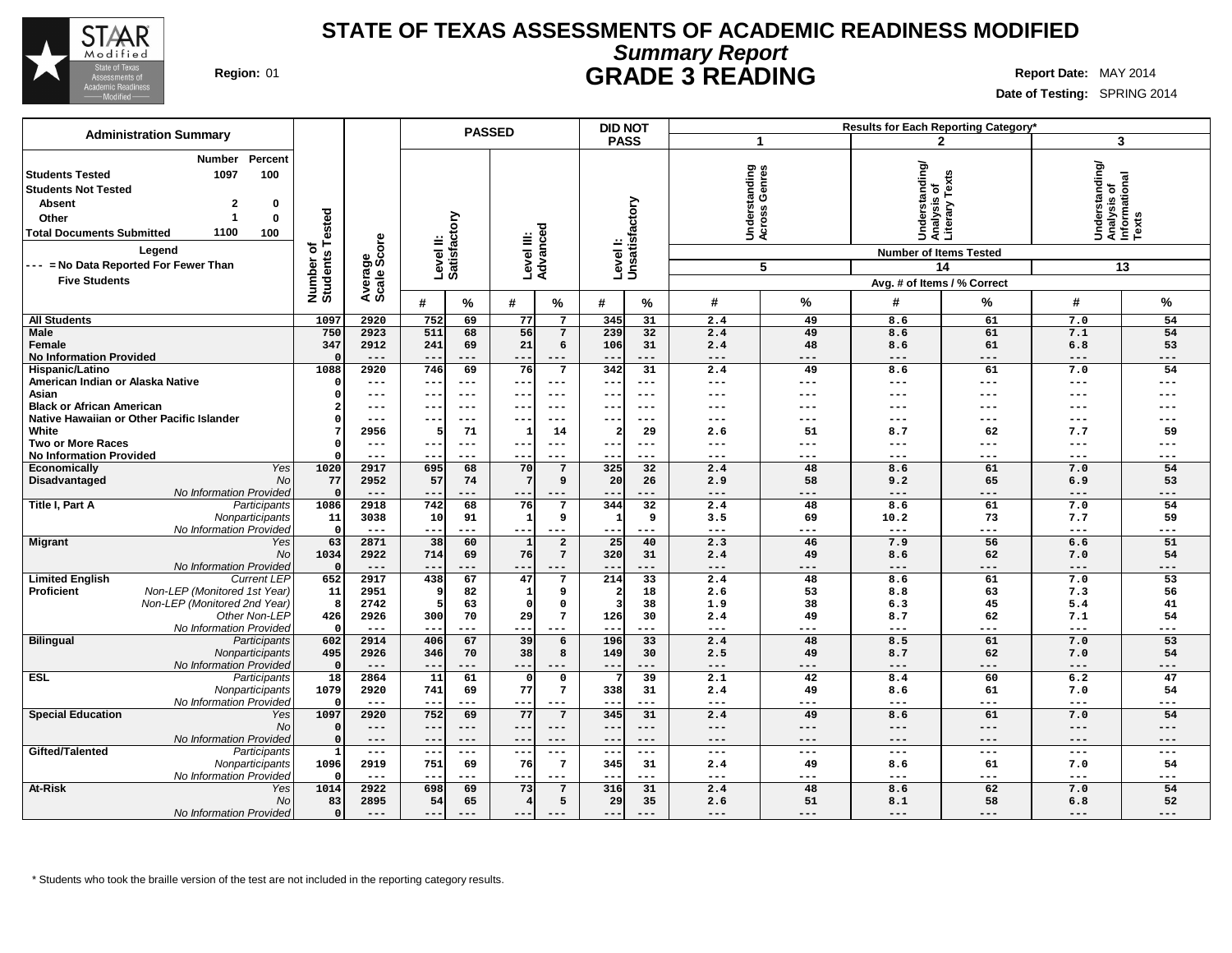

## **Summary Report STATE OF TEXAS ASSESSMENTS OF ACADEMIC READINESS MODIFIED Region:** 01 **GRADE 3 MATHEMATICS Report Date:** MAY 2014

**Date of Testing:** SPRING 2014

| <b>Administration Summary</b>                                                                                                                                                                       |                       |                     | <b>PASSED</b>                                                     |                                  | <b>DID NOT</b>            |                                                               |                                                           | Results for Each Reporting Category*      |                                  |                                    |
|-----------------------------------------------------------------------------------------------------------------------------------------------------------------------------------------------------|-----------------------|---------------------|-------------------------------------------------------------------|----------------------------------|---------------------------|---------------------------------------------------------------|-----------------------------------------------------------|-------------------------------------------|----------------------------------|------------------------------------|
|                                                                                                                                                                                                     |                       |                     |                                                                   |                                  | <b>PASS</b>               | -1                                                            | $\mathbf{2}$                                              | 3                                         | 4                                | 5                                  |
| Percent<br><b>Number</b><br>99<br>971<br><b>Students Tested</b><br><b>Students Not Tested</b><br><b>Absent</b><br>0<br>Other<br>5<br>$\mathbf{1}$<br>977<br><b>Total Documents Submitted</b><br>100 | Tested                |                     | Level II:<br>Satisfactory                                         | Level III:<br>Advanced           | Levell:<br>Unsatisfactory | and<br>Numbers,<br>Operations, a<br>Quantitative<br>Reasoning | Patterns,<br>Relationships,<br>and Algebraic<br>Reasoning | and<br>Reasoning<br>Geometry a<br>Spatial | surement<br>Ë<br>Σ               | and<br>Probability a<br>Statistics |
| Legend                                                                                                                                                                                              | ৳                     | ige<br>Score        |                                                                   |                                  |                           |                                                               |                                                           | <b>Number of Items Tested</b>             |                                  |                                    |
| --- = No Data Reported For Fewer Than                                                                                                                                                               |                       |                     |                                                                   |                                  |                           | 13                                                            | 6                                                         | 7                                         | 6                                | 5                                  |
| <b>Five Students</b>                                                                                                                                                                                | Number of<br>Students | Average             |                                                                   |                                  |                           |                                                               |                                                           | Avg. # of Items / % Correct               |                                  |                                    |
|                                                                                                                                                                                                     |                       |                     |                                                                   |                                  |                           |                                                               | #                                                         |                                           |                                  |                                    |
|                                                                                                                                                                                                     |                       |                     | #<br>$\%$                                                         | #<br>%                           | #<br>℅                    | %<br>#                                                        | %                                                         | ℅<br>#                                    | %<br>#                           | %<br>#                             |
| <b>All Students</b>                                                                                                                                                                                 | 971                   | 3048                | 703<br>72                                                         | 9<br>92                          | 268<br>28                 | 8.1<br>62                                                     | 3.7<br>62                                                 | 5.0<br>72                                 | 3.7<br>61                        | 3.3<br>67                          |
| <b>Male</b>                                                                                                                                                                                         | 647                   | 3060                | 478<br>74                                                         | 67<br>10                         | 169<br>26                 | 8.2<br>63                                                     | 3.8<br>63                                                 | 72<br>5.0                                 | 3.7<br>62                        | 67<br>3.4                          |
| Female<br><b>No Information Provided</b>                                                                                                                                                            | 324<br>- 0            | 3024<br>$---$       | 225<br>69<br>$- -$<br>$---$                                       | 25<br>8<br>---<br>---            | 99<br>31<br>$---$<br>--   | 7.9<br>61<br>$---$<br>---                                     | 60<br>3.6<br>$---$<br>---                                 | 71<br>5.0<br>$---$<br>---                 | 59<br>3.5<br>$---$<br>---        | 3.3<br>66<br>$---$<br>---          |
| Hispanic/Latino                                                                                                                                                                                     | 964                   | 3050                | 73<br>699                                                         | 92<br>10                         | 265<br>$\overline{27}$    | 8.1<br>62                                                     | 62<br>3.7                                                 | 72<br>5.0                                 | 3.7<br>61                        | 3.3<br>67                          |
| American Indian or Alaska Native                                                                                                                                                                    | $\Omega$              | ---                 | $- -$<br>$---$                                                    | $--$<br>$---$                    | --<br>$--$                | $- - -$<br>---                                                | $\qquad \qquad - -$<br>$\qquad \qquad -$                  | $---$<br>$---$                            | $\qquad \qquad - -$<br>$---$     | $---$<br>$---$                     |
| Asian                                                                                                                                                                                               | $\Omega$              | ---                 | --<br>$--$                                                        | ---<br>---                       | --<br>---                 | $---$<br>---                                                  | $---$<br>---                                              | ---<br>---                                | $---$<br>---                     | $-- -$<br>---                      |
| <b>Black or African American</b>                                                                                                                                                                    |                       | ---                 | --<br>$--$                                                        | $---$<br>--                      | $--$<br>--                | $---$<br>---                                                  | $---$<br>---                                              | $--$<br>---                               | $---$<br>$---$                   | $---$<br>$---$                     |
| Native Hawaiian or Other Pacific Islander                                                                                                                                                           |                       | ---                 | --<br>$-- -$                                                      | ---<br>$-- -$                    | ---<br>---                | $-- -$<br>---                                                 | ---<br>$---$                                              | $--$<br>---                               | $---$<br>$---$                   | $---$<br>---                       |
| White                                                                                                                                                                                               |                       | 2706                | $\overline{a}$<br>40                                              | $\Omega$<br>$\mathbf{o}$         | 60<br>-3                  | 5.8<br>45                                                     | 37<br>2.2                                                 | 51<br>3.6                                 | 40<br>2.4                        | 52<br>2.6                          |
| <b>Two or More Races</b>                                                                                                                                                                            | $\Omega$              | ---                 | ---<br>$---$                                                      | $---$                            | $--$<br>$- -$             | $\qquad \qquad - -$<br>---                                    | ---<br>$\qquad \qquad -$                                  | $---$<br>$---$                            | $---$<br>$---$                   | $---$<br>$---$                     |
| <b>No Information Provided</b>                                                                                                                                                                      |                       | ---                 |                                                                   | --<br>---                        | --<br>$--$                | $---$<br>---                                                  | ---<br>$---$                                              | $---$<br>---                              | $---$<br>---                     | ---<br>$---$                       |
| Yes<br>Economically                                                                                                                                                                                 | 908                   | 3046                | 72<br>658                                                         | 85<br>9                          | 250<br>28                 | 62<br>8.1                                                     | 62<br>3.7                                                 | 72<br>5.0                                 | 3.7<br>61                        | 67<br>3.3                          |
| Disadvantaged<br><b>No</b>                                                                                                                                                                          | 63                    | 3078                | 45<br>71                                                          | 7<br>11                          | 29<br>18                  | 8.5<br>65                                                     | 64<br>3.8                                                 | 71<br>4.9                                 | 3.8<br>63                        | 3.3<br>66                          |
| No Information Provided                                                                                                                                                                             | $\Omega$              | ---                 | $- -$<br>---                                                      | ---                              | ---<br>--                 | $---$<br>---                                                  | ---<br>---                                                | $---$<br>---                              | ---<br>---                       | ---<br>$---$                       |
| Title I, Part A<br>Participants                                                                                                                                                                     | 961                   | 3049                | 72<br>695                                                         | 92<br>10                         | 266<br>28                 | 8.1<br>62                                                     | 62<br>3.7                                                 | $\overline{72}$<br>5.0                    | 3.7<br>61                        | 67<br>3.3                          |
| Nonparticipants                                                                                                                                                                                     | 10                    | 2986                | 80<br>8                                                           | $\mathbf 0$<br>$\Omega$          | 20                        | 62<br>8.1                                                     | 60<br>3.6                                                 | 5.2<br>74                                 | 53<br>3.2                        | 3.0<br>60                          |
| No Information Provided                                                                                                                                                                             | $\mathsf{C}$          | $---$               | $- -$<br>---                                                      | $- - -$<br>---                   | $- - -$<br>$- -$          | $- - -$<br>---                                                | ---<br>$---$                                              | $- - -$<br>---                            | $\qquad \qquad -$<br>$- - -$     | ---<br>$---$                       |
| <b>Migrant</b><br>Yes<br><b>No</b>                                                                                                                                                                  | 62<br>909             | 2974<br>3053        | 61<br>38<br>73                                                    | 8<br>5<br>87                     | 39<br>24<br>27            | 7.7<br>59<br>63                                               | 56<br>3.4                                                 | 68<br>4.8<br>72                           | 3.3<br>54<br>61                  | 62<br>3.1<br>67                    |
| No Information Provided                                                                                                                                                                             | $\Omega$              | $---$               | 665<br>$---$<br>$- -$                                             | 10<br>---<br>---                 | 244<br>$---$<br>$- -$     | 8.1<br>$---$<br>$---$                                         | 62<br>3.7<br>---<br>$---$                                 | 5.0<br>$---$<br>---                       | 3.7<br>$---$<br>$---$            | 3.4<br>$---$<br>---                |
| <b>Limited English</b><br><b>Current LEP</b>                                                                                                                                                        | 583                   | 3075                | 75<br>439                                                         | 65<br>$\overline{11}$            | 144<br>$\overline{25}$    | 8.2<br>63                                                     | 64<br>3.9                                                 | 73<br>5.1                                 | 63<br>3.8                        | 68<br>3.4                          |
| <b>Proficient</b><br>Non-LEP (Monitored 1st Year)                                                                                                                                                   | -8                    | 3005                | 75<br>6                                                           | $\Omega$<br>$\mathbf 0$          | 25                        | 8.1<br>63                                                     | 67<br>4.0                                                 | 70<br>4.9                                 | 56<br>3.4                        | 65<br>3.3                          |
| Non-LEP (Monitored 2nd Year)                                                                                                                                                                        | -7                    | 3007                | 57<br>$\overline{4}$                                              | $\Omega$<br>$\mathbf 0$          | 43<br>্ব                  | 7.7<br>59                                                     | 62<br>3.7                                                 | 5.0<br>71                                 | 60<br>3.6                        | 3.3<br>66                          |
| Other Non-LEP                                                                                                                                                                                       | 373                   | 3008                | 254<br>68                                                         | 27<br>$7\phantom{.0}$            | 119<br>32                 | 8.0<br>62                                                     | 58<br>3.5                                                 | 4.9<br>70                                 | 3.5<br>58                        | 3.3<br>65                          |
| No Information Provided                                                                                                                                                                             | $\Omega$              | $---$               | ---<br>$ -$                                                       | $---$<br>---                     | $---$<br>$-$              | $- - -$<br>$---$                                              | $---$<br>---                                              | $---$<br>---                              | $---$<br>---                     | $---$<br>---                       |
| <b>Bilingual</b><br>Participants                                                                                                                                                                    | 542                   | 3066                | 75<br>405                                                         | 55<br>10                         | 137<br>25                 | 62<br>8.1                                                     | 64<br>3.8                                                 | 73<br>5.1                                 | 3.8<br>63                        | 68<br>3.4                          |
| Nonparticipants                                                                                                                                                                                     | 429                   | 3025                | 298<br>69                                                         | 37<br>9                          | 131<br>31                 | 62<br>8.1                                                     | 60<br>3.6                                                 | 70<br>4.9                                 | 58<br>3.5                        | 3.3<br>66                          |
| No Information Provided                                                                                                                                                                             | $\Omega$              | $---$               | $- -$<br>---                                                      | $--$<br>---                      | $- -$<br>$- - -$          | $---$<br>$---$                                                | ---<br>$---$                                              | $---$<br>---                              | $---$<br>$---$                   | $---$<br>---                       |
| <b>ESL</b><br>Participants                                                                                                                                                                          | $\overline{18}$       | 3010                | $\overline{14}$<br>$\overline{78}$                                | 6<br>1                           | $\overline{22}$           | 7.6<br>59                                                     | 69<br>4.2                                                 | $\overline{5.2}$<br>74                    | 3.7<br>61                        | 3.1<br>61                          |
| Nonparticipants                                                                                                                                                                                     | 953                   | 3049                | 72<br>689                                                         | 91<br>10                         | 264<br>28                 | 8.1<br>62                                                     | 62<br>3.7                                                 | 72<br>5.0                                 | 61<br>3.7                        | 3.3<br>67                          |
| No Information Provided                                                                                                                                                                             | $\mathsf{C}$          | $- - -$             | $- - -$<br>$- -$                                                  | $---$<br>$- -$                   | $- -$<br>$- - -$          | $\frac{1}{2}$<br>$---$                                        | ---<br>$---$                                              | $---$<br>---                              | $\qquad \qquad -$<br>$- - -$     | $- - -$<br>---                     |
| <b>Special Education</b><br>Yes                                                                                                                                                                     | 971                   | 3048                | 703<br>72                                                         | 92<br>9                          | 268<br>28                 | 8.1<br>62                                                     | 3.7<br>62                                                 | 72<br>5.0                                 | 3.7<br>61                        | 67<br>3.3                          |
| <b>No</b>                                                                                                                                                                                           | $\Omega$<br>$\Omega$  | ---<br>$---$        | $- -$<br>$---$                                                    | $- -$<br>$---$<br>$---$<br>$---$ | $---$<br>--<br>$---$      | $---$<br>$---$<br>$- - -$<br>$---$                            | $--$<br>---<br>$---$<br>$---$                             | $---$<br>$---$<br>$---$<br>$---$          | $---$<br>$---$<br>$---$<br>$---$ | $---$<br>---<br>$---$<br>$---$     |
| No Information Provided<br>Gifted/Talented<br>Participants                                                                                                                                          | $\mathbf{1}$          | $\qquad \qquad - -$ | $- -$<br>$---$<br>$\qquad \qquad - -$<br>$\overline{\phantom{m}}$ | $---$<br>$- -$                   | $- -$<br>$---$<br>$- -$   | $---$<br>$\qquad \qquad - -$                                  | $\qquad \qquad - -$<br>$\qquad \qquad - -$                | $\qquad \qquad - -$<br>---                | $---$<br>$\qquad \qquad - -$     | $---$<br>$\qquad \qquad - -$       |
| Nonparticipants                                                                                                                                                                                     | 970                   | 3047                | 72<br>702                                                         | 9<br>91                          | 28<br>268                 | 62<br>8.1                                                     | 62<br>3.7                                                 | 72<br>5.0                                 | 61<br>3.7                        | 67<br>3.3                          |
| No Information Provided                                                                                                                                                                             | - 0                   | ---                 | $---$                                                             | ---<br>--                        | $-$<br>---                | $---$<br>---                                                  | $---$<br>---                                              | $---$<br>---                              | $---$<br>---                     | $---$<br>---                       |
| At-Risk<br>Yes                                                                                                                                                                                      | 898                   | 3050                | 652<br>73                                                         | 86<br>10                         | $\overline{27}$<br>246    | 8.1<br>62                                                     | 3.7<br>62                                                 | 72<br>5.0                                 | 3.7<br>61                        | 67<br>3.3                          |
| <b>No</b>                                                                                                                                                                                           | 73                    | 3018                | 51<br>70                                                          | 8<br>6                           | 22<br>30                  | 62<br>8.0                                                     | 58<br>3.5                                                 | 4.8<br>69                                 | 59<br>3.5                        | 3.3<br>66                          |
| No Information Provided                                                                                                                                                                             | $\Omega$              | ---                 | $- -$                                                             | $- -$                            | <u>.</u>                  | $---$<br>---                                                  | ---                                                       | $---$                                     | $---$<br>---                     | ---<br>---                         |
|                                                                                                                                                                                                     |                       |                     |                                                                   |                                  |                           |                                                               |                                                           |                                           |                                  |                                    |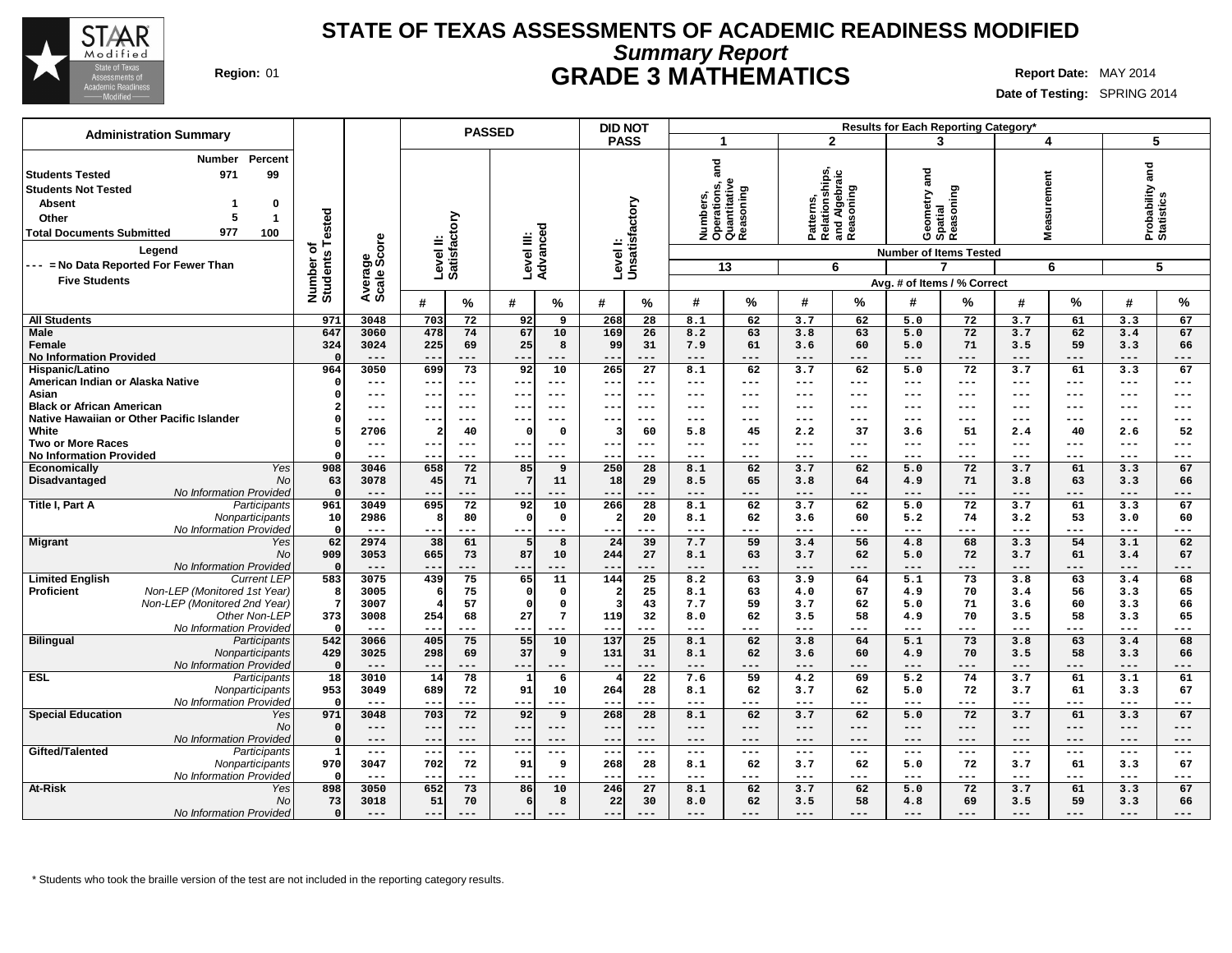

## **Summary Report STATE OF TEXAS ASSESSMENTS OF ACADEMIC READINESS Region:** 01 **GRADE 4 READING Report** Date: MAY 2014

**Date of Testing:** SPRING 2014

| <b>Administration Summary</b>                                                                                                                                                                                                                           |                                      |                        |                           | <b>PASSED</b>   |                                   |                     | <b>DID NOT</b>        |                           |                                                   |                   | <b>Results for Each Reporting Category'</b>                                        |                    |                                                              |                   |  |  |
|---------------------------------------------------------------------------------------------------------------------------------------------------------------------------------------------------------------------------------------------------------|--------------------------------------|------------------------|---------------------------|-----------------|-----------------------------------|---------------------|-----------------------|---------------------------|---------------------------------------------------|-------------------|------------------------------------------------------------------------------------|--------------------|--------------------------------------------------------------|-------------------|--|--|
|                                                                                                                                                                                                                                                         |                                      |                        |                           |                 |                                   |                     | <b>PASS</b>           |                           | 1                                                 |                   |                                                                                    | $\mathbf{2}$       | 3                                                            |                   |  |  |
| Percent<br>Number<br>25725<br>100<br><b>Students Tested</b><br><b>Students Not Tested</b><br>34<br><b>Absent</b><br>0<br>10<br>$\bf{0}$<br>Other<br>25769<br><b>Total Documents Submitted</b><br>100<br>Legend<br>--- = No Data Reported For Fewer Than | Tested<br>৳<br>Number o'<br>Students | Average<br>Scale Score | Level II:<br>Satisfactory |                 | Level III:<br>Advanced            |                     |                       | Levell:<br>Unsatisfactory | SS<br>Understanding/<br>Analysis Across<br>Genres | 10                | Understanding/<br> Analysis of<br> Literary Texts<br><b>Number of Items Tested</b> | 18                 | Understanding/<br> Analysis of<br>  Informational<br>  Texts | 16                |  |  |
| <b>Five Students</b>                                                                                                                                                                                                                                    |                                      |                        |                           |                 |                                   |                     |                       |                           |                                                   |                   | Avg. # of Items / % Correct                                                        |                    |                                                              |                   |  |  |
|                                                                                                                                                                                                                                                         |                                      |                        | #                         | $\%$            | #                                 | $\frac{0}{0}$       | #                     | %                         | #                                                 | %                 | #                                                                                  | %                  | #                                                            | %                 |  |  |
| <b>All Students</b>                                                                                                                                                                                                                                     | 25725                                | 1488                   | 18174                     | 71              | 3606                              | 14                  | 7551                  | 29                        | 6.5                                               | 65                | 11.2                                                                               | 62                 | 10.1                                                         | 63                |  |  |
| <b>Male</b><br>Female<br><b>No Information Provided</b>                                                                                                                                                                                                 | 12848<br>12876                       | 1477<br>1499<br>$---$  | 8593<br>9580              | 67<br>74<br>--- | 1580<br>2026<br>$\qquad \qquad -$ | 12<br>16<br>$---$   | 4255<br>3296<br>$- -$ | 33<br>26<br>---           | 6.3<br>6.6<br>$---$                               | 63<br>66<br>$---$ | 10.9<br>11.6<br>$---$                                                              | 60<br>64<br>$-- -$ | 9.8<br>10.3<br>$---$                                         | 61<br>65<br>$---$ |  |  |
| Hispanic/Latino                                                                                                                                                                                                                                         | 25142                                | 1487                   | 17672                     | 70              | 3402                              | 14                  | 7470                  | 30                        | 6.4                                               | 64                | 11.2                                                                               | 62                 | 10.0                                                         | 63                |  |  |
| American Indian or Alaska Native                                                                                                                                                                                                                        | 12                                   | 1446                   |                           | 75              | n                                 | 0                   |                       | 25                        | 5.3                                               | 53                | 10.5                                                                               | 58                 | 9.3                                                          | 58                |  |  |
| Asian                                                                                                                                                                                                                                                   | 108                                  | 1610                   | 100                       | 93              | 54                                | 50                  | 8                     | $7\phantom{.0}$           | 8.2                                               | 82                | 14.2                                                                               | 79                 | 12.9                                                         | 81                |  |  |
| <b>Black or African American</b>                                                                                                                                                                                                                        | 62                                   | 1499                   | 42                        | 68              | 14                                | 23                  | 20                    | 32                        | 6.7                                               | 67                | 11.7                                                                               | 65                 | 9.6                                                          | 60                |  |  |
| Native Hawaiian or Other Pacific Islander                                                                                                                                                                                                               | 2                                    | $---$                  | $--$                      | ---             | --                                | $---$               |                       | ---                       | $--$                                              | $---$             | $\qquad \qquad - -$                                                                | ---                | $---$                                                        | ---               |  |  |
| White                                                                                                                                                                                                                                                   | 385                                  | 1563                   | 338                       | 88              | 130                               | 34                  | 47                    | 12                        | 7.5                                               | 75                | 13.4                                                                               | 74                 | 11.7                                                         | 73                |  |  |
| <b>Two or More Races</b>                                                                                                                                                                                                                                | 10                                   | 1592                   | 8                         | 80              | 5                                 | 50                  | $\overline{a}$        | 20                        | 7.2                                               | 72                | 14.1                                                                               | 78                 | 12.7                                                         | 79                |  |  |
| <b>No Information Provided</b>                                                                                                                                                                                                                          |                                      | $\frac{1}{2}$          | $- - -$                   | $---$           | $- -$                             | $---$               | $- -$                 | ---                       | $\frac{1}{2}$                                     | $---$             | $\frac{1}{2}$                                                                      | ---                | $---$                                                        | $---$             |  |  |
| <b>Yes</b><br>Economically                                                                                                                                                                                                                              | 21793                                | 1477                   | 14832                     | 68              | 2501                              | 11                  | 6961                  | $\overline{32}$           | 6.3                                               | 63                | 10.9                                                                               | 61                 | 9.8                                                          | 61                |  |  |
| No<br>Disadvantaged                                                                                                                                                                                                                                     | 3928                                 | 1548                   | 3339                      | 85              | 1104                              | 28                  | 589                   | 15                        | 7.3                                               | 73                | 12.9                                                                               | 72                 | 11.5                                                         | 72                |  |  |
| No Information Provided<br>Title I, Part A<br>Participants                                                                                                                                                                                              | 25299                                | $---$<br>1487          | $- -$<br>17799            | ---<br>70       | $\qquad \qquad -$<br>3475         | $---$<br>14         | --<br>7500            | ---<br>30                 | $---$<br>6.4                                      | $---$<br>64       | $---$<br>11.2                                                                      | ---<br>62          | $---$<br>10.0                                                | ---<br>63         |  |  |
| Nonparticipants                                                                                                                                                                                                                                         | 422                                  | 1565                   | 372                       | 88              | 130                               | 31                  | 50                    | 12                        | 7.6                                               | 76                | 13.3                                                                               | 74                 | 11.8                                                         | 74                |  |  |
| No Information Provided                                                                                                                                                                                                                                 |                                      | $---$                  | $- -$                     | ---             | $\qquad \qquad -$                 | $\qquad \qquad - -$ | ---                   |                           | $---$                                             | $---$             | $---$                                                                              | ---                | $---$                                                        | ---               |  |  |
| <b>Migrant</b><br>Yes                                                                                                                                                                                                                                   | 1092                                 | 1448                   | 646                       | 59              | 77                                | $7\overline{ }$     | 446                   | 41                        | 5.8                                               | 58                | 10.1                                                                               | 56                 | 9.0                                                          | 56                |  |  |
| No                                                                                                                                                                                                                                                      | 24629                                | 1490                   | 17525                     | 71              | 3528                              | 14                  | 7104                  | 29                        | 6.5                                               | 65                | 11.3                                                                               | 63                 | 10.1                                                         | 63                |  |  |
| No Information Provideo                                                                                                                                                                                                                                 |                                      | $---$                  |                           | $- - -$         | $- -$                             | $---$               |                       |                           | $---$                                             | $---$             | $---$                                                                              | ---                | $---$                                                        | ---               |  |  |
| <b>Limited English</b><br><b>Current LEP</b>                                                                                                                                                                                                            | 9857                                 | 1443                   | 5686                      | 58              | 551                               | 6                   | 4171                  | 42                        | $\overline{5.8}$                                  | 58                | 9.9                                                                                | 55                 | 8.9                                                          | 56                |  |  |
| Non-LEP (Monitored 1st Year)<br>Proficient                                                                                                                                                                                                              | 2486                                 | 1541                   | 2254                      | 91              | 486                               | 20                  | 232                   | 9                         | 7.3                                               | 73                | 12.9                                                                               | 72                 | 11.6                                                         | 72                |  |  |
| Non-LEP (Monitored 2nd Year)                                                                                                                                                                                                                            | 645                                  | 1583                   | 616                       | 96              | 221                               | 34                  | 29                    | $\overline{4}$            | 7.9                                               | 79                | 13.9                                                                               | 77                 | 12.5                                                         | 78                |  |  |
| Other Non-LEP                                                                                                                                                                                                                                           | 12733                                | 1508                   | 9615                      | 76              | 2347                              | 18                  | 3118                  | 24                        | 6.8                                               | 68                | 11.9                                                                               | 66                 | 10.5                                                         | 66                |  |  |
| No Information Provideo                                                                                                                                                                                                                                 |                                      | $---$                  |                           | ---             | $\qquad \qquad -$                 | $---$               |                       |                           | $---$                                             | $---$             | $---$                                                                              | ---                | $---$                                                        | ---               |  |  |
| <b>Bilingual</b><br>Participants                                                                                                                                                                                                                        | 9375                                 | 1445                   | 5455                      | 58              | 548                               | 6                   | 3920                  | 42                        | 5.8                                               | 58                | 9.9                                                                                | 55                 | 9.0                                                          | 56                |  |  |
| Nonparticipants<br>No Information Provideo                                                                                                                                                                                                              | 16346                                | 1513<br>$---$          | 12716<br>$-$              | 78<br>---       | 3057<br>$--$                      | 19<br>$---$         | 3630<br>$- -$         | 22<br>---                 | 6.8<br>$---$                                      | 68<br>$---$       | 12.0<br>$---$                                                                      | 67<br>---          | 10.7<br>$---$                                                | 67<br>---         |  |  |
| <b>ESL</b><br>Participants                                                                                                                                                                                                                              | 251                                  | 1441                   | 139                       | 55              | 22                                | $\overline{9}$      | 112                   | 45                        | 5.7                                               | 57                | 9.8                                                                                | 54                 | 8.7                                                          | 54                |  |  |
| Nonparticipants                                                                                                                                                                                                                                         | 25470                                | 1489                   | 18032                     | 71              | 3583                              | 14                  | 7438                  | 29                        | 6.5                                               | 65                | 11.3                                                                               | 63                 | 10.1                                                         | 63                |  |  |
| No Information Provideo                                                                                                                                                                                                                                 |                                      | $- - -$                | $- -$                     | ---             | $- -$                             | $- - -$             |                       | $- - -$                   | $- - -$                                           | $- - -$           | $- - -$                                                                            | ---                | $- - -$                                                      | ---               |  |  |
| <b>Special Education</b><br>Yes                                                                                                                                                                                                                         | 870                                  | 1419                   | 405                       | 47              | 47                                | 5                   | 465                   | 53                        | 5.3                                               | 53                | 9.1                                                                                | 50                 | 8.2                                                          | 51                |  |  |
| No                                                                                                                                                                                                                                                      | 24851                                | 1491                   | 17766                     | 71              | 3558                              | 14                  | 7085                  | 29                        | 6.5                                               | 65                | 11.3                                                                               | 63                 | 10.1                                                         | 63                |  |  |
| No Information Provided                                                                                                                                                                                                                                 |                                      | $---$                  | $\qquad \qquad -$         | ---             | $\qquad \qquad -$                 | $---$               | $- -$                 | ---                       | $---$                                             | $---$             | $---$                                                                              | ---                | $---$                                                        | ---               |  |  |
| Gifted/Talented<br>Participants                                                                                                                                                                                                                         | 2937                                 | 1609                   | 2821                      | 96              | 1322                              | 45                  | 116                   | $\overline{4}$            | 8.1                                               | 81                | 14.5                                                                               | 81                 | 13.0                                                         | 81                |  |  |
| Nonparticipants                                                                                                                                                                                                                                         | 22783                                | 1473                   | 15350                     | 67              | 2283                              | 10                  | 7433                  | 33                        | 6.2                                               | 62                | 10.8                                                                               | 60                 | 9.7                                                          | 60                |  |  |
| No Information Provideo                                                                                                                                                                                                                                 | 5                                    | 1450                   | ß                         | 60              | -1                                | 20                  | 2                     | 40                        | 5.6                                               | 56                | 9.8                                                                                | 54                 | 9.4                                                          | 59                |  |  |
| <b>At-Risk</b><br>Yes                                                                                                                                                                                                                                   | 14925                                | 1442                   | 8523                      | 57              | 826                               | 6                   | 6402                  | 43                        | 5.7                                               | 57                | 9.9                                                                                | 55                 | 8.9                                                          | $\overline{55}$   |  |  |
| No                                                                                                                                                                                                                                                      | 10796                                | 1552                   | 9648                      | 89              | 2779                              | 26                  | 1148                  | 11                        | 7.4                                               | 74                | 13.1                                                                               | 73                 | 11.7                                                         | 73                |  |  |
| No Information Provided                                                                                                                                                                                                                                 |                                      | $---$                  | $---$                     | $---$           | $- -$                             | $---$               | $- -$                 | ---                       | $---$                                             | $---$             | $---$                                                                              | ---                | $---$                                                        | $---$             |  |  |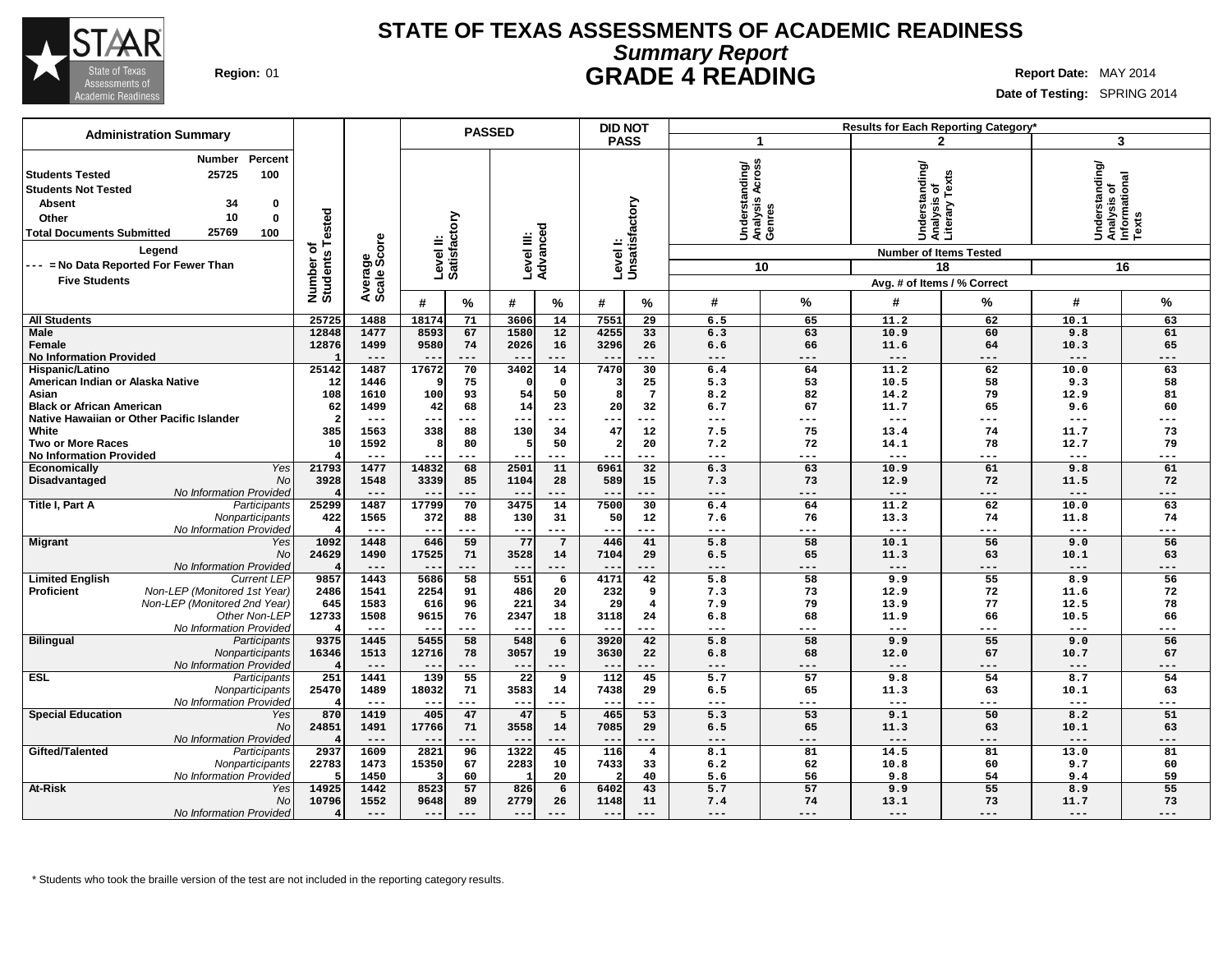

# **Summary Report STATE OF TEXAS ASSESSMENTS OF ACADEMIC READINESS Region:** 01 **GRADE 4 MATHEMATICS Report Date:** MAY 2014

**Date of Testing:** SPRING 2014

| <b>Administration Summary</b>                                                                                                                                                                                               |                              |                 | <b>PASSED</b>                              |                                  | <b>DID NOT</b>                        |                                                                        |                                                           | Results for Each Reporting Category*                                        |                             |                                    |
|-----------------------------------------------------------------------------------------------------------------------------------------------------------------------------------------------------------------------------|------------------------------|-----------------|--------------------------------------------|----------------------------------|---------------------------------------|------------------------------------------------------------------------|-----------------------------------------------------------|-----------------------------------------------------------------------------|-----------------------------|------------------------------------|
|                                                                                                                                                                                                                             |                              |                 |                                            |                                  | <b>PASS</b>                           | 1                                                                      | $\mathbf{2}$                                              | 3                                                                           | 4                           | 5                                  |
| Percent<br>Number<br>28261<br>100<br><b>Students Tested</b><br><b>Students Not Tested</b><br><b>Absent</b><br>27<br>$\mathbf 0$<br>10<br>$\mathbf 0$<br>Other<br>28298<br>100<br><b>Total Documents Submitted</b><br>Legend | Number of<br>Students Tested | core<br>Φ       | Satisfactory<br>Level II:                  | 73<br>Level III:<br>Advance      | Level I:<br>Unsatisfactory            | and<br>Numbers,<br>Operations, a<br>Quantitative<br>Reasoning<br>oning | Patterns,<br>Relationships,<br>and Algebraic<br>Reasoning | and<br>Geometry ar<br>Spatial<br>Reasoning<br><b>Number of Items Tested</b> | surement<br>ී               | and<br>Probability a<br>Statistics |
| --- = No Data Reported For Fewer Than                                                                                                                                                                                       |                              | ౚఀఀఀ            |                                            |                                  |                                       | 17                                                                     | 6                                                         | 12                                                                          | 8                           | 5                                  |
| <b>Five Students</b>                                                                                                                                                                                                        |                              | Avera<br>Scale  |                                            |                                  |                                       |                                                                        |                                                           | Avg. # of Items / % Correct                                                 |                             |                                    |
|                                                                                                                                                                                                                             |                              |                 | %<br>#                                     | #<br>%                           | #<br>%                                | %<br>#                                                                 | %<br>#                                                    | %<br>#                                                                      | $\frac{0}{0}$<br>#          | %<br>#                             |
| <b>All Students</b>                                                                                                                                                                                                         | 28261                        | 1547            | 19753<br>70                                | 5157<br>18                       | 8508<br>30                            | 11.5<br>68                                                             | 4.3<br>72                                                 | 8.9<br>74                                                                   | 63<br>5.0                   | 3.4<br>68                          |
| <b>Male</b>                                                                                                                                                                                                                 | 14210                        | 1544            | 9813<br>69                                 | 2531<br>18                       | 4397<br>31                            | 11.3<br>67                                                             | 71<br>4.3                                                 | 75<br>9.0                                                                   | 5.1<br>63                   | 66<br>3.3                          |
| Female<br><b>No Information Provided</b>                                                                                                                                                                                    | 14050                        | 1550<br>$- - -$ | 9939<br>71<br>$- -$<br>$---$               | 2625<br>19<br>---                | 4111<br>29<br>$- -$<br>---            | 11.6<br>68<br>$---$<br>---                                             | 73<br>4.4<br>---<br>$---$                                 | 8.9<br>74<br>$---$<br>---                                                   | 62<br>5.0<br>$---$<br>---   | 3.5<br>70<br>---<br>.              |
| Hispanic/Latino                                                                                                                                                                                                             | 27674                        | 1545            | 19269<br>70                                | 4936<br>$\overline{18}$          | 8405<br>30                            | 11.5<br>67                                                             | 72<br>4.3                                                 | 8.9<br>74                                                                   | $\overline{5.0}$<br>63      | 68<br>3.4                          |
| American Indian or Alaska Native                                                                                                                                                                                            | 12                           | 1491            | 50                                         | 17<br>2                          | 50<br>6                               | 58<br>9.8                                                              | 71<br>4.3                                                 | 7.7<br>64                                                                   | 59<br>4.8                   | 57<br>2.8                          |
| Asian                                                                                                                                                                                                                       | 107                          | 1696            | 101<br>94                                  | 66<br>62                         | 6<br>6                                | 14.7<br>87                                                             | 87<br>5.2                                                 | 10.7<br>89                                                                  | 80<br>6.4                   | 88<br>4.4                          |
| <b>Black or African American</b>                                                                                                                                                                                            | 62                           | 1542            | 39<br>63                                   | 14<br>23                         | 23<br>37                              | 10.8<br>64                                                             | 75<br>4.5                                                 | 8.7<br>72                                                                   | 5.1<br>64                   | 3.5<br>71                          |
| Native Hawaiian or Other Pacific Islander                                                                                                                                                                                   | $\mathcal{L}$                |                 |                                            | $- -$<br>---                     | <u>. .</u>                            | $- - -$<br>---                                                         | $---$<br>---                                              | $---$<br>---                                                                | $---$<br>---                | ---<br>$---$                       |
| White                                                                                                                                                                                                                       | 390                          | 1610            | 83<br>324                                  | $132$<br>34                      | 66<br>17                              | 12.7<br>75                                                             | 4.8<br>79                                                 | 9.8<br>82                                                                   | 75<br>6.0                   | 3.9<br>77                          |
| <b>Two or More Races</b>                                                                                                                                                                                                    | 10                           | 1677            | 90<br>q                                    | 60<br>6                          | $\mathbf{1}$<br>10                    | 13.3<br>78                                                             | 93<br>5.6                                                 | 10.6<br>88                                                                  | 6.8<br>85                   | 4.3<br>86                          |
| <b>No Information Provided</b><br><b>Yes</b><br><b>Economically</b>                                                                                                                                                         | 24260                        | $---$<br>1537   | $---$<br>$-$<br>68<br>16404                | ---<br>$- -$<br>3944<br>16       | ---<br>---<br>7856<br>$\overline{32}$ | $---$<br>---<br>11.3<br>66                                             | ---<br>---<br>71<br>4.3                                   | $---$<br>---<br>73<br>8.8                                                   | $---$<br>---<br>61<br>4.9   | $---$<br>---<br>67<br>3.3          |
| Disadvantaged<br>No                                                                                                                                                                                                         | 3997                         | 1604            | 3346<br>84                                 | 1212<br>30                       | 651<br>16                             | 12.8<br>75                                                             | 79<br>4.7                                                 | 9.7<br>81                                                                   | 5.7<br>72                   | 3.8<br>77                          |
| No Information Provided                                                                                                                                                                                                     |                              | $---$           | $-\,-$<br>---                              | ---                              | $---$<br>---                          | $---$<br>---                                                           | ---<br>---                                                | $---$<br>---                                                                | $---$<br>---                | ---<br>---                         |
| Title I, Part A<br>Participants                                                                                                                                                                                             | 27831                        | 1546            | 19383<br>70                                | 5015<br>18                       | 8448<br>30                            | 11.5<br>67                                                             | 72<br>4.3                                                 | 74<br>8.9                                                                   | 5.0<br>63                   | 3.4<br>68                          |
| Nonparticipants                                                                                                                                                                                                             | 426                          | 1610            | 367<br>86                                  | 141<br>33                        | 59<br>14                              | 13.0<br>76                                                             | 79<br>4.8                                                 | 9.8<br>82                                                                   | 6.0<br>75                   | 3.9<br>78                          |
| No Information Provided                                                                                                                                                                                                     |                              | $---$           | $- -$<br>$---$                             | ---<br>$- -$                     | $- - -$<br>---                        | $- - -$<br>---                                                         | ---<br>$---$                                              | $---$<br>---                                                                | $---$<br>$---$              | $---$<br>---                       |
| Migrant<br>Yes                                                                                                                                                                                                              | 1243                         | 1510            | 762<br>61                                  | 153<br>12                        | 481<br>39                             | 10.6<br>62                                                             | 68<br>4.1                                                 | 70<br>8.4                                                                   | 57<br>4.6                   | 62<br>3.1                          |
| <b>No</b><br>No Information Provided                                                                                                                                                                                        | 27014                        | 1548<br>$---$   | 18988<br>70<br>$\qquad \qquad - -$<br>$--$ | 19<br>5003<br>---<br>$- -$       | 30<br>8026<br>---<br>$---$            | 11.5<br>68<br>$- -$<br>---                                             | 72<br>4.3<br>---<br>$---$                                 | 75<br>9.0<br>$---$<br>---                                                   | 63<br>5.0<br>$---$<br>$---$ | 3.4<br>68<br>$---$<br>---          |
| <b>Limited English</b><br><b>Current LEP</b>                                                                                                                                                                                | 12320                        | 1512            | 7521<br>61                                 | 1393<br>11                       | 4799<br>39                            | 10.7<br>63                                                             | 68<br>4.1                                                 | 70<br>8.4                                                                   | 57<br>4.5                   | 62<br>3.1                          |
| <b>Proficient</b><br>Non-LEP (Monitored 1st Year)                                                                                                                                                                           | 2502                         | 1605            | 88<br>2194                                 | 703<br>28                        | 308<br>12                             | 77<br>13.1                                                             | 81<br>4.8                                                 | 9.8<br>82                                                                   | 5.7<br>72                   | 79<br>3.9                          |
| Non-LEP (Monitored 2nd Year)                                                                                                                                                                                                | 647                          | 1645            | 601<br>93                                  | 267<br>41                        | $7\phantom{.0}$<br>46                 | 13.8<br>81                                                             | 84<br>5.1                                                 | 10.3<br>86                                                                  | 78<br>6.2                   | 84<br>4.2                          |
| Other Non-LEP                                                                                                                                                                                                               | 12788                        | 1564            | 9434<br>74                                 | 2793<br>22                       | 26<br>3354                            | 11.8<br>70                                                             | 74<br>4.4                                                 | 9.2<br>76                                                                   | 5.3<br>66                   | 71<br>3.5                          |
| No Information Provided                                                                                                                                                                                                     |                              | $- - -$         | $---$<br>$- -$                             | ---                              | $- -$<br>---                          | $- - -$<br>---                                                         | ---<br>---                                                | $--$<br>---                                                                 | $---$<br>---                | ---<br>---                         |
| <b>Bilingual</b><br>Participants                                                                                                                                                                                            | 11837                        | 1514            | 7277<br>61                                 | 1374<br>12                       | 4560<br>39                            | 10.7<br>63                                                             | 68<br>4.1                                                 | 8.4<br>70                                                                   | 57<br>4.5                   | 62<br>3.1                          |
| Nonparticipants                                                                                                                                                                                                             | 16420                        | 1571<br>$---$   | 12473<br>76<br>$- -$<br>$---$              | 23<br>3782<br>$---$<br>$- -$     | 3947<br>24<br>$- -$<br>---            | 12.0<br>71<br>$---$<br>---                                             | 75<br>4.5<br>---<br>$---$                                 | 9.3<br>77<br>$---$<br>---                                                   | 67<br>5.4<br>$---$<br>$---$ | 3.6<br>72<br>$---$<br>---          |
| No Information Provided<br><b>ESL</b><br>Participants                                                                                                                                                                       | 249                          | 1514            | 147<br>59                                  | $\overline{32}$<br>13            | 102<br>41                             | 10.6<br>62                                                             | 67<br>4.0                                                 | 8.6<br>72                                                                   | 4.3<br>54                   | 3.2<br>64                          |
| Nonparticipants                                                                                                                                                                                                             | 28008                        | 1547            | 19603<br>70                                | 5124<br>18                       | 8405<br>30                            | 11.5<br>68                                                             | 72<br>4.3                                                 | 8.9<br>74                                                                   | 63<br>5.0                   | 68<br>3.4                          |
| No Information Provideo                                                                                                                                                                                                     |                              | $- - -$         | $- -$<br>$- - -$                           | ---<br>$- -$                     | $- -$<br>---                          | $---$<br>---                                                           | ---<br>$- - -$                                            | $---$<br>---                                                                | $---$<br>$---$              | $---$<br>---                       |
| <b>Special Education</b><br>Yes                                                                                                                                                                                             | 1065                         | 1469            | 489<br>46                                  | 57<br>5                          | 576<br>54                             | 9.5<br>56                                                              | 61<br>3.7                                                 | 7.6<br>64                                                                   | 50<br>4.0                   | 53<br>2.6                          |
| <b>No</b>                                                                                                                                                                                                                   | 27192                        | 1550            | 19261<br>71                                | 5099<br>19                       | 7931<br>29                            | 11.6<br>68                                                             | 73<br>4.4                                                 | 9.0<br>75                                                                   | 5.1<br>63                   | 69<br>3.4                          |
| No Information Provided                                                                                                                                                                                                     |                              | $---$           | $- -$<br>$---$                             | ---<br>$- -$                     | $---$<br>---                          | $---$<br>---                                                           | ---<br>---                                                | $---$<br>---                                                                | $---$<br>---                | $---$<br>---                       |
| Gifted/Talented<br>Participants                                                                                                                                                                                             | 3076                         | 1684            | 2968<br>96                                 | 53<br>1619                       | 108<br>$\overline{4}$                 | 14.5<br>85                                                             | 87<br>5.2                                                 | 10.7<br>89                                                                  | 83<br>6.6                   | 87<br>4.4                          |
| Nonparticipants<br>No Information Provideo                                                                                                                                                                                  | 25180                        | 1530<br>1508    | 16782<br>67<br>60                          | 3537<br>14<br>20<br>$\mathbf{1}$ | 8398<br>33<br>40                      | 11.1<br>65<br>11.6<br>68                                               | 4.2<br>70<br>57<br>3.4                                    | 8.7<br>73<br>67<br>8.0                                                      | 4.8<br>60<br>50<br>4.0      | 3.3<br>66<br>3.8<br>76             |
| At-Risk<br>Yes                                                                                                                                                                                                              | 17444                        | 1505            | 58<br>10189                                | 10<br>1764                       | 42<br>7255                            | 10.5<br>61                                                             | 67<br>4.0                                                 | 69<br>8.3                                                                   | $\overline{56}$<br>4.5      | 61<br>3.1                          |
| <b>No</b>                                                                                                                                                                                                                   | 10813                        | 1615            | 9561<br>88                                 | 3392<br>31                       | 1252<br>12                            | 13.1<br>77                                                             | 81<br>4.9                                                 | 9.9<br>82                                                                   | 5.9<br>74                   | 79<br>4.0                          |
| <b>No Information Provided</b>                                                                                                                                                                                              |                              | $---$           | $---$<br>$\qquad \qquad - -$               | $---$                            | $---$<br>---                          | $\qquad \qquad - -$<br>---                                             | ---<br>---                                                | $---$                                                                       | $---$<br>$---$              | $---$<br>---                       |
|                                                                                                                                                                                                                             |                              |                 |                                            |                                  |                                       |                                                                        |                                                           |                                                                             |                             |                                    |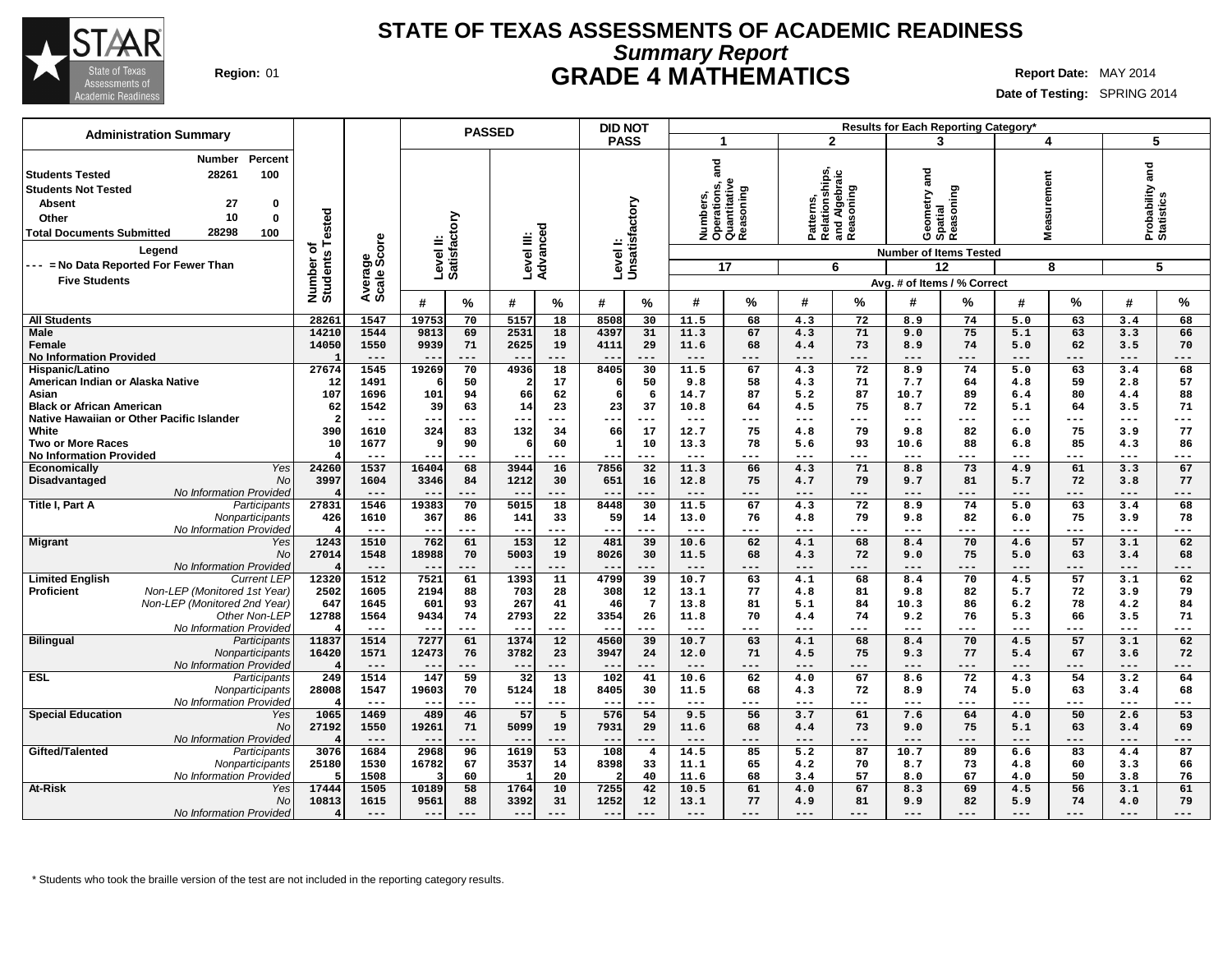

## **Summary Report STATE OF TEXAS ASSESSMENTS OF ACADEMIC READINESS Region:** 01 **GRADE 4 WRITING Report Date:** MAY 2014

**Date of Testing:** SPRING 2014

| <b>Administration Summary</b>                                           |                    |                     |              |                        | <b>PASSED</b>  |                         |               | <b>DID NOT</b>             |              |              |                                  |             |              | <b>Results for Each Reporting Category</b> |                     |           |
|-------------------------------------------------------------------------|--------------------|---------------------|--------------|------------------------|----------------|-------------------------|---------------|----------------------------|--------------|--------------|----------------------------------|-------------|--------------|--------------------------------------------|---------------------|-----------|
|                                                                         |                    |                     |              |                        |                |                         | <b>PASS</b>   |                            |              | $\mathbf{1}$ |                                  |             |              | 2                                          |                     | 3         |
| Percent<br>Number                                                       |                    |                     |              |                        |                |                         |               |                            |              |              | <b>Composition</b>               |             |              |                                            |                     |           |
| 25657<br>100<br><b>Students Tested</b>                                  |                    |                     |              |                        |                |                         |               |                            |              |              |                                  |             |              |                                            |                     |           |
| <b>Students Not Tested</b>                                              |                    |                     |              |                        |                |                         |               |                            |              |              |                                  |             |              |                                            |                     |           |
|                                                                         |                    |                     |              |                        |                |                         |               |                            |              |              |                                  |             |              |                                            |                     |           |
| 29<br><b>Absent</b><br>0                                                |                    |                     |              |                        |                |                         |               |                            | rsonal       | Varrative    |                                  | Expository  |              |                                            |                     |           |
| 21<br>$\bf{0}$<br>Other                                                 |                    |                     |              | ξā                     |                |                         |               |                            |              |              |                                  |             |              |                                            |                     |           |
| 25707<br>100<br><b>Total Documents Submitted</b>                        | ested              |                     |              | ទ្ល                    |                |                         |               |                            | ෫            |              |                                  |             | Revision     |                                            | Editing             |           |
| Legend                                                                  | ፝፝፝፝፝፝፝፝፝፝<br>w    | ige<br>Score        |              | Level II:<br>Satisfact |                | Level III:<br>Advanced  |               | Level I:<br>Unsatisfactory |              |              | <b>Number of Points Possible</b> |             |              | <b>Number of Items Tested</b>              |                     |           |
| --- = No Data Reported For Fewer Than                                   |                    |                     |              |                        |                |                         |               |                            |              | 8            |                                  | 8           |              | 9                                          |                     | 19        |
| <b>Five Students</b>                                                    |                    |                     |              |                        |                |                         |               |                            |              |              | Avg. # of Points / % Scored      |             |              | Avg. # of Items / % Correct                |                     |           |
|                                                                         | Number<br>Students | Avera<br>Scale      | #            | %                      | #              | ℅                       | #             | %                          | #            | %            | #                                | %           | #            | %                                          | #                   | %         |
|                                                                         |                    |                     |              |                        |                |                         |               |                            |              |              |                                  |             |              |                                            |                     |           |
| <b>All Students</b>                                                     | 2565               | 3787                | 1956         | 76                     | 1452           | 6                       | 6093          | 24                         | 4.4          | 55           | 4.1                              | 51          | 6.2          | 69                                         | 12.2                | 64        |
| Male                                                                    | 12813              | 3704                | 9078         | 71                     | 477            | $\overline{4}$          | 3735          | 29                         | 4.2          | 52           | 3.9                              | 48          | 6.1          | 67                                         | 11.7                | 62        |
| Female<br><b>No Information Provided</b>                                | 12842              | 3871<br>$---$       | 10484<br>$-$ | 82<br>$---$            | 975<br>$- -$   | 8<br>$---$              | 2358<br>$- -$ | 18<br>$---$                | 4.7<br>$---$ | 59<br>$---$  | 4.3<br>$---$                     | 54<br>$---$ | 6.3<br>$---$ | 71<br>$---$                                | 12.7<br>$---$       | 67<br>--- |
| Hispanic/Latino                                                         | 25077              | 3781                | 19047        | 76                     | 1372           | $\overline{5}$          | 6030          | 24                         | 4.4          | 55           | 4.1                              | 51          | 6.2          | 69                                         | 12.2                | 64        |
| American Indian or Alaska Native                                        | 12                 | 3773                | 10           | 83                     | 1              | 8                       |               | 17                         | 4.5          | 56           | 3.9                              | 49          | 6.3          | 69                                         | 12.3                | 64        |
| Asian                                                                   | 107                | 4322                | 101          | 94                     | 30             | 28                      | 6             | 6                          | 5.7          | 71           | 5.2                              | 66          | 7.5          | 83                                         | 14.9                | 79        |
| <b>Black or African American</b>                                        | 61                 | 3890                | 50           | 82                     | 6              | 10                      | 11            | 18                         | 4.6          | 57           | 4.4                              | 55          | 6.2          | 69                                         | 12.8                | 68        |
| Native Hawaiian or Other Pacific Islander                               | $\mathbf{z}$       | $---$               |              | ---                    |                |                         | ---           | $- -$                      | $---$        | ---          | $---$                            | ---         | ---          | $---$                                      | $---$               | ---       |
| White                                                                   | 384                | 4001                | 342          | 89                     | 39             | 10                      | 42            | 11                         | 4.8          | 60           | 4.5                              | 57          | 6.9          | 77                                         | 13.4                | 71        |
| <b>Two or More Races</b>                                                | 10                 | 4383                | 10           | 100                    | 4              | 40                      | $\Omega$      | $\mathbf 0$                | 5.8          | 73           | 4.7                              | 59          | 7.2          | 80                                         | 15.7                | 83        |
| <b>No Information Provided</b>                                          |                    | $- - -$             | $ -$         | $- - -$                | $- -$          | ---                     |               | $- - -$                    | $---$        | ---          | $- - -$                          | $- - -$     | $- - -$      | $- - -$                                    | $- - -$             | ---       |
| Yes<br><b>Economically</b>                                              | 21735              | 3747                | 16149        | 74                     | 940            | $\overline{4}$          | 5586          | 26                         | 4.3          | 54           | 4.0                              | 50          | 6.1          | 68                                         | 12.0                | 63        |
| No<br>Disadvantaged                                                     | 3918               | 4010                | 3412         | 87                     | 512            | 13                      | 506           | 13                         | 4.9          | 62           | 4.6                              | 57          | 6.9          | 76                                         | 13.5                | 71        |
| No Information Provided                                                 |                    | $---$               | $- -$        | $---$                  | $- -$          | $---$                   | $- -$         | $---$                      | $---$        | $---$        | $---$                            | $---$       | $---$        | $---$                                      | $---$               | ---       |
| Title I, Part A<br>Participants                                         | 25229              | 3782                | 19182        | 76                     | 1384           | 5                       | 6047          | 24                         | 4.4          | 55           | 4.1                              | 51          | 6.2          | 69                                         | 12.2                | 64        |
| Nonparticipants                                                         | 425                | 4082                | 380          | 89                     | 68             | 16                      | 45            | 11                         | 5.4          | 67           | 4.9                              | 61          | 6.9          | 77                                         | 13.5                | 71        |
| No Information Provided                                                 | з                  | $\qquad \qquad - -$ | $-$          | $---$                  | $--$           | $---$                   | ---           | $---$                      | $---$        | ---          | $---$                            | $---$       | $---$        | $---$                                      | $\qquad \qquad - -$ | ---       |
| Migrant<br>Yes                                                          | 1094               | 3599                | 697          | 64                     | 20             | $\overline{a}$          | 397           | 36                         | 4.0          | 51           | 3.7                              | 46          | 5.6          | 62                                         | 11.0                | 58        |
| <b>No</b>                                                               | 24560              | 3796<br>$---$       | 18865        | 77<br>$---$            | 1432<br>$- -$  | 6                       | 5695          | 23                         | 4.4<br>$---$ | 56<br>---    | 4.1<br>$---$                     | 51<br>---   | 6.2<br>---   | 69<br>---                                  | 12.3<br>$---$       | 65<br>--- |
| No Information Provided<br><b>Limited English</b><br><b>Current LEP</b> | 9802               | 3622                | 6446         | 66                     | 188            | $\overline{2}$          | 3356          | 34                         | 4.0          | 51           | 3.8                              | 47          | 5.7          | 63                                         | 11.2                | 59        |
| Proficient<br>Non-LEP (Monitored 1st Year)                              | 2488               | 4009                | 2359         | 95                     | 196            | 8                       | 129           | 5                          | 4.9          | 62           | 4.6                              | 57          | 6.9          | 77                                         | 13.7                | 72        |
| Non-LEP (Monitored 2nd Year)                                            | 646                | 4141                | 627          | 97                     | 83             | 13                      | 19            | $\overline{\mathbf{3}}$    | 5.2          | 65           | 4.7                              | 59          | 7.2          | 80                                         | 14.6                | 77        |
| Other Non-LEP                                                           | 12718              | 3854                | 10130        | 80                     | 985            | 8                       | 2588          | 20                         | 4.6          | 57           | 4.2                              | 53          | 6.4          | 71                                         | 12.6                | 66        |
| No Information Provideo                                                 |                    | $---$               | $- -$        | $---$                  | $- -$          | $---$                   | $- -$         | $- - -$                    | $---$        | ---          | $---$                            | $---$       | $---$        | $---$                                      | $---$               | ---       |
| <b>Bilingual</b><br>Participants                                        | 9324               | 3629                | 6176         | 66                     | 189            | $\overline{2}$          | 3148          | 34                         | 4.1          | 51           | 3.8                              | 47          | 5.7          | 63                                         | 11.3                | 59        |
| <b>Nonparticipants</b>                                                  | 16329              | 3878                | 13385        | 82                     | 1263           | 8                       | 2944          | 18                         | 4.6          | 58           | 4.3                              | 53          | 6.5          | 72                                         | 12.8                | 67        |
| No Information Provided                                                 | 4                  | $---$               | $ -$         | ---                    | $- -$          |                         | $- -$         | $---$                      | ---          | ---          | ---                              | ---         | ---          | ---                                        | $---$               | ---       |
| <b>ESL</b><br>Participants                                              | 251                | 3621                | 161          | 64                     | 6              | $\mathbf{2}$            | 90            | 36                         | 4.0          | 50           | 3.6                              | 45          | 5.6          | 62                                         | 11.4                | 60        |
| Nonparticipants                                                         | 25402              | 3789                | 19400        | 76                     | 1446           | 6                       | 6002          | 24                         | 4.4          | 55           | 4.1                              | 51          | 6.2          | 69                                         | 12.2                | 64        |
| No Information Provideo                                                 | 4                  | $---$               |              | ---                    | $- -$          |                         |               | $---$                      | ---          | ---          | ---                              | ---         | ---          | ---                                        | $---$               | ---       |
| <b>Special Education</b><br>Yes                                         | 851                | 3347                | 329          | 39                     | $\overline{4}$ | $\mathbf 0$             | 522           | 61                         | 3.3          | 41           | 3.1                              | 39          | 4.9          | 54                                         | 9.3                 | 49        |
| No                                                                      | 24803              | 3803                | 19233        | 78                     | 1448           | 6                       | 5570          | 22                         | 4.5          | 56           | 4.1                              | 51          | 6.2          | 69                                         | 12.3                | 65        |
| No Information Provided                                                 | 3                  | $---$               |              | $---$                  | $- -$          |                         | --            | $---$                      | ---          | ---          | ---                              | ---         | ---          | ---                                        | $---$               | ---       |
| Gifted/Talented<br>Participants                                         | 2935               | 4260                | 2881         | 98                     | 692            | 24                      | 54            | $\overline{a}$             | 5.4          | 68           | 5.0                              | 62          | 7.6          | 84                                         | 15.0                | 79        |
| Nonparticipants                                                         | 22719              | 3726                | 16681        | 73                     | 760            | $\overline{\mathbf{3}}$ | 6038          | 27                         | 4.3          | 54           | 4.0                              | 50          | 6.0          | 67                                         | 11.9                | 62        |
| No Information Provideo                                                 | 3                  | $---$               | $ -$         | $---$                  | $ -$           | $---$                   | --            | $- - -$                    | $---$        | ---          | $- - -$                          | $---$       | $---$        | $---$                                      | $---$               | ---       |
| At-Risk<br>Yes                                                          | 14872              | 3614                | 9651         | 65                     | 269            | $\overline{2}$          | 5221          | 35                         | 4.0          | 51           | 3.7                              | 47          | 5.7          | 63                                         | 11.1                | 59        |
| <b>No</b>                                                               | 10782              | 4026                | 9911         | 92                     | 1183           | 11                      | 871           | 8                          | 5.0          | 62           | 4.6                              | 57          | 6.9          | 77                                         | 13.7                | 72        |
| No Information Provided                                                 | 3                  | $---$               | $- -$        | ---                    | $- -$          | $- - -$                 | ---           |                            | $- - -$      | ---          | $- - -$                          | $- - -$     | ---          | $---$                                      | $---$               | ---       |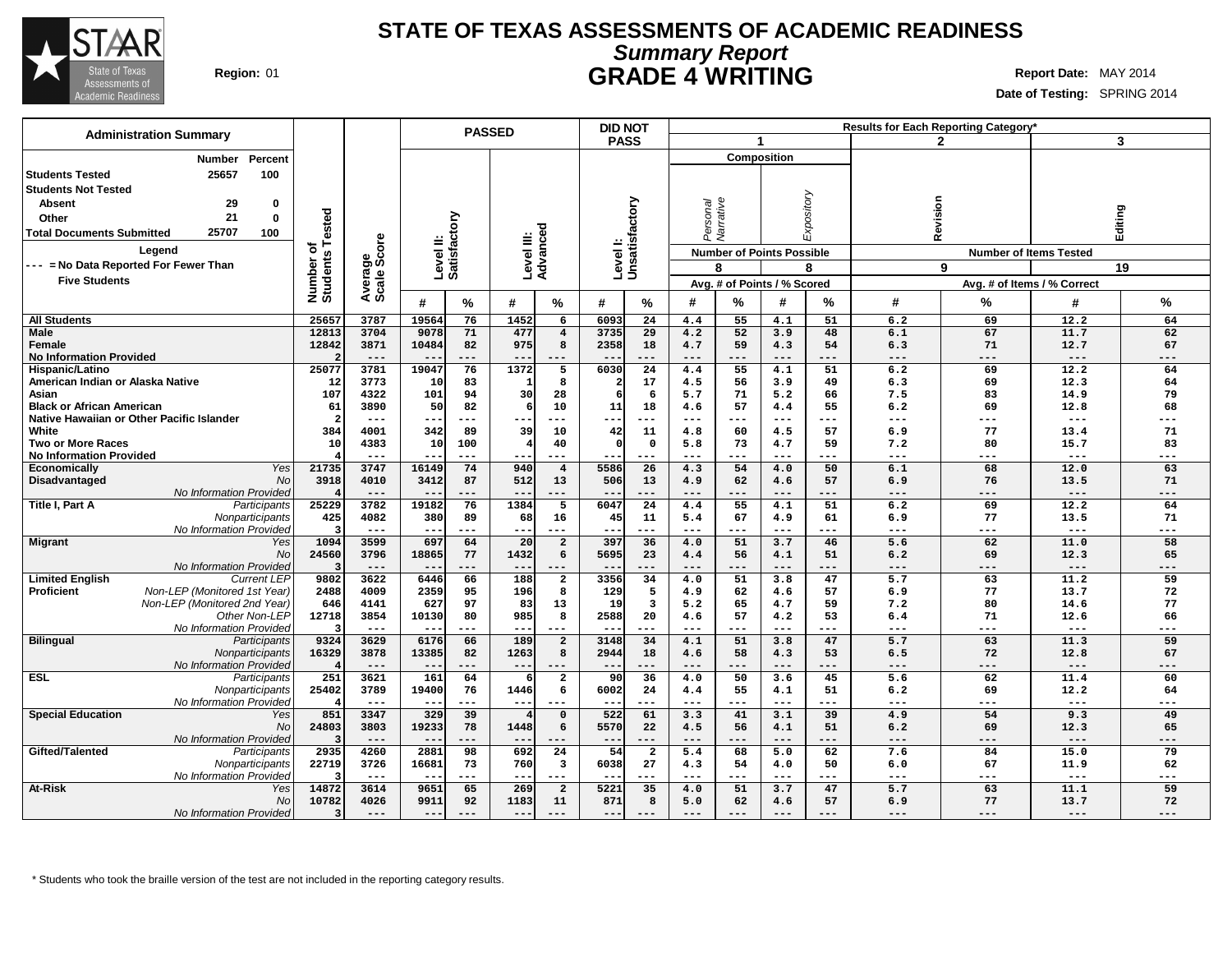

## **Constructed Responses Summary Report STATE OF TEXAS ASSESSMENTS OF ACADEMIC READINESS GRADE 4 WRITING** Region: 01

**Date of Testing:** SPRING 2014

## **--- = No Data Reported For Fewer Than Five Students Written Composition Rating Summary\* Personal Narrative Composition Exposition Expository Composition**   $\Omega$  2 3 4 5 6 7 8 **RATING**  $\Omega$  2 3 4 5 6 7 8 **RATING PERCENT PERCENT Rating # % 148 1 2513 10 2755 11 8871 35 5268 21 4569 18 1117 4 415 2 Total 25656 100 Rating #** % **109 0 3629 14 3374 13 10202 40 4455 17 3024 12 666 3 197 1 Total 25656 100**

Each composition has been scored independently by two readers. The written composition rating of 0-8 represents the summation of these scores.

\* Students who took the braille version of the test are not included in this report.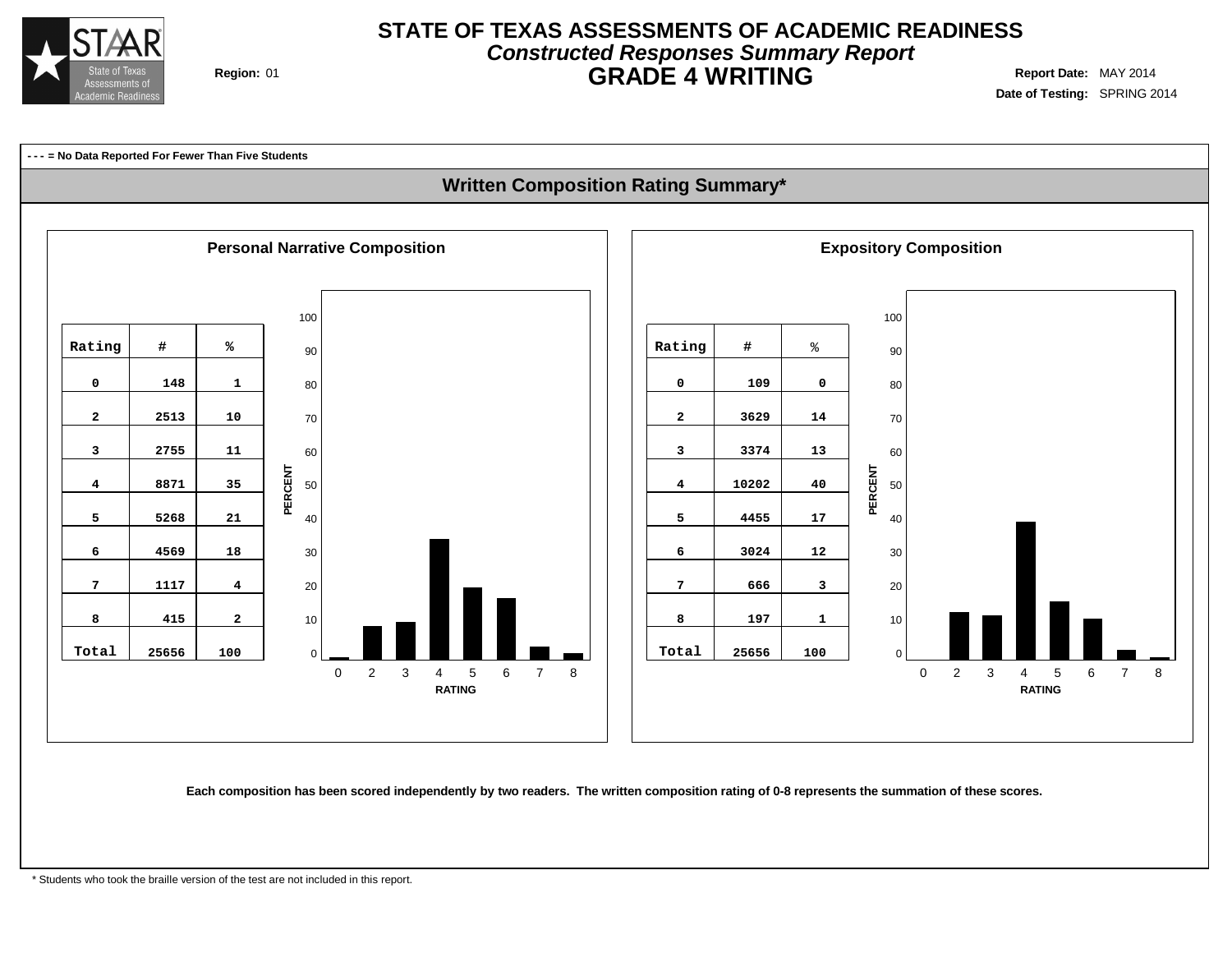

# **Summary Report STATE OF TEXAS ASSESSMENTS OF ACADEMIC READINESS SPANISH Region:** 01 **GRADE 4 READING Report** Date: MAY 2014

| <b>Administration Summary</b>                                                                                                                                         |                                                                       |                                             |                                      |                           |                 | <b>PASSED</b>          | <b>DID NOT</b><br>Results for Each Reporting Category |                            |                           |                                                       |                     |                                                                                  |                 |                                                            |                     |
|-----------------------------------------------------------------------------------------------------------------------------------------------------------------------|-----------------------------------------------------------------------|---------------------------------------------|--------------------------------------|---------------------------|-----------------|------------------------|-------------------------------------------------------|----------------------------|---------------------------|-------------------------------------------------------|---------------------|----------------------------------------------------------------------------------|-----------------|------------------------------------------------------------|---------------------|
|                                                                                                                                                                       |                                                                       |                                             |                                      |                           |                 |                        |                                                       | <b>PASS</b>                |                           | -1                                                    |                     |                                                                                  | $\mathbf{2}$    | 3                                                          |                     |
| <b>Students Tested</b><br><b>Students Not Tested</b><br><b>Absent</b><br>Other<br><b>Total Documents Submitted</b><br>Legend<br>--- = No Data Reported For Fewer Than | Percent<br>Number<br>3347<br>100<br>0<br>$\bf{0}$<br>0<br>3348<br>100 | <b>Tested</b><br>৳<br>Number of<br>Students | Average<br>Scale Score               | Level II:<br>Satisfactory |                 | Level III:<br>Advanced |                                                       |                            | Levell:<br>Unsatisfactory | Across<br>Understanding/<br>Analysis Across<br>Genres | 10                  | Understanding/<br>Analysis of<br>Literary Texts<br><b>Number of Items Tested</b> | 18              | Understanding/<br> Analysis of<br> Informational<br> Texts | 16                  |
| <b>Five Students</b>                                                                                                                                                  |                                                                       |                                             |                                      |                           |                 |                        |                                                       |                            |                           |                                                       |                     | Avg. # of Items / % Correct                                                      |                 |                                                            |                     |
|                                                                                                                                                                       |                                                                       |                                             |                                      | #                         | %               | #                      | $\%$                                                  | #                          | %                         | #                                                     | %                   | #                                                                                | %               | #                                                          | %                   |
| <b>All Students</b>                                                                                                                                                   |                                                                       | 3347                                        | $S-1429$                             | 1854                      | 55              | 353                    | 11                                                    | 1493                       | 45                        | 6.2                                                   | 62                  | 10.0                                                                             | 55              | 9.1                                                        | 57                  |
| Male<br>Female<br><b>No Information Provided</b>                                                                                                                      |                                                                       | 1745                                        | $S - 1414$<br>$1602$ S-1447<br>$---$ | 883<br>971<br>$-$         | 51<br>61<br>--- | 176<br>177<br>$- -$    | 10<br>11<br>$---$                                     | 862<br>631                 | 49<br>39<br>---           | 5.9<br>6.5<br>$---$                                   | 59<br>65<br>$---$   | 9.5<br>10.4<br>$---$                                                             | 53<br>58<br>--- | 8.7<br>9.4<br>$---$                                        | 55<br>59<br>$---$   |
| Hispanic/Latino                                                                                                                                                       |                                                                       | 3326                                        | $S - 1430$                           | 1840                      | 55              | 352                    | 11                                                    | 1486                       | 45                        | 6.2                                                   | 62                  | 10.0                                                                             | 55              | 9.1                                                        | 57                  |
| American Indian or Alaska Native<br>Asian                                                                                                                             |                                                                       |                                             | $---$<br>---                         | $- -$<br>$- -$            | ---<br>$---$    | $- -$<br>--            | $\qquad \qquad - -$<br>$---$                          | $\qquad \qquad -$<br>$- -$ | $---$<br>$--$             | $---$<br>---                                          | $---$<br>$---$      | $---$<br>---                                                                     | ---<br>---      | $\qquad \qquad - -$<br>---                                 | ---<br>---          |
| <b>Black or African American</b>                                                                                                                                      |                                                                       |                                             | ---                                  | $\overline{\phantom{m}}$  | ---             | --                     |                                                       |                            | $--$                      | ---                                                   | ---                 | ---                                                                              |                 |                                                            |                     |
| Native Hawaiian or Other Pacific Islander                                                                                                                             |                                                                       |                                             | ---                                  | $- -$                     | ---             | --                     | $- - -$                                               | --                         | ---                       | ---                                                   | $---$               | $---$                                                                            | ---             | $-- -$                                                     | ---                 |
| White                                                                                                                                                                 |                                                                       | 20                                          | $S-1410$                             | 13                        | 65              | ำ                      | 5                                                     | 7                          | 35                        | 6.1                                                   | 61                  | 9.6                                                                              | 53              | 8.8                                                        | 55                  |
| <b>Two or More Races</b>                                                                                                                                              |                                                                       |                                             | $---$                                | $- -$                     | $---$           | --                     | $---$                                                 | $--$                       | ---                       | $---$                                                 | $---$               | ---                                                                              | ---             | $---$                                                      | ---                 |
| <b>No Information Provided</b>                                                                                                                                        |                                                                       |                                             | ---<br>$3216$ S-1428                 | ---<br>1764               | ---<br>55       | --<br>336              | ---<br>10                                             | $\qquad \qquad -$<br>1452  | ---                       | $--$<br>6.2                                           | $--$<br>62          | $---$<br>9.9                                                                     | ---<br>55       | $--$<br>9.0                                                | ---<br>56           |
| Economically<br>Disadvantaged                                                                                                                                         | Yes<br>No                                                             | 131                                         | $S - 1470$                           | 90                        | 69              | 17                     | 13                                                    | 41                         | 45<br>31                  | 6.7                                                   | 67                  | 11.1                                                                             | 62              | 10.0                                                       | 62                  |
|                                                                                                                                                                       | No Information Provided                                               |                                             | ---                                  |                           | ---             | --                     |                                                       |                            | ---                       | $---$                                                 | $---$               | $---$                                                                            | ---             | $---$                                                      | ---                 |
| Title I, Part A                                                                                                                                                       | Participants                                                          |                                             | 3322 S-1429                          | 1837                      | 55              | 348                    | 10                                                    | 1485                       | 45                        | 6.2                                                   | 62                  | 10.0                                                                             | 55              | 9.1                                                        | 57                  |
|                                                                                                                                                                       | Nonparticipants                                                       |                                             | $25S - 1502$                         | 17                        | 68              | 5                      | 20                                                    | 8                          | 32                        | 7.2                                                   | 72                  | 11.2                                                                             | 62              | 11.3                                                       | 71                  |
|                                                                                                                                                                       | No Information Provided                                               |                                             | $---$                                | $- -$                     | ---             | $ -$                   | $\qquad \qquad - -$                                   |                            | ---                       | $---$                                                 | $---$               | $\qquad \qquad - -$                                                              | ---             | $\qquad \qquad - -$                                        | ---                 |
| <b>Migrant</b>                                                                                                                                                        | Yes                                                                   |                                             | $180$ S-1392                         | 83                        | 46              | 14                     | 8                                                     | 97                         | 54                        | 5.6                                                   | 56<br>62            | 9.3                                                                              | 52<br>56        | 8.0                                                        | 50<br>57            |
|                                                                                                                                                                       | <b>No</b><br>No Information Provided                                  |                                             | $3167$ S-1432<br>$---$               | 1771                      | 56<br>---       | 339<br>$- -$           | 11<br>$---$                                           | 1396                       | 44<br>---                 | 6.2<br>$---$                                          | $---$               | 10.0<br>$---$                                                                    | ---             | 9.1<br>$---$                                               | $---$               |
| <b>Limited English</b>                                                                                                                                                | <b>Current LEP</b>                                                    |                                             | 3332 S-1430                          | 1849                      | 55              | 352                    | $\overline{11}$                                       | 1483                       | 45                        | 6.2                                                   | 62                  | 10.0                                                                             | 55              | 9.1                                                        | 57                  |
| Proficient                                                                                                                                                            | Non-LEP (Monitored 1st Year)                                          |                                             | $---$                                | $- -$                     | ---             | --                     | $---$                                                 | $\qquad \qquad -$          | $--$                      | $---$                                                 | $\qquad \qquad - -$ | $\qquad \qquad - -$                                                              | ---             | $---$                                                      | $\qquad \qquad - -$ |
|                                                                                                                                                                       | Non-LEP (Monitored 2nd Year)                                          | $\Omega$                                    | $---$                                | $---$                     | $---$           | $- -$                  | $---$                                                 | $- -$                      | $---$                     | $- - -$                                               | $\frac{1}{2}$       | $\frac{1}{2}$                                                                    | ---             | $\frac{1}{2}$                                              | $---$               |
|                                                                                                                                                                       | Other Non-LEF                                                         |                                             | $15S - 1357$                         | 5                         | 33              |                        | $7\phantom{.0}$                                       | 10                         | 67                        | 5.0                                                   | 50                  | 8.3                                                                              | 46              | 7.7                                                        | 48                  |
|                                                                                                                                                                       | No Information Provideo                                               |                                             | $---$                                |                           | ---             | 351                    | $---$                                                 | $--$<br>1482               | ---                       | $---$                                                 | $--$                | $---$                                                                            | ---<br>55       | $---$                                                      | ---                 |
| <b>Bilingual</b>                                                                                                                                                      | Participants<br>Nonparticipants                                       |                                             | $3328$ $S-1430$<br>$19S - 1407$      | 1846<br>8                 | 55<br>42        |                        | 11<br>11                                              | 11                         | 45<br>58                  | 6.2<br>6.1                                            | 62<br>61            | 10.0<br>9.5                                                                      | 53              | 9.1<br>8.2                                                 | 57<br>51            |
|                                                                                                                                                                       | No Information Provideo                                               |                                             | $---$                                | $- -$                     | ---             | $- -$                  | $---$                                                 | $- -$                      | $---$                     | $---$                                                 | $---$               | $---$                                                                            | ---             | $---$                                                      | $---$               |
| <b>ESL</b>                                                                                                                                                            | Participants                                                          | ર                                           | $---$                                | $---$                     | $- - -$         | $- -$                  | $\frac{1}{2}$                                         | $---$                      | $---$                     | $---$                                                 | $\frac{1}{2}$       | $---$                                                                            | ---             | $\frac{1}{2}$                                              | $\cdots$            |
|                                                                                                                                                                       | Nonparticipants                                                       |                                             | 3344 S-1430                          | 1854                      | 55              | 353                    | 11                                                    | 1490                       | 45                        | 6.2                                                   | 62                  | 10.0                                                                             | 55              | 9.1                                                        | 57                  |
|                                                                                                                                                                       | No Information Provided                                               |                                             | $---$                                | $- -$                     | ---             | $\sim$ $\sim$          | $- - -$                                               | $- -$                      | ---                       | $- - -$                                               | $---$               | $\frac{1}{2}$                                                                    | ---             | $---$                                                      | $- - -$             |
| <b>Special Education</b>                                                                                                                                              | Yes                                                                   | 79                                          | $S - 1307$                           | 17                        | 22              | $\Omega$               | $\mathbf 0$                                           | 62                         | 78                        | 4.1                                                   | 41                  | 7.0                                                                              | 39              | 6.5                                                        | 40                  |
|                                                                                                                                                                       | <b>No</b>                                                             |                                             | 3268 S-1432                          | 1837                      | 56              | 353                    | 11<br>$- - -$                                         | 1431                       | 44                        | 6.2                                                   | 62                  | 10.0                                                                             | 56              | 9.1                                                        | 57                  |
| Gifted/Talented                                                                                                                                                       | No Information Provided<br>Participants                               | 140                                         | $---$<br>$S - 1606$                  | $-$<br>130                | ---<br>93       | $- -$<br>53            | 38                                                    | $- -$<br>10                | ---<br>$\overline{7}$     | $---$<br>8.1                                          | $---$<br>81         | $---$<br>14.1                                                                    | ---<br>78       | $\qquad \qquad - -$<br>12.7                                | $---$<br>80         |
|                                                                                                                                                                       | Nonparticipants                                                       |                                             | 3207 S-1422                          | 1724                      | 54              | 300                    | 9                                                     | 1483                       | 46                        | 6.1                                                   | 61                  | 9.8                                                                              | 54              | 8.9                                                        | 56                  |
|                                                                                                                                                                       | No Information Provided                                               |                                             | $---$                                |                           | ---             | $- -$                  | $---$                                                 | $- -$                      | ---                       | $---$                                                 | ---                 | $---$                                                                            | ---             | $\qquad \qquad - -$                                        | $---$               |
| At-Risk                                                                                                                                                               | Yes                                                                   |                                             | $3315$ $S-1430$                      | 1840                      | 56              | 350                    | 11                                                    | 1475                       | 44                        | 6.2                                                   | 62                  | 10.0                                                                             | 55              | 9.1                                                        | 57                  |
|                                                                                                                                                                       | No                                                                    |                                             | $32 S-1391$                          | 14                        | 44              | 3                      | 9                                                     | 18                         | 56                        | 5.6                                                   | 56                  | 9.0                                                                              | 50              | 8.2                                                        | 51                  |
|                                                                                                                                                                       | No Information Provided                                               |                                             | ---                                  | $---$                     |                 | $- -$                  | $---$                                                 | $- -$                      | ---                       | $---$                                                 | $---$               | $---$                                                                            | ---             | $---$                                                      | $---$               |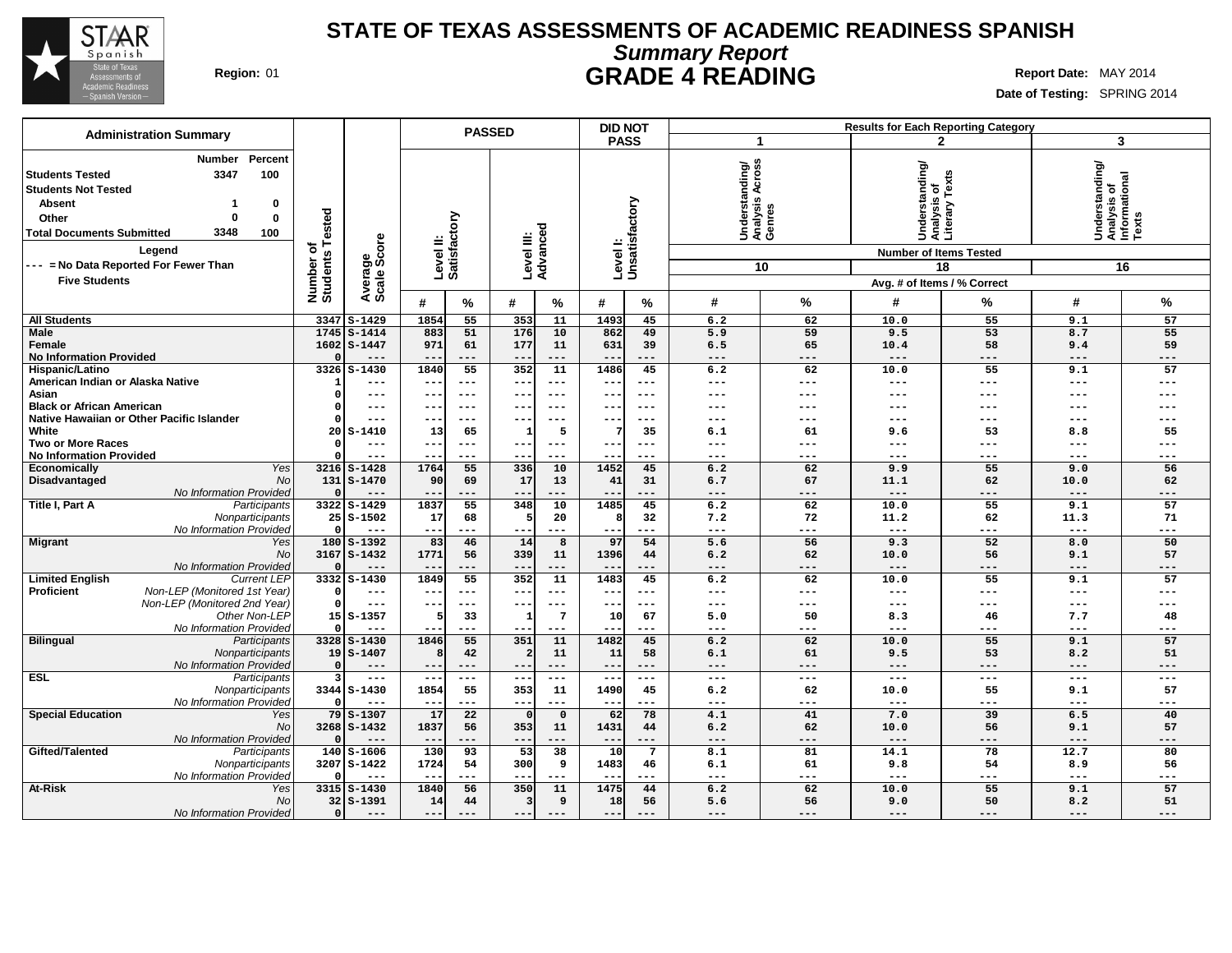

# **Summary Report STATE OF TEXAS ASSESSMENTS OF ACADEMIC READINESS SPANISH Region:** 01 **GRADE 4 MATHEMATICS Report Date:** MAY 2014

| <b>Administration Summary</b>                                                                                                                                                                                                                                   |                              |                        |                           | <b>PASSED</b> |                        |                         | <b>DID NOT</b>            |               |                                                                                                                                                                                                                                                                                                                                                                                              |             |               |                                                                |                     | <b>Results for Each Reporting Category</b>                                |              |                      |              |                                    |
|-----------------------------------------------------------------------------------------------------------------------------------------------------------------------------------------------------------------------------------------------------------------|------------------------------|------------------------|---------------------------|---------------|------------------------|-------------------------|---------------------------|---------------|----------------------------------------------------------------------------------------------------------------------------------------------------------------------------------------------------------------------------------------------------------------------------------------------------------------------------------------------------------------------------------------------|-------------|---------------|----------------------------------------------------------------|---------------------|---------------------------------------------------------------------------|--------------|----------------------|--------------|------------------------------------|
|                                                                                                                                                                                                                                                                 |                              |                        |                           |               |                        |                         | <b>PASS</b>               |               | -1                                                                                                                                                                                                                                                                                                                                                                                           |             |               | $\overline{2}$                                                 |                     | 3                                                                         |              | 4                    |              | 5                                  |
| Percent<br><b>Number</b><br>904<br>100<br>Students Tested<br><b>Students Not Tested</b><br><b>Absent</b><br>$\Omega$<br>0<br>$\Omega$<br>$\bf{0}$<br>Other<br>904<br><b>Total Documents Submitted</b><br>100<br>Legend<br>--- = No Data Reported For Fewer Than | Number of<br>Students Tested | Average<br>Scale Score | Level II:<br>Satisfactory |               | Level III:<br>Advancec | ъ                       | Levell:<br>Unsatisfactory |               | and<br>Numbers,<br>Operations, a<br>Quantitative<br>Reasoning                                                                                                                                                                                                                                                                                                                                | oning<br>17 |               | Patterns,<br>Relationships,<br>and Algebraic<br>Reasoning<br>6 | and                 | Geometry a<br>Spatial<br>Reasoning<br><b>Number of Items Tested</b><br>12 |              | surement<br>Mea<br>8 |              | Probability and<br>Statistics<br>5 |
| <b>Five Students</b>                                                                                                                                                                                                                                            |                              |                        |                           |               |                        |                         |                           |               |                                                                                                                                                                                                                                                                                                                                                                                              |             |               |                                                                |                     |                                                                           |              |                      |              |                                    |
|                                                                                                                                                                                                                                                                 |                              |                        |                           |               |                        |                         |                           |               |                                                                                                                                                                                                                                                                                                                                                                                              |             |               |                                                                |                     | Avg. # of Items / % Correct                                               |              |                      |              |                                    |
|                                                                                                                                                                                                                                                                 |                              |                        | #                         | $\%$          | #                      | %                       | #                         | ℅             | #                                                                                                                                                                                                                                                                                                                                                                                            | %           | #             | %                                                              | #                   | ℅                                                                         | #            | $\%$                 | #            | $\%$                               |
| <b>All Students</b>                                                                                                                                                                                                                                             | 904                          | 1441                   | 352                       | 39            | 42                     | 5                       | 552                       | 61            | 8.7                                                                                                                                                                                                                                                                                                                                                                                          | 51          | 3.3           | 55                                                             | 6.9                 | 57                                                                        | 3.8          | 48                   | 2.5          | 50                                 |
| <b>Male</b>                                                                                                                                                                                                                                                     | 479                          | 1434                   | 173                       | 36            | 21                     | $\overline{4}$          | 306                       | 64            | 8.4                                                                                                                                                                                                                                                                                                                                                                                          | 49          | 3.2           | 53                                                             | 6.8                 | 57                                                                        | 3.8          | 48                   | 2.4          | 48                                 |
| Female                                                                                                                                                                                                                                                          | 425                          | 1450                   | 179                       | 42            | 21                     | 5                       | 246                       | 58            | 9.0                                                                                                                                                                                                                                                                                                                                                                                          | 53          | 3.5           | 58                                                             | 7.0                 | 58                                                                        | 3.8          | 48                   | 2.6          | 53                                 |
| <b>No Information Provided</b>                                                                                                                                                                                                                                  | $\Omega$                     | $---$                  | $---$                     | $---$         | $--$                   | ---                     | $- -$                     | $---$         | $\qquad \qquad - -$                                                                                                                                                                                                                                                                                                                                                                          | ---         | $--$          | ---                                                            | $\qquad \qquad - -$ | ---                                                                       | $---$        | $---$                | $---$        | ---                                |
| Hispanic/Latino<br>American Indian or Alaska Native                                                                                                                                                                                                             | 888<br>$\mathbf{1}$          | 1442<br>---            | 348<br>---                | 39<br>$---$   | 42<br>$---$            | 5<br>$---$              | 540<br>$--$               | 61<br>$--$    | 8.7<br>$\qquad \qquad - -$                                                                                                                                                                                                                                                                                                                                                                   | 51<br>---   | 3.3<br>$--$   | 55<br>---                                                      | 6.9<br>$---$        | 57<br>---                                                                 | 3.9<br>$---$ | 48<br>$---$          | 2.5<br>---   | 51<br>$---$                        |
| Asian                                                                                                                                                                                                                                                           | $\mathbf 0$                  | $---$                  | $- -$                     | $---$         | $- -$                  | $--$                    | $- -$                     | $--$          | $---$                                                                                                                                                                                                                                                                                                                                                                                        | ---         | $---$         | $---$                                                          | $---$               | $--$                                                                      | $---$        | $---$                | ---          | $---$                              |
| <b>Black or African American</b>                                                                                                                                                                                                                                | $\Omega$                     | $---$                  | $- -$                     | $---$         | $- -$                  | $---$                   | $- -$                     | $---$         | $- - -$                                                                                                                                                                                                                                                                                                                                                                                      | ---         | $---$         | ---                                                            | $- - -$             | $- - -$                                                                   | $---$        | $---$                | ---          | $---$                              |
| Native Hawaiian or Other Pacific Islander                                                                                                                                                                                                                       | $\Omega$                     | ---                    | ---                       | $---$         | --                     | $---$                   | ---                       | ---           | $\qquad \qquad - -$                                                                                                                                                                                                                                                                                                                                                                          | ---         | $---$         | ---                                                            | $---$               | ---                                                                       | ---          | ---                  | ---          | ---                                |
| White                                                                                                                                                                                                                                                           | 15                           | 1405                   | 4                         | 27            | $\Omega$               | $\mathbf 0$             | 11                        | 73            | 7.7                                                                                                                                                                                                                                                                                                                                                                                          | 45          | 2.9           | 49                                                             | 6.9                 | 58                                                                        | 2.9          | 37                   | 2.1          | 43                                 |
| <b>Two or More Races</b>                                                                                                                                                                                                                                        | $\Omega$                     | $---$                  | $--$                      | $---$         | ---                    | $---$                   | $--$                      | $--$          | $- - -$                                                                                                                                                                                                                                                                                                                                                                                      | ---         | $---$         | $---$                                                          | $\qquad \qquad - -$ | ---                                                                       | $---$        | $\qquad \qquad - -$  | ---          | $---$                              |
| <b>No Information Provided</b>                                                                                                                                                                                                                                  | $\Omega$                     | $---$                  | $- -$                     | $- - -$       | $- -$                  | $---$                   | $- -$                     | $---$         | $- - -$                                                                                                                                                                                                                                                                                                                                                                                      | ---         | $---$         | ---                                                            | $- - -$             | $---$                                                                     | $---$        | $---$                | ---          | $---$                              |
| Yes<br><b>Economically</b>                                                                                                                                                                                                                                      | 843                          | 1439                   | 321                       | 38            | 40                     | 5                       | 522                       | 62            | 8.6                                                                                                                                                                                                                                                                                                                                                                                          | 50          | 3.3           | 55                                                             | 6.8                 | 57                                                                        | 3.8          | 48                   | 2.5          | 50                                 |
| Disadvantaged<br><b>No</b>                                                                                                                                                                                                                                      | 61                           | 1473                   | 31                        | 51            | $\overline{2}$         | $\overline{\mathbf{3}}$ | 30                        | 49            | 9.7                                                                                                                                                                                                                                                                                                                                                                                          | 57          | 3.8           | 63                                                             | 7.7                 | 64                                                                        | 4.1          | 51                   | 2.7          | 54                                 |
| No Information Provided                                                                                                                                                                                                                                         | $\Omega$                     | $- - -$                | $- - -$                   | $- - -$       | $- - -$                | $- - -$                 | --                        | $- - -$       | $- - -$                                                                                                                                                                                                                                                                                                                                                                                      | ---         | $- - -$       | ---                                                            | $- - -$             | ---                                                                       | $- - -$      | $- - -$              | $- - -$      | $---$                              |
| Title I, Part A<br>Participants                                                                                                                                                                                                                                 | 888                          | 1441                   | 345                       | 39            | 42                     | 5                       | 543                       | 61            | 8.7                                                                                                                                                                                                                                                                                                                                                                                          | 51          | 3.3           | 55                                                             | 6.8                 | 57                                                                        | 3.8          | 48                   | 2.5          | 50                                 |
| Nonparticipants                                                                                                                                                                                                                                                 | 16                           | 1453                   | 7                         | 44            | $\Omega$               | $\mathbf 0$             | ٩                         | 56            | 8.7                                                                                                                                                                                                                                                                                                                                                                                          | 51          | 4.0           | 67                                                             | 8.1                 | 68                                                                        | 3.3          | 41                   | 2.6          | 53                                 |
| No Information Provided<br>Yes                                                                                                                                                                                                                                  | $\Omega$<br>32               | $- - -$<br>1403        | $- -$<br>10               | $---$<br>31   | $- -$<br>$\Omega$      | ---<br>$\mathbf 0$      | $- -$<br>22               | $---$<br>69   | $---$<br>7.4                                                                                                                                                                                                                                                                                                                                                                                 | ---<br>44   | $---$<br>3.0  | ---<br>51                                                      | $---$<br>6.0        | ---<br>50                                                                 | $---$<br>3.3 | ---<br>42            | $---$<br>2.5 | ---<br>49                          |
| <b>Migrant</b><br><b>No</b>                                                                                                                                                                                                                                     | 872                          | 1443                   | 342                       | 39            | 42                     | 5                       | 530                       | 61            | 8.7                                                                                                                                                                                                                                                                                                                                                                                          | 51          | 3.3           | 56                                                             | 6.9                 | 58                                                                        | 3.9          | 48                   | 2.5          | 51                                 |
| No Information Provided                                                                                                                                                                                                                                         | $\Omega$                     | $---$                  | $- -$                     | ---           | $- -$                  | ---                     | $ -$                      | $---$         | $---$                                                                                                                                                                                                                                                                                                                                                                                        | ---         | $---$         | ---                                                            | $---$               | ---                                                                       | $---$        | $---$                | $---$        | ---                                |
| <b>Limited English</b><br><b>Current LEP</b>                                                                                                                                                                                                                    | 893                          | 1442                   | 350                       | 39            | 42                     | 5                       | 543                       | 61            | 8.7                                                                                                                                                                                                                                                                                                                                                                                          | 51          | 3.3           | 56                                                             | 6.9                 | 57                                                                        | 3.8          | 48                   | 2.5          | $\overline{51}$                    |
| Non-LEP (Monitored 1st Year)<br><b>Proficient</b>                                                                                                                                                                                                               | $\mathbf 0$                  | $---$                  | $---$                     | $---$         | $---$                  | $---$                   | $---$                     | $---$         | $\frac{1}{2} \frac{1}{2} \frac{1}{2} \frac{1}{2} \frac{1}{2} \frac{1}{2} \frac{1}{2} \frac{1}{2} \frac{1}{2} \frac{1}{2} \frac{1}{2} \frac{1}{2} \frac{1}{2} \frac{1}{2} \frac{1}{2} \frac{1}{2} \frac{1}{2} \frac{1}{2} \frac{1}{2} \frac{1}{2} \frac{1}{2} \frac{1}{2} \frac{1}{2} \frac{1}{2} \frac{1}{2} \frac{1}{2} \frac{1}{2} \frac{1}{2} \frac{1}{2} \frac{1}{2} \frac{1}{2} \frac{$ | ---         | $- -$         | ---                                                            | $\qquad \qquad - -$ | $---$                                                                     | $---$        | $\qquad \qquad - -$  | $---$        | $\qquad \qquad - -$                |
| Non-LEP (Monitored 2nd Year)                                                                                                                                                                                                                                    | $\mathbf 0$                  | $---$                  | --                        | $--$          | $- -$                  | ---                     | --                        | ---           | $---$                                                                                                                                                                                                                                                                                                                                                                                        | ---         | $---$         | ---                                                            | $- - -$             | $---$                                                                     | $---$        | $---$                | $---$        | $---$                              |
| Other Non-LEP                                                                                                                                                                                                                                                   | 11                           | 1360                   | $\overline{a}$            | 18            | $\Omega$               | $\mathbf 0$             | 9                         | 82            | 6.1                                                                                                                                                                                                                                                                                                                                                                                          | 36          | 2.4           | 39                                                             | 5.1                 | 42                                                                        | 3.3          | 41                   | 1.6          | 33                                 |
| No Information Provided                                                                                                                                                                                                                                         | $\mathbf 0$                  | $---$                  | $- -$                     | $---$         |                        | ---                     | --                        | ---           | $---$                                                                                                                                                                                                                                                                                                                                                                                        | ---         | $---$         | ---                                                            | $---$               | ---                                                                       | $---$        | ---                  | ---          | $---$                              |
| <b>Bilingual</b><br>Participants                                                                                                                                                                                                                                | 892                          | 1442                   | 348                       | 39            | 41                     | 5                       | 544                       | 61            | 8.7                                                                                                                                                                                                                                                                                                                                                                                          | 51          | 3.3           | 55                                                             | 6.9                 | 57                                                                        | 3.8          | 48                   | 2.5          | 50                                 |
| Nonparticipants                                                                                                                                                                                                                                                 | 12                           | 1414                   | 4                         | 33            | $\mathbf{1}$           | 8                       |                           | 67            | 7.4                                                                                                                                                                                                                                                                                                                                                                                          | 44          | 3.1           | 51                                                             | 5.8                 | 48                                                                        | 3.8          | 48                   | 2.6          | 52                                 |
| No Information Provided                                                                                                                                                                                                                                         | $\mathbf 0$                  | $---$                  | $--$                      | $---$         | $- - -$                | $---$                   | $- -$                     | $---$         | $---$                                                                                                                                                                                                                                                                                                                                                                                        | ---         | $---$         | ---                                                            | $---$               | ---                                                                       | $---$        | $---$                | $---$        | $---$                              |
| <b>ESL</b><br>Participants                                                                                                                                                                                                                                      | $\mathbf{1}$                 | $---$<br>1441          | $--$                      | $---$         | $--$<br>42             | ---<br>5                | $--$<br>551               | $--$<br>61    | $\qquad \qquad - -$                                                                                                                                                                                                                                                                                                                                                                          | $---$       | $--$          | $---$<br>55                                                    | $---$<br>6.9        | $---$<br>57                                                               | $---$        | $---$<br>48          | ---          | $---$<br>50                        |
| Nonparticipants<br>No Information Provided                                                                                                                                                                                                                      | 903<br>$\Omega$              | $- - -$                | 352<br>$- -$              | 39<br>$- - -$ | $- - -$                | ---                     | $- -$                     | $---$         | 8.7<br>$---$                                                                                                                                                                                                                                                                                                                                                                                 | 51<br>---   | 3.3<br>$---$  | ---                                                            | $---$               | ---                                                                       | 3.8<br>$---$ | $---$                | 2.5<br>$---$ | $---$                              |
| <b>Special Education</b><br>Yes                                                                                                                                                                                                                                 | 9                            | 1387                   | $\overline{\mathbf{3}}$   | 33            | $\Omega$               | $\mathbf 0$             |                           | 67            | 7.0                                                                                                                                                                                                                                                                                                                                                                                          | 41          | 2.7           | 44                                                             | 5.1                 | 43                                                                        | 3.7          | 46                   | 2.4          | 49                                 |
| <b>No</b>                                                                                                                                                                                                                                                       | 895                          | 1442                   | 349                       | 39            | 42                     | 5                       | 546                       | 61            | 8.7                                                                                                                                                                                                                                                                                                                                                                                          | 51          | 3.3           | 55                                                             | 6.9                 | 57                                                                        | 3.8          | 48                   | 2.5          | 51                                 |
| No Information Provided                                                                                                                                                                                                                                         | $\mathbf{o}$                 | $---$                  | $\qquad \qquad -$         | $---$         | $- -$                  | ---                     | $ -$                      | $---$         | $---$                                                                                                                                                                                                                                                                                                                                                                                        | ---         | $---$         | ---                                                            | $---$               | $---$                                                                     | $---$        | $---$                | $---$        | $---$                              |
| Gifted/Talented<br>Participants                                                                                                                                                                                                                                 | $\overline{\mathbf{3}}$      | $\frac{1}{2}$          | $---$                     | $\frac{1}{2}$ | $---$                  | $---$                   | $---$                     | $\frac{1}{2}$ | $\qquad \qquad - -$                                                                                                                                                                                                                                                                                                                                                                          | $---$       | $\frac{1}{2}$ | $---$                                                          | $\frac{1}{2}$       | $\frac{1}{2}$                                                             | $---$        | $\frac{1}{2}$        | $---$        | $\frac{1}{2}$                      |
| Nonparticipants                                                                                                                                                                                                                                                 | 901                          | 1441                   | 351                       | 39            | 41                     | 5                       | 550                       | 61            | 8.7                                                                                                                                                                                                                                                                                                                                                                                          | 51          | 3.3           | 55                                                             | 6.9                 | 57                                                                        | 3.8          | 48                   | 2.5          | 50                                 |
| No Information Provided                                                                                                                                                                                                                                         | $\mathbf{o}$                 | $---$                  |                           | $---$         |                        |                         | $ -$                      | $--$          | $--$                                                                                                                                                                                                                                                                                                                                                                                         | ---         | $---$         | ---                                                            | $--$                | ---                                                                       | $---$        | ---                  | ---          | ---                                |
| <b>At-Risk</b><br>Yes                                                                                                                                                                                                                                           | 878                          | 1443                   | 346                       | 39            | 42                     | 5                       | 532                       | 61            | 8.7                                                                                                                                                                                                                                                                                                                                                                                          | 51          | 3.3           | 56                                                             | 6.9                 | 58                                                                        | 3.8          | 48                   | 2.5          | 51                                 |
| No                                                                                                                                                                                                                                                              | 26                           | 1378                   | 6                         | 23            | $\mathbf 0$            | $\mathbf 0$             | 20                        | 77            | 6.7                                                                                                                                                                                                                                                                                                                                                                                          | 39          | 2.5           | 42                                                             | 5.5                 | 46                                                                        | 3.5          | 43                   | 1.8          | 37                                 |
| No Information Provided                                                                                                                                                                                                                                         | $\mathbf{o}$                 |                        | $---$                     |               | $--$                   |                         | --                        |               | $---$                                                                                                                                                                                                                                                                                                                                                                                        | ---         | $---$         |                                                                | $---$               | ---                                                                       | $---$        | $---$                | ---          | ---                                |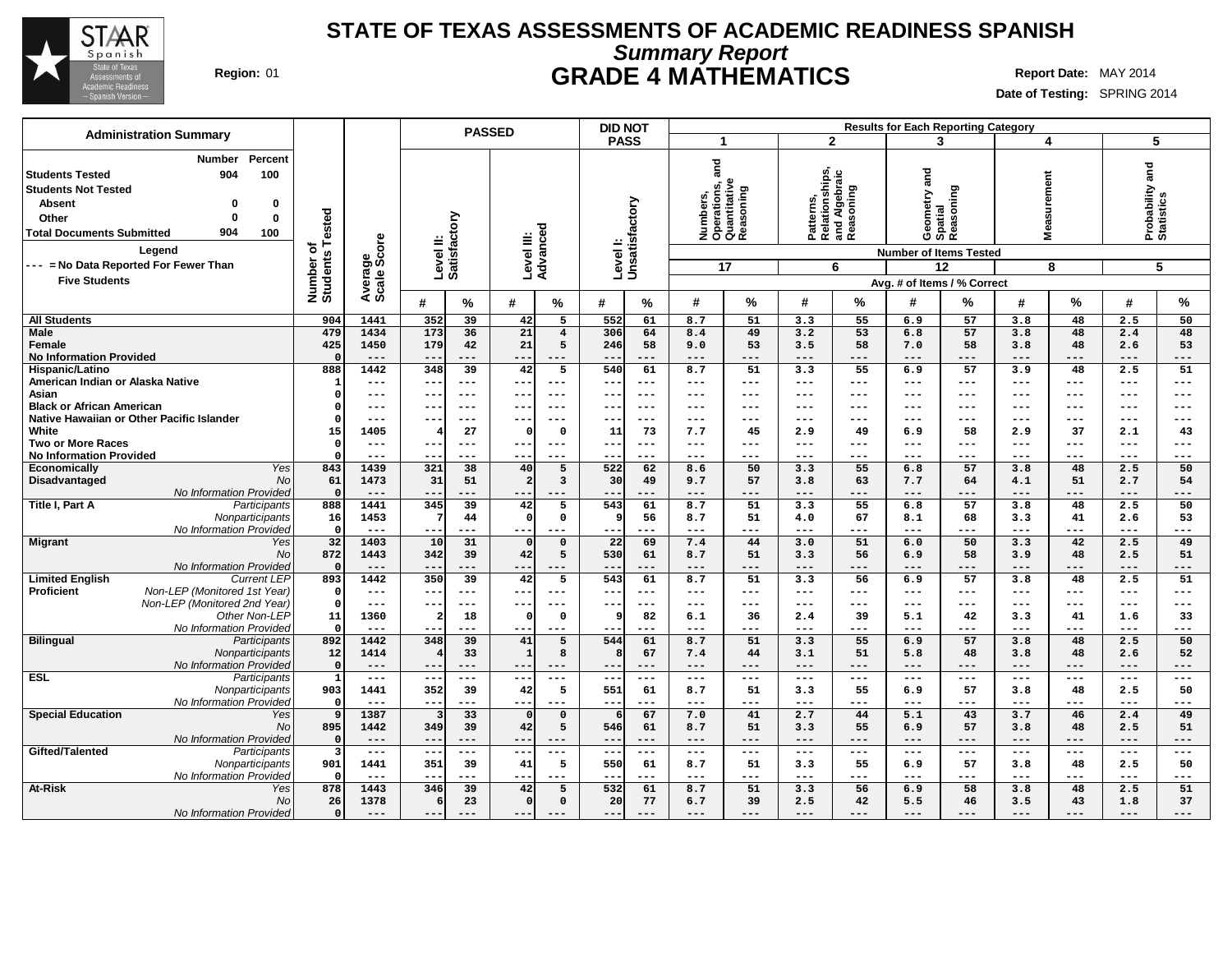

# **Summary Report STATE OF TEXAS ASSESSMENTS OF ACADEMIC READINESS SPANISH Region:** 01 **GRADE 4 WRITING Report Date:** MAY 2014

|                                                                                                       |                              |                             |                           | <b>PASSED</b>       |                          |                        | <b>DID NOT</b>           |                           |                            |                |                                  |                   |              | <b>Results for Each Reporting Category</b> |                               |                           |
|-------------------------------------------------------------------------------------------------------|------------------------------|-----------------------------|---------------------------|---------------------|--------------------------|------------------------|--------------------------|---------------------------|----------------------------|----------------|----------------------------------|-------------------|--------------|--------------------------------------------|-------------------------------|---------------------------|
| <b>Administration Summary</b>                                                                         |                              |                             |                           |                     |                          |                        | <b>PASS</b>              |                           |                            | $\overline{1}$ |                                  |                   |              | $\overline{2}$                             |                               | 3                         |
| Percent<br><b>Number</b>                                                                              |                              |                             |                           |                     |                          |                        |                          |                           |                            |                | <b>Composition</b>               |                   |              |                                            |                               |                           |
| 3382<br><b>Students Tested</b><br>100<br><b>Students Not Tested</b><br>3<br><b>Absent</b><br>$\bf{0}$ |                              |                             |                           |                     |                          |                        |                          | Levell:<br>Unsatisfactory |                            |                |                                  | Expository        |              |                                            |                               |                           |
| $\overline{2}$<br>$\bf{0}$<br>Other                                                                   |                              |                             |                           |                     |                          |                        |                          |                           |                            |                |                                  |                   |              |                                            |                               |                           |
| 3387<br><b>Total Documents Submitted</b><br>100                                                       | Number of<br>Students Tested |                             | Level II:<br>Satisfactory |                     |                          | Level III:<br>Advanced |                          |                           | Personal<br>Narrative      |                |                                  |                   | Revision     |                                            | Editing                       |                           |
| Legend                                                                                                |                              | Average<br>Scale Score      |                           |                     |                          |                        |                          |                           |                            |                | <b>Number of Points Possible</b> |                   |              |                                            | <b>Number of Items Tested</b> |                           |
| --- = No Data Reported For Fewer Than                                                                 |                              |                             |                           |                     |                          |                        |                          |                           |                            | 8              |                                  | 8                 |              | 9                                          |                               | 19                        |
| <b>Five Students</b>                                                                                  |                              |                             |                           |                     |                          |                        |                          |                           |                            |                | Avg. # of Points / % Scored      |                   |              |                                            | Avg. # of Items / % Correct   |                           |
|                                                                                                       |                              |                             | #                         | $\frac{9}{6}$       | #                        | %                      | #                        | %                         | #                          | %              | #                                | $\%$              | #            | %                                          | #                             | %                         |
| <b>All Students</b>                                                                                   | 3382                         | 3681                        | 2183                      | 65                  | 213                      | 6                      | 1199                     | 35                        | 4.3                        | 54             | 3.8                              | 48                | 5.7          | 63                                         | 12.7                          | 67                        |
| <b>Male</b>                                                                                           | 1755                         | 3578                        | 1002                      | 57                  | 80                       | 5                      | 753                      | 43                        | 4.0                        | 50             | 3.7                              | 46                | 5.4          | 60                                         | 12.1                          | 64                        |
| Female<br><b>No Information Provided</b>                                                              | 1627                         | 3792<br>$---$               | 1181<br>$-\,-$            | 73<br>$---$         | 133<br>$---$             | 8<br>$---$             | 446                      | 27<br>---                 | 4.6<br>$---$               | 57<br>---      | 4.0<br>$---$                     | 50<br>$---$       | 5.9<br>$---$ | 66<br>---                                  | 13.4<br>$---$                 | 70<br>---                 |
| Hispanic/Latino                                                                                       | 3360                         | 3683                        | 2170                      | 65                  | $\overline{213}$         | 6                      | 1190                     | 35                        | 4.3                        | 54             | 3.9                              | 48                | 5.7          | 63                                         | 12.7                          | 67                        |
| American Indian or Alaska Native                                                                      | -1                           | $---$                       | $- -$                     | $---$               | $--$                     | $---$                  | $- -$                    | $---$                     | $---$                      | $---$          | ---                              | $---$             | $---$        | ---                                        | $---$                         | $---$                     |
| Asian                                                                                                 |                              | $---$                       | --                        | $---$               | $\qquad \qquad -$        | $---$                  | ---                      | $---$                     | $---$                      | $---$          | ---                              | $---$             | ---          | ---                                        | ---                           | ---                       |
| <b>Black or African American</b>                                                                      |                              | $---$                       | --                        | $---$               | $- -$                    | $- - -$                | $- -$                    | $--$                      | $---$                      | $---$          | ---                              | $--$              | ---          | ---                                        |                               | ---                       |
| Native Hawaiian or Other Pacific Islander                                                             | O                            | $---$                       | --                        | $---$               | $--$                     | $--$                   | $- -$                    | $---$                     | $---$                      | $---$          | ---                              | $- - -$           | $---$        | ---                                        | ---                           | ---                       |
| White                                                                                                 | 21                           | 3386                        | 12                        | 57                  | റ                        | 0                      | 9                        | 43                        | 2.8                        | 35             | 3.2                              | 40                | 5.1          | 57                                         | 11.7                          | 61                        |
| <b>Two or More Races</b>                                                                              | $\Omega$                     | $---$                       | --                        | $---$               | $--$                     | $---$                  | $- -$                    | $---$                     | $---$                      | $---$          | ---                              | $- - -$           | $---$        | ---                                        | $\qquad \qquad - -$           | ---                       |
| <b>No Information Provided</b>                                                                        |                              | $\qquad \qquad - -$         |                           | $---$               | $- -$                    | ---                    |                          | $---$                     | $\qquad \qquad - -$        | ---            | $---$                            |                   | ---          | ---                                        | $---$                         | ---                       |
| <b>Economically</b><br>Yes                                                                            | 3255                         | 3676                        | 2089                      | 64                  | 204                      | 6                      | 1166                     | 36                        | 4.3                        | 54             | 3.8                              | 48                | 5.6          | 63                                         | 12.7                          | 67                        |
| <b>Disadvantaged</b><br><b>No</b>                                                                     | 127                          | 3805                        | 94                        | 74                  | $\vert \mathbf{q} \vert$ | $7\overline{ }$        | 33                       | 26                        | 4.5                        | 56             | 4.0                              | 50                | 6.2          | 68                                         | 13.6                          | 71                        |
| No Information Provided                                                                               | $\Omega$                     | $---$                       | --                        | ---                 | $- -$                    | ---                    |                          |                           | $---$                      | ---            | $---$                            |                   | $---$        | ---                                        | $---$                         | $---$                     |
| Title I, Part A<br>Participants                                                                       | 3362                         | 3680                        | 2166                      | 64                  | 213                      | 6                      | 1196                     | 36                        | 4.3                        | 54             | 3.8                              | 48                | 5.7          | 63                                         | 12.7                          | 67                        |
| Nonparticipants<br>No Information Provided                                                            | 20<br>$\mathsf{C}$           | 3811<br>$---$               | 17<br>--                  | 85<br>---           | $\Omega$<br>$---$        | $\mathbf 0$<br>$---$   | 3<br>$- -$               | 15<br>---                 | 4.7<br>$---$               | 58<br>---      | 3.9<br>$---$                     | 49<br>---         | 5.7<br>$---$ | 63<br>---                                  | 14.3<br>$---$                 | 75<br>---                 |
| Migrant<br>Yes                                                                                        | 183                          | 3572                        | 97                        | 53                  | 13                       | $\overline{7}$         | 86                       | 47                        | 4.2                        | 52             | 3.7                              | 46                | 5.2          | 58                                         | 11.9                          | 63                        |
| No                                                                                                    | 3199                         | 3687                        | 2086                      | 65                  | 200                      | 6                      | 1113                     | 35                        | 4.3                        | 54             | 3.9                              | 48                | 5.7          | 63                                         | 12.8                          | 67                        |
| No Information Provided                                                                               | $\Omega$                     | $- - -$                     |                           | $- - -$             | $- -$                    | ---                    |                          | ---                       | $- - -$                    | ---            | $- - -$                          | $- - -$           | $- - -$      | ---                                        | $- - -$                       | ---                       |
| <b>Limited English</b><br><b>Current LEP</b>                                                          | 3369                         | 3682                        | 2176                      | 65                  | 212                      | 6                      | 1193                     | 35                        | 4.3                        | 54             | 3.8                              | 48                | 5.7          | 63                                         | 12.7                          | 67                        |
| Non-LEP (Monitored 1st Year)<br>Proficient                                                            | $\Omega$                     | $\qquad \qquad - -$         | $--$                      | $---$               | $- -$                    | $---$                  | $- -$                    | $- - -$                   | $---$                      | $---$          | $---$                            | $- - -$           | $---$        | ---                                        | $---$                         | $---$                     |
| Non-LEP (Monitored 2nd Year)<br>Other Non-LEP                                                         | $\Omega$                     | $\qquad \qquad - -$         | ---                       | $---$               | ---                      | $---$                  | $- -$                    | $---$                     | $\qquad \qquad - -$        | $---$          | $---$                            | $\qquad \qquad -$ | $---$        | ---                                        | $---$                         | $---$                     |
| No Information Provided                                                                               | 13                           | 3562<br>$\qquad \qquad - -$ | 7<br>$--$                 | 54<br>$---$         | $--$                     | 8<br>$---$             | 6<br>$- -$               | 46<br>$\qquad \qquad - -$ | 3.8<br>$\qquad \qquad - -$ | 48<br>---      | 3.2<br>$---$                     | 40<br>$---$       | 5.6<br>$---$ | 62<br>---                                  | 12.4<br>$\qquad \qquad - -$   | 65<br>$\qquad \qquad - -$ |
| <b>Bilingual</b><br>Participants                                                                      | 3364                         | 3682                        | 2174                      | 65                  | 212                      | 6                      | 1190                     | 35                        | 4.3                        | 54             | 3.8                              | 48                | 5.7          | 63                                         | 12.7                          | 67                        |
| Nonparticipants                                                                                       | 18                           | 3503                        | 9                         | 50                  | 1                        | 6                      | 9                        | 50                        | 3.7                        | 46             | 3.4                              | 42                | 5.4          | 60                                         | 11.8                          | 62                        |
| No Information Provided                                                                               | $\Omega$                     | $---$                       | $--$                      | $---$               | $--$                     | $---$                  | $\qquad \qquad -$        | $\qquad \qquad - -$       | $---$                      | $---$          | $---$                            | $---$             | $---$        | ---                                        | $---$                         | ---                       |
| <b>ESL</b><br>Participants                                                                            |                              | $\qquad \qquad - -$         | $-\,-$                    | $\qquad \qquad - -$ | $\sim$ $\sim$            | $---$                  | $\overline{\phantom{m}}$ | $---$                     | $---$                      | ---            | ---                              | $---$             | $---$        | $---$                                      | $---$                         | $---$                     |
| Nonparticipants                                                                                       | 3379                         | 3682                        | 2182                      | 65                  | 213                      | 6                      | 1197                     | 35                        | 4.3                        | 54             | 3.8                              | 48                | 5.7          | 63                                         | 12.7                          | 67                        |
| No Information Provided                                                                               |                              | $\qquad \qquad - -$         | --                        | ---                 | $---$                    | ---                    | $\overline{\phantom{m}}$ | ---                       | $---$                      | ---            | $---$                            | $--$              | $---$        | ---                                        | $---$                         | ---                       |
| <b>Special Education</b><br>Yes                                                                       | 83                           | 3078                        | 16                        | 19                  | $\mathbf{1}$             | $\mathbf 1$            | 67                       | 81                        | 3.2                        | 40             | 2.9                              | 37                | 4.2          | 46                                         | 8.2                           | 43                        |
| No                                                                                                    | 3299                         | 3696                        | 2167                      | 66                  | 212                      | 6                      | 1132                     | 34                        | 4.3                        | 54             | 3.9                              | 48                | 5.7          | 63                                         | 12.8                          | 67                        |
| No Information Provided                                                                               | $\Omega$                     | $---$                       | $--$                      | ---                 | $--$                     | ---                    | $--$                     | ---                       | $---$                      | ---            | ---                              | $---$             | $---$        | ---                                        | $---$                         | ---                       |
| Gifted/Talented<br>Participants                                                                       | 145                          | 4268                        | 135                       | 93                  | 40                       | 28                     | 10                       | $7\phantom{.0}$           | 5.5                        | 68             | 4.9                              | 61                | 7.0          | 78                                         | 16.0                          | 84                        |
| Nonparticipants<br>No Information Provided                                                            | 3237<br>- 0                  | 3655<br>$---$               | 2048<br>$- -$             | 63<br>$---$         | 173<br>$- -$             | 5<br>---               | 1189                     | 37<br>---                 | 4.2<br>$---$               | 53<br>---      | 3.8<br>$---$                     | 47<br>$---$       | 5.6<br>$---$ | 62<br>---                                  | 12.6<br>$---$                 | 66<br>---                 |
| At-Risk<br>Yes                                                                                        | 3352                         | 3684                        | 2171                      | 65                  | 212                      | 6                      | 1181                     | 35                        | 4.3                        | 54             | 3.9                              | 48                | 5.7          | 63                                         | 12.7                          | 67                        |
| No                                                                                                    | 30                           | 3319                        | 12                        | 40                  | 1                        | 3                      | 18                       | 60                        | 3.5                        | 44             | 2.9                              | 37                | 4.9          | 55                                         | 10.4                          | 55                        |
| No Information Provided                                                                               | $\mathbf 0$                  | $---$                       | ---                       | $- - -$             | $- - -$                  | $---$                  | $- -$                    | $- - -$                   | $---$                      | $---$          | $---$                            | $---$             | $---$        | ---                                        | $---$                         | ---                       |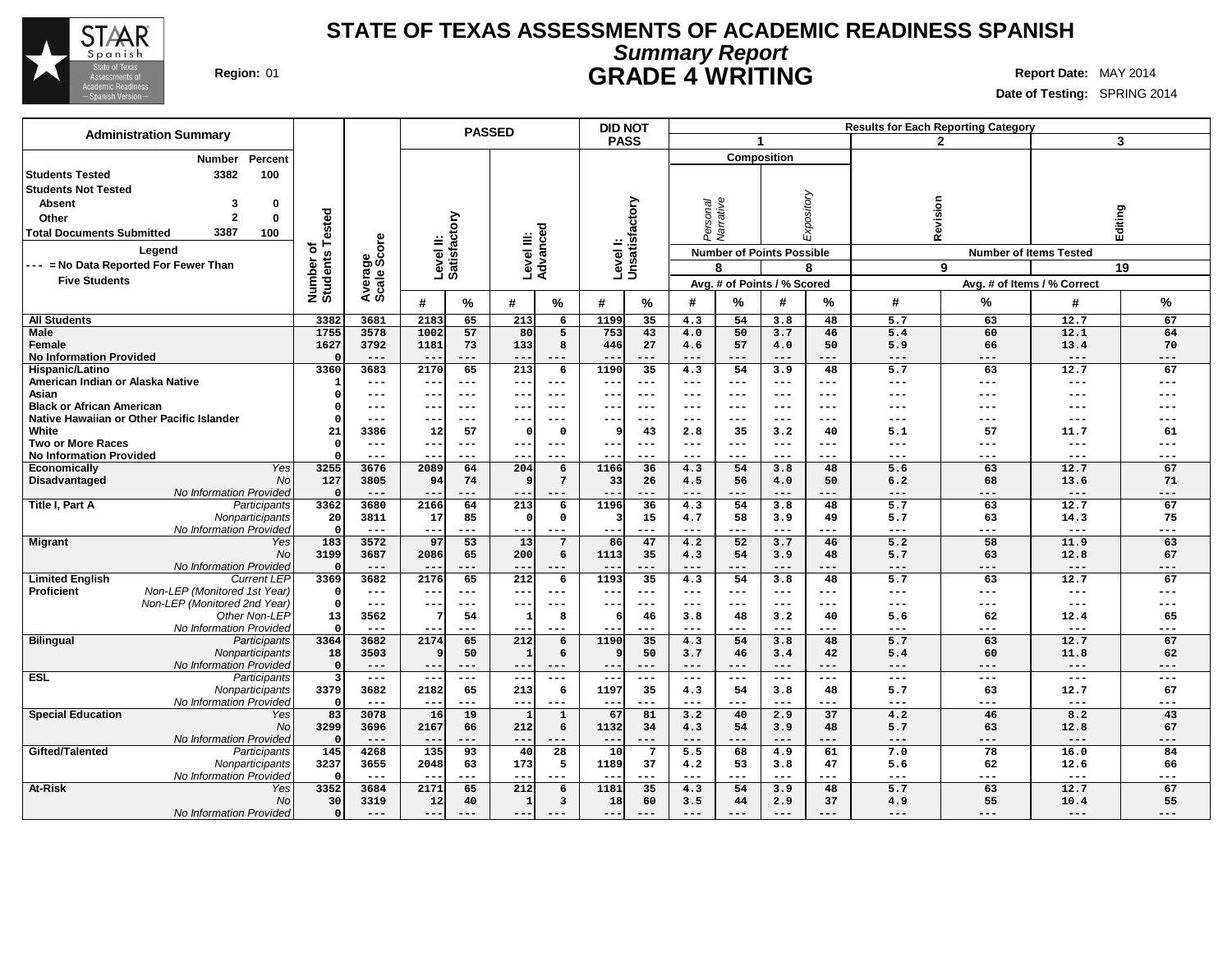

## **Constructed Responses Summary Report STATE OF TEXAS ASSESSMENTS OF ACADEMIC READINESS SPANISH GRADE 4 WRITING** Region: 01

**Date of Testing:** SPRING 2014

**--- = No Data Reported For Fewer Than Five Students**

## **Written Composition Rating Summary**



Each composition has been scored independently by two readers. The written composition rating of 0-8 represents the summation of these scores.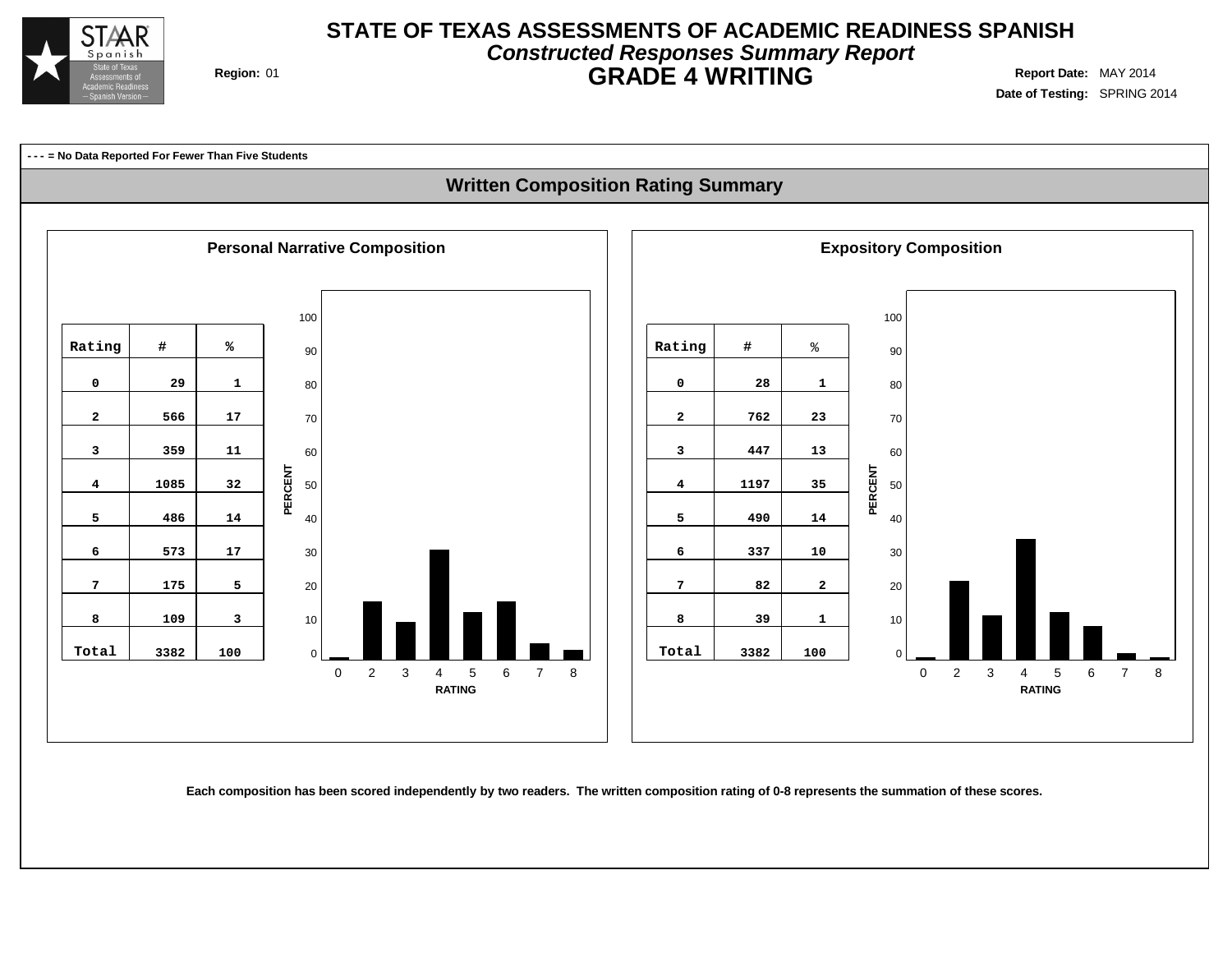

## **Summary Report STATE OF TEXAS ASSESSMENTS OF ACADEMIC READINESS L Region:** 01 **GRADE 4 MATHEMATICS Report Date:** MAY 2014

**Date of Testing:** SPRING 2014

| <b>Administration Summary</b>                                                                                                               |                          |               | <b>PASSED</b>                             |                                                         | <b>DID NOT</b>                   |                                                                                                                                                                                                                                                                                                                                                                                                                         |                                                           | Results for Each Reporting Category* |                                              |                                    |
|---------------------------------------------------------------------------------------------------------------------------------------------|--------------------------|---------------|-------------------------------------------|---------------------------------------------------------|----------------------------------|-------------------------------------------------------------------------------------------------------------------------------------------------------------------------------------------------------------------------------------------------------------------------------------------------------------------------------------------------------------------------------------------------------------------------|-----------------------------------------------------------|--------------------------------------|----------------------------------------------|------------------------------------|
|                                                                                                                                             |                          |               |                                           |                                                         | <b>PASS</b>                      | 1                                                                                                                                                                                                                                                                                                                                                                                                                       | $\mathbf{2}$                                              | 3                                    | 4                                            | 5                                  |
| Percent<br><b>Number</b><br>100<br><b>Students Tested</b><br>43<br><b>Students Not Tested</b><br><b>Absent</b><br>0<br>0<br>Other<br>0<br>0 | Tested                   |               | Level II:<br>Satisfactory                 |                                                         | Level I:<br>Unsatisfactory       | and<br>Numbers,<br>Operations, a<br>Quantitative<br>Reasoning                                                                                                                                                                                                                                                                                                                                                           | Patterns,<br>Relationships,<br>and Algebraic<br>Reasoning | Geometry and<br>Spatial<br>Reasoning | surement<br>Nea:                             | Probability and<br>Statistics      |
| 43<br><b>Total Documents Submitted</b><br>100                                                                                               |                          |               |                                           |                                                         |                                  |                                                                                                                                                                                                                                                                                                                                                                                                                         |                                                           |                                      |                                              |                                    |
| Legend                                                                                                                                      | ৳                        | ige<br>Score  |                                           | Level III:<br>Advanced                                  |                                  |                                                                                                                                                                                                                                                                                                                                                                                                                         |                                                           | <b>Number of Items Tested</b>        |                                              |                                    |
| --- = No Data Reported For Fewer Than                                                                                                       |                          |               |                                           |                                                         |                                  | 17                                                                                                                                                                                                                                                                                                                                                                                                                      | 6                                                         | 12                                   | 8                                            | 5                                  |
| <b>Five Students</b>                                                                                                                        |                          |               |                                           |                                                         |                                  |                                                                                                                                                                                                                                                                                                                                                                                                                         |                                                           | Avg. # of Items / % Correct          |                                              |                                    |
|                                                                                                                                             | Number of<br>Students    | Average       | #<br>$\%$                                 | #<br>%                                                  | #<br>%                           | $\frac{9}{6}$<br>#                                                                                                                                                                                                                                                                                                                                                                                                      | #<br>$\%$                                                 | %<br>#                               | %<br>#                                       | %<br>#                             |
|                                                                                                                                             |                          |               |                                           |                                                         |                                  |                                                                                                                                                                                                                                                                                                                                                                                                                         |                                                           |                                      |                                              |                                    |
| <b>All Students</b>                                                                                                                         | 43<br>15                 | 1430<br>1430  | 30<br>13<br>$\overline{33}$               | $\overline{a}$<br>1                                     | 30<br>70<br>10                   | 8.8<br>52<br>54                                                                                                                                                                                                                                                                                                                                                                                                         | 3.1<br>52                                                 | 53<br>6.4<br>52                      | 3.2<br>40<br>3.3                             | 2.5<br>50<br>51                    |
| <b>Male</b><br>Female                                                                                                                       | 28                       | 1431          | 5<br>8<br>29                              | $\Omega$<br>$\Omega$<br>$\mathbf{1}$<br>$\overline{4}$  | 67<br>20<br>71                   | 9.1<br>8.7<br>51                                                                                                                                                                                                                                                                                                                                                                                                        | 50<br>3.0<br>52<br>3.1                                    | 6.2<br>6.5<br>54                     | 41<br>39<br>3.1                              | 2.5<br>2.5<br>49                   |
| <b>No Information Provided</b>                                                                                                              | $\Omega$                 | $- - -$       | $- -$<br>$- - -$                          | $- -$<br>$---$                                          | $- - -$<br>$ -$                  | $---$<br>$---$                                                                                                                                                                                                                                                                                                                                                                                                          | $- - -$<br>$---$                                          | $---$<br>---                         | $---$<br>$- - -$                             | $---$<br>---                       |
| Hispanic/Latino                                                                                                                             | 40                       | 1430          | 12<br>30                                  | $\overline{\mathbf{3}}$<br>1                            | 28<br>70                         | $\overline{52}$<br>8.8                                                                                                                                                                                                                                                                                                                                                                                                  | 52<br>3.1                                                 | 6.3<br>53                            | $\overline{39}$<br>3.1                       | 51<br>2.6                          |
| American Indian or Alaska Native                                                                                                            | $\Omega$                 | ---           | $\overline{\phantom{m}}$<br>$---$         | $---$<br>$- -$                                          | --<br>$--$                       | $---$<br>$---$                                                                                                                                                                                                                                                                                                                                                                                                          | ---<br>$\qquad \qquad -$                                  | $\qquad \qquad - -$<br>$---$         | $\qquad \qquad - -$<br>$\qquad \qquad - -$   | $---$<br>$\qquad \qquad - -$       |
| Asian                                                                                                                                       | 2                        | ---           | $- - -$<br>$- -$                          | $- - -$<br>$- -$                                        | $- -$<br>$- - -$                 | $- - -$<br>---                                                                                                                                                                                                                                                                                                                                                                                                          | $---$<br>---                                              | $---$<br>$---$                       | $---$<br>$- - -$                             | $- - -$<br>$---$                   |
| <b>Black or African American</b>                                                                                                            |                          | ---           | $- -$<br>$---$                            | $---$<br>--                                             | $-$<br>$--$                      | $--$<br>---                                                                                                                                                                                                                                                                                                                                                                                                             | ---<br>$---$                                              | $---$<br>---                         | $---$<br>---                                 | $---$<br>---                       |
| Native Hawaiian or Other Pacific Islander                                                                                                   |                          | ---           | $- - -$<br>--                             | $---$<br>--                                             | ---<br>--                        | $--$<br>---                                                                                                                                                                                                                                                                                                                                                                                                             | ---<br>$---$                                              | $--$<br>---                          | $---$<br>$---$                               | $---$<br>$--$                      |
| White<br><b>Two or More Races</b>                                                                                                           | -1<br>$\Omega$           | ---<br>---    | $- -$<br>$---$<br>$- -$<br>$- - -$        | $- - -$<br>$---$<br>$- -$<br>$- - -$                    | $---$<br>---<br>--<br>$- - -$    | $\frac{1}{2}$<br>---<br>$- - -$<br>---                                                                                                                                                                                                                                                                                                                                                                                  | $---$<br>$---$<br>$- - -$<br>---                          | $- - -$<br>---<br>$---$<br>---       | $---$<br>$---$<br>$- - -$<br>$- - -$         | $---$<br>$---$<br>$- - -$<br>$---$ |
| <b>No Information Provided</b>                                                                                                              | O                        | ---           | --                                        | $---$<br>$- -$                                          | $- -$<br>$---$                   | $---$<br>$---$                                                                                                                                                                                                                                                                                                                                                                                                          | $---$<br>$---$                                            | $---$<br>---                         | $---$<br>$- - -$                             | $---$<br>$---$                     |
| <b>Yes</b><br>Economically                                                                                                                  | $\overline{39}$          | 1428          | $\overline{26}$<br>10                     | $\overline{\mathbf{3}}$<br>$\mathbf{1}$                 | $\overline{29}$<br>74            | 52<br>8.8                                                                                                                                                                                                                                                                                                                                                                                                               | 50<br>3.0                                                 | $\overline{53}$<br>6.4               | 3.1<br>$\overline{38}$                       | 48<br>2.4                          |
| Disadvantaged<br>No                                                                                                                         | $\overline{\mathbf{4}}$  | $---$         | $---$<br>$\qquad \qquad -$                | $---$<br>---                                            | $---$<br>--                      | $- - -$<br>---                                                                                                                                                                                                                                                                                                                                                                                                          | ---<br>$---$                                              | $- - -$<br>$---$                     | $---$<br>$---$                               | $---$<br>---                       |
| No Information Provided                                                                                                                     | $\Omega$                 | ---           | --<br>---                                 | ---<br>$--$                                             | $---$<br>--                      | $---$<br>---                                                                                                                                                                                                                                                                                                                                                                                                            | $---$<br>---                                              | $---$<br>---                         | $---$<br>$---$                               | $---$<br>---                       |
| Title I, Part A<br>Participants                                                                                                             | 38                       | 1417          | 26<br>10                                  | $\mathbf{o}$<br>$\Omega$                                | 28<br>74                         | 8.4<br>50                                                                                                                                                                                                                                                                                                                                                                                                               | 3.0<br>50                                                 | 52<br>6.2                            | 2.8<br>36                                    | 2.3<br>47                          |
| Nonparticipants                                                                                                                             | 5                        | 1531          | 60<br>3                                   | $\mathbf{1}$<br>20                                      | 40                               | 11.8<br>69                                                                                                                                                                                                                                                                                                                                                                                                              | 67<br>4.0                                                 | 7.4<br>62                            | 5.8<br>73                                    | 72<br>3.6                          |
| No Information Provided                                                                                                                     | $\Omega$<br>$\mathbf{1}$ | $---$         | $---$<br>$- -$                            | ---<br>$- - -$                                          | $- -$<br>$---$                   | $---$<br>---                                                                                                                                                                                                                                                                                                                                                                                                            | $---$<br>$---$                                            | $---$<br>---<br>---                  | $\qquad \qquad -$<br>$---$<br>$---$<br>$---$ | $---$<br>$---$                     |
| <b>Migrant</b><br>Yes<br><b>No</b>                                                                                                          | 42                       | $---$<br>1434 | $---$<br>$---$<br>31<br>13                | $---$<br>$---$<br>$\overline{a}$<br>1                   | ---<br>$---$<br>69<br>29         | $\qquad \qquad - -$<br>$---$<br>53<br>9.0                                                                                                                                                                                                                                                                                                                                                                               | $\qquad \qquad - -$<br>$- -$<br>53<br>3.2                 | $\qquad \qquad - -$<br>54<br>6.4     | 3.2<br>40                                    | $---$<br>$---$<br>2.5<br>50        |
| No Information Provided                                                                                                                     | $\Omega$                 | $---$         | $- -$<br>$---$                            | ---<br>$- - \cdot$                                      | --<br>$---$                      | $- - -$<br>---                                                                                                                                                                                                                                                                                                                                                                                                          | ---<br>$---$                                              | $---$<br>---                         | $---$<br>$---$                               | $---$<br>$---$                     |
| <b>Limited English</b><br><b>Current LEP</b>                                                                                                | 43                       | 1430          | 30<br>13                                  | $\overline{a}$<br>1                                     | 30<br>70                         | 52<br>8.8                                                                                                                                                                                                                                                                                                                                                                                                               | 52<br>3.1                                                 | 53<br>6.4                            | 40<br>3.2                                    | 50<br>2.5                          |
| Proficient<br>Non-LEP (Monitored 1st Year)                                                                                                  | - 0                      | ---           | $--$                                      | ---                                                     | $--$<br>--                       | $--$<br>---                                                                                                                                                                                                                                                                                                                                                                                                             | ---<br>$---$                                              | $--$<br>---                          | ---<br>$---$                                 | $--$<br>---                        |
| Non-LEP (Monitored 2nd Year)                                                                                                                | $\Omega$                 | $---$         | $- -$<br>$---$                            | $---$<br>$- - \cdot$                                    | $--$<br>---                      | $- - -$<br>---                                                                                                                                                                                                                                                                                                                                                                                                          | $\qquad \qquad - -$<br>$\qquad \qquad -$                  | $\qquad \qquad -$<br>$---$           | $\qquad \qquad - -$<br>$\qquad \qquad - -$   | $---$<br>$---$                     |
| Other Non-LEP                                                                                                                               | $\Omega$                 | ---           | $\overline{\phantom{m}}$<br>$- - -$       | $- - -$<br>$- -$                                        | $- - -$<br>--                    | ---<br>$- - -$                                                                                                                                                                                                                                                                                                                                                                                                          | ---<br>$\frac{1}{2}$                                      | $---$<br>---                         | $- - -$<br>$---$                             | $\qquad \qquad - -$<br>$---$       |
| No Information Provided                                                                                                                     |                          | ---           | $--$<br>--                                | ---<br>$- -$                                            | $--$<br>--                       | $---$<br>---                                                                                                                                                                                                                                                                                                                                                                                                            | $\qquad \qquad -$<br>---                                  | $---$<br>---                         | $---$<br>$---$                               | $---$<br>---                       |
| <b>Bilingual</b><br>Participants<br>Nonparticipants                                                                                         | 36<br>-7                 | 1428<br>1446  | 10<br>28<br>$\overline{\mathbf{3}}$<br>43 | $\overline{\mathbf{3}}$<br>1<br>$\Omega$<br>$\mathbf 0$ | 26<br>72<br>57                   | 51<br>8.7<br>57<br>9.7                                                                                                                                                                                                                                                                                                                                                                                                  | 51<br>3.1<br>55<br>3.3                                    | 6.5<br>54<br>49<br>5.9               | 38<br>3.1<br>48<br>3.9                       | 2.4<br>48<br>57<br>2.9             |
| No Information Provided                                                                                                                     | $\Omega$                 | $---$         | $- -$<br>$- - -$                          | $- - -$<br>$---$                                        | $- -$<br>$- - -$                 | $---$<br>$---$                                                                                                                                                                                                                                                                                                                                                                                                          | ---<br>$---$                                              | $---$<br>---                         | $---$<br>---                                 | $---$<br>---                       |
| <b>ESL</b><br><b>Participants</b>                                                                                                           | 5                        | 1427          | 20<br>$\mathbf{1}$                        | $\mathbf 0$<br>$\Omega$                                 | 80                               | 9.2<br>54                                                                                                                                                                                                                                                                                                                                                                                                               | 43<br>2.6                                                 | $\overline{53}$<br>6.4               | 3.4<br>43                                    | 2.2<br>44                          |
| Nonparticipants                                                                                                                             | 38                       | 1431          | 12<br>32                                  | $\overline{\mathbf{3}}$<br>$\mathbf{1}$                 | 26<br>68                         | 8.8<br>52                                                                                                                                                                                                                                                                                                                                                                                                               | 53<br>3.2                                                 | 53<br>6.4                            | 3.2<br>39                                    | 2.5<br>51                          |
| No Information Provided                                                                                                                     | $\Omega$                 | $---$         | $- -$<br>$---$                            | $---$<br>$--$                                           | $- -$<br>$---$                   | $---$<br>$- - -$                                                                                                                                                                                                                                                                                                                                                                                                        | ---<br>$---$                                              | $---$<br>---                         | $---$<br>$---$                               | $---$<br>$---$                     |
| <b>Special Education</b><br>Yes                                                                                                             | $\mathbf 0$              | ---           | $---$<br>$- -$                            | ---<br>---                                              | --<br>$---$                      | $---$<br>$\qquad \qquad - -$                                                                                                                                                                                                                                                                                                                                                                                            | $---$<br>$---$                                            | $---$<br>---                         | $---$<br>$---$                               | $---$<br>---                       |
| <b>No</b>                                                                                                                                   | 43                       | 1430          | 13<br>30                                  | $\overline{2}$<br>$\mathbf{1}$                          | 70<br>30                         | 52<br>8.8                                                                                                                                                                                                                                                                                                                                                                                                               | 52<br>3.1                                                 | 53<br>6.4                            | 40<br>3.2                                    | 50<br>2.5                          |
| No Information Provided                                                                                                                     | $\Omega$<br>$\Omega$     | ---<br>$---$  | $- -$<br>$---$<br>$---$<br>$- -$          | $- -$<br>$---$<br>$---$<br>$- -$                        | $- -$<br>$---$<br>$- -$<br>$---$ | $---$<br>$---$<br>$\frac{1}{2} \frac{1}{2} \frac{1}{2} \frac{1}{2} \frac{1}{2} \frac{1}{2} \frac{1}{2} \frac{1}{2} \frac{1}{2} \frac{1}{2} \frac{1}{2} \frac{1}{2} \frac{1}{2} \frac{1}{2} \frac{1}{2} \frac{1}{2} \frac{1}{2} \frac{1}{2} \frac{1}{2} \frac{1}{2} \frac{1}{2} \frac{1}{2} \frac{1}{2} \frac{1}{2} \frac{1}{2} \frac{1}{2} \frac{1}{2} \frac{1}{2} \frac{1}{2} \frac{1}{2} \frac{1}{2} \frac{$<br>$---$ | ---<br>$---$<br>$---$<br>$---$                            | $---$<br>---<br>$- - -$<br>$---$     | $---$<br>$---$<br>$---$<br>$---$             | $---$<br>$---$<br>$---$<br>$---$   |
| Gifted/Talented<br>Participants<br>Nonparticipants                                                                                          | 43                       | 1430          | 30<br>13                                  | $\overline{a}$<br>1                                     | 70<br>30                         | 52<br>8.8                                                                                                                                                                                                                                                                                                                                                                                                               | 52<br>3.1                                                 | 53<br>6.4                            | 3.2<br>40                                    | 2.5<br>50                          |
| No Information Provided                                                                                                                     | $\Omega$                 | ---           | $- -$<br>$--$                             | $--$<br>$---$                                           | $---$<br>$-$                     | $--$<br>---                                                                                                                                                                                                                                                                                                                                                                                                             | ---<br>$---$                                              | $--$<br>---                          | $\qquad \qquad - -$<br>---                   | ---<br>$--$                        |
| <b>At-Risk</b><br>Yes                                                                                                                       | 40                       | 1430          | $\overline{28}$<br>11                     | $\overline{\mathbf{3}}$<br>$\mathbf{1}$                 | 73<br>29                         | 52<br>8.8                                                                                                                                                                                                                                                                                                                                                                                                               | 50<br>3.0                                                 | 54<br>6.5                            | 39<br>3.1                                    | 49<br>2.4                          |
| <b>No</b>                                                                                                                                   | $\overline{\mathbf{3}}$  | ---           | $- -$<br>$- - -$                          | ---<br>$---$                                            | $- -$<br>$---$                   | $---$<br>$---$                                                                                                                                                                                                                                                                                                                                                                                                          | $---$<br>$---$                                            | $\qquad \qquad - -$<br>$---$         | $---$<br>$---$                               | $---$<br>$---$                     |
| No Information Provided                                                                                                                     | $\Omega$                 | ---           | $- -$                                     | ---<br>$---$                                            | ---<br>$---$                     | $---$<br>---                                                                                                                                                                                                                                                                                                                                                                                                            | ---<br>---                                                | $---$<br>---                         | $---$<br>$---$                               | ---<br>---                         |

\* Students who took the STAAR L test on paper are not included in the reporting category results.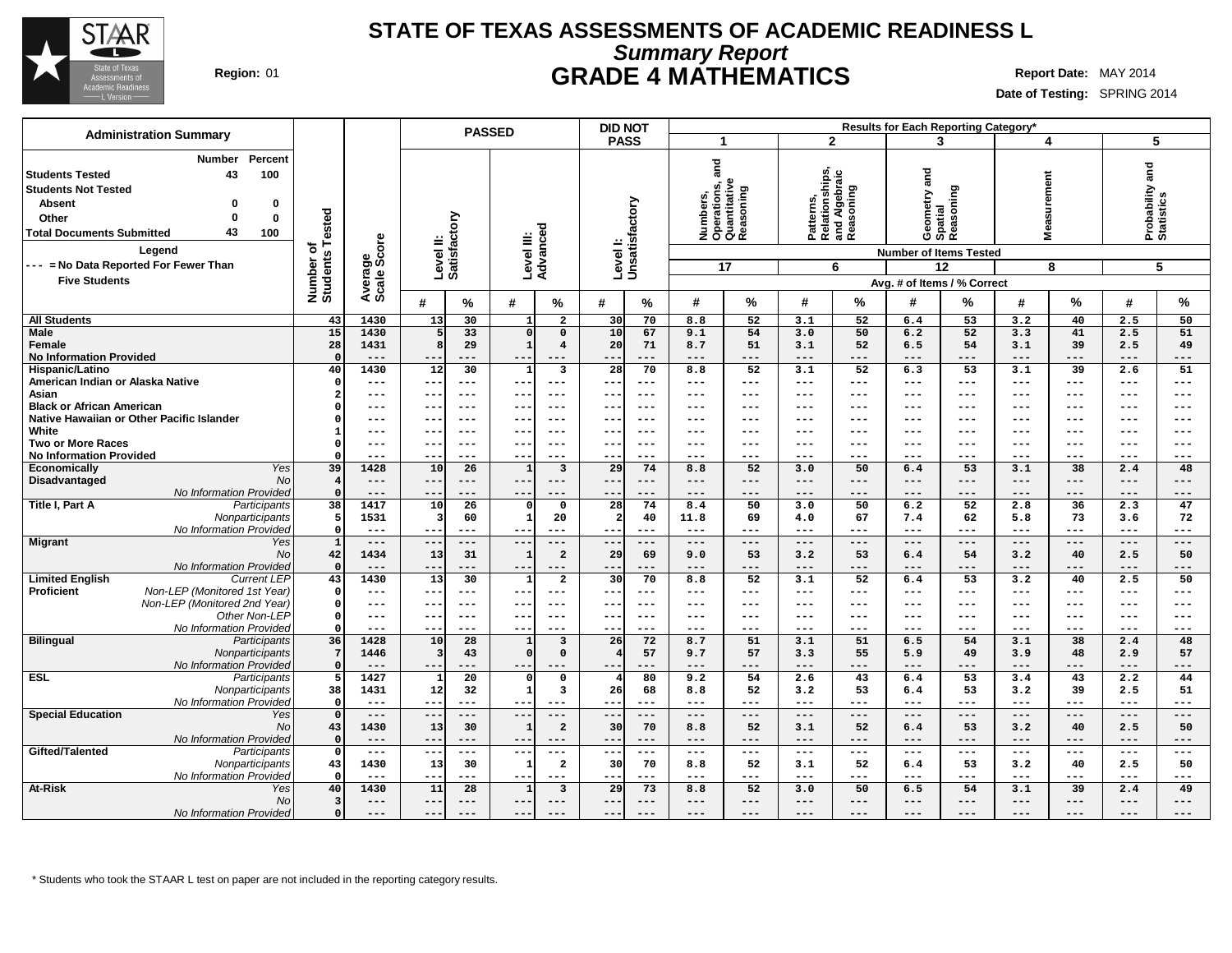

# **Summary Report STATE OF TEXAS ASSESSMENTS OF ACADEMIC READINESS MODIFIED Region:** 01 **GRADE 4 READING Report** Date: MAY 2014

| <b>PASSED</b><br><b>Administration Summary</b><br><b>PASS</b>                                                                                                                                                                                                                                                                                                                       | $\mathbf 1$                                                           |                   |                                                                                                                       |                   |                                                                    |                 |
|-------------------------------------------------------------------------------------------------------------------------------------------------------------------------------------------------------------------------------------------------------------------------------------------------------------------------------------------------------------------------------------|-----------------------------------------------------------------------|-------------------|-----------------------------------------------------------------------------------------------------------------------|-------------------|--------------------------------------------------------------------|-----------------|
|                                                                                                                                                                                                                                                                                                                                                                                     |                                                                       |                   | $\mathbf{2}$                                                                                                          |                   | 3                                                                  |                 |
| Percent<br>Number<br>1262<br>100<br><b>Students Tested</b><br><b>Students Not Tested</b><br><b>Absent</b><br>0<br>3<br>Tested<br>Level II:<br>Satisfactory<br>3<br>0<br>Other<br>Level III:<br>Advanced<br>1268<br><b>Total Documents Submitted</b><br>100<br>ige<br>Score<br>৳<br>Legend<br>Number of<br>Students<br>--- = No Data Reported For Fewer Than<br><b>Five Students</b> | tanding<br>Genres<br>Levell:<br>Unsatisfactory<br>Underst<br>Across ( | 8                 | Understanding/<br>Analysis of<br>Literary Texts<br><b>Number of Items Tested</b><br>14<br>Avg. # of Items / % Correct |                   | Understanding/<br> Analysis of<br>  Informational<br>  Texts<br>13 |                 |
| Average<br>#<br>$\%$<br>$\%$<br>#<br>#                                                                                                                                                                                                                                                                                                                                              | #<br>%                                                                | %                 | #                                                                                                                     | %                 | #                                                                  | $\%$            |
| <b>All Students</b><br>1262<br>2904<br>851<br>85<br>411<br>67<br>$7\overline{ }$                                                                                                                                                                                                                                                                                                    | 33<br>4.3                                                             | 54                | 8.8                                                                                                                   | 63                | 7.7                                                                | 59              |
| <b>Male</b><br>864<br>2897<br>570<br>66<br>55<br>$6\overline{6}$<br>294<br>Female<br>398<br>2918<br>281<br>71<br>30<br>8<br>117<br><b>No Information Provided</b><br>$---$<br>$---$<br>$- -$<br>$--$<br>$---$<br>$- -$                                                                                                                                                              | 34<br>4.3<br>29<br>4.4<br>$---$<br>$---$                              | 54<br>55<br>$---$ | 8.7<br>8.9<br>$---$                                                                                                   | 62<br>64<br>$---$ | 7.6<br>7.9<br>$---$                                                | 58<br>61<br>--- |
| 1244<br>2904<br>839<br>67<br>84<br>7<br>Hispanic/Latino<br>405                                                                                                                                                                                                                                                                                                                      | 33<br>4.3                                                             | 54                | 8.8                                                                                                                   | 63                | 7.7                                                                | 59              |
| American Indian or Alaska Native<br>$\qquad \qquad - -$<br>$\qquad \qquad -$<br>$---$<br>$- -$<br>$---$<br>$\qquad \qquad -$                                                                                                                                                                                                                                                        | $---$<br>$---$                                                        | $---$             | ---                                                                                                                   | ---               | $---$                                                              | ---             |
| Asian<br>$---$<br>$---$<br>$--$<br>$---$<br>$- -$<br>$- -$                                                                                                                                                                                                                                                                                                                          | $---$<br>$- - -$                                                      | $---$             | ---                                                                                                                   | ---               | $---$                                                              | ---             |
| <b>Black or African American</b><br>$---$<br>$---$<br>$---$<br>$\qquad \qquad -$<br>--<br>$- -$                                                                                                                                                                                                                                                                                     | $---$<br>---                                                          | ---               | ---                                                                                                                   | ---               | $-- -$                                                             |                 |
| Native Hawaiian or Other Pacific Islander<br>$---$<br>$--$<br>$--$<br>--<br>---                                                                                                                                                                                                                                                                                                     | $--$<br>$---$                                                         | $--$              | ---                                                                                                                   | ---               | $--$                                                               |                 |
| White<br>$7\phantom{.0}$<br>15<br>2906<br>67<br>5 <sup>1</sup><br>10<br><b>Two or More Races</b><br>$\Omega$<br>$\qquad \qquad - -$<br>$---$<br>$---$<br>$\overline{\phantom{a}}$<br>$- -$<br>$- -$                                                                                                                                                                                 | 33<br>4.3<br>$- - -$<br>$---$                                         | 54<br>$---$       | 8.9<br>---                                                                                                            | 64<br>---         | 7.6<br>$---$                                                       | 58<br>---       |
| <b>No Information Provided</b><br>$---$<br>$\qquad \qquad -$<br>$---$<br>--<br>---<br>$- -$                                                                                                                                                                                                                                                                                         | $---$<br>$---$                                                        | $---$             | ---                                                                                                                   | ---               | $---$                                                              | ---             |
| 1187<br>381<br>Yes<br>2907<br>806<br>68<br>82<br>$7\overline{ }$<br>Economically                                                                                                                                                                                                                                                                                                    | $\overline{32}$<br>4.4                                                | 55                | 8.8                                                                                                                   | 63                | 7.7                                                                | 59              |
| No<br>75<br>Disadvantaged<br>2851<br>45<br>60<br>$\overline{\mathbf{4}}$<br>30<br>ર                                                                                                                                                                                                                                                                                                 | 40<br>3.9                                                             | 49                | 8.1                                                                                                                   | 58                | 7.1                                                                | 55              |
| No Information Provided<br>$---$<br>$---$<br>$- -$<br>$--$<br>$---$<br>$- -$                                                                                                                                                                                                                                                                                                        | $\qquad \qquad - -$<br>$---$                                          | $---$             | ---                                                                                                                   | ---               | $---$                                                              | ---             |
| Title I, Part A<br>1251<br>843<br>67<br>84<br>Participants<br>2903<br>$7\overline{ }$<br>408                                                                                                                                                                                                                                                                                        | 33<br>4.3                                                             | 54                | 8.8                                                                                                                   | 63                | 7.7                                                                | 59              |
| Nonparticipants<br>11<br>2971<br>73<br>9<br>8<br>$\mathbf{1}$<br>$\overline{\mathbf{3}}$                                                                                                                                                                                                                                                                                            | 5.5<br>27                                                             | 68                | 8.6                                                                                                                   | 62                | 8.6                                                                | 66              |
| No Information Provided<br>$\Omega$<br>$\frac{1}{2}$<br>$---$<br>$---$<br>$- -$<br>$- -$<br>$- -$                                                                                                                                                                                                                                                                                   | $\frac{1}{2}$<br>---                                                  | $---$             | $\frac{1}{2}$                                                                                                         | ---               | $---$                                                              | ---             |
| 74<br>62<br>$\overline{9}$<br>28<br><b>Migrant</b><br>2905<br>46<br>Yes                                                                                                                                                                                                                                                                                                             | 38<br>4.2                                                             | 53                | 8.8                                                                                                                   | 63                | 7.7                                                                | 59              |
| <b>No</b><br>$7\overline{ }$<br>1188<br>2904<br>805<br>68<br>78<br>383<br>$---$<br>---<br>---                                                                                                                                                                                                                                                                                       | 32<br>4.3<br>$---$                                                    | 54<br>---         | 8.8<br>---                                                                                                            | 63<br>---         | 7.7                                                                | 59              |
| No Information Provided<br>$\Omega$<br>$- -$<br><b>Limited English</b><br><b>Current LEP</b><br>65<br>$\overline{242}$<br>682<br>2886<br>440<br>39<br>6                                                                                                                                                                                                                             | $\overline{35}$<br>4.2                                                | 52                | 8.6                                                                                                                   | 61                | $---$<br>7.5                                                       | ---<br>58       |
| Proficient<br>Non-LEP (Monitored 1st Year)<br>68<br>2936<br>49<br>72<br>12<br>19<br>-8                                                                                                                                                                                                                                                                                              | 28<br>4.4                                                             | 56                | 9.2                                                                                                                   | 66                | 8.0                                                                | 62              |
| Non-LEP (Monitored 2nd Year)<br>16<br>19<br>2961<br>84<br>11<br>$\overline{\mathbf{3}}$                                                                                                                                                                                                                                                                                             | 16<br>4.4                                                             | 55                | 9.2                                                                                                                   | 66                | 9.1                                                                | 70              |
| Other Non-LEP<br>493<br>2922<br>346<br>70<br>36<br>7<br>147                                                                                                                                                                                                                                                                                                                         | 30<br>4.5                                                             | 57                | 8.9                                                                                                                   | 64                | 7.8                                                                | 60              |
| No Information Provided<br>---<br>$---$<br>$---$<br>$\overline{\phantom{a}}$<br>---<br>$\qquad \qquad -$                                                                                                                                                                                                                                                                            | ---<br>$- - -$                                                        | $---$             | $\qquad \qquad - -$                                                                                                   | ---               | $\qquad \qquad - -$                                                | ---             |
| 223<br><b>Bilingual</b><br>630<br>2888<br>407<br>65<br>36<br>6<br>Participants                                                                                                                                                                                                                                                                                                      | 35<br>4.2                                                             | 52                | 8.6                                                                                                                   | 61                | 7.5                                                                | 58              |
| 49<br>8<br>Nonparticipants<br>632<br>2920<br>444<br>70<br>188                                                                                                                                                                                                                                                                                                                       | 30<br>4.5                                                             | 56                | 8.9                                                                                                                   | 64                | 7.8                                                                | 60              |
| No Information Provided<br>$---$<br>$\Omega$<br>$---$<br>$\qquad \qquad -$<br>$--$<br>$---$<br>$- -$                                                                                                                                                                                                                                                                                | $\qquad \qquad - -$<br>$---$                                          | $---$             | $---$                                                                                                                 | ---               | $---$                                                              | ---             |
| <b>ESL</b><br>$\overline{72}$<br>25<br>2876<br>18<br>Participants<br>$\mathbf{1}$<br>$\overline{\mathbf{4}}$                                                                                                                                                                                                                                                                        | 28<br>4.6                                                             | 58                | 8.4                                                                                                                   | 60                | 7.0                                                                | 54              |
| 1237<br>833<br>67<br>84<br>$7\overline{ }$<br>Nonparticipants<br>2904<br>404                                                                                                                                                                                                                                                                                                        | 33<br>4.3                                                             | 54                | 8.8                                                                                                                   | 63                | 7.7                                                                | 59              |
| No Information Provided<br>$---$<br>$---$<br>---<br>$- -$<br>$- -$<br><b>Special Education</b><br>Yes<br>1262<br>2904<br>851<br>67<br>85<br>$7\phantom{.0}$<br>411                                                                                                                                                                                                                  | ---<br>$---$<br>33                                                    | $---$<br>54       | $\qquad \qquad - -$<br>8.8                                                                                            | ---<br>63         | $\qquad \qquad - -$<br>7.7                                         | $---$<br>59     |
| No<br>$---$<br>$---$<br>$\Omega$<br>$---$<br>$- -$<br>$---$<br>$- -$                                                                                                                                                                                                                                                                                                                | 4.3<br>$---$<br>$- - -$                                               | $---$             | ---                                                                                                                   | $---$             | $---$                                                              | ---             |
| No Information Provided<br>$---$<br>$\overline{\phantom{a}}$<br>$---$<br>---<br>$---$<br>$- -$                                                                                                                                                                                                                                                                                      | $\qquad \qquad - -$<br>---                                            | ---               | ---                                                                                                                   | ---               | $---$                                                              | ---             |
| Gifted/Talented<br>Participants<br>$\qquad \qquad - -$<br>$\qquad \qquad -$<br>$---$<br>$\qquad \qquad -$<br>---<br>$- -$                                                                                                                                                                                                                                                           | $---$<br>$- - -$                                                      | $---$             | ---                                                                                                                   | ---               | $---$                                                              | ---             |
| Nonparticipants<br>1261<br>2903<br>850<br>67<br>84<br>$7\overline{ }$<br>411                                                                                                                                                                                                                                                                                                        | 33<br>4.3                                                             | 54                | 8.8                                                                                                                   | 63                | 7.7                                                                | 59              |
| No Information Provided<br>$- - -$<br>$- -$<br>---<br>$- -$<br>$- - -$                                                                                                                                                                                                                                                                                                              | ---<br>$- - -$                                                        | $- - -$           | ---                                                                                                                   | ---               | $- - -$                                                            | ---             |
| At-Risk<br>1109<br>2895<br>735<br>66<br>67<br>Yes<br>6<br>374                                                                                                                                                                                                                                                                                                                       | 34<br>4.3                                                             | 53                | 8.7                                                                                                                   | 62                | 7.6                                                                | 59              |
| No<br>153<br>2965<br>116<br>18<br>37<br>76<br>12                                                                                                                                                                                                                                                                                                                                    | 24<br>4.9                                                             | 61                | 9.4                                                                                                                   | 67                | 8.3                                                                | 63              |
| No Information Provided<br>$\Omega$<br>$---$<br>$---$<br>$- - -$<br>$---$<br>$---$<br>$- - -$                                                                                                                                                                                                                                                                                       | $- - -$<br>$---$                                                      | $- - -$           | $---$                                                                                                                 | $- - -$           | $---$                                                              | $---$           |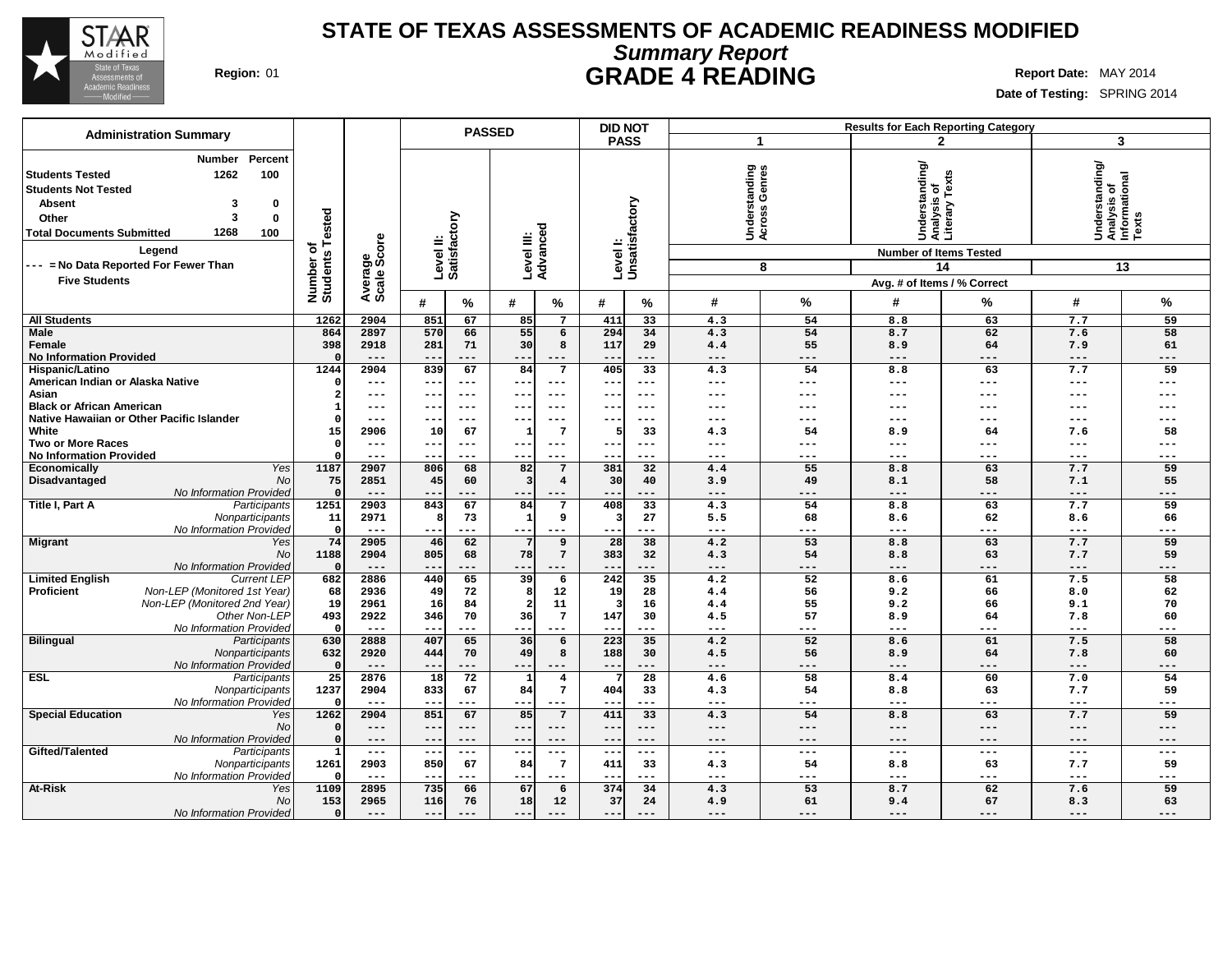

## **Summary Report STATE OF TEXAS ASSESSMENTS OF ACADEMIC READINESS MODIFIED Region:** 01 **GRADE 4 MATHEMATICS Report Date:** MAY 2014

| <b>Administration Summary</b>                                                                                                                                                                                                                     |                                     |                        |                                                                         | <b>PASSED</b>                                                      | <b>DID NOT</b>                                                  |                                                                     |                                                                     | <b>Results for Each Reporting Category</b>                                        |                                                                             |                                                             |
|---------------------------------------------------------------------------------------------------------------------------------------------------------------------------------------------------------------------------------------------------|-------------------------------------|------------------------|-------------------------------------------------------------------------|--------------------------------------------------------------------|-----------------------------------------------------------------|---------------------------------------------------------------------|---------------------------------------------------------------------|-----------------------------------------------------------------------------------|-----------------------------------------------------------------------------|-------------------------------------------------------------|
|                                                                                                                                                                                                                                                   |                                     |                        |                                                                         |                                                                    | <b>PASS</b>                                                     | -1                                                                  | $\overline{2}$                                                      | 3                                                                                 | 4                                                                           | 5                                                           |
| Percent<br><b>Number</b><br>1135<br>100<br>Students Tested<br><b>Students Not Tested</b><br><b>Absent</b><br>0<br>$\mathbf 0$<br>Other<br>1<br>1140<br><b>Total Documents Submitted</b><br>100<br>Legend<br>--- = No Data Reported For Fewer Than | Number of<br>Students Tested        | Average<br>Scale Score | Level II:<br>Satisfactory                                               | Level III:<br>Advanced                                             | Level I:<br>Unsatisfactory                                      | and<br>Numbers,<br>Operations, a<br>Quantitative<br>Reasoning<br>13 | Patterns,<br>Relationships,<br>and Algebraic<br>Reasoning<br>5      | gue<br>Geometry an<br>Spatial<br>Reasoning<br><b>Number of Items Tested</b><br>10 | surement<br>Mea<br>6                                                        | Probability and<br>Statistics<br>4                          |
| <b>Five Students</b>                                                                                                                                                                                                                              |                                     |                        |                                                                         |                                                                    |                                                                 |                                                                     |                                                                     | Avg. # of Items / % Correct                                                       |                                                                             |                                                             |
|                                                                                                                                                                                                                                                   |                                     |                        | #<br>%                                                                  | $\#$<br>%                                                          | #<br>%                                                          | %<br>#                                                              | %<br>#                                                              | #<br>℅                                                                            | %<br>#                                                                      | %<br>#                                                      |
| <b>All Students</b>                                                                                                                                                                                                                               | 1135                                | 3018                   | 74<br>845                                                               | 100<br>9                                                           | 290<br>26                                                       | 63<br>8.2                                                           | 63<br>3.1                                                           | 5.7<br>57                                                                         | 57<br>3.4                                                                   | 2.2<br>56                                                   |
| <b>Male</b><br>Female<br><b>No Information Provided</b>                                                                                                                                                                                           | 756<br>379<br>$\Omega$              | 3019<br>3017<br>$---$  | 557<br>74<br>288<br>76<br>$- -$<br>$---$                                | 67<br>9<br>33<br>9<br>---<br>$---$                                 | 199<br>26<br>91<br>24<br>$---$<br>--                            | 8.2<br>63<br>8.3<br>64<br>$---$<br>$---$                            | 3.1<br>62<br>64<br>3.2<br>$---$<br>---                              | 58<br>5.8<br>56<br>5.6<br>$---$<br>---                                            | 57<br>3.4<br>56<br>3.4<br>$---$<br>$---$                                    | 55<br>2.2<br>57<br>2.3<br>$---$<br>---                      |
| Hispanic/Latino<br>American Indian or Alaska Native                                                                                                                                                                                               | 1119<br>$\Omega$                    | 3019<br>---            | 74<br>833<br>$\qquad \qquad - -$<br>$\overline{\phantom{m}}$            | 98<br>$\overline{9}$<br>---<br>$---$                               | 286<br>$\overline{26}$<br>$-$<br>$--$                           | 63<br>8.2<br>$\qquad \qquad - -$<br>$---$                           | 63<br>3.1<br>$\qquad \qquad - -$<br>---                             | 57<br>5.7<br>$\qquad \qquad - -$<br>---                                           | 57<br>3.4<br>$---$<br>$\qquad \qquad - -$                                   | 2.2<br>56<br>$---$<br>---                                   |
| Asian<br><b>Black or African American</b>                                                                                                                                                                                                         | $\mathbf{1}$                        | ---<br>---             | $- -$<br>$---$<br>--<br>$- - -$                                         | $- - -$<br>$- - -$<br>$---$<br>--                                  | $---$<br>$\sim$ $\sim$<br>--<br>---                             | $- - -$<br>---<br>$---$<br>---                                      | $---$<br>$\frac{1}{2}$<br>$---$<br>---                              | $- - -$<br>$---$<br>$---$<br>$---$                                                | $---$<br>$---$<br>---<br>$---$                                              | $---$<br>$---$<br>$---$<br>$---$                            |
| Native Hawaiian or Other Pacific Islander                                                                                                                                                                                                         | -C                                  | ---                    | $--$<br>--                                                              | $---$<br>--                                                        | $--$<br>--                                                      | $--$<br>---                                                         | $---$<br>---                                                        | $---$<br>---                                                                      | ---<br>---                                                                  | $--$<br>---                                                 |
| White<br><b>Two or More Races</b><br><b>No Information Provided</b>                                                                                                                                                                               | 14<br>- 0                           | 3057<br>$---$<br>---   | 86<br>12<br>$- -$<br>$---$<br>$- -$<br>$--$                             | $\overline{\mathbf{2}}$<br>14<br>$---$<br>$- - -$<br>$--$<br>$---$ | 2<br>14<br>$- -$<br>---<br>$- -$<br>$---$                       | 8.9<br>68<br>$- - -$<br>---<br>$---$<br>---                         | 3.2<br>64<br>---<br>$\qquad \qquad - -$<br>$\qquad \qquad -$<br>--- | 52<br>5.2<br>$---$<br>$---$<br>$---$<br>---                                       | 67<br>4.0<br>$---$<br>$---$<br>$---$<br>$---$                               | 2.4<br>61<br>$---$<br>$---$<br>$---$<br>$---$               |
| Yes<br><b>Economically</b>                                                                                                                                                                                                                        | 1064                                | 3021                   | 791<br>74                                                               | 97<br>9                                                            | 273<br>26                                                       | 63<br>8.3                                                           | 63<br>3.2                                                           | 57<br>5.7                                                                         | 57<br>3.4                                                                   | 56<br>2.2                                                   |
| Disadvantaged<br><b>No</b><br>No Information Provided                                                                                                                                                                                             | 71<br>$\Omega$                      | 2981<br>$---$          | 54<br>76<br>$- -$<br>$---$                                              | $\overline{3}$<br>$\overline{4}$                                   | 17<br>24<br>---<br>$- -$                                        | 61<br>8.0<br>$---$<br>---                                           | 59<br>2.9<br>---<br>$---$                                           | 5.7<br>57<br>$---$<br>---                                                         | 53<br>3.2<br>$---$<br>---                                                   | 56<br>2.3<br>$---$<br>---                                   |
| Title I, Part A<br>Participants<br>Nonparticipants<br>No Information Provided                                                                                                                                                                     | 1124<br>11<br>$\mathfrak{g}$        | 3018<br>3010<br>$---$  | 74<br>835<br>91<br>10<br>$- -$<br>---                                   | 100<br>9<br>$\mathbf{o}$<br>$\Omega$<br>---<br>---                 | 26<br>289<br>9<br>$\overline{1}$<br>$- - -$<br>--               | 8.2<br>63<br>66<br>8.6<br>$- - -$<br>---                            | 63<br>3.1<br>60<br>3.0<br>---<br>$---$                              | 57<br>5.7<br>55<br>5.5<br>---<br>$---$                                            | 3.4<br>57<br>53<br>3.2<br>$\qquad \qquad - -$<br>---                        | 56<br>2.2<br>66<br>2.6<br>$---$<br>---                      |
| <b>Migrant</b><br>Yes<br>No<br>No Information Provided                                                                                                                                                                                            | 72<br>1063<br>$\Omega$              | 3020<br>3018<br>$---$  | 76<br>55<br>790<br>74<br>$- -$<br>$---$                                 | 11<br>8<br>92<br>9<br>---<br>$- - -$                               | 17<br>24<br>273<br>26<br>$- -$<br>---                           | 8.4<br>64<br>63<br>8.2<br>$---$<br>---                              | 3.2<br>64<br>63<br>3.1<br>$---$<br>---                              | 57<br>5.7<br>57<br>5.7<br>---<br>$---$                                            | 58<br>3.5<br>57<br>3.4<br>$- - -$<br>---                                    | 52<br>2.1<br>56<br>2.2<br>$---$<br>---                      |
| <b>Limited English</b><br><b>Current LEP</b>                                                                                                                                                                                                      | 619                                 | 3014                   | 73<br>452                                                               | 59<br>10                                                           | 167<br>27                                                       | 63<br>8.2                                                           | 61<br>3.1                                                           | 56<br>5.6                                                                         | 57<br>3.4                                                                   | 2.2<br>56                                                   |
| <b>Proficient</b><br>Non-LEP (Monitored 1st Year)<br>Non-LEP (Monitored 2nd Year)<br>Other Non-LEP                                                                                                                                                | 52<br>18<br>446                     | 3018<br>3081<br>3022   | 41<br>79<br>14<br>78<br>338<br>76                                       | 8<br>$\overline{4}$<br>$\overline{a}$<br>11<br>35<br>8             | 11<br>21<br>22<br>108<br>24                                     | 63<br>8.3<br>8.4<br>65<br>63<br>8.2                                 | 65<br>3.3<br>3.3<br>66<br>65<br>3.2                                 | 5.8<br>58<br>6.1<br>61<br>58<br>5.8                                               | 3.6<br>60<br>63<br>3.8<br>57<br>3.4                                         | 52<br>2.1<br>2.4<br>60<br>2.2<br>56                         |
| No Information Provided<br><b>Bilingual</b><br>Participants                                                                                                                                                                                       | - 0<br>570                          | $---$<br>3024          | $- -$<br>$---$<br>422<br>74                                             | ---<br>---<br>57<br>10                                             | $-$<br>---<br>148<br>26                                         | $\qquad \qquad - -$<br>---<br>8.3<br>64                             | ---<br>$---$<br>3.1<br>62                                           | $---$<br>---<br>57<br>5.7                                                         | $---$<br>---<br>58<br>3.5                                                   | $\qquad \qquad - -$<br>$--$<br>2.3<br>57                    |
| Nonparticipants<br>No Information Provided                                                                                                                                                                                                        | 565<br>$\Omega$                     | 3013<br>$---$          | 423<br>75<br>$-$<br>---                                                 | 43<br>8<br>---                                                     | 142<br>25<br>$- -$<br>---                                       | 8.2<br>63<br>$\qquad \qquad - -$<br>---                             | 3.2<br>64<br>$---$<br>---                                           | 5.8<br>58<br>---<br>$---$                                                         | 3.4<br>56<br>$---$<br>---                                                   | 2.2<br>55<br>$---$<br>---                                   |
| <b>ESL</b><br>Participants<br>Nonparticipants<br>No Information Provided                                                                                                                                                                          | $\overline{25}$<br>1110<br>$\Omega$ | 2966<br>3019<br>$---$  | 68<br>17<br>828<br>75<br>$-$<br>$---$                                   | 8<br>$\overline{\mathbf{2}}$<br>98<br>9<br>---                     | 32<br>282<br>25<br>---                                          | 64<br>8.4<br>63<br>8.2<br>$\frac{1}{2}$<br>---                      | 58<br>2.9<br>63<br>3.2<br>---<br>$\qquad \qquad - -$                | 52<br>5.2<br>5.7<br>57<br>$---$<br>---                                            | 54<br>3.2<br>57<br>3.4<br>$---$<br>---                                      | 52<br>2.1<br>56<br>2.2<br>$---$<br>---                      |
| <b>Special Education</b><br>Yes<br><b>No</b><br>No Information Provided                                                                                                                                                                           | 1135<br>$\Omega$<br>$\Omega$        | 3018<br>$---$<br>---   | 74<br>845<br>$- -$<br>$---$<br>$- -$<br>$---$                           | 100<br>9<br>$---$<br>$---$<br>---<br>$---$                         | 26<br>290<br>$- -$<br>$---$<br>--<br>$---$                      | 63<br>8.2<br>$---$<br>$---$<br>$---$<br>$---$                       | 63<br>3.1<br>$---$<br>$---$<br>$---$<br>---                         | 57<br>5.7<br>$---$<br>$---$<br>$---$<br>$---$                                     | 57<br>3.4<br>$---$<br>$---$<br>$---$<br>$---$                               | 56<br>2.2<br>$---$<br>$---$<br>$---$<br>$---$               |
| Gifted/Talented<br>Participants<br>Nonparticipants<br>No Information Provided                                                                                                                                                                     | -0<br>1135<br>-0                    | $---$<br>3018<br>$---$ | $\qquad \qquad - -$<br>$\qquad \qquad -$<br>845<br>74<br>$---$<br>$- -$ | $--$<br>$---$<br>100<br>9<br>$---$<br>$- -$                        | $\overline{\phantom{a}}$ .<br>$---$<br>290<br>26<br>$---$<br>-- | $\qquad \qquad - -$<br>$---$<br>8.2<br>63<br>$- - -$<br>---         | $- -$<br>$---$<br>63<br>3.1<br>---<br>$---$                         | $\qquad \qquad - -$<br>$---$<br>5.7<br>57<br>$---$<br>---                         | $\qquad \qquad - -$<br>$\qquad \qquad - -$<br>57<br>3.4<br>$---$<br>$- - -$ | $---$<br>$\qquad \qquad - -$<br>2.2<br>56<br>$---$<br>$---$ |
| At-Risk<br>Yes<br>N <sub>O</sub><br>No Information Provided                                                                                                                                                                                       | 991<br>144<br>$\mathbf{0}$          | 3012<br>3062<br>$---$  | 74<br>730<br>115<br>80<br>$---$<br>$---$                                | 83<br>8<br>17<br>12<br>$---$<br>$---$                              | 26<br>261<br>29<br>20<br>---<br>$- - -$                         | 63<br>8.2<br>67<br>8.7<br>$---$<br>---                              | 63<br>3.1<br>66<br>3.3<br>$\qquad \qquad - -$<br>---                | 57<br>5.7<br>60<br>6.0<br>$---$<br>$---$                                          | 57<br>3.4<br>56<br>3.4<br>$---$<br>$---$                                    | 56<br>2.2<br>2.3<br>57<br>$---$<br>---                      |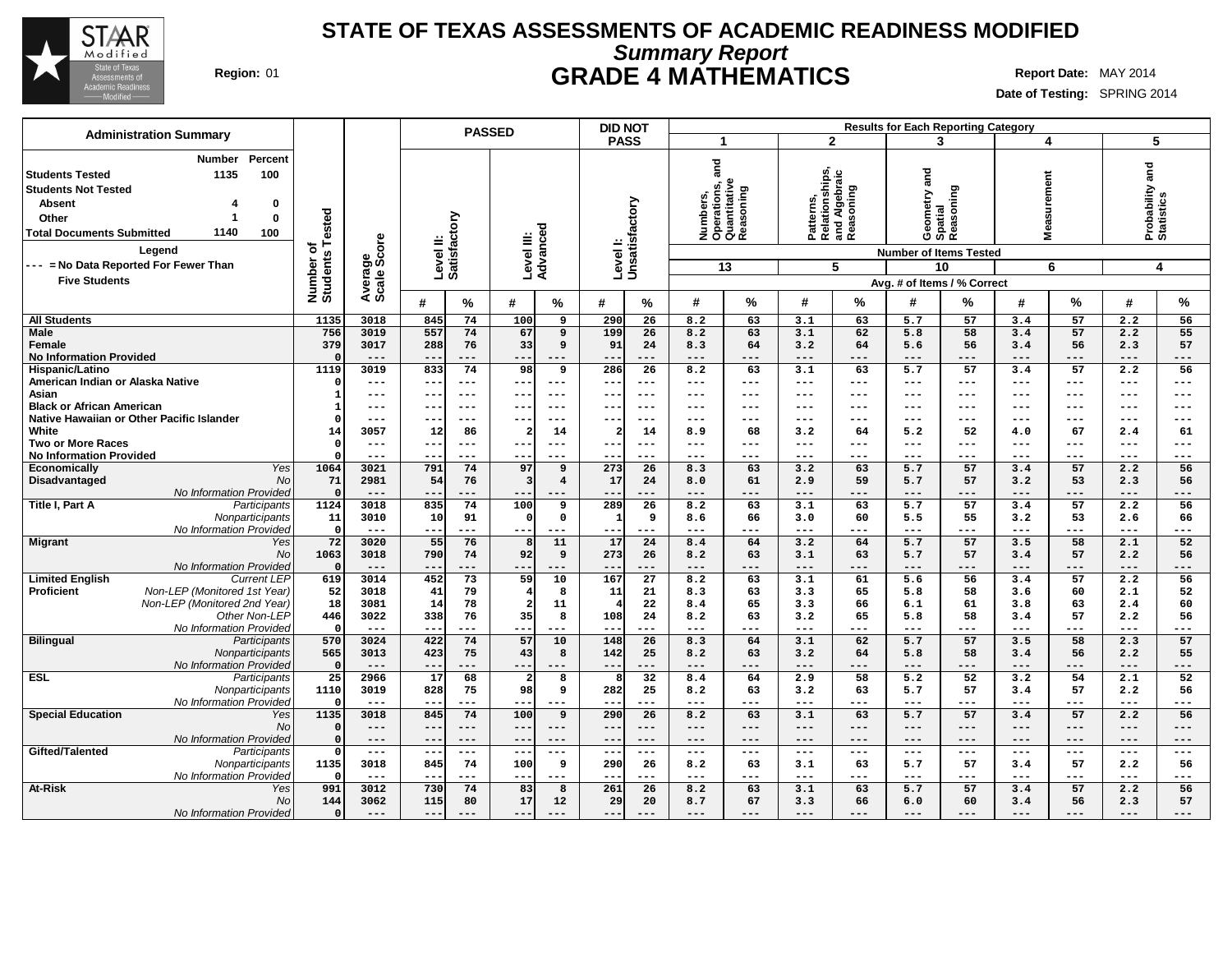

## **Summary Report STATE OF TEXAS ASSESSMENTS OF ACADEMIC READINESS MODIFIED Region:** 01 **GRADE 4 WRITING Report Date:** MAY 2014

**Date of Testing:** SPRING 2014

## **# % # % # % All Students Male Female No Information Provided Hispanic/Latino American Indian or Alaska Native Asian Black or African American Native Hawaiian or Other Pacific Islander White Two or More Races No Information Provided Economically** Yes<br>Disadvantaged Mo **Disadvantaged** No Information Provided **Title I, Part A** Participants Nonparticipants No Information Provided **Migrant** Yes No No Information Provided Limited **English**<br>Proficient **Proficient** Non-LEP (Monitored 1st Year) Non-LEP (Monitored 2nd Year) Other Non-LEP No Information Provided **Bilingual** Participants **Nonparticipants** No Information Provided **ESL** Participants **Nonparticipants** No Information Provided **Special Education** Yes No No Information Provided **Gifted/Talented** Participants Nonparticipants No Information Provided **At-Risk** No No Information Provided **Administration Summary PASSED Number Percent Students Tested 1271 99 Students Not Tested Absent 2 0 Other 6 0 Total Documents Submitted 1279 100 DID NOT PASS Number of Students Tested Average Scale Score Level II: Satisfactory Level III: Advanced Level I: Unsatisfactory Legend --- = No Data Reported For Fewer Than Five Students 1271 2884 723 57 166 13 548 43 882 2861 482 55 107 12 400 45 389 2937 241 62 59 15 148 38 0 --- --- --- --- --- --- --- 1252 2884 713 57 162 13 539 43 0 --- --- --- --- --- --- --- 2 --- --- --- --- --- --- --- 1 --- --- --- --- --- --- --- 0 --- --- --- --- --- --- --- 16 2915 8 50 3 19 8 50 0 --- --- --- --- --- --- --- 0 --- --- --- --- --- --- --- 1195 2886 680 57 158 13 515 43 76 2846 43 57 8 11 33 43 0 --- --- --- --- --- --- --- 1258 2884 715 57 164 13 543 43 13 2867 8 62 2 15 5 38 0 --- --- --- --- --- --- --- 79 2837 37 47 8 10 42 53 1192 2887 686 58 158 13 506 42 0 --- --- --- --- --- --- --- 688 2869 370 54 90 13 318 46 66 2939 39 59 14 21 27 41 18 2868 8 44 5 28 10 56 499 2899 306 61 57 11 193 39 0 --- --- --- --- --- --- --- 630 2868 342 54 81 13 288 46 641 2900 381 59 85 13 260 41 0 --- --- --- --- --- --- --- 25 2925 16 64 4 16 9 36 1246 2883 707 57 162 13 539 43 0 --- --- --- --- --- --- --- 1271 2884 723 57 166 13 548 43 0 --- --- --- --- --- --- --- 0 --- --- --- --- --- --- --- 1 --- --- --- --- --- --- --- 1270 2884 722 57 166 13 548 43 0 --- --- --- --- --- --- --- 1117 2878 620 56 146 13 497 44 154 2925 103 67 20 13 51 33 0 --- --- --- --- --- --- --- Results for Each Reporting Category 1 2 3 Composition Revision Editing Number of Points Possible Number of Items Tested 12 7 15 Avg. # of Points / % Scored Avg. # of Items / % Correct** # % # % # % **5.1 42 3.9 55 8.4 56 4.9 41 3.8 55 8.3 55 5.5 46 4.0 57 8.8 59 --- --- --- --- --- --- 5.1 42 3.9 55 8.5 56 --- --- --- --- --- --- --- --- --- --- --- --- --- --- --- --- --- --- --- --- --- --- --- --- 6.0 50 3.6 52 7.9 53 --- --- --- --- --- --- --- --- --- --- --- --- 5.1 43 3.9 56 8.5 56 4.9 41 3.6 51 8.3 55 --- --- --- --- --- --- 5.1 42 3.9 55 8.4 56 4.8 40 3.8 55 8.5 57 --- --- --- --- --- --- 4.7 39 3.9 55 7.8 52 5.1 43 3.9 55 8.5 57 --- --- --- --- --- --- 5.0 41 3.8 54 8.4 56 5.5 46 4.3 61 8.6 57 5.1 43 4.6 66 7.3 49 5.2 43 3.9 56 8.6 57 --- --- --- --- --- --- 5.0 41 3.8 54 8.4 56 5.2 44 4.0 56 8.5 57 --- --- --- --- --- --- 5.2 43 4.1 58 9.0 60 5.1 42 3.9 55 8.4 56 --- --- --- --- --- --- 5.1 42 3.9 55 8.4 56 --- --- --- --- --- --- --- --- --- --- --- --- --- --- --- --- --- --- 5.1 42 3.9 55 8.4 56 --- --- --- --- --- --- 5.1 42 3.8 55 8.4 56 5.1 43 4.1 58 9.0 60 --- --- --- --- --- --- Personal Narrative Composition** Rating  $|$  #  $|$  %  $0 \quad 137 \quad 11$ 2 621 49 3 183 14 4 234 18  $5 \mid 67 \mid 5$ 6 29 2 Total 1271 100 **PERCENT** 100 90 80 70 60 50 40 30 20 10  $\overline{O}$  | | 0 2 3 4 5 6

**The composition has been scored independently by two readers. The written composition rating of 0-6 represents the summation of these scores.**

**RATING**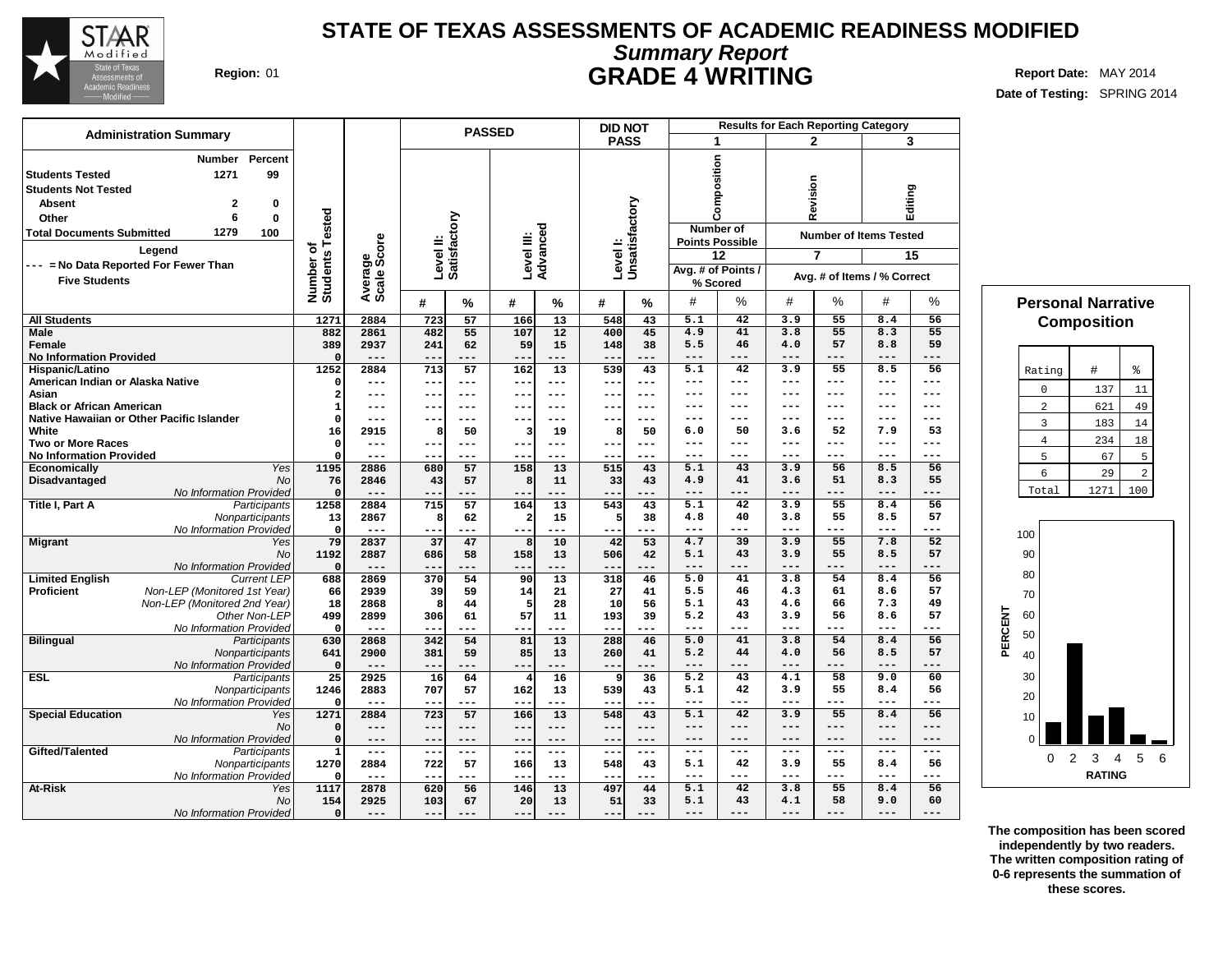

## **Summary Report STATE OF TEXAS ASSESSMENTS OF ACADEMIC READINESS Region:** 01 **GRADE 5 SCIENCE Report Date:** MAY 2014

**Date of Testing:** APRIL 2014

| <b>Administration Summary</b>                                                                                                                                                                          |                              |                     |                           | <b>PASSED</b> |                        |                           | <b>DID NOT</b>           |                           |                     |                    |                             |                                             | Results for Each Reporting Category* |                     |                     |                               |
|--------------------------------------------------------------------------------------------------------------------------------------------------------------------------------------------------------|------------------------------|---------------------|---------------------------|---------------|------------------------|---------------------------|--------------------------|---------------------------|---------------------|--------------------|-----------------------------|---------------------------------------------|--------------------------------------|---------------------|---------------------|-------------------------------|
|                                                                                                                                                                                                        |                              |                     |                           |               |                        |                           | <b>PASS</b>              |                           | 1                   |                    |                             | $\mathbf{2}$                                | 3                                    |                     |                     | 4                             |
| Percent<br>Number<br>28024<br>100<br><b>Students Tested</b><br><b>Students Not Tested</b><br>25<br><b>Absent</b><br>0<br>9<br>0<br>Other<br>28058<br>100<br><b>Total Documents Submitted</b><br>Legend | Number of<br>Students Tested | ge<br>Score         | Level II:<br>Satisfactory |               | Level III:<br>Advanced |                           |                          | Levell:<br>Unsatisfactory | and                 | Matter a<br>Energy | Motior<br>ல்<br>Ford<br>and | VGLak<br>面<br><b>Number of Items Tested</b> | and<br>Earth <sub>e</sub>            |                     |                     | Organisms and<br>Environments |
| --- = No Data Reported For Fewer Than                                                                                                                                                                  |                              |                     |                           |               |                        |                           |                          |                           |                     | 8                  |                             | 10                                          |                                      | 12                  |                     | 14                            |
| <b>Five Students</b>                                                                                                                                                                                   |                              |                     |                           |               |                        |                           |                          |                           |                     |                    |                             |                                             | Avg. # of Items / % Correct          |                     |                     |                               |
|                                                                                                                                                                                                        |                              | Averag<br>Scale:    | #                         | %             | #                      | %                         | #                        | %                         | #                   | %                  | #                           | %                                           | #                                    | %                   | #                   | %                             |
|                                                                                                                                                                                                        |                              |                     |                           |               |                        |                           |                          |                           |                     |                    |                             |                                             |                                      |                     |                     |                               |
| <b>All Students</b>                                                                                                                                                                                    | 28024                        | 3771                | 20424                     | 73            | 2547                   | 9                         | 7600                     | 27                        | 5.6                 | 70                 | 6.9                         | 69                                          | 8.0                                  | 66                  | 9.7                 | 69                            |
| Male<br>Female                                                                                                                                                                                         | 14167<br>13856               | 3803<br>3739        | 10673<br>9750             | 75<br>70      | 1423<br>1124           | 10<br>8                   | 3494<br>4106             | 25<br>30                  | 5.5<br>5.6          | 69<br>70           | 7.0<br>6.7                  | 70<br>67                                    | 8.1<br>7.8                           | 68<br>65            | 9.9<br>9.4          | 71<br>67                      |
| <b>No Information Provided</b>                                                                                                                                                                         |                              | $---$               | $\qquad \qquad -$         | ---           | $--$                   | $---$                     | $\overline{\phantom{m}}$ | ---                       | $---$               | ---                | ---                         | $---$                                       | $---$                                | $---$               | $---$               | ---                           |
| Hispanic/Latino                                                                                                                                                                                        | 27395                        | 3765                | 19866                     | 73            | 2392                   | 9                         | 7529                     | $\overline{27}$           | 5.6                 | 70                 | 6.8                         | 68                                          | 7.9                                  | 66                  | 9.6                 | 69                            |
| American Indian or Alaska Native                                                                                                                                                                       | 13                           | 3812                | 10                        | 77            | - 1                    | 8                         |                          | 23                        | 5.8                 | 72                 | 6.8                         | 68                                          | 7.5                                  | 63                  | 9.6                 | 69                            |
| Asian                                                                                                                                                                                                  | 123                          | 4271                | 118                       | 96            | 47                     | 38                        |                          | $\overline{4}$            | 6.6                 | 83                 | 8.5                         | 85                                          | 10.0                                 | 83                  | 12.1                | 86                            |
| <b>Black or African American</b>                                                                                                                                                                       | 57                           | 3884                | 47                        | 82            | -8                     | 14                        | 10                       | 18                        | 5.8                 | 72                 | 7.3                         | 73                                          | 8.7                                  | 73                  | 10.3                | 73                            |
| Native Hawaiian or Other Pacific Islander                                                                                                                                                              | - 3                          | ---                 | --                        | ---           | --                     | $---$                     | $--$                     | ---                       | ---                 | ---                | $---$                       | ---                                         | $---$                                | $---$               | $--$                | ---                           |
| White                                                                                                                                                                                                  | 414                          | 4024                | 362                       | 87            | 92                     | 22                        | 52                       | 13                        | 6.0                 | 75                 | 7.7                         | 77                                          | 9.0                                  | 75                  | 11.0                | 79                            |
| <b>Two or More Races</b>                                                                                                                                                                               | 17                           | 4143                | 16                        | 94            | -6                     | 35                        | $\overline{1}$           | 6                         | 6.4                 | 79                 | 8.5                         | 85                                          | 9.9                                  | 82                  | 11.2                | 80                            |
| <b>No Information Provided</b>                                                                                                                                                                         |                              | $---$               |                           | ---           |                        | $--$                      |                          |                           | ---                 | ---                | ---                         | ---                                         | $---$                                | $\qquad \qquad - -$ | $---$               | ---                           |
| <b>Yes</b><br>Economically                                                                                                                                                                             | 23866                        | 3736                | 16816                     | 70            | 1811                   | 8                         | 7050                     | 30                        | 5.5                 | 69                 | 6.7                         | 67                                          | 7.8                                  | 65                  | 9.5                 | 68                            |
| <b>No</b><br>Disadvantaged                                                                                                                                                                             | 4156                         | 3976                | 3606                      | 87            | 736                    | 18                        | 550                      | 13                        | 6.0                 | 76                 | 7.6                         | 76                                          | 8.9                                  | 74                  | 10.8                | 77                            |
| No Information Provided                                                                                                                                                                                |                              | $---$               |                           | ---           | --                     |                           |                          | ---                       | ---                 | ---                | ---                         | ---                                         | $---$                                | ---                 | ---                 | ---                           |
| Title I, Part A<br>Participants                                                                                                                                                                        | 27600                        | 3768                | 20059                     | 73            | 2477                   | 9                         | 7541                     | $\overline{27}$           | 5.6                 | 70                 | 6.8                         | 68                                          | 8.0                                  | 66                  | 9.6                 | 69                            |
| Nonparticipants                                                                                                                                                                                        | 422                          | 3965                | 363                       | 86            | 70                     | 17                        | 59                       | 14                        | 6.0                 | 75                 | 7.9                         | 79                                          | 8.7                                  | 73                  | 10.5                | 75                            |
| No Information Provided                                                                                                                                                                                |                              | $\qquad \qquad - -$ | $- -$                     | ---           | ---                    | $---$                     | $\overline{\phantom{m}}$ | ---                       | $\qquad \qquad - -$ | ---                | $\qquad \qquad - -$         | $---$                                       | $- -$                                | $---$               | $\qquad \qquad - -$ | ---                           |
| <b>Migrant</b><br>Yes                                                                                                                                                                                  | 1237                         | 3646                | 789                       | 64            | 60                     | 5                         | 448                      | 36                        | 5.3                 | 66                 | 6.4                         | 64                                          | 7.3                                  | 61                  | 8.9                 | 64                            |
| <b>No</b>                                                                                                                                                                                              | 26785                        | 3777                | 19633                     | 73            | 2487                   | 9                         | 7152                     | 27                        | 5.6                 | 70                 | 6.9                         | 69                                          | 8.0                                  | 67                  | 9.7                 | 69                            |
| No Information Provided                                                                                                                                                                                |                              | $---$               | $---$                     | ---           | $- -$                  | $---$                     | $- -$                    | ---                       | $---$               | ---                | ---                         | $---$                                       | $---$                                | $---$               | $---$               | ---                           |
| <b>Limited English</b><br><b>Current LEP</b>                                                                                                                                                           | 9870                         | 3566                | 5498                      | 56            | 305                    | $\overline{\mathbf{3}}$   | 4372                     | 44                        | 5.0                 | 63                 | 6.0                         | 60                                          | 7.0                                  | 59                  | 8.4                 | 60                            |
| Non-LEP (Monitored 1st Year)<br><b>Proficient</b>                                                                                                                                                      | 2199                         | 3894                | 1902                      | 86            | 229                    | 10                        | 297                      | 14                        | 6.0                 | 75                 | 7.4                         | 74                                          | 8.6                                  | 71                  | 10.5                | 75                            |
| Non-LEP (Monitored 2nd Year)                                                                                                                                                                           | 2620                         | 3954                | 2336                      | 89            | 354                    | 14                        | 284                      | 11                        | 6.2                 | 77                 | 7.6                         | 76                                          | 8.8                                  | 73                  | 10.7                | 77                            |
| Other Non-LEP<br>No Information Provided                                                                                                                                                               | 13333                        | 3867<br>$---$       | 10686<br>$ -$             | 80<br>---     | 1659<br>$- -$          | 12<br>$\qquad \qquad - -$ | 2647<br>$-$              | 20<br>---                 | 5.8<br>$---$        | 72<br>---          | 7.2<br>$---$                | 72<br>$---$                                 | 8.4<br>$---$                         | 70<br>$---$         | 10.3<br>$---$       | 73<br>---                     |
| <b>Bilingual</b><br>Participants                                                                                                                                                                       | 9493                         | 3583                | 5417                      | 57            | 342                    | $\overline{4}$            | 4076                     | 43                        | 5.1                 | 63                 | 6.1                         | 61                                          | 7.1                                  | 59                  | 8.5                 | 60                            |
| Nonparticipants                                                                                                                                                                                        | 18529                        | 3868                | 15006                     | 81            | 2205                   | 12                        | 3523                     | 19                        | 5.8                 | 73                 | 7.2                         | 72                                          | 8.4                                  | 70                  | 10.3                | 73                            |
| No Information Provided                                                                                                                                                                                |                              | $---$               | $- -$                     | ---           | $---$                  | $---$                     | $- -$                    | ---                       | $---$               | ---                | $---$                       | $---$                                       | $---$                                | $---$               | $---$               | ---                           |
| <b>ESL</b><br>Participants                                                                                                                                                                             | 328                          | 3461                | 149                       | 45            | 4                      | $\mathbf{1}$              | 179                      | 55                        | 4.7                 | 59                 | $\overline{5.7}$            | 57                                          | 6.5                                  | 54                  | 7.7                 | 55                            |
| Nonparticipants                                                                                                                                                                                        | 27695                        | 3775                | 20274                     | 73            | 2543                   | 9                         | 7421                     | 27                        | 5.6                 | 70                 | 6.9                         | 69                                          | 8.0                                  | 67                  | 9.7                 | 69                            |
| No Information Provided                                                                                                                                                                                |                              | $- - -$             | $- -$                     | ---           | $- - -$                | $\qquad \qquad - -$       | $ -$                     | ---                       | $---$               | ---                | $- - -$                     | $---$                                       | $---$                                | $- - -$             | $\frac{1}{2}$       | ---                           |
| <b>Special Education</b><br>Yes                                                                                                                                                                        | 1063                         | 3490                | 487                       | 46            | 30                     | $\overline{3}$            | 576                      | 54                        | 4.6                 | 57                 | 5.6                         | 56                                          | 6.6                                  | 55                  | 8.1                 | 58                            |
| <b>No</b>                                                                                                                                                                                              | 26960                        | 3782                | 19936                     | 74            | 2517                   | 9                         | 7024                     | 26                        | 5.6                 | 70                 | 6.9                         | 69                                          | 8.0                                  | 67                  | 9.7                 | 69                            |
| No Information Provided                                                                                                                                                                                |                              | $---$               | $---$                     | ---           | $- -$                  | $---$                     | $- -$                    | ---                       | $---$               | ---                | $---$                       | $---$                                       | $---$                                | $---$               | $- - -$             | ---                           |
| Gifted/Talented<br>Participants                                                                                                                                                                        | 3528                         | 4203                | 3428                      | 97            | 1085                   | 31                        | 100                      | $\overline{\mathbf{3}}$   | 6.6                 | 83                 | 8.4                         | 84                                          | 9.8                                  | 82                  | 11.8                | 84                            |
| Nonparticipants                                                                                                                                                                                        | 24495                        | 3709                | 16995                     | 69            | 1462                   | 6                         | 7500                     | 31                        | 5.4                 | 68                 | 6.6                         | 66                                          | 7.7                                  | 64                  | 9.3                 | 67                            |
| No Information Provided                                                                                                                                                                                |                              | $---$               | $- -$                     | ---           | $--$                   | $\qquad \qquad - -$       | $- -$                    | ---                       | ---                 | ---                | ---                         | ---                                         | $---$                                | $---$               | $\qquad \qquad - -$ | ---                           |
| At-Risk<br>Yes                                                                                                                                                                                         | 16451                        | 3599                | 9841                      | 60            | 540                    | $\overline{\mathbf{3}}$   | 6610                     | 40                        | 5.1                 | 64                 | 6.2                         | 62                                          | 7.2                                  | 60                  | 8.7                 | 62                            |
| <b>No</b>                                                                                                                                                                                              | 11571                        | 4016                | 10582                     | 91            | 2007                   | 17                        | 989                      | 9                         | 6.2                 | 78                 | 7.8                         | 78                                          | 9.1                                  | 76                  | 11.0                | 79                            |
| <b>No Information Provided</b>                                                                                                                                                                         |                              | $---$               | $---$                     | ---           | $---$                  | $---$                     | $- -$                    |                           | ---                 |                    | ---                         | ---                                         | $---$                                | $---$               | $---$               | ---                           |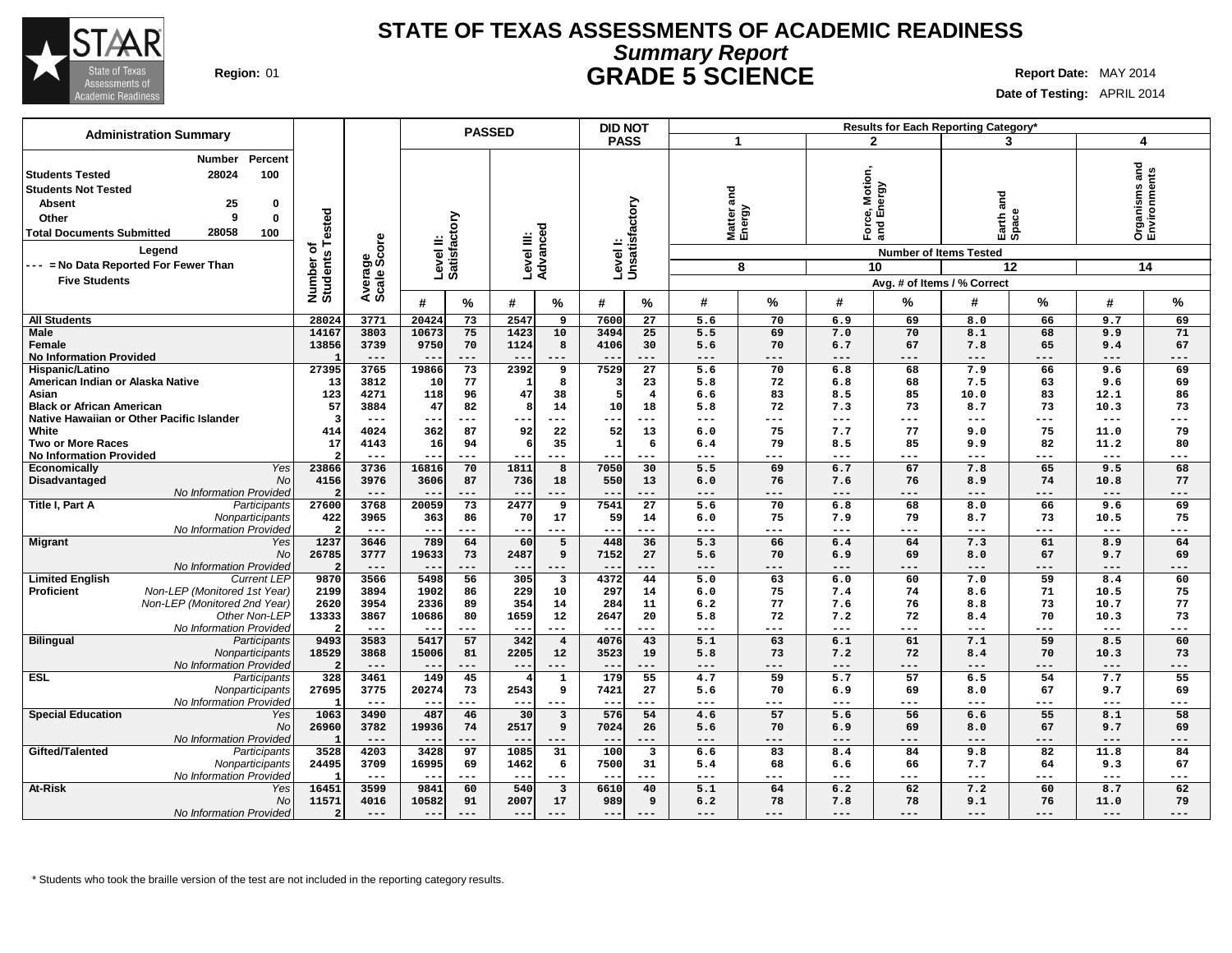

# **Summary Report STATE OF TEXAS ASSESSMENTS OF ACADEMIC READINESS SPANISH Region:** 01 **GRADE 5 SCIENCE Report Date:** MAY 2014

| <b>Administration Summary</b>                                     |                              |                  |                                      | <b>PASSED</b>                              | <b>DID NOT</b>                |                    |            |                 |                | <b>Results for Each Reporting Category</b> |                |                                       |            |
|-------------------------------------------------------------------|------------------------------|------------------|--------------------------------------|--------------------------------------------|-------------------------------|--------------------|------------|-----------------|----------------|--------------------------------------------|----------------|---------------------------------------|------------|
|                                                                   |                              |                  |                                      |                                            | <b>PASS</b>                   | 1                  |            | $\mathbf{2}$    |                | 3                                          |                | 4                                     |            |
| Percent<br><b>Number</b><br>1013<br>100<br><b>Students Tested</b> |                              |                  |                                      |                                            |                               |                    |            |                 |                |                                            |                | <b>Organisms and<br/>Environments</b> |            |
| <b>Students Not Tested</b>                                        |                              |                  |                                      |                                            |                               |                    |            | Motior<br>nergy |                |                                            |                |                                       |            |
| <b>Absent</b><br>0<br>1                                           |                              |                  |                                      |                                            |                               | and                |            |                 |                | and                                        |                |                                       |            |
|                                                                   |                              |                  |                                      |                                            |                               |                    |            | o,<br>面         |                |                                            |                |                                       |            |
| Other<br>1<br>0                                                   |                              |                  |                                      |                                            |                               |                    |            |                 |                | Earth a<br>Space                           |                |                                       |            |
| 1015<br><b>Total Documents Submitted</b><br>100                   |                              |                  |                                      |                                            |                               | Matter a<br>Energy |            | -pc<br>and      |                |                                            |                |                                       |            |
| Legend<br>--- = No Data Reported For Fewer Than                   | Number of<br>Students Tested | ge<br>Score      | Level II:<br>Satisfactory            | Advanced<br>Level III:                     | Level I:<br>Unsatisfactory    |                    |            |                 |                | <b>Number of Items Tested</b>              |                |                                       |            |
|                                                                   |                              |                  |                                      |                                            |                               | 8                  |            | 10              |                |                                            | 12             |                                       | 14         |
| <b>Five Students</b>                                              |                              | Average<br>Scale |                                      |                                            |                               |                    |            |                 |                | Avg. # of Items / % Correct                |                |                                       |            |
|                                                                   |                              |                  | ℅<br>#                               | #<br>%                                     | #<br>℅                        | #                  | %          | #               | %              | #                                          | %              | #                                     | $\%$       |
| <b>All Students</b>                                               | 1013                         | 3480             | 47<br>481                            | 9<br>$\mathbf{1}$                          | 532<br>53                     | 4.7                | 59         | 5.7             | 57             | 6.2                                        | 52             | 8.3                                   | 59         |
| Male                                                              | 524                          | 3513             | 269<br>51                            | 7<br>$\mathbf{1}$                          | 255<br>49                     | 4.7                | 58         | 5.8             | 58             | 6.6                                        | 55             | 8.5                                   | 61         |
| Female                                                            | 489                          | 3446             | 212<br>43                            | $\overline{2}$<br>$\mathbf 0$              | 277<br>57                     | 4.7                | 59         | 5.5             | 55             | 5.9                                        | 49             | 8.1                                   | 58         |
| <b>No Information Provided</b>                                    | - 0                          | $---$            | $--$<br>---                          | ---<br>$---$                               | $\qquad \qquad -$<br>---      | $---$              | ---        | ---             | $---$          | $---$                                      | $---$          | $---$                                 | ---        |
| Hispanic/Latino                                                   | 1007                         | 3480             | 477<br>47                            | $\mathbf{1}$<br>S                          | 530<br>$\overline{53}$        | 4.7                | 59         | 5.7             | 57             | 6.2                                        | 52             | 8.3                                   | 59         |
| American Indian or Alaska Native                                  | - 1                          | $---$            | $\overline{\phantom{m}}$<br>---      | ---<br>$---$                               | $\qquad \qquad -$<br>---      | $---$              | ---        | ---             | $---$          | $---$                                      | $---$          | $---$                                 | ---        |
| Asian<br><b>Black or African American</b>                         | O                            | $---$            | ---<br>$\overline{\phantom{m}}$      | $---$<br>--                                | $- -$<br>---                  | ---<br>---         | ---        | ---<br>---      | $---$          | $---$                                      | $---$          | $---$                                 | ---        |
| Native Hawaiian or Other Pacific Islander                         |                              | $---$<br>$---$   | --<br>---<br>---<br>---              | ---<br>$--$<br>---<br>$---$                | $- -$<br>$--$<br>$- -$<br>--- | $---$              | ---<br>--- | ---             | $---$<br>$---$ | $---$<br>$---$                             | $---$<br>$---$ | $---$<br>$--$                         | ---<br>--- |
| White                                                             | 5                            | 3503             | 60<br>3                              | $\mathbf 0$<br>-C                          | 40                            | 5.0                | 63         | 5.0             | 50             | 6.2                                        | 52             | 9.6                                   | 69         |
| <b>Two or More Races</b>                                          |                              | $---$            | ---<br>$--$                          | $---$<br>--                                | ---<br>$- -$                  | ---                | ---        | $---$           | $---$          | $---$                                      | $---$          | $---$                                 | ---        |
| <b>No Information Provided</b>                                    | -C                           | $---$            | ---<br>$- -$                         | ---                                        | $- -$<br>---                  | $---$              | ---        | ---             | $--$           | $---$                                      | $---$          | $--$                                  | ---        |
| Yes<br>Economically                                               | 975                          | 3479             | 458<br>47                            | 9<br>$\mathbf{1}$                          | 517<br>53                     | 4.7                | 58         | 5.7             | 57             | 6.2                                        | 52             | 8.3                                   | 59         |
| Disadvantaged<br>No                                               | 37                           | 3521             | 23<br>62                             | $\Omega$<br>$\mathbf 0$                    | 14<br>38                      | 5.2                | 65         | 5.7             | 57             | 6.6                                        | 55             | 8.5                                   | 61         |
| No Information Provided                                           | $\mathbf{1}$                 | $---$            | $- -$<br>---                         | ---                                        | ---                           | ---                | ---        | $---$           | $---$          | $---$                                      | $---$          | ---                                   | ---        |
| Title I, Part A<br>Participants                                   | 1005                         | 3480             | 477<br>47                            | 9<br>$\mathbf{1}$                          | 528<br>53                     | 4.7                | 59         | 5.7             | 57             | 6.2                                        | 52             | 8.3                                   | 59         |
| Nonparticipants                                                   | -8                           | 3450             | 50                                   | $\mathfrak{c}$<br>0                        | 50                            | 4.8                | 59         | 5.8             | 58             | 6.0                                        | 50             | 8.1                                   | 58         |
| No Information Provided                                           | $\Omega$                     | $---$            | ---<br>$--$                          | ---<br>$--$                                | ---<br>$\sim$ $\sim$          | ---                | ---        | $---$           | ---            | $---$                                      | $---$          | $---$                                 | ---        |
| <b>Migrant</b><br>Yes                                             | 37                           | 3422             | 14<br>38                             | $\mathbf 0$<br>$\mathfrak{c}$              | 23<br>62                      | 4.5                | 56         | 5.8             | 58             | 5.7                                        | 47             | 7.8                                   | 55         |
| No<br>No Information Provided                                     | 976<br>$\Omega$              | 3482<br>$---$    | 467<br>48<br>--<br>---               | 9<br>1<br>$--$<br>$---$                    | 509<br>52<br>---              | 4.7<br>$---$       | 59<br>---  | 5.7<br>---      | 57<br>$---$    | 6.3<br>$---$                               | 52<br>$---$    | 8.3<br>$---$                          | 59<br>---  |
| <b>Limited English</b><br><b>Current LEP</b>                      | 1005                         | 3483             | 48<br>480                            | $\mathbf{1}$<br>-9                         | 525<br>52                     | 4.7                | 59         | 5.7             | 57             | 6.3                                        | 52             | 8.3                                   | 59         |
| Non-LEP (Monitored 1st Year)<br><b>Proficient</b>                 | -1                           | $---$            | ---<br>$- -$                         | ---<br>$---$                               | $- -$<br>---                  | $---$              | ---        | ---             | $---$          | $---$                                      | $---$          | $---$                                 | ---        |
| Non-LEP (Monitored 2nd Year)                                      | $\Omega$                     | $---$            | ---<br>---                           | $--$<br>$---$                              | $- -$<br>---                  | $---$              | $---$      | $---$           | $---$          | $- -$                                      | $---$          | $---$                                 | ---        |
| Other Non-LEP                                                     | -7                           | 3120             | 14<br>1                              | $\mathbf 0$<br>O                           | 86                            | 3.6                | 45         | 4.3             | 43             | 3.3                                        | 27             | 6.3                                   | 45         |
| No Information Provided                                           | $\Omega$                     | $---$            | ---<br>$- -$                         | --<br>$--$                                 | ---<br>$- -$                  | $---$              | ---        | ---             | $---$          | $---$                                      | $---$          | $---$                                 | ---        |
| <b>Bilingual</b><br>Participants                                  | 982                          | 3484             | 469<br>48                            | 8<br>$\mathbf{1}$                          | 513<br>52                     | 4.7                | 59         | 5.7             | 57             | 6.3                                        | 52             | 8.3                                   | 59         |
| Nonparticipants                                                   | 31                           | 3365             | 12<br>39                             | $\mathbf{1}$<br>3                          | 19<br>61                      | 4.0                | 50         | 5.5             | 55             | 5.2                                        | 43             | 7.8                                   | 56         |
| No Information Provided                                           | - 0                          | $---$            | $\qquad \qquad -$<br>---             | ---<br>$---$                               | ---<br>---                    | $---$              | ---        | $---$           | ---            | $---$                                      | $---$          | $---$                                 | ---        |
| <b>ESL</b><br>Participants                                        | -6                           | 3262             | $\overline{33}$                      | 0<br>C                                     | 67                            | 3.0                | 38         | 4.8             | 48             | 5.7                                        | 47             | 7.0                                   | 50         |
| Nonparticipants<br>No Information Provided                        | 1007                         | 3482<br>$---$    | 479<br>48                            | S<br>1                                     | 528<br>52<br>---              | 4.7                | 59         | 5.7             | 57             | 6.2                                        | 52             | 8.3                                   | 59         |
| <b>Special Education</b><br>Yes                                   | - 0<br>36                    | 3272             | $\qquad \qquad -$<br>---<br>10<br>28 | ---<br>$--$<br>$\mathbf 0$<br>$\mathbf{C}$ | --<br>26<br>72                | $---$<br>3.8       | ---<br>47  | ---<br>4.9      | $---$<br>49    | $---$<br>5.4                               | $---$<br>45    | $---$<br>6.8                          | ---<br>48  |
| No                                                                | 977                          | 3488             | 471<br>48                            | <b>g</b><br>1                              | 506<br>52                     | 4.7                | 59         | 5.7             | 57             | 6.3                                        | 52             | 8.4                                   | 60         |
| No Information Provided                                           | - 0                          | $---$            | $- -$                                | $--$<br>$---$                              | ---<br>$- -$                  | $---$              | ---        | $---$           | $---$          | $\qquad \qquad - -$                        | $---$          | $---$                                 | ---        |
| Gifted/Talented<br>Participants                                   | 11                           | 3931             | 10<br>91                             | 9                                          | 9                             | 6.4                | 80         | 7.4             | 74             | 8.4                                        | 70             | 11.3                                  | 81         |
| Nonparticipants                                                   | 1002                         | 3475             | 47<br>471                            | 8<br>$\mathbf{1}$                          | 531<br>53                     | 4.7                | 58         | 5.7             | 57             | 6.2                                        | 52             | 8.3                                   | 59         |
| No Information Provided                                           | -0                           | $---$            | ---<br>$- -$                         | $- -$<br>$---$                             | ---<br>$\qquad \qquad -$      | $---$              | ---        | $---$           | $---$          | $- -$                                      | $---$          | $---$                                 | ---        |
| <b>At-Risk</b><br>Yes                                             | 996                          | 3484             | 478<br>48                            | $\mathbf{1}$<br>g                          | 518<br>52                     | 4.7                | 59         | 5.7             | 57             | 6.3                                        | 52             | 8.3                                   | 59         |
| No                                                                | 17                           | 3251             | 18<br>3                              | $\mathbf{C}$<br>$\Omega$                   | 14<br>82                      | 3.8                | 48         | 4.5             | 45             | 4.9                                        | 41             | 6.9                                   | 49         |
| No Information Provided                                           | $\mathbf{o}$                 | $---$            | $---$<br>---                         | $---$<br>$---$                             | ---<br>$---$                  | $---$              | $---$      | $---$           | $---$          | $---$                                      | $---$          | $---$                                 | ---        |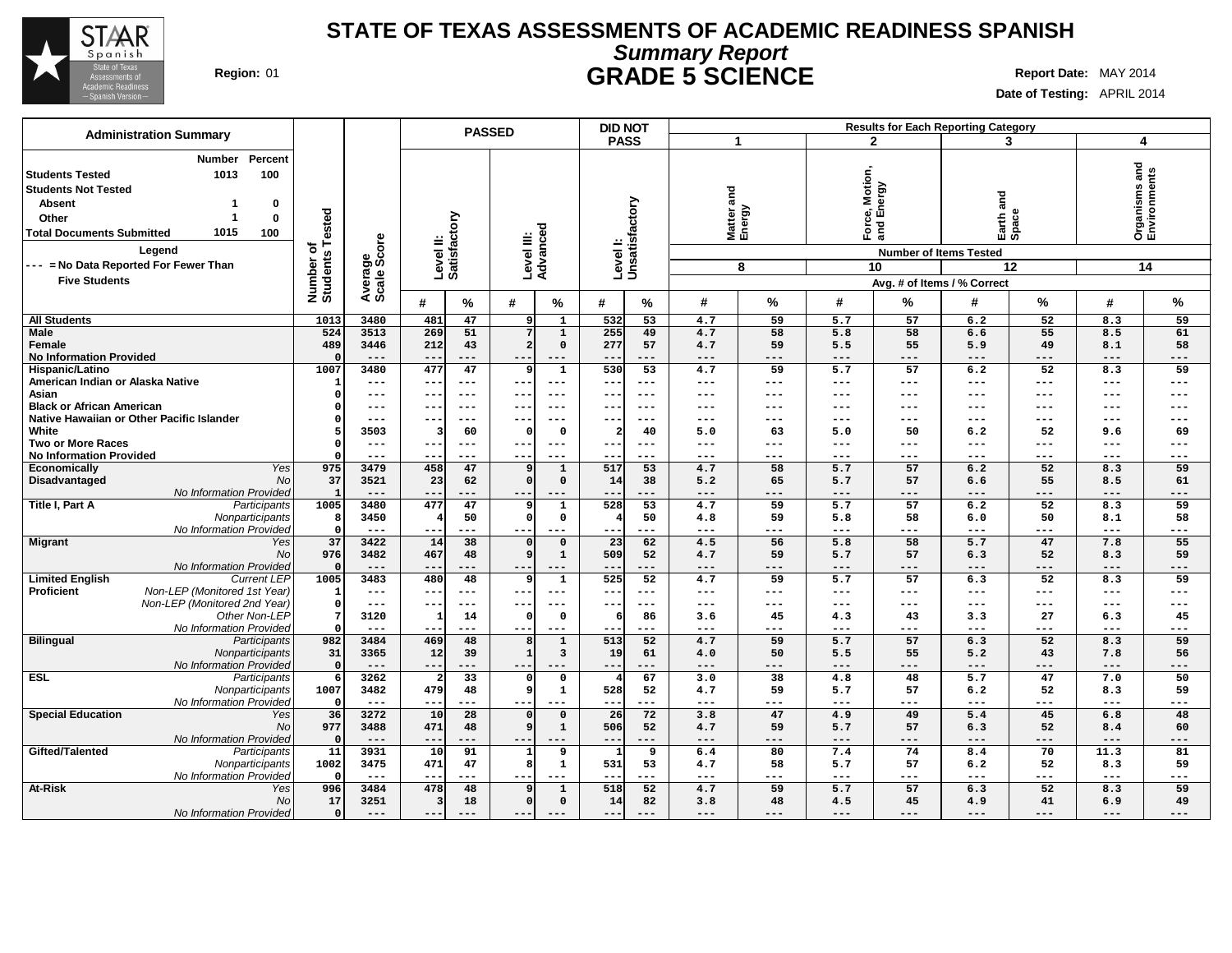

## **Summary Report STATE OF TEXAS ASSESSMENTS OF ACADEMIC READINESS L Region:** 01 **GRADE 5 SCIENCE Report Date:** MAY 2014

**Date of Testing:** APRIL 2014

|                                                                                                                                                                                                                                                                              |                              |                        | <b>PASSED</b>              |                                                       | <b>DID NOT</b>                  |                                |                                                                            | Results for Each Reporting Category*                           |                                     |
|------------------------------------------------------------------------------------------------------------------------------------------------------------------------------------------------------------------------------------------------------------------------------|------------------------------|------------------------|----------------------------|-------------------------------------------------------|---------------------------------|--------------------------------|----------------------------------------------------------------------------|----------------------------------------------------------------|-------------------------------------|
| <b>Administration Summary</b>                                                                                                                                                                                                                                                |                              |                        |                            |                                                       | <b>PASS</b>                     | 1                              | $\mathbf{2}$                                                               | 3                                                              | 4                                   |
| Percent<br><b>Number</b><br>92<br>100<br>Students Tested<br><b>Students Not Tested</b><br><b>Absent</b><br>0<br>$\Omega$<br>$\mathbf 0$<br>Other<br>92<br><b>Total Documents Submitted</b><br>100<br>Legend<br>--- = No Data Reported For Fewer Than<br><b>Five Students</b> | Number of<br>Students Tested | Average<br>Scale Score | Satisfactory<br>Level II:  | Level III:<br>Advanced                                | Levell:<br>Unsatisfactory       | and<br>Matter a<br>Energy<br>8 | Motion,<br>vergy<br>ல் யி<br>군<br>이 등<br>10<br>Avg. # of Items / % Correct | and<br>Earth a<br>Space<br><b>Number of Items Tested</b><br>12 | Organisms and<br>Environments<br>14 |
|                                                                                                                                                                                                                                                                              |                              |                        | #<br>%                     | #<br>%                                                | #<br>$\%$                       | #<br>%                         | #<br>%                                                                     | ℅<br>#                                                         | %<br>#                              |
| <b>All Students</b>                                                                                                                                                                                                                                                          | 92                           | 3301                   | 28<br>30                   | $\Omega$<br>$\mathbf 0$                               | 70<br>64                        | 51<br>4.1                      | 4.9<br>49                                                                  | 5.5<br>46                                                      | 6.1<br>44                           |
| <b>Male</b>                                                                                                                                                                                                                                                                  | 41                           | 3387                   | 17<br>41                   | $\Omega$<br>$\mathbf 0$                               | 24<br>59                        | 4.2<br>53                      | 56<br>5.6                                                                  | 50<br>6.0                                                      | 47<br>6.6                           |
| Female                                                                                                                                                                                                                                                                       | 51                           | 3233                   | 11<br>22                   | $\mathbf 0$<br>$\Omega$                               | 40<br>78                        | 3.9<br>49                      | 44<br>4.4                                                                  | 43<br>5.2                                                      | 41<br>5.8                           |
| <b>No Information Provided</b>                                                                                                                                                                                                                                               | $\Omega$                     | $---$                  | $- -$<br>$---$             | $---$<br>$---$                                        | ---<br>$--$                     | $---$<br>$---$                 | $---$<br>$---$                                                             | $---$<br>$---$                                                 | $\qquad \qquad - -$<br>---          |
| Hispanic/Latino                                                                                                                                                                                                                                                              | 88                           | 3288                   | $\overline{28}$<br>25      | $\Omega$<br>$\mathbf 0$                               | 63<br>72                        | 50<br>4.0                      | 4.9<br>49                                                                  | 5.4<br>45                                                      | 43<br>6.0                           |
| American Indian or Alaska Native                                                                                                                                                                                                                                             | $\mathbf{1}$                 | $---$                  | $- -$<br>$---$             | $- -$<br>$---$                                        | $- -$<br>---                    | ---<br>---                     | ---<br>---                                                                 | $---$<br>$---$                                                 | $---$<br>---                        |
| Asian                                                                                                                                                                                                                                                                        | -1                           | $---$                  | $---$<br>--                | $- -$<br>$---$                                        | ---<br>$\overline{\phantom{m}}$ | ---<br>$---$                   | $---$<br>$---$                                                             | $\qquad \qquad - -$<br>$\qquad \qquad - -$                     | $\qquad \qquad - -$<br>---          |
| <b>Black or African American</b>                                                                                                                                                                                                                                             | O                            | $---$                  | $--$<br>--                 | ---<br>$--$                                           | $- -$<br>---                    | ---<br>---                     | ---<br>---                                                                 | $---$<br>$---$                                                 | ---<br>$-- -$                       |
| Native Hawaiian or Other Pacific Islander                                                                                                                                                                                                                                    | n                            | $---$                  | $- -$<br>$- - -$           | ---<br>$- - -$                                        | $- -$<br>---                    | ---<br>---                     | ---<br>---                                                                 | ---<br>$---$                                                   | $---$<br>---                        |
| White                                                                                                                                                                                                                                                                        | -1                           | $---$                  | --<br>---                  | ---<br>$---$                                          | ---<br>$- -$                    | ---<br>---                     | ---<br>---                                                                 | $---$<br>$---$                                                 | $---$<br>---                        |
| <b>Two or More Races</b>                                                                                                                                                                                                                                                     |                              | $---$                  | $---$<br>$-1$              | $- -$<br>$- -$                                        |                                 | ---                            | ---<br>$---$                                                               | $---$<br>$---$                                                 | ---<br>---                          |
| <b>No Information Provided</b>                                                                                                                                                                                                                                               | $\overline{81}$              | $---$                  | ---<br>--                  | $---$<br>$---$                                        | ---<br>$- -$                    | ---<br>---                     | ---<br>---                                                                 | $---$<br>$---$                                                 | $---$<br>---                        |
| Economically<br>Yes<br>Disadvantaged<br>No                                                                                                                                                                                                                                   | 10                           | 3289<br>3436           | 23<br>28<br>50             | $\mathbf 0$<br>$\mathbf 0$<br>$\mathbf 0$<br>$\Omega$ | 58<br>72<br>50                  | 50<br>4.0<br>4.5<br>56         | 4.9<br>49<br>5.6<br>56                                                     | 5.4<br>45<br>6.5<br>54                                         | 43<br>6.1<br>6.9<br>49              |
| No Information Provided                                                                                                                                                                                                                                                      | $\blacksquare$               |                        | --                         | $--$<br>$---$                                         | ---<br>--                       |                                | ---                                                                        | $---$<br>---                                                   | ---<br>---                          |
| Title I, Part A<br>Participants                                                                                                                                                                                                                                              | 86                           | 3287                   | 29<br>25                   | $\mathsf{o}$<br>$\Omega$                              | 61<br>71                        | 50<br>4.0                      | 49<br>4.9                                                                  | 5.4<br>45                                                      | 43<br>6.0                           |
| Nonparticipants                                                                                                                                                                                                                                                              | 5                            | 3606                   | 60<br>-3                   | $\Omega$<br>$\Omega$                                  | 40                              | 65<br>5.2                      | 60<br>6.0                                                                  | 63<br>7.6                                                      | 59<br>8.2                           |
| No Information Provided                                                                                                                                                                                                                                                      | $\overline{1}$               | $- - -$                | ---<br>$- -$               | $- -$<br>$- - -$                                      | ---                             | ---<br>$- - -$                 | $- - -$<br>---                                                             | $- - -$<br>$---$                                               | $- - -$<br>---                      |
| <b>Migrant</b><br>Yes                                                                                                                                                                                                                                                        | $\overline{4}$               | $---$                  | --<br>$---$                | ---<br>$---$                                          | ---<br>$\overline{\phantom{m}}$ | ---<br>---                     | $---$<br>$---$                                                             | $---$<br>$---$                                                 | $---$<br>---                        |
| No                                                                                                                                                                                                                                                                           | 87                           | 3308                   | 26<br>30                   | $\mathbf 0$<br>$\Omega$                               | 61<br>70                        | 52<br>4.1                      | 50<br>5.0                                                                  | 5.5<br>46                                                      | 44<br>6.1                           |
| No Information Provided                                                                                                                                                                                                                                                      | $\mathbf{1}$                 | $---$                  | --<br>---                  | ---<br>$---$                                          | ---<br>$- -$                    | ---<br>---                     | ---<br>$---$                                                               | $---$<br>$---$                                                 | $---$<br>---                        |
| <b>Current LEP</b><br><b>Limited English</b>                                                                                                                                                                                                                                 | 92                           | 3301                   | 28<br>30                   | $\Omega$<br>$\mathbf 0$                               | 64<br>70                        | 51<br>4.1                      | 4.9<br>49                                                                  | 5.5<br>46                                                      | 44<br>6.1                           |
| Non-LEP (Monitored 1st Year)<br><b>Proficient</b>                                                                                                                                                                                                                            | $\Omega$                     | $\qquad \qquad - -$    | --<br>---                  | $--$<br>$---$                                         | ---<br>$- -$                    | ---<br>---                     | ---<br>---                                                                 | $\qquad \qquad - -$<br>$\qquad \qquad - -$                     | $\qquad \qquad - -$<br>---          |
| Non-LEP (Monitored 2nd Year)                                                                                                                                                                                                                                                 | $\Omega$                     | $\qquad \qquad - -$    | $---$<br>$-1$              | $--$<br>$- - -$                                       | $\qquad \qquad -$<br>$---$      | ---<br>---                     | $---$<br>$---$                                                             | $\qquad \qquad - -$<br>$---$                                   | ---<br>$--$                         |
| Other Non-LEP                                                                                                                                                                                                                                                                | $^{\circ}$                   | $\qquad \qquad -$      | $--$<br>$- -$              | ---<br>$---$                                          | $--$<br>$- -$                   | ---<br>---                     | ---<br>$\qquad \qquad - -$                                                 | $\qquad \qquad - -$<br>$---$                                   | $---$<br>---                        |
| No Information Provided                                                                                                                                                                                                                                                      | $\Omega$                     | $- - -$                | --<br>---                  | ---<br>$- - -$                                        | $- -$<br>---                    | ---<br>---                     | ---<br>---                                                                 | $---$<br>$---$                                                 | $---$<br>---                        |
| <b>Bilingual</b><br>Participants                                                                                                                                                                                                                                             | 80                           | 3290                   | 22<br>28                   | $\Omega$<br>$\Omega$                                  | 58<br>73                        | 50<br>4.0                      | 4.9<br>49                                                                  | 5.4<br>45                                                      | 6.1<br>44                           |
| Nonparticipants                                                                                                                                                                                                                                                              | 11<br>$\mathbf{1}$           | 3410<br>$---$          | 55<br>-6                   | $\Omega$<br>$\Omega$                                  | 45                              | 4.5<br>56<br>---<br>---        | 55<br>5.5<br>---<br>---                                                    | 53<br>6.4<br>$---$                                             | 47<br>6.5<br>---<br>---             |
| No Information Provided<br><b>ESL</b>                                                                                                                                                                                                                                        | q                            | 3430                   | $-$<br>---<br>56           | $- -$<br>$---$<br>$\mathbf{0}$<br>$\Omega$            | ---<br>$- -$<br>44              | 57                             | 57<br>5.7                                                                  | ---<br>6.6<br>55                                               | 47                                  |
| Participants<br>Nonparticipants                                                                                                                                                                                                                                              | 82                           | 3291                   | 23<br>28                   | $\Omega$<br>$\mathbf 0$                               | 59<br>72                        | 4.6<br>4.0<br>50               | 4.9<br>49                                                                  | 5.4<br>45                                                      | 6.6<br>6.1<br>44                    |
| No Information Provided                                                                                                                                                                                                                                                      | $\mathbf{1}$                 | $---$                  | $---$<br>--                | $--$                                                  | $\qquad \qquad -$<br>---        | ---<br>---                     | $---$<br>$---$                                                             | $\qquad \qquad - -$<br>$---$                                   | $\qquad \qquad - -$<br>---          |
| <b>Special Education</b><br>Yes                                                                                                                                                                                                                                              | $\overline{\mathbf{3}}$      | $---$                  | $---$<br>$- -$             | $- - -$<br>$---$                                      | $---$<br>$---$                  | $---$<br>$---$                 | $---$<br>$---$                                                             | $---$<br>$---$                                                 | $\frac{1}{2}$<br>$---$              |
| No                                                                                                                                                                                                                                                                           | 88                           | 3311                   | 32<br>28                   | $\Omega$<br>$\Omega$                                  | 60<br>68                        | 52<br>4.1                      | 50<br>5.0                                                                  | 5.5<br>46                                                      | 44<br>6.2                           |
| No Information Provided                                                                                                                                                                                                                                                      | $\mathbf{1}$                 | $---$                  | $---$<br>$- -$             | $---$<br>$---$                                        | $- - -$<br>$- -$                | $---$<br>---                   | $- - -$<br>$- - -$                                                         | $- - -$<br>$- - -$                                             | $---$<br>---                        |
| Gifted/Talented<br>Participants                                                                                                                                                                                                                                              | $\Omega$                     | $\sim$ $\sim$ $\sim$   | $---$<br>$\qquad \qquad -$ | ---<br>$---$                                          | ---<br>$\overline{\phantom{a}}$ | ---<br>---                     | $\qquad \qquad - -$<br>$\qquad \qquad - -$                                 | $\scriptstyle\cdots\scriptstyle\cdots$<br>$- -$                | $\qquad \qquad - -$<br>---          |
| Nonparticipants                                                                                                                                                                                                                                                              | 91                           | 3305                   | 31<br>28                   | $\mathbf 0$<br>0                                      | 63<br>69                        | 51<br>4.1                      | 50<br>5.0                                                                  | 5.5<br>46                                                      | 6.2<br>44                           |
| No Information Provided                                                                                                                                                                                                                                                      | - 1                          | $\qquad \qquad - -$    | $---$<br>$---$             | $--$<br>$---$                                         | ---<br>$- -$                    | ---<br>$---$                   | $---$<br>$\qquad \qquad - -$                                               | $- -$<br>$\frac{1}{2}$                                         | $- - -$<br>---                      |
| <b>At-Risk</b><br>Yes                                                                                                                                                                                                                                                        | 90                           | 3307                   | 28<br>31                   | $\Omega$<br>$\mathbf 0$                               | 62<br>69                        | 51<br>4.1                      | 5.0<br>50                                                                  | 5.5<br>46                                                      | 44<br>6.2                           |
| <b>No</b>                                                                                                                                                                                                                                                                    | $\mathbf{1}$                 | $---$                  | $---$<br>$- -$             | $---$<br>$---$                                        | ---                             | ---<br>---                     | ---<br>$---$                                                               | $---$<br>$---$                                                 | ---<br>---                          |
| No Information Provided                                                                                                                                                                                                                                                      | $\mathbf{1}$                 | $---$                  | $-$<br>$---$               | $- -$<br>$---$                                        | $---$<br>$- -$                  | ---<br>---                     | ---<br>$---$                                                               | $---$<br>$---$                                                 | ---<br>---                          |

\* Students who took the STAAR L test on paper are not included in the reporting category results.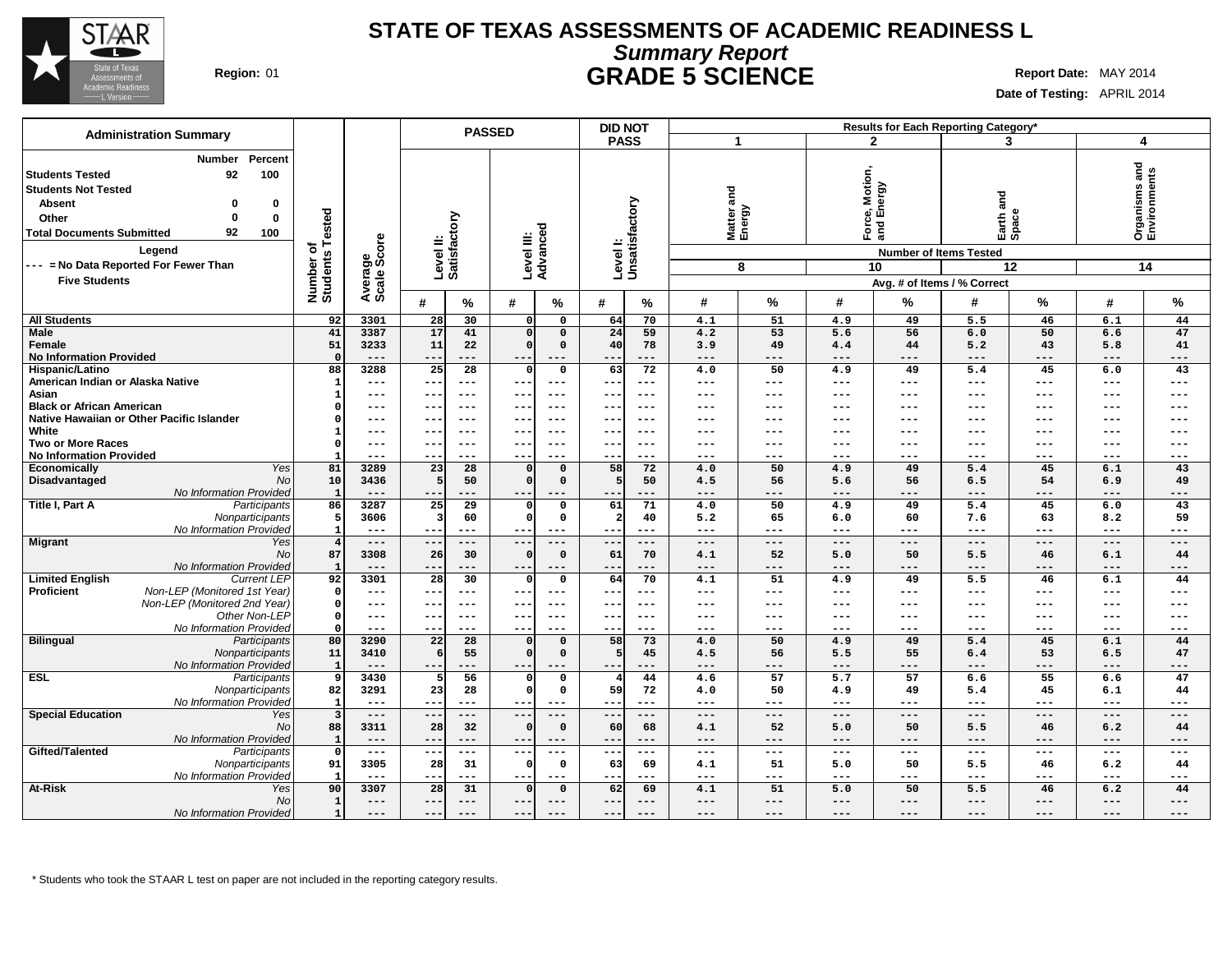

# **Summary Report STATE OF TEXAS ASSESSMENTS OF ACADEMIC READINESS MODIFIED Region:** 01 **GRADE 5 SCIENCE Report Date:** MAY 2014

**Date of Testing:** APRIL 2014

| <b>PASS</b><br>$\mathbf{2}$<br>3<br>4<br>1<br>Percent<br><b>Number</b><br>Organisms and<br>Environments<br>1262<br>100<br><b>Students Tested</b><br>:e, Motior<br>Energy<br><b>Students Not Tested</b><br>and<br><b>Pue</b><br>Levell:<br>Unsatisfactory<br>$\overline{2}$<br><b>Absent</b><br>0<br>Matter a<br>Energy<br>Number of<br>Students Tested<br>Earth <sub>e</sub><br>Level II:<br>Satisfactory<br>$\Omega$<br>$\bf{0}$<br>Other<br>Pord<br>Pord<br>Level III:<br>Advanced<br>1264<br>100<br>Average<br>Scale Score<br>Legend<br><b>Number of Items Tested</b><br>--- = No Data Reported For Fewer Than<br>6<br>8<br>10 <sup>1</sup><br>11<br><b>Five Students</b><br>Avg. # of Items / % Correct<br>%<br>%<br>%<br>#<br>#<br>#<br>#<br>℅<br>#<br>#<br>#<br>℅<br>%<br>℅<br>1262<br>2888<br>11<br>39<br>78<br>6.1<br>61<br>69<br><b>All Students</b><br>765<br>61<br>141<br>497<br>4.0<br>67<br>6.2<br>7.6<br>104<br>13<br>38<br>78<br>62<br>7.7<br><b>Male</b><br>803<br>2903<br>496<br>62<br>307<br>4.0<br>66<br>6.3<br>6.2<br>70<br>459<br>58<br>269<br>59<br>37<br>8<br>190<br>41<br>67<br>76<br>5.8<br>68<br>Female<br>2860<br>4.0<br>6.1<br>7.5<br><b>No Information Provided</b><br>$---$<br>$---$<br>$\frac{1}{2}$<br>$\Omega$<br>---<br>$- -$<br>$---$<br>$- -$<br>---<br>$---$<br>---<br>$---$<br>$---$<br>---<br>$---$<br>$---$<br>1238<br>2889<br>754<br>61<br>$\overline{140}$<br>$\overline{11}$<br>484<br>$\overline{39}$<br>$\overline{78}$<br>61<br>69<br>Hispanic/Latino<br>4.0<br>67<br>6.2<br>6.1<br>7.6<br>American Indian or Alaska Native<br>$\Omega$<br>$---$<br>---<br>---<br>$\qquad \qquad - -$<br>$--$<br>---<br>---<br>---<br>---<br>$---$<br>$\qquad \qquad - -$<br>$\qquad \qquad - -$<br>$\qquad \qquad - -$<br>---<br>$- -$<br>Asian<br>$\overline{2}$<br>$---$<br>---<br>$---$<br>---<br>$---$<br>---<br>$- -$<br>---<br>---<br>---<br>$---$<br>$---$<br>$---$<br>---<br>$- - -$<br><b>Black or African American</b><br>5<br>2658<br>20<br>$\mathsf{o}$<br>80<br>53<br>68<br>5.2<br>52<br>40<br>-C<br>3.2<br>1<br>5.4<br>4.4<br>Native Hawaiian or Other Pacific Islander<br>-C<br>$---$<br>---<br>---<br>$---$<br>$- -$<br>---<br>---<br>---<br>$---$<br>$---$<br>$---$<br>$--$<br>---<br>---<br>---<br>White<br>47<br>57<br>71<br>17<br>2849<br>53<br>$\mathbf{1}$<br>6<br>63<br>76<br>9<br>3.8<br>6.1<br>5.7<br>7.8<br>8<br><b>Two or More Races</b><br>$\Omega$<br>$---$<br>---<br>$- - -$<br>$---$<br>$---$<br>---<br>---<br>$---$<br>$---$<br>$---$<br>---<br>---<br>$\sim$ $\sim$<br>$---$<br>$- -$<br><b>No Information Provided</b><br>$\Omega$<br>$---$<br>---<br>$--$<br>---<br>$- - -$<br>$\qquad \qquad - -$<br>$---$<br>---<br>$- -$<br>$---$<br>$- -$<br>$---$<br>$- - -$<br>$---$<br>$---$<br><b>Yes</b><br>1165<br>$\overline{130}$<br>454<br>2890<br>711<br>61<br>11<br>39<br>4.0<br>67<br>6.2<br>78<br>6.1<br>61<br>7.6<br>69<br>Economically<br>97<br><b>No</b><br>2859<br>56<br>11<br>11<br>43<br>3.7<br>62<br>77<br>60<br>66<br>Disadvantaged<br>54<br>44<br>6.1<br>6.0<br>7.3<br>No Information Provided<br>$\Omega$<br>$---$<br>$- -$<br>$---$<br>$---$<br>$---$<br>$---$<br>$---$<br>$---$<br>---<br>$---$<br>$- -$<br>---<br>---<br>---<br>$---$<br>Participants<br>1247<br>2887<br>756<br>140<br>11<br>491<br>39<br>77<br>61<br>4.0<br>66<br>6.2<br>6.1<br>61<br>7.6<br>69<br>$7\overline{ }$<br>82<br>Nonparticipants<br>15<br>2932<br>60<br>40<br>78<br>6.5<br>64<br>7.6<br>69<br>9<br>$\mathbf{1}$<br>4.7<br>6.4<br>-6<br>No Information Provided<br>$\mathsf{C}$<br>$\frac{1}{2}$<br>---<br>---<br>$\frac{1}{2}$<br>---<br>---<br>$- -$<br>---<br>$- -$<br>---<br>$---$<br>---<br>$---$<br>$---$<br>---<br>90<br>10<br>11<br>30<br>76<br>2891<br>60<br>67<br>33<br>4.2<br>70<br>6.1<br>6.2<br>62<br>7.6<br>69<br>Yes<br>1172<br>131<br>11<br>78<br>No<br>2887<br>705<br>60<br>467<br>40<br>4.0<br>66<br>6.2<br>6.0<br>60<br>7.6<br>69<br>No Information Provided<br>$\mathfrak{a}$<br>$---$<br>$---$<br>$---$<br>---<br>---<br>---<br>$--$<br>---<br>$---$<br>---<br>---<br>$---$<br>$---$<br>---<br>$--$<br>2859<br>57<br>57<br>276<br>43<br>76<br>5.8<br>58<br>7.4<br>68<br><b>Limited English</b><br><b>Current LEP</b><br>639<br>363<br>9<br>3.9<br>65<br>6.1<br>Proficient<br>Non-LEP (Monitored 1st Year)<br>81<br>2923<br>11<br>27<br>70<br>83<br>61<br>72<br>54<br>67<br>14<br>33<br>4.2<br>6.6<br>6.1<br>8.0<br>Non-LEP (Monitored 2nd Year)<br>44<br>2947<br>30<br>68<br>7<br>16<br>14<br>32<br>4.2<br>70<br>6.5<br>81<br>6.3<br>63<br>8.0<br>72<br>Other Non-LEP<br>180<br>71<br>498<br>2913<br>318<br>64<br>66<br>13<br>36<br>68<br>79<br>63<br>4.1<br>6.3<br>6.3<br>7.8<br>No Information Provided<br>- 0<br>$---$<br>$---$<br>$\qquad \qquad - -$<br>$---$<br>$---$<br>$\qquad \qquad - -$<br>$\qquad \qquad - -$<br>---<br>$\overline{\phantom{m}}$<br>---<br>$- -$<br>---<br>$---$<br>---<br>$---$<br>245<br><b>Bilingual</b><br>579<br>2863<br>334<br>58<br>49<br>8<br>42<br>3.9<br>65<br>6.1<br>76<br>5.9<br>59<br>7.5<br>68<br>Participants<br>92<br>683<br>2908<br>431<br>63<br>13<br>252<br>37<br>4.1<br>68<br>6.3<br>79<br>6.2<br>62<br>7.7<br>70<br>Nonparticipants<br>No Information Provided<br>$\Omega$<br>$---$<br>$---$<br>---<br>$- -$<br>$---$<br>$---$<br>---<br>---<br>---<br>---<br>$---$<br>$---$<br>---<br>---<br>$- -$<br>16<br>$\overline{82}$<br>61<br>$\overline{25}$<br>2900<br>$\overline{19}$<br>76<br>$\overline{24}$<br>$\overline{72}$<br>7.7<br>70<br>Participants<br>4.3<br>6.5<br>6.1<br>$\overline{4}$<br>6<br>1237<br>137<br>2887<br>746<br>60<br>11<br>491<br>40<br>67<br>6.2<br>77<br>6.1<br>61<br>69<br>Nonparticipants<br>4.0<br>7.6<br>No Information Provided<br>$\Omega$<br>$---$<br>$---$<br>$---$<br>---<br>--<br>$---$<br>$ -$<br>---<br>---<br>---<br>---<br>$---$<br>$---$<br>$---$<br>---<br>1262<br>11<br>497<br>78<br>Yes<br>2888<br>765<br>61<br>141<br>39<br>67<br>61<br>7.6<br>69<br>4.0<br>6.2<br>6.1<br><b>No</b><br>$\Omega$<br>$---$<br>$---$<br>$---$<br>$---$<br>$---$<br>---<br>$---$<br>$---$<br>$\qquad \qquad - -$<br>$---$<br>$---$<br>$---$<br>$---$<br>$- - -$<br>---<br>No Information Provided<br>$\Omega$<br>$---$<br>$--$<br>$---$<br>$---$<br>$---$<br>$- -$<br>---<br>$- -$<br>---<br>$---$<br>$---$<br>$\qquad \qquad - -$<br>$---$<br>$---$<br>---<br>Participants<br>$---$<br>$- -$<br>---<br>$---$<br>$---$<br>$- -$<br>---<br>$---$<br>---<br>---<br>$---$<br>$---$<br>$---$<br>$---$<br>---<br>1261<br>2888<br>61<br>141<br>78<br>61<br>69<br>Nonparticipants<br>765<br>11<br>496<br>39<br>4.0<br>67<br>6.2<br>6.1<br>7.6<br>No Information Provided<br>-0<br>$---$<br>$---$<br>$---$<br>$---$<br>$---$<br>---<br>---<br>--<br>---<br>---<br>$---$<br>---<br>$---$<br>$ -$<br>$\overline{117}$<br>1086<br>2884<br>652<br>11<br>434<br>40<br>6.2<br>77<br>6.0<br>60<br>7.6<br>69<br>Yes<br>60<br>4.0<br>66 | <b>Administration Summary</b>    |     |      |     | <b>PASSED</b> |    |    | <b>DID NOT</b> |    |     |    |     |    | Results for Each Reporting Category* |    |     |    |
|----------------------------------------------------------------------------------------------------------------------------------------------------------------------------------------------------------------------------------------------------------------------------------------------------------------------------------------------------------------------------------------------------------------------------------------------------------------------------------------------------------------------------------------------------------------------------------------------------------------------------------------------------------------------------------------------------------------------------------------------------------------------------------------------------------------------------------------------------------------------------------------------------------------------------------------------------------------------------------------------------------------------------------------------------------------------------------------------------------------------------------------------------------------------------------------------------------------------------------------------------------------------------------------------------------------------------------------------------------------------------------------------------------------------------------------------------------------------------------------------------------------------------------------------------------------------------------------------------------------------------------------------------------------------------------------------------------------------------------------------------------------------------------------------------------------------------------------------------------------------------------------------------------------------------------------------------------------------------------------------------------------------------------------------------------------------------------------------------------------------------------------------------------------------------------------------------------------------------------------------------------------------------------------------------------------------------------------------------------------------------------------------------------------------------------------------------------------------------------------------------------------------------------------------------------------------------------------------------------------------------------------------------------------------------------------------------------------------------------------------------------------------------------------------------------------------------------------------------------------------------------------------------------------------------------------------------------------------------------------------------------------------------------------------------------------------------------------------------------------------------------------------------------------------------------------------------------------------------------------------------------------------------------------------------------------------------------------------------------------------------------------------------------------------------------------------------------------------------------------------------------------------------------------------------------------------------------------------------------------------------------------------------------------------------------------------------------------------------------------------------------------------------------------------------------------------------------------------------------------------------------------------------------------------------------------------------------------------------------------------------------------------------------------------------------------------------------------------------------------------------------------------------------------------------------------------------------------------------------------------------------------------------------------------------------------------------------------------------------------------------------------------------------------------------------------------------------------------------------------------------------------------------------------------------------------------------------------------------------------------------------------------------------------------------------------------------------------------------------------------------------------------------------------------------------------------------------------------------------------------------------------------------------------------------------------------------------------------------------------------------------------------------------------------------------------------------------------------------------------------------------------------------------------------------------------------------------------------------------------------------------------------------------------------------------------------------------------------------------------------------------------------------------------------------------------------------------------------------------------------------------------------------------------------------------------------------------------------------------------------------------------------------------------------------------------------------------------------------------------------------------------------------------------------------------------------------------------------------------------------------------------------------------------------------------------------------------------------------------------------------------------------------------------------------------------------------------------------------------------------------------------------------------------------------------------------------------------------------------------------------------------------------------------------------------------------------------------------------------------------------------------------------------------------------------------------------------------------------------------------------------------------------------------------------------------------------------------------------------------------------------------------------------------------------------------------------------------------------------------------------------------------------------------------------------------------------------------------------------------------------------|----------------------------------|-----|------|-----|---------------|----|----|----------------|----|-----|----|-----|----|--------------------------------------|----|-----|----|
|                                                                                                                                                                                                                                                                                                                                                                                                                                                                                                                                                                                                                                                                                                                                                                                                                                                                                                                                                                                                                                                                                                                                                                                                                                                                                                                                                                                                                                                                                                                                                                                                                                                                                                                                                                                                                                                                                                                                                                                                                                                                                                                                                                                                                                                                                                                                                                                                                                                                                                                                                                                                                                                                                                                                                                                                                                                                                                                                                                                                                                                                                                                                                                                                                                                                                                                                                                                                                                                                                                                                                                                                                                                                                                                                                                                                                                                                                                                                                                                                                                                                                                                                                                                                                                                                                                                                                                                                                                                                                                                                                                                                                                                                                                                                                                                                                                                                                                                                                                                                                                                                                                                                                                                                                                                                                                                                                                                                                                                                                                                                                                                                                                                                                                                                                                                                                                                                                                                                                                                                                                                                                                                                                                                                                                                                                                                                                                                                                                                                                                                                                                                                                                                                                                                                                                                                                                                                                  |                                  |     |      |     |               |    |    |                |    |     |    |     |    |                                      |    |     |    |
|                                                                                                                                                                                                                                                                                                                                                                                                                                                                                                                                                                                                                                                                                                                                                                                                                                                                                                                                                                                                                                                                                                                                                                                                                                                                                                                                                                                                                                                                                                                                                                                                                                                                                                                                                                                                                                                                                                                                                                                                                                                                                                                                                                                                                                                                                                                                                                                                                                                                                                                                                                                                                                                                                                                                                                                                                                                                                                                                                                                                                                                                                                                                                                                                                                                                                                                                                                                                                                                                                                                                                                                                                                                                                                                                                                                                                                                                                                                                                                                                                                                                                                                                                                                                                                                                                                                                                                                                                                                                                                                                                                                                                                                                                                                                                                                                                                                                                                                                                                                                                                                                                                                                                                                                                                                                                                                                                                                                                                                                                                                                                                                                                                                                                                                                                                                                                                                                                                                                                                                                                                                                                                                                                                                                                                                                                                                                                                                                                                                                                                                                                                                                                                                                                                                                                                                                                                                                                  |                                  |     |      |     |               |    |    |                |    |     |    |     |    |                                      |    |     |    |
|                                                                                                                                                                                                                                                                                                                                                                                                                                                                                                                                                                                                                                                                                                                                                                                                                                                                                                                                                                                                                                                                                                                                                                                                                                                                                                                                                                                                                                                                                                                                                                                                                                                                                                                                                                                                                                                                                                                                                                                                                                                                                                                                                                                                                                                                                                                                                                                                                                                                                                                                                                                                                                                                                                                                                                                                                                                                                                                                                                                                                                                                                                                                                                                                                                                                                                                                                                                                                                                                                                                                                                                                                                                                                                                                                                                                                                                                                                                                                                                                                                                                                                                                                                                                                                                                                                                                                                                                                                                                                                                                                                                                                                                                                                                                                                                                                                                                                                                                                                                                                                                                                                                                                                                                                                                                                                                                                                                                                                                                                                                                                                                                                                                                                                                                                                                                                                                                                                                                                                                                                                                                                                                                                                                                                                                                                                                                                                                                                                                                                                                                                                                                                                                                                                                                                                                                                                                                                  |                                  |     |      |     |               |    |    |                |    |     |    |     |    |                                      |    |     |    |
|                                                                                                                                                                                                                                                                                                                                                                                                                                                                                                                                                                                                                                                                                                                                                                                                                                                                                                                                                                                                                                                                                                                                                                                                                                                                                                                                                                                                                                                                                                                                                                                                                                                                                                                                                                                                                                                                                                                                                                                                                                                                                                                                                                                                                                                                                                                                                                                                                                                                                                                                                                                                                                                                                                                                                                                                                                                                                                                                                                                                                                                                                                                                                                                                                                                                                                                                                                                                                                                                                                                                                                                                                                                                                                                                                                                                                                                                                                                                                                                                                                                                                                                                                                                                                                                                                                                                                                                                                                                                                                                                                                                                                                                                                                                                                                                                                                                                                                                                                                                                                                                                                                                                                                                                                                                                                                                                                                                                                                                                                                                                                                                                                                                                                                                                                                                                                                                                                                                                                                                                                                                                                                                                                                                                                                                                                                                                                                                                                                                                                                                                                                                                                                                                                                                                                                                                                                                                                  |                                  |     |      |     |               |    |    |                |    |     |    |     |    |                                      |    |     |    |
|                                                                                                                                                                                                                                                                                                                                                                                                                                                                                                                                                                                                                                                                                                                                                                                                                                                                                                                                                                                                                                                                                                                                                                                                                                                                                                                                                                                                                                                                                                                                                                                                                                                                                                                                                                                                                                                                                                                                                                                                                                                                                                                                                                                                                                                                                                                                                                                                                                                                                                                                                                                                                                                                                                                                                                                                                                                                                                                                                                                                                                                                                                                                                                                                                                                                                                                                                                                                                                                                                                                                                                                                                                                                                                                                                                                                                                                                                                                                                                                                                                                                                                                                                                                                                                                                                                                                                                                                                                                                                                                                                                                                                                                                                                                                                                                                                                                                                                                                                                                                                                                                                                                                                                                                                                                                                                                                                                                                                                                                                                                                                                                                                                                                                                                                                                                                                                                                                                                                                                                                                                                                                                                                                                                                                                                                                                                                                                                                                                                                                                                                                                                                                                                                                                                                                                                                                                                                                  |                                  |     |      |     |               |    |    |                |    |     |    |     |    |                                      |    |     |    |
|                                                                                                                                                                                                                                                                                                                                                                                                                                                                                                                                                                                                                                                                                                                                                                                                                                                                                                                                                                                                                                                                                                                                                                                                                                                                                                                                                                                                                                                                                                                                                                                                                                                                                                                                                                                                                                                                                                                                                                                                                                                                                                                                                                                                                                                                                                                                                                                                                                                                                                                                                                                                                                                                                                                                                                                                                                                                                                                                                                                                                                                                                                                                                                                                                                                                                                                                                                                                                                                                                                                                                                                                                                                                                                                                                                                                                                                                                                                                                                                                                                                                                                                                                                                                                                                                                                                                                                                                                                                                                                                                                                                                                                                                                                                                                                                                                                                                                                                                                                                                                                                                                                                                                                                                                                                                                                                                                                                                                                                                                                                                                                                                                                                                                                                                                                                                                                                                                                                                                                                                                                                                                                                                                                                                                                                                                                                                                                                                                                                                                                                                                                                                                                                                                                                                                                                                                                                                                  |                                  |     |      |     |               |    |    |                |    |     |    |     |    |                                      |    |     |    |
|                                                                                                                                                                                                                                                                                                                                                                                                                                                                                                                                                                                                                                                                                                                                                                                                                                                                                                                                                                                                                                                                                                                                                                                                                                                                                                                                                                                                                                                                                                                                                                                                                                                                                                                                                                                                                                                                                                                                                                                                                                                                                                                                                                                                                                                                                                                                                                                                                                                                                                                                                                                                                                                                                                                                                                                                                                                                                                                                                                                                                                                                                                                                                                                                                                                                                                                                                                                                                                                                                                                                                                                                                                                                                                                                                                                                                                                                                                                                                                                                                                                                                                                                                                                                                                                                                                                                                                                                                                                                                                                                                                                                                                                                                                                                                                                                                                                                                                                                                                                                                                                                                                                                                                                                                                                                                                                                                                                                                                                                                                                                                                                                                                                                                                                                                                                                                                                                                                                                                                                                                                                                                                                                                                                                                                                                                                                                                                                                                                                                                                                                                                                                                                                                                                                                                                                                                                                                                  |                                  |     |      |     |               |    |    |                |    |     |    |     |    |                                      |    |     |    |
|                                                                                                                                                                                                                                                                                                                                                                                                                                                                                                                                                                                                                                                                                                                                                                                                                                                                                                                                                                                                                                                                                                                                                                                                                                                                                                                                                                                                                                                                                                                                                                                                                                                                                                                                                                                                                                                                                                                                                                                                                                                                                                                                                                                                                                                                                                                                                                                                                                                                                                                                                                                                                                                                                                                                                                                                                                                                                                                                                                                                                                                                                                                                                                                                                                                                                                                                                                                                                                                                                                                                                                                                                                                                                                                                                                                                                                                                                                                                                                                                                                                                                                                                                                                                                                                                                                                                                                                                                                                                                                                                                                                                                                                                                                                                                                                                                                                                                                                                                                                                                                                                                                                                                                                                                                                                                                                                                                                                                                                                                                                                                                                                                                                                                                                                                                                                                                                                                                                                                                                                                                                                                                                                                                                                                                                                                                                                                                                                                                                                                                                                                                                                                                                                                                                                                                                                                                                                                  | <b>Total Documents Submitted</b> |     |      |     |               |    |    |                |    |     |    |     |    |                                      |    |     |    |
|                                                                                                                                                                                                                                                                                                                                                                                                                                                                                                                                                                                                                                                                                                                                                                                                                                                                                                                                                                                                                                                                                                                                                                                                                                                                                                                                                                                                                                                                                                                                                                                                                                                                                                                                                                                                                                                                                                                                                                                                                                                                                                                                                                                                                                                                                                                                                                                                                                                                                                                                                                                                                                                                                                                                                                                                                                                                                                                                                                                                                                                                                                                                                                                                                                                                                                                                                                                                                                                                                                                                                                                                                                                                                                                                                                                                                                                                                                                                                                                                                                                                                                                                                                                                                                                                                                                                                                                                                                                                                                                                                                                                                                                                                                                                                                                                                                                                                                                                                                                                                                                                                                                                                                                                                                                                                                                                                                                                                                                                                                                                                                                                                                                                                                                                                                                                                                                                                                                                                                                                                                                                                                                                                                                                                                                                                                                                                                                                                                                                                                                                                                                                                                                                                                                                                                                                                                                                                  |                                  |     |      |     |               |    |    |                |    |     |    |     |    |                                      |    |     |    |
|                                                                                                                                                                                                                                                                                                                                                                                                                                                                                                                                                                                                                                                                                                                                                                                                                                                                                                                                                                                                                                                                                                                                                                                                                                                                                                                                                                                                                                                                                                                                                                                                                                                                                                                                                                                                                                                                                                                                                                                                                                                                                                                                                                                                                                                                                                                                                                                                                                                                                                                                                                                                                                                                                                                                                                                                                                                                                                                                                                                                                                                                                                                                                                                                                                                                                                                                                                                                                                                                                                                                                                                                                                                                                                                                                                                                                                                                                                                                                                                                                                                                                                                                                                                                                                                                                                                                                                                                                                                                                                                                                                                                                                                                                                                                                                                                                                                                                                                                                                                                                                                                                                                                                                                                                                                                                                                                                                                                                                                                                                                                                                                                                                                                                                                                                                                                                                                                                                                                                                                                                                                                                                                                                                                                                                                                                                                                                                                                                                                                                                                                                                                                                                                                                                                                                                                                                                                                                  |                                  |     |      |     |               |    |    |                |    |     |    |     |    |                                      |    |     |    |
|                                                                                                                                                                                                                                                                                                                                                                                                                                                                                                                                                                                                                                                                                                                                                                                                                                                                                                                                                                                                                                                                                                                                                                                                                                                                                                                                                                                                                                                                                                                                                                                                                                                                                                                                                                                                                                                                                                                                                                                                                                                                                                                                                                                                                                                                                                                                                                                                                                                                                                                                                                                                                                                                                                                                                                                                                                                                                                                                                                                                                                                                                                                                                                                                                                                                                                                                                                                                                                                                                                                                                                                                                                                                                                                                                                                                                                                                                                                                                                                                                                                                                                                                                                                                                                                                                                                                                                                                                                                                                                                                                                                                                                                                                                                                                                                                                                                                                                                                                                                                                                                                                                                                                                                                                                                                                                                                                                                                                                                                                                                                                                                                                                                                                                                                                                                                                                                                                                                                                                                                                                                                                                                                                                                                                                                                                                                                                                                                                                                                                                                                                                                                                                                                                                                                                                                                                                                                                  |                                  |     |      |     |               |    |    |                |    |     |    |     |    |                                      |    |     |    |
|                                                                                                                                                                                                                                                                                                                                                                                                                                                                                                                                                                                                                                                                                                                                                                                                                                                                                                                                                                                                                                                                                                                                                                                                                                                                                                                                                                                                                                                                                                                                                                                                                                                                                                                                                                                                                                                                                                                                                                                                                                                                                                                                                                                                                                                                                                                                                                                                                                                                                                                                                                                                                                                                                                                                                                                                                                                                                                                                                                                                                                                                                                                                                                                                                                                                                                                                                                                                                                                                                                                                                                                                                                                                                                                                                                                                                                                                                                                                                                                                                                                                                                                                                                                                                                                                                                                                                                                                                                                                                                                                                                                                                                                                                                                                                                                                                                                                                                                                                                                                                                                                                                                                                                                                                                                                                                                                                                                                                                                                                                                                                                                                                                                                                                                                                                                                                                                                                                                                                                                                                                                                                                                                                                                                                                                                                                                                                                                                                                                                                                                                                                                                                                                                                                                                                                                                                                                                                  |                                  |     |      |     |               |    |    |                |    |     |    |     |    |                                      |    |     |    |
|                                                                                                                                                                                                                                                                                                                                                                                                                                                                                                                                                                                                                                                                                                                                                                                                                                                                                                                                                                                                                                                                                                                                                                                                                                                                                                                                                                                                                                                                                                                                                                                                                                                                                                                                                                                                                                                                                                                                                                                                                                                                                                                                                                                                                                                                                                                                                                                                                                                                                                                                                                                                                                                                                                                                                                                                                                                                                                                                                                                                                                                                                                                                                                                                                                                                                                                                                                                                                                                                                                                                                                                                                                                                                                                                                                                                                                                                                                                                                                                                                                                                                                                                                                                                                                                                                                                                                                                                                                                                                                                                                                                                                                                                                                                                                                                                                                                                                                                                                                                                                                                                                                                                                                                                                                                                                                                                                                                                                                                                                                                                                                                                                                                                                                                                                                                                                                                                                                                                                                                                                                                                                                                                                                                                                                                                                                                                                                                                                                                                                                                                                                                                                                                                                                                                                                                                                                                                                  |                                  |     |      |     |               |    |    |                |    |     |    |     |    |                                      |    |     |    |
|                                                                                                                                                                                                                                                                                                                                                                                                                                                                                                                                                                                                                                                                                                                                                                                                                                                                                                                                                                                                                                                                                                                                                                                                                                                                                                                                                                                                                                                                                                                                                                                                                                                                                                                                                                                                                                                                                                                                                                                                                                                                                                                                                                                                                                                                                                                                                                                                                                                                                                                                                                                                                                                                                                                                                                                                                                                                                                                                                                                                                                                                                                                                                                                                                                                                                                                                                                                                                                                                                                                                                                                                                                                                                                                                                                                                                                                                                                                                                                                                                                                                                                                                                                                                                                                                                                                                                                                                                                                                                                                                                                                                                                                                                                                                                                                                                                                                                                                                                                                                                                                                                                                                                                                                                                                                                                                                                                                                                                                                                                                                                                                                                                                                                                                                                                                                                                                                                                                                                                                                                                                                                                                                                                                                                                                                                                                                                                                                                                                                                                                                                                                                                                                                                                                                                                                                                                                                                  |                                  |     |      |     |               |    |    |                |    |     |    |     |    |                                      |    |     |    |
|                                                                                                                                                                                                                                                                                                                                                                                                                                                                                                                                                                                                                                                                                                                                                                                                                                                                                                                                                                                                                                                                                                                                                                                                                                                                                                                                                                                                                                                                                                                                                                                                                                                                                                                                                                                                                                                                                                                                                                                                                                                                                                                                                                                                                                                                                                                                                                                                                                                                                                                                                                                                                                                                                                                                                                                                                                                                                                                                                                                                                                                                                                                                                                                                                                                                                                                                                                                                                                                                                                                                                                                                                                                                                                                                                                                                                                                                                                                                                                                                                                                                                                                                                                                                                                                                                                                                                                                                                                                                                                                                                                                                                                                                                                                                                                                                                                                                                                                                                                                                                                                                                                                                                                                                                                                                                                                                                                                                                                                                                                                                                                                                                                                                                                                                                                                                                                                                                                                                                                                                                                                                                                                                                                                                                                                                                                                                                                                                                                                                                                                                                                                                                                                                                                                                                                                                                                                                                  |                                  |     |      |     |               |    |    |                |    |     |    |     |    |                                      |    |     |    |
|                                                                                                                                                                                                                                                                                                                                                                                                                                                                                                                                                                                                                                                                                                                                                                                                                                                                                                                                                                                                                                                                                                                                                                                                                                                                                                                                                                                                                                                                                                                                                                                                                                                                                                                                                                                                                                                                                                                                                                                                                                                                                                                                                                                                                                                                                                                                                                                                                                                                                                                                                                                                                                                                                                                                                                                                                                                                                                                                                                                                                                                                                                                                                                                                                                                                                                                                                                                                                                                                                                                                                                                                                                                                                                                                                                                                                                                                                                                                                                                                                                                                                                                                                                                                                                                                                                                                                                                                                                                                                                                                                                                                                                                                                                                                                                                                                                                                                                                                                                                                                                                                                                                                                                                                                                                                                                                                                                                                                                                                                                                                                                                                                                                                                                                                                                                                                                                                                                                                                                                                                                                                                                                                                                                                                                                                                                                                                                                                                                                                                                                                                                                                                                                                                                                                                                                                                                                                                  |                                  |     |      |     |               |    |    |                |    |     |    |     |    |                                      |    |     |    |
|                                                                                                                                                                                                                                                                                                                                                                                                                                                                                                                                                                                                                                                                                                                                                                                                                                                                                                                                                                                                                                                                                                                                                                                                                                                                                                                                                                                                                                                                                                                                                                                                                                                                                                                                                                                                                                                                                                                                                                                                                                                                                                                                                                                                                                                                                                                                                                                                                                                                                                                                                                                                                                                                                                                                                                                                                                                                                                                                                                                                                                                                                                                                                                                                                                                                                                                                                                                                                                                                                                                                                                                                                                                                                                                                                                                                                                                                                                                                                                                                                                                                                                                                                                                                                                                                                                                                                                                                                                                                                                                                                                                                                                                                                                                                                                                                                                                                                                                                                                                                                                                                                                                                                                                                                                                                                                                                                                                                                                                                                                                                                                                                                                                                                                                                                                                                                                                                                                                                                                                                                                                                                                                                                                                                                                                                                                                                                                                                                                                                                                                                                                                                                                                                                                                                                                                                                                                                                  |                                  |     |      |     |               |    |    |                |    |     |    |     |    |                                      |    |     |    |
|                                                                                                                                                                                                                                                                                                                                                                                                                                                                                                                                                                                                                                                                                                                                                                                                                                                                                                                                                                                                                                                                                                                                                                                                                                                                                                                                                                                                                                                                                                                                                                                                                                                                                                                                                                                                                                                                                                                                                                                                                                                                                                                                                                                                                                                                                                                                                                                                                                                                                                                                                                                                                                                                                                                                                                                                                                                                                                                                                                                                                                                                                                                                                                                                                                                                                                                                                                                                                                                                                                                                                                                                                                                                                                                                                                                                                                                                                                                                                                                                                                                                                                                                                                                                                                                                                                                                                                                                                                                                                                                                                                                                                                                                                                                                                                                                                                                                                                                                                                                                                                                                                                                                                                                                                                                                                                                                                                                                                                                                                                                                                                                                                                                                                                                                                                                                                                                                                                                                                                                                                                                                                                                                                                                                                                                                                                                                                                                                                                                                                                                                                                                                                                                                                                                                                                                                                                                                                  |                                  |     |      |     |               |    |    |                |    |     |    |     |    |                                      |    |     |    |
|                                                                                                                                                                                                                                                                                                                                                                                                                                                                                                                                                                                                                                                                                                                                                                                                                                                                                                                                                                                                                                                                                                                                                                                                                                                                                                                                                                                                                                                                                                                                                                                                                                                                                                                                                                                                                                                                                                                                                                                                                                                                                                                                                                                                                                                                                                                                                                                                                                                                                                                                                                                                                                                                                                                                                                                                                                                                                                                                                                                                                                                                                                                                                                                                                                                                                                                                                                                                                                                                                                                                                                                                                                                                                                                                                                                                                                                                                                                                                                                                                                                                                                                                                                                                                                                                                                                                                                                                                                                                                                                                                                                                                                                                                                                                                                                                                                                                                                                                                                                                                                                                                                                                                                                                                                                                                                                                                                                                                                                                                                                                                                                                                                                                                                                                                                                                                                                                                                                                                                                                                                                                                                                                                                                                                                                                                                                                                                                                                                                                                                                                                                                                                                                                                                                                                                                                                                                                                  |                                  |     |      |     |               |    |    |                |    |     |    |     |    |                                      |    |     |    |
|                                                                                                                                                                                                                                                                                                                                                                                                                                                                                                                                                                                                                                                                                                                                                                                                                                                                                                                                                                                                                                                                                                                                                                                                                                                                                                                                                                                                                                                                                                                                                                                                                                                                                                                                                                                                                                                                                                                                                                                                                                                                                                                                                                                                                                                                                                                                                                                                                                                                                                                                                                                                                                                                                                                                                                                                                                                                                                                                                                                                                                                                                                                                                                                                                                                                                                                                                                                                                                                                                                                                                                                                                                                                                                                                                                                                                                                                                                                                                                                                                                                                                                                                                                                                                                                                                                                                                                                                                                                                                                                                                                                                                                                                                                                                                                                                                                                                                                                                                                                                                                                                                                                                                                                                                                                                                                                                                                                                                                                                                                                                                                                                                                                                                                                                                                                                                                                                                                                                                                                                                                                                                                                                                                                                                                                                                                                                                                                                                                                                                                                                                                                                                                                                                                                                                                                                                                                                                  |                                  |     |      |     |               |    |    |                |    |     |    |     |    |                                      |    |     |    |
|                                                                                                                                                                                                                                                                                                                                                                                                                                                                                                                                                                                                                                                                                                                                                                                                                                                                                                                                                                                                                                                                                                                                                                                                                                                                                                                                                                                                                                                                                                                                                                                                                                                                                                                                                                                                                                                                                                                                                                                                                                                                                                                                                                                                                                                                                                                                                                                                                                                                                                                                                                                                                                                                                                                                                                                                                                                                                                                                                                                                                                                                                                                                                                                                                                                                                                                                                                                                                                                                                                                                                                                                                                                                                                                                                                                                                                                                                                                                                                                                                                                                                                                                                                                                                                                                                                                                                                                                                                                                                                                                                                                                                                                                                                                                                                                                                                                                                                                                                                                                                                                                                                                                                                                                                                                                                                                                                                                                                                                                                                                                                                                                                                                                                                                                                                                                                                                                                                                                                                                                                                                                                                                                                                                                                                                                                                                                                                                                                                                                                                                                                                                                                                                                                                                                                                                                                                                                                  |                                  |     |      |     |               |    |    |                |    |     |    |     |    |                                      |    |     |    |
|                                                                                                                                                                                                                                                                                                                                                                                                                                                                                                                                                                                                                                                                                                                                                                                                                                                                                                                                                                                                                                                                                                                                                                                                                                                                                                                                                                                                                                                                                                                                                                                                                                                                                                                                                                                                                                                                                                                                                                                                                                                                                                                                                                                                                                                                                                                                                                                                                                                                                                                                                                                                                                                                                                                                                                                                                                                                                                                                                                                                                                                                                                                                                                                                                                                                                                                                                                                                                                                                                                                                                                                                                                                                                                                                                                                                                                                                                                                                                                                                                                                                                                                                                                                                                                                                                                                                                                                                                                                                                                                                                                                                                                                                                                                                                                                                                                                                                                                                                                                                                                                                                                                                                                                                                                                                                                                                                                                                                                                                                                                                                                                                                                                                                                                                                                                                                                                                                                                                                                                                                                                                                                                                                                                                                                                                                                                                                                                                                                                                                                                                                                                                                                                                                                                                                                                                                                                                                  |                                  |     |      |     |               |    |    |                |    |     |    |     |    |                                      |    |     |    |
|                                                                                                                                                                                                                                                                                                                                                                                                                                                                                                                                                                                                                                                                                                                                                                                                                                                                                                                                                                                                                                                                                                                                                                                                                                                                                                                                                                                                                                                                                                                                                                                                                                                                                                                                                                                                                                                                                                                                                                                                                                                                                                                                                                                                                                                                                                                                                                                                                                                                                                                                                                                                                                                                                                                                                                                                                                                                                                                                                                                                                                                                                                                                                                                                                                                                                                                                                                                                                                                                                                                                                                                                                                                                                                                                                                                                                                                                                                                                                                                                                                                                                                                                                                                                                                                                                                                                                                                                                                                                                                                                                                                                                                                                                                                                                                                                                                                                                                                                                                                                                                                                                                                                                                                                                                                                                                                                                                                                                                                                                                                                                                                                                                                                                                                                                                                                                                                                                                                                                                                                                                                                                                                                                                                                                                                                                                                                                                                                                                                                                                                                                                                                                                                                                                                                                                                                                                                                                  |                                  |     |      |     |               |    |    |                |    |     |    |     |    |                                      |    |     |    |
|                                                                                                                                                                                                                                                                                                                                                                                                                                                                                                                                                                                                                                                                                                                                                                                                                                                                                                                                                                                                                                                                                                                                                                                                                                                                                                                                                                                                                                                                                                                                                                                                                                                                                                                                                                                                                                                                                                                                                                                                                                                                                                                                                                                                                                                                                                                                                                                                                                                                                                                                                                                                                                                                                                                                                                                                                                                                                                                                                                                                                                                                                                                                                                                                                                                                                                                                                                                                                                                                                                                                                                                                                                                                                                                                                                                                                                                                                                                                                                                                                                                                                                                                                                                                                                                                                                                                                                                                                                                                                                                                                                                                                                                                                                                                                                                                                                                                                                                                                                                                                                                                                                                                                                                                                                                                                                                                                                                                                                                                                                                                                                                                                                                                                                                                                                                                                                                                                                                                                                                                                                                                                                                                                                                                                                                                                                                                                                                                                                                                                                                                                                                                                                                                                                                                                                                                                                                                                  |                                  |     |      |     |               |    |    |                |    |     |    |     |    |                                      |    |     |    |
|                                                                                                                                                                                                                                                                                                                                                                                                                                                                                                                                                                                                                                                                                                                                                                                                                                                                                                                                                                                                                                                                                                                                                                                                                                                                                                                                                                                                                                                                                                                                                                                                                                                                                                                                                                                                                                                                                                                                                                                                                                                                                                                                                                                                                                                                                                                                                                                                                                                                                                                                                                                                                                                                                                                                                                                                                                                                                                                                                                                                                                                                                                                                                                                                                                                                                                                                                                                                                                                                                                                                                                                                                                                                                                                                                                                                                                                                                                                                                                                                                                                                                                                                                                                                                                                                                                                                                                                                                                                                                                                                                                                                                                                                                                                                                                                                                                                                                                                                                                                                                                                                                                                                                                                                                                                                                                                                                                                                                                                                                                                                                                                                                                                                                                                                                                                                                                                                                                                                                                                                                                                                                                                                                                                                                                                                                                                                                                                                                                                                                                                                                                                                                                                                                                                                                                                                                                                                                  |                                  |     |      |     |               |    |    |                |    |     |    |     |    |                                      |    |     |    |
|                                                                                                                                                                                                                                                                                                                                                                                                                                                                                                                                                                                                                                                                                                                                                                                                                                                                                                                                                                                                                                                                                                                                                                                                                                                                                                                                                                                                                                                                                                                                                                                                                                                                                                                                                                                                                                                                                                                                                                                                                                                                                                                                                                                                                                                                                                                                                                                                                                                                                                                                                                                                                                                                                                                                                                                                                                                                                                                                                                                                                                                                                                                                                                                                                                                                                                                                                                                                                                                                                                                                                                                                                                                                                                                                                                                                                                                                                                                                                                                                                                                                                                                                                                                                                                                                                                                                                                                                                                                                                                                                                                                                                                                                                                                                                                                                                                                                                                                                                                                                                                                                                                                                                                                                                                                                                                                                                                                                                                                                                                                                                                                                                                                                                                                                                                                                                                                                                                                                                                                                                                                                                                                                                                                                                                                                                                                                                                                                                                                                                                                                                                                                                                                                                                                                                                                                                                                                                  |                                  |     |      |     |               |    |    |                |    |     |    |     |    |                                      |    |     |    |
|                                                                                                                                                                                                                                                                                                                                                                                                                                                                                                                                                                                                                                                                                                                                                                                                                                                                                                                                                                                                                                                                                                                                                                                                                                                                                                                                                                                                                                                                                                                                                                                                                                                                                                                                                                                                                                                                                                                                                                                                                                                                                                                                                                                                                                                                                                                                                                                                                                                                                                                                                                                                                                                                                                                                                                                                                                                                                                                                                                                                                                                                                                                                                                                                                                                                                                                                                                                                                                                                                                                                                                                                                                                                                                                                                                                                                                                                                                                                                                                                                                                                                                                                                                                                                                                                                                                                                                                                                                                                                                                                                                                                                                                                                                                                                                                                                                                                                                                                                                                                                                                                                                                                                                                                                                                                                                                                                                                                                                                                                                                                                                                                                                                                                                                                                                                                                                                                                                                                                                                                                                                                                                                                                                                                                                                                                                                                                                                                                                                                                                                                                                                                                                                                                                                                                                                                                                                                                  |                                  |     |      |     |               |    |    |                |    |     |    |     |    |                                      |    |     |    |
|                                                                                                                                                                                                                                                                                                                                                                                                                                                                                                                                                                                                                                                                                                                                                                                                                                                                                                                                                                                                                                                                                                                                                                                                                                                                                                                                                                                                                                                                                                                                                                                                                                                                                                                                                                                                                                                                                                                                                                                                                                                                                                                                                                                                                                                                                                                                                                                                                                                                                                                                                                                                                                                                                                                                                                                                                                                                                                                                                                                                                                                                                                                                                                                                                                                                                                                                                                                                                                                                                                                                                                                                                                                                                                                                                                                                                                                                                                                                                                                                                                                                                                                                                                                                                                                                                                                                                                                                                                                                                                                                                                                                                                                                                                                                                                                                                                                                                                                                                                                                                                                                                                                                                                                                                                                                                                                                                                                                                                                                                                                                                                                                                                                                                                                                                                                                                                                                                                                                                                                                                                                                                                                                                                                                                                                                                                                                                                                                                                                                                                                                                                                                                                                                                                                                                                                                                                                                                  | Title I, Part A                  |     |      |     |               |    |    |                |    |     |    |     |    |                                      |    |     |    |
|                                                                                                                                                                                                                                                                                                                                                                                                                                                                                                                                                                                                                                                                                                                                                                                                                                                                                                                                                                                                                                                                                                                                                                                                                                                                                                                                                                                                                                                                                                                                                                                                                                                                                                                                                                                                                                                                                                                                                                                                                                                                                                                                                                                                                                                                                                                                                                                                                                                                                                                                                                                                                                                                                                                                                                                                                                                                                                                                                                                                                                                                                                                                                                                                                                                                                                                                                                                                                                                                                                                                                                                                                                                                                                                                                                                                                                                                                                                                                                                                                                                                                                                                                                                                                                                                                                                                                                                                                                                                                                                                                                                                                                                                                                                                                                                                                                                                                                                                                                                                                                                                                                                                                                                                                                                                                                                                                                                                                                                                                                                                                                                                                                                                                                                                                                                                                                                                                                                                                                                                                                                                                                                                                                                                                                                                                                                                                                                                                                                                                                                                                                                                                                                                                                                                                                                                                                                                                  |                                  |     |      |     |               |    |    |                |    |     |    |     |    |                                      |    |     |    |
|                                                                                                                                                                                                                                                                                                                                                                                                                                                                                                                                                                                                                                                                                                                                                                                                                                                                                                                                                                                                                                                                                                                                                                                                                                                                                                                                                                                                                                                                                                                                                                                                                                                                                                                                                                                                                                                                                                                                                                                                                                                                                                                                                                                                                                                                                                                                                                                                                                                                                                                                                                                                                                                                                                                                                                                                                                                                                                                                                                                                                                                                                                                                                                                                                                                                                                                                                                                                                                                                                                                                                                                                                                                                                                                                                                                                                                                                                                                                                                                                                                                                                                                                                                                                                                                                                                                                                                                                                                                                                                                                                                                                                                                                                                                                                                                                                                                                                                                                                                                                                                                                                                                                                                                                                                                                                                                                                                                                                                                                                                                                                                                                                                                                                                                                                                                                                                                                                                                                                                                                                                                                                                                                                                                                                                                                                                                                                                                                                                                                                                                                                                                                                                                                                                                                                                                                                                                                                  |                                  |     |      |     |               |    |    |                |    |     |    |     |    |                                      |    |     |    |
|                                                                                                                                                                                                                                                                                                                                                                                                                                                                                                                                                                                                                                                                                                                                                                                                                                                                                                                                                                                                                                                                                                                                                                                                                                                                                                                                                                                                                                                                                                                                                                                                                                                                                                                                                                                                                                                                                                                                                                                                                                                                                                                                                                                                                                                                                                                                                                                                                                                                                                                                                                                                                                                                                                                                                                                                                                                                                                                                                                                                                                                                                                                                                                                                                                                                                                                                                                                                                                                                                                                                                                                                                                                                                                                                                                                                                                                                                                                                                                                                                                                                                                                                                                                                                                                                                                                                                                                                                                                                                                                                                                                                                                                                                                                                                                                                                                                                                                                                                                                                                                                                                                                                                                                                                                                                                                                                                                                                                                                                                                                                                                                                                                                                                                                                                                                                                                                                                                                                                                                                                                                                                                                                                                                                                                                                                                                                                                                                                                                                                                                                                                                                                                                                                                                                                                                                                                                                                  | Migrant                          |     |      |     |               |    |    |                |    |     |    |     |    |                                      |    |     |    |
|                                                                                                                                                                                                                                                                                                                                                                                                                                                                                                                                                                                                                                                                                                                                                                                                                                                                                                                                                                                                                                                                                                                                                                                                                                                                                                                                                                                                                                                                                                                                                                                                                                                                                                                                                                                                                                                                                                                                                                                                                                                                                                                                                                                                                                                                                                                                                                                                                                                                                                                                                                                                                                                                                                                                                                                                                                                                                                                                                                                                                                                                                                                                                                                                                                                                                                                                                                                                                                                                                                                                                                                                                                                                                                                                                                                                                                                                                                                                                                                                                                                                                                                                                                                                                                                                                                                                                                                                                                                                                                                                                                                                                                                                                                                                                                                                                                                                                                                                                                                                                                                                                                                                                                                                                                                                                                                                                                                                                                                                                                                                                                                                                                                                                                                                                                                                                                                                                                                                                                                                                                                                                                                                                                                                                                                                                                                                                                                                                                                                                                                                                                                                                                                                                                                                                                                                                                                                                  |                                  |     |      |     |               |    |    |                |    |     |    |     |    |                                      |    |     |    |
|                                                                                                                                                                                                                                                                                                                                                                                                                                                                                                                                                                                                                                                                                                                                                                                                                                                                                                                                                                                                                                                                                                                                                                                                                                                                                                                                                                                                                                                                                                                                                                                                                                                                                                                                                                                                                                                                                                                                                                                                                                                                                                                                                                                                                                                                                                                                                                                                                                                                                                                                                                                                                                                                                                                                                                                                                                                                                                                                                                                                                                                                                                                                                                                                                                                                                                                                                                                                                                                                                                                                                                                                                                                                                                                                                                                                                                                                                                                                                                                                                                                                                                                                                                                                                                                                                                                                                                                                                                                                                                                                                                                                                                                                                                                                                                                                                                                                                                                                                                                                                                                                                                                                                                                                                                                                                                                                                                                                                                                                                                                                                                                                                                                                                                                                                                                                                                                                                                                                                                                                                                                                                                                                                                                                                                                                                                                                                                                                                                                                                                                                                                                                                                                                                                                                                                                                                                                                                  |                                  |     |      |     |               |    |    |                |    |     |    |     |    |                                      |    |     |    |
|                                                                                                                                                                                                                                                                                                                                                                                                                                                                                                                                                                                                                                                                                                                                                                                                                                                                                                                                                                                                                                                                                                                                                                                                                                                                                                                                                                                                                                                                                                                                                                                                                                                                                                                                                                                                                                                                                                                                                                                                                                                                                                                                                                                                                                                                                                                                                                                                                                                                                                                                                                                                                                                                                                                                                                                                                                                                                                                                                                                                                                                                                                                                                                                                                                                                                                                                                                                                                                                                                                                                                                                                                                                                                                                                                                                                                                                                                                                                                                                                                                                                                                                                                                                                                                                                                                                                                                                                                                                                                                                                                                                                                                                                                                                                                                                                                                                                                                                                                                                                                                                                                                                                                                                                                                                                                                                                                                                                                                                                                                                                                                                                                                                                                                                                                                                                                                                                                                                                                                                                                                                                                                                                                                                                                                                                                                                                                                                                                                                                                                                                                                                                                                                                                                                                                                                                                                                                                  |                                  |     |      |     |               |    |    |                |    |     |    |     |    |                                      |    |     |    |
|                                                                                                                                                                                                                                                                                                                                                                                                                                                                                                                                                                                                                                                                                                                                                                                                                                                                                                                                                                                                                                                                                                                                                                                                                                                                                                                                                                                                                                                                                                                                                                                                                                                                                                                                                                                                                                                                                                                                                                                                                                                                                                                                                                                                                                                                                                                                                                                                                                                                                                                                                                                                                                                                                                                                                                                                                                                                                                                                                                                                                                                                                                                                                                                                                                                                                                                                                                                                                                                                                                                                                                                                                                                                                                                                                                                                                                                                                                                                                                                                                                                                                                                                                                                                                                                                                                                                                                                                                                                                                                                                                                                                                                                                                                                                                                                                                                                                                                                                                                                                                                                                                                                                                                                                                                                                                                                                                                                                                                                                                                                                                                                                                                                                                                                                                                                                                                                                                                                                                                                                                                                                                                                                                                                                                                                                                                                                                                                                                                                                                                                                                                                                                                                                                                                                                                                                                                                                                  |                                  |     |      |     |               |    |    |                |    |     |    |     |    |                                      |    |     |    |
|                                                                                                                                                                                                                                                                                                                                                                                                                                                                                                                                                                                                                                                                                                                                                                                                                                                                                                                                                                                                                                                                                                                                                                                                                                                                                                                                                                                                                                                                                                                                                                                                                                                                                                                                                                                                                                                                                                                                                                                                                                                                                                                                                                                                                                                                                                                                                                                                                                                                                                                                                                                                                                                                                                                                                                                                                                                                                                                                                                                                                                                                                                                                                                                                                                                                                                                                                                                                                                                                                                                                                                                                                                                                                                                                                                                                                                                                                                                                                                                                                                                                                                                                                                                                                                                                                                                                                                                                                                                                                                                                                                                                                                                                                                                                                                                                                                                                                                                                                                                                                                                                                                                                                                                                                                                                                                                                                                                                                                                                                                                                                                                                                                                                                                                                                                                                                                                                                                                                                                                                                                                                                                                                                                                                                                                                                                                                                                                                                                                                                                                                                                                                                                                                                                                                                                                                                                                                                  |                                  |     |      |     |               |    |    |                |    |     |    |     |    |                                      |    |     |    |
|                                                                                                                                                                                                                                                                                                                                                                                                                                                                                                                                                                                                                                                                                                                                                                                                                                                                                                                                                                                                                                                                                                                                                                                                                                                                                                                                                                                                                                                                                                                                                                                                                                                                                                                                                                                                                                                                                                                                                                                                                                                                                                                                                                                                                                                                                                                                                                                                                                                                                                                                                                                                                                                                                                                                                                                                                                                                                                                                                                                                                                                                                                                                                                                                                                                                                                                                                                                                                                                                                                                                                                                                                                                                                                                                                                                                                                                                                                                                                                                                                                                                                                                                                                                                                                                                                                                                                                                                                                                                                                                                                                                                                                                                                                                                                                                                                                                                                                                                                                                                                                                                                                                                                                                                                                                                                                                                                                                                                                                                                                                                                                                                                                                                                                                                                                                                                                                                                                                                                                                                                                                                                                                                                                                                                                                                                                                                                                                                                                                                                                                                                                                                                                                                                                                                                                                                                                                                                  |                                  |     |      |     |               |    |    |                |    |     |    |     |    |                                      |    |     |    |
|                                                                                                                                                                                                                                                                                                                                                                                                                                                                                                                                                                                                                                                                                                                                                                                                                                                                                                                                                                                                                                                                                                                                                                                                                                                                                                                                                                                                                                                                                                                                                                                                                                                                                                                                                                                                                                                                                                                                                                                                                                                                                                                                                                                                                                                                                                                                                                                                                                                                                                                                                                                                                                                                                                                                                                                                                                                                                                                                                                                                                                                                                                                                                                                                                                                                                                                                                                                                                                                                                                                                                                                                                                                                                                                                                                                                                                                                                                                                                                                                                                                                                                                                                                                                                                                                                                                                                                                                                                                                                                                                                                                                                                                                                                                                                                                                                                                                                                                                                                                                                                                                                                                                                                                                                                                                                                                                                                                                                                                                                                                                                                                                                                                                                                                                                                                                                                                                                                                                                                                                                                                                                                                                                                                                                                                                                                                                                                                                                                                                                                                                                                                                                                                                                                                                                                                                                                                                                  |                                  |     |      |     |               |    |    |                |    |     |    |     |    |                                      |    |     |    |
|                                                                                                                                                                                                                                                                                                                                                                                                                                                                                                                                                                                                                                                                                                                                                                                                                                                                                                                                                                                                                                                                                                                                                                                                                                                                                                                                                                                                                                                                                                                                                                                                                                                                                                                                                                                                                                                                                                                                                                                                                                                                                                                                                                                                                                                                                                                                                                                                                                                                                                                                                                                                                                                                                                                                                                                                                                                                                                                                                                                                                                                                                                                                                                                                                                                                                                                                                                                                                                                                                                                                                                                                                                                                                                                                                                                                                                                                                                                                                                                                                                                                                                                                                                                                                                                                                                                                                                                                                                                                                                                                                                                                                                                                                                                                                                                                                                                                                                                                                                                                                                                                                                                                                                                                                                                                                                                                                                                                                                                                                                                                                                                                                                                                                                                                                                                                                                                                                                                                                                                                                                                                                                                                                                                                                                                                                                                                                                                                                                                                                                                                                                                                                                                                                                                                                                                                                                                                                  |                                  |     |      |     |               |    |    |                |    |     |    |     |    |                                      |    |     |    |
|                                                                                                                                                                                                                                                                                                                                                                                                                                                                                                                                                                                                                                                                                                                                                                                                                                                                                                                                                                                                                                                                                                                                                                                                                                                                                                                                                                                                                                                                                                                                                                                                                                                                                                                                                                                                                                                                                                                                                                                                                                                                                                                                                                                                                                                                                                                                                                                                                                                                                                                                                                                                                                                                                                                                                                                                                                                                                                                                                                                                                                                                                                                                                                                                                                                                                                                                                                                                                                                                                                                                                                                                                                                                                                                                                                                                                                                                                                                                                                                                                                                                                                                                                                                                                                                                                                                                                                                                                                                                                                                                                                                                                                                                                                                                                                                                                                                                                                                                                                                                                                                                                                                                                                                                                                                                                                                                                                                                                                                                                                                                                                                                                                                                                                                                                                                                                                                                                                                                                                                                                                                                                                                                                                                                                                                                                                                                                                                                                                                                                                                                                                                                                                                                                                                                                                                                                                                                                  |                                  |     |      |     |               |    |    |                |    |     |    |     |    |                                      |    |     |    |
|                                                                                                                                                                                                                                                                                                                                                                                                                                                                                                                                                                                                                                                                                                                                                                                                                                                                                                                                                                                                                                                                                                                                                                                                                                                                                                                                                                                                                                                                                                                                                                                                                                                                                                                                                                                                                                                                                                                                                                                                                                                                                                                                                                                                                                                                                                                                                                                                                                                                                                                                                                                                                                                                                                                                                                                                                                                                                                                                                                                                                                                                                                                                                                                                                                                                                                                                                                                                                                                                                                                                                                                                                                                                                                                                                                                                                                                                                                                                                                                                                                                                                                                                                                                                                                                                                                                                                                                                                                                                                                                                                                                                                                                                                                                                                                                                                                                                                                                                                                                                                                                                                                                                                                                                                                                                                                                                                                                                                                                                                                                                                                                                                                                                                                                                                                                                                                                                                                                                                                                                                                                                                                                                                                                                                                                                                                                                                                                                                                                                                                                                                                                                                                                                                                                                                                                                                                                                                  | <b>ESL</b>                       |     |      |     |               |    |    |                |    |     |    |     |    |                                      |    |     |    |
|                                                                                                                                                                                                                                                                                                                                                                                                                                                                                                                                                                                                                                                                                                                                                                                                                                                                                                                                                                                                                                                                                                                                                                                                                                                                                                                                                                                                                                                                                                                                                                                                                                                                                                                                                                                                                                                                                                                                                                                                                                                                                                                                                                                                                                                                                                                                                                                                                                                                                                                                                                                                                                                                                                                                                                                                                                                                                                                                                                                                                                                                                                                                                                                                                                                                                                                                                                                                                                                                                                                                                                                                                                                                                                                                                                                                                                                                                                                                                                                                                                                                                                                                                                                                                                                                                                                                                                                                                                                                                                                                                                                                                                                                                                                                                                                                                                                                                                                                                                                                                                                                                                                                                                                                                                                                                                                                                                                                                                                                                                                                                                                                                                                                                                                                                                                                                                                                                                                                                                                                                                                                                                                                                                                                                                                                                                                                                                                                                                                                                                                                                                                                                                                                                                                                                                                                                                                                                  |                                  |     |      |     |               |    |    |                |    |     |    |     |    |                                      |    |     |    |
|                                                                                                                                                                                                                                                                                                                                                                                                                                                                                                                                                                                                                                                                                                                                                                                                                                                                                                                                                                                                                                                                                                                                                                                                                                                                                                                                                                                                                                                                                                                                                                                                                                                                                                                                                                                                                                                                                                                                                                                                                                                                                                                                                                                                                                                                                                                                                                                                                                                                                                                                                                                                                                                                                                                                                                                                                                                                                                                                                                                                                                                                                                                                                                                                                                                                                                                                                                                                                                                                                                                                                                                                                                                                                                                                                                                                                                                                                                                                                                                                                                                                                                                                                                                                                                                                                                                                                                                                                                                                                                                                                                                                                                                                                                                                                                                                                                                                                                                                                                                                                                                                                                                                                                                                                                                                                                                                                                                                                                                                                                                                                                                                                                                                                                                                                                                                                                                                                                                                                                                                                                                                                                                                                                                                                                                                                                                                                                                                                                                                                                                                                                                                                                                                                                                                                                                                                                                                                  |                                  |     |      |     |               |    |    |                |    |     |    |     |    |                                      |    |     |    |
|                                                                                                                                                                                                                                                                                                                                                                                                                                                                                                                                                                                                                                                                                                                                                                                                                                                                                                                                                                                                                                                                                                                                                                                                                                                                                                                                                                                                                                                                                                                                                                                                                                                                                                                                                                                                                                                                                                                                                                                                                                                                                                                                                                                                                                                                                                                                                                                                                                                                                                                                                                                                                                                                                                                                                                                                                                                                                                                                                                                                                                                                                                                                                                                                                                                                                                                                                                                                                                                                                                                                                                                                                                                                                                                                                                                                                                                                                                                                                                                                                                                                                                                                                                                                                                                                                                                                                                                                                                                                                                                                                                                                                                                                                                                                                                                                                                                                                                                                                                                                                                                                                                                                                                                                                                                                                                                                                                                                                                                                                                                                                                                                                                                                                                                                                                                                                                                                                                                                                                                                                                                                                                                                                                                                                                                                                                                                                                                                                                                                                                                                                                                                                                                                                                                                                                                                                                                                                  | <b>Special Education</b>         |     |      |     |               |    |    |                |    |     |    |     |    |                                      |    |     |    |
|                                                                                                                                                                                                                                                                                                                                                                                                                                                                                                                                                                                                                                                                                                                                                                                                                                                                                                                                                                                                                                                                                                                                                                                                                                                                                                                                                                                                                                                                                                                                                                                                                                                                                                                                                                                                                                                                                                                                                                                                                                                                                                                                                                                                                                                                                                                                                                                                                                                                                                                                                                                                                                                                                                                                                                                                                                                                                                                                                                                                                                                                                                                                                                                                                                                                                                                                                                                                                                                                                                                                                                                                                                                                                                                                                                                                                                                                                                                                                                                                                                                                                                                                                                                                                                                                                                                                                                                                                                                                                                                                                                                                                                                                                                                                                                                                                                                                                                                                                                                                                                                                                                                                                                                                                                                                                                                                                                                                                                                                                                                                                                                                                                                                                                                                                                                                                                                                                                                                                                                                                                                                                                                                                                                                                                                                                                                                                                                                                                                                                                                                                                                                                                                                                                                                                                                                                                                                                  |                                  |     |      |     |               |    |    |                |    |     |    |     |    |                                      |    |     |    |
|                                                                                                                                                                                                                                                                                                                                                                                                                                                                                                                                                                                                                                                                                                                                                                                                                                                                                                                                                                                                                                                                                                                                                                                                                                                                                                                                                                                                                                                                                                                                                                                                                                                                                                                                                                                                                                                                                                                                                                                                                                                                                                                                                                                                                                                                                                                                                                                                                                                                                                                                                                                                                                                                                                                                                                                                                                                                                                                                                                                                                                                                                                                                                                                                                                                                                                                                                                                                                                                                                                                                                                                                                                                                                                                                                                                                                                                                                                                                                                                                                                                                                                                                                                                                                                                                                                                                                                                                                                                                                                                                                                                                                                                                                                                                                                                                                                                                                                                                                                                                                                                                                                                                                                                                                                                                                                                                                                                                                                                                                                                                                                                                                                                                                                                                                                                                                                                                                                                                                                                                                                                                                                                                                                                                                                                                                                                                                                                                                                                                                                                                                                                                                                                                                                                                                                                                                                                                                  |                                  |     |      |     |               |    |    |                |    |     |    |     |    |                                      |    |     |    |
|                                                                                                                                                                                                                                                                                                                                                                                                                                                                                                                                                                                                                                                                                                                                                                                                                                                                                                                                                                                                                                                                                                                                                                                                                                                                                                                                                                                                                                                                                                                                                                                                                                                                                                                                                                                                                                                                                                                                                                                                                                                                                                                                                                                                                                                                                                                                                                                                                                                                                                                                                                                                                                                                                                                                                                                                                                                                                                                                                                                                                                                                                                                                                                                                                                                                                                                                                                                                                                                                                                                                                                                                                                                                                                                                                                                                                                                                                                                                                                                                                                                                                                                                                                                                                                                                                                                                                                                                                                                                                                                                                                                                                                                                                                                                                                                                                                                                                                                                                                                                                                                                                                                                                                                                                                                                                                                                                                                                                                                                                                                                                                                                                                                                                                                                                                                                                                                                                                                                                                                                                                                                                                                                                                                                                                                                                                                                                                                                                                                                                                                                                                                                                                                                                                                                                                                                                                                                                  | Gifted/Talented                  |     |      |     |               |    |    |                |    |     |    |     |    |                                      |    |     |    |
|                                                                                                                                                                                                                                                                                                                                                                                                                                                                                                                                                                                                                                                                                                                                                                                                                                                                                                                                                                                                                                                                                                                                                                                                                                                                                                                                                                                                                                                                                                                                                                                                                                                                                                                                                                                                                                                                                                                                                                                                                                                                                                                                                                                                                                                                                                                                                                                                                                                                                                                                                                                                                                                                                                                                                                                                                                                                                                                                                                                                                                                                                                                                                                                                                                                                                                                                                                                                                                                                                                                                                                                                                                                                                                                                                                                                                                                                                                                                                                                                                                                                                                                                                                                                                                                                                                                                                                                                                                                                                                                                                                                                                                                                                                                                                                                                                                                                                                                                                                                                                                                                                                                                                                                                                                                                                                                                                                                                                                                                                                                                                                                                                                                                                                                                                                                                                                                                                                                                                                                                                                                                                                                                                                                                                                                                                                                                                                                                                                                                                                                                                                                                                                                                                                                                                                                                                                                                                  |                                  |     |      |     |               |    |    |                |    |     |    |     |    |                                      |    |     |    |
|                                                                                                                                                                                                                                                                                                                                                                                                                                                                                                                                                                                                                                                                                                                                                                                                                                                                                                                                                                                                                                                                                                                                                                                                                                                                                                                                                                                                                                                                                                                                                                                                                                                                                                                                                                                                                                                                                                                                                                                                                                                                                                                                                                                                                                                                                                                                                                                                                                                                                                                                                                                                                                                                                                                                                                                                                                                                                                                                                                                                                                                                                                                                                                                                                                                                                                                                                                                                                                                                                                                                                                                                                                                                                                                                                                                                                                                                                                                                                                                                                                                                                                                                                                                                                                                                                                                                                                                                                                                                                                                                                                                                                                                                                                                                                                                                                                                                                                                                                                                                                                                                                                                                                                                                                                                                                                                                                                                                                                                                                                                                                                                                                                                                                                                                                                                                                                                                                                                                                                                                                                                                                                                                                                                                                                                                                                                                                                                                                                                                                                                                                                                                                                                                                                                                                                                                                                                                                  |                                  |     |      |     |               |    |    |                |    |     |    |     |    |                                      |    |     |    |
|                                                                                                                                                                                                                                                                                                                                                                                                                                                                                                                                                                                                                                                                                                                                                                                                                                                                                                                                                                                                                                                                                                                                                                                                                                                                                                                                                                                                                                                                                                                                                                                                                                                                                                                                                                                                                                                                                                                                                                                                                                                                                                                                                                                                                                                                                                                                                                                                                                                                                                                                                                                                                                                                                                                                                                                                                                                                                                                                                                                                                                                                                                                                                                                                                                                                                                                                                                                                                                                                                                                                                                                                                                                                                                                                                                                                                                                                                                                                                                                                                                                                                                                                                                                                                                                                                                                                                                                                                                                                                                                                                                                                                                                                                                                                                                                                                                                                                                                                                                                                                                                                                                                                                                                                                                                                                                                                                                                                                                                                                                                                                                                                                                                                                                                                                                                                                                                                                                                                                                                                                                                                                                                                                                                                                                                                                                                                                                                                                                                                                                                                                                                                                                                                                                                                                                                                                                                                                  | <b>At-Risk</b>                   |     |      |     |               |    |    |                |    |     |    |     |    |                                      |    |     |    |
|                                                                                                                                                                                                                                                                                                                                                                                                                                                                                                                                                                                                                                                                                                                                                                                                                                                                                                                                                                                                                                                                                                                                                                                                                                                                                                                                                                                                                                                                                                                                                                                                                                                                                                                                                                                                                                                                                                                                                                                                                                                                                                                                                                                                                                                                                                                                                                                                                                                                                                                                                                                                                                                                                                                                                                                                                                                                                                                                                                                                                                                                                                                                                                                                                                                                                                                                                                                                                                                                                                                                                                                                                                                                                                                                                                                                                                                                                                                                                                                                                                                                                                                                                                                                                                                                                                                                                                                                                                                                                                                                                                                                                                                                                                                                                                                                                                                                                                                                                                                                                                                                                                                                                                                                                                                                                                                                                                                                                                                                                                                                                                                                                                                                                                                                                                                                                                                                                                                                                                                                                                                                                                                                                                                                                                                                                                                                                                                                                                                                                                                                                                                                                                                                                                                                                                                                                                                                                  | <b>No</b>                        | 176 | 2911 | 113 | 64            | 24 | 14 | 63             | 36 | 4.1 | 68 | 6.3 | 78 | 6.3                                  | 63 | 7.7 | 70 |
| No Information Provided<br>$\Omega$<br>$---$<br>---<br>$---$<br>---<br>$---$<br>---<br>---<br>$---$<br>$---$<br>$---$<br>$---$<br>$---$<br>$---$<br>$---$<br>---                                                                                                                                                                                                                                                                                                                                                                                                                                                                                                                                                                                                                                                                                                                                                                                                                                                                                                                                                                                                                                                                                                                                                                                                                                                                                                                                                                                                                                                                                                                                                                                                                                                                                                                                                                                                                                                                                                                                                                                                                                                                                                                                                                                                                                                                                                                                                                                                                                                                                                                                                                                                                                                                                                                                                                                                                                                                                                                                                                                                                                                                                                                                                                                                                                                                                                                                                                                                                                                                                                                                                                                                                                                                                                                                                                                                                                                                                                                                                                                                                                                                                                                                                                                                                                                                                                                                                                                                                                                                                                                                                                                                                                                                                                                                                                                                                                                                                                                                                                                                                                                                                                                                                                                                                                                                                                                                                                                                                                                                                                                                                                                                                                                                                                                                                                                                                                                                                                                                                                                                                                                                                                                                                                                                                                                                                                                                                                                                                                                                                                                                                                                                                                                                                                                 |                                  |     |      |     |               |    |    |                |    |     |    |     |    |                                      |    |     |    |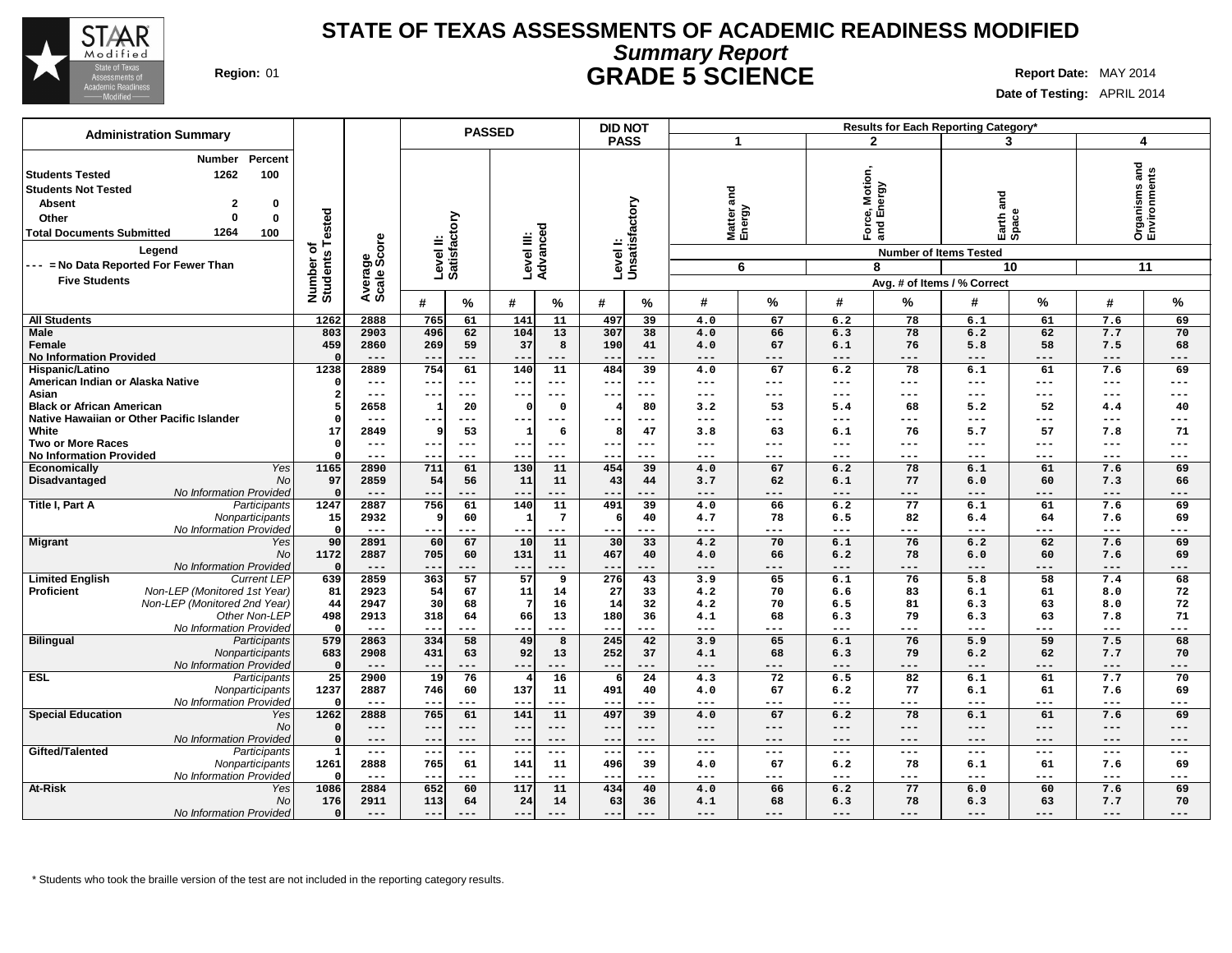

## **Summary Report STATE OF TEXAS ASSESSMENTS OF ACADEMIC READINESS Region:** 01 **GRADE 6 READING Report Date:** MAY 2014

**Date of Testing:** SPRING 2014

| <b>Administration Summary</b>                                                                                                                                                                                     |                       |                        |                           |          | <b>PASSED</b>          |                         | <b>DID NOT</b> |                            |                                             |                 |                                                                                  | Results for Each Reporting Category* |                                                            |          |
|-------------------------------------------------------------------------------------------------------------------------------------------------------------------------------------------------------------------|-----------------------|------------------------|---------------------------|----------|------------------------|-------------------------|----------------|----------------------------|---------------------------------------------|-----------------|----------------------------------------------------------------------------------|--------------------------------------|------------------------------------------------------------|----------|
|                                                                                                                                                                                                                   |                       |                        |                           |          |                        |                         | <b>PASS</b>    |                            | 1                                           |                 |                                                                                  | $\overline{2}$                       | 3                                                          |          |
| Number<br>Percent<br>29673<br>100<br><b>Students Tested</b><br><b>Students Not Tested</b><br><b>Absent</b><br>0<br>61<br>11<br>$\mathbf 0$<br>Other<br>29745<br>100<br><b>Total Documents Submitted</b><br>Legend | Tested<br>৳           | Average<br>Scale Score | Level II:<br>Satisfactory |          | Level III:<br>Advanced |                         |                | Level I:<br>Unsatisfactory | Understanding/<br>Analysis Across<br>Genres |                 | Understanding/<br>Analysis of<br>Literary Texts<br><b>Number of Items Tested</b> |                                      | Understanding/<br> Analysis of<br> Informational<br> Texts |          |
| -- = No Data Reported For Fewer Than                                                                                                                                                                              |                       |                        |                           |          |                        |                         |                |                            |                                             | 10              |                                                                                  | 20                                   |                                                            | 18       |
| <b>Five Students</b>                                                                                                                                                                                              |                       |                        |                           |          |                        |                         |                |                            |                                             |                 | Avg. # of Items / % Correct                                                      |                                      |                                                            |          |
|                                                                                                                                                                                                                   | Number o'<br>Students |                        |                           |          |                        |                         |                |                            |                                             |                 |                                                                                  |                                      |                                                            |          |
|                                                                                                                                                                                                                   |                       |                        | #                         | %        | #                      | %                       | #              | $\%$                       | #                                           | $\%$            | #                                                                                | $\%$                                 | #                                                          | %        |
| <b>All Students</b>                                                                                                                                                                                               | 29673                 | 1553                   | 20099                     | 68       | 2521                   | $\overline{8}$          | 9574           | 32                         | 6.2                                         | 62              | 12.0                                                                             | 60                                   | 10.9                                                       | 60       |
| Male                                                                                                                                                                                                              | 14930                 | 1541                   | 9597                      | 64       | 1069                   | $7\phantom{.0}$         | 5333           | 36                         | 6.1                                         | 61              | 11.5                                                                             | 58                                   | 10.5                                                       | 58       |
| Female                                                                                                                                                                                                            | 14738                 | 1564                   | 10498                     | 71       | 1451                   | 10                      | 4240           | 29                         | 6.4                                         | 64              | 12.4                                                                             | 62                                   | 11.2                                                       | 62       |
| <b>No Information Provided</b>                                                                                                                                                                                    | 29007                 | 1636<br>1551           | 19535                     | 80<br>67 | 1<br>2354              | 20<br>8                 | 9472           | 20<br>33                   | 6.6<br>6.2                                  | 66<br>62        | 13.4<br>11.9                                                                     | 67<br>60                             | 13.6<br>10.8                                               | 76<br>60 |
| Hispanic/Latino<br>American Indian or Alaska Native                                                                                                                                                               | 17                    | 1536                   |                           | 53       |                        | 12                      | 8              | 47                         | 6.1                                         | 61              | 11.4                                                                             | 57                                   | 10.1                                                       | 56       |
| Asian                                                                                                                                                                                                             | 118                   | 1697                   | 110                       | 93       | 54                     | 46                      | R              | $7\phantom{.0}$            | 8.1                                         | 81              | 15.9                                                                             | 79                                   | 14.6                                                       | 81       |
| <b>Black or African American</b>                                                                                                                                                                                  | 53                    | 1597                   | 42                        | 79       | ٠q                     | 17                      | 11             | 21                         | 7.1                                         | 71              | 13.2                                                                             | 66                                   | 12.2                                                       | 68       |
| Native Hawaiian or Other Pacific Islander                                                                                                                                                                         | ា                     | $---$                  | ---                       | ---      | $--$                   | $---$                   | $---$          | ---                        | $\qquad \qquad - -$                         | $---$           | $---$                                                                            | ---                                  | $---$                                                      | ---      |
| White                                                                                                                                                                                                             | 449                   | 1619                   | 381                       | 85       | 94                     | 21                      | 68             | 15                         | 7.2                                         | 72              | 14.1                                                                             | 70                                   | 12.8                                                       | 71       |
| <b>Two or More Races</b>                                                                                                                                                                                          | 23                    | 1626                   | 18                        | 78       |                        | 30                      | 5              | 22                         | 7.3                                         | 73              | 13.6                                                                             | 68                                   | 12.4                                                       | 69       |
| <b>No Information Provided</b>                                                                                                                                                                                    | 5                     | 1606                   |                           | 60       |                        | 20                      | $\overline{2}$ | 40                         | 6.4                                         | 64              | 12.4                                                                             | 62                                   | 12.0                                                       | 67       |
| Yes<br>Economically                                                                                                                                                                                               | 25527                 | 1543                   | 16582                     | 65       | 1713                   | $7\phantom{.0}$         | 8945           | 35                         | 6.1                                         | 61              | 11.7                                                                             | 58                                   | 10.5                                                       | 59       |
| No<br>Disadvantaged                                                                                                                                                                                               | 4141                  | 1615                   | 3514                      | 85       | 807                    | 19                      | 627            | 15                         | 7.1                                         | 71              | 13.9                                                                             | 69                                   | 12.8                                                       | 71       |
| No Information Provideo                                                                                                                                                                                           |                       | 1611                   |                           | 60       |                        | 20                      |                | 40                         | 6.0                                         | 60              | 13.4                                                                             | 67                                   | 11.8                                                       | 66       |
| Title I, Part A<br>Participants                                                                                                                                                                                   | 29528                 | 1553                   | 19983                     | 68       | 2483                   | 8                       | 9545           | $\overline{32}$            | 6.2                                         | 62              | 12.0                                                                             | 60                                   | 10.8                                                       | 60       |
| Nonparticipants                                                                                                                                                                                                   | 140                   | 1616                   | 113                       | 81       | 37                     | 26                      | 27             | 19                         | 7.0                                         | 70              | 13.7                                                                             | 69                                   | 12.7                                                       | 70       |
| No Information Provided                                                                                                                                                                                           |                       | 1613                   | в                         | 60       | $\mathbf{1}$           | 20                      |                | 40                         | 5.8                                         | 58              | 13.4                                                                             | 67                                   | 12.2                                                       | 68       |
| Migrant<br>Yes                                                                                                                                                                                                    | 1335                  | 1514                   | 728                       | 55       | 52                     | $\overline{\mathbf{4}}$ | 607            | 45                         | 5.6                                         | 56              | 10.7                                                                             | 54                                   | 9.6                                                        | 53       |
| No                                                                                                                                                                                                                | 28332                 | 1555                   | 19367                     | 68       | 2468                   | 9                       | 8965           | 32                         | 6.2                                         | 62              | 12.0                                                                             | 60                                   | 10.9                                                       | 61       |
| No Information Provided                                                                                                                                                                                           |                       | 1581                   |                           | 67       |                        | 17                      |                | 33                         | 6.2                                         | 62              | 11.7                                                                             | 58                                   | 11.5                                                       | 64       |
| <b>Current LEP</b><br><b>Limited English</b>                                                                                                                                                                      | 8262                  | 1470                   | 3132                      | 38       | 75                     | $\overline{1}$          | 5130           | 62                         | 5.0                                         | $\overline{50}$ | 9.2                                                                              | 46                                   | 8.1                                                        | 45       |
| <b>Proficient</b><br>Non-LEP (Monitored 1st Year)                                                                                                                                                                 | 2558                  | 1559                   | 1939                      | 76       | 129                    | 5                       | 619            | 24                         | 6.4                                         | 64              | 12.3                                                                             | 61                                   | 11.1                                                       | 62       |
| Non-LEP (Monitored 2nd Year)                                                                                                                                                                                      | 2374                  | 1591                   | 2041                      | 86       | 215                    | 9                       | 333            | 14                         | 6.9                                         | 69              | 13.3                                                                             | 67                                   | 12.2                                                       | 68       |
| Other Non-LEP                                                                                                                                                                                                     | 16473                 | 1588                   | 12984                     | 79       | 2101                   | 13                      | 3489           | 21                         | 6.7                                         | 67              | 13.1                                                                             | 66                                   | 12.0                                                       | 67       |
| No Information Provideo                                                                                                                                                                                           |                       | 1555                   |                           | 50       |                        | 17                      |                | 50                         | 5.2                                         | 52              | 11.7                                                                             | 58                                   | 10.3                                                       | 57       |
| <b>Bilingual</b><br>Participants                                                                                                                                                                                  | 589                   | 1532                   | 356                       | 60       | 36                     | 6                       | 233            | 40                         | 5.9                                         | 59              | 11.3                                                                             | 56                                   | 10.2                                                       | 57       |
| Nonparticipants                                                                                                                                                                                                   | 29071                 | 1553                   | 19739                     | 68       | 2484                   | 9                       | 9332           | 32                         | 6.2                                         | 62              | 12.0                                                                             | 60                                   | 10.9                                                       | 60       |
| No Information Provideo<br>ESL                                                                                                                                                                                    | 13<br>7669            | 1478<br>1469           | 2861                      | 31<br>37 | 65                     | 8<br>$\mathbf{1}$       | 4808           | 69<br>63                   | 4.9<br>4.9                                  | 49<br>49        | 9.2<br>9.1                                                                       | 46<br>46                             | 7.4<br>8.0                                                 | 41<br>45 |
| Participants<br>Nonparticipants                                                                                                                                                                                   | 21993                 | 1582                   | 17235                     | 78       | 2455                   | 11                      | 4758           | 22                         | 6.7                                         | 67              | 13.0                                                                             | 65                                   | 11.8                                                       | 66       |
| No Information Provided                                                                                                                                                                                           | 11                    | 1476                   |                           | 27       |                        | 9                       |                | 73                         | 4.7                                         | 47              | 9.2                                                                              | 46                                   | 7.4                                                        | 41       |
| <b>Special Education</b><br>Yes                                                                                                                                                                                   | 1194                  | 1442                   | 278                       | 23       | 14                     | $\mathbf 1$             | 916            | 77                         | 4.4                                         | 44              | 8.2                                                                              | 41                                   | 7.0                                                        | 39       |
| No                                                                                                                                                                                                                | 28475                 | 1558                   | 19818                     | 70       | 2506                   | 9                       | 8657           | 30                         | 6.3                                         | 63              | 12.1                                                                             | 61                                   | 11.0                                                       | 61       |
| No Information Provideo                                                                                                                                                                                           |                       | $---$                  | $\qquad \qquad -$         | ---      |                        | $---$                   |                | ---                        | $---$                                       | $---$           | $---$                                                                            | ---                                  | $---$                                                      | ---      |
| Gifted/Talented<br>Participants                                                                                                                                                                                   | 3416                  | 1680                   | 3332                      | 98       | 1154                   | 34                      | 84             | $\overline{2}$             | 8.1                                         | 81              | 15.8                                                                             | 79                                   | 14.6                                                       | 81       |
| Nonparticipants                                                                                                                                                                                                   | 26252                 | 1536                   | 16764                     | 64       | 1366                   | 5                       | 9488           | 36                         | 6.0                                         | 60              | 11.5                                                                             | 57                                   | 10.4                                                       | 58       |
| No Information Provided                                                                                                                                                                                           |                       | 1611                   |                           | 60       |                        | 20                      |                | 40                         | 6.0                                         | 60              | 13.4                                                                             | 67                                   | 11.8                                                       | 66       |
| At-Risk<br>Yes                                                                                                                                                                                                    | 15229                 | 1490                   | 7101                      | 47       | 203                    | $\mathbf 1$             | 8128           | 53                         | 5.2                                         | 52              | 9.9                                                                              | 49                                   | 8.8                                                        | 49       |
| No                                                                                                                                                                                                                | 14439                 | 1619                   | 12994                     | 90       | 2317                   | 16                      | 1445           | 10                         | 7.3                                         | 73              | 14.1                                                                             | 71                                   | 13.0                                                       | 72       |
| No Information Provided                                                                                                                                                                                           |                       | 1650                   |                           | 80       |                        | 20                      |                | 20                         | 6.8                                         | 68              | 14.4                                                                             | 72                                   | 13.6                                                       | 76       |
| Career/Technical<br>Participants                                                                                                                                                                                  | 1446                  | 1595                   | 1186                      | 82       | 173                    | 12                      | 260            | 18                         | 6.9                                         | 69              | 13.3                                                                             | 67                                   | 12.3                                                       | 68       |
| <b>Education</b><br>Nonparticipants                                                                                                                                                                               | 28212                 | 1551                   | 18908                     | 67       | 2347                   | 8                       | 9304           | 33                         | 6.2                                         | 62              | 11.9                                                                             | 59                                   | 10.8                                                       | 60       |
| No Information Provided                                                                                                                                                                                           | 15                    | 1468                   | 5                         | 33       |                        | 7                       | 10             | 67                         | 4.5                                         | 45              | 8.3                                                                              | 42                                   | 8.0                                                        | 44       |
|                                                                                                                                                                                                                   |                       |                        |                           |          |                        |                         |                |                            |                                             |                 |                                                                                  |                                      |                                                            |          |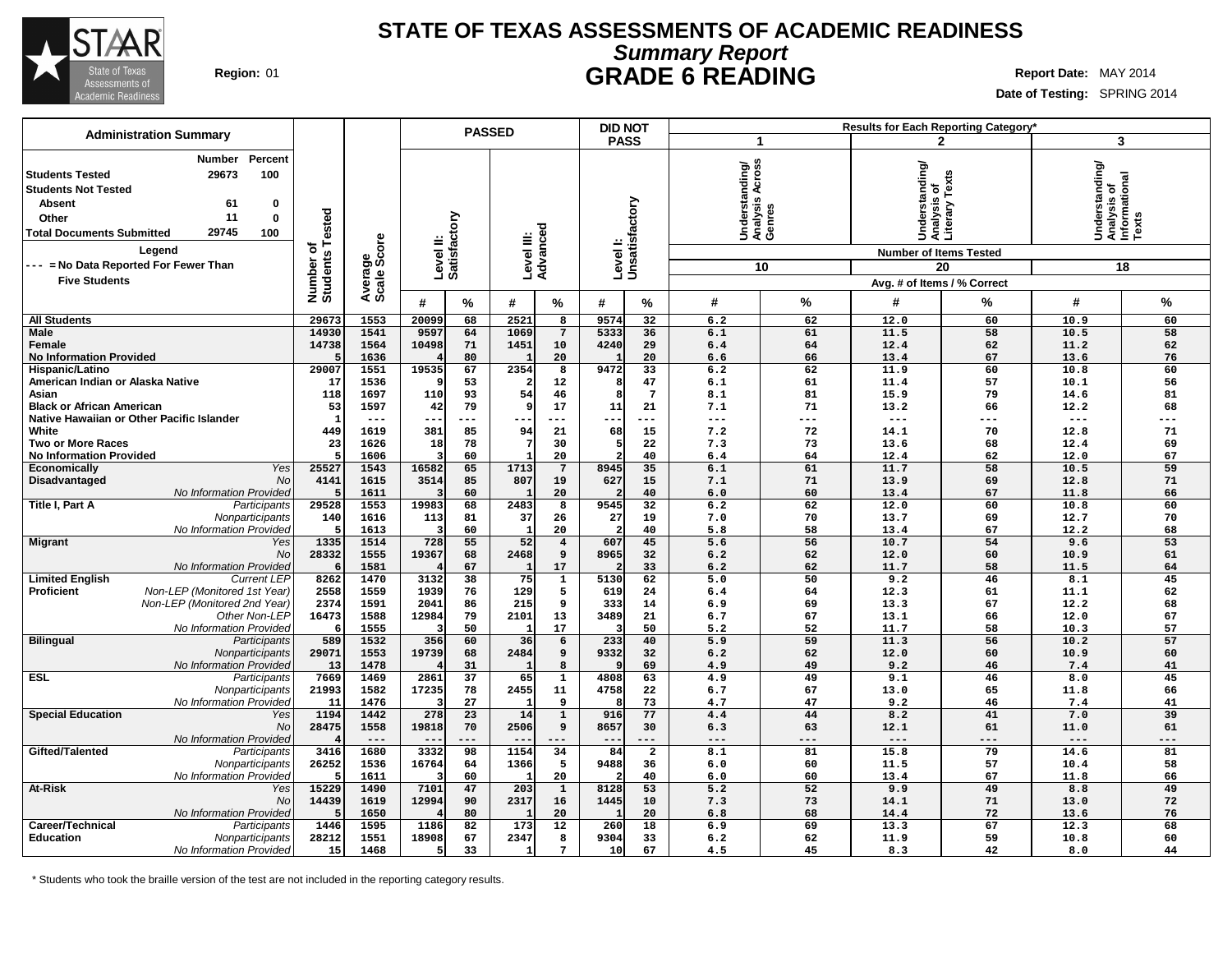

# **Summary Report STATE OF TEXAS ASSESSMENTS OF ACADEMIC READINESS Region:** 01 **GRADE 6 MATHEMATICS Report Date:** MAY 2014

| <b>Administration Summary</b>                                                                                                                                                                            |                       |                        |                           | <b>PASSED</b> |                         |                               | <b>DID NOT</b>             |                |                 |                                                        |                                                           |           |              | <b>Results for Each Reporting Category</b> |                    |           |                               |           |
|----------------------------------------------------------------------------------------------------------------------------------------------------------------------------------------------------------|-----------------------|------------------------|---------------------------|---------------|-------------------------|-------------------------------|----------------------------|----------------|-----------------|--------------------------------------------------------|-----------------------------------------------------------|-----------|--------------|--------------------------------------------|--------------------|-----------|-------------------------------|-----------|
|                                                                                                                                                                                                          |                       |                        |                           |               |                         |                               | <b>PASS</b>                |                | $\mathbf 1$     |                                                        | $\overline{2}$                                            |           |              | 3                                          | 4                  |           | 5                             |           |
| Number<br>Percent<br>28434<br>98<br><b>Students Tested</b><br><b>Students Not Tested</b><br><b>Absent</b><br>56<br>0<br>534<br>$\mathbf{2}$<br>Other<br>29024<br>100<br><b>Total Documents Submitted</b> | Tested<br>৳           | Average<br>Scale Score | Level II:<br>Satisfactory |               | Level III:<br>Advanced  |                               | Level I:<br>Unsatisfactory |                | and             | Numbers,<br>Operations, a<br>Quantitative<br>Reasoning | Patterns,<br>Relationships,<br>and Algebraic<br>Reasoning |           | metry and    | Geometry al<br>Spatial<br>Reasoning        | surement<br>Ë<br>Σ |           | Probability and<br>Statistics |           |
| Legend<br>--- = No Data Reported For Fewer Than                                                                                                                                                          |                       |                        |                           |               |                         |                               |                            |                |                 |                                                        |                                                           |           |              | <b>Number of Items Tested</b>              |                    |           |                               |           |
| <b>Five Students</b>                                                                                                                                                                                     | Number of<br>Students |                        |                           |               |                         |                               |                            |                |                 | 16                                                     |                                                           | 12        |              | 8                                          |                    | 8         |                               | 8         |
|                                                                                                                                                                                                          |                       |                        |                           |               |                         |                               |                            |                |                 |                                                        |                                                           |           |              | Avg. # of Items / % Correct                |                    |           |                               |           |
|                                                                                                                                                                                                          |                       |                        | #                         | $\%$          | #                       | %                             | #                          | ℅              | #               | %                                                      | #                                                         | %         | #            | ℅                                          | #                  | %         | #                             | %         |
| <b>All Students</b>                                                                                                                                                                                      | 28434                 | 1594                   | 20656                     | 73            | 3392                    | 12                            | 7778                       | 27             | 9.5             | 59                                                     | 6.6                                                       | 55        | 4.7          | 58                                         | 4.4                | 55        | 4.6                           | 58        |
| <b>Male</b><br>Female                                                                                                                                                                                    | 14326<br>14103        | 1590<br>1599           | 10130<br>10523            | 71<br>75      | 1663<br>1727            | 12<br>12                      | 4196<br>3580               | 29<br>25       | 9.3<br>9.7      | 58<br>61                                               | 6.5<br>6.7                                                | 54<br>56  | 4.6<br>4.7   | 58<br>59                                   | 4.5<br>4.4         | 56<br>55  | 4.5<br>4.7                    | 57<br>59  |
| <b>No Information Provided</b>                                                                                                                                                                           |                       | 1626                   |                           | 60            |                         | 40                            |                            | 40             | 10.0            | 63                                                     | 6.8                                                       | 57        | 4.8          | 60                                         | 5.0                | 63        | 4.6                           | 58        |
| Hispanic/Latino                                                                                                                                                                                          | 27815                 | 1593                   | 20113                     | 72            | 3219                    | 12                            | 7702                       | 28             | 9.5             | 59                                                     | 6.6                                                       | 55        | 4.6          | 58                                         | 4.4                | 55        | 4.6                           | 58        |
| American Indian or Alaska Native                                                                                                                                                                         | 16                    | 1551                   | 10                        | 63            |                         | $\mathbf 0$                   |                            | 38             | 8.8             | 55                                                     | 6.3                                                       | 52        | 4.2          | 52                                         | 3.7                | 46        | 3.7                           | 46        |
| Asian                                                                                                                                                                                                    | 104                   | 1792                   | 100                       | 96            | 65                      | 63                            | Я.                         | $\overline{4}$ | 13.4            | 84                                                     | 9.7                                                       | 80        | 6.9          | 86                                         | 6.2                | 78        | 6.8                           | 85        |
| <b>Black or African American</b><br>Native Hawaiian or Other Pacific Islander                                                                                                                            | 54<br>$\mathbf{1}$    | 1613<br>---            | 46<br>--                  | 85<br>$---$   | 8<br>---                | 15<br>---                     | --                         | 15<br>$--$     | 10.3<br>$- - -$ | 64<br>---                                              | 7.0<br>$---$                                              | 59<br>--- | 4.7<br>$--$  | 58<br>---                                  | 4.5<br>$- - -$     | 56<br>--- | 5.0<br>$--$                   | 62<br>--- |
| White                                                                                                                                                                                                    | 418                   | 1661                   | 367                       | 88            | 91                      | 22                            | 51                         | 12             | 11.0            | 69                                                     | 7.8                                                       | 65        | 5.5          | 69                                         | 5.2                | 65        | 5.5                           | 68        |
| <b>Two or More Races</b>                                                                                                                                                                                 | 22                    | 1633                   | 16                        | 73            | 7                       | 32                            | 6                          | 27             | 10.0            | 62                                                     | 7.3                                                       | 61        | 5.2          | 65                                         | 4.7                | 59        | 5.0                           | 63        |
| <b>No Information Provided</b>                                                                                                                                                                           |                       | $- - -$                |                           | ---           |                         | ---                           |                            | $- - -$        | $- - -$         | ---                                                    | $- - -$                                                   | ---       | $- - -$      | ---                                        | $- - -$            | ---       | $- - -$                       | ---       |
| Economically<br>Yes                                                                                                                                                                                      | 24519                 | 1585                   | 17352                     | 71            | 2516                    | 10                            | 7167                       | 29             | 9.3             | 58                                                     | 6.4                                                       | 54        | 4.5          | 57                                         | 4.3                | 54        | 4.5                           | 56        |
| Disadvantaged<br>No                                                                                                                                                                                      | 3910                  | 1653                   | 3301                      | 84            | 874                     | 22                            | 609                        | 16             | 10.8            | 68                                                     | 7.7                                                       | 64        | 5.5          | 68                                         | 5.1                | 63        | 5.4                           | 68        |
| No Information Provided<br>Title I, Part A<br>Participants                                                                                                                                               | 28332                 | 1641<br>1594           | 3<br>20574                | 60<br>73      | 3348                    | 40<br>12                      | 7758                       | 40<br>27       | 9.8<br>9.5      | 61<br>59                                               | 7.4<br>6.6                                                | 62<br>55  | 5.6<br>4.7   | 70<br>58                                   | 4.6<br>4.4         | 58<br>55  | 5.2<br>4.6                    | 65<br>58  |
| Nonparticipants                                                                                                                                                                                          | 97                    | 1709                   | 79                        | 81            | 42                      | 43                            | 18                         | 19             | 11.8            | 74                                                     | 8.8                                                       | 73        | 6.2          | 78                                         | 5.7                | 71        | 5.8                           | 72        |
| No Information Provided                                                                                                                                                                                  | -5                    | 1641                   | 3                         | 60            | $\overline{2}$          | 40                            | 2                          | 40             | 10.2            | 64                                                     | 7.2                                                       | 60        | 5.4          | 68                                         | 4.8                | 60        | 5.0                           | 63        |
| <b>Migrant</b><br>Yes                                                                                                                                                                                    | 1298                  | 1560                   | 823                       | 63            | 88                      | $7\phantom{.0}$               | 475                        | 37             | 8.6             | 54                                                     | 5.9                                                       | 50        | 4.2          | 53                                         | 4.0                | 50        | 4.1                           | 51        |
| No                                                                                                                                                                                                       | 27131                 | 1596                   | 19830                     | 73            | 3302                    | 12                            | 7301                       | 27             | 9.5             | 60                                                     | 6.6                                                       | 55        | 4.7          | 59                                         | 4.4                | 55        | 4.6                           | 58        |
| <b>No Information Provided</b><br><b>Limited English</b><br><b>Current LEP</b>                                                                                                                           | 7492                  | 1644<br>1529           | 3<br>4052                 | 60<br>54      | 258                     | 40<br>$\overline{\mathbf{3}}$ | 3440                       | 40<br>46       | 9.8<br>7.9      | 61<br>49                                               | 7.0<br>5.3                                                | 58<br>44  | 5.6<br>3.7   | 70<br>47                                   | 5.2<br>3.6         | 65<br>46  | 5.2<br>3.6                    | 65<br>45  |
| Proficient<br>Non-LEP (Monitored 1st Year)                                                                                                                                                               | 2535                  | 1595                   | 1959                      | 77            | 229                     | 9                             | 576                        | 23             | 9.6             | 60                                                     | 6.6                                                       | 55        | 4.7          | 59                                         | 4.5                | 56        | 4.7                           | 59        |
| Non-LEP (Monitored 2nd Year)                                                                                                                                                                             | 2334                  | 1624                   | 1957                      | 84            | 314                     | 13                            | 377                        | 16             | 10.4            | 65                                                     | 7.2                                                       | 60        | 5.1          | 64                                         | 4.7                | 59        | 5.1                           | 63        |
| Other Non-LEP                                                                                                                                                                                            | 16067                 | 1621                   | 12685                     | 79            | 2589                    | 16                            | 3382                       | 21             | 10.1            | 63                                                     | 7.1                                                       | 59        | 5.0          | 63                                         | 4.7                | 59        | 5.0                           | 63        |
| <b>No Information Provided</b>                                                                                                                                                                           | -6                    | 1599                   | 3                         | 50            |                         | 33                            |                            | 50             | 9.0             | 56                                                     | 6.8                                                       | 57        | 4.8          | 60                                         | 3.8                | 48        | 4.5                           | 56        |
| <b>Bilingual</b><br>Participants                                                                                                                                                                         | 527                   | 1584                   | 362                       | 69<br>73      | 50                      | 9                             | 165                        | 31<br>27       | 9.2             | 58<br>59                                               | 6.5                                                       | 54        | 4.6          | 57                                         | 4.2                | 53<br>55  | 4.5                           | 56        |
| Nonparticipants<br>No Information Provided                                                                                                                                                               | 27899<br>-8           | 1595<br>1555           | 20291                     | 38            | 3340                    | 12<br>25                      | 7608                       | 63             | 9.5<br>7.6      | 48                                                     | 6.6<br>5.9                                                | 55<br>49  | 4.7<br>4.1   | 58<br>52                                   | 4.4<br>3.6         | 45        | 4.6<br>4.1                    | 58<br>52  |
| <b>ESL</b><br>Participants                                                                                                                                                                               | 6986                  | 1527                   | 3747                      | 54            | 232                     | $\overline{\mathbf{3}}$       | 3239                       | 46             | 7.8             | 49                                                     | 5.3                                                       | 44        | 3.7          | 46                                         | 3.6                | 45        | 3.6                           | 45        |
| Nonparticipants                                                                                                                                                                                          | 21441                 | 1616                   | 16906                     | 79            | 3158                    | 15                            | 4535                       | 21             | 10.0            | 63                                                     | 7.0                                                       | 59        | 5.0          | 62                                         | 4.7                | 58        | 5.0                           | 62        |
| No Information Provided                                                                                                                                                                                  | -7                    | 1572                   | Э                         | 43            |                         | 29                            |                            | 57             | 8.3             | 52                                                     | 6.3                                                       | 52        | 4.4          | 55                                         | 3.6                | 45        | 4.1                           | 52        |
| <b>Special Education</b><br>Yes                                                                                                                                                                          | 1259                  | 1487                   | 441                       | 35            | 33                      | $\overline{\mathbf{3}}$       | 818                        | 65             | 7.0             | 44                                                     | 4.3                                                       | 36        | 3.0          | 37                                         | 3.1                | 39        | 2.8                           | 36        |
| <b>No</b><br>No Information Provided                                                                                                                                                                     | 27171                 | 1599<br>$---$          | 20212<br>$- -$            | 74<br>---     | 3357<br>$- -$           | 12<br>---                     | 6959<br>--                 | 26<br>$---$    | 9.6<br>$---$    | 60<br>---                                              | 6.7<br>$---$                                              | 56<br>--- | 4.7<br>$---$ | 59<br>---                                  | 4.5<br>$---$       | 56<br>--- | 4.7<br>$---$                  | 59<br>--- |
| Gifted/Talented<br>Participants                                                                                                                                                                          | 3175                  | 1745                   | 3098                      | 98            | 1374                    | 43                            | 77                         | $\overline{a}$ | 12.8            | 80                                                     | 9.4                                                       | 78        | 6.6          | 82                                         | 6.1                | 76        | 6.5                           | 82        |
| Nonparticipants                                                                                                                                                                                          | 25254                 | 1575                   | 17555                     | 70            | 2016                    | 8                             | 7699                       | 30             | 9.1             | 57                                                     | 6.3                                                       | 52        | 4.4          | 55                                         | 4.2                | 52        | 4.4                           | 55        |
| No Information Provided                                                                                                                                                                                  |                       | 1641                   | $\overline{\mathbf{3}}$   | 60            |                         | 40                            |                            | 40             | 9.8             | 61                                                     | 7.4                                                       | 62        | 5.6          | 70                                         | 4.6                | 58        | 5.2                           | 65        |
| <b>At-Risk</b><br>Yes                                                                                                                                                                                    | 14495                 | 1531                   | 8105                      | 56            | 462                     | $\overline{\mathbf{3}}$       | 6390                       | 44             | 8.0             | 50                                                     | 5.3                                                       | 44        | 3.8          | 47                                         | 3.7                | 46        | 3.7                           | 46        |
| <b>No</b><br>No Information Provided                                                                                                                                                                     | 13934                 | 1660<br>1679           | 12547                     | 90<br>80      | 2928                    | 21                            | 1387                       | 10<br>20       | 11.1            | 69<br>70                                               | 7.9                                                       | 66        | 5.6          | 70<br>80                                   | 5.2                | 65        | 5.6                           | 70        |
| Career/Technical<br>Participants                                                                                                                                                                         | 1340                  | 1633                   | 1137                      | 85            | 203                     | 40<br>15                      | 203                        | 15             | 11.2<br>10.5    | 65                                                     | 8.2<br>7.5                                                | 68<br>62  | 6.4<br>5.1   | 64                                         | 5.2<br>4.8         | 65<br>61  | 5.4<br>5.3                    | 68<br>66  |
| <b>Education</b><br>Nonparticipants                                                                                                                                                                      | 27082                 | 1592                   | 19513                     | 72            | 3187                    | 12                            | 7569                       | 28             | 9.5             | 59                                                     | 6.6                                                       | 55        | 4.6          | 58                                         | 4.4                | 55        | 4.6                           | 57        |
| No Information Provided                                                                                                                                                                                  | 12                    | 1561                   | 6                         | 50            | $\overline{\mathbf{2}}$ | 17                            | 6                          | 50             | 7.9             | 49                                                     | 6.1                                                       | 51        | 4.8          | 60                                         | 3.9                | 49        | 4.0                           | 50        |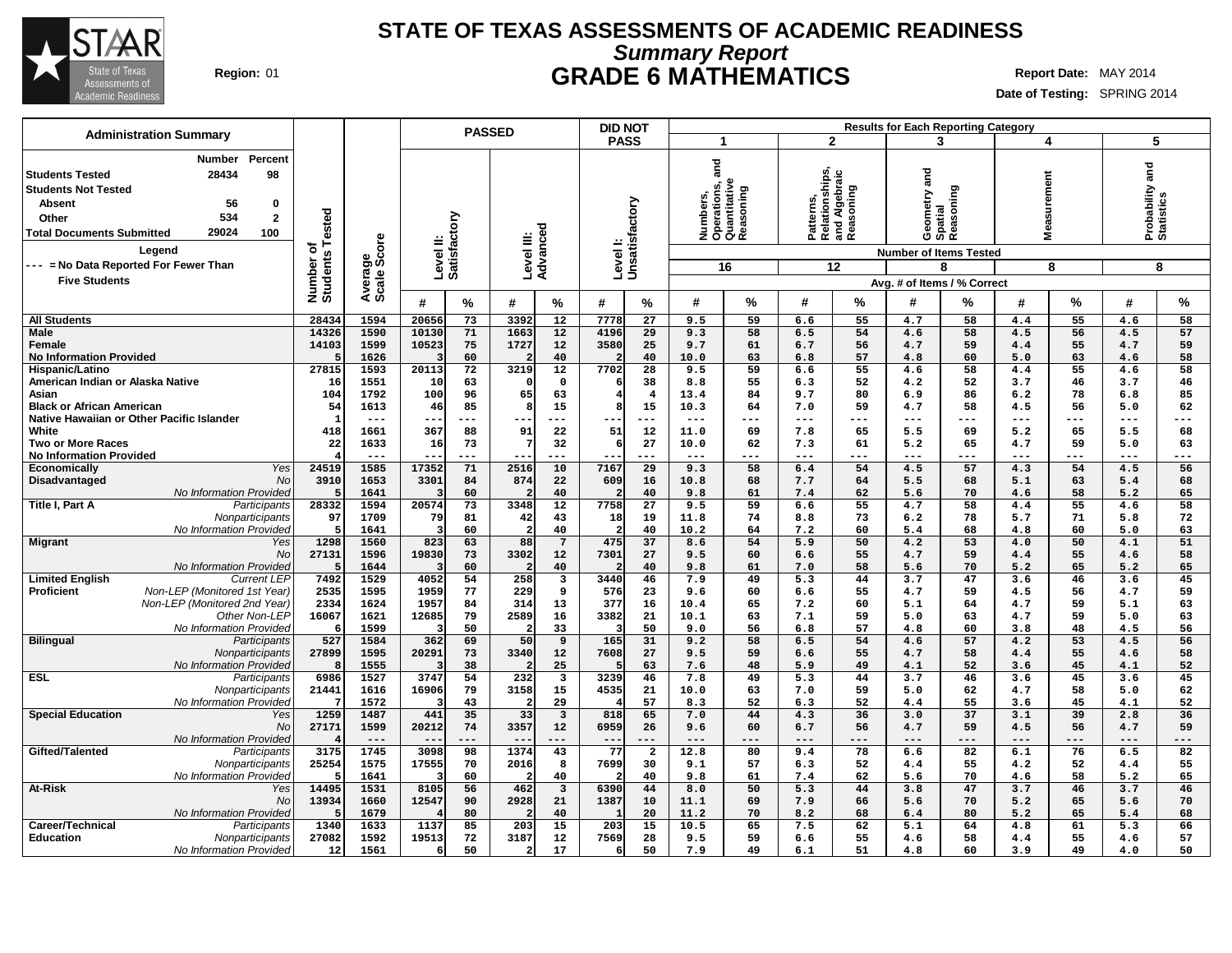

## **Summary Report STATE OF TEXAS ASSESSMENTS OF ACADEMIC READINESS L Region:** 01 **GRADE 6 MATHEMATICS Report Date:** MAY 2014

**Date of Testing:** SPRING 2014

| <b>Administration Summary</b>                                                                                                                                    |                                        |                         |                        | <b>PASSED</b>                                     |                                                          | <b>DID NOT</b>                 |                                                                  |              |                                                                 | Results for Each Reporting Category'                                  |                                         |                                                                                               |
|------------------------------------------------------------------------------------------------------------------------------------------------------------------|----------------------------------------|-------------------------|------------------------|---------------------------------------------------|----------------------------------------------------------|--------------------------------|------------------------------------------------------------------|--------------|-----------------------------------------------------------------|-----------------------------------------------------------------------|-----------------------------------------|-----------------------------------------------------------------------------------------------|
|                                                                                                                                                                  |                                        |                         |                        |                                                   |                                                          | <b>PASS</b>                    | $\overline{1}$                                                   |              | $\overline{2}$                                                  | 3                                                                     | 4                                       | 5                                                                                             |
| Number<br>797<br><b>Students Tested</b><br><b>Students Not Tested</b><br><b>Absent</b><br>Other<br>$\Omega$<br>797<br><b>Total Documents Submitted</b><br>Legend | Percent<br>100<br>0<br>$\bf{0}$<br>100 | Tested<br>৳             | Average<br>Scale Score | Level II:<br>Satisfactory                         | Advanced<br>Level III:                                   | Level I:<br>Unsatisfactory     | ត<br>ត<br>Numbers,<br>Operations, a<br>Quantitative<br>Reasoning |              | Patterns,<br>Relationships,<br>and Algebraic<br>Reasoning       | Geometry and<br>Spatial<br>Reasoning<br><b>Number of Items Tested</b> | easurement<br>Š.                        | Probability and<br>Statistics                                                                 |
| --- = No Data Reported For Fewer Than                                                                                                                            |                                        |                         |                        |                                                   |                                                          |                                | 16                                                               |              | 12                                                              | 8                                                                     | 8                                       | 8                                                                                             |
| <b>Five Students</b>                                                                                                                                             |                                        | Number of<br>Students   |                        |                                                   |                                                          |                                |                                                                  |              |                                                                 | Avg. # of Items / % Correct                                           |                                         |                                                                                               |
|                                                                                                                                                                  |                                        |                         |                        | #<br>$\%$                                         | #<br>%                                                   | #<br>%                         | #                                                                | %            | %<br>#                                                          | #<br>%                                                                | %<br>#                                  | $\%$<br>#                                                                                     |
| <b>All Students</b>                                                                                                                                              |                                        | 797                     | 1505                   | 331<br>42                                         | 28<br>$\overline{\mathbf{4}}$                            | 466<br>58                      | 6.4                                                              | 40           | 5.3<br>44                                                       | 3.7<br>46                                                             | 3.2<br>40                               | 37<br>3.0                                                                                     |
| <b>Male</b>                                                                                                                                                      |                                        | 395                     | 1502                   | 159<br>40                                         | 11<br>$\overline{\mathbf{3}}$                            | 236<br>60                      | 6.3                                                              | 39           | 5.2<br>44                                                       | 3.6<br>45                                                             | 3.3<br>41                               | 2.8<br>35                                                                                     |
| Female<br><b>No Information Provided</b>                                                                                                                         |                                        | 402<br>$\Omega$         | 1508<br>$---$          | 172<br>43<br>$- -$                                | 17<br>$\overline{4}$<br>$---$<br>---                     | 57<br>230<br>$- -$<br>$---$    | 6.5<br>$---$                                                     | 41<br>$---$  | 45<br>5.3<br>$---$<br>---                                       | 3.8<br>47<br>---<br>$---$                                             | 3.1<br>39<br>$---$<br>$- - -$           | 3.1<br>39<br>$---$<br>---                                                                     |
| Hispanic/Latino                                                                                                                                                  |                                        | 780                     | 1505                   | 325<br>42                                         | $\overline{27}$<br>3                                     | 58<br>455                      | 6.4                                                              | 40           | 44<br>5.3                                                       | 3.7<br>46                                                             | 3.2<br>40                               | 37<br>3.0                                                                                     |
| American Indian or Alaska Native                                                                                                                                 |                                        | $\mathbf{1}$            | $---$                  | $\qquad \qquad -$<br>$---$                        | ---<br>$---$                                             | $- -$<br>$- - -$               | $- - -$                                                          | $---$        | ---<br>$- - -$                                                  | $---$<br>$---$                                                        | $- - -$<br>$---$                        | $---$<br>$-- -$                                                                               |
| Asian                                                                                                                                                            |                                        | Э                       | $---$                  | $- -$<br>$- - -$                                  | $--$<br>$- - -$                                          | $- -$<br>$- - -$               | $-- -$                                                           | ---          | $\qquad \qquad -$<br>---                                        | $---$<br>---                                                          | $---$<br>$---$                          | $---$<br>$---$                                                                                |
| <b>Black or African American</b>                                                                                                                                 |                                        | -0                      | $---$                  | $- - -$<br>$\qquad \qquad -$                      | ---<br>$---$                                             | $--$<br>$- - -$                | $-- -$                                                           | ---          | $- - -$<br>---                                                  | $---$<br>---                                                          | ---<br>$---$                            | $---$<br>$---$                                                                                |
| Native Hawaiian or Other Pacific Islander<br>White                                                                                                               |                                        | -0<br>11                | $---$<br>1453          | 27<br>з                                           | ---<br>---<br>$\mathbf 0$<br>$\Omega$                    | --<br>$- - -$<br>73<br>я       | $--$                                                             | ---<br>29    | ---<br>---<br>42<br>5.0                                         | ---<br>---<br>2.0<br>25                                               | ---<br>---<br>33                        | ---<br>$--$                                                                                   |
| <b>Two or More Races</b>                                                                                                                                         |                                        | $\Omega$                | $---$                  | $- -$<br>$- - -$                                  | ---<br>$- - -$                                           | $- -$<br>$- - -$               | 4.6<br>$- - -$                                                   | ---          | ---<br>$- - -$                                                  | $---$<br>---                                                          | 2.6<br>$---$<br>$- - -$                 | 2.6<br>33<br>$---$<br>$- - -$                                                                 |
| <b>No Information Provided</b>                                                                                                                                   |                                        |                         | $- - -$                | $- -$<br>$- - -$                                  | $- -$<br>$- - -$                                         | $- -$<br>$- - -$               | $- - -$                                                          | ---          | ---<br>$- - -$                                                  | $- - -$<br>---                                                        | $- - -$<br>$- - -$                      | $- - -$<br>$- - -$                                                                            |
| Economically                                                                                                                                                     | Yes                                    | 734                     | 1504                   | 302<br>41                                         | 26<br>$\overline{4}$                                     | 432<br>59                      | 6.3                                                              | 40           | 44<br>5.3                                                       | 3.7<br>46                                                             | 3.2<br>40                               | 37<br>3.0                                                                                     |
| Disadvantaged                                                                                                                                                    | No                                     | 62                      | 1523                   | 29<br>47                                          | $\overline{2}$<br>$\overline{\mathbf{3}}$                | 33<br>53                       | 7.1                                                              | 44           | 48<br>5.8                                                       | 49<br>3.9                                                             | 3.3<br>42                               | 3.0<br>38                                                                                     |
| No Information Provided<br>Title I, Part A                                                                                                                       | Participants                           | $\overline{1}$<br>784   | $---$<br>1504          | $- -$<br>---<br>324<br>41                         | ---<br>---<br>28<br>$\overline{4}$                       | --<br>---<br>460<br>59         | $---$                                                            | ---          | $---$<br>---<br>5.3<br>44                                       | $---$<br>---<br>3.7<br>46                                             | ---<br>---<br>3.2<br>40                 | $---$<br>---<br>37                                                                            |
|                                                                                                                                                                  | Nonparticipants                        | 12                      | 1561                   | 58<br>7                                           | $\circ$<br>$\mathsf{o}$                                  | 42<br>5                        | 6.4<br>8.3                                                       | 40<br>52     | 55<br>6.6                                                       | 54<br>4.3                                                             | 50<br>4.0                               | 3.0<br>3.8<br>47                                                                              |
| No Information Provided                                                                                                                                          |                                        | $\overline{1}$          | $---$                  | $- -$<br>---                                      | ---                                                      | --<br>$- - -$                  | $-- -$                                                           | ---          | ---<br>$- - -$                                                  | $---$<br>---                                                          | $---$<br>---                            | $---$<br>---                                                                                  |
| <b>Migrant</b>                                                                                                                                                   | Yes                                    | 28                      | 1494                   | 11<br>39                                          | 7<br>$\overline{2}$                                      | 17<br>61                       | 5.9                                                              | 37           | 4.8<br>40                                                       | 3.8<br>48                                                             | 3.1<br>39                               | 37<br>3.0                                                                                     |
|                                                                                                                                                                  | No                                     | 767                     | 1506                   | 320<br>42                                         | 26<br>$\mathbf{3}$                                       | 447<br>58                      | 6.4                                                              | 40           | 44<br>5.3                                                       | 3.7<br>46                                                             | 3.2<br>40                               | 3.0<br>37                                                                                     |
| No Information Provided                                                                                                                                          |                                        | -2                      | $- - -$                | ---<br>$ -$                                       | ---<br>---                                               | $- -$<br>---                   | $- - -$                                                          | ---          | ---<br>$- - -$                                                  | $---$<br>---                                                          | $---$<br>$- - -$                        | $- - -$<br>---                                                                                |
| <b>Limited English</b><br>Non-LEP (Monitored 1st Year)<br>Proficient                                                                                             | <b>Current LEP</b>                     | 797<br>$\Omega$         | 1505<br>$---$          | 331<br>42<br>$- -$<br>$---$                       | 28<br>$\overline{\mathbf{4}}$<br>---<br>$---$            | 466<br>58<br>$- -$<br>$---$    | 6.4<br>$\sim$ $\sim$ $\sim$                                      | 40<br>---    | 5.3<br>44<br>$---$<br>---                                       | 3.7<br>46<br>$\qquad \qquad -$<br>$---$                               | 40<br>3.2<br>$\qquad \qquad -$<br>$---$ | 37<br>3.0<br>$---$<br>---                                                                     |
| Non-LEP (Monitored 2nd Year)                                                                                                                                     |                                        | $\Omega$                | $---$                  | $- -$<br>$---$                                    | ---<br>$---$                                             | $--$<br>$---$                  | $\sim$ $\sim$ $\sim$                                             | ---          | $---$<br>---                                                    | $---$<br>$---$                                                        | $\qquad \qquad -$<br>$---$              | $---$<br>$---$                                                                                |
|                                                                                                                                                                  | Other Non-LEP                          | $\Omega$                | $---$                  | $-$<br>$---$                                      | ---<br>$---$                                             | $- -$<br>$---$                 | $---$                                                            | $---$        | $\qquad \qquad - -$<br>---                                      | $- - -$<br>---                                                        | $---$<br>$---$                          | $---$<br>---                                                                                  |
| No Information Provided                                                                                                                                          |                                        | $\Omega$                | $---$                  | $- -$<br>$---$                                    | ---<br>---                                               | --<br>$- - -$                  | $\qquad \qquad - -$                                              | ---          | $---$<br>---                                                    | $- - -$<br>---                                                        | $---$<br>$---$                          | $---$<br>$---$                                                                                |
| <b>Bilingual</b>                                                                                                                                                 | Participants                           | 57                      | 1546                   | 31<br>54                                          | 5<br>3                                                   | 26<br>46                       | 7.6                                                              | 48           | 52<br>6.3                                                       | 4.3<br>54                                                             | 3.8<br>47                               | 42<br>3.4                                                                                     |
|                                                                                                                                                                  | Nonparticipants                        | 734<br>- 6              | 1503<br>1397           | 300<br>41<br>$\mathbf{0}$                         | 25<br>$\overline{\mathbf{3}}$<br>$\Omega$<br>$\mathbf 0$ | 434<br>59<br>100<br>6          | 6.3<br>3.0                                                       | 39<br>19     | 5.2<br>44<br>22<br>2.7                                          | 3.6<br>45<br>35<br>2.8                                                | 39<br>3.2<br>27<br>2.2                  | 37<br>2.9<br>13<br>1.0                                                                        |
| No Information Provided<br>ESL                                                                                                                                   | Participants                           | 717                     | 1504                   | 296<br>41                                         | 24<br>3                                                  | 421<br>59                      | 6.3                                                              | 40           | 5.3<br>44                                                       | 46<br>3.6                                                             | 3.2<br>40                               | 3.0<br>37                                                                                     |
|                                                                                                                                                                  | Nonparticipants                        | 75                      | 1523                   | 35<br>47                                          | $\overline{4}$<br>5                                      | 40<br>53                       | 7.0                                                              | 44           | 5.8<br>48                                                       | 50<br>4.0                                                             | 3.3<br>42                               | 3.1<br>39                                                                                     |
| No Information Provided                                                                                                                                          |                                        | - 5                     | 1393                   | $\Omega$<br>$\mathbf 0$                           | $\Omega$<br>0                                            | 100                            | 3.0                                                              | 19           | 2.8<br>23                                                       | 28<br>2.2                                                             | 30<br>2.4                               | 13<br>1.0                                                                                     |
| <b>Special Education</b>                                                                                                                                         | Yes                                    | $\overline{2}$          | $---$                  | ---                                               | ---                                                      | $- -$<br>---                   | $---$                                                            | ---          | ---<br>---                                                      | $---$<br>---                                                          | $---$<br>---                            | $---$<br>---                                                                                  |
|                                                                                                                                                                  | No                                     | 794<br>$\mathbf{1}$     | 1505                   | 331<br>42<br>---                                  | 28<br>$\overline{4}$                                     | 58<br>463<br>$---$             | 6.4                                                              | 40           | 44<br>5.3                                                       | 46<br>3.7                                                             | 40<br>3.2<br>$---$                      | 3.0<br>37                                                                                     |
| <b>No Information Provided</b><br>Gifted/Talented                                                                                                                | Participants                           | $\overline{4}$          | $---$<br>$  -$         | $\qquad \qquad -$<br>$- -$<br>$\qquad \qquad - -$ | $---$<br>---<br>$- - -$<br>---                           | $--$<br>$\frac{1}{2}$<br>$- -$ | $---$<br>$\sim$ $\sim$ $\sim$                                    | ---<br>$---$ | $---$<br>---<br>$  -$<br>$\hspace{0.05cm} -  \hspace{0.05cm} -$ | $---$<br>---<br>$\sim$ $\sim$ $\sim$<br>$---$                         | $---$<br>$\frac{1}{2}$<br>$\frac{1}{2}$ | $---$<br>---<br>$---$<br>$\hspace{0.05cm} -\hspace{0.05cm} -\hspace{0.05cm} -\hspace{0.05cm}$ |
|                                                                                                                                                                  | Nonparticipants                        | 792                     | 1504                   | 328<br>41                                         | $\overline{\mathbf{3}}$<br>27                            | 59<br>464                      | 6.4                                                              | 40           | 44<br>5.3                                                       | 46<br>3.7                                                             | 3.2<br>40                               | 3.0<br>37                                                                                     |
| No Information Provided                                                                                                                                          |                                        | - 1                     | $---$                  | ---<br>$- -$                                      | ---<br>---                                               | $- -$<br>$- - -$               | $-- -$                                                           | ---          | $---$<br>---                                                    | $---$<br>---                                                          | $---$<br>$- - -$                        | $- - -$<br>---                                                                                |
| At-Risk                                                                                                                                                          | Yes                                    | 753                     | 1509                   | 325<br>43                                         | 27<br>$\overline{\mathbf{4}}$                            | 428<br>57                      | 6.5                                                              | 41           | 45<br>5.4                                                       | 3.7<br>47                                                             | 3.2<br>40                               | 38<br>3.0                                                                                     |
|                                                                                                                                                                  | No                                     | 43                      | 1445                   | 14<br>6                                           | $\mathbf{1}$<br>$\overline{\mathbf{2}}$                  | 37<br>86                       | 4.6                                                              | 29           | 33<br>4.0                                                       | 2.5<br>32                                                             | 30<br>2.4                               | 2.2<br>28                                                                                     |
| No Information Provided<br>Career/Technical                                                                                                                      | Participants                           | -1<br>27                | $---$<br>1498          | 13<br>48                                          | $\Omega$<br>$\mathbf 0$                                  | --<br>14<br>52                 | $---$<br>6.6                                                     | ---<br>41    | ---<br>---<br>45<br>5.4                                         | $---$<br>---<br>3.5<br>44                                             | ---<br>---<br>3.3<br>41                 | $---$<br>---<br>30<br>2.4                                                                     |
| Education                                                                                                                                                        | Nonparticipants                        | 766                     | 1506                   | 318<br>42                                         | 28<br>$\overline{\mathbf{4}}$                            | 448<br>58                      | 6.4                                                              | 40           | 5.3<br>44                                                       | 46<br>3.7                                                             | 3.2<br>40                               | 37<br>3.0                                                                                     |
| No Information Provided                                                                                                                                          |                                        | $\overline{\mathbf{4}}$ | $---$                  | $---$<br>$---$                                    | $---$<br>$---$                                           | $---$<br>$---$                 | $---$                                                            | $---$        | $- - -$<br>---                                                  | $---$<br>---                                                          | $---$<br>---                            | $---$<br>---                                                                                  |

\* Students who took the STAAR L test on paper are not included in the reporting category results.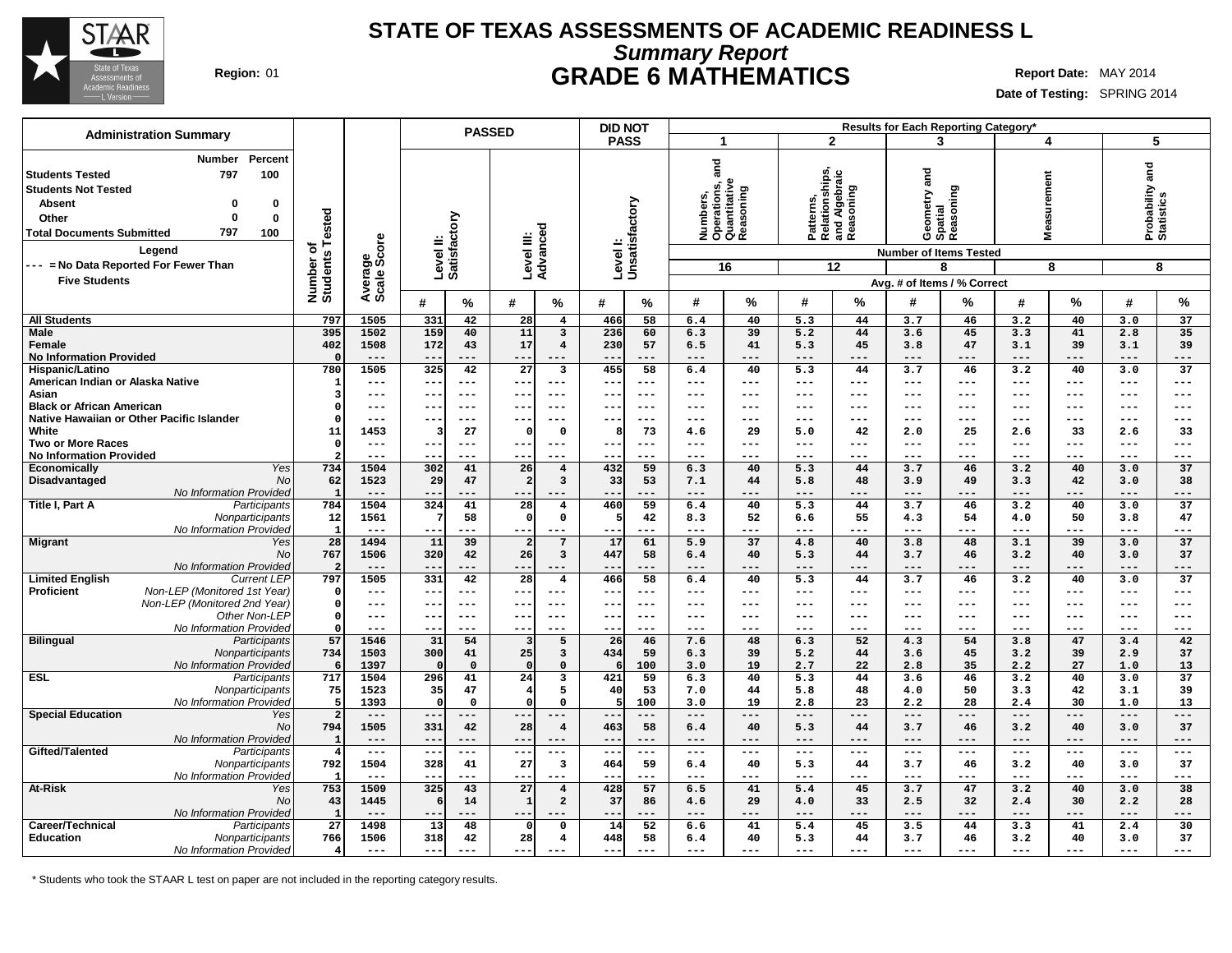

# **Summary Report STATE OF TEXAS ASSESSMENTS OF ACADEMIC READINESS MODIFIED Region:** 01 **GRADE 6 READING Report Date:** MAY 2014

٦

**Date of Testing:** SPRING 2014

|                                                                                                                                                                                                                                                                      |                                      |                        |                           |                     | <b>PASSED</b>          |                                  |                   | <b>DID NOT</b>             |                                        |              |                                                                                                                 | Results for Each Reporting Category* |                                                            |            |
|----------------------------------------------------------------------------------------------------------------------------------------------------------------------------------------------------------------------------------------------------------------------|--------------------------------------|------------------------|---------------------------|---------------------|------------------------|----------------------------------|-------------------|----------------------------|----------------------------------------|--------------|-----------------------------------------------------------------------------------------------------------------|--------------------------------------|------------------------------------------------------------|------------|
| <b>Administration Summary</b>                                                                                                                                                                                                                                        |                                      |                        |                           |                     |                        |                                  | <b>PASS</b>       |                            | $\mathbf{1}$                           |              |                                                                                                                 | $\mathbf{2}$                         | 3                                                          |            |
| Percent<br>Number<br>99<br><b>Students Tested</b><br>1162<br><b>Students Not Tested</b><br><b>Absent</b><br>8<br>-1<br>3<br>Other<br>0<br>1173<br><b>Total Documents Submitted</b><br>100<br>Legend<br>--- = No Data Reported For Fewer Than<br><b>Five Students</b> | Tested<br>৳<br>Number of<br>Students | Average<br>Scale Score | Level II:<br>Satisfactory |                     | Level III:<br>Advanced |                                  |                   | Level I:<br>Unsatisfactory | tanding<br>Genres<br>Underst<br>Across | 8            | Understanding/<br>Analysis of<br>Literary Texts<br><b>Number of Items Tested</b><br>Avg. # of Items / % Correct | 16                                   | Understanding/<br> Analysis of<br> Informational<br> Texts | 14         |
|                                                                                                                                                                                                                                                                      |                                      |                        | #                         | %                   | #                      | %                                | #                 | %                          | #                                      | %            | #                                                                                                               | %                                    | #                                                          | %          |
| <b>All Students</b>                                                                                                                                                                                                                                                  | 1162                                 | 2846                   | 644                       | 55                  | 45                     | $\overline{4}$                   | 518               | 45                         | 4.1                                    | 51           | 8.3                                                                                                             | 52                                   | 7.7                                                        | 55         |
| Male                                                                                                                                                                                                                                                                 | 785                                  | 2834                   | 415                       | 53                  | 30                     | $\overline{\mathbf{4}}$          | 370               | 47                         | 4.0                                    | 50           | 8.1                                                                                                             | 50                                   | 7.6                                                        | 54         |
| Female<br><b>No Information Provided</b>                                                                                                                                                                                                                             | 376                                  | 2871<br>$---$          | 228<br>$-$                | 61<br>---           | 15<br>--               | $\overline{\mathbf{4}}$<br>$---$ | 148               | 39<br>---                  | 4.2<br>$---$                           | 52<br>$---$  | 8.7<br>---                                                                                                      | 54<br>---                            | 7.9<br>$---$                                               | 56<br>---  |
| Hispanic/Latino                                                                                                                                                                                                                                                      | 1140                                 | 2846                   | 631                       | 55                  | 45                     | $\overline{4}$                   | 509               | 45                         | 4.1                                    | 51           | 8.3                                                                                                             | 52                                   | 7.7                                                        | 55         |
| American Indian or Alaska Native                                                                                                                                                                                                                                     |                                      | ---                    | $ -$                      | $---$               |                        | $- - -$                          |                   | $---$                      | $---$                                  | $---$        | ---                                                                                                             | ---                                  | $---$                                                      | ---        |
| Asian                                                                                                                                                                                                                                                                |                                      | ---                    | $- -$                     | $\qquad \qquad - -$ | $- -$                  | $---$                            | $- -$             | $---$                      | ---                                    | $---$        | ---                                                                                                             | ---                                  | $---$                                                      | ---        |
| <b>Black or African American</b><br>Native Hawaiian or Other Pacific Islander                                                                                                                                                                                        |                                      | ---<br>---             | $- -$                     | $---$<br>$---$      | $- -$                  | $--$<br>$\frac{1}{2}$            | $\sim$ $\sim$     | $---$<br>$---$             | ---<br>$---$                           | ---<br>$---$ | ---<br>---                                                                                                      | ---<br>---                           | $---$<br>$---$                                             | ---<br>--- |
| White                                                                                                                                                                                                                                                                | 16                                   | 2866                   | 10                        | 63                  | $\Omega$               | $\Omega$                         | 6                 | 38                         | 4.3                                    | 53           | 9.1                                                                                                             | 57                                   | 7.4                                                        | 53         |
| <b>Two or More Races</b>                                                                                                                                                                                                                                             |                                      | ---                    | --                        | ---                 | --                     | $- - -$                          |                   | $- - -$                    | ---                                    | ---          | ---                                                                                                             | ---                                  | $---$                                                      | ---        |
| <b>No Information Provided</b>                                                                                                                                                                                                                                       |                                      | ---                    | $- -$                     | $---$               | --                     | $--$                             |                   | ---                        | $\qquad \qquad - -$                    | $- - -$      | ---                                                                                                             | ---                                  | $---$                                                      | ---        |
| Yes<br>Economically                                                                                                                                                                                                                                                  | 1085                                 | 2844                   | 602                       | 55                  | 39                     | $\overline{\mathbf{4}}$          | 483               | 45                         | 4.0                                    | 50           | 8.3                                                                                                             | 52                                   | 7.7                                                        | 55         |
| Disadvantaged<br>No<br>No Information Provided                                                                                                                                                                                                                       | 76                                   | 2864                   | 41                        | 54<br>---           | -6                     | 8                                | 35                | 46                         | 4.3<br>$---$                           | 54<br>---    | 8.3<br>---                                                                                                      | 52<br>---                            | 7.7<br>$---$                                               | 55<br>---  |
| Title I, Part A<br>Participants                                                                                                                                                                                                                                      | 1154                                 | 2845                   | 638                       | 55                  | 44                     | $\overline{\mathbf{4}}$          | 516               | 45                         | 4.1                                    | 51           | 8.3                                                                                                             | 52                                   | 7.7                                                        | 55         |
| Nonparticipants                                                                                                                                                                                                                                                      |                                      | 2935                   |                           | 71                  | -1                     | 14                               | $\overline{2}$    | 29                         | 4.7                                    | 59           | 9.0                                                                                                             | 56                                   | 8.4                                                        | 60         |
| No Information Provided                                                                                                                                                                                                                                              |                                      | $---$                  | $- -$                     | $---$               | $- -$                  | $---$                            |                   | ---                        | $- - -$                                | $---$        | ---                                                                                                             | ---                                  | $---$                                                      | ---        |
| <b>Migrant</b><br>Yes                                                                                                                                                                                                                                                | 91                                   | 2839                   | 51                        | 56                  |                        | $7\phantom{.0}$                  | 40                | 44                         | 4.3                                    | 53           | 7.9                                                                                                             | 49                                   | 7.6                                                        | 55         |
| <b>No</b><br>No Information Provided                                                                                                                                                                                                                                 | 1070<br>-1                           | 2846<br>$---$          | 592                       | 55<br>---           | 39                     | $\overline{4}$<br>$- - -$        | 478               | 45                         | 4.0<br>$---$                           | 50<br>$- -$  | 8.3<br>---                                                                                                      | 52                                   | 7.7<br>$---$                                               | 55<br>---  |
| <b>Limited English</b><br><b>Current LEP</b>                                                                                                                                                                                                                         | 588                                  | 2835                   | 307                       | 52                  | 19                     | 3                                | 281               | 48                         | 4.0                                    | 50           | 8.1                                                                                                             | 51                                   | 7.6                                                        | 54         |
| Non-LEP (Monitored 1st Year)<br>Proficient                                                                                                                                                                                                                           | 78                                   | 2868                   | 49                        | 63                  |                        | $\overline{\mathbf{4}}$          | 29                | 37                         | 4.1                                    | 51           | 8.7                                                                                                             | 54                                   | 7.8                                                        | 56         |
| Non-LEP (Monitored 2nd Year)                                                                                                                                                                                                                                         | 30                                   | 2837                   | 15                        | 50                  |                        | 13                               | 15                | 50                         | 3.9                                    | 49           | 8.3                                                                                                             | 52                                   | 7.4                                                        | 53         |
| Other Non-LEP                                                                                                                                                                                                                                                        | 465                                  | 2855                   | 272                       | 58                  | 19                     | $\overline{\mathbf{4}}$          | 193               | 42                         | 4.1                                    | 52           | 8.3                                                                                                             | 52                                   | 7.9                                                        | 56         |
| No Information Provided                                                                                                                                                                                                                                              | 23                                   | $---$<br>2949          | $- -$<br>17               | ---<br>74           | $- -$                  | $---$<br>9                       | $- -$<br>$6 \mid$ | ---<br>26                  | $---$<br>4.9                           | ---<br>61    | ---<br>9.3                                                                                                      | ---<br>58                            | $---$<br>8.8                                               | ---<br>63  |
| <b>Bilingual</b><br>Participants<br>Nonparticipants                                                                                                                                                                                                                  | 1138                                 | 2843                   | 626                       | 55                  | 43                     | $\overline{4}$                   | 512               | 45                         | 4.0                                    | 50           | 8.2                                                                                                             | 52                                   | 7.7                                                        | 55         |
| No Information Provided                                                                                                                                                                                                                                              |                                      | $---$                  | $- -$                     | ---                 | --                     | $---$                            |                   | ---                        | $---$                                  | $---$        | ---                                                                                                             | ---                                  | $---$                                                      | ---        |
| <b>ESL</b><br>Participants                                                                                                                                                                                                                                           | 536                                  | 2829                   | 272                       | $\overline{51}$     | 16                     | $\overline{\mathbf{3}}$          | 264               | 49                         | 3.9                                    | 49           | 8.1                                                                                                             | $\overline{50}$                      | 7.5                                                        | 54         |
| Nonparticipants                                                                                                                                                                                                                                                      | 625                                  | 2860                   | 371                       | 59                  | 29                     | 5                                | 254               | 41                         | 4.1                                    | 52           | 8.4                                                                                                             | 53                                   | 7.8                                                        | 56         |
| No Information Provided                                                                                                                                                                                                                                              |                                      |                        | $- -$                     | ---                 | --                     | $---$                            |                   |                            | $---$                                  | ---<br>51    | ---                                                                                                             | ---                                  | $---$                                                      | ---        |
| <b>Special Education</b><br>Yes<br>No                                                                                                                                                                                                                                | 1162                                 | 2846<br>---            | 644<br>$--$               | 55<br>$---$         | 45<br>--               | $\overline{\mathbf{4}}$<br>$---$ | 518<br>---        | 45<br>$---$                | 4.1<br>$---$                           | $---$        | 8.3<br>---                                                                                                      | 52<br>---                            | 7.7<br>$---$                                               | 55<br>---  |
| No Information Provided                                                                                                                                                                                                                                              | $\Omega$                             | ---                    | $- -$                     | $-- -$              | --                     | $---$                            | $- -$             | ---                        | $---$                                  | $---$        | ---                                                                                                             | $-- -$                               | $---$                                                      | ---        |
| Gifted/Talented<br>Participants                                                                                                                                                                                                                                      | $\overline{2}$                       | $---$                  | $\qquad \qquad -$         | $---$               | $--$                   | $---$                            | $- -$             | $---$                      | $---$                                  | $---$        | ---                                                                                                             | ---                                  | $---$                                                      | ---        |
| Nonparticipants                                                                                                                                                                                                                                                      | 1159                                 | 2846                   | 642                       | 55                  | 45                     | $\overline{\bf 4}$               | 517               | 45                         | 4.1                                    | 51           | 8.3                                                                                                             | 52                                   | 7.7                                                        | 55         |
| No Information Provided                                                                                                                                                                                                                                              | 1033                                 | $---$                  | $- -$                     | $---$               | --                     | $- - -$                          | $- -$             | ---                        | $---$                                  | $- - -$      | ---                                                                                                             | ---                                  | $- - -$                                                    | ---        |
| <b>At-Risk</b><br>Yes<br>No                                                                                                                                                                                                                                          | 128                                  | 2841<br>2886           | 563<br>80                 | 55<br>63            | 36                     | 3<br>$7\phantom{.0}$             | 470<br>48         | 45<br>38                   | 4.0<br>4.3                             | 50<br>53     | 8.2<br>8.8                                                                                                      | 51<br>55                             | 7.6<br>8.1                                                 | 55<br>58   |
| No Information Provided                                                                                                                                                                                                                                              |                                      | $---$                  | $- -$                     | ---                 | $\qquad \qquad -$      | $---$                            |                   | ---                        | $---$                                  | $---$        | ---                                                                                                             | ---                                  | $---$                                                      | ---        |
| Career/Technical<br>Participants                                                                                                                                                                                                                                     | 51                                   | 2815                   | 22                        | 43                  | $\mathbf{1}$           | $\overline{\mathbf{2}}$          | 29                | 57                         | 3.9                                    | 48           | 8.1                                                                                                             | 51                                   | 7.1                                                        | 51         |
| <b>Education</b><br>Nonparticipants                                                                                                                                                                                                                                  | 1110                                 | 2847                   | 621                       | 56                  | 44                     | $\overline{\mathbf{4}}$          | 489               | 44                         | 4.1                                    | 51           | 8.3                                                                                                             | 52                                   | 7.7                                                        | 55         |
| No Information Provided                                                                                                                                                                                                                                              | $\mathbf{1}$                         | $---$                  | $---$                     | $---$               | $--$                   | $-- -$                           | $- -$             | $---$                      | $---$                                  | $---$        | $---$                                                                                                           | ---                                  | $---$                                                      | ---        |

\* Students who took the braille version of the test are not included in the reporting category results.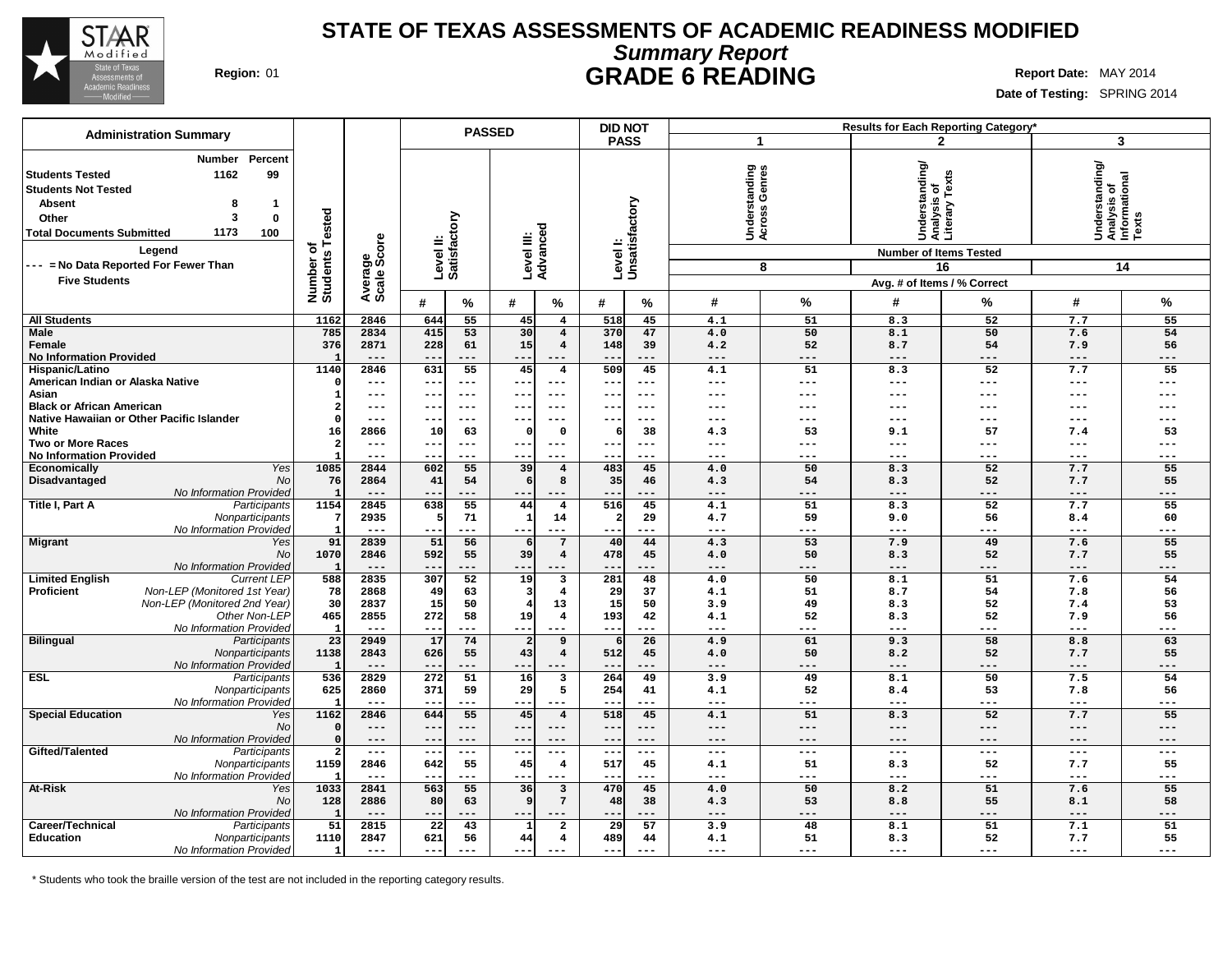

## **Summary Report STATE OF TEXAS ASSESSMENTS OF ACADEMIC READINESS MODIFIED Region:** 01 **GRADE 6 MATHEMATICS Report Date:** MAY 2014

**Date of Testing:** SPRING 2014

| <b>Administration Summary</b>                                                                                                                                                                                             |                                      |                        | <b>PASSED</b>                          |                                                   | <b>DID NOT</b>                |                                                                  |                                                           | Results for Each Reporting Category'                                  |                               |                               |
|---------------------------------------------------------------------------------------------------------------------------------------------------------------------------------------------------------------------------|--------------------------------------|------------------------|----------------------------------------|---------------------------------------------------|-------------------------------|------------------------------------------------------------------|-----------------------------------------------------------|-----------------------------------------------------------------------|-------------------------------|-------------------------------|
|                                                                                                                                                                                                                           |                                      |                        |                                        |                                                   | <b>PASS</b>                   | $\overline{\mathbf{1}}$                                          | $\overline{2}$                                            | 3                                                                     | 4                             | 5                             |
| Percent<br>Number<br>99<br>1093<br><b>Students Tested</b><br><b>Students Not Tested</b><br><b>Absent</b><br>$\mathbf 1$<br>7<br>$\overline{2}$<br>Other<br>0<br>1102<br><b>Total Documents Submitted</b><br>100<br>Legend | Tested<br>৳<br>Number of<br>Students | Average<br>Scale Score | Level II:<br>Satisfactory              | Advanced<br>Level III:                            | Level I:<br>Unsatisfactory    | ត<br>ត<br>Numbers,<br>Operations, a<br>Quantitative<br>Reasoning | Patterns,<br>Relationships,<br>and Algebraic<br>Reasoning | Geometry and<br>Spatial<br>Reasoning<br><b>Number of Items Tested</b> | easurement<br>Š.              | Probability and<br>Statistics |
| --- = No Data Reported For Fewer Than                                                                                                                                                                                     |                                      |                        |                                        |                                                   |                               | 14                                                               | 10                                                        | 6                                                                     | 6                             | 6                             |
| <b>Five Students</b>                                                                                                                                                                                                      |                                      |                        |                                        |                                                   |                               |                                                                  |                                                           | Avg. # of Items / % Correct                                           |                               |                               |
|                                                                                                                                                                                                                           |                                      |                        | #<br>$\%$                              | #<br>%                                            | $\%$<br>#                     | #<br>%                                                           | #<br>%                                                    | #<br>%                                                                | $\%$<br>#                     | $\%$<br>#                     |
| <b>All Students</b>                                                                                                                                                                                                       | 1093                                 | 2870                   | 56<br>614                              | 74<br>$\overline{7}$                              | 479<br>44                     | 7.1<br>51                                                        | 4.7<br>47                                                 | 3.4<br>56                                                             | 2.3<br>39                     | 3.3<br>54                     |
| <b>Male</b><br>Female                                                                                                                                                                                                     | 729<br>363                           | 2866<br>2876           | 407<br>56<br>206<br>57                 | 46<br>6<br>27<br>$7\phantom{.0}$                  | 322<br>44<br>157<br>43        | 7.1<br>50<br>7.1<br>51                                           | 47<br>4.7<br>48<br>4.8                                    | 57<br>3.4<br>3.3<br>56                                                | 2.4<br>40<br>2.2<br>37        | 3.2<br>53<br>3.4<br>56        |
| <b>No Information Provided</b>                                                                                                                                                                                            | $\mathbf{1}$                         | $- - -$                | $- -$<br>---                           | $---$<br>---                                      | $- -$<br>$- - -$              | $---$<br>$---$                                                   | ---<br>$---$                                              | $---$<br>---                                                          | $---$<br>$- - -$              | $---$<br>---                  |
| Hispanic/Latino<br>American Indian or Alaska Native                                                                                                                                                                       | 1071<br>$\mathsf{C}$                 | 2870<br>$---$          | 602<br>56<br>$---$<br>$- -$            | $\overline{72}$<br>$\overline{7}$<br>---<br>$---$ | 469<br>44<br>$- -$<br>$- - -$ | 7.1<br>51<br>$---$<br>---                                        | 47<br>4.7<br>---<br>$\qquad \qquad - -$                   | 56<br>3.4<br>$---$<br>$---$                                           | 2.3<br>39<br>$---$<br>$---$   | 3.3<br>54<br>$-- -$<br>$---$  |
| Asian                                                                                                                                                                                                                     | -1                                   | $- - -$                | $- -$<br>$- - -$                       | $- - -$<br>$- - -$                                | $- -$<br>$- - -$              | $\frac{1}{2}$<br>---                                             | $- - -$<br>$- - -$                                        | $---$<br>$- - -$                                                      | $---$<br>$- - -$              | $- - -$<br>$---$              |
| <b>Black or African American</b>                                                                                                                                                                                          | -2                                   | $---$                  | $\qquad \qquad -$<br>$- - -$           | ---<br>$- - -$                                    | $- -$<br>$- - -$              | $- - -$<br>---                                                   | $- - -$<br>---                                            | $---$<br>---                                                          | $---$<br>$- - -$              | $- - -$<br>$---$              |
| Native Hawaiian or Other Pacific Islander                                                                                                                                                                                 | $\Omega$                             | $---$                  | $- - -$<br>$- -$                       | $- -$<br>$---$                                    | $- -$<br>$- - -$              | $- - -$<br>---                                                   | $---$<br>---                                              | $---$<br>---                                                          | ---<br>$- - -$                | $---$<br>$---$                |
| White<br><b>Two or More Races</b>                                                                                                                                                                                         | 16<br>$\overline{2}$                 | 2855<br>$---$          | 56<br>9<br>$- -$<br>$---$              | 6<br>1<br>$---$<br>$---$                          | 44<br>$- -$<br>$- - -$        | 6.9<br>50<br>$---$<br>---                                        | 48<br>4.8<br>---<br>$---$                                 | 47<br>2.8<br>$---$<br>$---$                                           | 2.2<br>36<br>$---$<br>$---$   | 3.7<br>61<br>$---$<br>$---$   |
| <b>No Information Provided</b>                                                                                                                                                                                            | $\mathbf{I}$                         | $---$                  | $- -$<br>$--$                          | ---<br>$---$                                      | $- -$<br>$- - -$              | $---$<br>---                                                     | ---<br>$---$                                              | $---$<br>---                                                          | $---$<br>$---$                | $---$<br>$---$                |
| Yes<br><b>Economically</b>                                                                                                                                                                                                | 1015                                 | 2871                   | 571<br>56                              | 68<br>7                                           | 444<br>44                     | 7.1<br>51                                                        | 47<br>4.7                                                 | 3.4<br>56                                                             | 2.3<br>39                     | 54<br>3.3                     |
| Disadvantaged<br>No                                                                                                                                                                                                       | 77                                   | 2848                   | 42<br>55                               | 5<br>6                                            | 35<br>45                      | 6.9<br>50                                                        | 46<br>4.6                                                 | 3.2<br>54                                                             | 2.3<br>38                     | 3.2<br>53                     |
| No Information Provided<br>Title I, Part A<br>Participants                                                                                                                                                                | $\overline{1}$<br>1085               | $---$<br>2868          | $- -$<br>---<br>608<br>56              | ---<br>---<br>71<br>7                             | ---<br>---<br>477<br>44       | $- -$<br>$---$<br>7.1<br>50                                      | ---<br>$---$<br>47<br>4.7                                 | $---$<br>---<br>3.4<br>56                                             | $---$<br>---<br>2.3<br>39     | ---<br>$---$<br>54<br>3.3     |
| Nonparticipants                                                                                                                                                                                                           | -7                                   | 3120                   | 71<br>5                                | $\mathbf{2}$<br>29                                | 29<br>$\overline{a}$          | 9.9<br>70                                                        | 5.7<br>57                                                 | 69<br>4.1                                                             | 43<br>2.6                     | 3.1<br>52                     |
| No Information Provided                                                                                                                                                                                                   | $\mathbf{I}$                         | $---$                  | $- -$<br>---                           | ---<br>---                                        | $- -$<br>$- - -$              | $---$<br>$---$                                                   | $---$<br>---                                              | $---$<br>---                                                          | $---$<br>---                  | $---$<br>---                  |
| <b>Migrant</b><br>Yes                                                                                                                                                                                                     | 80                                   | 2955                   | 61<br>49                               | 11<br>9                                           | 31<br>39                      | 53<br>7.4                                                        | 54<br>5.4                                                 | 3.6<br>60                                                             | 2.6<br>44                     | 57<br>3.4                     |
| <b>No</b>                                                                                                                                                                                                                 | 1012                                 | 2863<br>$---$          | 564<br>56                              | 64<br>6                                           | 448<br>44                     | 7.1<br>50<br>$---$                                               | 4.7<br>47<br>$---$                                        | 3.4<br>56<br>$---$                                                    | 2.3<br>39                     | 3.2<br>54<br>$---$            |
| No Information Provided<br><b>Limited English</b><br><b>Current LEP</b>                                                                                                                                                   | $\mathbf{1}$<br>529                  | 2879                   | ---<br>$- -$<br>298<br>$\overline{56}$ | $---$<br>$---$<br>36<br>7                         | $- -$<br>$- - -$<br>231<br>44 | ---<br>7.1<br>51                                                 | $---$<br>4.7<br>47                                        | ---<br>3.5<br>58                                                      | $---$<br>$---$<br>40<br>2.4   | ---<br>54<br>3.2              |
| Non-LEP (Monitored 1st Year)<br><b>Proficient</b>                                                                                                                                                                         | 72                                   | 2861                   | 41<br>57                               | $\overline{\mathbf{3}}$<br>4                      | 31<br>43                      | 7.3<br>52                                                        | 46<br>4.6                                                 | 55<br>3.3                                                             | 38<br>2.3                     | 3.2<br>53                     |
| Non-LEP (Monitored 2nd Year)                                                                                                                                                                                              | 28                                   | 2866                   | 16<br>57                               | $\mathbf{1}$<br>$\overline{4}$                    | 12<br>43                      | 7.0<br>50                                                        | 49<br>4.9                                                 | 59<br>3.5                                                             | 38<br>2.3                     | 3.2<br>54                     |
| Other Non-LEP                                                                                                                                                                                                             | 463                                  | 2860                   | 258<br>56                              | 33<br>$7\phantom{.0}$                             | 205<br>44                     | 7.0<br>50                                                        | 47<br>4.7                                                 | 3.2<br>54                                                             | 2.3<br>38                     | 3.3<br>55                     |
| No Information Provided                                                                                                                                                                                                   | $\mathbf{1}$                         | $- - -$                | $- -$<br>---                           | ---                                               | $- -$<br>$- - -$              | $---$<br>---                                                     | ---<br>$---$                                              | $---$<br>---                                                          | $---$<br>---                  | $---$<br>---                  |
| <b>Bilingual</b><br>Participants<br>Nonparticipants                                                                                                                                                                       | 20<br>1072                           | 3107<br>2865           | 14<br>70<br>599<br>56                  | 20<br>$\overline{4}$<br>69<br>6                   | 30<br>473<br>44               | 8.3<br>59<br>7.1<br>50                                           | 63<br>6.3<br>4.7<br>47                                    | 64<br>3.9<br>3.4<br>56                                                | 43<br>2.6<br>39<br>2.3        | 71<br>4.3<br>3.2<br>54        |
| No Information Provided                                                                                                                                                                                                   | -1                                   | $---$                  | ---<br>$- -$                           | $---$<br>---                                      | $- -$<br>$- - -$              | $---$<br>---                                                     | $- - -$<br>$---$                                          | $---$<br>---                                                          | $---$<br>$---$                | $---$<br>---                  |
| <b>ESL</b><br>Participants                                                                                                                                                                                                | 481                                  | 2869                   | 268<br>$\overline{56}$                 | 31<br>6                                           | 213<br>44                     | 7.1<br>51                                                        | 46<br>4.6                                                 | 3.5<br>58                                                             | 40<br>2.4                     | $\overline{53}$<br>3.2        |
| Nonparticipants                                                                                                                                                                                                           | 611                                  | 2870                   | 345<br>56                              | 42<br>$7\phantom{.0}$                             | 266<br>44                     | 51<br>7.1                                                        | 48<br>4.8                                                 | 55<br>3.3                                                             | 2.3<br>38                     | 3.3<br>56                     |
| No Information Provided                                                                                                                                                                                                   | - 1                                  | $- - -$                | $- -$<br>---                           | ---<br>---                                        | $- -$<br>$- - -$              | $---$<br>$---$                                                   | ---<br>$- - -$                                            | $---$<br>---                                                          | $---$<br>$- - -$              | $- - -$<br>---                |
| <b>Special Education</b><br>Yes<br>No                                                                                                                                                                                     | 1093<br>$\mathbf{C}$                 | 2870<br>$---$          | 56<br>614<br>$--$<br>$---$             | 74<br>$7\phantom{.0}$<br>---<br>$---$             | 479<br>44<br>$--$<br>$- - -$  | 7.1<br>51<br>$---$<br>---                                        | 47<br>4.7<br>---<br>$---$                                 | 3.4<br>56<br>$---$<br>$---$                                           | 2.3<br>39<br>$---$<br>$---$   | 3.3<br>54<br>$---$<br>---     |
| No Information Provided                                                                                                                                                                                                   | $\Omega$                             | $---$                  | $- -$<br>$---$                         | $---$<br>---                                      | $- -$<br>$---$                | $---$<br>$---$                                                   | $---$<br>---                                              | $- - -$<br>---                                                        | $---$<br>$---$                | $---$<br>$---$                |
| Gifted/Talented<br>Participants                                                                                                                                                                                           |                                      | $---$                  | $---$<br>$\overline{\phantom{a}}$      | $--$<br>---                                       | $- -$<br>$---$                | $- - -$<br>$---$                                                 | $- - -$<br>$\qquad \qquad - -$                            | $\qquad \qquad -$<br>---                                              | $- - -$<br>$---$              | $---$<br>$---$                |
| Nonparticipants<br>No Information Provided                                                                                                                                                                                | 1090<br>- 1                          | 2870<br>$- - -$        | 56<br>612<br>---<br>$- -$              | 73<br>$7\phantom{.0}$<br>---<br>---               | 478<br>44<br>$- -$<br>$- - -$ | 51<br>7.1<br>$- - -$<br>---                                      | 47<br>4.7<br>$---$<br>---                                 | 56<br>3.4<br>$- - -$<br>---                                           | 39<br>2.3<br>$---$<br>$- - -$ | 3.3<br>54<br>$---$<br>$---$   |
| At-Risk<br>Yes                                                                                                                                                                                                            | 966                                  | 2866                   | 536<br>$\overline{55}$                 | 63<br>7                                           | 430<br>45                     | 7.1<br>51                                                        | 4.7<br>47                                                 | 56<br>3.4                                                             | 2.3<br>39                     | 3.2<br>54                     |
| No                                                                                                                                                                                                                        | 126                                  | 2901                   | 77<br>61                               | 10<br>8                                           | 49<br>39                      | 51<br>7.2                                                        | 51<br>5.1                                                 | 3.3<br>55                                                             | 40<br>2.4                     | 58<br>3.5                     |
| No Information Provided                                                                                                                                                                                                   | $\mathbf{1}$                         | $---$                  | $- -$<br>---                           | $---$<br>---                                      | $- -$<br>---                  | $---$<br>$---$                                                   | $---$<br>---                                              | $---$<br>---                                                          | $---$<br>---                  | $---$<br>---                  |
| Career/Technical<br>Participants                                                                                                                                                                                          | 52                                   | 2783                   | 25<br>48                               | $\overline{a}$<br>$\mathbf{1}$                    | 27<br>52                      | 6.4<br>46                                                        | 4.4<br>44                                                 | 3.3<br>54                                                             | 2.0<br>34                     | 3.0<br>51                     |
| Education<br>Nonparticipants<br>No Information Provided                                                                                                                                                                   | 1040<br>$\mathbf{1}$                 | 2874<br>$---$          | 588<br>57<br>$--$<br>$---$             | 72<br>$7\phantom{.0}$<br>$---$                    | 452<br>43<br>$---$<br>$- - -$ | 7.1<br>51<br>$---$<br>$---$                                      | 47<br>4.7<br>$---$<br>---                                 | 56<br>3.4<br>$---$<br>---                                             | 39<br>2.4<br>$- - -$<br>$---$ | 3.3<br>54<br>$---$<br>---     |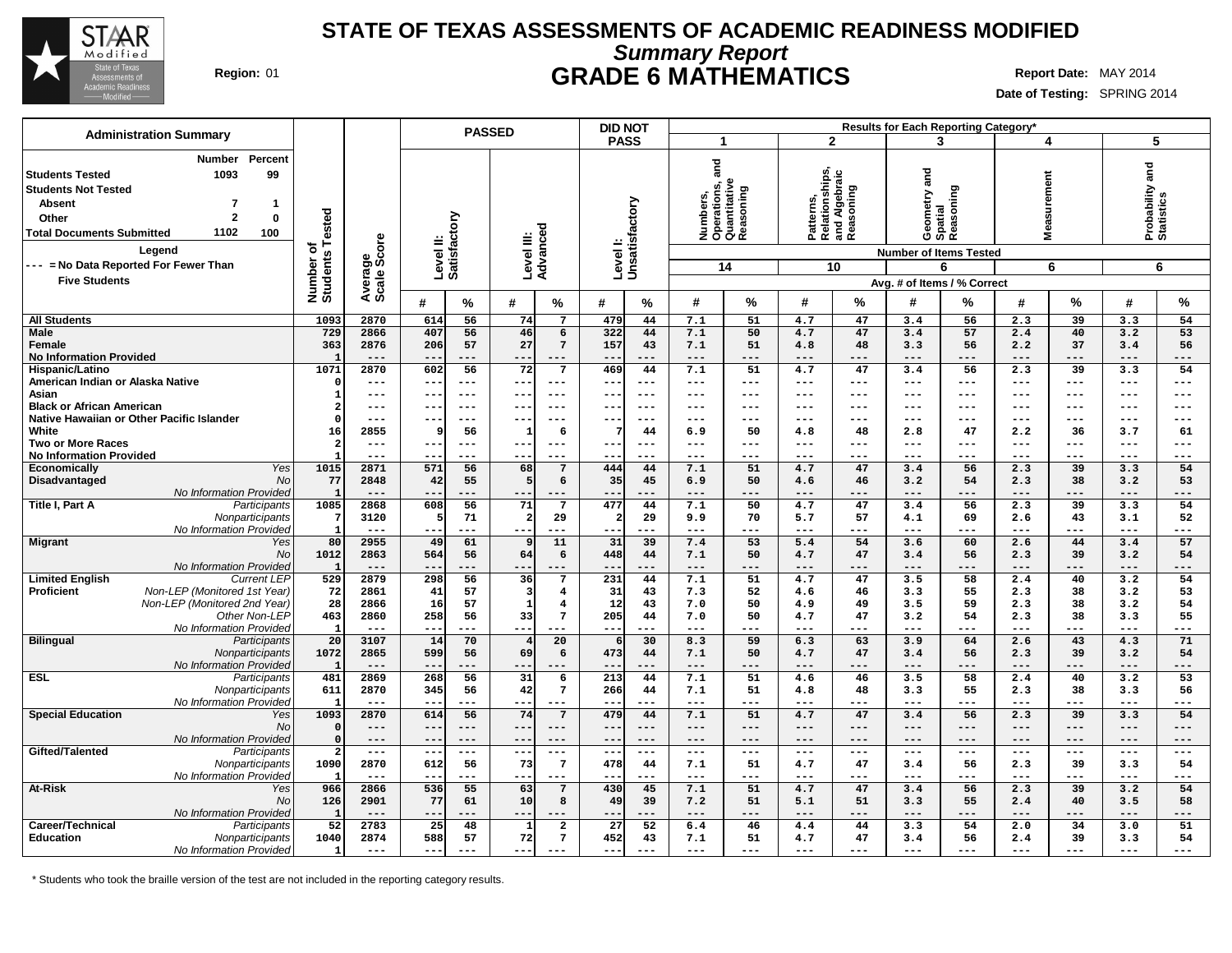

# **Summary Report STATE OF TEXAS ASSESSMENTS OF ACADEMIC READINESS Region:** 01 **GRADE 7 READING Report** Date: MAY 2014

| <b>Administration Summary</b>                                                                                                                                                                                       |                      |                        |                           |                 | <b>PASSED</b> |                         | <b>DID NOT</b> |                            |                                                       |          |                                                 | <b>Results for Each Reporting Category</b> |                                                            |          |
|---------------------------------------------------------------------------------------------------------------------------------------------------------------------------------------------------------------------|----------------------|------------------------|---------------------------|-----------------|---------------|-------------------------|----------------|----------------------------|-------------------------------------------------------|----------|-------------------------------------------------|--------------------------------------------|------------------------------------------------------------|----------|
|                                                                                                                                                                                                                     |                      |                        |                           |                 |               |                         | <b>PASS</b>    |                            | 1                                                     |          |                                                 | $\overline{2}$                             |                                                            | 3        |
| Number<br>Percent<br>30589<br>98<br><b>Students Tested</b><br><b>Students Not Tested</b><br><b>Absent</b><br>87<br>0<br>536<br>$\overline{\mathbf{2}}$<br>Other<br>31212<br>100<br><b>Total Documents Submitted</b> | Tested<br>৳          | Average<br>Scale Score | Level II:<br>Satisfactory |                 | Level III:    | Advanced                |                | Level I:<br>Unsatisfactory | Across<br>Understanding/<br>Analysis Across<br>Genres |          | Understanding/<br>Analysis of<br>Literary Texts |                                            | Understanding/<br> Analysis of<br> Informational<br> Texts |          |
| Legend                                                                                                                                                                                                              |                      |                        |                           |                 |               |                         |                |                            |                                                       |          | <b>Number of Items Tested</b>                   |                                            |                                                            |          |
| -- = No Data Reported For Fewer Than                                                                                                                                                                                |                      |                        |                           |                 |               |                         |                |                            |                                                       | 10       |                                                 | 21                                         |                                                            | 19       |
| <b>Five Students</b>                                                                                                                                                                                                |                      |                        |                           |                 |               |                         |                |                            |                                                       |          | Avg. # of Items / % Correct                     |                                            |                                                            |          |
|                                                                                                                                                                                                                     | Number o<br>Students |                        | #                         | %               | #             | %                       | #              | %                          | #                                                     | $\%$     | #                                               | $\%$                                       | #                                                          | %        |
| <b>All Students</b>                                                                                                                                                                                                 | 30589                | 1598                   | 19969                     | 65              | 3550          | $\overline{12}$         | 10620          | 35                         | 6.4                                                   | 64       | 12.3                                            | 59                                         | 10.8                                                       | 57       |
| <b>Male</b>                                                                                                                                                                                                         | 15433                | 1588                   | 9427                      | 61              | 1659          | 11                      | 6006           | 39                         | 6.3                                                   | 63       | 11.8                                            | 56                                         | 10.6                                                       | 56       |
| Female                                                                                                                                                                                                              | 15153                | 1608                   | 10541                     | 70              | 1891          | 12                      | 4612           | 30                         | 6.5                                                   | 65       | 12.9                                            | 61                                         | 11.1                                                       | 58       |
| <b>No Information Provided</b>                                                                                                                                                                                      |                      | $---$                  |                           | ---             | $ -$          | ---                     |                | ---                        | $---$                                                 | ---      | $---$                                           | ---                                        | $---$                                                      | ---      |
| Hispanic/Latino                                                                                                                                                                                                     | 29856                | 1596                   | 19348                     | 65              | 3293          | 11                      | 10508          | 35                         | 6.3                                                   | 63       | 12.3                                            | 58                                         | 10.8                                                       | 57       |
| American Indian or Alaska Native                                                                                                                                                                                    | 18                   | 1622                   | 15                        | 83              |               | 11                      |                | 17                         | 6.7                                                   | 67       | 13.9                                            | 66                                         | 11.7                                                       | 61       |
| Asian                                                                                                                                                                                                               | 141                  | 1724                   | 130                       | 92              | 71            | 50                      | 11             | 8                          | 8.5                                                   | 85       | 16.2                                            | 77                                         | 14.5                                                       | 76       |
| <b>Black or African American</b>                                                                                                                                                                                    | 59                   | 1628                   | 45                        | 76              | 10            | 17                      | 14             | 24                         | 6.7                                                   | 67       | 13.4                                            | 64                                         | 11.9                                                       | 63       |
| Native Hawaiian or Other Pacific Islander                                                                                                                                                                           |                      | 1694                   |                           | 88              |               | 25                      | $\mathbf{1}$   | 13                         | 7.4                                                   | 74       | 15.8                                            | 75                                         | 14.0                                                       | 74       |
| White                                                                                                                                                                                                               | 479                  | 1675                   | 399                       | 83              | 164           | 34                      | 80             | 17                         | 7.4                                                   | 74       | 15.0                                            | 71                                         | 13.0                                                       | 69       |
| <b>Two or More Races</b>                                                                                                                                                                                            | 20                   | 1689                   | 20                        | 100             |               | 35                      | $\Omega$       | $\mathbf 0$                | 8.3                                                   | 83       | 15.0                                            | 71                                         | 13.6                                                       | 72       |
| <b>No Information Provided</b>                                                                                                                                                                                      |                      | 1576                   |                           | 63              |               | 13                      |                | 38                         | 6.9                                                   | 69       | 11.3                                            | 54                                         | 9.8                                                        | 51       |
| Yes<br>Economically                                                                                                                                                                                                 | 26151                | 1587                   | 16270                     | 62              | 2375          | 9                       | 9881           | 38                         | 6.2                                                   | 62       | 12.0                                            | 57                                         | 10.5                                                       | 55       |
| <b>No</b><br>Disadvantaged<br>No Information Provided                                                                                                                                                               | 4430                 | 1663                   | 3694                      | 83<br>63        | 1174          | 27<br>13                | 736            | 17<br>38                   | 7.4                                                   | 74<br>69 | 14.5<br>11.3                                    | 69<br>54                                   | 12.8<br>9.8                                                | 68<br>51 |
| Title I, Part A<br>Participants                                                                                                                                                                                     | 30534                | 1576<br>1598           | 19940                     | 65              | 3544          | 12                      | 10594          | 35                         | 6.9<br>6.4                                            | 64       | 12.3                                            | 59                                         | 10.8                                                       | 57       |
| Nonparticipants                                                                                                                                                                                                     | 47                   | 1572                   | 24                        | 51              |               | 11                      | 23             | 49                         | 5.5                                                   | 55       | 11.7                                            | 56                                         | 9.9                                                        | 52       |
| No Information Provideo                                                                                                                                                                                             |                      | 1576                   | 5                         | 63              |               | 13                      |                | 38                         | 6.9                                                   | 69       | 11.3                                            | 54                                         | 9.8                                                        | 51       |
| <b>Migrant</b><br>Yes                                                                                                                                                                                               | 1387                 | 1561                   | 730                       | 53              | 66            | 5                       | 657            | 47                         | 5.7                                                   | 57       | 11.1                                            | 53                                         | 9.6                                                        | 50       |
| No                                                                                                                                                                                                                  | 29194                | 1600                   | 19234                     | 66              | 3483          | 12                      | 9960           | 34                         | 6.4                                                   | 64       | 12.4                                            | 59                                         | 10.9                                                       | 57       |
| No Information Provided                                                                                                                                                                                             |                      | 1576                   |                           | 63              |               | 13                      |                | 38                         | 6.9                                                   | 69       | 11.3                                            | 54                                         | 9.8                                                        | 51       |
| <b>Current LEP</b><br><b>Limited English</b>                                                                                                                                                                        | 7242                 | 1504                   | 2050                      | $\overline{28}$ | 51            | $\overline{1}$          | 5192           | 72                         | 4.8                                                   | 48       | 8.7                                             | 41                                         | 7.9                                                        | 41       |
| <b>Proficient</b><br>Non-LEP (Monitored 1st Year)                                                                                                                                                                   | 574                  | 1609                   | 437                       | 76              | 46            | 8                       | 137            | 24                         | 6.7                                                   | 67       | 13.0                                            | 62                                         | 11.1                                                       | 59       |
| Non-LEP (Monitored 2nd Year)                                                                                                                                                                                        | 2230                 | 1591                   | 1504                      | 67              | 146           | $\overline{7}$          | 726            | 33                         | 6.3                                                   | 63       | 12.1                                            | 58                                         | 10.7                                                       | 56       |
| Other Non-LEP                                                                                                                                                                                                       | 20535                | 1632                   | 15973                     | 78              | 3306          | 16                      | 4562           | 22                         | 6.9                                                   | 69       | 13.6                                            | 65                                         | 11.9                                                       | 63       |
| No Information Provideo                                                                                                                                                                                             |                      | 1576                   |                           | 63              |               | 13                      |                | 38                         | 6.9                                                   | 69       | 11.3                                            | 54                                         | 9.8                                                        | 51       |
| <b>Bilingual</b><br>Participants                                                                                                                                                                                    | 763                  | 1578                   | 435                       | 57              | 65            | 9                       | 328            | 43                         | 6.0                                                   | 60       | 11.5                                            | 55                                         | 10.2                                                       | 54       |
| Nonparticipants                                                                                                                                                                                                     | 29808                | 1599                   | 19529                     | 66              | 3484          | 12                      | 10279          | 34                         | 6.4                                                   | 64       | 12.3                                            | 59                                         | 10.9                                                       | 57       |
| No Information Provideo                                                                                                                                                                                             | 18                   | 1490                   |                           | 28              |               | 6                       | 13             | 72                         | 5.2                                                   | 52       | 8.3                                             | 39                                         | 6.7                                                        | 35       |
| <b>ESL</b><br>Participants                                                                                                                                                                                          | 6690                 | 1505                   | 1918                      | 29              | 45            | ${\bf 1}$               | 4772           | 71                         | 4.8                                                   | 48       | 8.7                                             | 41                                         | 7.9                                                        | 42       |
| Nonparticipants                                                                                                                                                                                                     | 23881                | 1624                   | 18046                     | 76              | 3504          | 15                      | 5835           | 24                         | 6.8                                                   | 68       | 13.3                                            | 63                                         | 11.7                                                       | 61       |
| No Information Provided                                                                                                                                                                                             | 18                   | 1490                   |                           | 28              |               | 6                       | 13             | 72                         | 5.2                                                   | 52       | 8.3                                             | 39                                         | 6.7                                                        | 35       |
| <b>Special Education</b><br>Yes                                                                                                                                                                                     | 1213                 | 1495                   | 300                       | 25              | 15            | $\mathbf 1$             | 913            | 75                         | 4.6                                                   | 46       | 8.5                                             | 41                                         | 7.4                                                        | 39       |
| No                                                                                                                                                                                                                  | 29368                | 1602                   | 19664                     | 67              | 3534          | 12                      | 9704           | 33                         | 6.4                                                   | 64       | 12.5                                            | 59                                         | 11.0                                                       | 58       |
| No Information Provideo                                                                                                                                                                                             |                      | 1576                   |                           | 63              |               | 13                      | 114            | 38                         | 6.9                                                   | 69       | 11.3                                            | 54<br>79                                   | 9.8                                                        | 51       |
| Gifted/Talented<br>Participants                                                                                                                                                                                     | 3441<br>27139        | 1727<br>1582           | 3327                      | 97<br>61        | 1541<br>2007  | 45<br>$7\phantom{.0}$   | 10503          | 3<br>39                    | 8.4<br>6.1                                            | 84<br>61 | 16.5<br>11.8                                    | 56                                         | 14.7<br>10.4                                               | 77<br>55 |
| Nonparticipants<br>No Information Provideo                                                                                                                                                                          |                      | 1615                   | 16636                     | 67              |               | 22                      |                | 33                         | 7.2                                                   | 72       | 12.1                                            | 58                                         | 10.8                                                       | 57       |
| At-Risk<br>Yes                                                                                                                                                                                                      | 16897                | 1536                   | 7431                      | 44              | 269           | $\overline{\mathbf{2}}$ | 9466           | 56                         | 5.3                                                   | 53       | 10.1                                            | 48                                         | 8.9                                                        | 47       |
| No                                                                                                                                                                                                                  | 13684                | 1675                   | 12533                     | 92              | 3280          | 24                      | 1151           | 8                          | 7.6                                                   | 76       | 15.1                                            | 72                                         | 13.2                                                       | 70       |
| No Information Provided                                                                                                                                                                                             |                      | 1576                   |                           | 63              |               | 13                      |                | 38                         | 6.9                                                   | 69       | 11.3                                            | 54                                         | 9.8                                                        | 51       |
| Career/Technical<br>Participants                                                                                                                                                                                    | 4667                 | 1608                   | 3247                      | 70              | 576           | 12                      | 1420           | 30                         | 6.6                                                   | 66       | 12.7                                            | 60                                         | 11.2                                                       | 59       |
| Education<br>Nonparticipants                                                                                                                                                                                        | 25912                | 1596                   | 16717                     | 65              | 2973          | 11                      | 9195           | 35                         | 6.3                                                   | 63       | 12.3                                            | 58                                         | 10.8                                                       | 57       |
| No Information Provided                                                                                                                                                                                             | 10                   | 1547                   | -5                        | 50              |               | 10                      |                | 50                         | 6.0                                                   | 60       | 10.1                                            | 48                                         | 9.1                                                        | 48       |
|                                                                                                                                                                                                                     |                      |                        |                           |                 |               |                         |                |                            |                                                       |          |                                                 |                                            |                                                            |          |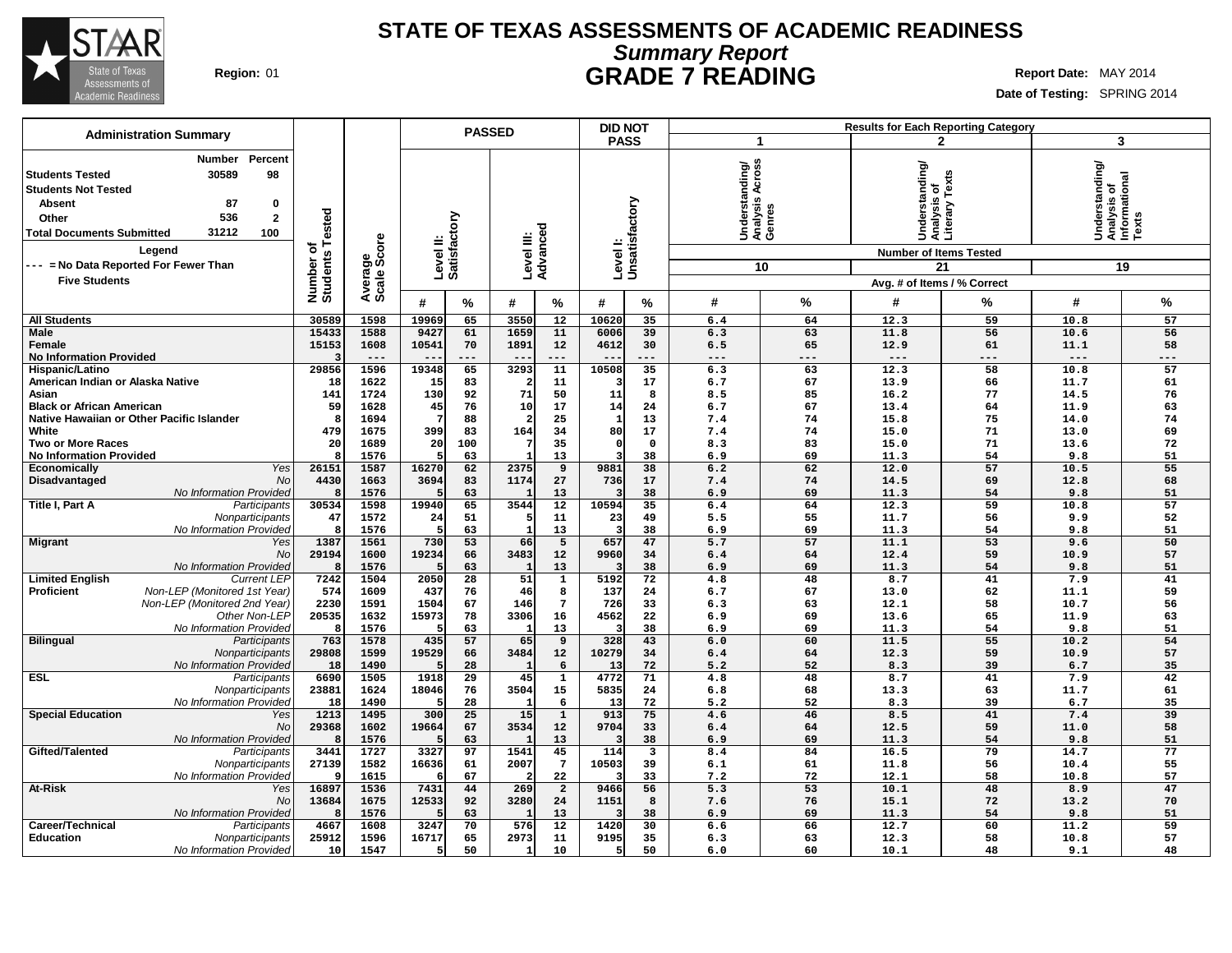

# **Summary Report STATE OF TEXAS ASSESSMENTS OF ACADEMIC READINESS Region:** 01 **GRADE 7 MATHEMATICS Report Date:** MAY 2014

| <b>Administration Summary</b>                                                                                                                                                                  |                       |                        |                           | <b>PASSED</b> |                                |                               | <b>DID NOT</b>                |                         |              |                                                        |                                                           |                       |                | <b>Results for Each Reporting Category</b> |                    |          |                               |           |
|------------------------------------------------------------------------------------------------------------------------------------------------------------------------------------------------|-----------------------|------------------------|---------------------------|---------------|--------------------------------|-------------------------------|-------------------------------|-------------------------|--------------|--------------------------------------------------------|-----------------------------------------------------------|-----------------------|----------------|--------------------------------------------|--------------------|----------|-------------------------------|-----------|
|                                                                                                                                                                                                |                       |                        |                           |               |                                |                               | <b>PASS</b>                   |                         | $\mathbf 1$  |                                                        | $\overline{2}$                                            |                       |                | 3                                          | 4                  |          | 5                             |           |
| Number<br>Percent<br>29099<br>96<br><b>Students Tested</b><br><b>Students Not Tested</b><br><b>Absent</b><br>67<br>0<br>1152<br>Other<br>4<br>30318<br>100<br><b>Total Documents Submitted</b> | Tested                | Average<br>Scale Score | Level II:<br>Satisfactory |               | Level III:<br>Advanced         |                               | Level I:<br>Unsatisfactory    |                         | and          | Numbers,<br>Operations, a<br>Quantitative<br>Reasoning | Patterns,<br>Relationships,<br>and Algebraic<br>Reasoning |                       |                | Geometry and<br>Spatial<br>Reasoning       | surement<br>Ë<br>Ś |          | Probability and<br>Statistics |           |
| Legend                                                                                                                                                                                         | ৳                     |                        |                           |               |                                |                               |                               |                         |              |                                                        |                                                           |                       |                | <b>Number of Items Tested</b>              |                    |          |                               |           |
| --- = No Data Reported For Fewer Than                                                                                                                                                          |                       |                        |                           |               |                                |                               |                               |                         |              | 13                                                     |                                                           | 13                    |                | 10                                         |                    | 8        |                               | 10        |
| <b>Five Students</b>                                                                                                                                                                           | Number of<br>Students |                        |                           |               |                                |                               |                               |                         |              |                                                        |                                                           |                       |                | Avg. # of Items / % Correct                |                    |          |                               |           |
|                                                                                                                                                                                                |                       |                        | #                         | $\%$          | #                              | %                             | #                             | %                       | #            | %                                                      | #                                                         | %                     | #              | ℅                                          | #                  | %        | #                             | %         |
| <b>All Students</b>                                                                                                                                                                            | 29099                 | 1601                   | 17892                     | 61            | 2259                           | 8                             | 11207                         | 39                      | 7.6          | 59                                                     | 6.6                                                       | 50                    | 5.2            | 52                                         | 3.7                | 46       | 5.2                           | 52        |
| <b>Male</b>                                                                                                                                                                                    | 14698                 | 1600                   | 8839                      | 60            | 1222                           | 8                             | 5859                          | 40                      | 7.5          | 58                                                     | 6.6                                                       | 51                    | 5.2            | 52                                         | 3.6                | 45       | 5.2                           | 52        |
| Female<br><b>No Information Provided</b>                                                                                                                                                       | 14398<br>-3           | 1603<br>$---$          | 9051                      | 63<br>---     | 1037                           | $7\phantom{.0}$               | 5347                          | 37<br>---               | 7.7<br>$---$ | 59<br>---                                              | 6.5<br>$- - -$                                            | 50<br>$- - -$         | 5.2<br>$- - -$ | 52<br>---                                  | 3.7<br>$- - -$     | 47       | 5.3<br>$---$                  | 53<br>--- |
| Hispanic/Latino                                                                                                                                                                                | 28449                 | 1599                   | 17374                     | 61            | 2084                           | 7                             | 11075                         | 39                      | 7.6          | 58                                                     | 6.5                                                       | 50                    | 5.2            | 52                                         | 3.6                | 45       | 5.2                           | 52        |
| American Indian or Alaska Native                                                                                                                                                               | 16                    | 1605                   | 10                        | 63            | $\Omega$                       | $\mathbf 0$                   |                               | 38                      | 7.8          | 60                                                     | 6.7                                                       | 51                    | 5.8            | 58                                         | 3.8                | 47       | 5.2                           | 52        |
| Asian                                                                                                                                                                                          | 104                   | 1801                   | 101                       | 97            | 56                             | 54                            | -3                            | $\overline{\mathbf{3}}$ | 10.7         | 83                                                     | 10.4                                                      | 80                    | 7.7            | 77                                         | 6.2                | 78       | 7.9                           | 79        |
| <b>Black or African American</b>                                                                                                                                                               | 55                    | 1607                   | 34                        | 62            | 5                              | 9                             | 21                            | 38                      | 7.5          | 58                                                     | 7.0                                                       | 54                    | 5.2            | 52                                         | 3.7                | 46       | 5.6                           | 56        |
| Native Hawaiian or Other Pacific Islander<br>White                                                                                                                                             | -8<br>442             | 1753<br>1683           | 6<br>352                  | 75<br>80      | $\overline{\mathbf{3}}$<br>107 | 38<br>24                      | $\overline{\mathbf{2}}$<br>90 | 25<br>20                | 9.6<br>9.3   | 74<br>71                                               | 9.5<br>8.4                                                | 73<br>64              | 6.4<br>6.4     | 64<br>64                                   | 5.6<br>4.6         | 70<br>57 | 6.8<br>6.5                    | 68<br>65  |
| <b>Two or More Races</b>                                                                                                                                                                       | 17                    | 1665                   | 12                        | 71            | $\overline{4}$                 | 24                            | .5                            | 29                      | 8.5          | 66                                                     | 7.8                                                       | 60                    | 6.2            | 62                                         | 4.6                | 57       | 6.6                           | 66        |
| <b>No Information Provided</b>                                                                                                                                                                 | Я.                    | 1538                   | ર                         | 38            | $\Omega$                       | $\mathbf 0$                   | 5                             | 63                      | 6.8          | 52                                                     | 4.9                                                       | 38                    | 4.3            | 43                                         | 3.0                | 38       | 4.1                           | 41        |
| Yes<br><b>Economically</b>                                                                                                                                                                     | 24975                 | 1592                   | 14660                     | 59            | 1555                           | 6                             | 10315                         | 41                      | 7.4          | 57                                                     | 6.4                                                       | 49                    | 5.1            | 51                                         | 3.5                | 44       | 5.1                           | 51        |
| Disadvantaged<br><b>No</b>                                                                                                                                                                     | 4116                  | 1660                   | 3229                      | 78            | 704                            | 17                            | 887                           | 22                      | 8.9          | 68                                                     | 7.8                                                       | 60                    | 6.1            | 61                                         | 4.4                | 56       | 6.1                           | 61        |
| No Information Provided<br>Title I, Part A<br>Participants                                                                                                                                     | 8<br>29016            | 1538<br>1601           | 17842                     | 38<br>61      | 2229                           | $\Omega$<br>8                 | 11174                         | 63<br>39                | 6.8<br>7.6   | 52<br>59                                               | 4.9<br>6.6                                                | 38<br>50              | 4.3<br>5.2     | 43<br>52                                   | 3.0<br>3.7         | 38<br>46 | 4.1<br>5.2                    | 41<br>52  |
| Nonparticipants                                                                                                                                                                                | 75                    | 1699                   | 47                        | 63            | 30                             | 40                            | 28                            | 37                      | 8.7          | 67                                                     | 8.2                                                       | 63                    | 6.2            | 62                                         | 4.6                | 57       | 6.4                           | 64        |
| No Information Provided                                                                                                                                                                        | 8                     | 1538                   | $\overline{\mathbf{3}}$   | 38            | $\Omega$                       | $\mathbf 0$                   | 5                             | 63                      | 6.8          | 52                                                     | 4.9                                                       | 38                    | 4.3            | 43                                         | 3.0                | 38       | 4.1                           | 41        |
| <b>Migrant</b><br>Yes                                                                                                                                                                          | 1347                  | 1568                   | 674                       | 50            | 47                             | 3                             | 673                           | 50                      | 6.9          | 53                                                     | 5.8                                                       | 45                    | 4.7            | 47                                         | 3.2                | 39       | 4.7                           | 47        |
| <b>No</b>                                                                                                                                                                                      | 27744<br>Я.           | 1603                   | 17215                     | 62            | 2212<br>$\Omega$               | 8                             | 10529                         | 38                      | 7.7          | 59                                                     | 6.6                                                       | 51                    | 5.3            | 53                                         | 3.7                | 46       | 5.3                           | 53        |
| No Information Provided<br><b>Limited English</b><br><b>Current LEP</b>                                                                                                                        | 6340                  | 1538<br>1537           | 3<br>2375                 | 38<br>37      | 104                            | $\mathbf 0$<br>$\overline{a}$ | 3965                          | 63<br>63                | 6.8<br>6.0   | 52<br>46                                               | 4.9<br>5.1                                                | 38<br>$\overline{39}$ | 4.3<br>4.1     | 43<br>41                                   | 3.0<br>2.8         | 38<br>36 | 4.1<br>4.1                    | 41<br>41  |
| Proficient<br>Non-LEP (Monitored 1st Year)                                                                                                                                                     | 589                   | 1616                   | 399                       | 68            | 49                             | 8                             | 190                           | 32                      | 8.1          | 62                                                     | 7.0                                                       | 54                    | 5.4            | 54                                         | 3.9                | 49       | 5.5                           | 55        |
| Non-LEP (Monitored 2nd Year)                                                                                                                                                                   | 2221                  | 1594                   | 1356                      | 61            | 138                            | 6                             | 865                           | 39                      | 7.4          | 57                                                     | 6.5                                                       | 50                    | 5.2            | 52                                         | 3.5                | 44       | 5.1                           | 51        |
| Other Non-LEP                                                                                                                                                                                  | 19941                 | 1622                   | 13759                     | 69            | 1968                           | 10                            | 6182                          | 31                      | 8.1          | 63                                                     | 7.0                                                       | 54                    | 5.6            | 56                                         | 3.9                | 49       | 5.6                           | 56        |
| No Information Provided                                                                                                                                                                        | -8<br>679             | 1538                   | 3                         | 38            | $\Omega$<br>24                 | $\mathbf 0$<br>$\overline{4}$ |                               | 63                      | 6.8          | 52                                                     | 4.9                                                       | 38                    | 4.3            | 43                                         | 3.0                | 38       | 4.1                           | 41        |
| <b>Bilingual</b><br>Participants<br>Nonparticipants                                                                                                                                            | 28412                 | 1561<br>1602           | 315<br>17574              | 46<br>62      | 2235                           | 8                             | 364<br>10838                  | 54<br>38                | 6.8<br>7.6   | 52<br>59                                               | 5.7<br>6.6                                                | 44<br>51              | 4.5<br>5.3     | 45<br>53                                   | 3.2<br>3.7         | 40<br>46 | 4.5<br>5.2                    | 45<br>52  |
| No Information Provided                                                                                                                                                                        | -8                    | 1538                   |                           | 38            | $\Omega$                       | $\mathbf 0$                   |                               | 63                      | 6.8          | 52                                                     | 4.9                                                       | 38                    | 4.3            | 43                                         | 3.0                | 38       | 4.1                           | 41        |
| <b>ESL</b><br>Participants                                                                                                                                                                     | 5821                  | 1538                   | 2233                      | 38            | 98                             | $\overline{a}$                | 3588                          | 62                      | 6.1          | 47                                                     | 5.2                                                       | 40                    | 4.2            | 42                                         | 2.9                | 36       | 4.2                           | 42        |
| <b>Nonparticipants</b>                                                                                                                                                                         | 23270                 | 1617                   | 15656                     | 67            | 2161                           | 9                             | 7614                          | 33                      | 8.0          | 62                                                     | 6.9                                                       | 53                    | 5.5            | 55                                         | 3.9                | 48       | 5.5                           | 55        |
| No Information Provided                                                                                                                                                                        | Я.                    | 1538                   | Э                         | 38            | $\Omega$<br>8                  | $\mathbf 0$                   |                               | 63                      | 6.8          | 52                                                     | 4.9                                                       | 38                    | 4.3            | 43                                         | 3.0                | 38       | 4.1                           | 41        |
| <b>Special Education</b><br>Yes<br>No                                                                                                                                                          | 1238<br>27853         | 1515<br>1605           | 342<br>17547              | 28<br>63      | 2251                           | $\mathbf{1}$<br>8             | 896<br>10306                  | 72<br>37                | 5.5<br>7.7   | 42<br>59                                               | 4.6<br>6.7                                                | 35<br>51              | 3.8<br>5.3     | 38<br>53                                   | 2.6<br>3.7         | 32<br>46 | 3.7<br>5.3                    | 37<br>53  |
| No Information Provided                                                                                                                                                                        | Я.                    | 1538                   | 3                         | 38            |                                | $\mathbf 0$                   |                               | 63                      | 6.8          | 52                                                     | 4.9                                                       | 38                    | 4.3            | 43                                         | 3.0                | 38       | 4.1                           | 41        |
| Gifted/Talented<br>Participants                                                                                                                                                                | 3179                  | 1734                   | 3021                      | 95            | 1000                           | 31                            | 158                           | 5                       | 10.4         | 80                                                     | 9.5                                                       | 73                    | 7.2            | 72                                         | 5.4                | 68       | 7.3                           | 73        |
| Nonparticipants                                                                                                                                                                                | 25912                 | 1585                   | 14868                     | 57            | 1259                           | 5                             | 11044                         | 43                      | 7.3          | 56                                                     | 6.2                                                       | 48                    | 5.0            | 50                                         | 3.4                | 43       | 5.0                           | 50        |
| No Information Provided<br>At-Risk                                                                                                                                                             | -8<br>15948           | 1538<br>1544           | 3<br>6543                 | 38<br>41      | $\Omega$<br>$\overline{228}$   | $\mathbf 0$                   | 9405                          | 63<br>59                | 6.8          | 52<br>48                                               | 4.9                                                       | 38<br>40              | 4.3            | 43<br>43                                   | 3.0                | 38<br>36 | 4.1                           | 41<br>43  |
| Yes<br><b>No</b>                                                                                                                                                                               | 13143                 | 1671                   | 11346                     | 86            | 2031                           | $\mathbf{1}$<br>15            | 1797                          | 14                      | 6.3<br>9.3   | 71                                                     | 5.2<br>8.2                                                | 63                    | 4.3<br>6.4     | 64                                         | 2.9<br>4.6         | 57       | 4.3<br>6.4                    | 64        |
| <b>No Information Provided</b>                                                                                                                                                                 |                       | 1538                   |                           | 38            |                                | $\mathbf{0}$                  |                               | 63                      | 6.8          | 52                                                     | 4.9                                                       | 38                    | 4.3            | 43                                         | 3.0                | 38       | 4.1                           | 41        |
| Career/Technical<br>Participants                                                                                                                                                               | 4530                  | 1607                   | 2921                      | 64            | 349                            | 8                             | 1609                          | 36                      | 7.9          | 61                                                     | 6.7                                                       | 52                    | 5.3            | 53                                         | 3.7                | 46       | 5.3                           | 53        |
| Education<br><b>Nonparticipants</b>                                                                                                                                                            | 24559                 | 1600                   | 14968                     | 61            | 1910                           | 8                             | 9591                          | 39                      | 7.6          | 58                                                     | 6.5                                                       | 50                    | 5.2            | 52                                         | 3.6                | 46       | 5.2                           | 52        |
| No Information Provided                                                                                                                                                                        | 10                    | 1530                   | 3                         | 30            | $\Omega$                       | $\Omega$                      | 7                             | 70                      | 6.1          | 47                                                     | 4.8                                                       | 37                    | 4.0            | 40                                         | 3.0                | 38       | 4.1                           | 41        |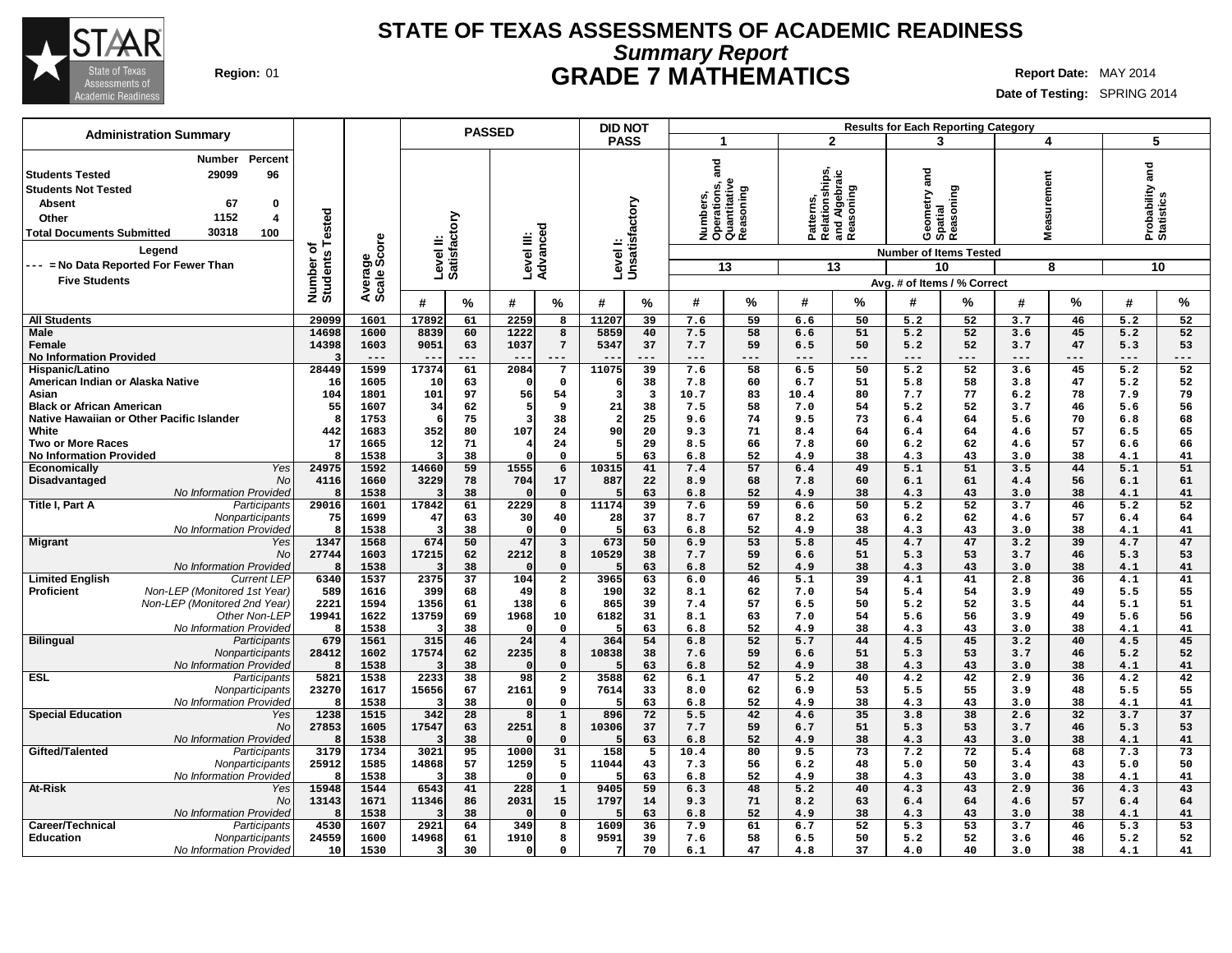

## **Summary Report STATE OF TEXAS ASSESSMENTS OF ACADEMIC READINESS Region:** 01 **GRADE 7 WRITING Report Date:** MAY 2014

| <b>Administration Summary</b>                                              |                      | <b>PASSED</b>          |                        |                 |                         |                              | <b>DID NOT</b>             |          |            |            |                                  |           |              | <b>Results for Each Reporting Category</b> |              |          |
|----------------------------------------------------------------------------|----------------------|------------------------|------------------------|-----------------|-------------------------|------------------------------|----------------------------|----------|------------|------------|----------------------------------|-----------|--------------|--------------------------------------------|--------------|----------|
|                                                                            |                      |                        |                        |                 |                         |                              | <b>PASS</b>                |          |            |            | $\mathbf{1}$                     |           |              | $\overline{2}$                             | 3            |          |
| Percent<br>Number                                                          |                      |                        |                        |                 |                         |                              |                            |          |            |            | <b>Composition</b>               |           |              |                                            |              |          |
| 30595<br>100<br><b>Students Tested</b>                                     |                      |                        |                        |                 |                         |                              |                            |          |            |            |                                  |           |              |                                            |              |          |
|                                                                            |                      |                        |                        |                 |                         |                              |                            |          |            |            |                                  |           |              |                                            |              |          |
| <b>Students Not Tested</b>                                                 |                      |                        |                        |                 |                         |                              |                            |          |            |            |                                  |           |              |                                            |              |          |
| <b>Absent</b><br>85<br>0                                                   |                      |                        |                        |                 |                         |                              |                            |          |            |            |                                  |           |              |                                            |              |          |
| 36<br>0<br>Other                                                           |                      |                        |                        | ζq              |                         |                              |                            |          |            |            |                                  |           |              |                                            |              |          |
| 30716<br><b>Total Documents Submitted</b><br>100                           | Tested               |                        |                        |                 |                         |                              |                            |          |            | Expository | Personal                         | Narrative | Revision     |                                            | Editing      |          |
| Legend                                                                     | ō                    |                        |                        | ូម៊ូ            |                         |                              |                            |          |            |            |                                  |           |              |                                            |              |          |
|                                                                            | Number o<br>Students | Average<br>Scale Score | Level II:<br>Satisfact |                 | Level III:<br>Advanced  |                              | Level I:<br>Unsatisfactory |          |            |            | <b>Number of Points Possible</b> |           |              | <b>Number of Items Tested</b>              |              |          |
| -- = No Data Reported For Fewer Than                                       |                      |                        |                        |                 |                         |                              |                            |          |            | 16         |                                  | 16        |              | 16                                         |              | 24       |
| <b>Five Students</b>                                                       |                      |                        |                        |                 |                         |                              |                            |          |            |            | Avg. # of Points / % Scored      |           |              | Avg. # of Items / % Correct                |              |          |
|                                                                            |                      |                        |                        |                 |                         |                              |                            |          | #          |            |                                  |           |              |                                            |              |          |
|                                                                            |                      |                        | #                      | %               | #                       | %                            | #                          | %        |            | %          | #                                | %         | #            | %                                          | #            | %        |
| <b>All Students</b>                                                        | 30595                | 3632                   | 19459                  | 64              | 1017                    | $\overline{\mathbf{3}}$      | 11136                      | 36       | 7.8        | 48         | 9.0                              | 56        | 10.3         | 64                                         | 14.7         | 61       |
| <b>Male</b>                                                                | 15412                | 3535                   | 8574                   | 56              | 306                     | $\overline{2}$               | 6838                       | 44       | 7.3        | 45         | 8.5                              | 53        | 9.9          | 62                                         | 13.8         | 58       |
| Female                                                                     | 15182                | 3732                   | 10885                  | 72              | 711                     | 5                            | 4297                       | 28       | 8.2        | 52         | 9.5                              | 59        | 10.7         | 67                                         | 15.5         | 65       |
| <b>No Information Provided</b>                                             |                      | $---$                  |                        | ---             |                         |                              |                            |          | $---$      |            | $- - -$                          | ---       | $- - -$      | ---                                        | $- -$        | ---      |
| Hispanic/Latino                                                            | 29862                | 3624                   | 18850                  | 63              | 917                     | 3                            | 11012                      | 37       | 7.7        | 48         | 8.9                              | 56        | 10.2         | 64                                         | 14.6         | 61       |
| American Indian or Alaska Native                                           | 18                   | 3751                   | 14                     | 78              | 1                       | 6                            |                            | 22       | 8.4        | 53         | 10.0                             | 63        | 11.1         | 69                                         | 16.3         | 68       |
| Asian                                                                      | 141                  | 4313                   | 129                    | 91              | 40                      | 28                           | 12                         | 9        | 10.5       | 66         | 12.3                             | 77        | 12.7         | 79                                         | 19.1         | 79       |
| <b>Black or African American</b>                                           | 59                   | 3784                   | 46                     | 78              |                         | $7\phantom{.0}$              | 13                         | 22       | 8.4        | 53         | 9.7                              | 60        | 11.5         | 72                                         | 15.7         | 65       |
| Native Hawaiian or Other Pacific Islander                                  | Я.                   | 4128                   | 8                      | 100             | $\overline{\mathbf{2}}$ | 25                           | $\Omega$                   | $\Omega$ | 11.0       | 69         | 11.0                             | 69        | 11.9         | 74                                         | 18.1         | 76       |
| White                                                                      | 479                  | 3913                   | 393                    | 82              | 49                      | 10                           | 86                         | 18       | 8.9        | 56         | 10.2                             | 64        | 11.9         | 74                                         | 16.5         | 69       |
| <b>Two or More Races</b>                                                   | 20                   | 4091                   | 17                     | 85              |                         | 20                           | з                          | 15       | 9.3        | 58         | 11.3                             | 71        | 13.2         | 82                                         | 16.8         | 70       |
| <b>No Information Provided</b>                                             | 8                    | 3257                   |                        | 25              | $\Omega$                | $\mathbf 0$                  |                            | 75       | 6.5        | 41         | 6.8                              | 42        | 8.1          | 51                                         | 11.5         | 48       |
| Yes<br>Economically                                                        | 26169                | 3586                   | 15836                  | 61              | 573                     | $\overline{a}$               | 10333                      | 39       | 7.6        | 47         | 8.7                              | 55        | 10.0         | 63                                         | 14.3         | 60       |
| <b>No</b><br>Disadvantaged                                                 | 4418                 | 3910                   | 3621                   | 82              | 444                     | 10                           | 797                        | 18       | 8.9        | 56         | 10.3                             | 64        | 11.8         | 73                                         | 16.7         | 70       |
| No Information Provided                                                    | 8                    | 3257                   |                        | 25              |                         | $\mathbf 0$                  |                            | 75       | 6.5        | 41         | 6.8                              | 42        | 8.1          | 51                                         | 11.5         | 48       |
| Title I, Part A<br>Participants                                            | 30537                | 3633                   | 19432                  | 64              | 1017                    | $\overline{\mathbf{3}}$      | 11105                      | 36       | 7.8        | 48         | 9.0                              | 56        | 10.3         | 64                                         | 14.7         | 61       |
| Nonparticipants                                                            | 49                   | 3439                   | 24                     | 49              | 0                       | $\mathsf{o}\,$               | 25                         | 51       | 6.9        | 43         | 8.4                              | 53        | 9.0          | 56                                         | 13.0         | 54       |
| No Information Provided                                                    | 9                    | 3287                   |                        | 33              | $\Omega$                | $\mathbf 0$                  | -6                         | 67       | 6.9        | 43         | 6.9                              | 43        | 8.2          | 51                                         | 11.7         | 49       |
| <b>Migrant</b><br>Yes                                                      | 1396                 | 3462                   | 704                    | 50              | 12                      | $\mathbf{1}$                 | 692                        | 50       | 7.1        | 44         | 8.3                              | 52        | 9.3          | 58                                         | 13.1         | 55       |
| No                                                                         | 29190                | 3641                   | 18752                  | 64              | 1005                    | $\mathbf{3}$                 | 10438                      | 36       | 7.8        | 49         | 9.0                              | 56        | 10.3         | 64                                         | 14.8         | 62       |
| No Information Provided                                                    | ٩                    | 3287                   |                        | 33              | $\Omega$<br>7           | $\mathbf 0$                  |                            | 67       | 6.9        | 43         | 6.9                              | 43        | 8.2          | 51                                         | 11.7         | 49       |
| <b>Limited English</b><br><b>Current LEP</b>                               | 7248                 | 3221                   | 1905                   | 26              |                         | $\mathbf 0$                  | 5343                       | 74       | 5.9        | 37         | 6.8                              | 43        | 7.7          | 48                                         | 11.5         | 48       |
| Proficient<br>Non-LEP (Monitored 1st Year)<br>Non-LEP (Monitored 2nd Year) | 569<br>2235          | 3670<br>3627           | 411<br>1462            | 72<br>65        | 6<br>31                 | $\mathbf{1}$<br>$\mathbf{1}$ | 158<br>773                 | 28<br>35 | 7.8<br>7.8 | 49<br>49   | 8.9<br>9.0                       | 56<br>56  | 10.8<br>10.2 | 68<br>64                                   | 15.3<br>14.8 | 64<br>62 |
| Other Non-LEP                                                              | 20534                | 3777                   | 15679                  | 76              | 973                     | 5                            | 4855                       | 24       | 8.4        | 52         | 9.7                              | 61        | 11.2         | 70                                         | 15.8         | 66       |
| No Information Provided                                                    | 9                    | 3260                   |                        | 22              | $\Omega$                | $\Omega$                     |                            | 78       | 6.7        | 42         | 7.3                              | 46        | 7.8          | 49                                         | 11.2         | 47       |
| <b>Bilingual</b><br>Participants                                           | 762                  | 3498                   | 397                    | 52              | 16                      | $\overline{a}$               | 365                        | 48       | 7.2        | 45         | 7.8                              | 49        | 9.7          | 61                                         | 13.8         | 58       |
| Nonparticipants                                                            | 29814                | 3636                   | 19060                  | 64              | 1001                    | $\mathbf{3}$                 | 10754                      | 36       | 7.8        | 49         | 9.0                              | 56        | 10.3         | 64                                         | 14.7         | 61       |
| No Information Provided                                                    | 19                   | 3080                   |                        | 11              | $\mathfrak{g}$          | $\Omega$                     | 17                         | 89       | 5.2        | 32         | 5.7                              | 36        | 6.6          | 41                                         | 10.9         | 45       |
| ESL<br>Participants                                                        | 6697                 | 3227                   | 1792                   | $\overline{27}$ | 8                       | $\mathbf 0$                  | 4905                       | 73       | 6.0        | 37         | 6.9                              | 43        | 7.7          | 48                                         | 11.5         | 48       |
| Nonparticipants                                                            | 23879                | 3747                   | 17665                  | 74              | 1009                    | $\overline{4}$               | 6214                       | 26       | 8.3        | 52         | 9.6                              | 60        | 11.0         | 69                                         | 15.6         | 65       |
| No Information Provided                                                    | 19                   | 3080                   |                        | 11              | $\Omega$                | $\mathbf 0$                  | 17                         | 89       | 5.2        | 32         | 5.7                              | 36        | 6.6          | 41                                         | 10.9         | 45       |
| <b>Special Education</b><br>Yes                                            | 1200                 | 3150                   | 226                    | 19              | 3                       | $\mathbf 0$                  | 974                        | 81       | 5.7        | 35         | 6.7                              | 42        | 7.3          | 46                                         | 10.4         | 44       |
| <b>No</b>                                                                  | 29386                | 3652                   | 19231                  | 65              | 1014                    | $\mathbf{3}$                 | 10155                      | 35       | 7.8        | 49         | 9.1                              | 57        | 10.4         | 65                                         | 14.9         | 62       |
| No Information Provided                                                    | q                    | 3260                   |                        | 22              |                         | $\mathsf{o}\,$               |                            | 78       | 6.7        | 42         | 7.3                              | 46        | 7.8          | 49                                         | 11.2         | 47       |
| Gifted/Talented<br>Participants                                            | 3444                 | 4173                   | 3344                   | 97              | 576                     | 17                           | 100                        | 3        | 9.8        | 61         | 11.3                             | 70        | 13.2         | 82                                         | 19.0         | 79       |
| Nonparticipants                                                            | 27143                | 3564                   | 16113                  | 59              | 441                     | $\overline{a}$               | 11030                      | 41       | 7.5        | 47         | 8.7                              | 54        | 9.9          | 62                                         | 14.1         | 59       |
| No Information Provided                                                    | 8                    | 3257                   |                        | 25              | $\Omega$                | $\mathbf 0$                  |                            | 75       | 6.5        | 41         | 6.8                              | 42        | 8.1          | 51                                         | 11.5         | 48       |
| <b>At-Risk</b><br>Yes                                                      | 16901                | 3379                   | 7120                   | 42              | 41                      | $\mathbf 0$                  | 9781                       | 58       | 6.7        | 42         | 7.8                              | 49        | 8.7          | $\overline{55}$                            | 12.6         | 52       |
| No                                                                         | 13685                | 3946                   | 12337                  | 90              | 976                     | $7\phantom{.0}$              | 1348                       | 10       | 9.0        | 56         | 10.4                             | 65        | 12.2         | 76                                         | 17.3         | 72       |
| No Information Provided                                                    | ٠q                   | 3260                   |                        | 22              |                         | $\mathbf 0$                  |                            | 78       | 6.7        | 42         | 7.3                              | 46        | 7.8          | 49                                         | 11.2         | 47       |
| Career/Technical<br>Participants                                           | 4665                 | 3682                   | 3223                   | 69              | 156                     | 3                            | 1442                       | 31       | 7.9        | 50         | 9.3                              | 58        | 10.6         | 66                                         | 15.1         | 63       |
| Education<br>Nonparticipants                                               | 25920                | 3624                   | 16234                  | 63              | 861                     | $\overline{\mathbf{3}}$      | 9686                       | 37       | 7.7        | 48         | 8.9                              | 56        | 10.2         | 64                                         | 14.6         | 61       |
| No Information Provided                                                    | 10                   | 3226                   |                        | 20              | 0                       | $\Omega$                     | 8                          | 80       | 6.6        | 41         | 6.8                              | 43        | 7.5          | 47                                         | 11.2         | 47       |
|                                                                            |                      |                        |                        |                 |                         |                              |                            |          |            |            |                                  |           |              |                                            |              |          |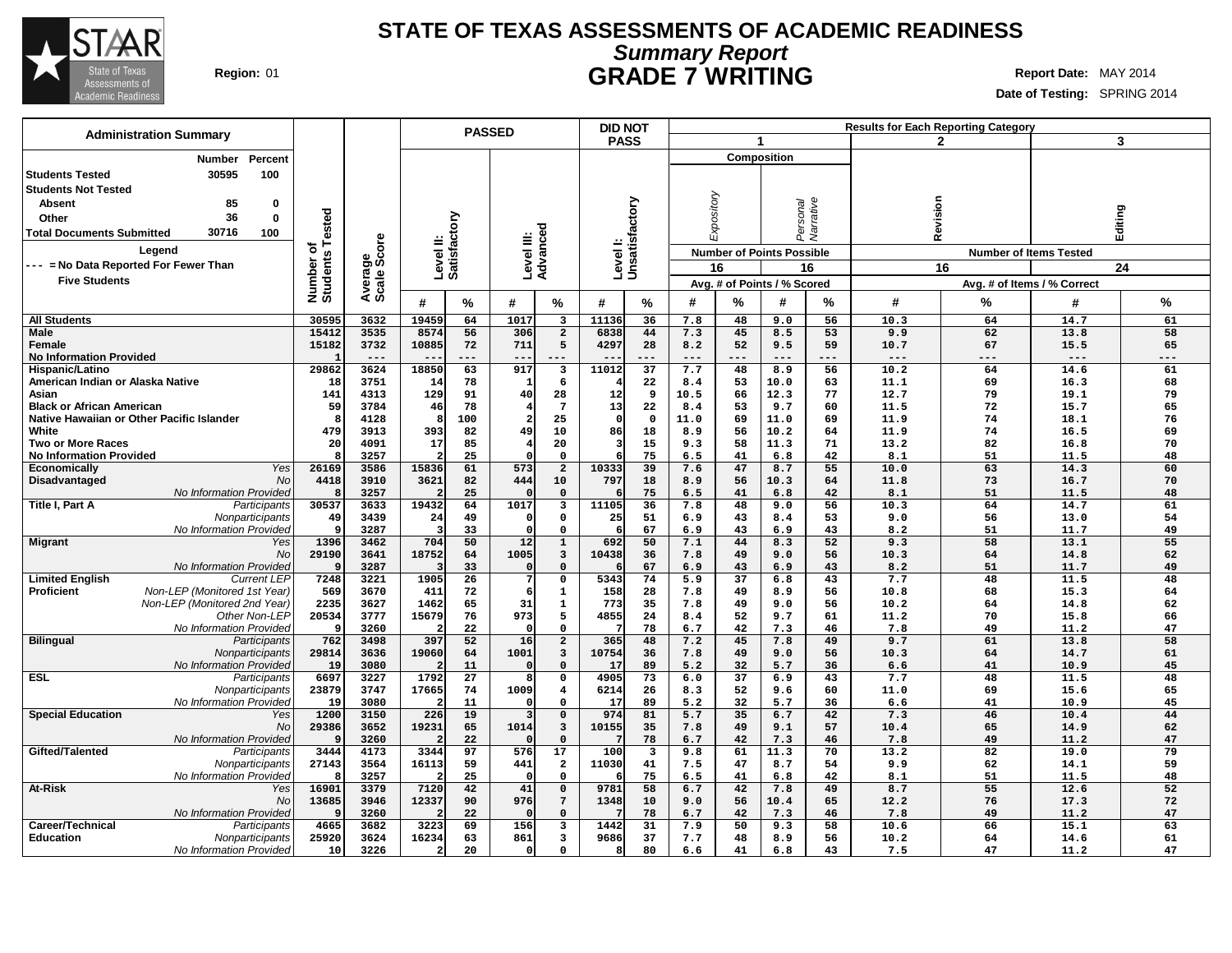

# **Constructed Responses Summary Report STATE OF TEXAS ASSESSMENTS OF ACADEMIC READINESS GRADE 7 WRITING** Region: 01

**Date of Testing:** SPRING 2014

**--- = No Data Reported For Fewer Than Five Students**

## **Written Composition Rating Summary**



Each composition has been scored independently by two readers. The written composition rating of 0-8 represents the summation of these scores.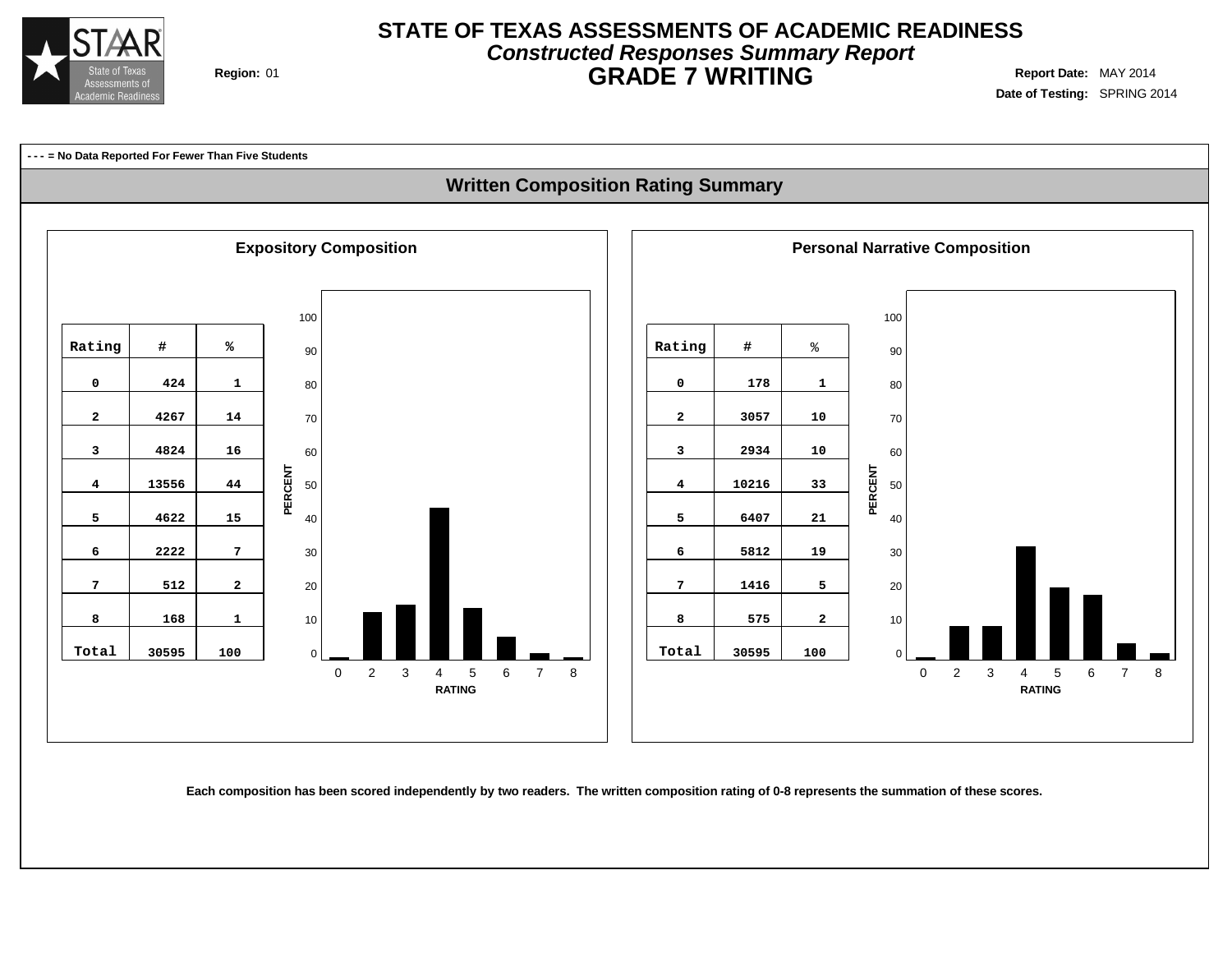

# **Summary Report STATE OF TEXAS ASSESSMENTS OF ACADEMIC READINESS L Region:** 01 **GRADE 7 MATHEMATICS Report Date:** MAY 2014

**Date of Testing:** SPRING 2014

| <b>Administration Summary</b>                                                                                                                                         |                                                                                       |                                          |                                               | <b>PASSED</b>                |                                           |                                  |                                                    |                             | <b>DID NOT</b>                                |                                                                    |                               |                                                           |                          |                                                | Results for Each Reporting Category'                                      |                                |                             |                                            |                               |
|-----------------------------------------------------------------------------------------------------------------------------------------------------------------------|---------------------------------------------------------------------------------------|------------------------------------------|-----------------------------------------------|------------------------------|-------------------------------------------|----------------------------------|----------------------------------------------------|-----------------------------|-----------------------------------------------|--------------------------------------------------------------------|-------------------------------|-----------------------------------------------------------|--------------------------|------------------------------------------------|---------------------------------------------------------------------------|--------------------------------|-----------------------------|--------------------------------------------|-------------------------------|
|                                                                                                                                                                       |                                                                                       |                                          |                                               |                              |                                           |                                  |                                                    | <b>PASS</b>                 |                                               | -1                                                                 |                               | $\mathbf{2}$                                              |                          |                                                | 3                                                                         | 4                              |                             | 5                                          |                               |
| <b>Students Tested</b><br><b>Students Not Tested</b><br><b>Absent</b><br>Other<br><b>Total Documents Submitted</b><br>Legend<br>--- = No Data Reported For Fewer Than | <b>Number</b><br>Percent<br>100<br>930<br>0<br>$\mathbf 0$<br>931<br>100              | Tested<br>৳<br>Number of<br>Students     | Average<br>Scale Score                        | Level II:<br>Satisfactory    |                                           | Level III:<br>Advanced           |                                                    | Levell:<br>Unsatisfactory   |                                               | ក្ត<br>ត<br>Numbers,<br>Operations, a<br>Quantitative<br>Reasoning | 13                            | Patterns,<br>Relationships,<br>and Algebraic<br>Reasoning | 13                       | metry and                                      | Geometry a<br>Spatial<br>Reasoning<br><b>Number of Items Tested</b><br>10 | easurement<br>Ź.               | 8                           | Probability and<br>Statistics<br>10        |                               |
| <b>Five Students</b>                                                                                                                                                  |                                                                                       |                                          |                                               |                              |                                           |                                  |                                                    |                             |                                               |                                                                    |                               |                                                           |                          |                                                | Avg. # of Items / % Correct                                               |                                |                             |                                            |                               |
|                                                                                                                                                                       |                                                                                       |                                          |                                               | #                            | %                                         | #                                | %                                                  | #                           | %                                             | #                                                                  | %                             | #                                                         | %                        | #                                              | ℅                                                                         | #                              | %                           | #                                          | %                             |
| <b>All Students</b>                                                                                                                                                   |                                                                                       | 930                                      | 1526                                          | 322                          | 35                                        | 11                               | $\mathbf{1}$                                       | 608                         | 65                                            | 4.4                                                                | 34                            | 5.1                                                       | 39                       | 4.3                                            | 43                                                                        | 3.0                            | 38                          | 3.5                                        | 35                            |
| <b>Male</b><br>Female<br><b>No Information Provided</b>                                                                                                               |                                                                                       | 513<br>417<br>$\mathbf{r}$               | 1525<br>1526<br>$- - -$                       | 180<br>142<br>$ -$           | 35<br>34                                  | 8<br>3<br>--                     | $\overline{\mathbf{2}}$<br>$\mathbf{1}$<br>$- - -$ | 333<br>275<br>--            | 65<br>66<br>---                               | 4.4<br>4.3<br>$---$                                                | 34<br>33<br>$- - -$           | 5.1<br>5.1<br>$---$                                       | 39<br>39<br>---          | 4.3<br>4.2<br>$- - -$                          | 43<br>42<br>---                                                           | 3.0<br>3.0<br>$- - -$          | 37<br>38<br>---             | 3.4<br>3.6<br>$- - -$                      | 34<br>36<br>---               |
| Hispanic/Latino<br>American Indian or Alaska Native                                                                                                                   |                                                                                       | 910                                      | 1525<br>$---$                                 | 314<br>$- -$                 | 35<br>$--$                                | 10<br>--                         | $\mathbf{1}$<br>$--$                               | 596<br>--                   | 65<br>$---$                                   | 4.3<br>$---$                                                       | 33<br>$---$                   | 5.1<br>$---$                                              | 39<br>---                | 4.3<br>$---$                                   | 43<br>$---$                                                               | 3.0<br>$- - -$                 | 37<br>$---$                 | 3.5<br>$---$                               | 35<br>$---$                   |
| Asian<br><b>Black or African American</b>                                                                                                                             |                                                                                       | $\Omega$                                 | $---$<br>$---$                                | $- -$<br>$- -$               | $- - -$<br>$- - -$                        | $- -$<br>$- -$                   | $- - -$<br>$---$                                   | ---<br>---                  | $---$<br>$---$                                | $---$<br>$- - -$                                                   | $---$<br>$-- -$               | $---$<br>$---$                                            | ---<br>---               | $---$<br>$---$                                 | $- - -$<br>$- - -$                                                        | $- - -$<br>$---$               | $---$<br>$- - -$            | $---$<br>$-- -$                            | $---$<br>$---$                |
| Native Hawaiian or Other Pacific Islander<br>White                                                                                                                    |                                                                                       | - 0<br>14                                | $---$<br>1518                                 | --                           | $---$<br>29                               | $- -$<br>$\Omega$                | $- - -$<br>$\mathbf 0$                             | ---<br>10                   | $- - -$<br>71                                 | $- - -$<br>4.2                                                     | $---$<br>32                   | ---<br>4.9                                                | ---<br>38                | $---$<br>4.4                                   | ---<br>44                                                                 | ---<br>2.6                     | ---<br>32                   | $---$<br>3.5                               | $---$<br>35                   |
| <b>Two or More Races</b><br><b>No Information Provided</b>                                                                                                            |                                                                                       | $\mathbf{C}$<br>$\mathsf{C}$             | $---$<br>$- - -$                              | $- -$<br>$- -$               | $---$<br>---                              | $- - -$<br>---                   | $---$<br>---                                       | $- - -$<br>--               | $---$<br>$- - -$                              | $---$<br>$- - -$                                                   | $-- -$<br>$- - -$             | $---$<br>$- - -$                                          | ---<br>---               | $- - -$<br>$- - -$                             | $- - -$<br>---                                                            | $---$<br>$- - -$               | $---$<br>$- - -$            | $-- -$<br>$- - -$                          | $- - -$<br>$---$              |
| Economically                                                                                                                                                          | Yes                                                                                   | 831                                      | 1524                                          | 284                          | 34                                        | 8                                | $\mathbf{1}$                                       | 547                         | 66                                            | 4.3                                                                | 33                            | 5.1                                                       | 39                       | 4.2                                            | 42                                                                        | 3.0                            | 37                          | 3.5                                        | 35                            |
| Disadvantaged                                                                                                                                                         | No<br>No Information Provided                                                         | 99<br>$\mathbf{r}$                       | 1537<br>$---$                                 | 38<br>$- -$                  | 38<br>---                                 | $\overline{\mathbf{3}}$<br>$- -$ | $\mathbf{3}$<br>---                                | 61<br>---                   | 62<br>---                                     | 4.6<br>$---$                                                       | 35<br>$---$                   | 5.4<br>$---$                                              | 42<br>---                | 4.4<br>$---$                                   | 44<br>---                                                                 | 3.2<br>$---$                   | 40<br>$---$                 | 3.7<br>$---$                               | 37<br>$---$                   |
| Title I, Part A                                                                                                                                                       | Participants                                                                          | 930                                      | 1526                                          | 322                          | 35                                        | 11                               | $\mathbf{1}$                                       | 608                         | 65                                            | 4.4                                                                | 34                            | 5.1                                                       | 39                       | 4.3                                            | 43                                                                        | 3.0                            | 38                          | 3.5                                        | 35                            |
|                                                                                                                                                                       | Nonparticipants<br>No Information Provided                                            | - 0<br>$\mathbf{C}$                      | $- - -$<br>$- - -$                            | $- -$<br>$ -$                | $---$<br>---                              | $- -$<br>---                     | $---$<br>---                                       | ---<br>--                   | $---$<br>$- - -$                              | $---$<br>$- - -$                                                   | $---$<br>$---$                | ---<br>$---$                                              | ---<br>---               | $- - -$<br>$- - -$                             | ---<br>---                                                                | $---$<br>$---$                 | $---$<br>$- - -$            | $---$<br>$---$                             | $---$<br>$---$                |
| <b>Migrant</b>                                                                                                                                                        | Yes<br>No                                                                             | 23<br>907                                | 1528<br>1526                                  | 314                          | 35<br>35                                  | $\Omega$<br>11                   | $\mathbf 0$<br>$\mathbf{1}$                        | 15<br>593                   | 65<br>65                                      | 4.0<br>4.4                                                         | 31<br>34                      | 4.7<br>5.1                                                | 36<br>39                 | 4.9<br>4.3                                     | 49<br>43                                                                  | 3.0<br>3.0                     | 38<br>38                    | 3.9<br>3.5                                 | 39<br>35                      |
| <b>Limited English</b>                                                                                                                                                | No Information Provided<br><b>Current LEP</b>                                         | $\mathfrak{c}$<br>930                    | $---$<br>1526                                 | $- -$<br>322                 | ---<br>35                                 | $--$<br>11                       | ---<br>$\mathbf{1}$                                | $\qquad \qquad -$<br>608    | ---<br>65                                     | $- - -$<br>4.4                                                     | $---$<br>34                   | $---$<br>5.1                                              | $---$<br>$\overline{39}$ | $---$<br>4.3                                   | ---<br>43                                                                 | $---$<br>3.0                   | ---<br>38                   | $---$<br>3.5                               | $---$<br>35                   |
| Proficient                                                                                                                                                            | Non-LEP (Monitored 1st Year)<br>Non-LEP (Monitored 2nd Year)                          | $\Omega$<br>$\Omega$                     | $---$<br>$---$                                | $- -$<br>$- -$               | $---$<br>$- - -$                          | $- -$<br>$- -$                   | $---$<br>$- - -$                                   | $- -$<br>---                | $---$<br>$---$                                | $---$<br>$---$                                                     | $---$<br>$---$                | $---$<br>$---$                                            | $---$<br>---             | $---$<br>$- - -$                               | $---$<br>$---$                                                            | $---$<br>$---$                 | $---$<br>$- - -$            | $---$<br>$---$                             | $---$<br>$---$                |
|                                                                                                                                                                       | Other Non-LEP<br>No Information Provided                                              | $\mathsf{C}$<br>$\mathsf{C}$             | $- - -$<br>$- - -$                            | $- -$<br>$ -$                | $- - -$<br>---                            | $- - -$<br>--                    | $- - -$<br>---                                     | ---<br>--                   | $---$<br>$- - -$                              | $---$<br>$- - -$                                                   | $---$<br>$--$                 | $---$<br>$---$                                            | ---<br>---               | $- - -$<br>$---$                               | $--$<br>---                                                               | $---$<br>$---$                 | $--$<br>$- - -$             | $---$<br>$--$                              | $---$<br>$---$                |
| <b>Bilingual</b>                                                                                                                                                      | Participants<br>Nonparticipants<br>No Information Provided                            | 22<br>898<br>10                          | 1500<br>1527<br>1478                          | 316<br>$\Omega$              | 27<br>35<br>$\mathbf 0$                   | $\Omega$<br>11<br>$\Omega$       | $\mathbf 0$<br>$\mathbf{1}$<br>$\Omega$            | 16<br>582<br>10             | 73<br>65<br>100                               | 4.0<br>4.4<br>3.2                                                  | 30<br>34<br>25                | 4.7<br>5.1<br>3.7                                         | 36<br>39<br>28           | 3.6<br>4.3<br>3.5                              | 36<br>43<br>35                                                            | 2.2<br>3.0<br>1.7              | 28<br>38<br>21              | 3.4<br>3.5<br>3.3                          | 34<br>35<br>33                |
| <b>ESL</b>                                                                                                                                                            | Participants<br>Nonparticipants                                                       | 889<br>31                                | 1527<br>1492                                  | 315<br>7                     | $\overline{35}$<br>23                     | 11<br>$\Omega$                   | $\mathbf{1}$<br>$\mathbf 0$                        | 574<br>24                   | 65<br>77                                      | 4.4<br>3.6                                                         | 34<br>28                      | 5.1<br>4.5                                                | 40<br>34                 | 4.3<br>3.4                                     | 43<br>34                                                                  | 3.0<br>2.3                     | 38<br>28                    | 3.5<br>3.3                                 | 35<br>33                      |
| <b>Special Education</b>                                                                                                                                              | No Information Provided<br>Yes<br><b>No</b>                                           | 10<br>-2<br>928                          | 1478<br>$---$<br>1526                         | $\Omega$<br>$- -$<br>322     | $\mathbf 0$<br>---<br>35                  | $\Omega$<br>$- -$<br>11          | $\Omega$<br>---<br>$\mathbf{1}$                    | 10<br>--<br>606             | 100<br>---<br>65                              | 3.2<br>$---$<br>4.4                                                | 25<br>$--$<br>34              | 3.7<br>$---$<br>5.1                                       | 28<br>$---$<br>39        | 3.5<br>$---$<br>4.3                            | 35<br>---<br>43                                                           | 1.7<br>$---$<br>3.0            | 21<br>---<br>38             | 3.3<br>$---$<br>3.5                        | 33<br>---<br>35               |
| Gifted/Talented                                                                                                                                                       | No Information Provided<br>Participants<br>Nonparticipants                            | $\sqrt{ }$<br>$\mathbf{1}$<br>929<br>- C | $---$<br>$\qquad \qquad - -$<br>1526<br>$---$ | $- -$<br>$- -$<br>322<br>$-$ | $---$<br>$\qquad \qquad - -$<br>35<br>--- | $- -$<br>$---$<br>11<br>--       | ---<br>---<br>1<br>---                             | $- -$<br>$---$<br>607<br>-- | $---$<br>$\qquad \qquad - -$<br>65<br>$- - -$ | $---$<br>$  -$<br>4.4<br>$---$                                     | $---$<br>$---$<br>34<br>$---$ | $---$<br>$- -$<br>5.1<br>$---$                            | ---<br>---<br>39<br>---  | $---$<br>$\qquad \qquad - -$<br>4.3<br>$- - -$ | ---<br>$\qquad \qquad - -$<br>43<br>---                                   | $---$<br>$---$<br>3.0<br>$---$ | $---$<br>$---$<br>38<br>--- | $---$<br>$\qquad \qquad -$<br>3.5<br>$---$ | $---$<br>$- - -$<br>35<br>--- |
| At-Risk                                                                                                                                                               | No Information Provided<br>Yes<br>No                                                  | 898<br>32                                | 1527<br>1493                                  | 317<br>5                     | 35<br>16                                  | 11<br>$\Omega$                   | $\mathbf{1}$<br>$\mathbf 0$                        | 581<br>27                   | 65<br>84                                      | 4.4<br>3.3                                                         | 34<br>25                      | 5.1<br>4.3                                                | 39<br>33                 | 4.3<br>3.6                                     | 43<br>36                                                                  | 3.0<br>2.9                     | 38<br>36                    | 3.5<br>2.9                                 | 35<br>29                      |
| Career/Technical<br><b>Education</b>                                                                                                                                  | No Information Provided<br>Participants<br>Nonparticipants<br>No Information Provided | $\mathbf{r}$<br>134<br>796<br>$\Omega$   | $- - -$<br>1519<br>1527<br>$---$              | $ -$<br>47<br>275<br>$---$   | 35<br>35<br>---                           | ---<br>$\Omega$<br>11<br>---     | ---<br>$\Omega$<br>$\mathbf{1}$<br>$- - -$         | --<br>87<br>521<br>---      | 65<br>65<br>$---$                             | $---$<br>4.2<br>4.4<br>$- - -$                                     | ---<br>32<br>34<br>$---$      | $---$<br>5.1<br>5.1<br>---                                | ---<br>39<br>39<br>---   | $---$<br>4.1<br>4.3<br>$---$                   | ---<br>41<br>43<br>---                                                    | $---$<br>2.8<br>3.0<br>$---$   | ---<br>36<br>38<br>$---$    | $--$<br>3.5<br>3.5<br>$---$                | ---<br>35<br>35<br>$---$      |

\* Students who took the STAAR L test on paper are not included in the reporting category results.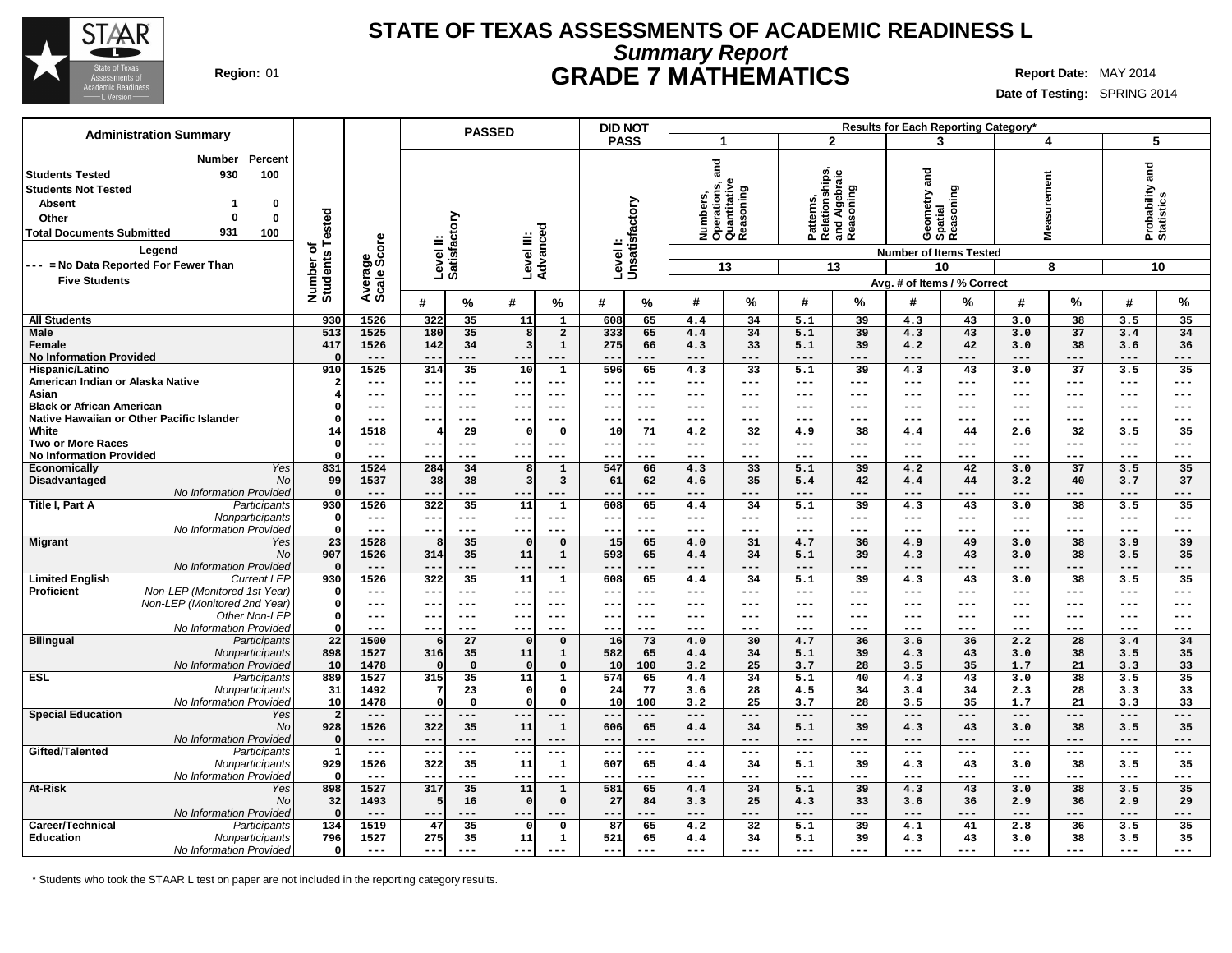

# **Summary Report STATE OF TEXAS ASSESSMENTS OF ACADEMIC READINESS MODIFIED Region:** 01 **GRADE 7 READING Report** Date: MAY 2014

٦

|                                                                                                                                                                                                                                                               |                                          |                        |                           |             | <b>PASSED</b>           |                            |              | <b>DID NOT</b>             |                                |                     |                                                                                                                 | <b>Results for Each Reporting Category</b> |                                                         |           |
|---------------------------------------------------------------------------------------------------------------------------------------------------------------------------------------------------------------------------------------------------------------|------------------------------------------|------------------------|---------------------------|-------------|-------------------------|----------------------------|--------------|----------------------------|--------------------------------|---------------------|-----------------------------------------------------------------------------------------------------------------|--------------------------------------------|---------------------------------------------------------|-----------|
| <b>Administration Summary</b>                                                                                                                                                                                                                                 |                                          |                        |                           |             |                         |                            |              | <b>PASS</b>                | $\mathbf{1}$                   |                     |                                                                                                                 | $\mathbf{2}$                               | 3                                                       |           |
| Percent<br>Number<br>99<br><b>Students Tested</b><br>946<br><b>Students Not Tested</b><br><b>Absent</b><br>9<br>-1<br>0<br>Other<br>959<br>100<br><b>Total Documents Submitted</b><br>Legend<br>--- = No Data Reported For Fewer Than<br><b>Five Students</b> | ested<br>⊢<br>৳<br>Number o'<br>Students | Average<br>Scale Score | Level II:<br>Satisfactory |             | Level III:<br>Advanced  |                            |              | Level I:<br>Unsatisfactory | Understanding<br>Across Genres | 8                   | Understanding/<br>Analysis of<br>Literary Texts<br><b>Number of Items Tested</b><br>Avg. # of Items / % Correct | 17                                         | Understanding/<br>Analysis of<br>Informational<br>Texts | 15        |
|                                                                                                                                                                                                                                                               |                                          |                        | #                         | %           | #                       | %                          | #            | %                          | #                              | %                   | #                                                                                                               | %                                          | #                                                       | %         |
| <b>All Students</b>                                                                                                                                                                                                                                           | 946                                      | 2835                   | 506                       | 53          | 21                      | $\overline{a}$             | 440          | 47                         | 4.2                            | 53                  | 9.0                                                                                                             | 53                                         | 6.7                                                     | 44        |
| <b>Male</b>                                                                                                                                                                                                                                                   | 659                                      | 2822                   | 332                       | 50          | 17                      | $\mathbf{3}$               | 327          | 50                         | 4.2                            | 52                  | 8.7                                                                                                             | 51                                         | 6.6                                                     | 44        |
| Female<br><b>No Information Provided</b>                                                                                                                                                                                                                      | 287                                      | 2866<br>$---$          | 174                       | 61<br>---   |                         | $\mathbf{1}$<br>$---$      | 113          | 39<br>---                  | 4.4<br>$---$                   | 55<br>---           | 9.5<br>---                                                                                                      | 56<br>---                                  | 6.9<br>$---$                                            | 46<br>--- |
| Hispanic/Latino                                                                                                                                                                                                                                               | 932                                      | 2835                   | 500                       | 54          | $\overline{21}$         | $\overline{2}$             | 432          | 46                         | 4.2                            | 53                  | 9.0                                                                                                             | $\overline{53}$                            | 6.7                                                     | 44        |
| American Indian or Alaska Native                                                                                                                                                                                                                              |                                          | $---$                  | $- -$                     | ---         | $- -$                   | $\qquad \qquad - -$        | $- -$        | $- - -$                    | $---$                          | $\qquad \qquad - -$ | ---                                                                                                             | ---                                        | $---$                                                   | ---       |
| Asian                                                                                                                                                                                                                                                         |                                          | ---                    | $- -$                     | $---$       | $- -$                   | $---$                      | $- -$        | $---$                      | $---$                          | ---                 | ---                                                                                                             | ---                                        | $---$                                                   | ---       |
| <b>Black or African American</b>                                                                                                                                                                                                                              |                                          | ---                    |                           |             |                         |                            |              | $- - -$                    | ---                            | ---                 | ---                                                                                                             |                                            | ---                                                     |           |
| Native Hawaiian or Other Pacific Islander<br>White                                                                                                                                                                                                            | 11                                       | $---$<br>2765          | $- -$                     | $---$<br>27 | --<br>$\Omega$          | $---$<br>$\mathbf 0$       | 8            | $--$<br>73                 | $--$<br>3.5                    | ---<br>43           | ---<br>8.0                                                                                                      | ---<br>47                                  | $---$<br>6.2                                            | ---<br>41 |
| <b>Two or More Races</b>                                                                                                                                                                                                                                      | $\Omega$                                 | $---$                  | $- -$                     | ---         | $- -$                   | $---$                      | ---          | $\frac{1}{2}$              | $\qquad \qquad - -$            | $\qquad \qquad - -$ | ---                                                                                                             | ---                                        | $---$                                                   | ---       |
| <b>No Information Provided</b>                                                                                                                                                                                                                                |                                          | $---$                  | $ -$                      | ---         | --                      | $---$                      |              | $--$                       | $---$                          | $---$               | ---                                                                                                             | ---                                        | $---$                                                   | ---       |
| Yes<br>Economically                                                                                                                                                                                                                                           | 898                                      | 2832                   | 477                       | 53          | 18                      | $\overline{a}$             | 421          | 47                         | 4.2                            | 53                  | 8.9                                                                                                             | 52                                         | 6.6                                                     | 44        |
| Disadvantaged<br>No                                                                                                                                                                                                                                           | 48                                       | 2884                   | 29                        | 60          | $\overline{\mathbf{3}}$ | 6                          | 19           | 40                         | 4.5                            | 57                  | 9.8                                                                                                             | 58                                         | 6.9                                                     | 46        |
| No Information Provided<br>Title I, Part A<br>Participants                                                                                                                                                                                                    | $\Omega$<br>943                          | $---$<br>2835          | --<br>504                 | ---<br>53   | --<br>21                | $- - -$<br>$\overline{a}$  | $- -$<br>439 | ---<br>47                  | $---$<br>4.2                   | ---<br>53           | ---<br>9.0                                                                                                      | ---<br>53                                  | $---$<br>6.7                                            | ---<br>44 |
| Nonparticipants                                                                                                                                                                                                                                               | 3                                        | $\qquad \qquad - -$    | $--$                      | $---$       | ---                     | $- - -$                    | ---          | $--$                       | $---$                          | $- - -$             | ---                                                                                                             | ---                                        | $---$                                                   | $---$     |
| No Information Provided                                                                                                                                                                                                                                       | $\Omega$                                 | $---$                  | $- -$                     | $---$       | $- -$                   | $- - -$                    | $- -$        | $---$                      | $---$                          | $---$               | ---                                                                                                             | ---                                        | $---$                                                   | $---$     |
| <b>Migrant</b><br>Yes                                                                                                                                                                                                                                         | 81                                       | 2782                   | 35                        | 43          | $\Omega$                | $\mathbf 0$                | 46           | 57                         | 3.8                            | 47                  | 8.4                                                                                                             | 49                                         | 6.1                                                     | 40        |
| No                                                                                                                                                                                                                                                            | 865<br>$\Omega$                          | 2840<br>$---$          | 471                       | 54          | 21                      | $\overline{a}$             | 394          | 46                         | 4.3                            | 53                  | 9.0                                                                                                             | 53                                         | 6.7                                                     | 45        |
| No Information Provided<br><b>Limited English</b><br><b>Current LEP</b>                                                                                                                                                                                       | 430                                      | 2812                   | 208                       | ---<br>48   | --<br>6                 | $\mathbf{1}$               | 222          | ---<br>52                  | $---$<br>4.0                   | ---<br>50           | ---<br>8.7                                                                                                      | ---<br>51                                  | $---$<br>6.4                                            | ---<br>43 |
| Non-LEP (Monitored 1st Year)<br><b>Proficient</b>                                                                                                                                                                                                             | 66                                       | 2888                   | 42                        | 64          | $\mathbf{1}$            | $\overline{\mathbf{2}}$    | 24           | 36                         | 4.4                            | 55                  | 9.5                                                                                                             | 56                                         | 7.6                                                     | 51        |
| Non-LEP (Monitored 2nd Year)                                                                                                                                                                                                                                  | 39                                       | 2854                   | 23                        | 59          | $\mathbf{1}$            | 3                          | 16           | 41                         | 4.4                            | 55                  | 9.4                                                                                                             | 55                                         | 6.7                                                     | 44        |
| Other Non-LEP                                                                                                                                                                                                                                                 | 411                                      | 2849                   | 233                       | 57          | 13                      | 3                          | 178          | 43                         | 4.4                            | 55                  | 9.1                                                                                                             | 53                                         | 6.8                                                     | 45        |
| No Information Provideo                                                                                                                                                                                                                                       | $\Omega$                                 | $---$                  | $- -$                     | ---         | $- -$                   |                            | $- -$        |                            | $---$                          | ---                 | ---                                                                                                             | ---                                        | $---$                                                   | ---       |
| <b>Bilingual</b><br>Participants<br>Nonparticipants                                                                                                                                                                                                           | 12<br>934                                | 2786<br>2836           | 502                       | 33<br>54    | 1<br>20                 | $\bf{8}$<br>$\overline{a}$ | 8<br>432     | 67<br>46                   | 4.1<br>4.2                     | 51<br>53            | 8.2<br>9.0                                                                                                      | 48<br>53                                   | 5.8<br>6.7                                              | 39<br>44  |
| No Information Provideo                                                                                                                                                                                                                                       |                                          | $---$                  | $-$                       | ---         | $ -$                    | $---$                      |              | ---                        | $---$                          | ---                 | ---                                                                                                             | ---                                        | $---$                                                   | ---       |
| <b>ESL</b><br>Participants                                                                                                                                                                                                                                    | 408                                      | 2814                   | 199                       | 49          | 6                       | ${\bf 1}$                  | 209          | 51                         | 4.0                            | 50                  | 8.8                                                                                                             | 51                                         | 6.4                                                     | 43        |
| Nonparticipants                                                                                                                                                                                                                                               | 538                                      | 2851                   | 307                       | 57          | 15                      | 3                          | 231          | 43                         | 4.4                            | 55                  | 9.1                                                                                                             | 54                                         | 6.9                                                     | 46        |
| No Information Provided                                                                                                                                                                                                                                       | $\Omega$                                 | ---                    | --                        | ---         | ---                     | $---$                      | ---          | ---                        | ---                            | ---                 | ---                                                                                                             | ---                                        | $---$                                                   | ---       |
| <b>Special Education</b><br>Yes<br>No                                                                                                                                                                                                                         | 946                                      | 2835<br>$---$          | 506<br>$-\, -$            | 53<br>---   | 21<br>---               | $\overline{a}$<br>$---$    | 440<br>---   | 47<br>$---$                | 4.2<br>$---$                   | 53<br>$---$         | 9.0<br>---                                                                                                      | 53<br>---                                  | 6.7<br>$---$                                            | 44<br>--- |
| No Information Provided                                                                                                                                                                                                                                       | $\Omega$                                 | $---$                  | $\qquad \qquad -$         | $---$       | $\sim$ $\sim$           | $---$                      | $--$         | $---$                      | $---$                          | $---$               | ---                                                                                                             | ---                                        | $---$                                                   | $---$     |
| Gifted/Talented<br>Participants                                                                                                                                                                                                                               | $\Omega$                                 | $---$                  | $- -$                     | $---$       | $\sim$ $\sim$           | $---$                      | $- -$        | $---$                      | $---$                          | $---$               | $---$                                                                                                           | ---                                        | $---$                                                   | $---$     |
| Nonparticipants                                                                                                                                                                                                                                               | 946                                      | 2835                   | 506                       | 53          | 21                      | $\mathbf{2}$               | 440          | 47                         | 4.2                            | 53                  | 9.0                                                                                                             | 53                                         | 6.7                                                     | 44        |
| No Information Provideo<br><b>At-Risk</b><br>Yes                                                                                                                                                                                                              | $\Omega$<br>837                          | $--$<br>2826           | $- -$<br>438              | ---<br>52   | --<br>12                | $- - -$<br>$\mathbf{1}$    | 399          | $--$<br>48                 | $--$<br>4.2                    | $---$<br>52         | ---<br>8.9                                                                                                      | ---<br>52                                  | $- - -$<br>6.6                                          | ---<br>44 |
| <b>No</b>                                                                                                                                                                                                                                                     | 109                                      | 2904                   | 68                        | 62          | q                       | 8                          | 41           | 38                         | 4.9                            | 61                  | 9.5                                                                                                             | 56                                         | 7.4                                                     | 49        |
| No Information Provided                                                                                                                                                                                                                                       |                                          | $---$                  |                           | ---         | $- -$                   | $- - -$                    | $- -$        | ---                        | $---$                          | $---$               | ---                                                                                                             | ---                                        | $---$                                                   | ---       |
| Career/Technical<br>Participants                                                                                                                                                                                                                              | 150                                      | 2790                   | 71                        | 47          | $\overline{a}$          | $\mathbf{1}$               | 79           | 53                         | 3.9                            | 49                  | 8.1                                                                                                             | 48                                         | 6.4                                                     | 43        |
| Education<br>Nonparticipants                                                                                                                                                                                                                                  | 796                                      | 2844                   | 435                       | 55          | 19                      | $\overline{a}$             | 361          | 45                         | 4.3                            | 54                  | 9.1                                                                                                             | 54                                         | 6.7                                                     | 45        |
| No Information Provided                                                                                                                                                                                                                                       | $\circ$                                  | $---$                  | $---$                     |             | $---$                   |                            | $- -$        | $---$                      | $---$                          | ---                 | ---                                                                                                             | ---                                        | $---$                                                   | ---       |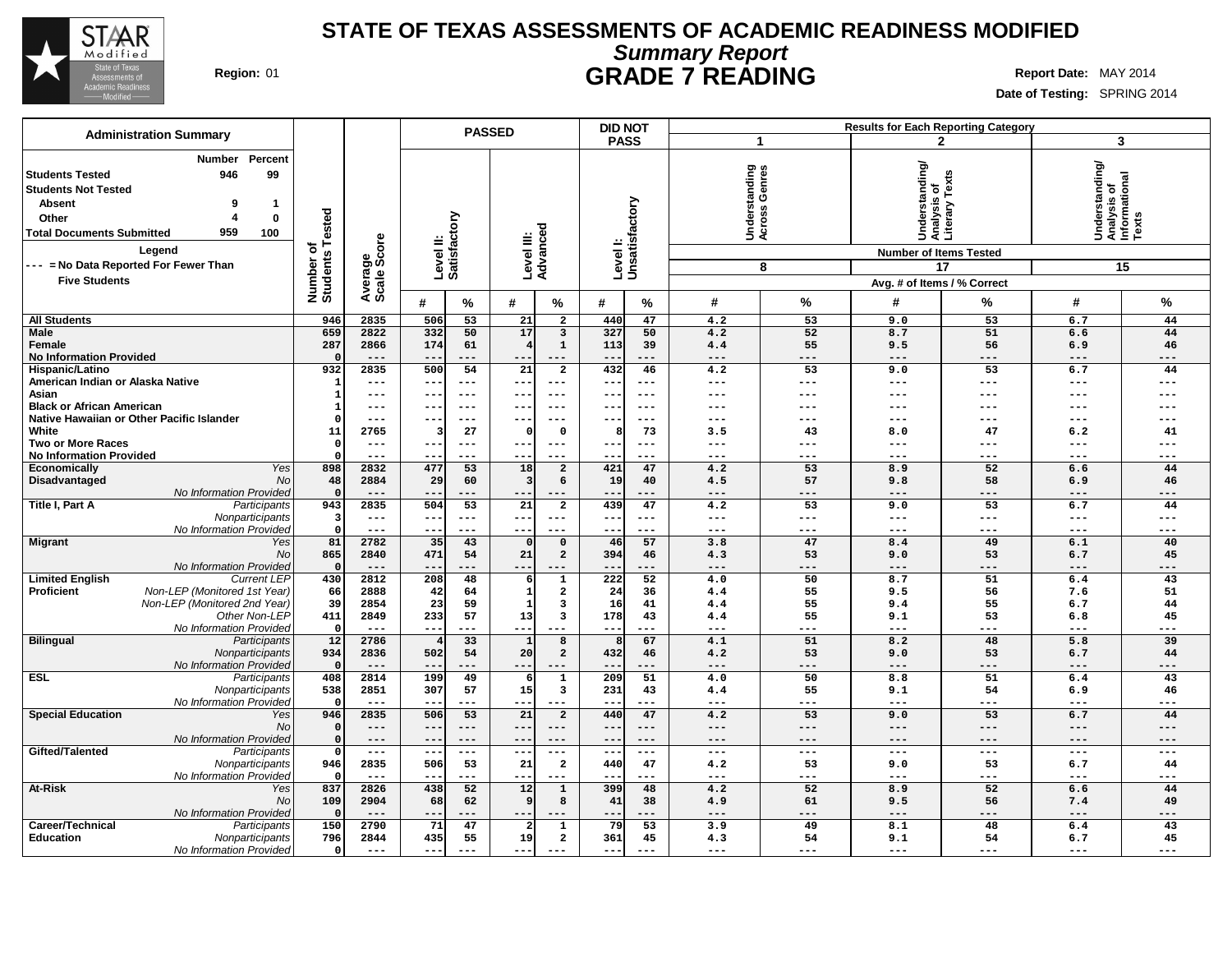

## **Summary Report STATE OF TEXAS ASSESSMENTS OF ACADEMIC READINESS MODIFIED Region:** 01 **GRADE 7 MATHEMATICS Report Date:** MAY 2014

| <b>Administration Summary</b>                                                                                                                                                                                            |                              |                        |                                     | <b>PASSED</b>                                                   | <b>DID NOT</b>               |                                                               |                                                           | <b>Results for Each Reporting Category</b>                            |                                           |                               |
|--------------------------------------------------------------------------------------------------------------------------------------------------------------------------------------------------------------------------|------------------------------|------------------------|-------------------------------------|-----------------------------------------------------------------|------------------------------|---------------------------------------------------------------|-----------------------------------------------------------|-----------------------------------------------------------------------|-------------------------------------------|-------------------------------|
|                                                                                                                                                                                                                          |                              |                        |                                     |                                                                 | <b>PASS</b>                  | -1                                                            | $\overline{2}$                                            | 3                                                                     | 4                                         | 5                             |
| Percent<br>Number<br>99<br><b>Students Tested</b><br>918<br><b>Students Not Tested</b><br><b>Absent</b><br>7<br>-1<br>$\overline{2}$<br>$\mathbf 0$<br>Other<br>927<br><b>Total Documents Submitted</b><br>100<br>Legend | Number of<br>Students Tested | Average<br>Scale Score | Level II:<br>Satisfactory           | Level III:<br>Advanced                                          | Level I:<br>Unsatisfactory   | and<br>Numbers,<br>Operations, a<br>Quantitative<br>Reasoning | Patterns,<br>Relationships,<br>and Algebraic<br>Reasoning | Geometry and<br>Spatial<br>Reasoning<br><b>Number of Items Tested</b> | surement<br>ë<br>Š.                       | Probability and<br>Statistics |
| --- = No Data Reported For Fewer Than                                                                                                                                                                                    |                              |                        |                                     |                                                                 |                              | 11                                                            | 10                                                        | 8                                                                     | 6                                         | 8                             |
| <b>Five Students</b>                                                                                                                                                                                                     |                              |                        |                                     |                                                                 |                              |                                                               |                                                           | Avg. # of Items / % Correct                                           |                                           |                               |
|                                                                                                                                                                                                                          |                              |                        | #<br>℅                              | #<br>%                                                          | #<br>%                       | #<br>%                                                        | %<br>#                                                    | #<br>%                                                                | %<br>#                                    | %<br>#                        |
| <b>All Students</b>                                                                                                                                                                                                      | 918                          | 2844                   | 503<br>55                           | 20<br>$\overline{2}$                                            | 415<br>45                    | 5.1<br>46                                                     | 4.5<br>45                                                 | 51<br>4.1                                                             | 42<br>2.5                                 | 3.7<br>46                     |
| <b>Male</b>                                                                                                                                                                                                              | 615                          | 2846                   | 339<br>55                           | 17<br>3                                                         | 276<br>45                    | 5.1<br>47                                                     | 45<br>4.5                                                 | 51<br>4.1                                                             | 43<br>2.6                                 | 45<br>3.6                     |
| Female                                                                                                                                                                                                                   | 303                          | 2840                   | 164<br>54                           | $\overline{\mathbf{3}}$<br>$\mathbf{1}$                         | 139<br>46                    | 5.1<br>46                                                     | 44<br>4.4                                                 | 52<br>4.2                                                             | 40<br>2.4                                 | 3.8<br>47                     |
| <b>No Information Provided</b>                                                                                                                                                                                           | $\Omega$                     | $---$                  |                                     | ---                                                             | $- -$<br>411                 | $- - -$<br>---                                                | ---                                                       | $---$<br>---                                                          |                                           | $---$<br>---                  |
| Hispanic/Latino<br>American Indian or Alaska Native                                                                                                                                                                      | 903                          | 2842<br>$---$          | 492<br>54<br>$- -$<br>$---$         | $\overline{20}$<br>$\overline{2}$<br>$--$<br>---                | 46<br>$- -$<br>$---$         | 5.1<br>46<br>$\frac{1}{2}$<br>$---$                           | 45<br>4.5<br>---<br>$---$                                 | 51<br>4.1<br>$---$<br>---                                             | 42<br>2.5<br>$---$<br>$\qquad \qquad - -$ | 3.7<br>46<br>$---$<br>$---$   |
| Asian                                                                                                                                                                                                                    | $\Omega$                     | $---$                  | $\qquad \qquad -$<br>$--$           | ---<br>$---$                                                    | $--$<br>$--$                 | $-- -$<br>---                                                 | $- - -$<br>---                                            | $\frac{1}{2}$<br>---                                                  | $\qquad \qquad - -$<br>$---$              | $---$<br>$---$                |
| <b>Black or African American</b>                                                                                                                                                                                         | -2                           | $---$                  | $---$<br>$- -$                      | ---<br>$---$                                                    | $- -$<br>$- - -$             | $-- -$<br>---                                                 | ---<br>$\qquad \qquad -$                                  | $---$<br>---                                                          | $---$<br>---                              | $-- -$<br>$---$               |
| Native Hawaiian or Other Pacific Islander                                                                                                                                                                                | $\Omega$                     | $--$                   | $- -$<br>$- - -$                    | ---<br>---                                                      | --<br>$- - -$                | $---$<br>---                                                  | $---$<br>---                                              | $---$<br>---                                                          | $---$<br>---                              | $--$<br>---                   |
| White                                                                                                                                                                                                                    | 12                           | 2921                   | 67<br>8                             | $\Omega$<br>$\mathbf 0$                                         | 33                           | 5.5<br>50                                                     | 4.6<br>46                                                 | 51<br>4.1                                                             | 50<br>3.0                                 | 4.3<br>54                     |
| Two or More Races                                                                                                                                                                                                        | $\Omega$                     | $---$                  | $---$<br>$- -$                      | ---<br>$--$                                                     | $- -$<br>$--$                | $---$<br>---                                                  | ---<br>$---$                                              | $---$<br>---                                                          | $---$<br>$---$                            | $--$<br>$---$                 |
| <b>No Information Provided</b>                                                                                                                                                                                           | $\Omega$                     | $---$                  | $\overline{\phantom{m}}$<br>$---$   | ---<br>$-- -$                                                   | $- -$<br>$- - -$             | $-- -$<br>---                                                 | ---<br>$\qquad \qquad -$                                  | $---$<br>---                                                          | $---$<br>$---$                            | $---$<br>$-- -$               |
| Economically<br>Yes                                                                                                                                                                                                      | 863                          | 2844                   | 55<br>474                           | 20<br>$\overline{a}$                                            | 389<br>45                    | 5.1<br>46                                                     | 4.5<br>45                                                 | 4.1<br>51                                                             | 2.5<br>42                                 | 3.7<br>46                     |
| Disadvantaged<br><b>No</b>                                                                                                                                                                                               | 55                           | 2844                   | 29<br>53                            | $\Omega$<br>$\mathbf 0$                                         | 26<br>47                     | 47<br>5.2                                                     | 45<br>4.5                                                 | 52<br>4.1                                                             | 39<br>2.3                                 | 3.8<br>48                     |
| No Information Provided<br>Title I, Part A<br>Participants                                                                                                                                                               | $\mathbf{0}$<br>915          | $--$<br>2845           | $- -$<br>---<br>502<br>55           | $- -$<br>20 <sup>1</sup><br>$\overline{a}$                      | $ -$<br>$- - -$<br>413<br>45 | $---$<br>---<br>5.1<br>47                                     | ---<br>$---$<br>4.5<br>45                                 | $---$<br>---<br>52<br>4.1                                             | $---$<br>$- - -$<br>42<br>2.5             | $---$<br>---<br>46<br>3.7     |
| Nonparticipants                                                                                                                                                                                                          | $\overline{\mathbf{3}}$      | $---$                  | $---$<br>$- -$                      | ---<br>$---$                                                    | $- -$<br>$---$               | $\sim$ $\sim$ $\sim$<br>$---$                                 | ---<br>$\qquad \qquad - -$                                | $---$<br>$---$                                                        | $\qquad \qquad - -$<br>$---$              | $---$<br>$---$                |
| No Information Provided                                                                                                                                                                                                  | $\Omega$                     | $---$                  | $- -$<br>$---$                      | $--$<br>---                                                     | $- -$<br>$- - -$             | $---$<br>---                                                  | $---$<br>$\qquad \qquad - -$                              | $- - -$<br>---                                                        | $---$<br>$- - -$                          | $---$<br>$---$                |
| <b>Migrant</b><br>Yes                                                                                                                                                                                                    | 80                           | 2837                   | 39<br>49                            | $\overline{\mathbf{3}}$<br>$\overline{4}$                       | 41<br>51                     | 5.0<br>45                                                     | 45<br>4.5                                                 | 52<br>4.2                                                             | 41<br>2.5                                 | 3.6<br>45                     |
| <b>No</b>                                                                                                                                                                                                                | 838                          | 2845                   | 464<br>55                           | 17<br>$\overline{a}$                                            | 374<br>45                    | 5.1<br>47                                                     | 4.5<br>45                                                 | 4.1<br>51                                                             | 2.5<br>42                                 | 3.7<br>46                     |
| No Information Provided                                                                                                                                                                                                  | $\mathbf{0}$                 | $---$                  | ---<br>$- -$                        | ---                                                             | $- -$<br>$- - -$             | $---$<br>$---$                                                | $---$<br>---                                              | $---$<br>---                                                          | $---$<br>---                              | $---$<br>---                  |
| <b>Limited English</b><br><b>Current LEP</b>                                                                                                                                                                             | 390                          | 2835                   | $\overline{213}$<br>$\overline{55}$ | $\overline{2}$<br>9                                             | $\overline{177}$<br>45       | 5.0<br>46                                                     | 44<br>4.4                                                 | 4.2<br>52                                                             | 42<br>2.5                                 | 3.7<br>46                     |
| Non-LEP (Monitored 1st Year)<br>Proficient                                                                                                                                                                               | 63                           | 2933                   | 40<br>63                            | $\overline{4}$<br>6                                             | 23<br>37                     | 51<br>5.6                                                     | 52<br>5.2                                                 | 52<br>4.2                                                             | 47<br>2.8                                 | 3.7<br>47                     |
| Non-LEP (Monitored 2nd Year)<br>Other Non-LEP                                                                                                                                                                            | 39<br>426                    | 2911<br>2833           | 24<br>62<br>226<br>53               | $\mathbf{1}$<br>$\overline{\mathbf{3}}$<br>6<br>$\mathbf{1}$    | 15<br>38<br>200<br>47        | 5.7<br>52<br>5.0<br>46                                        | 48<br>4.8<br>45                                           | 53<br>4.2<br>51                                                       | 2.7<br>46<br>41                           | 3.9<br>49<br>3.7              |
| No Information Provided                                                                                                                                                                                                  | 0                            | $---$                  | $- -$<br>---                        | ---<br>---                                                      | $- -$<br>---                 | $- - -$<br>---                                                | 4.5<br>---<br>$---$                                       | 4.0<br>$- - -$<br>---                                                 | 2.4<br>$---$<br>---                       | 46<br>$-- -$<br>---           |
| <b>Bilingual</b><br>Participants                                                                                                                                                                                         | 11                           | 2866                   | 64                                  | 0<br>$\Omega$                                                   | 36                           | 5.5<br>50                                                     | 49<br>4.9                                                 | 59<br>4.7                                                             | 2.1<br>35                                 | 3.2<br>40                     |
| Nonparticipants                                                                                                                                                                                                          | 907                          | 2844                   | 55<br>496                           | 20<br>$\overline{2}$                                            | 411<br>45                    | 5.1<br>46                                                     | 45<br>4.5                                                 | 51<br>4.1                                                             | 42<br>2.5                                 | 3.7<br>46                     |
| No Information Provided                                                                                                                                                                                                  | - 0                          | $---$                  | $- -$<br>---                        | ---                                                             | $- -$<br>---                 | $---$<br>---                                                  | ---<br>$---$                                              | $---$<br>---                                                          | $---$<br>---                              | $---$<br>---                  |
| <b>ESL</b><br>Participants                                                                                                                                                                                               | $\overline{373}$             | 2836                   | 205<br>$\overline{55}$              | $\overline{2}$<br>9                                             | 168<br>45                    | 5.0<br>46                                                     | 44<br>4.4                                                 | 52<br>4.2                                                             | 42<br>2.5                                 | 46<br>3.7                     |
| Nonparticipants                                                                                                                                                                                                          | 545                          | 2849                   | 298<br>55                           | 11<br>$\overline{a}$                                            | 247<br>45                    | 47<br>5.2                                                     | 46<br>4.6                                                 | 51<br>4.1                                                             | 2.5<br>42                                 | 3.7<br>46                     |
| No Information Provided                                                                                                                                                                                                  | - 0<br>918                   | $---$                  | ---<br>503<br>55                    | ---<br>---<br>$\overline{20}$                                   | --                           | $---$<br>---<br>$\overline{5.1}$                              | ---<br>$---$<br>45                                        | $--$<br>---<br>51                                                     | $\qquad \qquad - -$<br>---                | $---$<br>---                  |
| <b>Special Education</b><br>Yes<br>No                                                                                                                                                                                    | $\Omega$                     | 2844<br>$---$          | $-$                                 | $\overline{a}$<br>---<br>$---$                                  | 415<br>45<br>--<br>$--$      | 46<br>$---$<br>$---$                                          | 4.5<br>---<br>$---$                                       | 4.1<br>$\qquad \qquad - -$<br>---                                     | 2.5<br>42<br>$---$<br>$---$               | 3.7<br>46<br>---<br>$---$     |
| <b>No Information Provided</b>                                                                                                                                                                                           | $\Omega$                     | $---$                  | $- -$                               | $---$<br>---                                                    | $ -$                         | $---$<br>---                                                  | ---<br>---                                                | $---$                                                                 | ---<br>---                                | ---                           |
| Gifted/Talented<br>Participants                                                                                                                                                                                          | $\Omega$                     | $---$                  | $-$<br>$--$                         | $--$<br>---                                                     | $- -$<br>$--$                | $---$<br>---                                                  | ---<br>$---$                                              | $---$<br>---                                                          | ---<br>$---$                              | $--$<br>$---$                 |
| Nonparticipants                                                                                                                                                                                                          | 918                          | 2844                   | 503<br>55                           | $\overline{a}$<br>20                                            | 415<br>45                    | 46<br>5.1                                                     | 4.5<br>45                                                 | 51<br>4.1                                                             | 42<br>2.5                                 | 3.7<br>46                     |
| No Information Provided                                                                                                                                                                                                  | 0                            | $---$                  | ---<br>$\qquad \qquad -$            | ---<br>---                                                      | $- -$<br>$- - -$             | $---$<br>---                                                  | ---<br>$---$                                              | ---<br>$---$                                                          | $\qquad \qquad - -$<br>$---$              | $---$<br>---                  |
| At-Risk<br>Yes                                                                                                                                                                                                           | 805                          | 2835                   | $\overline{54}$<br>432              | $\overline{18}$<br>$\overline{a}$                               | 373<br>46                    | 5.0<br>46                                                     | 44<br>4.4                                                 | 4.1<br>51                                                             | 2.5<br>42                                 | 46<br>3.6                     |
| <b>No</b>                                                                                                                                                                                                                | 113                          | 2908                   | 71<br>63                            | $\overline{2}$<br>$\overline{a}$                                | 42<br>37                     | 51<br>5.6                                                     | 4.9<br>49                                                 | 53<br>4.2                                                             | 44<br>2.6                                 | 3.9<br>49                     |
| No Information Provided                                                                                                                                                                                                  | $\Omega$                     | $---$                  | $- -$<br>---                        | ---<br>---                                                      | ---<br>$---$                 | $---$<br>---                                                  | ---<br>$---$                                              | $---$<br>---                                                          | ---<br>---                                | $---$<br>---                  |
| Career/Technical<br>Participants                                                                                                                                                                                         | 148<br>770                   | 2822<br>2848           | 87<br>59<br>54                      | $\mathbf{1}$<br>$\overline{\mathbf{2}}$<br>18<br>$\overline{a}$ | 61<br>41<br>354<br>46        | 5.0<br>46<br>47<br>5.1                                        | 4.4<br>44<br>45                                           | 50<br>4.0<br>52<br>4.1                                                | 39<br>2.4<br>42<br>2.5                    | 3.7<br>46<br>3.7              |
| <b>Education</b><br>Nonparticipants<br>No Information Provided                                                                                                                                                           | $\Omega$                     | $---$                  | 416<br>$- -$<br>---                 | ---<br>$---$                                                    | $- -$<br>$- - -$             | $- - -$<br>---                                                | 4.5<br>$---$<br>---                                       | $- - -$<br>---                                                        | $---$<br>$---$                            | 46<br>$- - -$<br>---          |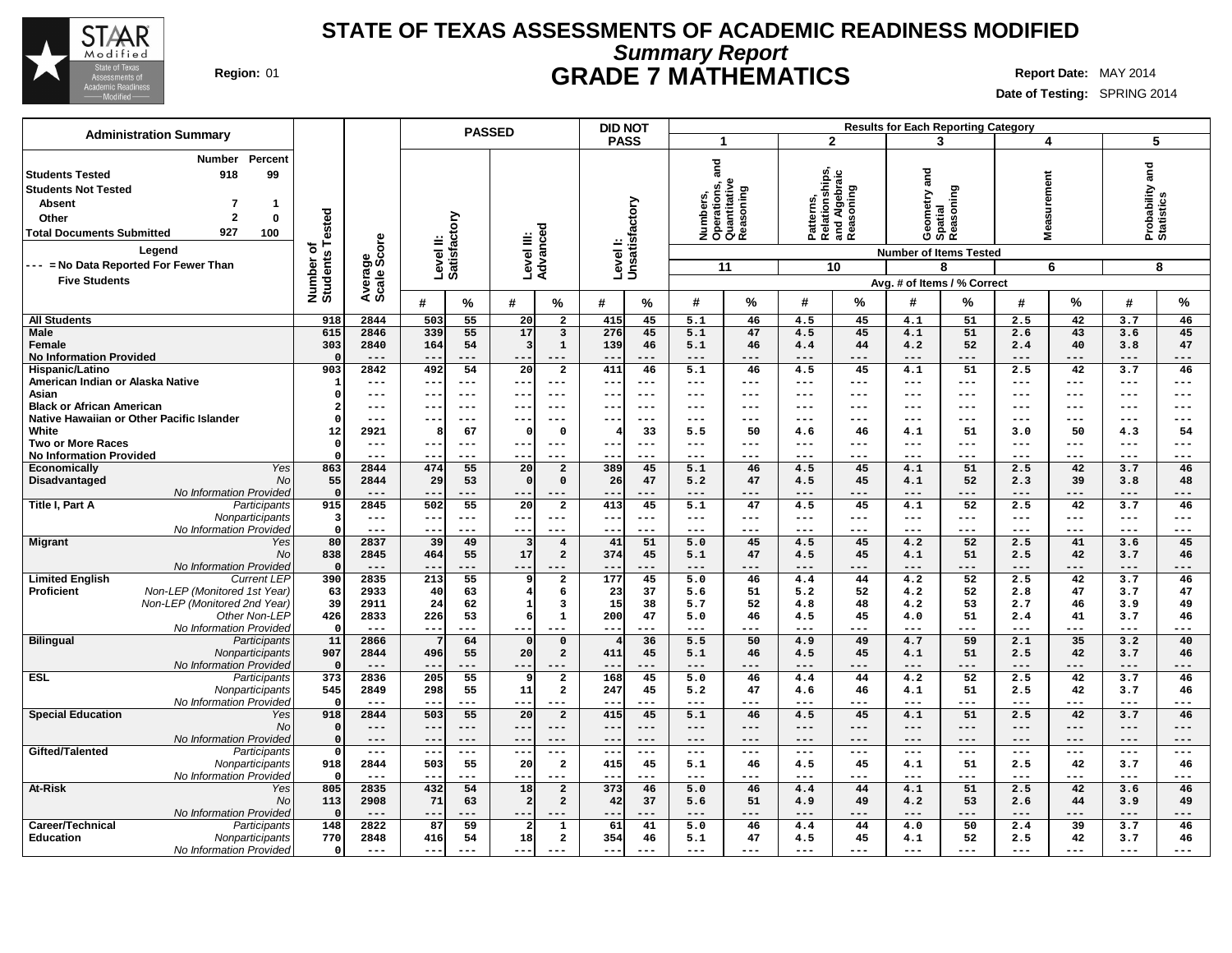

# **Summary Report STATE OF TEXAS ASSESSMENTS OF ACADEMIC READINESS MODIFIED Region:** 01 **GRADE 7 WRITING Report Date:** MAY 2014

**Date of Testing:** SPRING 2014

|                                                                                                                                     | <b>Administration Summary</b>                                                                                                   |                                     |                               |                           |               | <b>PASSED</b>                              |                 | <b>DID NOT</b>            |                                                         |                                                                                                          |                     |                           | Results for Each Reporting Category*                         |                           |                                         |
|-------------------------------------------------------------------------------------------------------------------------------------|---------------------------------------------------------------------------------------------------------------------------------|-------------------------------------|-------------------------------|---------------------------|---------------|--------------------------------------------|-----------------|---------------------------|---------------------------------------------------------|----------------------------------------------------------------------------------------------------------|---------------------|---------------------------|--------------------------------------------------------------|---------------------------|-----------------------------------------|
|                                                                                                                                     |                                                                                                                                 |                                     |                               |                           |               |                                            |                 | <b>PASS</b>               |                                                         | 1                                                                                                        |                     | $\mathbf{2}$              |                                                              | 3                         |                                         |
| <b>Students Tested</b><br><b>Students Not Tested</b><br>Absent<br>Other<br><b>Total Documents Submitted</b><br><b>Five Students</b> | Percent<br>Number<br>959<br>99<br>-1<br>5<br>$\mathbf{1}$<br>6<br>970<br>100<br>Legend<br>--- = No Data Reported For Fewer Than | Tested<br>ኄ<br>Number o<br>Students | ge<br>Score<br>Avera<br>Scale | Level II:<br>Satisfactory |               | Level III:<br>Advanced                     |                 | Levell:<br>Unsatisfactory |                                                         | position<br>g<br>ت<br><b>Number of</b><br><b>Points Possible</b><br>18<br>Avg. # of Points /<br>% Scored |                     | evision<br>œ<br>13        | <b>Number of Items Tested</b><br>Avg. # of Items / % Correct | Editing<br>19             |                                         |
|                                                                                                                                     |                                                                                                                                 |                                     |                               | #                         | %             | #<br>%                                     | #               | %                         | #                                                       | $\%$                                                                                                     | #                   | %                         | #                                                            | %                         | <b>Expository</b>                       |
| <b>All Students</b>                                                                                                                 |                                                                                                                                 | 959                                 | 2836                          | 513                       | 53            | 26<br>$\overline{\mathbf{3}}$              | 446             | 47                        | 6.6                                                     | 37                                                                                                       | 6.8                 | 52                        | 9.4                                                          | 49                        | Composition*                            |
| <b>Male</b>                                                                                                                         |                                                                                                                                 | 671                                 | 2810                          | 337                       | 50            | 17<br>$\overline{\mathbf{3}}$              | 334             | 50                        | 6.4                                                     | 36                                                                                                       | 6.7                 | 51                        | 9.0                                                          | 48                        |                                         |
| Female                                                                                                                              |                                                                                                                                 | 288                                 | 2896                          | 176                       | 61            | $\overline{3}$<br>٩                        | 112             | 39                        | 7.1                                                     | 40                                                                                                       | 7.1                 | 55                        | 10.1                                                         | 53                        |                                         |
| <b>No Information Provided</b>                                                                                                      |                                                                                                                                 |                                     |                               |                           |               |                                            |                 |                           | ---                                                     |                                                                                                          | ---                 |                           | $---$                                                        |                           |                                         |
| Hispanic/Latino                                                                                                                     |                                                                                                                                 | 946                                 | 2836<br>$\qquad \qquad - -$   | 505                       | 53<br>---     | $\overline{25}$<br>3<br>$- -$<br>$---$     | 441<br>$--$     | 47<br>$--$                | 6.6<br>---                                              | 37<br>---                                                                                                | 6.8<br>$---$        | 52<br>$\qquad \qquad - -$ | 9.4<br>$---$                                                 | 49<br>$\qquad \qquad - -$ | #<br>る<br>Rating                        |
| American Indian or Alaska Native<br>Asian                                                                                           |                                                                                                                                 | 0                                   | $---$                         |                           | ---           | $-$<br>$---$                               | $--$            | $---$                     | ---                                                     | $---$                                                                                                    | ---                 | $---$                     | $---$                                                        | $---$                     | 162<br>17<br>$\mathbf{0}$               |
| <b>Black or African American</b>                                                                                                    |                                                                                                                                 | -1                                  | $---$                         | ---                       | $--$          | $- -$<br>$---$                             | $---$           | $---$                     | ---                                                     | $- - -$                                                                                                  | $---$               | $---$                     | $---$                                                        | $---$                     | 2<br>470<br>49                          |
|                                                                                                                                     | Native Hawaiian or Other Pacific Islander                                                                                       | $\Omega$                            | $- -$                         |                           | ---           |                                            | --              | $--$                      | ---                                                     | $---$                                                                                                    | ---                 | $---$                     | ---                                                          | $---$                     |                                         |
| White                                                                                                                               |                                                                                                                                 | 11                                  | 2784                          | 6                         | 55            | $\mathbf 0$                                | 5               | 45                        | 6.0                                                     | 33                                                                                                       | 7.1                 | 55                        | 8.4                                                          | 44                        | $\overline{3}$<br>148<br>15             |
| <b>Two or More Races</b>                                                                                                            |                                                                                                                                 | $\Omega$                            | $---$                         |                           | ---           | $---$<br>$- -$                             | $- -$           | $---$                     | $---$                                                   | $- - -$                                                                                                  | $---$               | $---$                     | $---$                                                        | $---$                     | 159<br>$17$<br>$\overline{4}$           |
| <b>No Information Provided</b>                                                                                                      |                                                                                                                                 |                                     |                               |                           | ---           | $- -$                                      |                 |                           | ---                                                     | ---                                                                                                      | ---                 | $---$                     | ---                                                          | $---$                     | 2<br>5<br>18                            |
| <b>Economically</b>                                                                                                                 | Yes                                                                                                                             | 909                                 | 2835                          | 485                       | 53            | 26<br>3                                    | 424             | 47                        | 6.6                                                     | 37                                                                                                       | 6.8                 | 53                        | 9.3                                                          | 49                        | 6<br>$\overline{1}$<br>$\mathbf 0$      |
| Disadvantaged                                                                                                                       | No                                                                                                                              | 50<br>$\Omega$                      | 2844                          | 28                        | 56            | $\Omega$                                   | 22              | 44                        | 6.6                                                     | 37                                                                                                       | 6.3                 | 48                        | 10.3                                                         | 54                        | 958<br>100<br>Total                     |
| Title I, Part A                                                                                                                     | No Information Provided<br>Participants                                                                                         | 956                                 | $- -$<br>2836                 | 511                       | 53            | 26<br>$\overline{\mathbf{3}}$              | --<br>445       | ---<br>47                 | ---<br>6.6                                              | ---<br>37                                                                                                | ---<br>6.8          | ---<br>52                 | $---$<br>9.4                                                 | ---<br>49                 |                                         |
|                                                                                                                                     | Nonparticipants                                                                                                                 | 3                                   | $---$                         | --                        | $---$         | $- -$<br>$---$                             | $---$           | $\qquad \qquad -$         | $---$                                                   | $---$                                                                                                    | $---$               | $---$                     | $---$                                                        | $---$                     |                                         |
|                                                                                                                                     | No Information Provided                                                                                                         | $\Omega$                            | $---$                         |                           | ---           | $- -$                                      |                 | $---$                     | $\qquad \qquad - -$                                     | $---$                                                                                                    | $---$               | $---$                     | $---$                                                        | $---$                     |                                         |
| <b>Migrant</b>                                                                                                                      | Yes                                                                                                                             | 82                                  | 2777                          | 34                        | 41            | $\overline{a}$<br>$\overline{2}$           | 48              | 59                        | 6.3                                                     | 35                                                                                                       | 6.4                 | 49                        | 8.4                                                          | 44                        | 100                                     |
|                                                                                                                                     | <b>No</b>                                                                                                                       | 877                                 | 2841                          | 479                       | 55            | 24<br>$\overline{3}$                       | 398             | 45                        | 6.7                                                     | 37                                                                                                       | 6.8                 | 53                        | 9.4                                                          | 50                        | 90                                      |
|                                                                                                                                     | No Information Provided                                                                                                         | $\Omega$                            | $---$                         |                           | ---           |                                            |                 | .                         | ---                                                     | ---                                                                                                      | ---                 | ---                       | ---                                                          | ---                       | 80                                      |
| <b>Limited English</b>                                                                                                              | <b>Current LEP</b>                                                                                                              | 441                                 | 2800                          | 217                       | 49            | 11<br>$\overline{a}$                       | 224             | $\overline{51}$           | 6.3                                                     | $\overline{35}$                                                                                          | 6.6                 | 50                        | 8.9                                                          | 47                        |                                         |
| <b>Proficient</b>                                                                                                                   | Non-LEP (Monitored 1st Year)                                                                                                    | 68                                  | 2894                          | 41                        | 60            | $\mathbf{1}$                               | 27              | 40                        | 7.5                                                     | 41                                                                                                       | 7.3                 | 56                        | 9.6                                                          | 51                        | 70                                      |
|                                                                                                                                     | Non-LEP (Monitored 2nd Year)                                                                                                    | 38                                  | 2918                          | 24                        | 63            | 5<br>$\mathcal{P}$                         | 14              | 37                        | 7.0                                                     | 39<br>38                                                                                                 | 7.0                 | 54<br>54                  | 11.0<br>9.6                                                  | 58<br>51                  | 60                                      |
|                                                                                                                                     | Other Non-LEP<br>No Information Provideo                                                                                        | 412<br>0                            | 2857<br>$---$                 | 231                       | 56            | 12<br>3                                    | 181<br>--       | 44                        | 6.8<br>---                                              | ---                                                                                                      | 7.0<br>$- - -$      | $---$                     | $---$                                                        | $---$                     |                                         |
| <b>Bilingual</b>                                                                                                                    | Participants                                                                                                                    | 12                                  | 2793                          | 6                         | 50            | $\Omega$<br>$\Omega$                       |                 | 50                        | 6.8                                                     | 38                                                                                                       | 5.8                 | 45                        | 9.1                                                          | 48                        | PERCENT<br>50                           |
|                                                                                                                                     | Nonparticipants                                                                                                                 | 947                                 | 2836                          | 507                       | 54            | 26<br>$\overline{3}$                       | 440             | 46                        | 6.6                                                     | 37                                                                                                       | 6.8                 | 52                        | 9.4                                                          | 49                        | 40                                      |
|                                                                                                                                     | No Information Provided                                                                                                         | $\Omega$                            | $---$                         |                           | ---           |                                            | $ -$            | ---                       | ---                                                     | ---                                                                                                      | ---                 | ---                       | ---                                                          | ---                       |                                         |
| <b>ESL</b>                                                                                                                          | Participants                                                                                                                    | 419                                 | 2799                          | 206                       | 49            | 11<br>$\overline{\mathbf{3}}$              | 213             | $\overline{51}$           | 6.3                                                     | $\overline{35}$                                                                                          | 6.6                 | $\overline{51}$           | 8.9                                                          | $\overline{47}$           | 30                                      |
|                                                                                                                                     | Nonparticipants                                                                                                                 | 540                                 | 2864                          | 307                       | 57            | 15<br>3                                    | 233             | 43                        | 6.9                                                     | 38                                                                                                       | 7.0                 | 54                        | 9.7                                                          | 51                        | 20                                      |
|                                                                                                                                     | No Information Provided                                                                                                         |                                     |                               |                           | ---           | $- -$                                      | --              |                           | ---                                                     | ---                                                                                                      | ---                 |                           | ---                                                          | $---$                     |                                         |
| <b>Special Education</b>                                                                                                            | Yes                                                                                                                             | 959                                 | 2836                          | 513                       | 53            | 26<br>3                                    | 446             | 47                        | 6.6                                                     | 37                                                                                                       | 6.8                 | 52                        | 9.4                                                          | 49                        | 10                                      |
|                                                                                                                                     | No<br>No Information Provided                                                                                                   | $\Omega$<br>$\Omega$                | $---$<br>$---$                | ---                       | $---$<br>---  | $---$<br>$\overline{\phantom{m}}$<br>$---$ | ---<br>$ -$     | $---$<br>$---$            | $---$<br>---                                            | $---$<br>$---$                                                                                           | $---$<br>$---$      | $---$<br>$---$            | $---$<br>$---$                                               | $---$<br>$---$            |                                         |
| Gifted/Talented                                                                                                                     | Participants                                                                                                                    | $\Omega$                            | $---$                         | $- -$                     | $---$         | $- -$<br>$---$                             | $\frac{1}{2}$ . | $\frac{1}{2}$             | $\hspace{0.05cm} - \hspace{0.05cm} - \hspace{0.05cm} -$ | $\qquad \qquad - -$                                                                                      | $\qquad \qquad - -$ | $\sim$ $\sim$ $\sim$      | $---$                                                        | $---$                     |                                         |
|                                                                                                                                     | Nonparticipants                                                                                                                 | 959                                 | 2836                          | 513                       | 53            | 26<br>$\overline{\mathbf{3}}$              | 446             | 47                        | 6.6                                                     | 37                                                                                                       | 6.8                 | 52                        | 9.4                                                          | 49                        | $3 \quad 4$<br>5 <sub>6</sub><br>2<br>0 |
|                                                                                                                                     | No Information Provided                                                                                                         |                                     | $---$                         |                           | ---           |                                            |                 | $---$                     |                                                         | ---                                                                                                      | ---                 |                           | ---                                                          | $---$                     | <b>RATING</b>                           |
| <b>At-Risk</b>                                                                                                                      | Yes                                                                                                                             | 846                                 | 2830                          | 443                       | 52            | $\overline{22}$<br>3                       | 403             | 48                        | 6.6                                                     | 37                                                                                                       | 6.8                 | 52                        | 9.2                                                          | 49                        |                                         |
|                                                                                                                                     | No                                                                                                                              | 113                                 | 2880                          | 70                        | 62            | $\overline{\mathbf{4}}$                    | 43              | 38                        | 6.9                                                     | 38                                                                                                       | 7.0                 | 54                        | 10.2                                                         | 53                        |                                         |
|                                                                                                                                     | No Information Provideo                                                                                                         | $\Omega$                            | $---$                         |                           | ---           |                                            | --              |                           | ---                                                     | ---                                                                                                      | $---$               | ---                       | $---$                                                        | ---                       |                                         |
| Career/Technical                                                                                                                    | Participants                                                                                                                    | 153                                 | 2796                          | 71                        | 46            | 3<br>4                                     | 82              | 54                        | 6.4                                                     | 36                                                                                                       | 6.4                 | 49                        | 8.8                                                          | 46                        | The composition has been scot           |
| <b>Education</b>                                                                                                                    | Nonparticipants                                                                                                                 | 806<br>0                            | 2844<br>$- - -$               | 442                       | 55<br>$- - -$ | 22<br>3<br>$- -$                           | 364<br>$- -$    | 45                        | 6.7<br>$\qquad \qquad - -$                              | 37<br>$---$                                                                                              | 6.9<br>$---$        | 53<br>$---$               | 9.5<br>$\qquad \qquad - -$                                   | 50<br>$\qquad \qquad -$   | independently by two readers            |
|                                                                                                                                     | No Information Provided                                                                                                         |                                     |                               |                           |               |                                            |                 |                           |                                                         |                                                                                                          |                     |                           |                                                              |                           | The weither composition ration          |

**The composition has been scored ieaders. The written composition rating of 0-6 represents the summation of these scores.**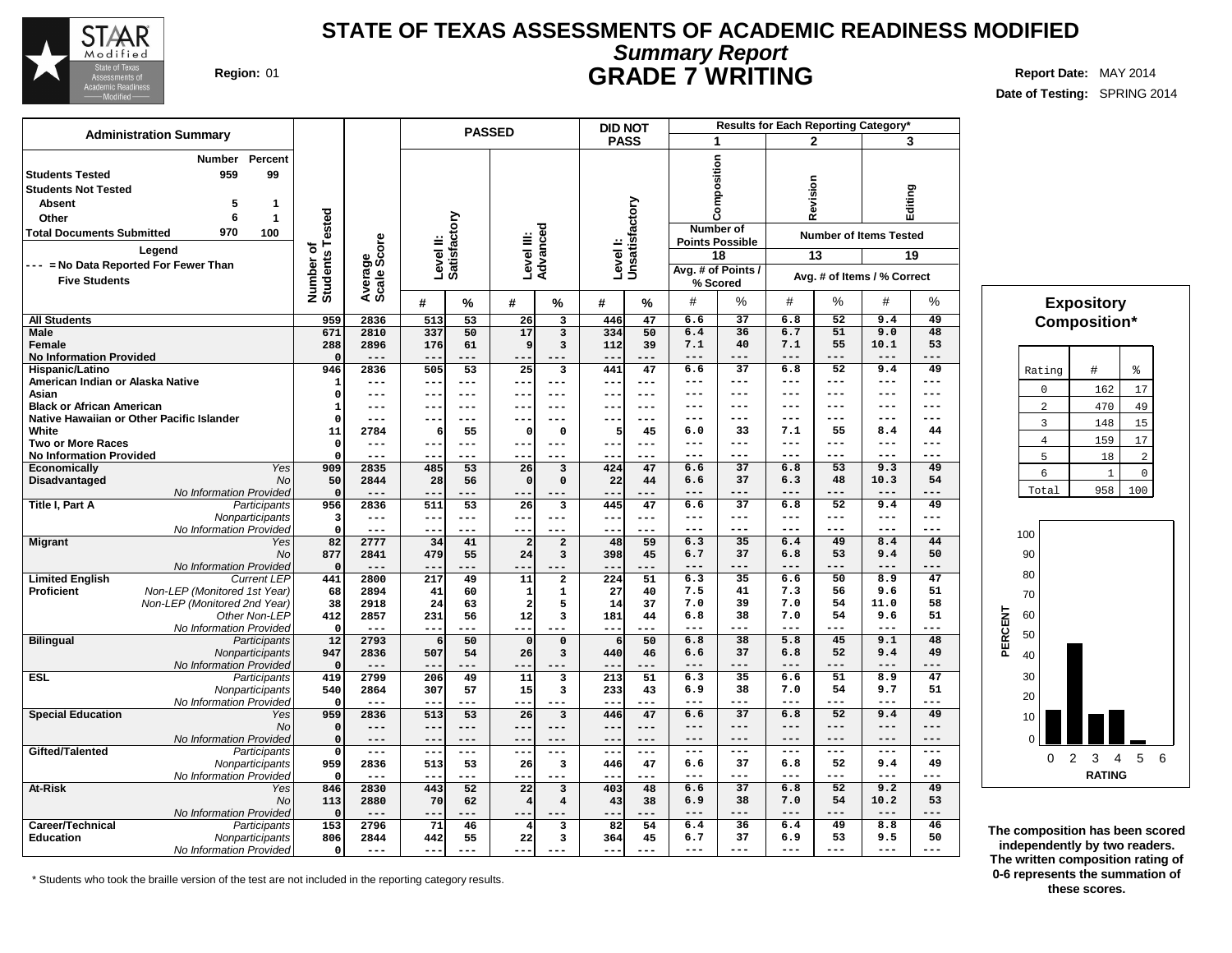

## **Summary Report STATE OF TEXAS ASSESSMENTS OF ACADEMIC READINESS Region:** 01 **GRADE 8 SOCIAL STUDIES Report Date:** MAY 2014

| <b>Administration Summary</b>                                                                                                                                                                                                                    |                                             |                        |                                 | <b>PASSED</b>         |                        |                           | <b>DID NOT</b>            |               |                 |                 |              |                                                                          | <b>Results for Each Reporting Category</b> |               |                     |                                                           |
|--------------------------------------------------------------------------------------------------------------------------------------------------------------------------------------------------------------------------------------------------|---------------------------------------------|------------------------|---------------------------------|-----------------------|------------------------|---------------------------|---------------------------|---------------|-----------------|-----------------|--------------|--------------------------------------------------------------------------|--------------------------------------------|---------------|---------------------|-----------------------------------------------------------|
|                                                                                                                                                                                                                                                  |                                             |                        |                                 |                       |                        |                           | <b>PASS</b>               |               |                 | 1               |              | $\mathbf{2}$                                                             | 3                                          |               | 4                   |                                                           |
| <b>Number</b><br>Percent<br>28800<br>100<br><b>Students Tested</b><br><b>Students Not Tested</b><br>Absent<br>88<br>0<br>14<br>0<br>Other<br>28902<br>100<br><b>Total Documents Submitted</b><br>Legend<br>--- = No Data Reported For Fewer Than | <b>Tested</b><br>৳<br>Number of<br>Students | Average<br>Scale Score | Level II:<br>Satisfactory       |                       | Level III:<br>Advanced |                           | Levell:<br>Unsatisfactory |               |                 | History<br>20   |              | graphy<br>Culture<br>Georg<br>ang<br><b>Number of Items Tested</b><br>12 | rernment<br>Citizenship<br>ဝီ ဒွ<br>am     | 12            |                     | Economics,<br>Science,<br>Technology,<br>and Society<br>8 |
| <b>Five Students</b>                                                                                                                                                                                                                             |                                             |                        |                                 |                       |                        |                           |                           |               |                 |                 |              |                                                                          | Avg. # of Items / % Correct                |               |                     |                                                           |
|                                                                                                                                                                                                                                                  |                                             |                        | #                               | %                     | #                      | $\%$                      | #                         | $\%$          | #               | $\frac{9}{6}$   | #            | %                                                                        | #                                          | %             | #                   | %                                                         |
| <b>All Students</b>                                                                                                                                                                                                                              | 28800                                       | 3544                   | 14664                           | 51                    | 2210                   | 8                         | 14136                     | 49            | 10.8            | 54              | 5.6          | 47                                                                       | 6.1                                        | 51            | 4.3                 | 53                                                        |
| Male<br>Female                                                                                                                                                                                                                                   | 14453<br>14344                              | 3583<br>3505           | 7899<br>6765                    | 55<br>47              | 1329<br>881            | 9<br>6                    | 6554<br>7579              | 45<br>53      | 11.1<br>10.4    | 55<br>52        | 5.8<br>5.4   | 49<br>45                                                                 | 6.2<br>6.0                                 | 52<br>50      | 4.5<br>4.0          | 56<br>50                                                  |
| <b>No Information Provided</b>                                                                                                                                                                                                                   |                                             | $---$                  |                                 | ---                   | $- -$                  |                           |                           | $---$         | $---$           | ---             | $---$        | ---                                                                      | $---$                                      | ---           | $- - -$             | $---$                                                     |
| Hispanic/Latino                                                                                                                                                                                                                                  | 28030                                       | 3533                   | 14048                           | 50                    | 2000                   | 7                         | 13982                     | 50            | 10.7            | $\overline{53}$ | 5.5          | 46                                                                       | 6.1                                        | 51            | 4.2                 | 53                                                        |
| American Indian or Alaska Native                                                                                                                                                                                                                 | 13                                          | 3695                   |                                 | 69                    | $\Omega$               | $\mathbf 0$               |                           | 31            | 12.6            | 63              | 6.2          | 51                                                                       | 7.5                                        | 63            | 4.3                 | 54                                                        |
| Asian                                                                                                                                                                                                                                            | 181                                         | 4169                   | 170                             | 94                    | 78                     | 43                        | 11                        | 6             | 15.8            | 79              | 8.5          | 71                                                                       | 8.9                                        | 74            | 6.4                 | 80                                                        |
| <b>Black or African American</b>                                                                                                                                                                                                                 | 52                                          | 3777                   | 40                              | 77                    |                        | 13                        | 12                        | 23            | 12.8            | 64              | 6.9          | 57                                                                       | 7.2                                        | 60            | 5.3                 | 66                                                        |
| Native Hawaiian or Other Pacific Islander                                                                                                                                                                                                        | -1                                          | $---$                  | $- -$                           | $---$                 | $- -$                  | $---$                     | $- -$                     | $---$         | $---$           | ---             | $---$        | ---                                                                      | $---$                                      | $---$         | $---$               | $---$                                                     |
| White                                                                                                                                                                                                                                            | 495                                         | 3859                   | 373                             | 75                    | 117                    | 24                        | 122                       | 25            | 13.4            | 67              | 7.2          | 60                                                                       | 7.5                                        | 63            | 5.3                 | 67                                                        |
| <b>Two or More Races</b><br><b>No Information Provided</b>                                                                                                                                                                                       | 25                                          | 4098<br>$- - -$        | 22                              | 88<br>$---$           | 8<br>$- -$             | 32<br>$---$               |                           | 12<br>$---$   | 15.1<br>$- - -$ | 76<br>---       | 8.7<br>$---$ | 72<br>---                                                                | 8.4<br>$---$                               | 70<br>$---$   | 5.9<br>$---$        | 74<br>$---$                                               |
| Yes<br><b>Economically</b>                                                                                                                                                                                                                       | 24599                                       | 3502                   | 11617                           | 47                    | 1488                   | 6                         | 12982                     | 53            | 10.4            | 52              | 5.4          | 45                                                                       | 5.9                                        | 49            | 4.1                 | 52                                                        |
| Disadvantaged<br>No                                                                                                                                                                                                                              | 4199                                        | 3788                   | 3046                            | 73                    | 722                    | 17                        | 1153                      | 27            | 12.8            | 64              | 6.9          | 57                                                                       | 7.3                                        | 61            | 5.1                 | 64                                                        |
| No Information Provided                                                                                                                                                                                                                          |                                             | $---$                  | $- -$                           | $---$                 | $- -$                  | $- - -$                   | $- -$                     | $---$         | $---$           | ---             | $---$        | $---$                                                                    | $---$                                      | $---$         | $\qquad \qquad - -$ | $---$                                                     |
| Title I, Part A<br>Participants                                                                                                                                                                                                                  | 28710                                       | 3545                   | 14634                           | 51                    | 2207                   | 8                         | 14076                     | 49            | 10.8            | 54              | 5.6          | 47                                                                       | 6.1                                        | 51            | 4.3                 | 54                                                        |
| Nonparticipants                                                                                                                                                                                                                                  | 88                                          | 3327                   | 29                              | 33                    | -3                     | $\mathbf{3}$              | 59                        | 67            | 8.8             | 44              | 4.5          | 37                                                                       | 5.2                                        | 43            | 3.4                 | 42                                                        |
| No Information Provideo                                                                                                                                                                                                                          |                                             | $- - -$                | --                              | $---$                 | $- -$                  | $---$                     | $- -$                     | $---$         | ---             | ---             | $---$        | ---                                                                      | $---$                                      | ---           | $---$               | $---$                                                     |
| <b>Migrant</b><br>Yes                                                                                                                                                                                                                            | 1414                                        | 3386                   | 507                             | 36                    | 41                     | $\overline{\mathbf{3}}$   | 907                       | 64            | 9.4             | 47              | 4.8          | 40                                                                       | 5.3                                        | 44            | 3.7                 | 47                                                        |
| No                                                                                                                                                                                                                                               | 27384                                       | 3552                   | 14156                           | 52                    | 2169                   | 8                         | 13228                     | 48            | 10.8            | 54              | 5.6          | 47                                                                       | 6.2                                        | 51            | 4.3                 | 54                                                        |
| No Information Provideo                                                                                                                                                                                                                          |                                             | $---$                  | $- -$                           | ---                   | $- -$                  | $- - -$                   | $ -$                      | $---$         | $---$           | ---             | ---          | $---$                                                                    | $---$                                      | $---$         | $---$               | $---$                                                     |
| <b>Limited English</b><br><b>Current LEP</b><br>Proficient<br>Non-LEP (Monitored 1st Year)                                                                                                                                                       | 5341<br>519                                 | 3234<br>3563           | 1052<br>285                     | $\overline{20}$<br>55 | 42<br>26               | 1<br>5                    | 4289<br>234               | 80<br>45      | 8.1<br>11.1     | 40<br>55        | 3.9<br>5.7   | 33<br>48                                                                 | 4.5<br>6.2                                 | 38<br>52      | 3.1<br>4.3          | 39<br>54                                                  |
| Non-LEP (Monitored 2nd Year)                                                                                                                                                                                                                     | 1204                                        | 3427                   | 473                             | 39                    | 33                     | 3                         | 731                       | 61            | 9.9             | 50              | 4.9          | 41                                                                       | 5.5                                        | 46            | 3.9                 | 48                                                        |
| Other Non-LEF                                                                                                                                                                                                                                    | 21734                                       | 3626                   | 12853                           | 59                    | 2109                   | 10                        | 8881                      | 41            | 11.5            | 57              | 6.0          | 50                                                                       | 6.5                                        | 55            | 4.6                 | 57                                                        |
| No Information Provideo                                                                                                                                                                                                                          |                                             | $---$                  | $- -$                           | $---$                 | $- -$                  | $---$                     | $- -$                     | $---$         | $---$           | ---             | $---$        | ---                                                                      | $---$                                      | ---           | $---$               | $---$                                                     |
| <b>Bilingual</b><br>Participants                                                                                                                                                                                                                 | 375                                         | 3462                   | 159                             | 42                    | $\overline{22}$        | 6                         | 216                       | 58            | 9.9             | 50              | 5.2          | 43                                                                       | 5.8                                        | 48            | 4.0                 | 50                                                        |
| Nonparticipants                                                                                                                                                                                                                                  | 28421                                       | 3545                   | 14504                           | 51                    | 2188                   | 8                         | 13917                     | 49            | 10.8            | 54              | 5.6          | 47                                                                       | 6.1                                        | 51            | 4.3                 | 54                                                        |
| No Information Provideo                                                                                                                                                                                                                          |                                             | $---$                  | $- -$                           | $---$                 | $--$                   | $---$                     | $ -$                      | $---$         | $---$           | ---             | $-- -$       | $---$                                                                    | $---$                                      | $---$         | $---$               | $---$                                                     |
| <b>ESL</b><br>Participants                                                                                                                                                                                                                       | 5039                                        | 3236                   | 1005                            | $\overline{20}$       | 44                     | $\mathbf 1$               | 4034                      | 80            | 8.1             | 41              | 3.9          | $\overline{33}$                                                          | 4.5                                        | 38            | 3.1                 | 39                                                        |
| Nonparticipants                                                                                                                                                                                                                                  | 23757                                       | 3609                   | 13658                           | 57                    | 2166                   | 9                         | 10099                     | 43            | 11.3            | 57              | 6.0          | 50                                                                       | 6.5                                        | 54            | 4.5                 | 57                                                        |
| No Information Provideo<br><b>Special Education</b><br>Yes                                                                                                                                                                                       | 1234                                        | $- - -$<br>3229        | $\overline{\phantom{m}}$<br>233 | $---$<br>19           | $- -$<br>22            | $- - -$<br>$\overline{a}$ | $-$<br>1001               | $- - -$<br>81 | $---$<br>7.9    | ---             | $---$<br>3.9 | ---<br>33                                                                | $---$<br>4.5                               | $- - -$<br>38 | $---$<br>3.1        | $- - -$<br>39                                             |
| No                                                                                                                                                                                                                                               | 27564                                       | 3558                   | 14430                           | 52                    | 2188                   | 8                         | 13134                     | 48            | 10.9            | 40<br>54        | 5.7          | 47                                                                       | 6.2                                        | 52            | 4.3                 | 54                                                        |
| No Information Provided                                                                                                                                                                                                                          |                                             | $---$                  | $\overline{\phantom{m}}$        | $---$                 | $- -$                  | $---$                     | $-$                       | $---$         | $---$           | ---             | $-- -$       | ---                                                                      | $---$                                      | $---$         | $---$               | $---$                                                     |
| Gifted/Talented<br>Participants                                                                                                                                                                                                                  | 3465                                        | 3977                   | 3038                            | 88                    | 924                    | 27                        | 427                       | 12            | 14.4            | 72              | 7.9          | 66                                                                       | 8.2                                        | 69            | 5.7                 | 72                                                        |
| Nonparticipants                                                                                                                                                                                                                                  | 25333                                       | 3485                   | 11625                           | 46                    | 1286                   | 5                         | 13708                     | 54            | 10.3            | 51              | 5.3          | 44                                                                       | 5.8                                        | 49            | 4.1                 | 51                                                        |
| No Information Provideo                                                                                                                                                                                                                          |                                             | $- - -$                | $\overline{\phantom{m}}$        | $---$                 | $- -$                  | $---$                     |                           | $---$         | $- - -$         | ---             | $---$        | ---                                                                      | $---$                                      | $---$         | $---$               | $---$                                                     |
| At-Risk<br>Yes                                                                                                                                                                                                                                   | 15870                                       | 3332                   | 4737                            | 30                    | 205                    | $\mathbf{1}$              | 11133                     | 70            | 8.9             | 45              | 4.5          | $\overline{37}$                                                          | 5.0                                        | 42            | 3.5                 | 44                                                        |
| No                                                                                                                                                                                                                                               | 12928                                       | 3804                   | 9926                            | 77                    | 2005                   | 16                        | 3002                      | 23            | 13.0            | 65              | 7.0          | 58                                                                       | 7.4                                        | 62            | 5.2                 | 65                                                        |
| No Information Provideo                                                                                                                                                                                                                          |                                             | $---$                  |                                 | $---$                 | $\sim$ $\sim$          | ---                       |                           | $---$         | $---$           | ---             | ---          | ---                                                                      | $---$                                      | ---           | $---$               | $---$                                                     |
| Career/Technical<br>Participants                                                                                                                                                                                                                 | 9013                                        | 3584                   | 4954                            | 55                    | 761                    | 8                         | 4059                      | 45            | 11.1            | 56              | 5.8          | 48                                                                       | 6.4                                        | 53            | 4.4                 | 55                                                        |
| <b>Education</b><br>Nonparticipants<br>No Information Provided                                                                                                                                                                                   | 19785<br>$\overline{2}$                     | 3526<br>$---$          | 9709<br>$--$                    | 49<br>$---$           | 1449<br>$- -$          | 7<br>$- - -$              | 10076<br>$- -$            | 51<br>$---$   | 10.6<br>$---$   | 53<br>---       | 5.5<br>$---$ | 46<br>---                                                                | 6.0<br>$---$                               | 50<br>$---$   | 4.2<br>$---$        | 53<br>---                                                 |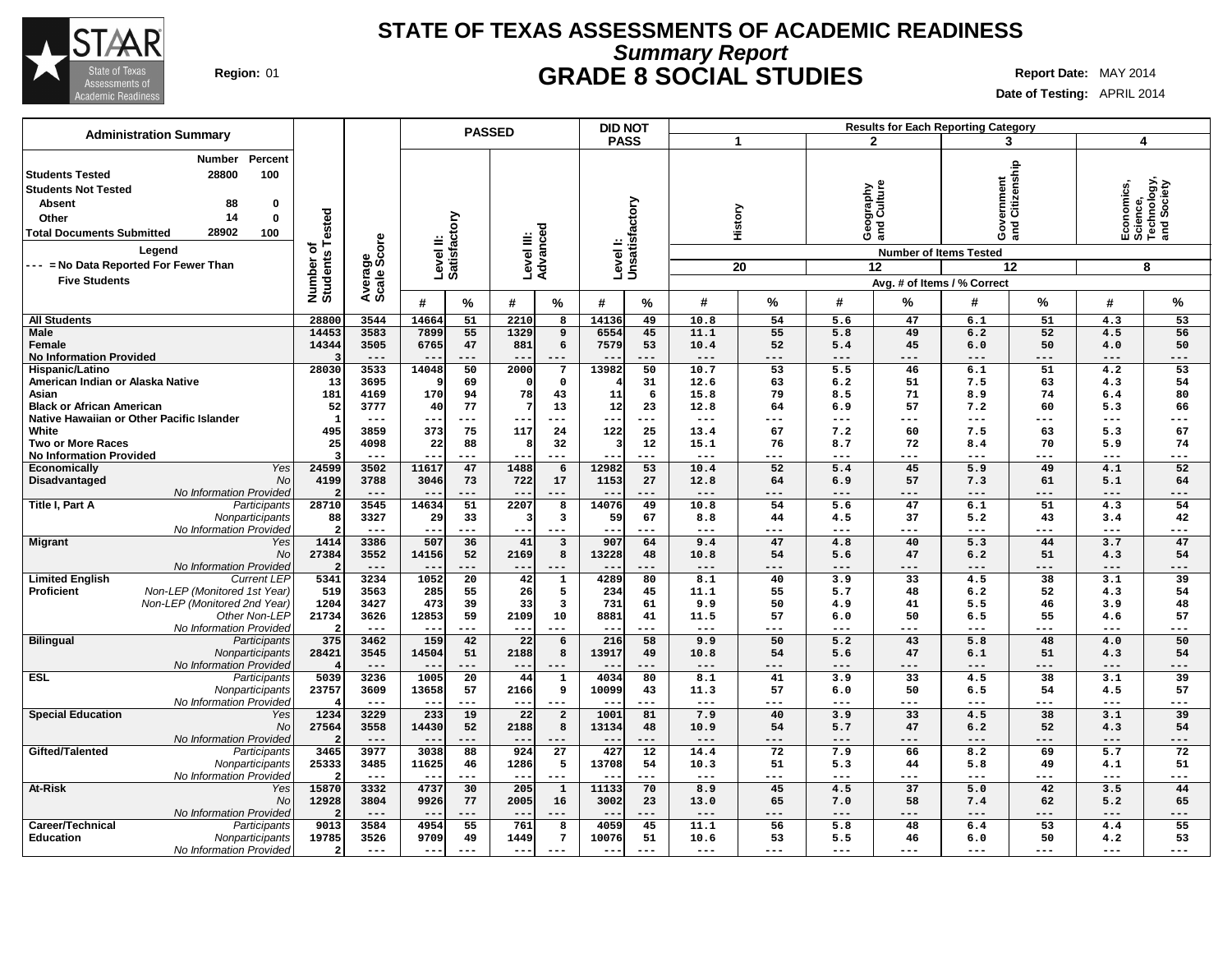

# **Summary Report STATE OF TEXAS ASSESSMENTS OF ACADEMIC READINESS Region:** 01 **GRADE 8 SCIENCE Report Date:** MAY 2014

| <b>Administration Summary</b>                                                                                                                                                                           |                                                                |               |                | <b>PASSED</b>             |                        |                                  | <b>DID NOT</b> |                           |              |                    |                                          |                               | <b>Results for Each Reporting Category</b> |             |                |                               |
|---------------------------------------------------------------------------------------------------------------------------------------------------------------------------------------------------------|----------------------------------------------------------------|---------------|----------------|---------------------------|------------------------|----------------------------------|----------------|---------------------------|--------------|--------------------|------------------------------------------|-------------------------------|--------------------------------------------|-------------|----------------|-------------------------------|
|                                                                                                                                                                                                         |                                                                |               |                |                           |                        |                                  |                | <b>PASS</b>               | -1           |                    | $\mathbf{2}$                             |                               | 3                                          |             | 4              |                               |
| Number<br>Percent<br>99<br>28690<br><b>Students Tested</b><br><b>Students Not Tested</b><br><b>Absent</b><br>116<br>0<br>92<br>$\mathbf 0$<br>Other<br>28898<br>100<br><b>Total Documents Submitted</b> | Tested<br>Average<br>Scale Score<br>đ<br>Number of<br>Students |               |                | Level II:<br>Satisfactory | Level III:<br>Advanced |                                  |                | Levell:<br>Unsatisfactory | and          | Matter a<br>Energy | lotion,<br>Notie<br>Pergy<br>$F$ orc $I$ | ல் ந                          | and<br>Earth a<br>Space                    |             |                | Organisms and<br>Environments |
| Legend                                                                                                                                                                                                  |                                                                |               |                |                           |                        |                                  |                |                           |              |                    |                                          | <b>Number of Items Tested</b> |                                            |             |                |                               |
| --- = No Data Reported For Fewer Than                                                                                                                                                                   |                                                                |               |                |                           |                        |                                  |                |                           |              | 14                 | 12                                       |                               |                                            | 14          |                | 14                            |
| <b>Five Students</b>                                                                                                                                                                                    |                                                                |               |                |                           |                        |                                  |                |                           |              |                    |                                          |                               | Avg. # of Items / % Correct                |             |                |                               |
|                                                                                                                                                                                                         |                                                                |               | #              | %                         | #                      | %                                | #              | %                         | #            | %                  | #                                        | %                             | #                                          | ℅           | #              | %                             |
|                                                                                                                                                                                                         |                                                                |               |                |                           |                        |                                  |                |                           |              |                    |                                          |                               |                                            |             |                |                               |
| <b>All Students</b><br><b>Male</b>                                                                                                                                                                      | 28690<br>14390                                                 | 3723<br>3758  | 18153<br>9419  | 63<br>65                  | 3867<br>2223           | 13<br>15                         | 10537<br>4971  | 37<br>35                  | 8.7<br>8.7   | 62<br>62           | 7.3<br>7.4                               | 61<br>62                      | 7.8<br>8.2                                 | 56<br>58    | 9.4<br>9.5     | 67<br>68                      |
| Female                                                                                                                                                                                                  | 14297                                                          | 3688          | 8733           | 61                        | 1644                   | 11                               | 5564           | 39                        | 8.7          | 62                 | 7.1                                      | 59                            | 7.5                                        | 54          | 9.3            | 66                            |
| <b>No Information Provided</b>                                                                                                                                                                          | ্ব                                                             | $---$         |                | ---                       | $- -$                  | $---$                            |                | ---                       | ---          | ---                | $---$                                    | $---$                         | $---$                                      | $---$       | $---$          | ---                           |
| Hispanic/Latino                                                                                                                                                                                         | 27922                                                          | 3710          | 17487          | 63                        | 3555                   | 13                               | 10435          | 37                        | 8.6          | 62                 | 7.2                                      | 60                            | 7.8                                        | 56          | 9.3            | 67                            |
| American Indian or Alaska Native                                                                                                                                                                        | 13                                                             | 3975          | 10             | 77                        |                        | 31                               |                | 23                        | 10.4         | 74                 | 8.2                                      | 69                            | 8.8                                        | 63          | 10.3           | 74                            |
| Asian                                                                                                                                                                                                   | 181                                                            | 4543          | 175            | 97                        | 118                    | 65                               |                | $\overline{\mathbf{3}}$   | 12.2         | 87                 | 10.4                                     | 86                            | 11.0                                       | 79          | 12.2           | 87                            |
| <b>Black or African American</b>                                                                                                                                                                        | 52                                                             | 3985          | 40             | 77                        | 11                     | 21                               | 12             | 23                        | 9.7          | 69                 | 8.2                                      | 68                            | 8.6                                        | 62          | 10.7           | 76                            |
| Native Hawaiian or Other Pacific Islander                                                                                                                                                               | $\overline{1}$                                                 | $---$         | --             | $---$                     | $---$                  | $---$                            | $- -$          | ---                       | ---          | ---                | ---                                      | ---                           | $---$                                      | $---$       | $- - -$        | ---                           |
| White<br><b>Two or More Races</b>                                                                                                                                                                       | 494<br>24                                                      | 4082<br>4521  | 418<br>21      | 85<br>88                  | 166<br>13              | 34<br>54                         | 76             | 15<br>13                  | 10.3<br>11.8 | 73<br>84           | 8.6<br>9.6                               | 71<br>80                      | 9.3<br>11.0                                | 66<br>79    | 11.0<br>12.0   | 79<br>86                      |
| <b>No Information Provided</b>                                                                                                                                                                          | ্ব                                                             | $- - -$       |                | ---                       | $- -$                  | $- - -$                          |                | ---                       | ---          |                    | $- - -$                                  | ---                           | $- - -$                                    | $- - -$     | $- - -$        | ---                           |
| Yes<br>Economically                                                                                                                                                                                     | 24493                                                          | 3671          | 14747          | 60                        | 2700                   | 11                               | 9746           | 40                        | 8.4          | 60                 | 7.1                                      | 59                            | 7.6                                        | 54          | 9.2            | 65                            |
| Disadvantaged<br>No                                                                                                                                                                                     | 4195                                                           | 4028          | 3406           | 81                        | 1167                   | 28                               | 789            | 19                        | 10.1         | 72                 | 8.5                                      | 70                            | 9.1                                        | 65          | 10.6           | 76                            |
| No Information Provided                                                                                                                                                                                 |                                                                | $---$         |                | ---                       | $--$                   | ---                              |                | ---                       | ---          | ---                | ---                                      | $-- -$                        | $---$                                      | $---$       | ---            | ---                           |
| Title I, Part A<br>Participants                                                                                                                                                                         | 28601                                                          | 3724          | 18118          | 63                        | 3863                   | 14                               | 10483          | 37                        | 8.7          | 62                 | 7.3                                      | 61                            | 7.8                                        | 56          | 9.4            | 67                            |
| Nonparticipants                                                                                                                                                                                         | 87                                                             | 3417          | 35             | 40                        | 4                      | 5                                | 52             | 60                        | 6.4          | 46                 | 6.1                                      | 51                            | 6.5                                        | 47          | 8.1            | 58                            |
| No Information Provided                                                                                                                                                                                 |                                                                | $---$         | $ -$           | ---                       |                        | $---$                            |                | ---                       | ---          | ---                | $---$                                    | ---                           | $---$                                      | ---         | $---$          | ---                           |
| <b>Migrant</b><br>Yes                                                                                                                                                                                   | 1405                                                           | 3523          | 679            | 48                        | 95                     | $7\phantom{.0}$                  | 726            | 52                        | 7.6          | 54                 | 6.5                                      | 54                            | 7.0                                        | 50          | 8.4            | 60                            |
| No                                                                                                                                                                                                      | 27283                                                          | 3733          | 17474          | 64                        | 3772                   | 14                               | 9809           | 36                        | 8.7          | 62                 | 7.3                                      | 61                            | 7.9                                        | 56          | 9.4            | 67                            |
| No Information Provided<br><b>Limited English</b><br><b>Current LEP</b>                                                                                                                                 | 5332                                                           | $---$<br>3302 | $-$<br>1688    | ---<br>32                 | $--$<br>102            | $---$<br>$\overline{\mathbf{2}}$ | 3644           | ---<br>68                 | ---<br>6.4   | ---<br>46          | ---<br>5.5                               | $-- -$<br>46                  | $---$<br>6.1                               | $---$<br>44 | $---$<br>7.2   | ---<br>51                     |
| Non-LEP (Monitored 1st Year)<br><b>Proficient</b>                                                                                                                                                       | 514                                                            | 3749          | 355            | 69                        | 62                     | 12                               | 159            | 31                        | 9.0          | 64                 | 7.5                                      | 62                            | 7.8                                        | 56          | 9.7            | 69                            |
| Non-LEP (Monitored 2nd Year)                                                                                                                                                                            | 1203                                                           | 3628          | 684            | 57                        | 98                     | 8                                | 519            | 43                        | 8.3          | 59                 | 7.0                                      | 58                            | 7.4                                        | 53          | 8.9            | 64                            |
| Other Non-LEP                                                                                                                                                                                           | 21639                                                          | 3831          | 15426          | 71                        | 3605                   | 17                               | 6213           | 29                        | 9.2          | 66                 | 7.7                                      | 64                            | 8.3                                        | 59          | 9.9            | 71                            |
| No Information Provided                                                                                                                                                                                 |                                                                | $---$         | $ -$           | ---                       | $- -$                  | $---$                            | $ -$           | ---                       | ---          | ---                | $---$                                    | $---$                         | $---$                                      | $- - -$     | $- - -$        | ---                           |
| <b>Bilingual</b><br>Participants                                                                                                                                                                        | 374                                                            | 3691          | 220            | 59                        | 60                     | 16                               | 154            | 41                        | 8.7          | 62                 | 7.0                                      | 59                            | 7.7                                        | 55          | 9.0            | 64                            |
| Nonparticipants                                                                                                                                                                                         | 28312                                                          | 3723          | 17933          | 63                        | 3807                   | 13                               | 10379          | 37                        | 8.7          | 62                 | 7.3                                      | 61                            | 7.8                                        | 56          | 9.4            | 67                            |
| No Information Provided                                                                                                                                                                                 |                                                                | $---$         | $--$           | $---$                     | $--$                   | $---$                            | $- -$          | ---                       | ---          | ---                | $---$                                    | $-- -$                        | $---$                                      | $---$       | $- - -$        | ---                           |
| ESL<br>Participants                                                                                                                                                                                     | 5030                                                           | 3303          | 1593           | 32                        | 100                    | $\overline{\mathbf{2}}$          | 3437           | 68                        | 6.4          | 46                 | 5.5                                      | 46                            | 6.1                                        | 44          | 7.2            | 51                            |
| Nonparticipants<br>No Information Provided                                                                                                                                                              | 23656                                                          | 3812<br>$---$ | 16560<br>$ -$  | 70<br>---                 | 3767<br>$- -$          | 16<br>$---$                      | 7096           | 30<br>---                 | 9.2<br>---   | 65<br>---          | 7.6<br>$---$                             | 64<br>---                     | 8.2<br>$---$                               | 59<br>$---$ | 9.8<br>$- - -$ | 70<br>---                     |
| <b>Special Education</b><br>Yes                                                                                                                                                                         | 1223                                                           | 3224          | 312            | 26                        | 30                     | $\overline{a}$                   | 911            | 74                        | 5.7          | 41                 | 5.1                                      | 43                            | 5.9                                        | 42          | 6.8            | 49                            |
| No                                                                                                                                                                                                      | 27465                                                          | 3745          | 17841          | 65                        | 3837                   | 14                               | 9624           | 35                        | 8.8          | 63                 | 7.4                                      | 61                            | 7.9                                        | 57          | 9.5            | 68                            |
| No Information Provided                                                                                                                                                                                 |                                                                | $---$         | $- -$          | $---$                     | $- -$                  | $---$                            | $- -$          | ---                       | $---$        | ---                | ---                                      | $---$                         | $---$                                      | $---$       | $---$          | ---                           |
| Gifted/Talented<br>Participants                                                                                                                                                                         | 3440                                                           | 4340          | 3276           | 95                        | 1574                   | 46                               | 164            | 5                         | 11.6         | 83                 | 9.7                                      | 80                            | 10.2                                       | 73          | 11.8           | 85                            |
| Nonparticipants                                                                                                                                                                                         | 25248                                                          | 3639          | 14877          | 59                        | 2293                   | 9                                | 10371          | 41                        | 8.3          | 59                 | 6.9                                      | 58                            | 7.5                                        | 54          | 9.0            | 65                            |
| No Information Provided                                                                                                                                                                                 |                                                                | $- - -$       | $-$            | $---$                     | $--$                   | $---$                            | $- -$          | ---                       | $---$        | ---                | $---$                                    | ---                           | $---$                                      | $---$       | $---$          | ---                           |
| <b>At-Risk</b><br>Yes                                                                                                                                                                                   | 15822                                                          | 3434          | 6825           | 43                        | 438                    | $\overline{\mathbf{3}}$          | 8997           | 57                        | 7.1          | 51                 | 6.1                                      | $\overline{51}$               | 6.7                                        | 48          | 8.0            | 57                            |
| No                                                                                                                                                                                                      | 12866                                                          | 4078          | 11328          | 88                        | 3429                   | 27                               | 1538           | 12                        | 10.6         | 76                 | 8.7                                      | 73                            | 9.2                                        | 66          | 11.0           | 79                            |
| No Information Provided                                                                                                                                                                                 |                                                                | $---$         | $- -$          | ---                       | $- -$                  | $---$                            | $ -$           | ---                       | $---$        | ---                | ---                                      | $---$                         | $---$                                      | $---$       | $---$          | ---                           |
| Career/Technical<br>Participants                                                                                                                                                                        | 8989                                                           | 3784<br>3695  | 6105           | 68                        | 1370                   | 15                               | 2884           | 32                        | 9.0          | 65                 | 7.5                                      | 62<br>60                      | 8.1                                        | 58          | 9.7            | 69                            |
| <b>Education</b><br>Nonparticipants<br>No Information Provided                                                                                                                                          | 19699<br>$\overline{a}$                                        | $\frac{1}{2}$ | 12048<br>$---$ | 61<br>$---$               | 2497<br>$--$           | 13<br>$- - -$                    | 7651<br>$---$  | 39<br>$---$               | 8.5<br>---   | 61<br>$---$        | 7.2<br>$---$                             | $---$                         | 7.7<br>$---$                               | 55<br>$---$ | 9.2<br>$---$   | 66<br>---                     |
|                                                                                                                                                                                                         |                                                                |               |                |                           |                        |                                  |                |                           |              |                    |                                          |                               |                                            |             |                |                               |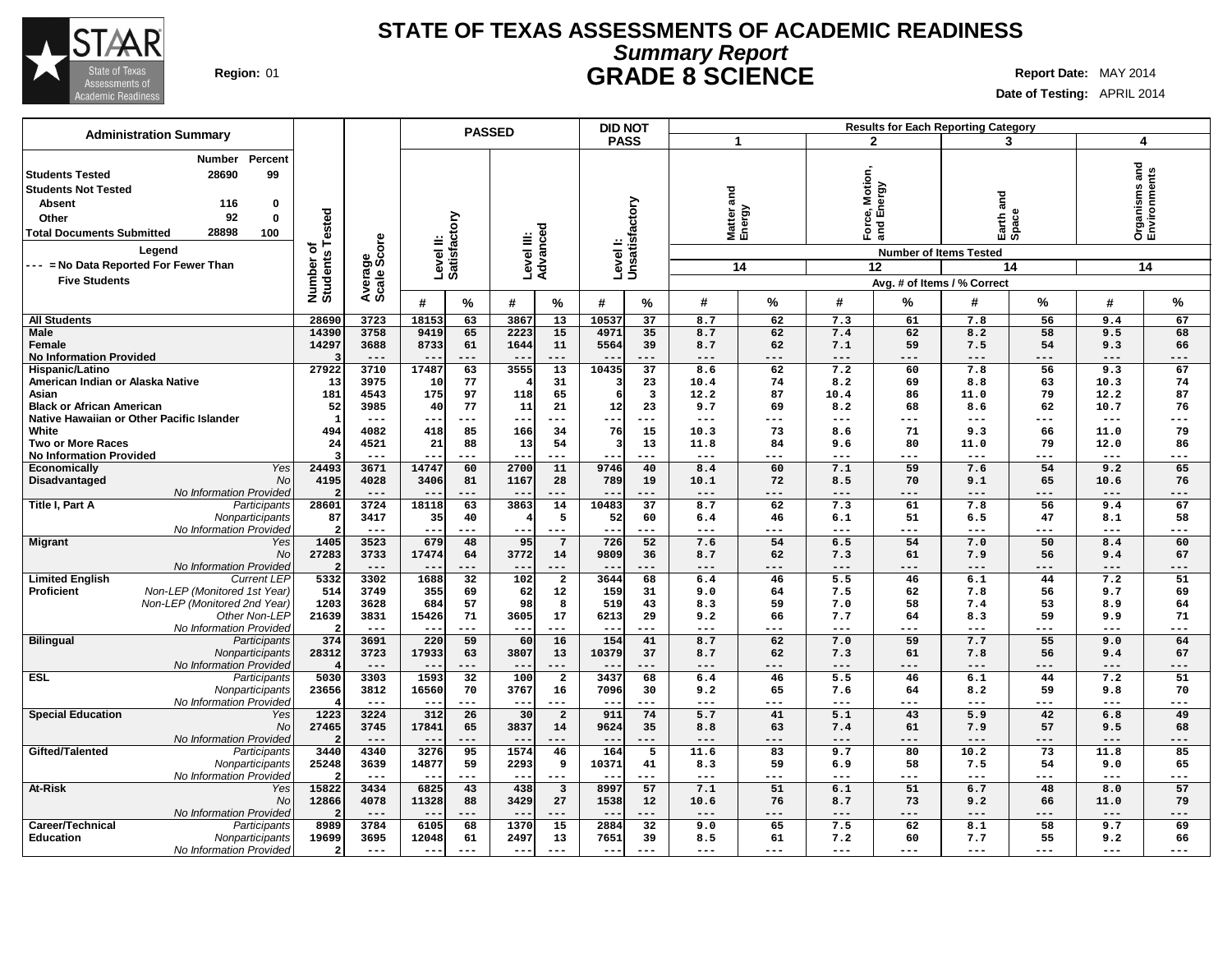

## **Summary Report STATE OF TEXAS ASSESSMENTS OF ACADEMIC READINESS L Region:** 01 **GRADE 8 SOCIAL STUDIES Report Date:** MAY 2014

**Date of Testing:** APRIL 2014

|                                                                                                                                            | <b>Administration Summary</b>                                                                                                      |                                     |                        |                           |                     | <b>PASSED</b>          |                              | <b>DID NOT</b>  |                           |              |               |                     |                                | Results for Each Reporting Category*                                  |                     |                     |                                                           |
|--------------------------------------------------------------------------------------------------------------------------------------------|------------------------------------------------------------------------------------------------------------------------------------|-------------------------------------|------------------------|---------------------------|---------------------|------------------------|------------------------------|-----------------|---------------------------|--------------|---------------|---------------------|--------------------------------|-----------------------------------------------------------------------|---------------------|---------------------|-----------------------------------------------------------|
|                                                                                                                                            |                                                                                                                                    |                                     |                        |                           |                     |                        |                              | <b>PASS</b>     |                           |              | 1             |                     | $\mathbf{2}$                   |                                                                       | 3                   | 4                   |                                                           |
| <b>Students Tested</b><br><b>Students Not Tested</b><br><b>Absent</b><br>Other<br><b>Total Documents Submitted</b><br><b>Five Students</b> | Percent<br>Number<br>100<br>794<br>3<br>0<br>$\Omega$<br>$\bf{0}$<br>797<br>100<br>Legend<br>--- = No Data Reported For Fewer Than | Tested<br>৳<br>Number o<br>Students | Average<br>Scale Score | Level II:<br>Satisfactory |                     | Level III:<br>Advanced |                              |                 | Levell:<br>Unsatisfactory |              | History<br>20 |                     | Geography<br>and Culture<br>12 | rernment<br>Citizenship<br>မွဲ<br>မိ<br><b>Number of Items Tested</b> | 12                  |                     | Economics,<br>Science,<br>Technology,<br>and Society<br>8 |
|                                                                                                                                            |                                                                                                                                    |                                     |                        |                           |                     |                        |                              |                 |                           |              |               |                     |                                | Avg. # of Items / % Correct                                           |                     |                     |                                                           |
|                                                                                                                                            |                                                                                                                                    |                                     |                        | #                         | $\%$                | #                      | $\%$                         | #               | %                         | #            | %             | #                   | %                              | #                                                                     | ℅                   | #                   | %                                                         |
| <b>All Students</b>                                                                                                                        |                                                                                                                                    | 794                                 | 3187                   | 112                       | 14                  | 4                      | $\mathbf{1}$                 | 682             | 86                        | 6.8          | 34            | 4.5                 | 37                             | 4.3                                                                   | 36                  | 2.3                 | 29                                                        |
| <b>Male</b>                                                                                                                                |                                                                                                                                    | 415                                 | 3209                   | 70                        | 17                  |                        | $\mathbf 1$                  | 345             | 83                        | 7.2          | 36            | 4.6                 | 38                             | 4.3                                                                   | 36                  | 2.4                 | 29                                                        |
| Female                                                                                                                                     |                                                                                                                                    | 379                                 | 3162<br>---            | 42                        | 11<br>$---$         |                        | 0                            | 337             | 89                        | 6.4          | 32<br>---     | 4.4                 | 36<br>---                      | 4.3<br>---                                                            | 36                  | 2.2<br>$---$        | 28<br>---                                                 |
| <b>No Information Provided</b><br>Hispanic/Latino                                                                                          |                                                                                                                                    | 773                                 | 3186                   | --<br>109                 | 14                  | 4                      | $---$<br>$\mathbf{1}$        | --<br>664       | 86                        | $--$<br>6.8  | 34            | ---<br>4.5          | 37                             | 4.3                                                                   | 36                  | 2.3                 | 28                                                        |
| American Indian or Alaska Native                                                                                                           |                                                                                                                                    |                                     | $---$                  | $--$                      | $---$               | $--$                   | $---$                        | --              | $---$                     | $---$        | $---$         | ---                 | ---                            | $---$                                                                 | $---$               | $\qquad \qquad - -$ | $---$                                                     |
| Asian                                                                                                                                      |                                                                                                                                    | 2                                   | $---$                  | $\qquad \qquad -$         | $---$               | --                     |                              | --              | $--$                      | $--$         | ---           | ---                 | ---                            | ---                                                                   | $--$                | $--$                | $---$                                                     |
| <b>Black or African American</b>                                                                                                           |                                                                                                                                    | O                                   | ---                    | $\qquad \qquad -$         | $---$               | $--$                   | $--$                         | --              | $\qquad \qquad - -$       | $--$         | ---           | ---                 | ---                            | ---                                                                   | $---$               | $- - -$             | $---$                                                     |
|                                                                                                                                            | Native Hawaiian or Other Pacific Islander                                                                                          |                                     | $---$                  | $- -$                     | $---$               | $- -$                  | $= -$                        |                 | $- - -$                   | $--$         | ---           | ---                 | ---                            | ---                                                                   | $---$               | $---$               | $---$                                                     |
| White                                                                                                                                      |                                                                                                                                    | 15                                  | 3225                   |                           | 13                  |                        | $\mathbf 0$                  | 13              | 87                        | 7.6          | 38            | 4.5                 | 37                             | 4.1                                                                   | 34                  | 2.5                 | 31                                                        |
| <b>Two or More Races</b>                                                                                                                   |                                                                                                                                    | $\Omega$                            | $---$                  | $- -$                     | $---$               | $--$                   | $---$                        | --              | $---$                     | $---$        | ---           | ---                 | ---                            | ---                                                                   | $---$               | $---$               | $---$                                                     |
| <b>No Information Provided</b>                                                                                                             | Yes                                                                                                                                | З<br>737                            | $---$<br>3184          | --                        | $---$               | $--$                   | $--$                         | --              | ---                       | ---<br>6.8   | ---<br>34     | ---<br>4.4          | ---<br>$\overline{37}$         | ---                                                                   | $---$               | $---$               | $---$<br>29                                               |
| Economically<br>Disadvantaged                                                                                                              | No                                                                                                                                 | 53                                  | 3237                   | 102<br>10                 | 14<br>19            | -1                     | $\mathbf{o}$<br>$\mathbf{2}$ | 635<br>43       | 86<br>81                  | 7.2          | 36            | 4.9                 | 41                             | 4.3<br>4.7                                                            | 36<br>39            | 2.3<br>2.1          | 26                                                        |
|                                                                                                                                            | No Information Provideo                                                                                                            |                                     | ---                    | $- -$                     | ---                 | $--$                   |                              |                 | ---                       | $---$        | ---           | ---                 | ---                            | $---$                                                                 | ---                 | $---$               | $---$                                                     |
| Title I, Part A                                                                                                                            | Participants                                                                                                                       | 787                                 | 3187                   | 111                       | 14                  |                        | $\mathbf 1$                  | 676             | 86                        | 6.8          | 34            | 4.5                 | 37                             | 4.3                                                                   | 36                  | 2.3                 | 28                                                        |
|                                                                                                                                            | Nonparticipants                                                                                                                    | -4                                  | $---$                  | ---                       | $\qquad \qquad - -$ | $--$                   | ---                          | --              | $\qquad \qquad -$         | $---$        | $---$         | ---                 | ---                            | $---$                                                                 | $\qquad \qquad - -$ | $\qquad \qquad - -$ | $---$                                                     |
|                                                                                                                                            | No Information Provided                                                                                                            | 3                                   | $---$                  | $\qquad \qquad -$         | $---$               | $--$                   | ---                          | --              | ---                       | $--$         | ---           | ---                 | ---                            | ---                                                                   | $\qquad \qquad - -$ | $---$               | $---$                                                     |
| <b>Migrant</b>                                                                                                                             | Yes                                                                                                                                | 24                                  | 3149                   |                           | 8                   |                        | $\mathbf 0$                  | $\overline{22}$ | 92                        | 6.5          | 33            | 4.2                 | 35                             | 4.2                                                                   | 35                  | 2.1                 | 26                                                        |
|                                                                                                                                            | No                                                                                                                                 | 766                                 | 3189                   | 110                       | 14                  |                        | $\mathbf{1}$                 | 656             | 86                        | 6.9          | 34            | 4.5                 | 37                             | 4.3                                                                   | 36                  | 2.3                 | 29                                                        |
| <b>Limited English</b>                                                                                                                     | No Information Provided<br><b>Current LEP</b>                                                                                      | 794                                 | $---$<br>3187          | $- -$<br>112              | $---$<br>14         | $- -$                  | $---$<br>$\mathbf 1$         | 682             | ---<br>86                 | $---$<br>6.8 | ---<br>34     | ---<br>4.5          | $---$<br>37                    | $---$<br>4.3                                                          | ---<br>36           | $---$<br>2.3        | $---$<br>29                                               |
| Proficient                                                                                                                                 | Non-LEP (Monitored 1st Year)                                                                                                       | $\Omega$                            | $---$                  | $--$                      | $---$               | $- -$                  | $--$                         | --              | $---$                     | $---$        | ---           | ---                 | ---                            | ---                                                                   | $---$               | $---$               | $---$                                                     |
|                                                                                                                                            | Non-LEP (Monitored 2nd Year)                                                                                                       | $\Omega$                            | $---$                  | $\overline{\phantom{m}}$  | $\qquad \qquad - -$ | $--$                   | $---$                        | --              | $\qquad \qquad - -$       | $---$        | ---           | ---                 | ---                            | ---                                                                   | $---$               | $---$               | $---$                                                     |
|                                                                                                                                            | Other Non-LEF                                                                                                                      | $\Omega$                            | $---$                  | $--$                      | $---$               | $--$                   | $--$                         | --              | $---$                     | $--$         | ---           | ---                 | ---                            | ---                                                                   | $---$               | $---$               | $---$                                                     |
|                                                                                                                                            | No Information Provided                                                                                                            | $\Omega$                            | $---$                  | $\qquad \qquad -$         | $---$               | $- -$                  | $- - -$                      | $- -$           | $- - -$                   | $- - -$      | ---           | ---                 | ---                            | $---$                                                                 | $---$               | $---$               | $---$                                                     |
| <b>Bilingual</b>                                                                                                                           | Participants                                                                                                                       | 7                                   | 3353                   | з                         | 43                  | $\Omega$               | $\mathbf{0}$                 |                 | 57                        | 10.1         | 51            | 5.0                 | 42                             | 4.4                                                                   | 37                  | 2.1                 | 27                                                        |
|                                                                                                                                            | Nonparticipants                                                                                                                    | 727                                 | 3182                   | 100                       | 14                  |                        | $\mathbf{1}$                 | 627             | 86                        | 6.8          | 34            | 4.5                 | 37                             | 4.3                                                                   | 36                  | 2.3                 | 28                                                        |
| <b>ESL</b>                                                                                                                                 | No Information Provided<br>Participants                                                                                            | 60<br>721                           | 3221<br>3184           | 100                       | 15<br>14            | 4                      | $\mathbf 0$<br>$\mathbf{1}$  | 51<br>621       | 85<br>86                  | 6.8<br>6.8   | 34<br>34      | 4.6<br>4.5          | 38<br>$\overline{37}$          | 4.7<br>4.3                                                            | 39<br>36            | 2.6<br>2.3          | 33<br>28                                                  |
|                                                                                                                                            | Nonparticipants                                                                                                                    | 14                                  | 3139                   | Э                         | 21                  |                        | 0                            | 11              | 79                        | 7.4          | 37            | 4.0                 | 33                             | 4.0                                                                   | 33                  | 1.6                 | 20                                                        |
|                                                                                                                                            | No Information Provided                                                                                                            | 59                                  | 3228                   | ¢                         | 15                  |                        | $\Omega$                     | 50              | 85                        | 6.8          | 34            | 4.6                 | 39                             | 4.7                                                                   | 39                  | 2.6                 | 33                                                        |
| <b>Special Education</b>                                                                                                                   | Yes                                                                                                                                | $\mathbf{1}$                        | $---$                  | $- -$                     | ---                 |                        |                              |                 | ---                       | $---$        | ---           | ---                 | ---                            | $---$                                                                 | ---                 | $---$               | $---$                                                     |
|                                                                                                                                            | No                                                                                                                                 | 790                                 | 3187                   | 112                       | 14                  |                        | $\mathbf{1}$                 | 678             | 86                        | 6.8          | 34            | 4.5                 | 37                             | 4.3                                                                   | 36                  | 2.3                 | 29                                                        |
|                                                                                                                                            | No Information Provideo                                                                                                            | -3                                  | $---$                  | $- -$                     | $---$               | $- -$                  | $---$                        | $- -$           | $---$                     | $---$        | $---$         | ---                 | $---$                          | $---$                                                                 | $\qquad \qquad - -$ | $- - -$             | $---$                                                     |
| Gifted/Talented                                                                                                                            | Participants                                                                                                                       | $\Omega$                            | $\qquad \qquad - -$    | $- -$                     | $  -$               | $--$                   | $---$                        | $- -$           | $\qquad \qquad - -$       | $- - -$      | $---$         | $\qquad \qquad - -$ | $---$                          | $---$                                                                 | $\qquad \qquad - -$ | $\qquad \qquad - -$ | $- - -$                                                   |
|                                                                                                                                            | Nonparticipants<br>No Information Provided                                                                                         | 791<br>-3                           | 3187<br>$---$          | 112<br>$-$                | 14<br>$---$         | $- -$                  | $\mathbf{1}$<br>$---$        | 679             | 86<br>---                 | 6.8<br>$---$ | 34<br>---     | 4.5<br>---          | 37<br>$---$                    | 4.3<br>$---$                                                          | 36<br>$---$         | 2.3<br>$---$        | 29<br>$---$                                               |
| At-Risk                                                                                                                                    | Yes                                                                                                                                | 761                                 | 3190                   | 109                       | 14                  |                        | $\mathbf 1$                  | 652             | 86                        | 6.9          | 34            | 4.5                 | 38                             | 4.3                                                                   | 36                  | 2.3                 | 29                                                        |
|                                                                                                                                            | No                                                                                                                                 | 30                                  | 3113                   |                           | 10                  |                        | $\mathbf 0$                  | 27              | 90                        | 6.3          | 32            | 3.9                 | 33                             | 4.1                                                                   | 34                  | 1.8                 | 23                                                        |
|                                                                                                                                            | No Information Provideo                                                                                                            |                                     | $---$                  | $- -$                     | ---                 | $- -$                  |                              | --              | ---                       | $---$        | ---           | ---                 | ---                            | $---$                                                                 | ---                 | $---$               | $---$                                                     |
| Career/Technical                                                                                                                           | Participants                                                                                                                       | 132                                 | 3200                   | 22                        | 17                  |                        | 0                            | 110             | 83                        | 7.0          | 35            | 4.4                 | 37                             | 4.4                                                                   | 36                  | 2.4                 | 29                                                        |
| Education                                                                                                                                  | Nonparticipants                                                                                                                    | 659                                 | 3185                   | 90                        | 14                  |                        | $\mathbf{1}$                 | 569             | 86                        | 6.8          | 34            | 4.5                 | 37                             | 4.3                                                                   | 36                  | 2.3                 | 28                                                        |
|                                                                                                                                            | No Information Provided                                                                                                            | $\overline{\mathbf{3}}$             | $---$                  | $--$                      | $---$               | $- -$                  |                              | $- -$           | $---$                     | $---$        | $---$         | ---                 | $---$                          | $---$                                                                 | $---$               | $---$               | ---                                                       |

\* Students who took the STAAR L test on paper are not included in the reporting category results.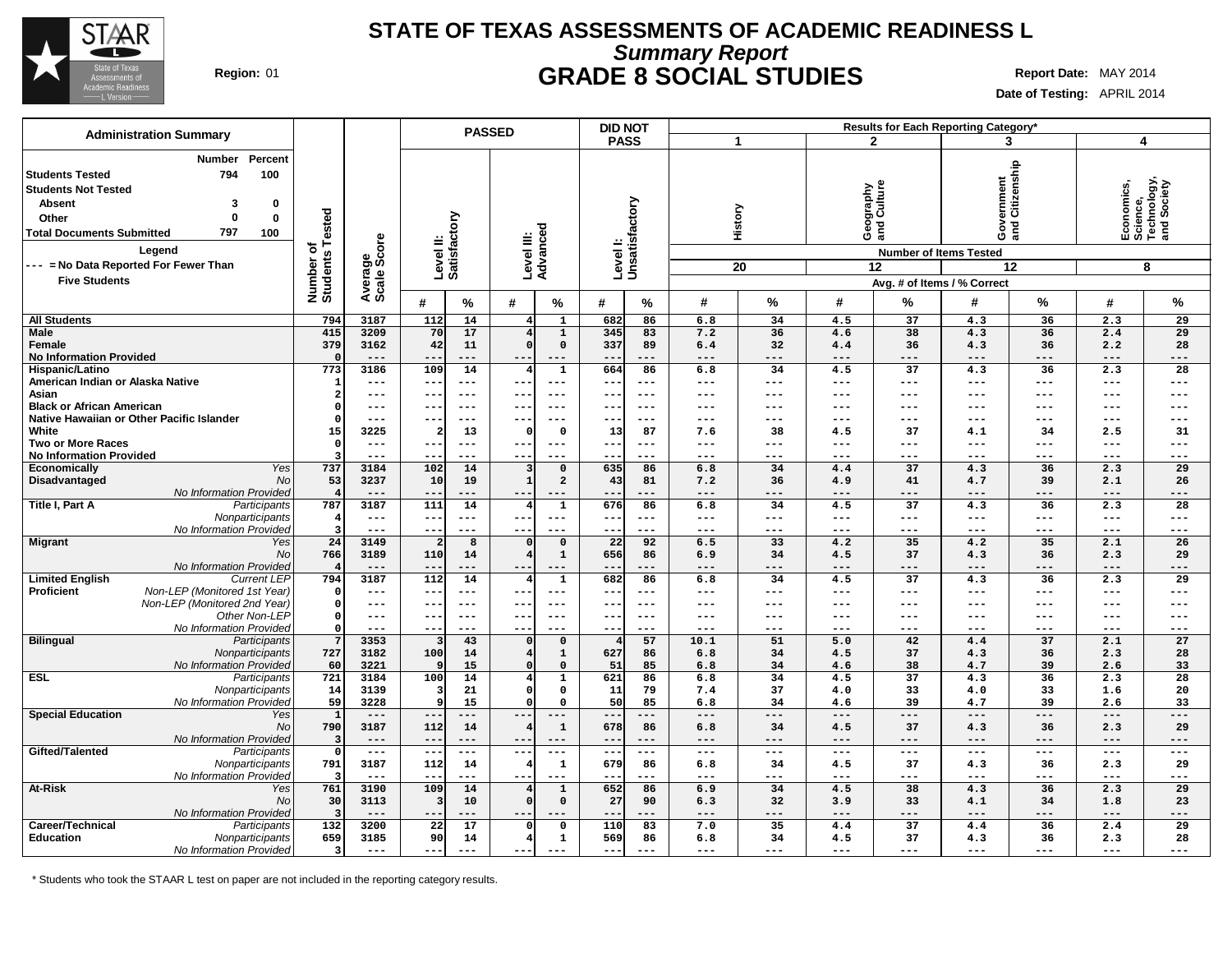

## **Summary Report STATE OF TEXAS ASSESSMENTS OF ACADEMIC READINESS L Region:** 01 **GRADE 8 SCIENCE Report Date:** MAY 2014

**Date of Testing:** APRIL 2014

|                                                                                                                                                                                               |                                                                                     |                              |                              |                                 | <b>PASSED</b>       |                        |                          | <b>DID NOT</b>            |            |                           |            |                                 |                                              | Results for Each Reporting Category*                               |                        |                            |                                             |
|-----------------------------------------------------------------------------------------------------------------------------------------------------------------------------------------------|-------------------------------------------------------------------------------------|------------------------------|------------------------------|---------------------------------|---------------------|------------------------|--------------------------|---------------------------|------------|---------------------------|------------|---------------------------------|----------------------------------------------|--------------------------------------------------------------------|------------------------|----------------------------|---------------------------------------------|
| <b>Administration Summary</b>                                                                                                                                                                 |                                                                                     |                              |                              |                                 |                     |                        |                          | <b>PASS</b>               |            | 1                         |            |                                 | $\overline{2}$                               | 3                                                                  |                        | $\overline{\mathbf{4}}$    |                                             |
| <b>Students Tested</b><br><b>Students Not Tested</b><br><b>Absent</b><br>Other<br><b>Total Documents Submitted</b><br>Leaend<br>--- = No Data Reported For Fewer Than<br><b>Five Students</b> | <b>Number</b><br>Percent<br>788<br>100<br>3<br>0<br>$\mathbf{0}$<br>0<br>791<br>100 | Number of<br>Students Tested | Average<br>Scale Score       | Level II:<br>Satisfactory       |                     | Level III:             | Advanced                 | Levell:<br>Unsatisfactory |            | and<br>Matter a<br>Energy | 14         | Motion,<br>1ergy<br>Ford<br>and | ல் யி<br><b>Number of Items Tested</b><br>12 | na<br>ana<br>Earth a<br>Space<br>14<br>Avg. # of Items / % Correct |                        | and                        | <b>Organisms and<br/>Environments</b><br>14 |
|                                                                                                                                                                                               |                                                                                     |                              |                              | #                               | ℅                   | #                      | $\%$                     | #                         | %          | #                         | %          | #                               | %                                            | #                                                                  | %                      | #                          | %                                           |
| <b>All Students</b>                                                                                                                                                                           |                                                                                     | 788                          | 3170                         | 152                             | 19                  | 4                      | $\mathbf{1}$             | 636                       | 81         | 5.5                       | 39         | 4.9                             | 40                                           | 5.7                                                                | 41                     | 5.4                        | 39                                          |
| <b>Male</b>                                                                                                                                                                                   |                                                                                     | 412                          | 3167                         | 82                              | 20                  | 3                      | $\mathbf{1}$             | 330                       | 80         | 5.3                       | 38         | 4.9                             | 40                                           | 5.7                                                                | 41                     | 5.6                        | 40                                          |
| Female                                                                                                                                                                                        |                                                                                     | 376                          | 3173                         | 70                              | 19                  | $\mathbf{1}$           | $\mathbf 0$              | 306                       | 81         | 5.7                       | 40         | 4.8                             | 40                                           | 5.6                                                                | 40                     | 5.3                        | 38                                          |
| <b>No Information Provided</b><br>Hispanic/Latino                                                                                                                                             |                                                                                     | $\Omega$<br>767              | $---$<br>3169                | $-$<br>147                      | ---<br>19           | $\overline{4}$         | $---$<br>$\mathbf{1}$    | 620                       | ---<br>81  | $---$<br>5.5              | ---<br>39  | ---<br>4.8                      | ---<br>40                                    | $---$<br>5.7                                                       | $---$<br>41            | ---<br>5.4                 | $---$<br>39                                 |
| American Indian or Alaska Native                                                                                                                                                              |                                                                                     | -1                           | $\qquad \qquad - -$          | $- -$                           | $---$               | $- -$                  | $---$                    | $- -$                     | ---        | $---$                     | ---        | $---$                           | $---$                                        | $---$                                                              | $---$                  | $---$                      | $---$                                       |
| Asian                                                                                                                                                                                         |                                                                                     | $\boldsymbol{c}$             | $---$                        | $- -$                           | $---$               | $- -$                  | $---$                    | $- -$                     | ---        | ---                       | ---        | ---                             | $---$                                        | $- - -$                                                            | $- - -$                | $---$                      | $---$                                       |
| <b>Black or African American</b>                                                                                                                                                              |                                                                                     | $\Omega$                     | $---$                        |                                 | $- - -$             | $- -$                  | ---                      |                           |            | ---                       |            | ---                             | ---                                          | ---                                                                | $---$                  | ---                        | ---                                         |
| Native Hawaiian or Other Pacific Islander                                                                                                                                                     |                                                                                     | $\Omega$                     | $\qquad \qquad - -$          |                                 | $---$               | $- -$                  |                          | $\qquad \qquad -$         | ---        | ---                       |            | ---                             | ---                                          | $\qquad \qquad - -$                                                | $---$                  | $---$                      | $---$                                       |
| White                                                                                                                                                                                         |                                                                                     | 15                           | 3259                         |                                 | 27                  | $\mathfrak{c}$         | 0                        | 11                        | 73         | 6.0                       | 43         | 5.1                             | 42                                           | 6.4                                                                | 46                     | 5.9                        | 42                                          |
| <b>Two or More Races</b><br><b>No Information Provided</b>                                                                                                                                    |                                                                                     | $\mathbf{o}$                 | $\qquad \qquad - -$<br>$---$ | --<br>$-$                       | $---$<br>$---$      | $---$<br>$- -$         | $---$<br>$---$           | $---$<br>$- -$            | ---<br>--- | ---<br>---                | ---<br>--- | $---$<br>---                    | ---<br>$---$                                 | $---$<br>$- - -$                                                   | $---$<br>$---$         | $\qquad \qquad - -$<br>--- | $---$<br>$---$                              |
| Economically                                                                                                                                                                                  | Yes                                                                                 | 730                          | 3170                         | 142                             | 19                  | -3                     | $\Omega$                 | 588                       | 81         | 5.5                       | 39         | 4.8                             | 40                                           | 5.7                                                                | 41                     | 5.4                        | 39                                          |
| Disadvantaged                                                                                                                                                                                 | No                                                                                  | 54                           | 3208                         | 10                              | 19                  | $\mathbf{1}$           | $\overline{a}$           | 44                        | 81         | 5.2                       | 37         | 5.2                             | 43                                           | 6.2                                                                | 44                     | 5.5                        | 40                                          |
|                                                                                                                                                                                               | No Information Provided                                                             |                              |                              | --                              |                     | --                     |                          |                           |            | ---                       | ---        | ---                             |                                              | ---                                                                |                        | ---                        | ---                                         |
| Title I, Part A                                                                                                                                                                               | Participants<br>Nonparticipants                                                     | 781                          | 3173                         | 151                             | 19<br>$---$         | 4                      | $\mathbf{1}$<br>$---$    | 630                       | 81         | 5.5                       | 39<br>---  | 4.9<br>$---$                    | 40                                           | 5.7                                                                | 41                     | 5.5                        | 39                                          |
|                                                                                                                                                                                               | No Information Provideo                                                             | 4                            | $---$<br>$---$               | ---<br>$- -$                    | $- - -$             | $---$<br>$- -$         | $- - -$                  | $---$<br>$- -$            | ---<br>--- | $---$<br>$- - -$          | $- - -$    | $- - -$                         | $---$<br>$- - -$                             | $---$<br>$\frac{1}{2}$                                             | $- -$<br>$\frac{1}{2}$ | $---$<br>$- - -$           | $---$<br>$---$                              |
| <b>Migrant</b>                                                                                                                                                                                | Yes                                                                                 | 23                           | 3123                         |                                 | 17                  |                        | $\mathbf 0$              | 19                        | 83         | 5.4                       | 39         | 4.6                             | 38                                           | 5.0                                                                | 35                     | 5.4                        | 39                                          |
|                                                                                                                                                                                               | No                                                                                  | 761                          | 3174                         | 148                             | 19                  |                        | $\mathbf{1}$             | 613                       | 81         | 5.5                       | 39         | 4.9                             | 41                                           | 5.7                                                                | 41                     | 5.5                        | 39                                          |
|                                                                                                                                                                                               | No Information Provideo                                                             |                              | $---$                        | $ -$                            | $--$                | $- -$                  | $- - -$                  | $- -$                     | ---        | $---$                     | ---        | $---$                           | $---$                                        | $---$                                                              | $---$                  | $---$                      | $---$                                       |
| <b>Limited English</b><br>Proficient                                                                                                                                                          | <b>Current LEP</b><br>Non-LEP (Monitored 1st Year)                                  | 788<br>$\circ$               | 3170<br>$\frac{1}{2}$        | 152<br>$\overline{\phantom{m}}$ | 19<br>$---$         | 4<br>$--$              | $\mathbf 1$<br>$---$     | 636<br>$\sim$ $\sim$      | 81<br>---  | 5.5<br>$---$              | 39<br>---  | 4.9<br>$---$                    | 40<br>$---$                                  | 5.7<br>$- - -$                                                     | 41<br>$\frac{1}{2}$    | 5.4<br>$---$               | 39<br>$---$                                 |
|                                                                                                                                                                                               | Non-LEP (Monitored 2nd Year)                                                        | $\Omega$                     | $---$                        | $- -$                           | $---$               | $- -$                  | $---$                    | $- -$                     | $---$      | ---                       | ---        | ---                             | $---$                                        | $---$                                                              | $\qquad \qquad - -$    | $---$                      | $---$                                       |
|                                                                                                                                                                                               | Other Non-LEP                                                                       | $\circ$                      | $\qquad \qquad -$            | $ -$                            | $---$               | $- -$                  | $---$                    | $- -$                     | $---$      | $---$                     | ---        | $---$                           | $---$                                        | $---$                                                              | $\frac{1}{2}$          | $---$                      | $---$                                       |
|                                                                                                                                                                                               | No Information Provided                                                             | $\Omega$                     | $---$                        | $- -$                           | $--$                | $- -$                  | $---$                    | $- - -$                   | ---        | $-- -$                    | ---        | ---                             | $---$                                        | $\frac{1}{2}$                                                      | $\frac{1}{2}$          | $---$                      | $--$                                        |
| <b>Bilingual</b>                                                                                                                                                                              | Participants                                                                        | $7\phantom{.0}$              | 3258                         |                                 | 29                  | $\mathfrak{g}$         | $\mathbf 0$              | 5                         | 71         | 6.1                       | 44<br>39   | 5.4                             | 45                                           | 6.1                                                                | 44<br>41               | 5.6                        | 40                                          |
|                                                                                                                                                                                               | Nonparticipants<br>No Information Provideo                                          | 721<br>60                    | 3172<br>3138                 | 137<br>13                       | 19<br>22            |                        | $\mathbf{1}$<br>$\Omega$ | 584<br>47                 | 81<br>78   | 5.5<br>5.8                | 41         | 4.8<br>5.0                      | 40<br>41                                     | 5.7<br>5.1                                                         | 36                     | 5.5<br>5.2                 | 39<br>37                                    |
| <b>ESL</b>                                                                                                                                                                                    | Participants                                                                        | 715                          | 3174                         | 137                             | 19                  | 4                      | $\mathbf{1}$             | 578                       | 81         | 5.5                       | 39         | 4.8                             | 40                                           | 5.7                                                                | 41                     | 5.5                        | 39                                          |
|                                                                                                                                                                                               | Nonparticipants                                                                     | 14                           | 3081                         |                                 | 14                  |                        | 0                        | 12                        | 86         | 4.4                       | 32         | 4.6                             | 39                                           | 5.6                                                                | 40                     | 4.8                        | 34                                          |
|                                                                                                                                                                                               | No Information Provided                                                             | 59                           | 3142                         | 13                              | 22                  |                        | $\mathbf{0}$             | 46                        | 78         | 5.8                       | 42         | 5.0                             | 42                                           | 5.1                                                                | 36                     | 5.2                        | 37                                          |
| <b>Special Education</b>                                                                                                                                                                      | Yes<br>No                                                                           | $\mathbf{1}$<br>784          | $---$<br>3173                | $-$<br>152                      | $---$<br>19         | $--$<br>$\overline{4}$ | $---$<br>$\mathbf{1}$    | $- -$<br>632              | ---<br>81  | $---$<br>5.5              | ---<br>39  | $---$<br>4.9                    | $---$<br>40                                  | $---$<br>5.7                                                       | $---$<br>41            | $- - -$<br>5.5             | $---$<br>39                                 |
|                                                                                                                                                                                               | No Information Provided                                                             | $\overline{\mathbf{3}}$      | $---$                        | $-$                             | $---$               |                        |                          | $- -$                     | ---        | ---                       | ---        | ---                             | $---$                                        | $---$                                                              | $---$                  | ---                        | $---$                                       |
| Gifted/Talented                                                                                                                                                                               | Participants                                                                        | $\mathbf 0$                  | $\frac{1}{2}$                | $- -$                           | $\qquad \qquad - -$ | $- - -$                | $\qquad \qquad - -$      | $- -$                     | ---        | $\qquad \qquad - -$       | ---        | $\qquad \qquad - -$             | $\qquad \qquad - -$                          | $---$                                                              | $\qquad \qquad - -$    | $\frac{1}{2}$              | $---$                                       |
|                                                                                                                                                                                               | Nonparticipants                                                                     | 785                          | 3172                         | 152                             | 19                  | 4                      | $\mathbf 1$              | 633                       | 81         | 5.5                       | 39         | 4.9                             | 40                                           | 5.7                                                                | 41                     | 5.5                        | 39                                          |
|                                                                                                                                                                                               | No Information Provideo                                                             |                              | $\qquad \qquad - -$          | $- -$                           | $---$               | $- -$                  | $---$                    | $- -$                     | ---        | $---$                     | ---        | ---                             | $---$                                        | $\qquad \qquad - -$                                                | $---$                  | ---                        | $---$                                       |
| At-Risk                                                                                                                                                                                       | Yes<br>No                                                                           | 755<br>30                    | 3178<br>3012                 | 151                             | 20                  |                        | $\mathbf{1}$<br>$\Omega$ | 604<br>29                 | 80<br>97   | 5.5<br>4.2                | 40<br>30   | 4.9<br>4.0                      | 41<br>34                                     | 5.7<br>5.2                                                         | 41<br>37               | 5.5                        | 39<br>33                                    |
|                                                                                                                                                                                               | No Information Provided                                                             | $\overline{\mathbf{3}}$      | $---$                        |                                 | 3                   |                        |                          |                           |            | ---                       | ---        | ---                             | $- -$                                        | $---$                                                              | ---                    | 4.6<br>---                 | ---                                         |
| Career/Technical                                                                                                                                                                              | Participants                                                                        | 131                          | 3164                         | 24                              | 18                  |                        | $\mathbf 0$              | 107                       | 82         | 5.6                       | 40         | 4.8                             | 40                                           | 5.6                                                                | 40                     | 5.5                        | 39                                          |
| <b>Education</b>                                                                                                                                                                              | Nonparticipants                                                                     | 654                          | 3174                         | 128                             | 20                  |                        | $\mathbf{1}$             | 526                       | 80         | 5.5                       | 39         | 4.9                             | 41                                           | 5.7                                                                | 41                     | 5.4                        | 39                                          |
|                                                                                                                                                                                               | No Information Provided                                                             | 3                            | $---$                        | ---                             | $---$               | $- -$                  | $---$                    | $---$                     | ---        | $---$                     | ---        | $---$                           | ---                                          | $- - -$                                                            | $---$                  | ---                        | ---                                         |

\* Students who took the STAAR L test on paper are not included in the reporting category results.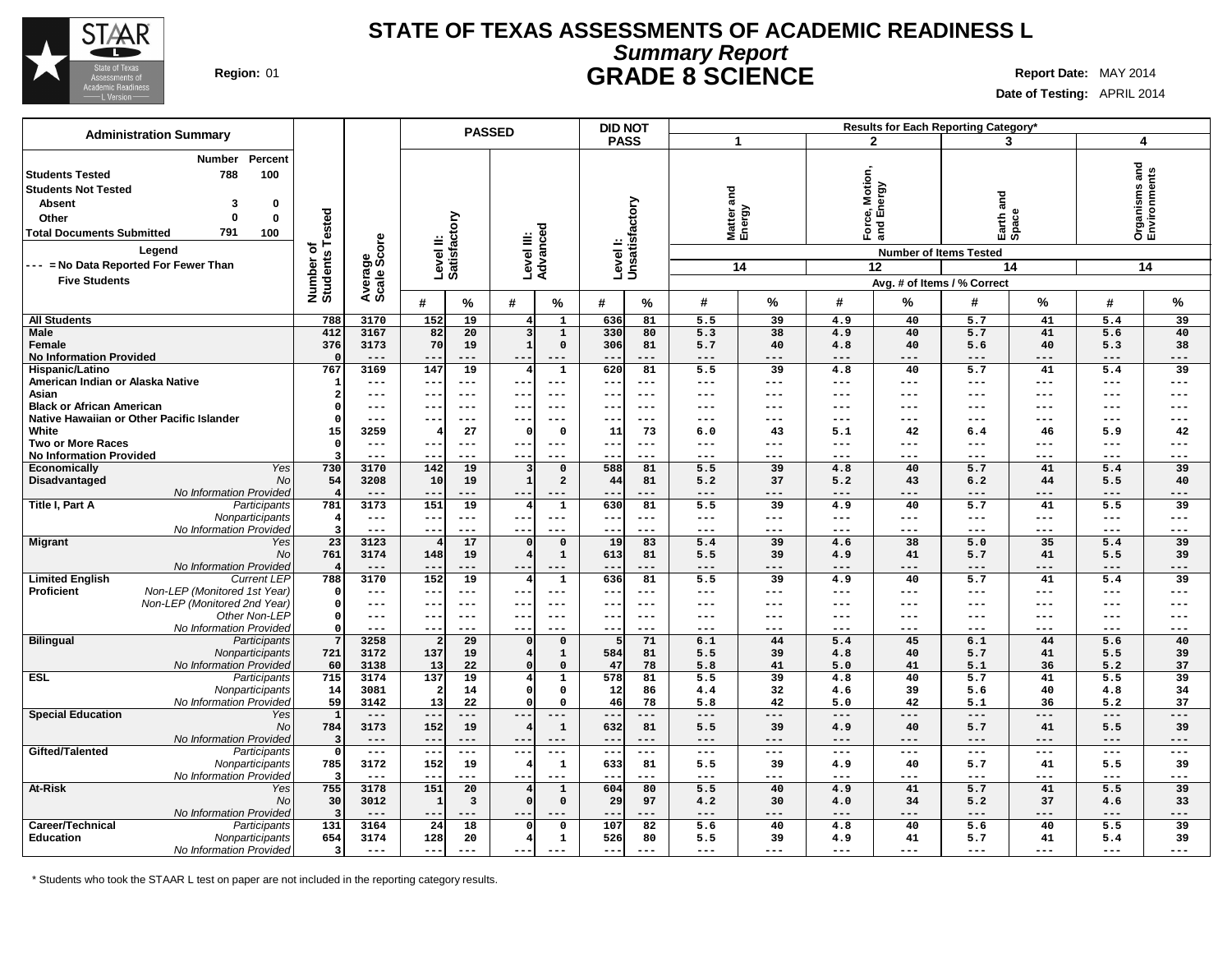

## **Summary Report STATE OF TEXAS ASSESSMENTS OF ACADEMIC READINESS MODIFIED Region:** 01 **GRADE 8 SOCIAL STUDIES Report Date:** MAY 2014

**Date of Testing:** APRIL 2014

| <b>Administration Summary</b>                                                                                                                                         |                                                                           |                              |                            |                           | <b>PASSED</b>  |                          |                                                    | <b>DID NOT</b>            |               |            |                 |                          |                                     | Results for Each Reporting Category* |                         |                            |                                                           |
|-----------------------------------------------------------------------------------------------------------------------------------------------------------------------|---------------------------------------------------------------------------|------------------------------|----------------------------|---------------------------|----------------|--------------------------|----------------------------------------------------|---------------------------|---------------|------------|-----------------|--------------------------|-------------------------------------|--------------------------------------|-------------------------|----------------------------|-----------------------------------------------------------|
|                                                                                                                                                                       |                                                                           |                              |                            |                           |                |                          |                                                    | <b>PASS</b>               |               | 1          |                 |                          | $\overline{2}$                      | 3                                    |                         | 4                          |                                                           |
| <b>Students Tested</b><br><b>Students Not Tested</b><br><b>Absent</b><br>Other<br><b>Total Documents Submitted</b><br>Legend<br>--- = No Data Reported For Fewer Than | Percent<br><b>Number</b><br>848<br>99<br>5<br>-1<br>0<br>-1<br>854<br>100 | Number of<br>Students Tested | Average<br>Scale Score     | Level II:<br>Satisfactory |                | Level III:<br>Advanced   |                                                    | Levell:<br>Unsatisfactory |               |            | History<br>16   | Geography<br>and Culture | <b>Number of Items Tested</b><br>10 | 'ernment<br>Citizenship<br>မီ နို့   | 10                      |                            | Economics,<br>Science,<br>Technology,<br>and Society<br>6 |
| <b>Five Students</b>                                                                                                                                                  |                                                                           |                              |                            |                           |                |                          |                                                    |                           |               |            |                 |                          |                                     | Avg. # of Items / % Correct          |                         |                            |                                                           |
|                                                                                                                                                                       |                                                                           |                              |                            | #                         | ℅              | #                        | %                                                  | #                         | %             | #          | %               | #                        | %                                   | #                                    | ℅                       | #                          | %                                                         |
| <b>All Students</b>                                                                                                                                                   |                                                                           | 848                          | 2862                       | 507                       | 60             | 27                       | $\mathbf{3}$                                       | 341                       | 40            | 8.5        | 53              | 5.7                      | 57                                  | 5.0                                  | 50                      | 3.3                        | 55                                                        |
| <b>Male</b><br>Female                                                                                                                                                 |                                                                           | 557<br>291                   | 2862<br>2862               | 332<br>175                | 60<br>60       | 18<br><sub>9</sub>       | $\overline{\mathbf{3}}$<br>$\overline{\mathbf{3}}$ | 225<br>116                | 40<br>40      | 8.5<br>8.5 | 53<br>53        | 5.7<br>5.8               | 57<br>58                            | 5.0<br>5.0                           | 50<br>50                | 3.3<br>3.2                 | 55<br>54                                                  |
| <b>No Information Provided</b>                                                                                                                                        |                                                                           | $\Omega$                     | $---$                      | --                        | ---            | $- -$                    | $---$                                              | $- -$                     | ---           | ---        | ---             | ---                      | ---                                 | $---$                                | $---$                   | $---$                      | $---$                                                     |
| Hispanic/Latino                                                                                                                                                       |                                                                           | 842                          | 2861                       | 503                       | 60             | 26                       | $\overline{\mathbf{3}}$                            | 339                       | 40            | 8.5        | $\overline{53}$ | 5.7                      | 57                                  | 5.0                                  | 50                      | 3.3                        | 55                                                        |
| American Indian or Alaska Native                                                                                                                                      |                                                                           | $\Omega$                     | $---$                      | ---                       | $---$          | $---$                    | $---$                                              | $\sim$ $\sim$             | ---           | $---$      | ---             | $---$                    | $---$                               | $---$                                | $- -$                   | $---$                      | $---$                                                     |
| Asian                                                                                                                                                                 |                                                                           |                              | $\qquad \qquad - -$        | $- -$                     | $---$          | $- -$                    | $- - -$                                            | $ -$                      | $- - -$       | ---        | ---             | ---                      | $---$                               | $\qquad \qquad - -$                  | $\qquad \qquad - -$     | $---$                      | $---$                                                     |
| <b>Black or African American</b><br>Native Hawaiian or Other Pacific Islander                                                                                         |                                                                           |                              | $\qquad \qquad - -$        | $-$                       | $---$          | $- -$                    | $---$                                              | $-$                       | $---$         | ---        | ---             | ---                      | ---                                 | $---$                                | $---$                   | $---$                      | $---$                                                     |
| White                                                                                                                                                                 |                                                                           |                              | ---<br>$\qquad \qquad - -$ | --                        | $---$<br>$---$ | --<br>$--$               | ---<br>$---$                                       | $\qquad \qquad -$         | ---           | ---        | ---             | ---<br>---               | ---                                 | ---<br>---                           | $---$<br>$---$          | ---<br>$\qquad \qquad - -$ | ---<br>$---$                                              |
| <b>Two or More Races</b>                                                                                                                                              |                                                                           |                              | $\qquad \qquad - -$        | $- -$                     | $---$          | $---$                    | $---$                                              | $- -$                     | ---           | ---        | ---             | ---                      | $---$                               | $---$                                | $---$                   | $---$                      | $---$                                                     |
| <b>No Information Provided</b>                                                                                                                                        |                                                                           |                              | $---$                      |                           | $---$          | $- -$                    | $---$                                              |                           | ---           | ---        | ---             | ---                      | ---                                 | ---                                  | $---$                   | ---                        | ---                                                       |
| <b>Economically</b>                                                                                                                                                   | Yes                                                                       | 783                          | 2859                       | 463                       | 59             | 25                       | $\overline{\mathbf{3}}$                            | 320                       | 41            | 8.5        | 53              | 5.7                      | 57                                  | 5.0                                  | 50                      | 3.3                        | 55                                                        |
| Disadvantaged                                                                                                                                                         | No                                                                        | 65                           | 2904                       | 44                        | 68             | -2                       | $\overline{\mathbf{3}}$                            | 21                        | 32            | 9.0        | 56              | 6.1                      | 61                                  | 5.4                                  | 54                      | 3.4                        | 57                                                        |
|                                                                                                                                                                       | No Information Provided                                                   | $\mathbf 0$                  | $---$                      |                           | .              | ---                      |                                                    |                           | ---           | ---        | ---             | ---                      | ---                                 | ---                                  | ---                     | ---                        | ---                                                       |
| Title I, Part A                                                                                                                                                       | Participants                                                              | 842                          | 2862                       | 503                       | 60             | 27                       | $\overline{\mathbf{3}}$                            | 339                       | 40            | 8.5        | 53              | 5.7                      | 57                                  | 5.0                                  | 50                      | 3.3                        | 55                                                        |
|                                                                                                                                                                       | Nonparticipants<br>No Information Provided                                | 6<br>$\Omega$                | 2865<br>$---$              |                           | 67<br>---      | $\mathfrak{c}$<br>--     | $\mathsf{o}\,$<br>$---$                            | -21                       | 33<br>---     | 8.8<br>--- | 55<br>---       | 5.7<br>---               | 57<br>---                           | 5.2<br>$---$                         | 52<br>---               | 3.2<br>---                 | 53<br>$---$                                               |
| <b>Migrant</b>                                                                                                                                                        | Yes                                                                       | 67                           | 2854                       | 40                        | 60             | $\mathbf{1}$             | $\mathbf{1}$                                       | 27                        | 40            | 8.7        | 54              | 5.6                      | 56                                  | 5.1                                  | 51                      | 3.1                        | 52                                                        |
|                                                                                                                                                                       | No                                                                        | 781                          | 2863                       | 467                       | 60             | 26                       | $\overline{\mathbf{3}}$                            | 314                       | 40            | 8.5        | 53              | 5.8                      | 58                                  | 5.0                                  | 50                      | 3.3                        | 55                                                        |
|                                                                                                                                                                       | No Information Provideo                                                   | $\Omega$                     | $---$                      | $- -$                     | ---            | $- -$                    | $---$                                              | $- -$                     | ---           | $---$      | ---             | $---$                    | $---$                               | $---$                                | $---$                   | $---$                      | $---$                                                     |
| <b>Limited English</b>                                                                                                                                                | <b>Current LEP</b>                                                        | 318                          | 2836                       | 171                       | 54             |                          | 3                                                  | 147                       | 46            | 8.2        | 51              | 5.5                      | 55                                  | 5.0                                  | 50                      | 3.1                        | 52                                                        |
| <b>Proficient</b>                                                                                                                                                     | Non-LEP (Monitored 1st Year)                                              | 75                           | 2919                       | 54                        | 72             | 3                        | $\overline{\mathbf{4}}$                            | 21                        | 28            | 9.3        | 58              | 6.2                      | 62                                  | 5.2                                  | 52                      | 3.6                        | 60                                                        |
|                                                                                                                                                                       | Non-LEP (Monitored 2nd Year)<br>Other Non-LEP                             | 62<br>393                    | 2845<br>2876               | 32<br>250                 | 52<br>64       | 12                       | 6<br>$\overline{\mathbf{3}}$                       | 30<br>143                 | 48<br>36      | 8.1<br>8.7 | 51<br>55        | 5.5<br>5.9               | 55<br>59                            | 4.8<br>5.0                           | 48<br>50                | 3.4<br>3.4                 | 56<br>56                                                  |
|                                                                                                                                                                       | No Information Provided                                                   | $\mathbf 0$                  | $---$                      | --                        | ---            | $---$                    |                                                    | $- -$                     | ---           | ---        | ---             | ---                      | ---                                 | $---$                                | ---                     | ---                        | $---$                                                     |
| <b>Bilingual</b>                                                                                                                                                      | Participants                                                              | $7\phantom{.0}$              | 2700                       |                           | 14             | $\mathfrak{g}$           | $\mathbf 0$                                        | 6                         | 86            | 7.3        | 46              | 3.9                      | 39                                  | 4.0                                  | 40                      | 2.4                        | 40                                                        |
|                                                                                                                                                                       | Nonparticipants                                                           | 841                          | 2864                       | 506                       | 60             | 27                       | $\mathbf{3}$                                       | 335                       | 40            | 8.5        | 53              | 5.8                      | 58                                  | 5.0                                  | 50                      | 3.3                        | 55                                                        |
|                                                                                                                                                                       | No Information Provideo                                                   | $\Omega$                     | $---$                      | $-$                       | ---            | $- -$                    | $- - -$                                            | $- -$                     | ---           | $---$      | ---             | ---                      | $---$                               | $---$                                | ---                     | $---$                      | $---$                                                     |
| <b>ESL</b>                                                                                                                                                            | Participants                                                              | 298                          | 2840                       | 163                       | 55             | 8                        | 3                                                  | 135                       | 45            | 8.2        | 51              | 5.5                      | 55                                  | 5.0                                  | 50                      | 3.1                        | 52                                                        |
|                                                                                                                                                                       | Nonparticipants<br>No Information Provided                                | 550<br>$\mathbf 0$           | 2875<br>$---$              | 344<br>--                 | 63<br>$---$    | 19<br>---                | $\overline{\mathbf{3}}$<br>$---$                   | 206<br>$- -$              | 37<br>---     | 8.7<br>--- | 54<br>---       | 5.9<br>$---$             | 59<br>---                           | 5.0<br>$---$                         | 50<br>$\qquad \qquad -$ | 3.4<br>$\qquad \qquad - -$ | 56<br>$---$                                               |
| <b>Special Education</b>                                                                                                                                              | Yes                                                                       | 848                          | 2862                       | 507                       | 60             | 27                       | $\overline{\mathbf{3}}$                            | 341                       | 40            | 8.5        | 53              | 5.7                      | 57                                  | 5.0                                  | 50                      | 3.3                        | 55                                                        |
|                                                                                                                                                                       | No                                                                        | $\Omega$                     | $---$                      | $-\, -$                   | $---$          | ---                      | $---$                                              | $\overline{\phantom{m}}$  | ---           | ---        | ---             | $---$                    | $---$                               | $---$                                | $---$                   | $---$                      | $---$                                                     |
|                                                                                                                                                                       | No Information Provided                                                   | $\Omega$                     | $---$                      | $- -$                     | $---$          | $--$                     | $- - -$                                            | $- -$                     | ---           | $---$      | $---$           | $---$                    | $---$                               | $---$                                | $\qquad \qquad - -$     | $- - -$                    | $---$                                                     |
| Gifted/Talented                                                                                                                                                       | Participants                                                              | $\overline{0}$               | $---$                      | $- -$                     | $---$          | $--$                     | $\qquad \qquad - -$                                | $- -$                     | $\frac{1}{2}$ | $---$      | $---$           | $---$                    | $---$                               | $---$                                | $- -$                   | $---$                      | $---$                                                     |
|                                                                                                                                                                       | Nonparticipants                                                           | 848                          | 2862                       | 507                       | 60             | 27                       | $\overline{\mathbf{3}}$                            | 341                       | 40            | 8.5        | 53              | 5.7                      | 57                                  | 5.0                                  | 50                      | 3.3                        | 55                                                        |
| At-Risk                                                                                                                                                               | No Information Provided                                                   | $\Omega$<br>753              | $---$<br>2852              | $-$<br>439                | $- - -$<br>58  | $- -$<br>$\overline{22}$ | $---$<br>3                                         | $- -$<br>314              | ---<br>42     | ---<br>8.4 | ---<br>53       | $---$<br>5.7             | $---$<br>57                         | $---$<br>4.9                         | $---$<br>49             | $---$<br>3.2               | $---$<br>54                                               |
|                                                                                                                                                                       | Yes<br>No                                                                 | 95                           | 2943                       | 68                        | 72             | E                        | 5                                                  | 27                        | 28            | 9.4        | 59              | 6.3                      | 63                                  | 5.5                                  | 55                      | 3.8                        | 63                                                        |
|                                                                                                                                                                       | No Information Provided                                                   | $\Omega$                     | $---$                      | --                        | ---            | $- -$                    | $---$                                              | --                        | ---           | ---        | ---             | ---                      | $---$                               | $---$                                | ---                     | $---$                      | $---$                                                     |
| Career/Technical                                                                                                                                                      | Participants                                                              | 258                          | 2880                       | 158                       | 61             | 13                       | 5                                                  | 100                       | 39            | 8.7        | 54              | 5.8                      | 58                                  | 5.1                                  | 51                      | 3.4                        | 56                                                        |
| <b>Education</b>                                                                                                                                                      | Nonparticipants                                                           | 590                          | 2855                       | 349                       | 59             | 14                       | $\overline{a}$                                     | 241                       | 41            | 8.5        | 53              | 5.7                      | 57                                  | 5.0                                  | 50                      | 3.3                        | 54                                                        |
|                                                                                                                                                                       | No Information Provided                                                   | $\circ$                      | $\frac{1}{2}$              | $- -$                     | $- - -$        | $- -$                    |                                                    | $- - -$                   | ---           | $---$      | ---             | $---$                    | $---$                               | $---$                                | $---$                   | $---$                      | $---$                                                     |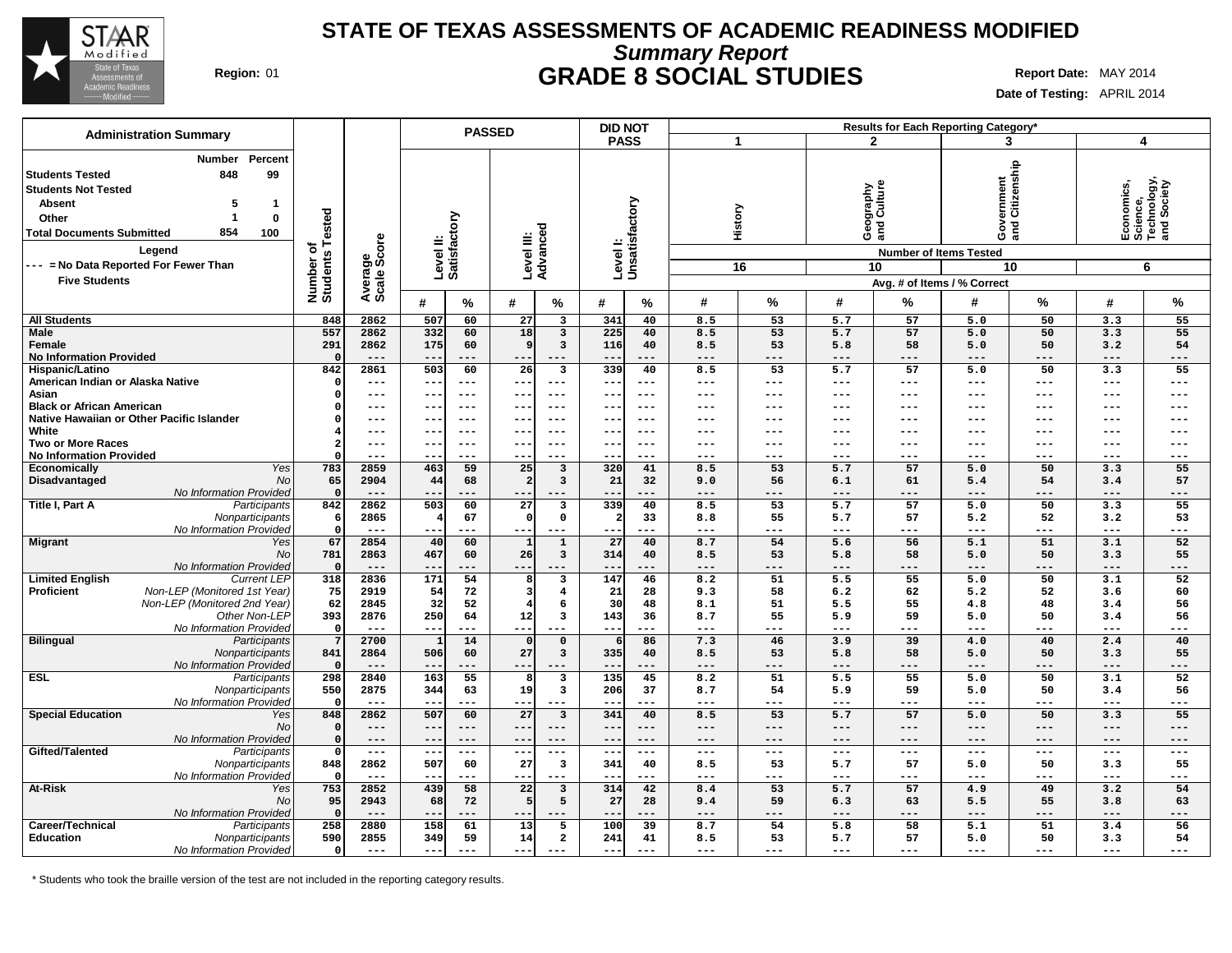

# **Summary Report STATE OF TEXAS ASSESSMENTS OF ACADEMIC READINESS MODIFIED Region:** 01 **GRADE 8 SCIENCE Report Date:** MAY 2014

**Date of Testing:** APRIL 2014

|                                                                                                                                                                                                                                                                                             |                              |                        |                           | <b>PASSED</b>     |                         |                               | <b>DID NOT</b>                                |                           |                           |                |                                                        |                               | Results for Each Reporting Category*                                 |                 |                     |                                     |
|---------------------------------------------------------------------------------------------------------------------------------------------------------------------------------------------------------------------------------------------------------------------------------------------|------------------------------|------------------------|---------------------------|-------------------|-------------------------|-------------------------------|-----------------------------------------------|---------------------------|---------------------------|----------------|--------------------------------------------------------|-------------------------------|----------------------------------------------------------------------|-----------------|---------------------|-------------------------------------|
| <b>Administration Summary</b>                                                                                                                                                                                                                                                               |                              |                        |                           |                   |                         |                               | <b>PASS</b>                                   |                           | $\mathbf 1$               |                |                                                        | $\mathbf{2}$                  | 3                                                                    |                 | 4                   |                                     |
| Percent<br><b>Number</b><br>858<br>99<br><b>Students Tested</b><br><b>Students Not Tested</b><br><b>Absent</b><br>6<br>-1<br>$\bf{0}$<br>Other<br>$\mathbf{0}$<br>864<br><b>Total Documents Submitted</b><br>100<br>Legend<br>--- = No Data Reported For Fewer Than<br><b>Five Students</b> | Number of<br>Students Tested | Average<br>Scale Score | Level II:<br>Satisfactory |                   | Level III:<br>Advanced  |                               |                                               | Levell:<br>Unsatisfactory | and<br>Matter a<br>Energy | 11             | otion,<br>Motic<br>Nergy<br>•் ம்<br>Ford<br>and<br>10 | <b>Number of Items Tested</b> | na<br>and<br>Earth <sub>e</sub><br>11<br>Avg. # of Items / % Correct |                 |                     | Organisms and<br>Environments<br>11 |
|                                                                                                                                                                                                                                                                                             |                              |                        | #                         | %                 | #                       | %                             | #                                             | %                         | #                         | %              | #                                                      | %                             | #                                                                    | %               | #                   | %                                   |
| <b>All Students</b>                                                                                                                                                                                                                                                                         | 858                          | 2912                   | 551                       | 64                | 35                      | $\overline{4}$                | 307                                           | 36                        | 6.6                       | 60             | 6.7                                                    | 67                            | 6.7                                                                  | 61              | 6.3                 | 58                                  |
| Male                                                                                                                                                                                                                                                                                        | 563                          | 2933                   | 372                       | 66                | 33                      | 6                             | 191                                           | 34                        | 6.7                       | 61             | 6.8                                                    | 68                            | 7.0                                                                  | 63              | 6.4                 | 58                                  |
| Female                                                                                                                                                                                                                                                                                      | 295<br>$\Omega$              | 2873<br>$---$          | 179<br>$-$                | 61<br>$---$       | $\overline{2}$<br>$- -$ | $\mathbf{1}$<br>$---$         | 116<br>$ -$                                   | 39<br>---                 | 6.5<br>---                | 59<br>---      | 6.6<br>---                                             | 66<br>$---$                   | 6.3<br>$---$                                                         | 57<br>$---$     | 6.2<br>$---$        | 56<br>---                           |
| <b>No Information Provided</b><br>Hispanic/Latino                                                                                                                                                                                                                                           | 851                          | 2911                   | 545                       | 64                | 35                      | $\overline{\mathbf{4}}$       | 306                                           | 36                        | 6.6                       | 60             | 6.7                                                    | 67                            | 6.7                                                                  | 61              | 6.3                 | 58                                  |
| American Indian or Alaska Native                                                                                                                                                                                                                                                            | $\Omega$                     | $---$                  | $-1$                      | $--$              | $--$                    | $---$                         | $ -$                                          | ---                       | ---                       | ---            | ---                                                    | $---$                         | $---$                                                                | $---$           | $---$               | ---                                 |
| Asian                                                                                                                                                                                                                                                                                       | n                            | $\qquad \qquad - -$    | --                        | $---$             | $--$                    | $- - -$                       | $\overline{\phantom{m}}$                      | ---                       | ---                       | ---            | ---                                                    | ---                           | $\qquad \qquad - -$                                                  | $---$           | $---$               | ---                                 |
| <b>Black or African American</b>                                                                                                                                                                                                                                                            |                              | $---$                  | --                        | ---               | ---                     | ---                           | $- -$                                         | ---                       | ---                       | ---            | ---                                                    | ---                           | $---$                                                                | $-- -$          | $---$               | ---                                 |
| Native Hawaiian or Other Pacific Islander                                                                                                                                                                                                                                                   |                              | $- - -$                | --                        | $--$              | $--$                    | $---$                         | $\sim$ $\sim$                                 | ---                       | ---                       | ---            | ---                                                    | $---$                         | $---$                                                                | $---$           | $---$               | ---                                 |
| White<br><b>Two or More Races</b>                                                                                                                                                                                                                                                           |                              | 3024<br>$---$          |                           | 80<br>---         | $\Omega$<br>---         | $\Omega$<br>$---$             | $-$                                           | 20<br>---                 | 7.4<br>---                | 67<br>---      | 7.2<br>$---$                                           | 72<br>$---$                   | 7.4<br>$---$                                                         | 67<br>$---$     | 7.4<br>$---$        | 67<br>---                           |
| <b>No Information Provided</b>                                                                                                                                                                                                                                                              |                              | $---$                  |                           | ---               | --                      | $---$                         |                                               | ---                       | ---                       | ---            | ---                                                    | ---                           | $---$                                                                | $---$           | ---                 | ---                                 |
| Yes<br>Economically                                                                                                                                                                                                                                                                         | 792                          | 2911                   | 509                       | 64                | 31                      | $\overline{4}$                | 283                                           | 36                        | 6.7                       | 60             | 6.7                                                    | 67                            | 6.7                                                                  | 61              | 6.3                 | 58                                  |
| Disadvantaged<br>No                                                                                                                                                                                                                                                                         | 66                           | 2924                   | 42                        | 64                | $\overline{4}$          | 6                             | 24                                            | 36                        | 6.5                       | 59             | 6.8                                                    | 68                            | 6.8                                                                  | 62              | 6.5                 | 59                                  |
| No Information Provided                                                                                                                                                                                                                                                                     | $\overline{\mathbf{0}}$      | $---$                  |                           | ---               | --                      | $---$                         |                                               | ---                       | ---                       | ---            | ---                                                    | ---                           | $---$                                                                | $---$           | ---                 | ---                                 |
| Title I, Part A<br>Participants<br>Nonparticipants                                                                                                                                                                                                                                          | 852<br>-6                    | 2912<br>2983           | 548<br>-3                 | 64<br>50          | 34<br>$\mathbf{1}$      | $\overline{\mathbf{4}}$<br>17 | 304                                           | 36<br>50                  | 6.6<br>7.7                | 60<br>70       | 6.7<br>7.5                                             | 67<br>75                      | 6.7<br>5.7                                                           | 61<br>52        | 6.3<br>7.2          | 58<br>65                            |
| No Information Provided                                                                                                                                                                                                                                                                     | $\Omega$                     | $---$                  | $- -$                     | ---               | ---                     | $---$                         | $- -$                                         | ---                       | ---                       | ---            | ---                                                    | $---$                         | $---$                                                                | $---$           | $\qquad \qquad - -$ | ---                                 |
| <b>Migrant</b><br>Yes                                                                                                                                                                                                                                                                       | 68                           | 2919                   | 47                        | 69                | $\overline{4}$          | 6                             | 21                                            | 31                        | 6.6                       | 60             | 6.9                                                    | 69                            | 6.8                                                                  | 62              | 6.4                 | 58                                  |
| <b>No</b>                                                                                                                                                                                                                                                                                   | 790                          | 2912                   | 504                       | 64                | 31                      | $\overline{4}$                | 286                                           | 36                        | 6.6                       | 60             | 6.7                                                    | 67                            | 6.7                                                                  | 61              | 6.3                 | 58                                  |
| No Information Provided                                                                                                                                                                                                                                                                     | $\overline{\mathbf{0}}$      | $- - -$<br>2870        | --                        | ---               | $- -$                   |                               |                                               | ---                       | ---                       |                | ---                                                    | ---                           | $---$                                                                | ---             | $- - -$             | ---                                 |
| <b>Limited English</b><br><b>Current LEP</b><br>Non-LEP (Monitored 1st Year)<br><b>Proficient</b>                                                                                                                                                                                           | 320<br>78                    | 2995                   | 186<br>61                 | 58<br>78          | 9<br>4                  | 3<br>5                        | 134<br>17                                     | 42<br>22                  | 6.4<br>7.2                | 58<br>65       | 6.6<br>7.3                                             | 66<br>73                      | 6.3<br>7.4                                                           | 58<br>67        | 6.0<br>6.8          | 55<br>61                            |
| Non-LEP (Monitored 2nd Year)                                                                                                                                                                                                                                                                | 59                           | 2876                   | 30                        | 51                | ্ব                      | 5                             | 29                                            | 49                        | 6.5                       | 59             | 6.5                                                    | 65                            | 6.7                                                                  | 61              | 5.6                 | 51                                  |
| Other Non-LEP                                                                                                                                                                                                                                                                               | 401                          | 2936                   | 274                       | 68                | 19                      | 5                             | 127                                           | 32                        | 6.7                       | 61             | 6.7                                                    | 67                            | 6.9                                                                  | 63              | 6.6                 | 60                                  |
| No Information Provided                                                                                                                                                                                                                                                                     | $\Omega$                     | $---$                  | $-$                       | ---               | $- -$                   |                               | $- -$                                         | ---                       | ---                       | ---            | ---                                                    | ---                           | $---$                                                                | ---             | ---                 | $---$                               |
| <b>Bilingual</b><br>Participants                                                                                                                                                                                                                                                            | -7<br>851                    | 2553<br>2915           | 551                       | $\mathbf 0$<br>65 | $\Omega$<br>35          | $\mathbf 0$<br>$\overline{4}$ | 300                                           | 100<br>35                 | 4.1<br>6.7                | 38<br>61       | 4.6<br>6.7                                             | 46<br>67                      | 4.6<br>6.8                                                           | 42<br>61        | 3.1                 | 29<br>58                            |
| Nonparticipants<br>No Information Provided                                                                                                                                                                                                                                                  | $\Omega$                     | $---$                  | $-$                       | ---               | $--$                    | $---$                         | $- -$                                         | ---                       | ---                       | ---            | ---                                                    | ---                           | $---$                                                                | ---             | 6.4<br>---          | ---                                 |
| <b>ESL</b><br>Participants                                                                                                                                                                                                                                                                  | 300                          | 2883                   | 181                       | 60                | -9                      | $\overline{\mathbf{3}}$       | $\overline{119}$                              | 40                        | 6.5                       | 59             | 6.6                                                    | 66                            | 6.4                                                                  | $\overline{59}$ | 6.1                 | $\overline{55}$                     |
| Nonparticipants                                                                                                                                                                                                                                                                             | 558                          | 2928                   | 370                       | 66                | 26                      | 5                             | 188                                           | 34                        | 6.7                       | 61             | 6.8                                                    | 68                            | 6.9                                                                  | 63              | 6.5                 | 59                                  |
| No Information Provided                                                                                                                                                                                                                                                                     | $\Omega$                     | $---$                  |                           |                   |                         | $---$                         | $ -$                                          |                           |                           |                | ---                                                    | ---                           | $---$                                                                | $---$           | ---                 | ---                                 |
| <b>Special Education</b><br>Yes<br>No                                                                                                                                                                                                                                                       | 858                          | 2912                   | 551                       | 64                | 35                      | $\overline{4}$                | 307                                           | 36                        | 6.6                       | 60             | 6.7                                                    | 67                            | 6.7                                                                  | 61              | 6.3                 | 58                                  |
| No Information Provided                                                                                                                                                                                                                                                                     | $\Omega$                     | $---$<br>$- -$         | ---<br>$- -$              | $---$<br>$---$    | ---<br>---              | $---$<br>$---$                | $\overline{\phantom{m}}$<br>$\qquad \qquad -$ | ---<br>---                | ---<br>---                | $---$<br>$---$ | $---$<br>$---$                                         | $---$<br>$---$                | $---$<br>$---$                                                       | $---$<br>$---$  | $---$<br>$---$      | ---<br>---                          |
| Gifted/Talented<br>Participants                                                                                                                                                                                                                                                             | $\Omega$                     | $- -$                  | $- -$                     | $---$             | ---                     | $---$                         | $\overline{\phantom{m}}$                      | $---$                     | ---                       | $---$          | $---$                                                  | $\qquad \qquad -$             | $---$                                                                | $\frac{1}{2}$   | $\frac{1}{2}$       | ---                                 |
| Nonparticipants                                                                                                                                                                                                                                                                             | 858                          | 2912                   | 551                       | 64                | 35                      | $\overline{4}$                | 307                                           | 36                        | 6.6                       | 60             | 6.7                                                    | 67                            | 6.7                                                                  | 61              | 6.3                 | 58                                  |
| No Information Provided                                                                                                                                                                                                                                                                     | $\Omega$                     | $---$                  | $- -$                     | $---$             | ---                     | $---$                         | $- -$                                         | ---                       | ---                       | ---            | $---$                                                  | $---$                         | $---$                                                                | $---$           | $---$               | ---                                 |
| <b>At-Risk</b><br>Yes                                                                                                                                                                                                                                                                       | 761                          | 2897                   | 473                       | 62                | $\overline{25}$         | $\overline{\mathbf{3}}$       | 288                                           | 38                        | 6.5                       | 59             | 6.6                                                    | 66                            | 6.6                                                                  | 60              | 6.2                 | 57                                  |
| No<br>No Information Provided                                                                                                                                                                                                                                                               | 97<br>$\Omega$               | 3032<br>$---$          | 78<br>$- -$               | 80<br>$---$       | 10<br>$- -$             | 10<br>$---$                   | 19<br>$- -$                                   | 20<br>---                 | 7.4<br>---                | 67<br>---      | 7.4<br>$---$                                           | 74<br>$---$                   | 7.5<br>$---$                                                         | 68<br>$---$     | 7.2<br>$---$        | 65<br>---                           |
| Career/Technical<br>Participants                                                                                                                                                                                                                                                            | 265                          | 2936                   | 176                       | 66                | 19                      | $7\phantom{.0}$               | 89                                            | 34                        | 6.7                       | 61             | 6.7                                                    | 67                            | 6.9                                                                  | 63              | 6.5                 | 59                                  |
| <b>Education</b><br>Nonparticipants                                                                                                                                                                                                                                                         | 593                          | 2902                   | 375                       | 63                | 16                      | 3                             | 218                                           | 37                        | 6.6                       | 60             | 6.7                                                    | 67                            | 6.7                                                                  | 61              | 6.3                 | 57                                  |
| No Information Provided                                                                                                                                                                                                                                                                     | $\mathbf 0$                  | $\frac{1}{2}$          | $---$                     | $---$             | $--$                    | $---$                         | $- -$                                         | $---$                     | $---$                     | $---$          | $---$                                                  | $---$                         | $- - -$                                                              | $---$           | $---$               | ---                                 |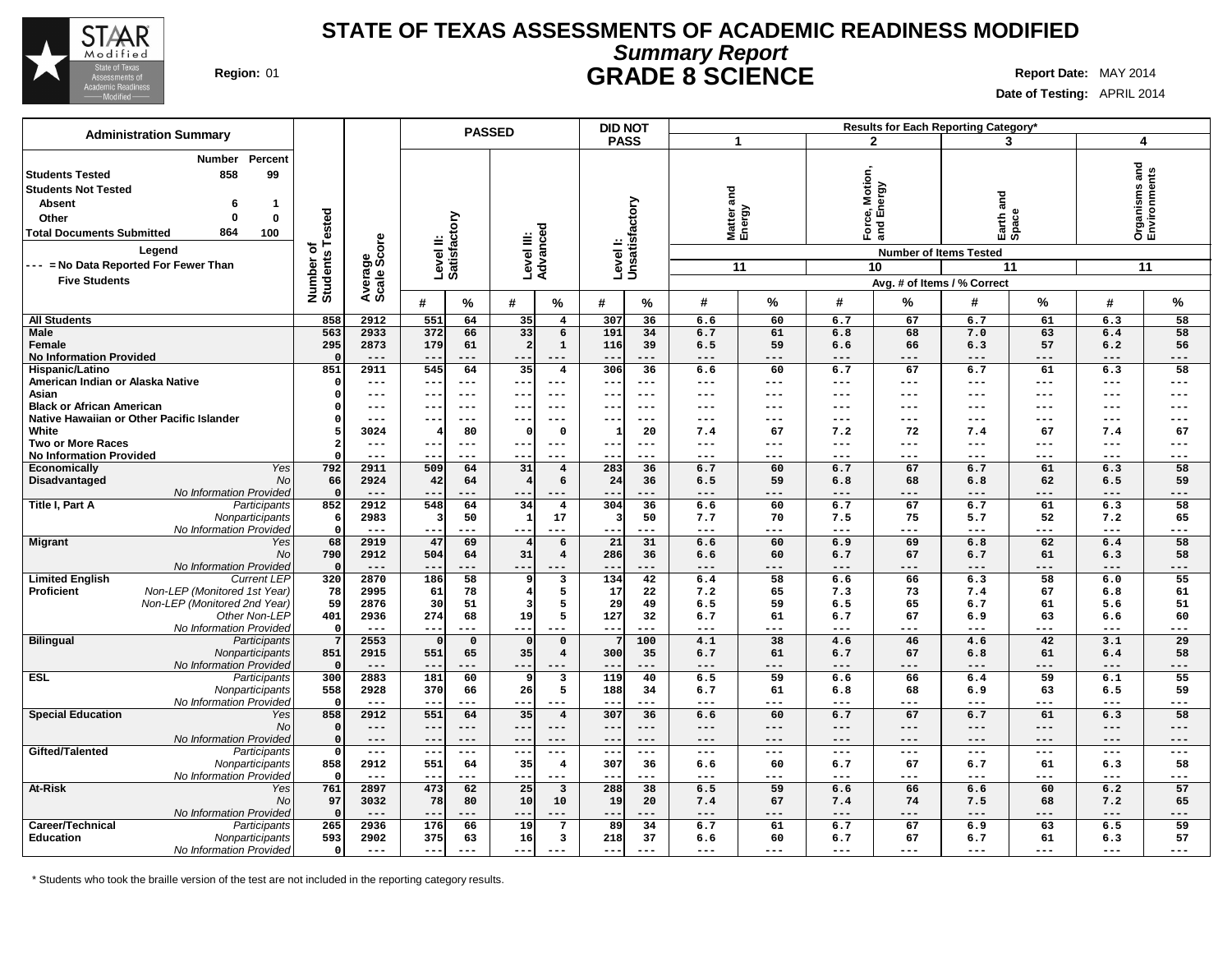

## **Region:** 01 **Report Date:** MAY 2014 **STATE OF TEXAS ASSESSMENTS OF ACADEMIC READINESS ALTERNATE Summary Report GRADE 3**

**DID NOT PASS**

**Date of Testing:** SPRING 2014

| <b>Academic Readiness</b><br>Alternate —                                                                |                 |           |                                            |                        |   |                      |                      |                               |                    |                                          | UINAPL J |             |                       |          |  |
|---------------------------------------------------------------------------------------------------------|-----------------|-----------|--------------------------------------------|------------------------|---|----------------------|----------------------|-------------------------------|--------------------|------------------------------------------|----------|-------------|-----------------------|----------|--|
| <b>Administration Summary</b>                                                                           |                 |           |                                            |                        |   | <b>READING</b>       |                      |                               |                    |                                          |          |             | <b>MATHEMATICS</b>    |          |  |
| Reading                                                                                                 | <b>Number</b>   | Percent   |                                            |                        |   | <b>PASSED</b>        |                      | <b>DID NOT</b><br><b>PASS</b> |                    |                                          |          |             | <b>PASSED</b>         |          |  |
| <b>Students Assessed</b><br><b>Students Not Assessed</b><br><b>Total Students</b>                       | 444<br>6<br>450 | 99<br>100 |                                            |                        |   |                      |                      |                               |                    |                                          |          |             |                       |          |  |
| <b>Mathematics</b><br><b>Students Assessed</b><br><b>Students Not Assessed</b><br><b>Total Students</b> | 444<br>450      | 99<br>100 | sessed<br>a<br>৳<br>ഗ<br>Number<br>Student | Level II:<br>Satisfact | ξ | ≝<br>Levell<br>Accor | <u>ped</u><br>₫<br>몯 | Level I:                      | ටා<br>5<br>Develop | sessed<br>፝፝፝፝፝፝፝፝<br>Number<br>Students | g<br>٥   | ξ<br>Satist | Level III:<br>Accompl | mplished |  |
|                                                                                                         |                 |           |                                            | #                      | % | #                    | %                    | #                             | %                  |                                          | #        | %           | #                     | %        |  |

| <b>Mathematics</b><br><b>Students Assessed</b><br><b>Students Not Assessed</b><br><b>Total Students</b> | 99<br>444<br>6<br>1<br>100<br>450         | SSe<br>9<br>ü,<br>⋖<br>৳<br><b>Students</b><br>Number | Level II:<br>Satisfactory |                 | Accomplished<br>Level III: |                 | Developing<br>Level I:  |                         | SSe<br>ğ,<br>m<br>⋖<br>৳<br>Number of<br>Students | Level II:        | Satisfactory | evel III:       | Accomplished    | Developing<br>Level I: |                              |  |
|---------------------------------------------------------------------------------------------------------|-------------------------------------------|-------------------------------------------------------|---------------------------|-----------------|----------------------------|-----------------|-------------------------|-------------------------|---------------------------------------------------|------------------|--------------|-----------------|-----------------|------------------------|------------------------------|--|
|                                                                                                         |                                           |                                                       | #                         | %               | #                          | $\frac{9}{6}$   | #                       | $\%$                    |                                                   | #                | %            | #               | %               | #                      | %                            |  |
| <b>All Students</b>                                                                                     |                                           | 444                                                   | 424                       | 95              | 44                         | $\overline{10}$ | $\overline{20}$         | $\overline{5}$          | 444                                               | 426              | 96           | $\overline{55}$ | $\overline{12}$ | $\overline{18}$        | $\overline{4}$               |  |
| <b>Male</b>                                                                                             |                                           | 291                                                   | 278                       | 96              | $\overline{27}$            | 9               | 13<br>7                 | $\overline{\mathbf{4}}$ | 291                                               | 280              | 96           | $\overline{36}$ | $\overline{12}$ | $\overline{11}$        | $\overline{4}$               |  |
| Female                                                                                                  |                                           | 153<br>$\Omega$                                       | 146<br>$---$              | 95<br>$- - -$   | 17<br>---                  | 11<br>$---$     | ---                     | 5<br>$- - -$            | 153<br>$\Omega$                                   | 146<br>---       | 95<br>$---$  | 19<br>$- - -$   | 12<br>---       | 7<br>---               | 5                            |  |
| <b>No Information Provided</b><br>Hispanic/Latino                                                       |                                           | 431                                                   | 414                       | $\overline{96}$ | 43                         | 10              | 17                      | 4                       | 431                                               | 417              | 97           | $\overline{54}$ | 13              | 14                     | $\overline{\mathbf{3}}$      |  |
| American Indian or Alaska Native                                                                        |                                           | $\Omega$                                              | ---                       | ---             | ---                        | ---             | ---                     | ---                     | 0                                                 | ---              | ---          |                 | ---             | ---                    |                              |  |
| Asian                                                                                                   |                                           | 2                                                     | $- - -$                   | ---             | ---                        | ---             | ---                     | ---                     | 2                                                 | ---              | $---$        | ---             | ---             | ---                    | ---                          |  |
| <b>Black or African American</b>                                                                        |                                           | $\Omega$                                              | ---                       | ---             | ---                        | ---             | ---                     | ---                     | 0                                                 | ---              | ---          | ---             | ---             | ---                    | ---                          |  |
|                                                                                                         | Native Hawaiian or Other Pacific Islander | $\Omega$                                              | ---                       | ---             | ---                        | ---             | ---                     | ---                     | 0                                                 | ---              | ---          | ---             | ---             | ---                    | ---                          |  |
| White                                                                                                   |                                           | 10                                                    | 8                         | 80              | 1                          | 10              | $\overline{\mathbf{2}}$ | 20                      | 10                                                | 7                | 70           | 1               | 10              | 3                      | 30                           |  |
| <b>Two or More Races</b>                                                                                |                                           | $\Omega$                                              | ---                       | ---             | ---                        | ---             | ---                     | ---                     | 0                                                 | ---              | $- - -$      | ---             | ---             | ---                    |                              |  |
| <b>No Information Provided</b>                                                                          |                                           | 1                                                     | ---                       | ---             | ---                        | $-- -$          | $---$                   | ---                     | 1                                                 | ---              | $---$        | ---             | ---             | ---                    | ---                          |  |
| Economically                                                                                            | Yes                                       | 393                                                   | 380                       | 97              | 39                         | 10              | 13                      | 3                       | 393                                               | 379              | 96           | 49              | 12              | 14                     | $\overline{\mathbf{4}}$      |  |
| Disadvantaged                                                                                           | <b>No</b>                                 | 50                                                    | 44                        | 88              | 5                          | 10              | 6                       | 12                      | 50                                                | 47               | 94           | 6               | 12              | 3                      | 6                            |  |
|                                                                                                         | No Information Provided                   | $\mathbf{1}$                                          | ---                       | ---             | ---                        | $---$           | ---                     | ---                     | $\mathbf{1}$                                      | ---              | $---$        | $-- -$          | ---             | $---$                  |                              |  |
| Title I, Part A                                                                                         | Participants                              | 440                                                   | 421                       | 96              | 44                         | 10              | 19                      | 4                       | 440                                               | 423              | 96           | 55              | 13              | 17                     | 4                            |  |
|                                                                                                         | Nonparticipants                           | 3                                                     | $---$                     | ---             | ---                        | $---$           | ---                     | ---                     | 3                                                 | ---              | $---$        | ---             | ---             | ---                    |                              |  |
|                                                                                                         | No Information Provided                   | 1                                                     | $---$                     | ---             | ---                        | $---$           | $---$                   | $---$                   | $\mathbf{1}$                                      | ---              | $---$        | ---             | ---             | ---                    | ---                          |  |
| <b>Migrant</b>                                                                                          | Yes<br><b>No</b>                          | 20<br>423                                             | 19<br>405                 | 95<br>96        | $\overline{a}$<br>42       | 10<br>10        | 1<br>18                 | 5<br>4                  | 20<br>423                                         | 19<br>407        | 95<br>96     | 3<br>52         | 15<br>12        | 1<br>16                | 5<br>$\overline{\mathbf{4}}$ |  |
|                                                                                                         | No Information Provided                   | $\mathbf{1}$                                          | $---$                     | ---             | ---                        | ---             | ---                     | $---$                   | $\mathbf{1}$                                      | ---              | $---$        | ---             | ---             | ---                    | ---                          |  |
| <b>Limited English</b>                                                                                  | <b>Current LEP</b>                        | 179                                                   | $\overline{172}$          | 96              | 13                         | 7               | 7                       | 4                       | 179                                               | $\overline{173}$ | 97           | 20              | 11              | 6                      | 3                            |  |
| <b>Proficient</b>                                                                                       | Non-LEP (Monitored 1st Year)              | 7                                                     | 7                         | 100             | $\Omega$                   | $\mathbf 0$     | $\mathbf 0$             | 0                       | 7                                                 | 7                | 100          | 0               | 0               | $\Omega$               | 0                            |  |
|                                                                                                         | Non-LEP (Monitored 2nd Year)              | 13                                                    | 13                        | 100             | $\mathbf 0$                | $\mathbf 0$     | $\mathbf 0$             | 0                       | 13                                                | 13               | 100          | $\Omega$        | 0               | $\Omega$               | $\Omega$                     |  |
|                                                                                                         | Other Non-LEP                             | 244                                                   | 232                       | 95              | 31                         | 13              | 12                      | 5                       | 244                                               | 233              | 95           | 35              | 14              | 11                     | 5                            |  |
|                                                                                                         | No Information Provided                   | $\mathbf{1}$                                          | $---$                     | ---             | ---                        | ---             | ---                     |                         | $\mathbf{1}$                                      | ---              | $---$        | $---$           | ---             | ---                    |                              |  |
| <b>Bilingual</b>                                                                                        | Participants                              | 166                                                   | 161                       | 97              | 12                         | 7               | 5                       | 3                       | 166                                               | 162              | 98           | 19              | 11              | $\overline{4}$         | $\overline{a}$               |  |
|                                                                                                         | Nonparticipants                           | 277                                                   | 263                       | 95              | 32                         | 12              | 14                      | 5                       | 277                                               | 264              | 95           | 36              | 13              | 13                     | 5                            |  |
|                                                                                                         | No Information Provided                   | 1                                                     | $---$                     | ---             | ---                        | ---             | ---                     | ---                     | $\mathbf{1}$                                      | ---              | $---$        | $-- -$          | ---             | ---                    | ---                          |  |
| <b>ESL</b>                                                                                              | Participants                              | 7                                                     | 5                         | 71              | $\mathbf 0$                | 0               | $\overline{a}$          | 29                      | 7                                                 | 5                | 71           | 1               | 14              | $\overline{a}$         | 29                           |  |
|                                                                                                         | Nonparticipants                           | 436                                                   | 419                       | 96              | 44                         | 10              | 17                      | 4                       | 436                                               | 421              | 97           | 54              | 12              | 15                     | 3                            |  |
|                                                                                                         | No Information Provided                   | $\mathbf{1}$                                          | ---                       | ---             | ---                        | ---             | ---                     |                         | $\mathbf{1}$                                      | ---              | ---          | ---             | ---             | ---                    | ---                          |  |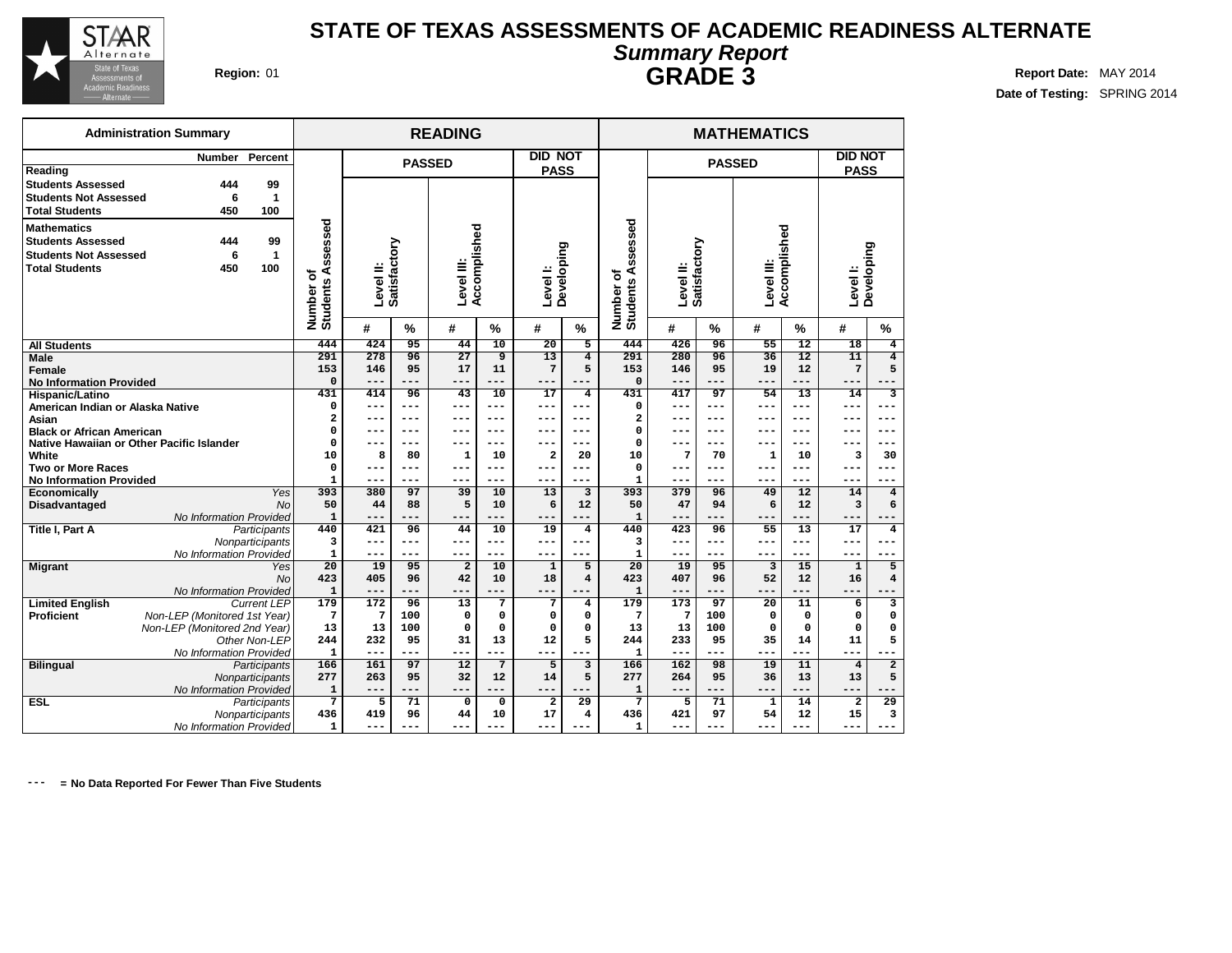

## **Region:** 01 **Report Date:** MAY 2014 **STATE OF TEXAS ASSESSMENTS OF ACADEMIC READINESS ALTERNATE Summary Report GRADE 4**

**Date of Testing:** SPRING 2014

## **READING MATHEMATICS WRITING PASSED DID NOT PASS PASSED DID NOT PASS PASSED DID NOT PASS Level II: Satisfactory Level III: Accomplished Level I: Developing Level II: Satisfactory Level III: Accomplished Level I: Developing Level II: Satisfactory Level III: Accomplished Level I: Developing Number of Students Assessed # % # % # % Number of Students Assessed # % # % # % Number of Students Assessed # % # % # % All Students Male Female No Information Provided Hispanic/Latino American Indian or Alaska Native Asian Black or African American Native Hawaiian or Other Pacific Islander White Two or More Races No Information Provided Economically** Yes **Disadvantaged** No No Information Provided **Title I, Part A** Participants **Nonparticipants** No Information Provided **Migrant** No No Information Provided **Limited English** Current LEP<br>**Proficient** Mon-LEP (Monitored 1st Year) **Non-LEP** (Monitored 1st Year) Non-LEP (Monitored 2nd Year) Other Non-LEP No Information Provided **Bilingual** Participants **Nonparticipants** No Information Provided **ESL** Participants **Nonparticipants** No Information Provided **469 451 96 70 15 18 4 299 288 96 49 16 11 4 170 163 96 21 12 7 4 0 --- --- --- --- --- --- 462 444 96 66 14 18 4 0 --- --- --- --- --- --- 1 --- --- --- --- --- --- 1 --- --- --- --- --- --- 0 --- --- --- --- --- --- 5 5 100 3 60 0 0 0 --- --- --- --- --- --- 0 --- --- --- --- --- --- 413 396 96 61 15 17 4 56 55 98 9 16 1 2 0 --- --- --- --- --- --- 463 445 96 70 15 18 4 6 6 100 0 0 0 0 0 --- --- --- --- --- --- 22 19 86 2 9 3 14 447 432 97 68 15 15 3 0 --- --- --- --- --- --- 175 167 95 25 14 8 5 34 33 97 8 24 1 3 11 11 100 0 0 0 0 249 240 96 37 15 9 4 0 --- --- --- --- --- --- 163 156 96 21 13 7 4 306 295 96 49 16 11 4 0 --- --- --- --- --- --- 4 --- --- --- --- --- --- 465 448 96 69 15 17 4 0 --- --- --- --- --- --- 469 452 96 91 19 17 4 299 287 96 64 21 12 4 170 165 97 27 16 5 3 0 --- --- --- --- --- --- 462 445 96 87 19 17 4 0 --- --- --- --- --- --- 1 --- --- --- --- --- --- 1 --- --- --- --- --- --- 0 --- --- --- --- --- --- 5 5 100 3 60 0 0 0 --- --- --- --- --- --- 0 --- --- --- --- --- --- 413 397 96 79 19 16 4 56 55 98 12 21 1 2 0 --- --- --- --- --- --- 463 446 96 91 20 17 4 6 6 100 0 0 0 0 0 --- --- --- --- --- --- 22 21 95 3 14 1 5 447 431 96 88 20 16 4 0 --- --- --- --- --- --- 175 168 96 36 21 7 4 34 33 97 9 26 1 3 11 11 100 1 9 0 0 249 240 96 45 18 9 4 0 --- --- --- --- --- --- 163 158 97 31 19 5 3 306 294 96 60 20 12 4 0 --- --- --- --- --- --- 4 --- --- --- --- --- --- 465 449 97 90 19 16 3 0 --- --- --- --- --- --- 469 446 95 57 12 23 5 299 286 96 40 13 13 4 170 160 94 17 10 10 6 0 --- --- --- --- --- --- 462 439 95 54 12 23 5 0 --- --- --- --- --- --- 1 --- --- --- --- --- --- 1 --- --- --- --- --- --- 0 --- --- --- --- --- --- 5 5 100 3 60 0 0 0 --- --- --- --- --- --- 0 --- --- --- --- --- --- 413 391 95 52 13 22 5 56 55 98 5 9 1 2 0 --- --- --- --- --- --- 463 440 95 57 12 23 5 6 6 100 0 0 0 0 0 --- --- --- --- --- --- 22 19 86 2 9 3 14 447 427 96 55 12 20 4 0 --- --- --- --- --- --- 175 167 95 18 10 8 5 34 34 100 7 21 0 0 11 10 91 0 0 1 9 249 235 94 32 13 14 6 0 --- --- --- --- --- --- 163 157 96 14 9 6 4 306 289 94 43 14 17 6 0 --- --- --- --- --- --- 4 --- --- --- --- --- --- 465 443 95 57 12 22 5 0 --- --- --- --- --- --- Administration Summary Number Percent Reading Students Assessed 469 99 Students Not Assessed 3 1 Total Students 472 100 Mathematics Students Assessed 469 99 Students Not Assessed 3 1 Total Students 472 100 Writing Students Assessed 469 99 Students Not Assessed 3 1 Total Students 472 100**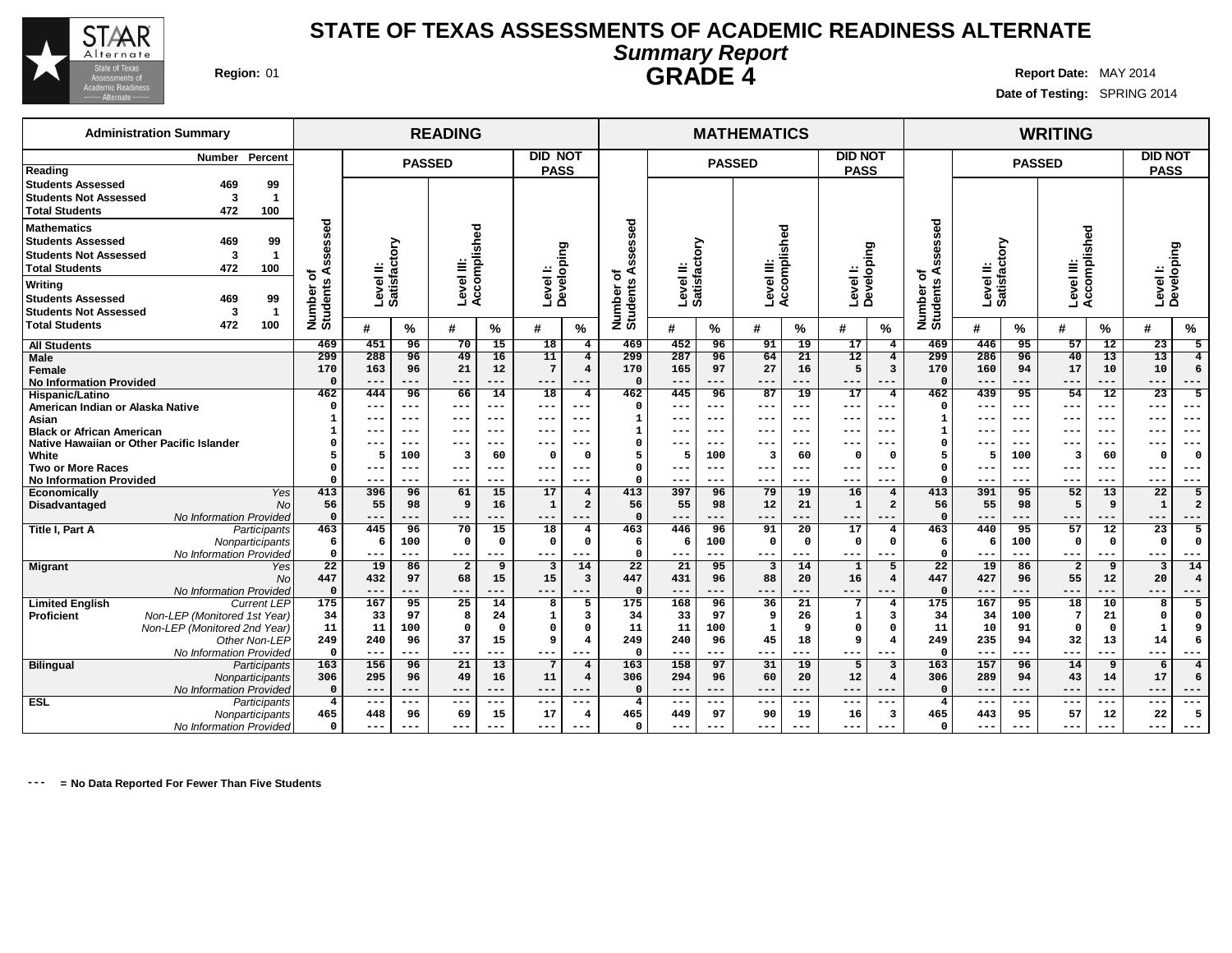

## **Region:** 01 **Report Date:** MAY 2014 **STATE OF TEXAS ASSESSMENTS OF ACADEMIC READINESS ALTERNATE Summary Report GRADE 5**

**Date of Testing:** SPRING 2014

## **READING MATHEMATICS SCIENCE PASSED DID NOT PASS PASSED DID NOT PASS PASSED DID NOT PASS Level II: Satisfactory Level III: Accomplished Level I: Developing Level II: Satisfactory Level III: Accomplished Level I: Developing Level II: Satisfactory Level III: Accomplished Level I: Developing Number of Students Assessed # % # % # % Number of Students Assessed # % # % # % Number of Students Assessed # % # % # % All Students Male Female No Information Provided Hispanic/Latino American Indian or Alaska Native Asian Black or African American Native Hawaiian or Other Pacific Islander White Two or More Races No Information Provided Economically** Yes **Disadvantaged** No No Information Provided **Title I, Part A** Participants **Nonparticipants** No Information Provided **Migrant** No No Information Provided **Limited English** Current LEP<br>**Proficient** Mon-LEP (Monitored 1st Year) **Non-LEP** (Monitored 1st Year) Non-LEP (Monitored 2nd Year) Other Non-LEP No Information Provided **Bilingual** Participants **Nonparticipants** No Information Provided **ESL** Participants **Nonparticipants** No Information Provided **377 366 97 55 15 11 3 236 229 97 37 16 7 3 141 137 97 18 13 4 3 0 --- --- --- --- --- --- 367 357 97 51 14 10 3 0 --- --- --- --- --- --- 1 --- --- --- --- --- --- 1 --- --- --- --- --- --- 0 --- --- --- --- --- --- 6 6 100 4 67 0 0 1 --- --- --- --- --- --- 1 --- --- --- --- --- --- 332 322 97 45 14 10 3 44 44 100 10 23 0 0 1 --- --- --- --- --- --- 371 361 97 55 15 10 3 5 5 100 0 0 0 0 1 --- --- --- --- --- --- 18 15 83 3 17 3 17 358 351 98 52 15 7 2 1 --- --- --- --- --- --- 126 124 98 16 13 2 2 20 20 100 4 20 0 0 19 16 84 2 11 3 16 211 206 98 33 16 5 2 1 --- --- --- --- --- --- 114 114 100 13 11 0 0 262 252 96 42 16 10 4 1 --- --- --- --- --- --- 1 --- --- --- --- --- --- 375 365 97 55 15 10 3 1 --- --- --- --- --- --- 377 367 97 72 19 10 3 236 230 97 48 20 6 3 141 137 97 24 17 4 3 0 --- --- --- --- --- --- 367 358 98 67 18 9 2 0 --- --- --- --- --- --- 1 --- --- --- --- --- --- 1 --- --- --- --- --- --- 0 --- --- --- --- --- --- 6 6 100 5 83 0 0 1 --- --- --- --- --- --- 1 --- --- --- --- --- --- 332 323 97 59 18 9 3 44 44 100 13 30 0 0 1 --- --- --- --- --- --- 371 362 98 72 19 9 2 5 5 100 0 0 0 0 1 --- --- --- --- --- --- 18 16 89 3 17 2 11 358 351 98 69 19 7 2 1 --- --- --- --- --- --- 126 124 98 20 16 2 2 20 20 100 7 35 0 0 19 17 89 1 5 2 11 211 206 98 44 21 5 2 1 --- --- --- --- --- --- 114 113 99 17 15 1 1 262 254 97 55 21 8 3 1 --- --- --- --- --- --- 1 --- --- --- --- --- --- 375 366 98 72 19 9 2 1 --- --- --- --- --- --- 377 368 98 58 15 9 2 236 232 98 39 17 4 2 141 136 96 19 13 5 4 0 --- --- --- --- --- --- 367 359 98 55 15 8 2 0 --- --- --- --- --- --- 1 --- --- --- --- --- --- 1 --- --- --- --- --- --- 0 --- --- --- --- --- --- 6 6 100 3 50 0 0 1 --- --- --- --- --- --- 1 --- --- --- --- --- --- 332 324 98 48 14 8 2 44 44 100 10 23 0 0 1 --- --- --- --- --- --- 371 363 98 58 16 8 2 5 5 100 0 0 0 0 1 --- --- --- --- --- --- 18 15 83 2 11 3 17 358 353 99 56 16 5 1 1 --- --- --- --- --- --- 126 125 99 16 13 1 1 20 19 95 4 20 1 5 19 18 95 1 5 1 5 211 206 98 37 18 5 2 1 --- --- --- --- --- --- 114 113 99 14 12 1 1 262 255 97 44 17 7 3 1 --- --- --- --- --- --- 1 --- --- --- --- --- --- 375 367 98 58 15 8 2 1 --- --- --- --- --- --- Administration Summary Number Percent Reading Students Assessed 377 100 Students Not Assessed 0 0 Total Students 377 100 Mathematics Students Assessed 377 100 Students Not Assessed 0 0 Total Students 377 100 Science Students Assessed 377 100 Students Not Assessed 0 0 Total Students 377 100**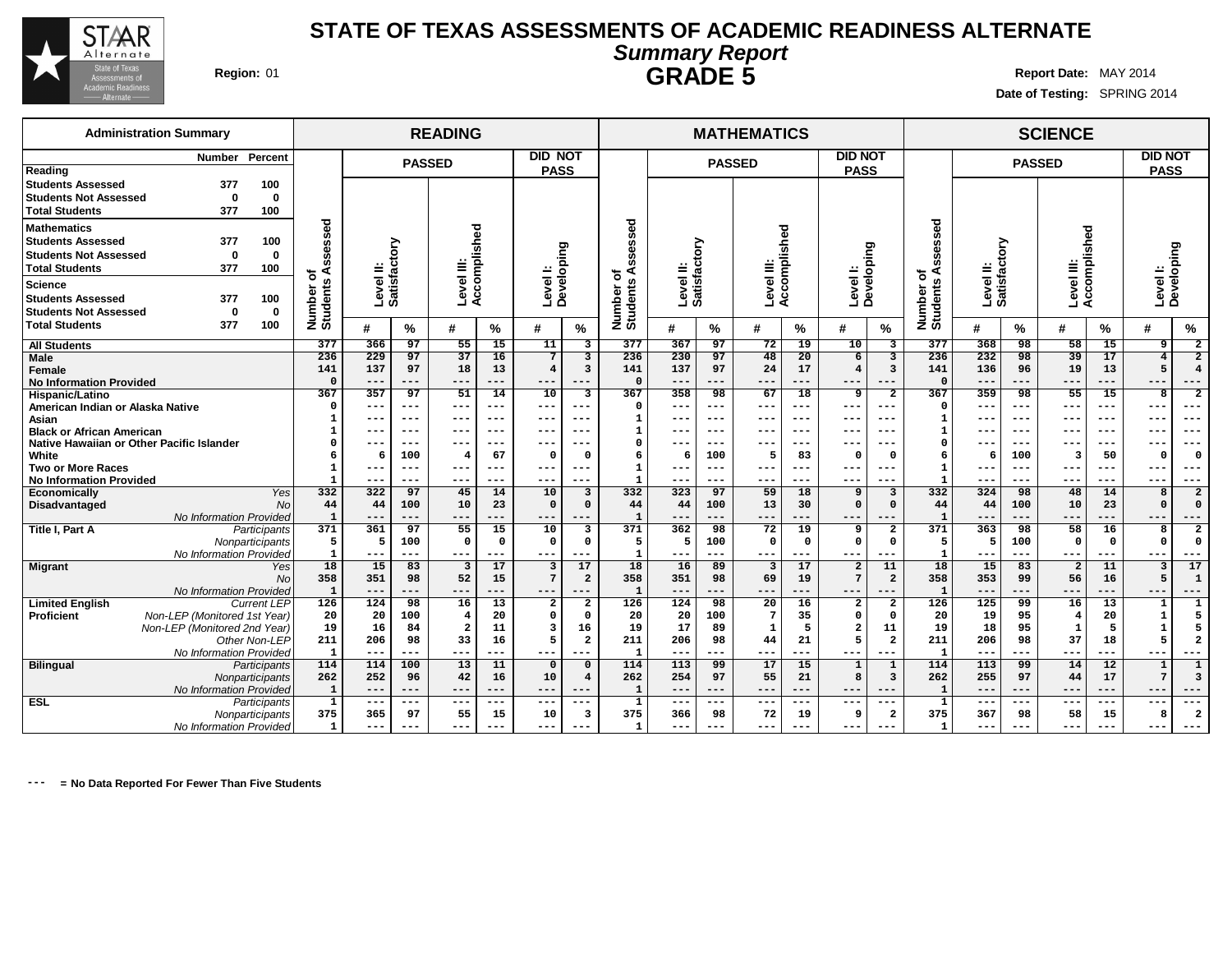

## **Region:** 01 **Report Date:** MAY 2014 **STATE OF TEXAS ASSESSMENTS OF ACADEMIC READINESS ALTERNATE Summary Report**

**Date of Testing:** SPRING 2014

| annuary nopon  |  |
|----------------|--|
| <b>GRADE 6</b> |  |

|                                  | <b>Administration Summary</b>             |                        |                       |                |               | <b>READING</b>          |                         |                                     |                          |                       |                |               | <b>MATHEMATICS</b>      |                 |                |                                |  |
|----------------------------------|-------------------------------------------|------------------------|-----------------------|----------------|---------------|-------------------------|-------------------------|-------------------------------------|--------------------------|-----------------------|----------------|---------------|-------------------------|-----------------|----------------|--------------------------------|--|
|                                  | Number                                    | Percent                |                       |                |               |                         |                         | <b>DID NOT</b>                      |                          |                       |                |               |                         |                 | <b>DID NOT</b> |                                |  |
| Reading                          |                                           |                        |                       |                | <b>PASSED</b> |                         |                         | <b>PASS</b>                         |                          |                       |                | <b>PASSED</b> |                         |                 | <b>PASS</b>    |                                |  |
| <b>Students Assessed</b>         | 345                                       | 99                     |                       |                |               |                         |                         |                                     |                          |                       |                |               |                         |                 |                |                                |  |
| <b>Students Not Assessed</b>     | $\mathbf{2}$                              | $\mathbf{1}$           |                       |                |               |                         |                         |                                     |                          |                       |                |               |                         |                 |                |                                |  |
| <b>Total Students</b>            | 347                                       | 100                    |                       |                |               |                         |                         |                                     |                          |                       |                |               |                         |                 |                |                                |  |
|                                  |                                           |                        |                       |                |               |                         |                         |                                     |                          |                       |                |               |                         |                 |                |                                |  |
| <b>Mathematics</b>               |                                           |                        | Assessed              |                |               |                         | Accomplished            |                                     |                          | ssed                  |                |               |                         | Accomplished    |                |                                |  |
| <b>Students Assessed</b>         | 345                                       | 99                     |                       |                |               |                         |                         |                                     |                          |                       |                |               |                         |                 |                |                                |  |
| <b>Students Not Assessed</b>     | $\mathbf{2}$                              | $\mathbf 1$            |                       |                |               |                         |                         |                                     |                          | ğ,                    |                |               |                         |                 |                |                                |  |
| <b>Total Students</b>            | 347                                       | 100                    | ৳                     |                |               |                         |                         |                                     |                          | ä<br>৳                |                |               |                         |                 |                |                                |  |
|                                  |                                           |                        |                       |                |               |                         |                         |                                     |                          |                       |                |               |                         |                 |                |                                |  |
|                                  |                                           |                        |                       | Level II:      | Satisfactory  | Level III:              |                         | Developing<br>Level I:              |                          |                       | Level II:      | Satisfactory  | Level III:              |                 | Level I:       | Developing                     |  |
|                                  |                                           |                        |                       |                |               |                         |                         |                                     |                          |                       |                |               |                         |                 |                |                                |  |
|                                  |                                           |                        | Number of<br>Students | #              | %             | #                       | $\frac{0}{0}$           | #                                   | $\frac{9}{6}$            | Number of<br>Students | #              | %             | #                       | $\frac{9}{6}$   | #              | $\frac{9}{6}$                  |  |
| <b>All Students</b>              |                                           |                        | 345                   | 341            | 99            | 47                      | 14                      | $\overline{4}$                      | ı                        | 345                   | 340            | 99            | 54                      | 16              | 5              | ı                              |  |
| <b>Male</b>                      |                                           |                        | 217                   | 215            | 99            | $\overline{26}$         | $\overline{12}$         | $\overline{2}$                      | $\overline{1}$           | 217                   | 213            | 98            | $\overline{33}$         | $\overline{15}$ | $\overline{4}$ | $\overline{2}$                 |  |
| Female                           |                                           |                        | 128                   | 126            | 98            | 21                      | 16                      | $\overline{a}$                      | $\overline{a}$           | 128                   | 127            | 99            | 21                      | 16              | $\mathbf{1}$   | $\mathbf{1}$                   |  |
| <b>No Information Provided</b>   |                                           |                        | $\mathbf 0$           | $---$          | ---           | ---                     | ---                     | $---$                               | ---                      | 0                     | $---$          | ---           | $---$                   | ---             | $---$          |                                |  |
| Hispanic/Latino                  |                                           |                        | 334                   | 331            | 99            | 44                      | $\overline{13}$         | 3                                   | $\overline{\mathbf{1}}$  | 334                   | 329            | 99            | $\overline{51}$         | 15              | $\overline{5}$ | ī                              |  |
| American Indian or Alaska Native |                                           |                        | $\mathbf 0$           | $---$          | ---           | ---                     | ---                     | $---$                               | ---                      | 0                     | $---$          | ---           | $--$                    | ---             | $- - -$        | ---                            |  |
| Asian                            |                                           |                        | 2                     | $- - -$        | ---           | ---                     | ---                     | ---                                 | ---                      | 2                     | ---            | ---           | $- - -$                 | ---             | ---            | ---                            |  |
| <b>Black or African American</b> |                                           |                        | $\mathbf 2$           | $---$          | ---           | ---                     | $- - -$                 | ---                                 | ---                      | 2                     | ---            | ---           | $- -$                   | ---             |                |                                |  |
|                                  | Native Hawaiian or Other Pacific Islander |                        | $\mathbf 0$           | $\frac{1}{2}$  | ---           | ---                     | $--$                    | $--$                                | ---                      | 0                     | ---            | ---           |                         | ---             | ---            | ---                            |  |
| White                            |                                           |                        | 6                     | 6              | 100           | з                       | 50                      | $\mathbf 0$                         | 0                        | 6                     | 6              | 100           | з                       | 50              | $\mathbf 0$    | 0                              |  |
| <b>Two or More Races</b>         |                                           |                        | $\mathbf 0$           | $- - -$        | ---           | ---                     | $- - -$                 | $---$                               | ---                      | 0                     | ---            | $---$         | ---                     | ---             | $- - -$        | ---                            |  |
| <b>No Information Provided</b>   |                                           |                        | $\mathbf{1}$          | ---            | ---           | ---                     | ---                     | $---$                               | ---                      | $\mathbf{1}$          | ---            | ---           | ---                     | ---             | ---            | ---                            |  |
| <b>Economically</b>              |                                           | Yes                    | 301                   | 298            | 99            | 42                      | 14                      | 3                                   | $\mathbf{1}$             | 301                   | 296            | 98            | 48                      | 16              | 5              | $\overline{a}$                 |  |
| Disadvantaged                    |                                           | <b>No</b>              | 43                    | 42             | 98            | 5                       | 12                      | $\mathbf{1}$                        | $\overline{\mathbf{2}}$  | 43                    | 43             | 100           | 6                       | 14              | $\mathbf 0$    | $\mathbf 0$                    |  |
|                                  | No Information Provided                   |                        | $\mathbf 1$           | $---$          | ---           | ---                     |                         | $- -$                               | ---                      | $\mathbf{1}$          | ---            | ---           | $- -$                   |                 | $---$          |                                |  |
| Title I, Part A                  |                                           | Participants           | 344                   | 340            | 99            | 47                      | 14                      | $\overline{4}$                      | $\overline{1}$           | 344                   | 339            | 99            | 54                      | 16              | 5              | $\overline{1}$<br>$---$        |  |
|                                  |                                           | Nonparticipants        | 0                     | $---$<br>$---$ | ---<br>---    | $---$                   | $---$<br>---            | $---$                               | ---                      | 0                     | $---$          | $---$<br>---  | $--$                    | ---             | $- - -$        |                                |  |
|                                  | No Information Provided                   |                        | $\mathbf{1}$          |                |               | $---$                   |                         | $--$                                | ---                      | $\mathbf{1}$          | ---            |               | $---$                   | ---             | $- - -$        | ---                            |  |
| <b>Migrant</b>                   |                                           | Yes<br>N <sub>O</sub>  | 10<br>334             | 10<br>330      | 100<br>99     | $\overline{2}$<br>45    | 20<br>13                | $\Omega$<br>$\overline{\mathbf{4}}$ | $\Omega$<br>$\mathbf{1}$ | 10<br>334             | 10<br>329      | 100<br>99     | $\overline{2}$<br>52    | 20<br>16        | $\Omega$<br>5  | $\overline{0}$<br>$\mathbf{1}$ |  |
|                                  | No Information Provided                   |                        | $\mathbf 1$           | $---$          | ---           | ---                     | ---                     |                                     | --                       | $\mathbf{1}$          | ---            | ---           |                         | ---             |                |                                |  |
| <b>Limited English</b>           |                                           | <b>Current LEP</b>     | 100                   | 98             | 98            | 17                      | 17                      | $\overline{\mathbf{2}}$             | $\overline{2}$           | 100                   | 99             | 99            | $\overline{17}$         | 17              | $\overline{1}$ | $\overline{\mathbf{1}}$        |  |
| <b>Proficient</b>                | Non-LEP (Monitored 1st Year)              |                        | 26                    | 25             | 96            | $\mathbf{1}$            | $\overline{\mathbf{4}}$ | $\mathbf{1}$                        | $\overline{\mathbf{4}}$  | 26                    | 24             | 92            | $\overline{\mathbf{3}}$ | 12              | $\overline{a}$ | 8                              |  |
|                                  | Non-LEP (Monitored 2nd Year)              |                        | 11                    | 11             | 100           | 4                       | 36                      | 0                                   | 0                        | 11                    | 11             | 100           | 4                       | 36              | $\Omega$       | $\Omega$                       |  |
|                                  |                                           | Other Non-LEP          | 207                   | 206            | 100           | 25                      | 12                      | $\mathbf{1}$                        | $\Omega$                 | 207                   | 205            | 99            | 30                      | 14              | $\overline{a}$ | $\mathbf 1$                    |  |
|                                  | No Information Provided                   |                        | $\mathbf{1}$          | $---$          | ---           | ---                     | ---                     |                                     | ---                      | $\mathbf{1}$          | $---$          | $---$         | $---$                   | ---             | ---            | ٠.                             |  |
| <b>Bilingual</b>                 |                                           | Participants           | 14                    | 13             | 93            | $\overline{\mathbf{3}}$ | 21                      | $\mathbf{1}$                        | $7\overline{ }$          | 14                    | 14             | 100           | 3                       | 21              | $\mathbf 0$    | $\overline{0}$                 |  |
|                                  |                                           | Nonparticipants        | 330                   | 327            | 99            | 44                      | 13                      | 3                                   | $\mathbf{1}$             | 330                   | 325            | 98            | 51                      | 15              | 5              | $\overline{\mathbf{2}}$        |  |
|                                  | No Information Provided                   |                        | $\mathbf 1$           | $---$          | $- -$         | ---                     |                         | $- -$                               | $-$                      | $\mathbf{1}$          | ---            | ---           | $- -$                   |                 |                |                                |  |
| <b>ESL</b>                       |                                           | Participants           | 80                    | 79             | 99            | 11                      | 14                      | $\mathbf{1}$                        | $\mathbf{1}$             | 80                    | 79             | 99            | 11                      | 14              | $\mathbf{1}$   | $\mathbf 1$                    |  |
|                                  |                                           | Nonparticipants        | 264                   | 261            | 99            | 36                      | 14                      | 3                                   | $\mathbf{1}$             | 264                   | 260            | 98            | 43                      | 16              | $\overline{4}$ | $\overline{\mathbf{2}}$        |  |
|                                  | No Information Provided                   |                        | $\mathbf 1$           | $---$          | ---           | ---                     | ---                     | ---                                 | ---                      | $\mathbf{1}$          | $---$          | ---           | $---$                   | ---             | $--$           |                                |  |
| Career/Technical                 |                                           | Participants           | 5                     | 5              | 100           | $\overline{3}$          | 60                      | $\overline{0}$                      | $\overline{0}$           | $\overline{5}$        | $\overline{5}$ | 100           | $\overline{3}$          | 60              | $\overline{0}$ | $\overline{0}$                 |  |
| <b>Education</b>                 |                                           | <b>Nonparticipants</b> | 339                   | 335            | 99            | 44                      | 13                      | 4                                   | $\mathbf{1}$             | 339                   | 334            | 99            | 51                      | 15              | 5              | $\mathbf 1$                    |  |
|                                  | No Information Provided                   |                        | ${\bf 1}$             | $- - -$        | ---           | ---                     |                         | $- -$                               | ---                      | $\mathbf{1}$          | $---$          | $- - -$       | $- -$                   | $- - -$         | $- - -$        |                                |  |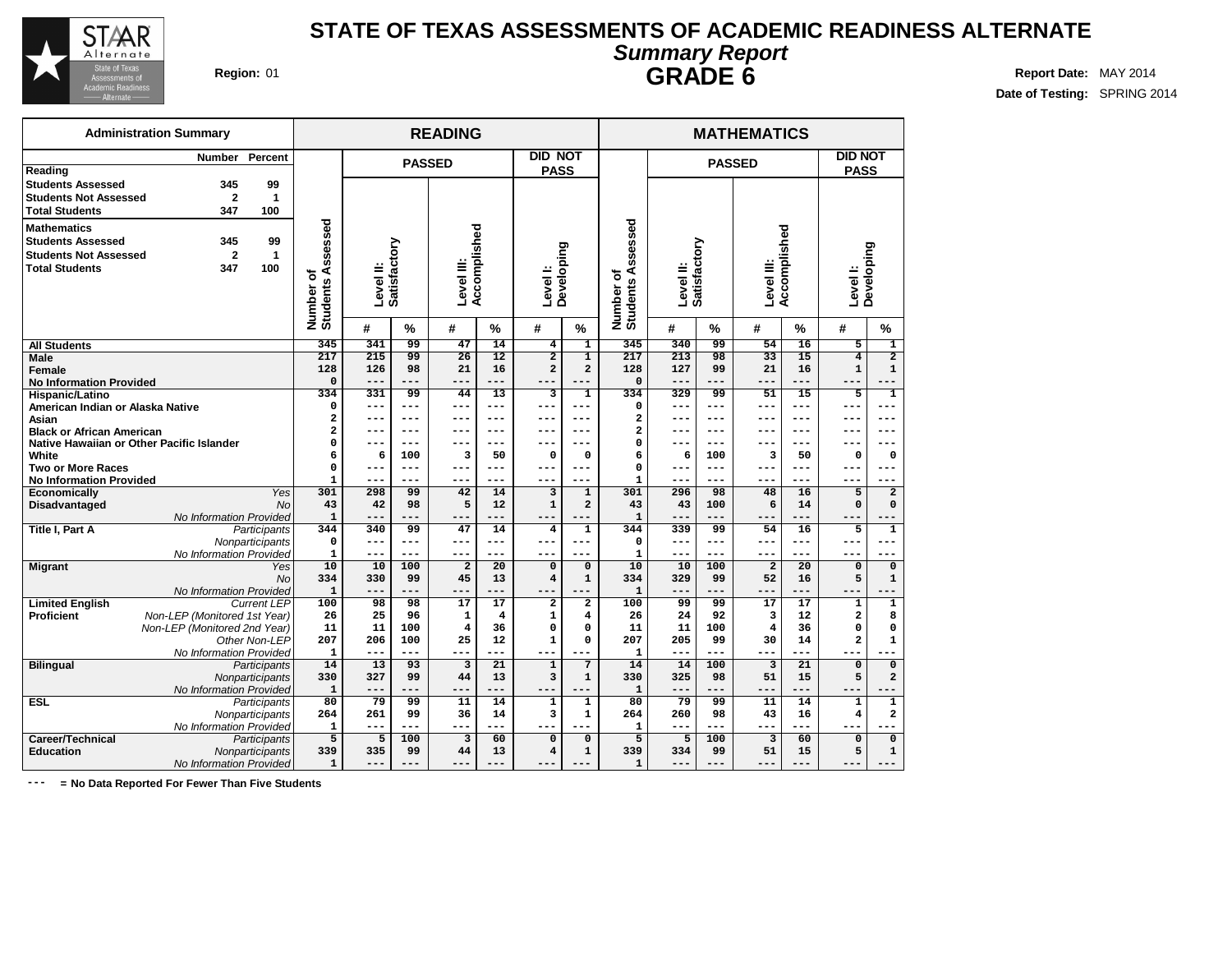

## **Region:** 01 **Report Date:** MAY 2014 **STATE OF TEXAS ASSESSMENTS OF ACADEMIC READINESS ALTERNATE Summary Report GRADE 7**

**Date of Testing:** SPRING 2014

## **READING MATHEMATICS WRITING PASSED DID NOT PASS PASSED DID NOT PASS PASSED DID NOT PASS Level II: Satisfactory Level III: Accomplished Level I: Developing Level II: Satisfactory Level III: Accomplished Level I: Developing Level II: Satisfactory Level III: Accomplished Level I: Developing Number of Students Assessed # % # % # % Number of Students Assessed # % # % # % Number of Students Assessed # % # % # % All Students Male Female No Information Provided Hispanic/Latino American Indian or Alaska Native Asian Black or African American Native Hawaiian or Other Pacific Islander White Two or More Races No Information Provided Economically** Yes **Disadvantaged** No No Information Provided **Title I, Part A** Participants **Nonparticipants** No Information Provided **Migrant** No No Information Provided **Limited English** Current LEP<br>**Proficient** Mon-LEP (Monitored 1st Year) **Non-LEP** (Monitored 1st Year) Non-LEP (Monitored 2nd Year) Other Non-LEP No Information Provided **Bilingual** Participants **Nonparticipants** No Information Provided **ESL** Participants **Nonparticipants** No Information Provided **Career/Technical Education** Nonparticipants No Information Provided **347 342 99 39 11 5 1 232 229 99 29 13 3 1 115 113 98 10 9 2 2 0 --- --- --- --- --- --- 336 331 99 38 11 5 1 0 --- --- --- --- --- --- 2 --- --- --- --- --- --- 0 --- --- --- --- --- --- 0 --- --- --- --- --- --- 7 7 100 1 14 0 0 0 --- --- --- --- --- --- 2 --- --- --- --- --- --- 305 300 98 37 12 5 2 40 40 100 2 5 0 0 2 --- --- --- --- --- --- 344 339 99 39 11 5 1 1 --- --- --- --- --- --- 2 --- --- --- --- --- --- 10 10 100 0 0 0 0 334 329 99 39 12 5 1 3 --- --- --- --- --- --- 90 88 98 12 13 2 2 33 32 97 0 0 1 3 11 11 100 2 18 0 0 210 208 99 25 12 2 1 3 --- --- --- --- --- --- 8 8 100 3 38 0 0 336 331 99 36 11 5 1 3 --- --- --- --- --- --- 76 74 97 8 11 2 3 268 265 99 31 12 3 1 3 --- --- --- --- --- --- 24 23 96 3 13 1 4 320 316 99 36 11 4 1 3 --- --- --- --- --- --- 347 340 98 50 14 7 2 232 228 98 36 16 4 2 115 112 97 14 12 3 3 0 --- --- --- --- --- --- 336 329 98 48 14 7 2 0 --- --- --- --- --- --- 2 --- --- --- --- --- --- 0 --- --- --- --- --- --- 0 --- --- --- --- --- --- 7 7 100 2 29 0 0 0 --- --- --- --- --- --- 2 --- --- --- --- --- --- 305 298 98 45 15 7 2 40 40 100 5 13 0 0 2 --- --- --- --- --- --- 344 337 98 50 15 7 2 1 --- --- --- --- --- --- 2 --- --- --- --- --- --- 10 10 100 1 10 0 0 334 327 98 49 15 7 2 3 --- --- --- --- --- --- 90 88 98 12 13 2 2 33 31 94 4 12 2 6 11 11 100 2 18 0 0 210 207 99 32 15 3 1 3 --- --- --- --- --- --- 8 8 100 3 38 0 0 336 329 98 47 14 7 2 3 --- --- --- --- --- --- 76 74 97 8 11 2 3 268 263 98 42 16 5 2 3 --- --- --- --- --- --- 24 23 96 4 17 1 4 320 314 98 46 14 6 2 3 --- --- --- --- --- --- 347 337 97 34 10 10 3 232 227 98 25 11 5 2 115 110 96 9 8 5 4 0 --- --- --- --- --- --- 336 326 97 33 10 10 3 0 --- --- --- --- --- --- 2 --- --- --- --- --- --- 0 --- --- --- --- --- --- 0 --- --- --- --- --- --- 7 7 100 1 14 0 0 0 --- --- --- --- --- --- 2 --- --- --- --- --- --- 305 295 97 32 10 10 3 40 40 100 2 5 0 0 2 --- --- --- --- --- --- 344 334 97 34 10 10 3 1 --- --- --- --- --- --- 2 --- --- --- --- --- --- 10 10 100 0 0 0 0 334 324 97 34 10 10 3 3 --- --- --- --- --- --- 90 86 96 8 9 4 4 33 32 97 2 6 1 3 11 11 100 1 9 0 0 210 205 98 23 11 5 2 3 --- --- --- --- --- --- 8 8 100 3 38 0 0 336 326 97 31 9 10 3 3 --- --- --- --- --- --- 76 72 95 5 7 4 5 268 262 98 29 11 6 2 3 --- --- --- --- --- --- 24 23 96 3 13 1 4 320 311 97 31 10 9 3 3 --- --- --- --- --- --- Administration Summary Number Percent Reading Students Assessed 347 99 Students Not Assessed 4 1 Total Students 351 100 Mathematics Students Assessed 347 99 Students Not Assessed 4 1 Total Students 351 100 Writing Students Assessed 347 99 Students Not Assessed 4 1 Total Students 351 100**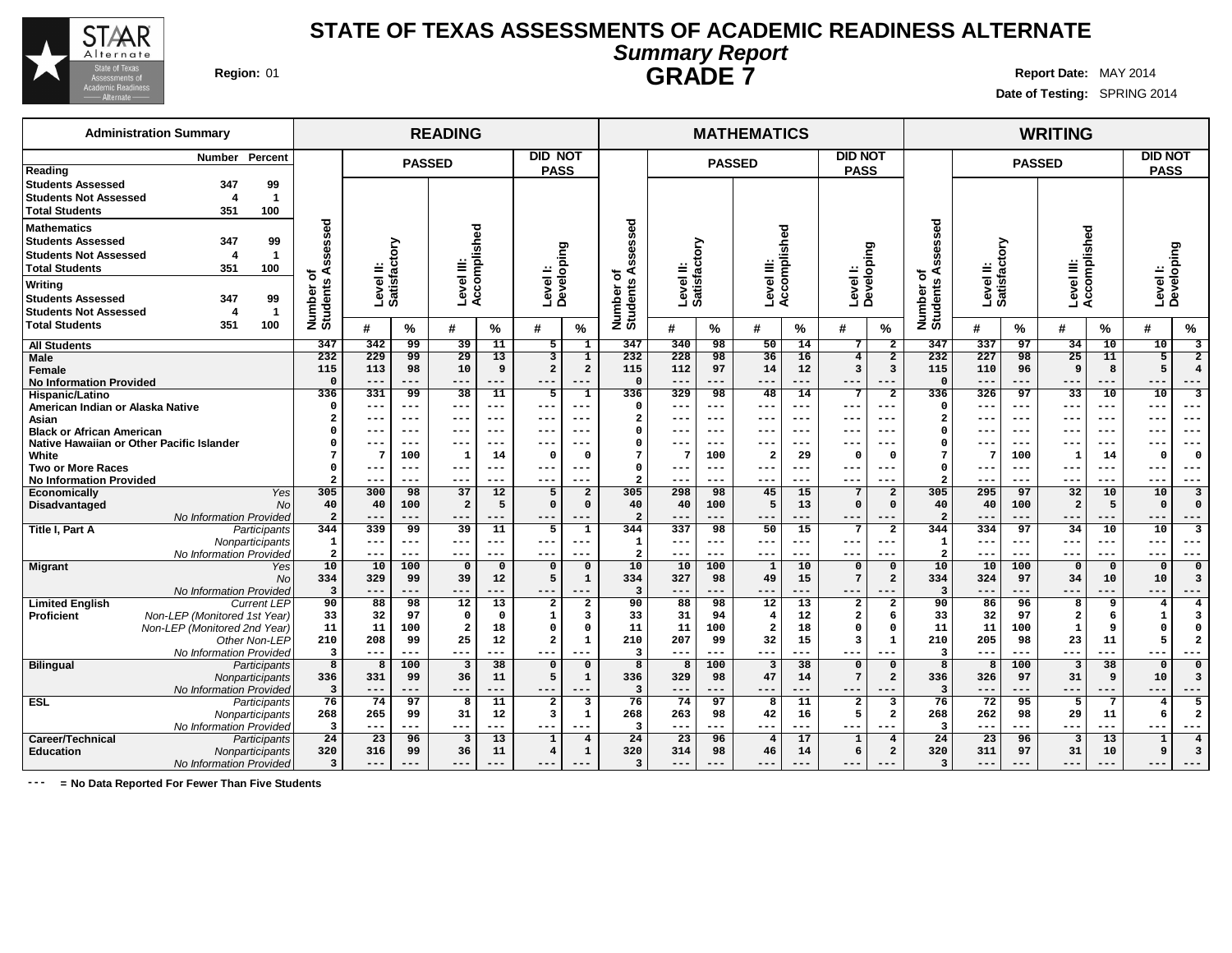

## **Region:** 01 **Report Date:** MAY 2014 **STATE OF TEXAS ASSESSMENTS OF ACADEMIC READINESS ALTERNATE Summary Report GRADE 8**

**Date of Testing:** SPRING 2014

|                                                                                                         | <b>Administration Summary</b>             |                                 |                                |                     |                    | <b>READING</b>     |                              |                            |                           |                                |                     |                     | <b>MATHEMATICS</b>           |                              |                                |                                |
|---------------------------------------------------------------------------------------------------------|-------------------------------------------|---------------------------------|--------------------------------|---------------------|--------------------|--------------------|------------------------------|----------------------------|---------------------------|--------------------------------|---------------------|---------------------|------------------------------|------------------------------|--------------------------------|--------------------------------|
|                                                                                                         | <b>Number</b>                             | Percent                         |                                |                     | <b>PASSED</b>      |                    |                              | <b>DID NOT</b>             |                           |                                |                     |                     | <b>PASSED</b>                |                              | <b>DID NOT</b>                 |                                |
| Reading<br><b>Students Assessed</b><br><b>Students Not Assessed</b><br><b>Total Students</b>            | 306<br>4<br>310                           | 99<br>$\mathbf{1}$<br>100       |                                |                     |                    |                    |                              | <b>PASS</b>                |                           |                                |                     |                     |                              |                              | <b>PASS</b>                    |                                |
| <b>Mathematics</b><br><b>Students Assessed</b><br><b>Students Not Assessed</b><br><b>Total Students</b> | 306<br>4<br>310                           | 99<br>$\mathbf 1$<br>100        | Number of<br>Students Assessed | Level II:           | Satisfactory       | Level III:         | Accomplished                 | Developing<br>Level I:     |                           | Number of<br>Students Assessed | Level II:           | Satisfactory        | Level III:                   | Accomplished                 | Level I:                       | Developing                     |
|                                                                                                         |                                           |                                 |                                | #                   | %                  | #                  | %                            | #                          | %                         |                                | #                   | $\%$                | #                            | %                            | #                              | $\frac{9}{6}$                  |
| <b>All Students</b>                                                                                     |                                           |                                 | 306                            | 298                 | 97                 | $\overline{38}$    | 12                           | $\overline{\mathbf{8}}$    | 3                         | 306                            | 301                 | 98                  | 49                           | 16                           | $\overline{5}$                 | $\overline{2}$                 |
| Male<br><b>Female</b>                                                                                   |                                           |                                 | 200<br>106                     | 192<br>106<br>$---$ | 96<br>100<br>$---$ | 26<br>12           | $\overline{13}$<br>11<br>--- | $\overline{8}$<br>$\Omega$ | $\overline{4}$<br>0       | 200<br>106                     | 196<br>105<br>$---$ | 98<br>99<br>$- - -$ | $\overline{32}$<br>17<br>--- | $\overline{16}$<br>16<br>--- | $\overline{4}$<br>$\mathbf{1}$ | $\overline{2}$<br>$\mathbf{1}$ |
| <b>No Information Provided</b>                                                                          |                                           |                                 | $\mathbf 0$<br>293             | 286                 | 98                 | $- - -$<br>35      | 12                           | $7\phantom{.0}$            | $- - -$<br>$\overline{2}$ | $\Omega$<br>293                | 288                 | 98                  | 45                           | 15                           | ---<br>5                       | $\overline{2}$                 |
| <b>Hispanic/Latino</b><br>American Indian or Alaska Native                                              |                                           |                                 | 0                              | ---                 | ---                | $-- -$             | $- - -$                      | ---                        | ---                       | 0                              | $- - -$             | ---                 | ---                          | ---                          | ---                            | ---                            |
| Asian                                                                                                   |                                           |                                 | $\overline{\mathbf{2}}$        | ---                 | ---                | $---$              | ---                          | ---                        | ---                       | $\overline{a}$                 | $---$               | ---                 | ---                          | ---                          | ---                            | ---                            |
| <b>Black or African American</b>                                                                        |                                           |                                 | $\mathbf 0$                    | ---                 | ---                | $---$              | ---                          | $- - -$                    | ---                       | $\Omega$                       | $- -$               | ---                 | ---                          | ---                          | ---                            | ---                            |
|                                                                                                         | Native Hawaiian or Other Pacific Islander |                                 | 0                              | ---                 | $---$              | $---$              | ---                          |                            | ---                       | 0                              | $- - -$             | ---                 |                              | ---                          |                                |                                |
| White                                                                                                   |                                           |                                 | 10                             | 10                  | 100                | 3                  | 30                           | $\mathbf 0$                | 0                         | 10                             | 10                  | 100                 | 4                            | 40                           | 0                              | $\mathbf 0$                    |
| <b>Two or More Races</b>                                                                                |                                           |                                 | $\mathbf 0$                    | $---$               | $---$              | $---$              | $- - -$                      | $- - -$                    | $- - -$                   | $\mathbf 0$                    | $- -$               | $---$               | ---                          | ---                          | ---                            | $---$                          |
| <b>No Information Provided</b>                                                                          |                                           |                                 | $\mathbf{1}$                   | $---$               | $---$              | $---$              | ---                          | $- - -$                    | ---                       | $\mathbf{1}$                   | $---$               | ---                 | ---                          | ---                          | ---                            | $---$                          |
| Economically                                                                                            |                                           | Yes                             | 273                            | 266                 | 97                 | 32                 | $\overline{12}$              | $\overline{7}$             | 3                         | 273                            | 268                 | 98                  | 42                           | 15                           | 5                              | $\overline{\mathbf{2}}$        |
| Disadvantaged                                                                                           |                                           | <b>No</b>                       | 32                             | 31                  | 97                 | 6                  | 19                           | $\mathbf 1$                | 3                         | 32                             | 32                  | 100                 | $7\phantom{.0}$              | 22                           | $\Omega$                       | $\mathbf 0$                    |
|                                                                                                         | No Information Provided                   |                                 | $\mathbf 1$<br>304             | $---$<br>296        | ---<br>97          | $- -$<br>38        | 13                           | $\overline{8}$             | $\overline{\mathbf{3}}$   | $\mathbf{1}$<br>304            | ---<br>299          | 98                  | ---<br>49                    | 16                           | 5                              | $\overline{2}$                 |
| <b>Title I, Part A</b>                                                                                  |                                           | Participants<br>Nonparticipants | 1                              | $---$               | ---                | $---$              | $---$                        | $---$                      | ---                       | $\mathbf 1$                    | $---$               | ---                 | $- - -$                      | ---                          | ---                            | $---$                          |
|                                                                                                         | No Information Provided                   |                                 | $\mathbf{1}$                   | $---$               | $---$              | $---$              | ---                          | ---                        | ---                       | $\mathbf{1}$                   | $---$               | $---$               | $- - -$                      | ---                          | ---                            | $---$                          |
| <b>Migrant</b>                                                                                          |                                           | Yes                             | 16                             | 16                  | 100                | $\mathbf{1}$       | 6                            | $\mathbf 0$                | $\mathbf 0$               | 16                             | 16                  | 100                 | $\mathbf{1}$                 | 6                            | $\mathbf 0$                    | $\mathbf 0$                    |
|                                                                                                         |                                           | <b>No</b>                       | 289                            | 281                 | 97                 | 37                 | 13                           | 8                          | 3                         | 289                            | 284                 | 98                  | 48                           | 17                           | 5                              | $\overline{a}$                 |
|                                                                                                         | No Information Provided                   |                                 | ${\bf 1}$                      | $---$               | ---                | ---                |                              |                            |                           | $\mathbf{1}$                   | ---                 |                     | ---                          |                              |                                |                                |
| <b>Limited English</b>                                                                                  |                                           | <b>Current LEP</b>              | 56                             | 55                  | 98                 | 8                  | 14                           | 1                          | $\overline{\mathbf{2}}$   | 56                             | 56                  | 100                 | 8                            | 14                           | 0                              | $\mathbf 0$                    |
| <b>Proficient</b>                                                                                       | Non-LEP (Monitored 1st Year)              |                                 | 21                             | 20                  | 95                 | $\overline{\bf 4}$ | 19                           | $\mathbf 1$                | 5                         | 21                             | 20                  | 95                  | 5                            | 24                           | $\mathbf 1$                    | 5                              |
|                                                                                                         | Non-LEP (Monitored 2nd Year)              |                                 | 21                             | 20                  | 95                 | 5                  | 24                           | $\mathbf{1}$               | 5                         | 21                             | 20                  | 95                  | 5                            | 24                           | $\mathbf{1}$                   | 5                              |
|                                                                                                         |                                           | Other Non-LEP                   | 207                            | 202                 | 98                 | 21                 | 10                           | 5                          | $\overline{a}$            | 207                            | 204                 | 99                  | 31                           | 15                           | 3                              | $\mathbf{1}$                   |
|                                                                                                         | No Information Provided                   |                                 | $\mathbf{1}$                   | ---                 |                    |                    |                              |                            |                           | $\mathbf{1}$                   | ---                 |                     | ---                          |                              |                                |                                |
| <b>Bilingual</b>                                                                                        |                                           | Participants<br>Nonparticipants | $\overline{\mathbf{3}}$<br>302 | $- -$<br>294        | ---<br>97          | $-$<br>38          | ---<br>13                    | 8                          | $\overline{\mathbf{3}}$   | 3<br>302                       | ---<br>297          | 98                  | 49                           | 16                           | 5                              | $\overline{\mathbf{2}}$        |
|                                                                                                         | No Information Provided                   |                                 | $\mathbf{1}$                   | $---$               | ---                | $---$              | ---                          | $- - -$                    |                           | $\mathbf{1}$                   | $---$               |                     | ---                          | ---                          |                                |                                |
| <b>ESL</b>                                                                                              |                                           | Participants                    | 52                             | 51                  | 98                 | 8                  | 15                           | $\mathbf{1}$               | 2                         | 52                             | 52                  | 100                 | 8                            | 15                           | $\mathbf 0$                    | 0                              |
|                                                                                                         |                                           | Nonparticipants                 | 253                            | 246                 | 97                 | 30                 | 12                           | $\overline{7}$             | 3                         | 253                            | 248                 | 98                  | 41                           | 16                           | 5                              | 2                              |
|                                                                                                         | No Information Provided                   |                                 | $\mathbf{1}$                   | $---$               | ---                | $---$              | $---$                        | ---                        | $=$ $ -$                  | $\mathbf{1}$                   | $- - -$             | ---                 | ---                          | ---                          | ---                            |                                |
| Career/Technical                                                                                        |                                           | Participants                    | $\overline{22}$                | 22                  | 100                | $7\phantom{a}$     | 32                           | $\overline{0}$             | $\overline{0}$            | $\overline{22}$                | $\overline{22}$     | 100                 | 10                           | 45                           | $\overline{0}$                 | $\overline{0}$                 |
| <b>Education</b>                                                                                        |                                           | Nonparticipants                 | 283                            | 275                 | 97                 | 31                 | 11                           | 8                          | 3                         | 283                            | 278                 | 98                  | 39                           | 14                           | 5                              | $\overline{\mathbf{2}}$        |
|                                                                                                         | No Information Provided                   |                                 | $\mathbf{1}$                   |                     |                    |                    |                              |                            |                           | $\mathbf{1}$                   |                     | ---                 |                              |                              |                                |                                |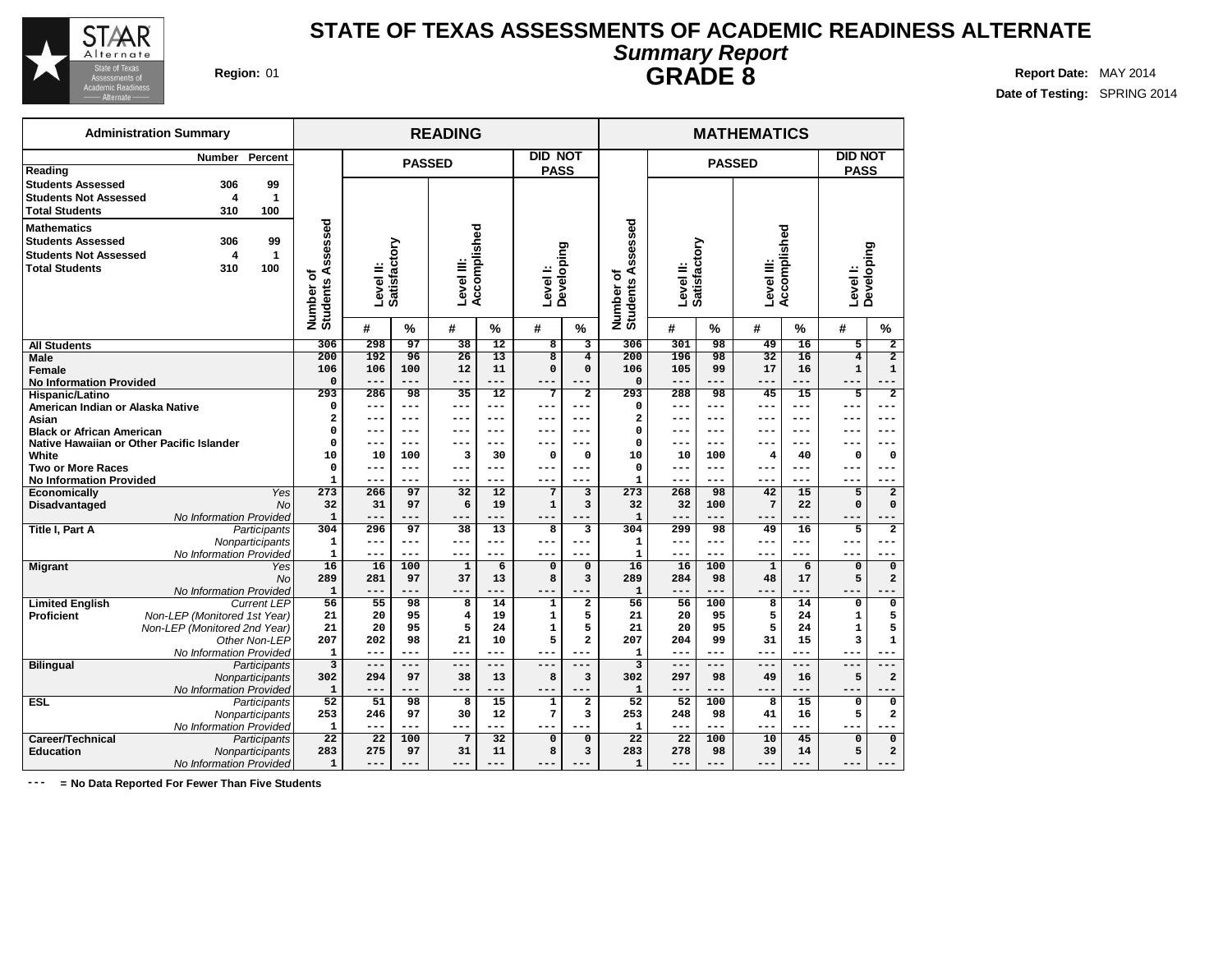

## **STATE OF TEXAS ASSESSMENTS OF ACADEMIC READINESS ALTERNATE Summary Report GRADE 8 Region:** 01 **Report** Date: MAY 2014

**Date of Testing:** SPRING 2014

|                                  | <b>Administration Summary</b>             |                    |                                |              |                | <b>SOCIAL STUDIES</b> |                 |                         |                               |                                |                           |              | <b>SCIENCE</b>     |                 |                               |                  |
|----------------------------------|-------------------------------------------|--------------------|--------------------------------|--------------|----------------|-----------------------|-----------------|-------------------------|-------------------------------|--------------------------------|---------------------------|--------------|--------------------|-----------------|-------------------------------|------------------|
|                                  | <b>Number</b>                             | Percent            |                                |              |                | <b>PASSED</b>         |                 | <b>DID NOT</b>          |                               |                                |                           |              | <b>PASSED</b>      |                 | <b>DID NOT</b>                |                  |
| <b>Social Studies</b>            |                                           |                    |                                |              |                |                       |                 | <b>PASS</b>             |                               |                                |                           |              |                    |                 | <b>PASS</b>                   |                  |
| <b>Students Assessed</b>         | 306                                       | 99                 |                                |              |                |                       |                 |                         |                               |                                |                           |              |                    |                 |                               |                  |
| <b>Students Not Assessed</b>     | 4                                         | $\mathbf{1}$       |                                |              |                |                       |                 |                         |                               |                                |                           |              |                    |                 |                               |                  |
| <b>Total Students</b>            | 310                                       | 100                |                                |              |                |                       |                 |                         |                               |                                |                           |              |                    |                 |                               |                  |
| <b>Science</b>                   |                                           |                    |                                |              |                |                       |                 |                         |                               |                                |                           |              |                    |                 |                               |                  |
| <b>Students Assessed</b>         | 306                                       | 99                 |                                |              |                |                       |                 |                         |                               |                                |                           |              |                    |                 |                               |                  |
| <b>Students Not Assessed</b>     | 4                                         | $\mathbf{1}$       |                                |              |                |                       |                 |                         |                               |                                |                           |              |                    |                 |                               |                  |
| <b>Total Students</b>            | 310                                       | 100                |                                |              |                |                       |                 |                         |                               |                                |                           |              |                    |                 |                               |                  |
|                                  |                                           |                    |                                | Level II:    | Satisfactory   | Level III:            | Accomplished    | Level I:                | Developing                    |                                | Satisfactory<br>Level II: |              | Level III:         | Accomplished    | Level I:                      | Developing       |
|                                  |                                           |                    |                                |              |                |                       |                 |                         |                               |                                |                           |              |                    |                 |                               |                  |
|                                  |                                           |                    |                                |              |                |                       |                 |                         |                               |                                |                           |              |                    |                 |                               |                  |
|                                  |                                           |                    | Number of<br>Students Assessed | #            | $\%$           | #                     | %               | #                       | $\%$                          | Number of<br>Students Assessed | #                         | $\%$         | #                  | %               | #                             | %                |
| <b>All Students</b>              |                                           |                    | 306                            | 299          | 98             | $\overline{32}$       | $\overline{10}$ | 7                       | $\overline{2}$                | 306                            | 304                       | 99           | 38                 | $\overline{12}$ | $\overline{2}$                | $\overline{1}$   |
| <b>Male</b>                      |                                           |                    | 200                            | 194          | 97             | $\overline{23}$       | $\overline{12}$ | $\overline{6}$          | $\overline{3}$                | 200                            | 199                       | 100          | $\overline{27}$    | 14              | $\overline{1}$                | $\overline{1}$   |
| Female                           |                                           |                    | 106                            | 105          | 99             | 9                     | 8               | $\mathbf{1}$            | $\mathbf{1}$                  | 106                            | 105                       | 99           | 11                 | 10              | $\mathbf{1}$                  | $\mathbf{1}$     |
| <b>No Information Provided</b>   |                                           |                    | 0                              | $---$        | $---$          | ---                   | $---$           |                         | $---$                         | $\mathbf 0$                    | $---$                     | ---          | $---$              | $---$           | ---                           | $---$            |
| Hispanic/Latino                  |                                           |                    | 293                            | 287          | 98             | 29                    | 10              | 6                       | $\overline{\mathbf{2}}$       | 293                            | 291                       | 99           | 35                 | 12              | $\overline{\mathbf{2}}$       | $\mathbf{1}$     |
| American Indian or Alaska Native |                                           |                    | 0                              | $---$        | $---$          | $---$                 | ---             | ---                     | ---                           | 0                              | $- -$                     | ---          |                    |                 |                               |                  |
| Asian                            |                                           |                    | 2                              | ---          | $---$          | ---                   | ---             | ---                     | ---                           | $\overline{\mathbf{2}}$        | $- - -$                   | $- - -$      | $- - -$            | ---             | ---                           | $- - -$          |
| <b>Black or African American</b> |                                           |                    | 0<br>0                         | $---$<br>--- | $---$<br>$---$ | $---$<br>---          | $---$<br>$---$  | $---$                   | $---$<br>---                  | $\mathbf 0$<br>$\Omega$        | $---$<br>---              | $---$<br>--- | $- - -$<br>---     | ---<br>---      | ---                           | $---$<br>---     |
| White                            | Native Hawaiian or Other Pacific Islander |                    | 10                             | 10           | 100            | 3                     | 30              | $\mathbf 0$             | $\mathbf 0$                   | 10                             | 10                        | 100          | 3                  | 30              | $\Omega$                      | 0                |
| <b>Two or More Races</b>         |                                           |                    | 0                              | $---$        | $---$          | ---                   | $---$           | ---                     | $--$                          | $\mathbf 0$                    | $---$                     | $---$        | $- - -$            | ---             | ---                           | ---              |
| <b>No Information Provided</b>   |                                           |                    | $\mathbf{1}$                   | $---$        | $---$          | ---                   | ---             |                         | ---                           | 1                              | $- - -$                   | ---          | $- - -$            |                 |                               |                  |
| <b>Economically</b>              |                                           | Yes                | 273                            | 267          | 98             | 26                    | 10              | 6                       | $\overline{a}$                | $\frac{273}{ }$                | 271                       | 99           | 31                 | 11              | $\overline{a}$                | $\mathbf{1}$     |
| Disadvantaged                    |                                           | <b>No</b>          | 32                             | 31           | 97             | 6                     | 19              | $\mathbf 1$             | 3                             | 32                             | 32                        | 100          | $\overline{7}$     | 22              | $\mathbf 0$                   | $\mathbf 0$      |
|                                  | No Information Provided                   |                    | $\mathbf 1$                    | ---          | $---$          | ---                   | $---$           |                         |                               | $\mathbf 1$                    | $---$                     | $---$        | $---$              |                 |                               |                  |
| Title I, Part A                  |                                           | Participants       | 304                            | 297          | 98             | 32                    | 11              | 7                       | $\overline{2}$                | 304                            | 302                       | 99           | 38                 | 13              | $\overline{a}$                | $\mathbf{1}$     |
|                                  |                                           | Nonparticipants    | ${\bf 1}$                      | $---$        | $---$          | $---$                 | $---$           | ---                     | ---                           | $\mathbf 1$                    | $---$                     | $---$        | $--$               | ---             | ---                           | $---$            |
|                                  | No Information Provided                   |                    | $\mathbf{1}$                   | $---$        | $---$          | $---$                 | $---$           | $---$                   | ---                           | $\mathbf 1$                    | $---$                     | $---$        | ---                | $---$           | $---$                         | ---              |
| <b>Migrant</b>                   |                                           | Yes<br>No          | $\overline{16}$<br>289         | 16<br>282    | 100<br>98      | $\mathbf{1}$<br>31    | 6<br>11         | $\mathbf 0$<br>7        | $\mathbf 0$<br>$\overline{a}$ | 16<br>289                      | 16<br>287                 | 100<br>99    | $\mathbf{1}$<br>37 | 6<br>13         | $\mathbf 0$<br>$\overline{a}$ | $\mathbf 0$      |
|                                  | No Information Provided                   |                    | $\mathbf{1}$                   | ---          | $---$          | $---$                 | $- - -$         | $---$                   |                               | $\mathbf{1}$                   | $---$                     | ---          | $---$              | ---             |                               | ${\bf 1}$<br>--- |
| <b>Limited English</b>           |                                           | <b>Current LEP</b> | 56                             | 56           | 100            | 6                     | 11              | 0                       | 0                             | 56                             | 56                        | 100          | 9                  | 16              | 0                             | $\mathbf 0$      |
| <b>Proficient</b>                | Non-LEP (Monitored 1st Year)              |                    | 21                             | 20           | 95             | $\mathbf{1}$          | 5               | $\mathbf{1}$            | 5                             | 21                             | 21                        | 100          | $\mathbf{1}$       | 5               | $\Omega$                      | 0                |
|                                  | Non-LEP (Monitored 2nd Year)              |                    | 21                             | 19           | 90             | $\overline{\bf 4}$    | 19              | $\overline{\mathbf{2}}$ | 10                            | 21                             | 21                        | 100          | 5                  | 24              | $\mathbf 0$                   | $\mathbf 0$      |
|                                  |                                           | Other Non-LEP      | 207                            | 203          | 98             | 21                    | 10              | 4                       | $\overline{a}$                | 207                            | 205                       | 99           | 23                 | 11              | $\overline{a}$                | $\mathbf{1}$     |
|                                  | No Information Provided                   |                    | $\mathbf{1}$                   | $---$        | $---$          | $---$                 | $---$           |                         | ---                           | $\mathbf{1}$                   | $---$                     | $---$        | ---                | $---$           |                               |                  |
| <b>Bilingual</b>                 |                                           | Participants       | $\overline{\mathbf{3}}$        | ---          | $---$          | $- - -$               | ---             | ---                     | ---                           | $\overline{\mathbf{3}}$        | $---$                     | ---          | ---                | ---             | ---                           | ---              |
|                                  |                                           | Nonparticipants    | 302                            | 295          | 98             | 32                    | 11              | 7                       | $\overline{a}$                | 302                            | 300                       | 99           | 38                 | 13              | $\mathbf{2}$                  | ${\bf 1}$        |
|                                  | No Information Provided                   |                    | $\mathbf 1$                    | ---          | ---            | ---                   | ---             |                         |                               | $\mathbf{1}$                   | $--$                      |              | $- -$              |                 |                               |                  |
| <b>ESL</b>                       |                                           | Participants       | 52                             | 52           | 100            | 6                     | 12              | 0<br>7                  | 0                             | 52                             | 52                        | 100<br>99    | 9                  | 17              | 0                             | 0                |
|                                  |                                           | Nonparticipants    | 253<br>${\bf 1}$               | 246<br>$---$ | 97<br>$---$    | 26<br>---             | 10<br>$---$     |                         | 3                             | 253<br>$\mathbf 1$             | 251<br>$---$              | $---$        | 29<br>---          | 11<br>$---$     | 2                             | 1                |
| Career/Technical                 | No Information Provided                   | Participants       | $\overline{22}$                | 22           | 100            | 8                     | 36              | $\overline{0}$          | $\overline{0}$                | $\overline{22}$                | $\overline{22}$           | 100          | $\overline{8}$     | 36              | $\overline{0}$                | $\overline{0}$   |
| <b>Education</b>                 |                                           | Nonparticipants    | 283                            | 276          | 98             | 24                    | 8               | $\overline{7}$          | 2                             | 283                            | 281                       | 99           | 30                 | 11              | $\overline{\mathbf{2}}$       | $\mathbf 1$      |
|                                  | No Information Provided                   |                    | $\mathbf{1}$                   | ---          |                |                       |                 |                         |                               | $\mathbf{1}$                   |                           |              | $- -$              |                 |                               |                  |
|                                  |                                           |                    |                                |              |                |                       |                 |                         |                               |                                |                           |              |                    |                 |                               |                  |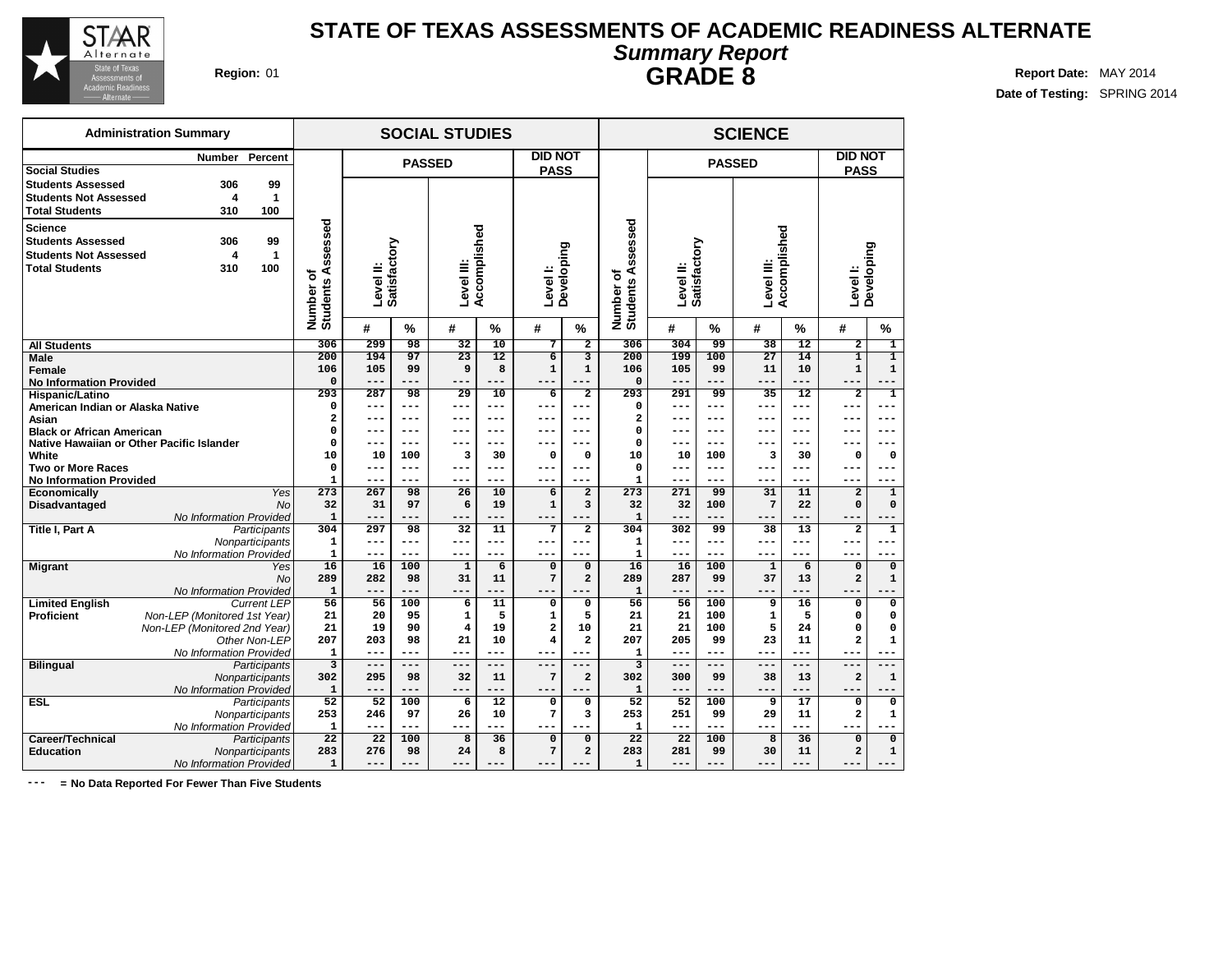

## **Level II Phase-In Summary Report STATE OF TEXAS ASSESSMENTS OF ACADEMIC READINESS GRADE 3 Region:** 01 **Report** Date: MAY 2014

| Legend<br>= No Data Reported For Fewer Than                 |                              |                               |           | <b>READING</b>                |                 |                                |                 |                                   |                               |          | <b>MATHEMATICS</b>            |                 |                                |                 |
|-------------------------------------------------------------|------------------------------|-------------------------------|-----------|-------------------------------|-----------------|--------------------------------|-----------------|-----------------------------------|-------------------------------|----------|-------------------------------|-----------------|--------------------------------|-----------------|
| $---$<br><b>Five Students</b>                               |                              | Phase-In 1<br><b>Standard</b> |           | Phase-In 2<br><b>Standard</b> |                 | Recommended<br><b>Standard</b> |                 |                                   | Phase-In 1<br><b>Standard</b> |          | Phase-In 2<br><b>Standard</b> |                 | Recommended<br><b>Standard</b> |                 |
|                                                             | Number of<br>Students Tested | Satisfactory<br>Level II:     |           | Satisfactory<br>Level II:     |                 | Satisfactory<br>Level II:      |                 | ested<br>Number of<br>Students Te | Level II:<br>Satisfactory     |          | Level II:<br>Satisfactory     |                 | Level II:<br>Satisfactory      |                 |
|                                                             |                              | #                             | %         | #                             | %               | #                              | $\%$            |                                   | #                             | %        | #                             | %               | #                              | $\frac{0}{0}$   |
| <b>All Students</b>                                         | 26269                        | 18657                         | 71        | 13299                         | 51              | 8563                           | 33              | 28895                             | 20704                         | 72       | 15354                         | 53              | 9723                           | 34              |
| <b>Male</b>                                                 | 13256                        | 9073                          | 68        | 6423                          | 48              | 4137                           | 31              | 14631                             | 10388                         | 71       | 7719                          | $\overline{53}$ | 4877                           | $\overline{33}$ |
| <b>Female</b>                                               | 13011                        | 9582                          | 74        | 6875                          | 53              | 4425                           | 34              | 14262                             | 10314                         | 72       | 7634                          | 54              | 4845                           | 34              |
| <b>No Information Provided</b>                              | $\overline{a}$               | $- - -$                       | ---       | $---$                         |                 | ---                            | ---             | $\overline{a}$                    | $---$                         | ---      | $---$                         |                 | ---                            |                 |
| Hispanic/Latino                                             | 25559                        | 18060                         | 71        | 12803                         | 50              | 8172                           | 32              | 28184                             | 20120                         | 71       | 14860                         | 53              | 9357                           | 33              |
| American Indian or Alaska Native                            | 20                           | 11                            | 55        | 9                             | 45              | 7                              | 35              | 20                                | 12                            | 60       | 10                            | 50              | 9                              | 45              |
| Asian                                                       | 130                          | 119                           | 92        | 115                           | 88              | 99                             | 76              | 127                               | 122                           | 96       | 117                           | 92              | 107                            | 84              |
| <b>Black or African American</b>                            | 60                           | 44                            | 73        | 35                            | 58              | 23                             | 38              | 60                                | 44                            | 73       | 32                            | 53              | 19                             | 32              |
| Native Hawaiian or Other Pacific Islander                   | $\overline{\mathbf{2}}$      | $---$                         | $---$     | ---                           |                 | ---                            | --              | $\overline{\mathbf{2}}$           | $---$                         | ---      | $---$                         | ---             | $---$                          |                 |
| White                                                       | 467                          | 393                           | 84        | 314                           | 67              | 245                            | 52              | 471                               | 380                           | 81       | 313                           | 66              | 216                            | 46              |
| <b>Two or More Races</b>                                    | 24                           | 21                            | 88        | 16                            | 67              | 12                             | 50              | 24                                | 18                            | 75       | 16                            | 67              | 11                             | 46              |
| <b>No Information Provided</b>                              | 7                            | 7                             | 100       | 5                             | 71              | $\overline{4}$                 | 57              | 7                                 | 6                             | 86       | 4                             | 57              | $\overline{a}$                 | 29              |
| Yes<br>Economically                                         | 22517                        | 15415                         | 68        | 10585                         | 47              | 6511                           | $\overline{29}$ | 25071                             | 17500                         | 70       | 12701                         | $\overline{51}$ | 7776                           | $\overline{31}$ |
| <b>No</b><br>Disadvantaged                                  | 3744                         | 3234                          | 86        | 2709                          | 72              | 2048                           | 55              | 3816                              | 3198                          | 84       | 2649                          | 69              | 1945                           | 51              |
| No Information Provided                                     | 8                            | 8                             | 100       | 5                             | 63              | $\overline{\mathbf{4}}$        | 50              | 8                                 | 6                             | 75       | 4                             | 50              | $\overline{a}$                 | 25              |
| <b>Title I. Part A</b><br>Participants                      | 25873                        | 18311                         | 71        | 13010                         | 50              | 8354                           | 32              | 28504                             | 20379                         | 71       | 15079                         | 53              | 9536                           | 33              |
| Nonparticipants                                             | 389                          | 339                           | 87        | 284                           | 73              | 205                            | 53              | 384                               | 319                           | 83       | 271                           | 71              | 185                            | 48              |
| No Information Provided                                     | 7                            | 7                             | 100       | 5                             | 71              | 4                              | 57              | 7                                 | 6                             | 86       | $\overline{4}$                | 57              | $\overline{a}$                 | 29              |
| <b>Migrant</b><br>Yes                                       | 1068                         | 613                           | 57        | 400                           | $\overline{37}$ | 206                            | 19              | 1219                              | 737                           | 60       | 494                           | 41              | 271                            | $\overline{22}$ |
| <b>No</b>                                                   | 25192                        | 18035                         | 72        | 12893                         | 51              | 8352                           | 33              | 27667                             | 19960                         | 72       | 14855                         | 54              | 9450                           | 34              |
| No Information Provided                                     | 9                            | 9                             | 100       | 6                             | 67              | 5                              | 56              | 9                                 | 7                             | 78       | 5                             | 56              | $\overline{a}$                 | 22              |
| <b>Limited English</b><br><b>Current LEP</b>                | 12607                        | 7993                          | 63        | 5028                          | 40              | 2811                           | $\overline{22}$ | 15167                             | 10217                         | 67       | 7195                          | $\overline{47}$ | 4239                           | $\overline{28}$ |
| <b>Proficient</b><br>Non-LEP (Monitored 1st Year)           | 613                          | 593                           | 97        | 533                           | 87              | 406                            | 66              | 615                               | 584                           | 95       | 517                           | 84              | 420                            | 68              |
| Non-LEP (Monitored 2nd Year)                                | 567                          | 546                           | 96        | 502                           | 89              | 404                            | 71              | 567                               | 534                           | 94       | 501                           | 88              | 399                            | 70              |
| Other Non-LEP                                               | 12475<br>7                   | 9518<br>7                     | 76<br>100 | 7231<br>5                     | 58<br>71        | 4938<br>4                      | 40<br>57        | 12539<br>7                        | 9363<br>6                     | 75<br>86 | 7137<br>4                     | 57<br>57        | 4663<br>$\overline{a}$         | 37<br>29        |
| No Information Provided<br><b>Bilingual</b><br>Participants | 12107                        | 7749                          | 64        | 4915                          | 41              | 2777                           | $\overline{23}$ | 14661                             | 9944                          | 68       | 7038                          | 48              | 4181                           | $\overline{29}$ |
| Nonparticipants                                             | 14155                        | 10901                         | 77        | 8379                          | 59              | 5782                           | 41              | 14227                             | 10754                         | 76       | 8312                          | 58              | 5540                           | 39              |
| No Information Provided                                     | 7                            | 7                             | 100       | 5                             | 71              | $\overline{\mathbf{4}}$        | 57              | 7                                 | 6                             | 86       | $\overline{4}$                | 57              | $\overline{\mathbf{2}}$        | 29              |
| <b>ESL</b><br>Participants                                  | 311                          | 177                           | 57        | 107                           | 34              | 54                             | 17              | 307                               | 177                           | 58       | 122                           | 40              | 71                             | 23              |
|                                                             | 25950                        | 18473                         | 71        | 13187                         | 51              | 8505                           | 33              | 28580                             | 20521                         | 72       | 15228                         | 53              | 9650                           | 34              |
| Nonparticipants<br>No Information Provided                  | 8                            | 7                             | 88        | 5                             | 63              | $\overline{4}$                 | 50              | 8                                 | 6                             | 75       | 4                             | 50              | $\overline{a}$                 | 25              |
|                                                             | 805                          | 399                           | 50        | 236                           | 29              | 123                            | $\overline{15}$ | 1037                              | 495                           | 48       | 292                           | 28              | 147                            | 14              |
| <b>Special Education</b><br>Yes<br>No                       | 25456                        | 18250                         | 72        | 13058                         | 51              | 8436                           | 33              | 27850                             | 20203                         | 73       | 15058                         | 54              | 9574                           | 34              |
| No Information Provided                                     | 8                            | 8                             | 100       | 5                             | 63              | $\overline{4}$                 | 50              | 8                                 | 6                             | 75       | 4                             | 50              | $\overline{a}$                 | 25              |
| Gifted/Talented<br>Participants                             | 2770                         | 2651                          | 96        | 2437                          | 88              | 2060                           | 74              | 2911                              | 2793                          | 96       | 2549                          | 88              | 2088                           | 72              |
| Nonparticipants                                             | 23491                        | 15998                         | 68        | 10857                         | 46              | 6499                           | 28              | 25976                             | 17905                         | 69       | 12801                         | 49              | 7633                           | 29              |
| No Information Provided                                     | 8                            | 8                             | 100       | 5                             | 63              | 4                              | 50              | 8                                 | 6                             | 75       | 4                             | 50              | $\overline{\mathbf{2}}$        | 25              |
| At-Risk<br>Yes                                              | 18485                        | 11844                         | 64        | 7617                          | 41              | 4319                           | $\overline{23}$ | 21098                             | 14102                         | 67       | 9862                          | 47              | 5756                           | $\overline{27}$ |
| No                                                          | 7776                         | 6805                          | 88        | 5677                          | 73              | 4240                           | 55              | 7789                              | 6596                          | 85       | 5488                          | 70              | 3965                           | 51              |
| No Information Provided                                     | 8                            | 8                             | 100       | 5                             | 63              | 4                              | 50              | 8                                 | 6                             | 75       | 4                             | 50              | $\mathbf{2}$                   | 25              |
|                                                             |                              |                               |           |                               |                 |                                |                 |                                   |                               |          |                               |                 |                                |                 |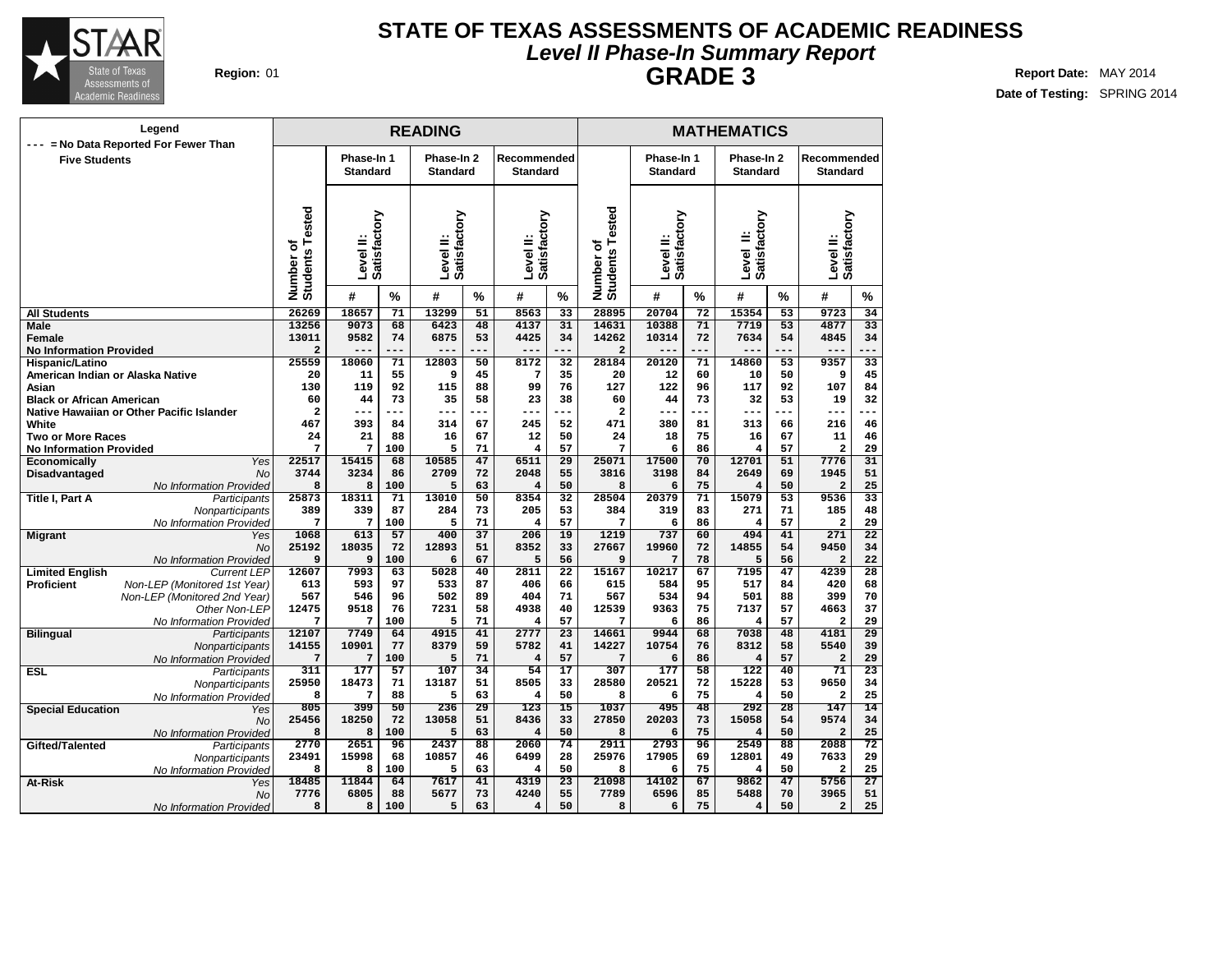

## **Level II Phase-In Summary Report STATE OF TEXAS ASSESSMENTS OF ACADEMIC READINESS SPANISH GRADE 3 Region:** 01 **Report** Date: MAY 2014

| Legend                                                             |                              |                               |            | <b>READING</b>                |                 |                                |                         |                                                |                               |            | <b>MATHEMATICS</b>            |                 |                                |                                  |
|--------------------------------------------------------------------|------------------------------|-------------------------------|------------|-------------------------------|-----------------|--------------------------------|-------------------------|------------------------------------------------|-------------------------------|------------|-------------------------------|-----------------|--------------------------------|----------------------------------|
| = No Data Reported For Fewer Than<br>$---$<br><b>Five Students</b> |                              | Phase-In 1<br><b>Standard</b> |            | Phase-In 2<br><b>Standard</b> |                 | Recommended<br><b>Standard</b> |                         |                                                | Phase-In 1<br><b>Standard</b> |            | Phase-In 2<br><b>Standard</b> |                 | Recommended<br><b>Standard</b> |                                  |
|                                                                    | Number of<br>Students Tested | Satisfactory<br>Level II:     |            | Satisfactory<br>Level II:     |                 | Satisfactory<br>Level II:      |                         | sted<br>ة<br>⊢<br>Number of<br><b>Students</b> | Level II:<br>Satisfactory     |            | Level II:<br>Satisfactory     |                 | Level II:<br>Satisfactory      |                                  |
|                                                                    |                              | #                             | $\%$       | #                             | $\%$            | #                              | $\%$                    |                                                | #                             | $\%$       | #                             | $\%$            | #                              | $\%$                             |
| <b>All Students</b>                                                | 3576                         | 2090                          | 58         | 1503                          | $\overline{42}$ | 1014                           | $\overline{28}$         | 813                                            | 351                           | 43         | 212                           | 26              | 106                            | 13                               |
| <b>Male</b>                                                        | 1826                         | 950                           | 52         | 646                           | 35              | 418                            | 23                      | 425                                            | 183                           | 43         | 111                           | 26              | 60                             | 14                               |
| Female                                                             | 1750                         | 1140                          | 65         | 857                           | 49              | 596                            | 34                      | 388                                            | 168                           | 43         | 101                           | 26              | 46                             | 12                               |
| <b>No Information Provided</b>                                     | 0                            | $---$                         | ---        | $---$                         | ---             | ---                            | ---                     | $\Omega$                                       | $---$                         | ---        | $---$                         | ---             | ---                            | ---                              |
| Hispanic/Latino                                                    | 3564                         | 2085                          | 59         | 1498                          | 42              | 1010                           | 28                      | 806                                            | 347                           | 43         | 209                           | 26              | 106                            | 13                               |
| American Indian or Alaska Native                                   | 1                            | $---$                         | ---        | $---$                         | $- - -$         | $---$                          | ---                     | $\mathbf{1}$                                   | ---                           | ---        | $- - -$                       | ---             | ---                            | $---$                            |
| Asian                                                              | $\mathbf 0$                  | ---                           | ---        | ---                           | ---             | ---                            | ---                     | $\mathbf 0$                                    | ---                           | ---        | $--$                          | ---             | ---                            | $---$                            |
| <b>Black or African American</b>                                   | 1                            | $- -$                         | ---        | ---                           | ---             | ---                            | ---                     | 1                                              | ---                           | ---        | ---                           | ---             | --                             | ---                              |
| Native Hawaiian or Other Pacific Islander                          | $\mathbf 0$                  | $- -$                         | ---        |                               | ---             | ---                            | ---                     | 0                                              | ---                           | ---        |                               | $---$           | --                             | ---                              |
| White                                                              | 10                           | 5                             | 50         | 5                             | 50              | 4                              | 40                      | 5                                              | з                             | 60         | 3                             | 60              | 0                              | 0                                |
| <b>Two or More Races</b>                                           | $\mathbf 0$<br>$\Omega$      | $- -$<br>$---$                | ---<br>--- | ---<br>$--$                   | ---<br>---      | ---<br>$---$                   | ---<br>---              | 0<br>$\mathbf 0$                               | ---<br>---                    | ---<br>--- | ---<br>$--$                   | ---<br>---      | ---<br>---                     | $-- -$<br>---                    |
| <b>No Information Provided</b><br>Yes<br>Economically              | 3453                         | 2014                          | 58         | 1451                          | 42              | 981                            | 28                      | 769                                            | 323                           | 42         | 196                           | 25              | 102                            | 13                               |
| <b>No</b><br>Disadvantaged                                         | 123                          | 76                            | 62         | 52                            | 42              | 33                             | 27                      | 44                                             | 28                            | 64         | 16                            | 36              | $\overline{4}$                 | 9                                |
| No Information Provided                                            | O                            | $---$                         | ---        | $---$                         | ---             | $---$                          | ---                     | $\Omega$                                       | $---$                         | ---        | $---$                         | ---             | $---$                          | ---                              |
| Title I, Part A<br>Participants                                    | 3566                         | 2082                          | 58         | 1499                          | 42              | 1013                           | 28                      | 807                                            | 350                           | 43         | 211                           | 26              | 106                            | $\overline{13}$                  |
| Nonparticipants                                                    | 10                           | 8                             | 80         | $\overline{\mathbf{4}}$       | 40              | $\mathbf 1$                    | 10                      | 6                                              | $\mathbf{1}$                  | 17         | $\mathbf{1}$                  | 17              | $\mathbf 0$                    | $\mathbf 0$                      |
| No Information Provideo                                            | $\Omega$                     | $---$                         | ---        | $---$                         |                 | ---                            | ---                     | $\Omega$                                       | $---$                         | ---        | $---$                         | ---             | ---                            | ---                              |
| <b>Migrant</b><br>Yes                                              | 202                          | 90                            | 45         | 56                            | $\overline{28}$ | 35                             | 17                      | $\overline{35}$                                | 13                            | 37         | $\overline{7}$                | $\overline{20}$ | $\overline{4}$                 | 11                               |
| <b>No</b>                                                          | 3373                         | 2000                          | 59         | 1447                          | 43              | 979                            | 29                      | 777                                            | 338                           | 44         | 205                           | 26              | 102                            | 13                               |
| No Information Provideo                                            | $\mathbf{1}$                 | $---$                         |            | $---$                         |                 | ---                            | ---                     | $\mathbf{1}$                                   | $---$                         | ---        | $---$                         | ---             | ---                            |                                  |
| <b>Limited English</b><br><b>Current LEP</b>                       | 3541                         | 2078                          | 59         | 1494                          | 42              | 1007                           | $\overline{28}$         | 788                                            | 348                           | 44         | 210                           | 27              | 105                            | 13                               |
| <b>Proficient</b><br>Non-LEP (Monitored 1st Year)                  | $\mathbf 0$                  | $---$                         | ---        | $---$                         | ---             | $---$                          | ---                     | $\mathbf 0$                                    | ---                           | ---        | $- - -$                       | ---             | ---                            | ---                              |
| Non-LEP (Monitored 2nd Year)                                       | $\mathbf 0$                  | ---                           | $---$      | ---                           |                 | ---                            | ---                     | $\mathbf 0$                                    | $---$                         | ---        | $--$                          | ---             |                                | $---$                            |
| Other Non-LEP                                                      | 35                           | 12                            | 34         | 9                             | 26              | 7                              | 20                      | 25                                             | 3                             | 12         | $\overline{\mathbf{2}}$       | 8               | $\mathbf 1$                    | 4                                |
| No Information Provided                                            | 0                            | ---                           | ---        | $---$                         |                 | $---$                          |                         | $\mathbf 0$                                    | ---                           | ---        | $--$                          | ---             | ---                            |                                  |
| <b>Bilingual</b><br>Participants                                   | 3533                         | 2074                          | 59         | 1495                          | 42              | 1008                           | 29                      | 786                                            | 344                           | 44         | 210                           | 27              | 105                            | 13                               |
| Nonparticipants                                                    | 42                           | 15<br>$---$                   | 36<br>---  | $\sqrt{7}$<br>$---$           | 17<br>---       | 5<br>$---$                     | 12<br>---               | 26                                             | $\overline{7}$                | 27<br>---  | $\overline{a}$<br>$- - -$     | 8<br>---        | $\mathbf 1$<br>---             | $\overline{\mathbf{4}}$<br>$---$ |
| No Information Provided<br><b>ESL</b><br>Participants              | $\mathbf 1$<br>7             | 3                             | 43         | $\overline{\mathbf{1}}$       | 14              | $\overline{\mathbf{0}}$        | $\overline{\mathbf{0}}$ | $\mathbf{1}$<br>3                              | ---<br>$---$                  | $---$      | $---$                         | ---             | $---$                          | $---$                            |
|                                                                    | 3567                         | 2086                          | 58         | 1501                          | 42              | 1013                           | 28                      | 808                                            | 349                           | 43         | 212                           | 26              | 106                            | 13                               |
| Nonparticipants<br>No Information Provided                         | $\overline{a}$               | $---$                         | ---        | $---$                         | ---             | $---$                          | ---                     | $\overline{\mathbf{2}}$                        | ---                           | ---        | $--$                          | ---             | ---                            | ---                              |
| <b>Special Education</b><br>Yes                                    | 123                          | 31                            | 25         | 12                            | 10              | $\overline{4}$                 | 3                       | 16                                             | 7                             | 44         | ı                             | $\overline{6}$  | $\overline{\mathfrak{o}}$      | $\overline{\mathfrak{o}}$        |
| No                                                                 | 3452                         | 2059                          | 60         | 1491                          | 43              | 1010                           | 29                      | 796                                            | 344                           | 43         | 211                           | 27              | 106                            | 13                               |
| No Information Provided                                            | $\mathbf{1}$                 | ---                           |            | $---$                         |                 | ---                            | ---                     | $\mathbf{1}$                                   | ---                           |            | $---$                         | ---             | ---                            | ---                              |
| Gifted/Talented<br>Participants                                    | 152                          | 146                           | 96         | 132                           | 87              | 115                            | 76                      | 6                                              | 3                             | 50         | 3                             | 50              | $\overline{\mathbf{2}}$        | 33                               |
| Nonparticipants                                                    | 3423                         | 1944                          | 57         | 1371                          | 40              | 899                            | 26                      | 806                                            | 348                           | 43         | 209                           | 26              | 104                            | 13                               |
| No Information Provideo                                            | 1                            | $--$                          | ---        | $---$                         |                 | ---                            |                         | 1                                              | ---                           | ---        | $---$                         | ---             |                                |                                  |
| At-Risk<br>Yes                                                     | 3543                         | 2077                          | 59         | 1496                          | 42              | 1007                           | $\overline{28}$         | 786                                            | 344                           | 44         | 209                           | 27              | 105                            | 13                               |
| No                                                                 | 33                           | 13                            | 39         | 7                             | 21              | 7                              | 21                      | 27                                             | 7                             | 26         | 3                             | 11              | $\mathbf 1$                    | 4                                |
| No Information Provided                                            | 0                            | ---                           | ---        | $---$                         |                 | ---                            | ---                     | $\mathbf 0$                                    | ---                           |            | $--$                          | ---             | ---                            | $---$                            |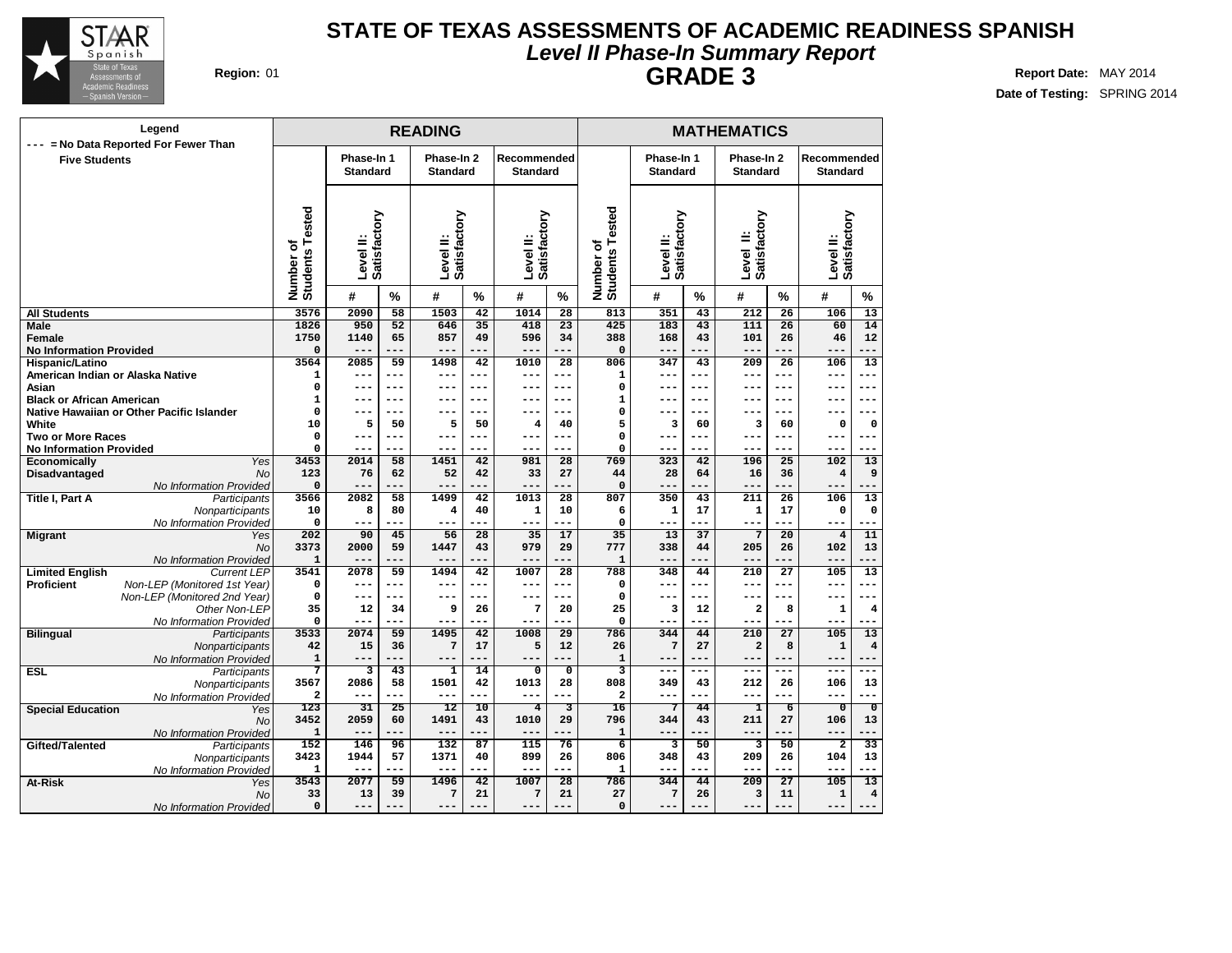

# **Level II Phase-In Summary Report STATE OF TEXAS ASSESSMENTS OF ACADEMIC READINESS L GRADE 3 Region:** 01 **Report** Date: MAY 2014

| Legend                                                        |                              |                           |                | <b>MATHEMATICS</b>        |                 |                           |                 |
|---------------------------------------------------------------|------------------------------|---------------------------|----------------|---------------------------|-----------------|---------------------------|-----------------|
| --- = No Data Reported For Fewer Than<br><b>Five Students</b> |                              | Phase-In 1                |                | Phase-In 2                |                 | Recommended               |                 |
|                                                               |                              | <b>Standard</b>           |                | <b>Standard</b>           |                 | <b>Standard</b>           |                 |
|                                                               |                              |                           |                |                           |                 |                           |                 |
|                                                               | Number of<br>Students Tested | Satisfactory<br>Level II: |                | Level II:<br>Satisfactory |                 | Level II:<br>Satisfactory |                 |
|                                                               |                              | #                         | %              | #                         | %               | #                         | %               |
| <b>All Students</b>                                           | 269                          | 107                       | 40             | $\overline{70}$           | 26              | $\overline{38}$           | 14              |
| Male                                                          | 130                          | 54                        | 42             | 36                        | 28              | 15                        | $\overline{12}$ |
| Female                                                        | 139                          | 53                        | 38             | 34                        | 24              | 23                        | 17              |
| <b>No Information Provided</b>                                | $\Omega$                     | ---                       | $---$          | ---                       |                 | $---$                     | $---$           |
| Hispanic/Latino                                               | 263                          | 104                       | 40             | 68                        | 26              | 37                        | 14              |
| American Indian or Alaska Native                              | 0                            | ---                       | $---$          | ---                       | ---             | ---                       | ---             |
| Asian                                                         | 3                            | ---                       | ---            |                           |                 |                           | ---             |
| <b>Black or African American</b>                              | $\mathbf 0$<br>$\mathbf 0$   | ---                       | ---            | ---                       | ---             | ---                       | ---             |
| Native Hawaiian or Other Pacific Islander<br>White            | 3                            |                           |                |                           |                 |                           |                 |
| <b>Two or More Races</b>                                      | 0                            | ---                       | ---            | ---                       | ---             | ---                       | ---             |
| <b>No Information Provided</b>                                | $\mathbf 0$                  | ---                       | $---$          | ---                       | ---             | ---                       | ---             |
| Economically<br>Yes                                           | 247                          | 96                        | 39             | 61                        | 25              | 35                        | 14              |
| <b>Disadvantaged</b><br><b>No</b>                             | 22                           | 11                        | 50             | 9                         | 41              | 3                         | 14              |
| No Information Provided                                       | 0                            | ---                       | $- - -$        |                           | $- - -$         |                           |                 |
| Title I, Part A<br>Participants                               | 259                          | 105                       | 41             | 68                        | 26              | 38                        | 15              |
| Nonparticipants                                               | 10                           | $\overline{\mathbf{2}}$   | 20             | $\overline{a}$            | 20              | 0                         | 0               |
| No Information Provided                                       | 0                            | ---                       | ---            |                           | ---             |                           |                 |
| <b>Migrant</b><br>Yes                                         | $\overline{15}$              | 3                         | 20             | $\mathbf{1}$              | 7               | $\Omega$                  | 0               |
| <b>No</b>                                                     | 254                          | 104                       | 41             | 69                        | 27              | 38                        | 15              |
| No Information Provided                                       | $\Omega$                     | ---                       | $---$          | ---                       |                 | $---$                     | ---             |
| <b>Limited English</b><br><b>Current LEP</b>                  | 269                          | 107                       | 40             | 70                        | 26              | 38                        | 14              |
| <b>Proficient</b><br>Non-LEP (Monitored 1st Year)             | 0                            | ---                       | ---            | ---                       | ---             | ---                       | ---             |
| Non-LEP (Monitored 2nd Year)                                  | 0                            | ---                       | $---$          | ---                       | ---             | ---                       | ---             |
| Other Non-LEP                                                 | $\Omega$<br>0                | ---<br>$---$              | $---$<br>$---$ | ---<br>---                | ---<br>---      | ---<br>$---$              | $---$<br>$---$  |
| No Information Provided                                       | 260                          | 103                       | 40             | 67                        | $\overline{26}$ | 36                        | 14              |
| <b>Bilingual</b><br>Participants<br>Nonparticipants           | 9                            | $\overline{\mathbf{4}}$   | 44             | 3                         | 33              | $\overline{a}$            | 22              |
| No Information Provided                                       | 0                            | ---                       | $-$            | ---                       | ---             | --                        |                 |
| <b>ESL</b><br>Participants                                    | 8                            | 3                         | 38             | $\overline{2}$            | 25              | $\overline{2}$            | 25              |
| Nonparticipants                                               | 261                          | 104                       | 40             | 68                        | 26              | 36                        | 14              |
| No Information Provided                                       | 0                            | ---                       | $---$          | ---                       | ---             | ---                       | ---             |
| <b>Special Education</b><br>Yes                               | $\overline{5}$               | ī                         | 20             | ī                         | 20              | ī                         | $\overline{20}$ |
| <b>No</b>                                                     | 264                          | 106                       | 40             | 69                        | 26              | 37                        | 14              |
| No Information Provided                                       | $\Omega$                     | $---$                     | $---$          | ---                       | $- - -$         | ---                       | ---             |
| Gifted/Talented<br>Participants                               | 3                            | $---$                     | $---$          | ---                       | $---$           | $---$                     | $---$           |
| Nonparticipants                                               | 266                          | 105                       | 39             | 68                        | 26              | 36                        | 14              |
| No Information Provided                                       | 0                            | ---                       | ---            | ---                       | ---             | ---                       | ---             |
| At-Risk<br><b>Yes</b>                                         | 266                          | 106                       | 40             | 69                        | $\overline{26}$ | $\overline{38}$           | 14              |
| No                                                            | 3                            | ---                       | ---            | ---                       | ---             | ---                       | ---             |
| No Information Provided                                       | 0                            |                           |                | ---                       |                 |                           |                 |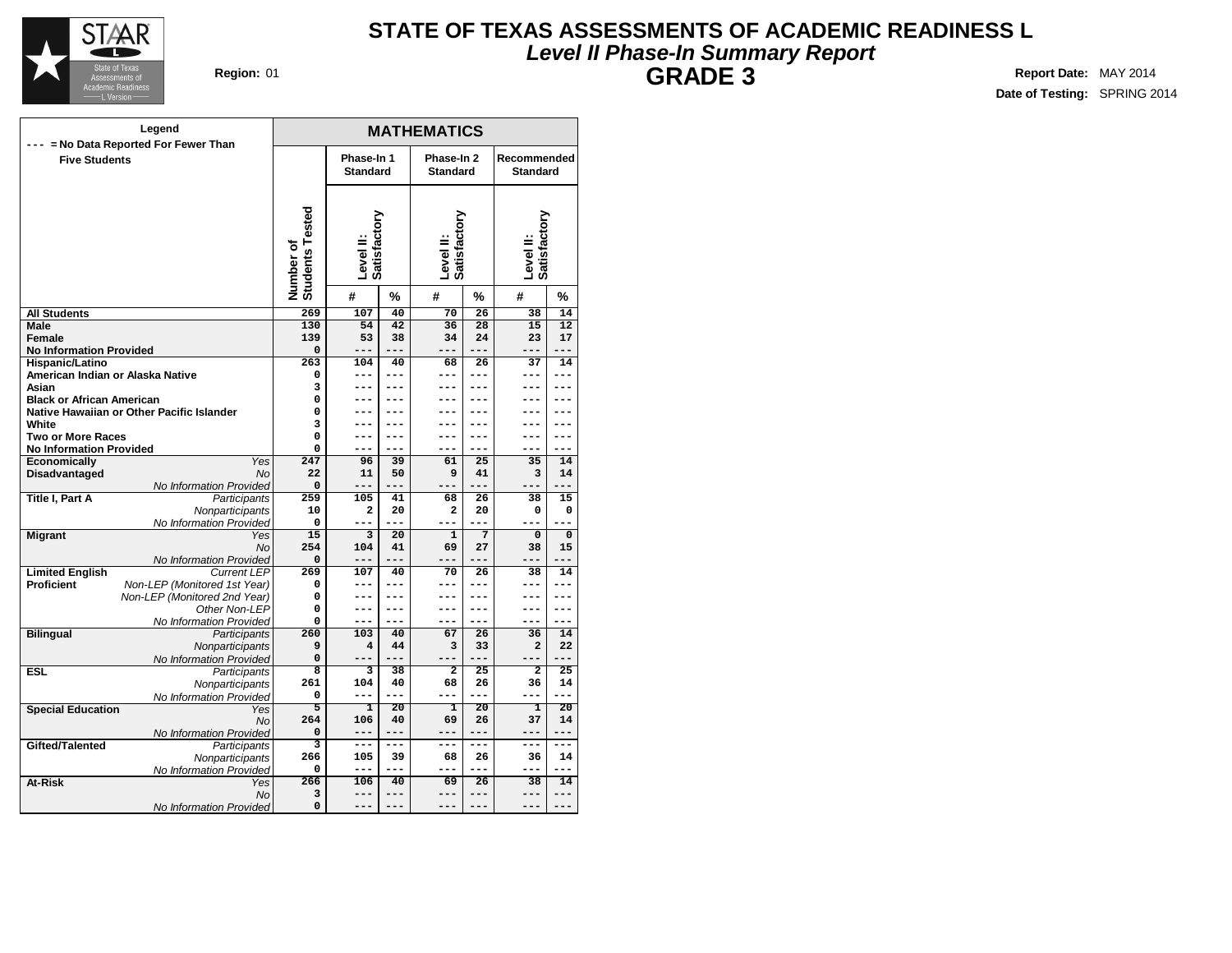

## **Level II Phase-In Summary Report STATE OF TEXAS ASSESSMENTS OF ACADEMIC READINESS MODIFIED GRADE 3 Region:** 01 **Report** Date: MAY 2014

| Legend<br>--- = No Data Reported For Fewer Than     |                              |                               |           | <b>READING</b>                |                 |                                |                 |                                                 |                               |                 | <b>MATHEMATICS</b>            |           |                                |                 |
|-----------------------------------------------------|------------------------------|-------------------------------|-----------|-------------------------------|-----------------|--------------------------------|-----------------|-------------------------------------------------|-------------------------------|-----------------|-------------------------------|-----------|--------------------------------|-----------------|
| <b>Five Students</b>                                |                              | Phase-In 1<br><b>Standard</b> |           | Phase-In 2<br><b>Standard</b> |                 | Recommended<br><b>Standard</b> |                 |                                                 | Phase-In 1<br><b>Standard</b> |                 | Phase-In 2<br><b>Standard</b> |           | Recommended<br><b>Standard</b> |                 |
|                                                     | Number of<br>Students Tested | Satisfactory<br>Level II:     |           | Satisfactory<br>Level II:     |                 | Satisfactory<br>Level II:      |                 | sted<br>ة<br>Students <sub>T</sub><br>Number of | Level II:<br>Satisfactory     |                 | Level II:<br>Satisfactory     |           | Level II:<br>Satisfactory      |                 |
|                                                     |                              | #                             | $\%$      | #                             | $\frac{9}{6}$   | #                              | $\frac{0}{0}$   |                                                 | #                             | $\frac{9}{6}$   | #                             | %         | #                              | $\frac{0}{0}$   |
| <b>All Students</b>                                 | 1097                         | 752                           | 69        | 552                           | $\overline{50}$ | 363                            | $\overline{33}$ | 971                                             | 703                           | $\overline{72}$ | 588                           | 61        | $\overline{512}$               | $\overline{53}$ |
| <b>Male</b>                                         | 750                          | 511                           | 68        | 388                           | 52              | 255                            | 34              | 647                                             | 478                           | 74              | 399                           | 62        | 347                            | 54              |
| Female                                              | 347                          | 241<br>$- - -$                | 69        | 164<br>$- - -$                | 47              | 108                            | 31<br>---       | 324                                             | 225                           | 69              | 189<br>$- - -$                | 58        | 165                            | 51              |
| <b>No Information Provided</b>                      | $\mathbf 0$<br>1088          | 746                           | ---<br>69 | 548                           | 50              | ---<br>360                     | $\overline{33}$ | $\mathbf 0$<br>964                              | $---$<br>699                  | ---<br>73       | 586                           | ---<br>61 | $---$<br>510                   | ---<br>53       |
| Hispanic/Latino<br>American Indian or Alaska Native | $\Omega$                     | $---$                         | $---$     | $---$                         | ---             | ---                            | $---$           | $\mathbf 0$                                     | $---$                         | ---             | $--$                          | $---$     | $---$                          | ---             |
| Asian                                               | $\pmb{0}$                    | $- -$                         | ---       | ---                           | ---             | ---                            | ---             | $\mathbf 0$                                     | ---                           | ---             | $- - -$                       | $---$     | ---                            | $-- -$          |
| <b>Black or African American</b>                    | $\overline{\mathbf{2}}$      | ---                           | ---       | ---                           | ---             | ---                            | $- - -$         | $\overline{\mathbf{2}}$                         | ---                           | ---             | $- -$                         | ---       | ---                            | $-- -$          |
| Native Hawaiian or Other Pacific Islander           | 0                            |                               | $---$     |                               | ---             | --                             | $---$           | $\mathbf 0$                                     | ---                           | ---             |                               | ---       |                                | $---$           |
| White                                               | 7                            | 5                             | 71        | 4                             | 57              | 3                              | 43              | 5                                               | 2                             | 40              | 1                             | 20        | 1                              | 20              |
| <b>Two or More Races</b>                            | $\mathbf 0$                  | $---$                         | $---$     | $---$                         | ---             | $---$                          | $=$ $ -$        | $\mathbf 0$                                     | ---                           | ---             | $- - -$                       | ---       | ---                            | $- - -$         |
| <b>No Information Provided</b>                      | 0                            |                               |           |                               |                 | ---                            | ---             | $\mathbf 0$                                     | $--$                          | ---             |                               |           |                                |                 |
| Economically<br>Yes                                 | 1020                         | 695                           | 68        | 505                           | 50              | 330                            | 32              | 908                                             | 658                           | 72              | 548                           | 60        | 478                            | 53              |
| <b>No</b><br>Disadvantaged                          | 77                           | 57                            | 74        | 47                            | 61              | 33                             | 43              | 63                                              | 45                            | 71              | 40                            | 63        | 34                             | 54              |
| No Information Provided                             | $\pmb{0}$                    | ---                           |           | ---                           |                 | ---                            | ---             | $\mathbf 0$                                     | $---$                         | ---             | $---$                         | ---       | ---                            |                 |
| Title I, Part A<br>Participants                     | 1086                         | 742                           | 68        | 543                           | 50              | 356                            | 33              | 961                                             | 695                           | 72              | 582                           | 61        | 508                            | 53              |
| Nonparticipants                                     | 11                           | 10                            | 91        | 9                             | 82              | 7                              | 64              | 10                                              | 8                             | 80              | 6                             | 60        | 4                              | 40              |
| No Information Provided                             | $\mathbf 0$                  | $---$                         | ---       | ---                           |                 | ---                            | ---             | $\mathbf 0$                                     | ---                           | ---             | $- - -$                       | ---       | ---                            |                 |
| <b>Migrant</b><br>Yes                               | 63                           | 38<br>714                     | 60<br>69  | 27<br>525                     | 43<br>51        | 18<br>345                      | 29<br>33        | 62                                              | 38                            | 61<br>73        | 31<br>557                     | 50        | 28<br>484                      | 45<br>53        |
| <b>No</b><br>No Information Provided                | 1034<br>0                    | ---                           |           | ---                           |                 | ---                            | ۵.              | 909<br>$\mathbf 0$                              | 665<br>$---$                  | ---             | $- - -$                       | 61<br>--- | ---                            |                 |
| <b>Limited English</b><br><b>Current LEP</b>        | 652                          | 438                           | 67        | 323                           | 50              | 215                            | 33              | 583                                             | 439                           | 75              | 368                           | 63        | 329                            | 56              |
| <b>Proficient</b><br>Non-LEP (Monitored 1st Year)   | 11                           | 9                             | 82        | 4                             | 36              | 4                              | 36              | 8                                               | 6                             | 75              | 5                             | 63        | 4                              | 50              |
| Non-LEP (Monitored 2nd Year)                        | 8                            | 5                             | 63        | $\mathbf{2}$                  | 25              | $\mathbf 0$                    | $\mathbf 0$     | 7                                               | 4                             | 57              | 4                             | 57        | $\overline{\mathbf{4}}$        | 57              |
| Other Non-LEP                                       | 426                          | 300                           | 70        | 223                           | 52              | 144                            | 34              | 373                                             | 254                           | 68              | 211                           | 57        | 175                            | 47              |
| No Information Provided                             | 0                            | ---                           | ---       | ---                           | ---             | ---                            | ---             | $\mathbf 0$                                     | $---$                         | ---             | $- - -$                       | ---       | ---                            |                 |
| <b>Bilingual</b><br>Participants                    | 602                          | 406                           | 67        | 300                           | 50              | 196                            | 33              | 542                                             | 405                           | 75              | 339                           | 63        | 303                            | 56              |
| Nonparticipants                                     | 495                          | 346                           | 70        | 252                           | 51              | 167                            | 34              | 429                                             | 298                           | 69              | 249                           | 58        | 209                            | 49              |
| No Information Provideo                             | 0                            | $- -$                         | ---       | ---                           |                 | ---                            | ---             | $\mathbf 0$                                     | ---                           | ---             | $---$                         | ---       | ---                            | ---             |
| <b>ESL</b><br>Participants                          | 18                           | 11                            | 61        | $7\phantom{.0}$               | 39              | 4                              | $\overline{22}$ | 18                                              | 14                            | 78              | 11                            | 61        | 10                             | 56              |
| Nonparticipants                                     | 1079                         | 741<br>$---$                  | 69<br>--- | 545<br>---                    | 51              | 359<br>---                     | 33<br>---       | 953                                             | 689<br>---                    | 72<br>---       | 577<br>$- - -$                | 61<br>--- | 502<br>---                     | 53              |
| No Information Provided                             | $\mathbf 0$<br>1097          | 752                           | 69        | 552                           | ---<br>50       | 363                            | 33              | $\mathbf 0$<br>971                              | 703                           | 72              | 588                           |           | 512                            | ---<br>53       |
| <b>Special Education</b><br>Yes<br>No               | $\Omega$                     | $---$                         | $---$     | $---$                         | ---             | ---                            | ---             | $\mathbf 0$                                     | ---                           | ---             | $---$                         | 61<br>--- | $---$                          | $---$           |
| No Information Provided                             | 0                            | $- -$                         | ---       | --                            |                 | ---                            | ---             | $\mathbf 0$                                     | ---                           | ---             | $- - -$                       | ---       | ---                            | --              |
| Gifted/Talented<br>Participants                     | $\mathbf{1}$                 | $---$                         | $---$     | $---$                         | ---             | $---$                          | $---$           | $\mathbf{1}$                                    | ---                           | ---             | $---$                         | ---       | ---                            | $---$           |
| Nonparticipants                                     | 1096                         | 751                           | 69        | 551                           | 50              | 362                            | 33              | 970                                             | 702                           | 72              | 587                           | 61        | 511                            | 53              |
| No Information Provideo                             | 0                            | $- -$                         | ---       | ---                           |                 | ---                            | ---             | $\mathbf 0$                                     | ---                           | ---             | $- - -$                       | ---       | ---                            | ---             |
| At-Risk<br>Yes                                      | 1014                         | 698                           | 69        | 511                           | 50              | 338                            | 33              | 898                                             | 652                           | 73              | 549                           | 61        | 480                            | 53              |
| No                                                  | 83                           | 54                            | 65        | 41                            | 49              | 25                             | 30              | 73                                              | 51                            | 70              | 39                            | 53        | 32                             | 44              |
| No Information Provided                             | 0                            | --                            |           | --                            |                 | --                             |                 | $\mathbf 0$                                     | $- -$                         |                 |                               |           | --                             |                 |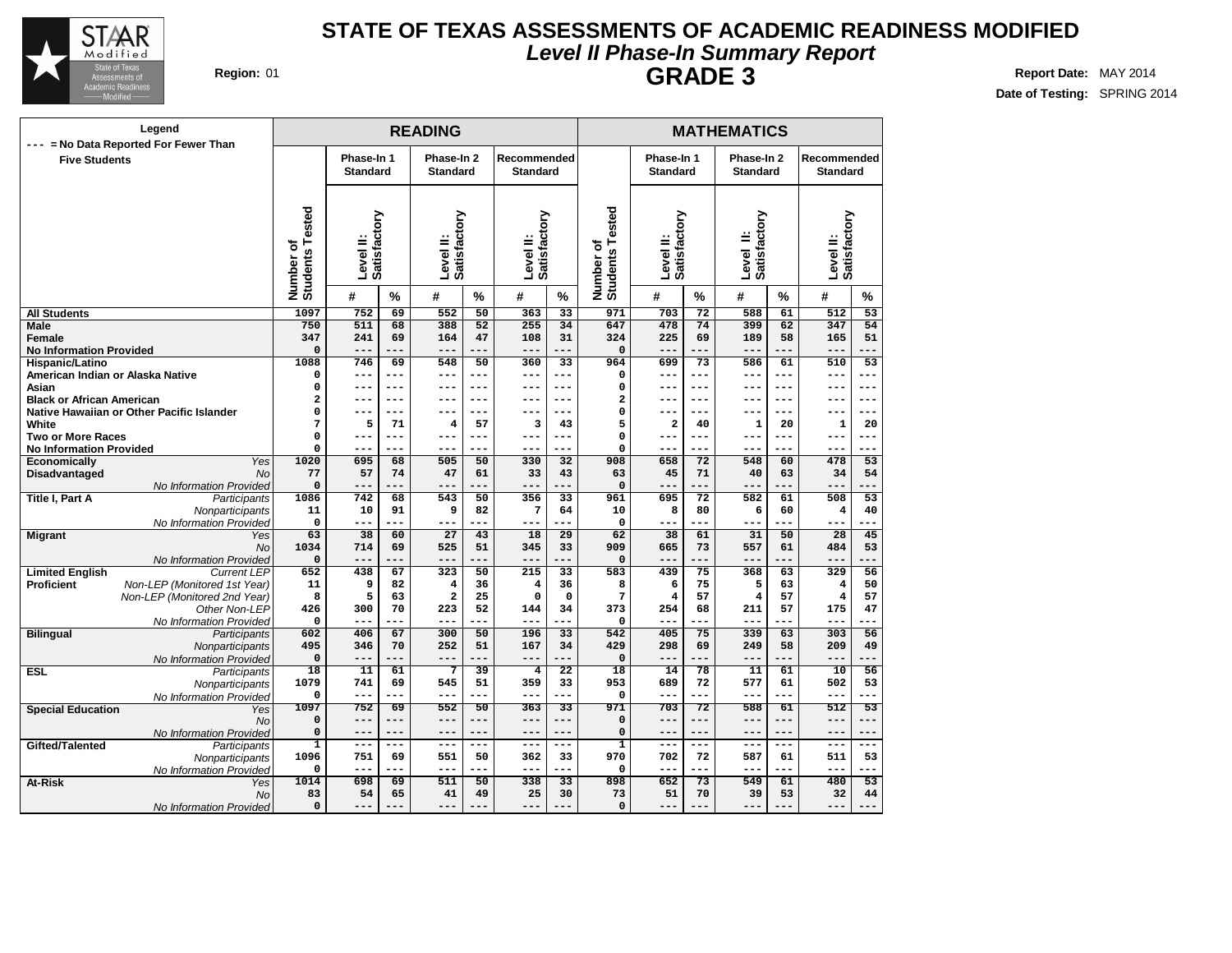

## **Level II Phase-In Summary Report STATE OF TEXAS ASSESSMENTS OF ACADEMIC READINESS GRADE 4 Region:** 01 **Report** Date: MAY 2014

|                                      | Legend                                    |                                    |                                           |               | <b>READING</b>                |           |                                |                 |                                      |                                          |          | <b>MATHEMATICS</b>            |               |                                |                 |                                          |                               |           | <b>WRITING</b>            |           |                           |                 |
|--------------------------------------|-------------------------------------------|------------------------------------|-------------------------------------------|---------------|-------------------------------|-----------|--------------------------------|-----------------|--------------------------------------|------------------------------------------|----------|-------------------------------|---------------|--------------------------------|-----------------|------------------------------------------|-------------------------------|-----------|---------------------------|-----------|---------------------------|-----------------|
| <b>Five Students</b>                 | --- = No Data Reported For Fewer Than     |                                    | Phase-In 1<br><b>Standard</b>             |               | Phase-In 2<br><b>Standard</b> |           | Recommended<br><b>Standard</b> |                 |                                      | Phase-In 1<br><b>Standard</b>            |          | Phase-In 2<br><b>Standard</b> |               | Recommended<br><b>Standard</b> |                 |                                          | Phase-In 1<br><b>Standard</b> |           | Phase-In 2<br>Standard    |           | Recommended<br>Standard   |                 |
|                                      |                                           | sted<br>ъ<br>Number of<br>Students | ζiο<br>್ಲಿಕ<br>≝<br>evel<br><b>Satisf</b> |               | Level II:<br>Satisfactory     |           | Level II:<br>Satisfactory      |                 | Tested<br>৳<br>Number of<br>Students | δ<br>ಕ<br>≐<br>ᢆ<br>4<br>Level<br>Satisf |          | Level II:<br>Satisfactory     |               | Level II:<br>Satisfactory      |                 | ested<br>۴<br>đ<br>Number of<br>Students | Satisfactory<br>evel II:<br>ı |           | Level II:<br>Satisfactory |           | Satisfactory<br>Level II: |                 |
|                                      |                                           |                                    | #                                         | $\frac{0}{0}$ | #                             | %         | #                              | %               |                                      | #                                        | %        | #                             | $\frac{9}{6}$ | #                              | %               |                                          | $\boldsymbol{t}$              | $\%$      | #                         | $\%$      | #                         | %               |
| <b>All Students</b>                  |                                           | 25725                              | 18174                                     | 71            | 12818                         | 50        | 7785                           | 30              | 28261                                | 19753                                    | 70       | 15362                         | 54            | 10047                          | 36              | 25657                                    | 19564                         | 76        | 14201                     | 55        | 9487                      | 37              |
| <b>Male</b>                          |                                           | 12848                              | 8593                                      | 67            | 5952                          | 46        | 3532                           | 27              | 14210                                | 9813                                     | 69       | 7618                          | 54            | 4949                           | 35              | 12813                                    | 9078                          | 71        | 6205                      | 48        | 3905                      | 30              |
| Female                               |                                           | 12876                              | 9580                                      | 74            | 6865                          | 53        | 4253                           | 33              | 14050                                | 9939                                     | 71       | 7743                          | 55            | 5097                           | 36              | 12842                                    | 10484                         | 82        | 7995                      | 62        | 5582                      | 43              |
| <b>No Information Provided</b>       |                                           | $\mathbf{1}$                       | $---$                                     | ---           | $--$                          |           | $ -$                           | ---             | $\mathbf{1}$                         | $- -$                                    | ---      | $- -$                         |               |                                | ---             | $\overline{2}$                           | $ -$                          | .         |                           |           | ---                       | ---             |
| Hispanic/Latino                      |                                           | 25142                              | 17672                                     | 70            | 12400                         | 49        | 7468                           | 30              | 27674                                | 19269                                    | 70       | 14950                         | 54            | 9708                           | 35              | 25077                                    | 19047                         | 76        | 13778                     | 55        | 9142                      | 36              |
| American Indian or Alaska Native     |                                           | 12                                 | - q                                       | 75            | $\overline{4}$                | 33        | 1                              | 8               | 12                                   | 6                                        | 50       | -3                            | 25            | $\overline{\mathbf{3}}$        | 25              | 12                                       | 10                            | 83        | 6                         | 50        | $\overline{4}$            | 33              |
| Asian                                |                                           | 108                                | 100                                       | 93            | 92                            | 85        | 77                             | 71              | 107                                  | 101                                      | 94       | 92                            | 86            | 83                             | 78              | 107                                      | 101                           | 94        | 93                        | 87        | 83                        | 78              |
| <b>Black or African American</b>     |                                           | 62                                 | 42                                        | 68            | 31                            | 50        | 20                             | 32              | 62                                   | 39                                       | 63       | 32                            | 52            | 23                             | 37              | 61                                       | 50                            | 82        | 37                        | 61        | 27                        | 44              |
|                                      | Native Hawaiian or Other Pacific Islander | $\overline{\mathbf{2}}$            | ---                                       |               | $---$                         | ---       | $--$                           | ---             | $\overline{2}$                       | ---                                      | ---      | ---                           | ---           | ---                            | ---             | $\overline{\mathbf{2}}$                  | ---                           | ---       | $---$                     | ---       | ---                       | ---             |
| White                                |                                           | 385                                | 338                                       | 88            | 281                           | 73        | 211                            | 55              | 390                                  | 324                                      | 83       | 273                           | 70            | 220                            | 56              | 384                                      | 342                           | 89        | 277                       | 72        | 224                       | 58              |
| <b>Two or More Races</b>             |                                           | 10                                 | 8                                         | 80            | 8                             | 80        | 7                              | 70              | 10                                   | 9                                        | 90       | S                             | 90            | 8                              | 80              | 10                                       | 10                            | 100       | 8                         | 80        | -7                        | 70              |
| <b>No Information Provided</b>       |                                           | $\overline{4}$<br>21793            | ---<br>14832                              | ---           | $---$<br>10112                | ---<br>46 | $---$<br>5842                  | ---<br>27       | 24260                                | $--$                                     | ---      | $--$<br>12498                 | ---<br>52     | ---<br>7973                    | ---<br>33       | 21735                                    | $---$<br>16149                | ---<br>74 | $---$<br>11356            | ---<br>52 | ---<br>7297               | ---<br>34       |
| Economically<br><b>Disadvantaged</b> | Yes<br><b>No</b>                          | 3928                               | 3339                                      | 68<br>85      | 2704                          | 69        | 1942                           | 49              | 3997                                 | 16404<br>3346                            | 68<br>84 | 2862                          | 72            | 2073                           | 52              | 3918                                     | 3412                          | 87        | 2844                      | 73        | 2190                      | 56              |
|                                      | No Information Provided                   | $\overline{\mathbf{4}}$            | $---$                                     | ---           | $---$                         | ---       | $---$                          | ---             |                                      | $---$                                    | ---      | $---$                         | ---           | ---                            | ---             |                                          | $---$                         | ---       | $---$                     | ---       | ---                       | ---             |
| Title I, Part A                      | Participants                              | 25299                              | 17799                                     | 70            | 12504                         | 49        | 7553                           | 30              | 27831                                | 19383                                    | 70       | 15039                         | 54            | 9804                           | 35              | 25229                                    | 19182                         | 76        | 13869                     | 55        | 9219                      | 37              |
|                                      | Nonparticipants                           | 422                                | 372                                       | 88            | 312                           | 74        | 231                            | 55              | 426                                  | 367                                      | 86       | 321                           | 75            | 242                            | 57              | 425                                      | 380                           | 89        | 331                       | 78        | 268                       | 63              |
|                                      | No Information Provided                   | $\overline{\mathbf{4}}$            | ---                                       | ---           | $---$                         | ---       | $---$                          | ---             |                                      | $---$                                    | $---$    | $- - -$                       | ---           | $---$                          | ---             |                                          | $---$                         | ---       | $---$                     | ---       | ---                       | ---             |
| <b>Migrant</b>                       | Yes                                       | 1092                               | 646                                       | 59            | 392                           | 36        | 197                            | 18              | 1243                                 | 762                                      | 61       | 535                           | 43            | 295                            | $\overline{24}$ | 1094                                     | 697                           | 64        | 435                       | 40        | 244                       | $\overline{22}$ |
|                                      | <b>No</b>                                 | 24629                              | 17525                                     | 71            | 12424                         | 50        | 7587                           | 31              | 27014                                | 18988                                    | 70       | 14825                         | 55            | 9751                           | 36              | 24560                                    | 18865                         | 77        | 13765                     | 56        | 9243                      | 38              |
|                                      | No Information Provided                   | $\overline{\mathbf{4}}$            | $---$                                     | ---           | $---$                         | ---       | $---$                          | ---             |                                      | $---$                                    | ---      | $---$                         | ---           | ---                            | ---             |                                          | $---$                         | ---       | $---$                     | ---       | ---                       | ---             |
| <b>Limited English</b>               | <b>Current LEP</b>                        | 9857                               | 5686                                      | 58            | 3288                          | 33        | 1577                           | 16              | 12320                                | 7521                                     | 61       | 5406                          | 44            | 3172                           | $\overline{26}$ | 9802                                     | 6446                          | 66        | 3977                      | 41        | 2190                      | $\overline{22}$ |
| <b>Proficient</b>                    | Non-LEP (Monitored 1st Year)              | 2486                               | 2254                                      | 91            | 1781                          | 72        | 1099                           | 44              | 2502                                 | 2194                                     | 88       | 1835                          | 73            | 1285                           | 51              | 2488                                     | 2359                          | 95        | 1940                      | 78        | 1402                      | 56              |
|                                      | Non-LEP (Monitored 2nd Year)              | 645                                | 616                                       | 96            | 540                           | 84        | 393                            | 61              | 647                                  | 601                                      | 93       | 538                           | 83            | 417                            | 64              | 646                                      | 627                           | 97        | 577                       | 89        | 470                       | 73              |
|                                      | Other Non-LEP                             | 12733                              | 9615                                      | 76            | 7207                          | 57        | 4715                           | 37              | 12788                                | 9434                                     | 74       | 7581                          | 59            | 5172                           | 40              | 12718                                    | 10130                         | 80        | 7706                      | 61        | 5425                      | 43              |
|                                      | No Information Provided                   | $\overline{4}$                     | $- -$                                     | ---           | $- -$                         | ---       | $- -$                          | ---             |                                      | $- - -$                                  | $- -$    | $- -$                         | ---           | $- -$                          | ---             | 3                                        | $\sim$ $\sim$                 | ---       | $- -$                     | ---       | $- -$                     | ---             |
| <b>Bilingual</b>                     | Participants                              | 9375                               | 5455                                      | 58            | 3183                          | 34        | 1543                           | 16              | 11837                                | 7277                                     | 61       | 5235                          | 44            | 3084                           | 26              | 9324                                     | 6176                          | 66        | 3840                      | 41        | 2133                      | 23              |
|                                      | Nonparticipants                           | 16346                              | 12716                                     | 78            | 9633                          | 59        | 6241                           | 38              | 16420                                | 12473                                    | 76       | 10125                         | 62            | 6962                           | 42              | 16329                                    | 13385                         | 82        | 10360                     | 63        | 7354                      | 45              |
|                                      | No Information Provided                   | $\overline{4}$                     | ---                                       | ---           | $--$                          |           | $\qquad \qquad -$              | ---             | $\overline{\mathbf{A}}$              | $- -$                                    | --       | $--$                          | ---           | $--$                           |                 | 4                                        | $- -$                         |           |                           |           | $- -$                     |                 |
| <b>ESL</b>                           | Participants                              | 251                                | 139                                       | 55            | 81                            | 32        | 40                             | $\overline{16}$ | 249                                  | 147                                      | 59       | 109                           | 44            | 75                             | $\overline{30}$ | 251                                      | 161                           | 64        | 107                       | 43        | 61                        | 24              |
|                                      | Nonparticipants                           | 25470                              | 18032                                     | 71            | 12735                         | 50        | 7744                           | 30              | 28008                                | 19603                                    | 70       | 15251                         | 54            | 9971                           | 36              | 25402                                    | 19400                         | 76        | 14093                     | 55        | 9426                      | 37              |
|                                      | No Information Provided                   | $\overline{4}$                     | ---                                       | ---           | $--$                          |           | $--$                           | ---             |                                      | $- -$                                    | --       | $- -$                         | ---           | ---                            | ---             | 4                                        | $- -$                         | ---       |                           |           | ---                       | ---             |
| <b>Special Education</b>             | Yes                                       | 870                                | 405                                       | 47            | 226                           | 26        | 118                            | 14              | 1065                                 | 489                                      | 46       | 316                           | 30            | 165                            | 15              | 851                                      | 329                           | 39        | 169                       | 20        | 82                        | 10              |
|                                      | No                                        | 24851                              | 17766                                     | 71            | 12590                         | 51        | 7666                           | 31              | 27192                                | 19261                                    | 71       | 15044                         | 55            | 9881                           | 36              | 24803                                    | 19233                         | 78        | 14031                     | 57        | 9405                      | 38              |
|                                      | No Information Provided                   | $\overline{4}$                     | ---                                       | ---           | $---$                         |           | $--$                           | ---             | $\overline{\mathbf{4}}$              | $---$                                    | --       | $---$                         | .             | ---                            | .               | 3                                        | $---$                         | ---       | $\overline{\phantom{m}}$  |           | $- -$                     | ---             |
| Gifted/Talented                      | Participants                              | 2937                               | 2821                                      | 96            | 2589                          | 88        | 2107                           | 72              | 3076                                 | 2968                                     | 96       | 2775                          | 90            | 2359                           | 77              | 2935                                     | 2881                          | 98        | 2679                      | 91        | 2313                      | 79              |
|                                      | Nonparticipants                           | 22783                              | 15350                                     | 67            | 10227                         | 45        | 5677                           | 25              | 25180                                | 16782                                    | 67       | 12585                         | 50            | 7687                           | 31              | 22719                                    | 16681                         | 73        | 11521                     | 51        | 7174                      | 32              |
|                                      | No Information Provided                   | 5                                  | 3                                         | 60            | $\overline{a}$                | 40        | 1                              | 20              | 5                                    | 3                                        | 60       | 2                             | 40            | $\mathbf{1}$                   | 20              |                                          | $- -$                         |           |                           |           |                           | ---             |
| At-Risk                              | Yes                                       | 14925                              | 8523                                      | 57            | 4923                          | 33        | 2359                           | 16              | 17444                                | 10189                                    | 58       | 7159                          | 41            | 4053                           | $\overline{23}$ | 14872                                    | 9651                          | 65        | 5895                      | 40        | 3244                      | $\overline{22}$ |
|                                      | No                                        | 10796                              | 9648                                      | 89            | 7893                          | 73        | 5425                           | 50              | 10813                                | 9561                                     | 88       | 8201                          | 76            | 5993                           | 55              | 10782                                    | 9911                          | 92        | 8305                      | 77        | 6243                      | 58              |
|                                      | No Information Provided                   | $\overline{\mathbf{4}}$            | ---                                       |               | $---$                         |           |                                |                 | 4                                    |                                          |          | $--$                          |               |                                |                 | 3                                        | $---$                         |           |                           |           | ---                       |                 |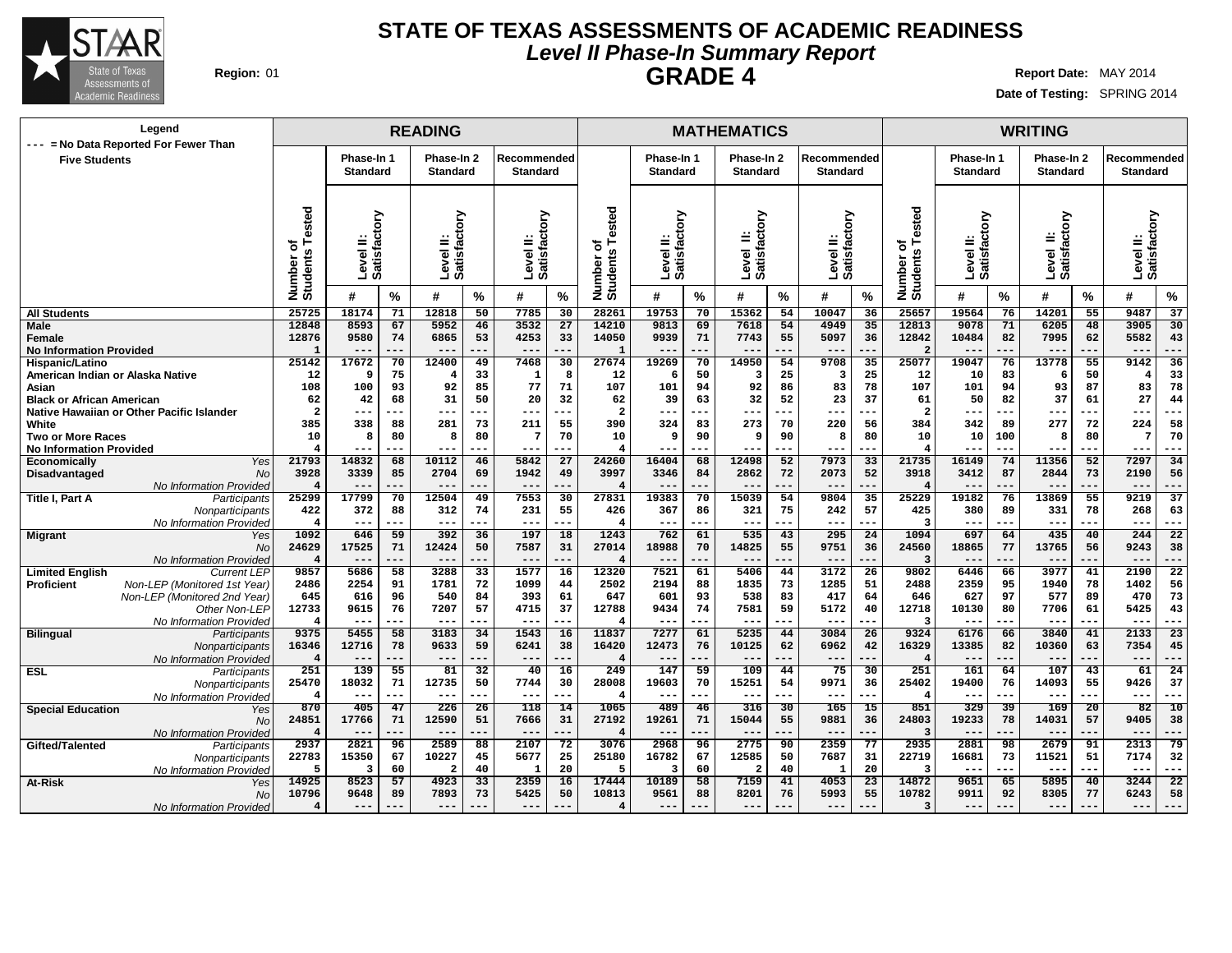

## **Level II Phase-In Summary Report STATE OF TEXAS ASSESSMENTS OF ACADEMIC READINESS SPANISH GRADE 4 Region:** 01 **Report Date:** MAY 2014

**--- --- --- --- --- ---**

**Date of Testing:** SPRING 2014

**--- --- --- --- --- ---**

## **READING MATHEMATICS WRITING Phase-In 1 Standard Phase-In 2 Standard Recommended Standard Phase-In 1 Standard Phase-In 2 Standard Recommended Standard Phase-In 1 Standard Phase-In 2 Standard Recommended Standard Level II: Satisfactory Level II: Satisfactory Level II: Satisfactory Number of Students Tested Level II: Satisfactory Level II: Satisfactory Level II: Satisfactory Number of Students Tested Level II: Satisfactory Level II: Satisfactory Level II: Satisfactory Number of Students Tested # % # % # % # % # % # % # % # % # % All Students Male Female No Information Provided Hispanic/Latino American Indian or Alaska Native Asian Black or African American Native Hawaiian or Other Pacific Islander White Two or More Races No Information Provided Economically** Yes **Disadvantaged** No No Information Provided **Title I, Part A** Participants **Nonparticipants** No Information Provided **Migrant** Yes No No Information Provided **Limited English** Current LEP 3332 **Proficient Non-LEP** (Monitored 1st Year) Non-LEP (Monitored 2nd Year) Other Non-LEP No Information Provided **Bilingual** Participants **Nonparticipants** No Information Provided **ESL** Participants **Nonparticipants** No Information Provided **Special Education** Yes No No Information Provided **Gifted/Talented** Participants **Nonparticipants** No Information Provided **At-Risk** Yes No **Legend --- = No Data Reported For Fewer Than Five Students 1854 55 1314 39 879 26 883 51 608 35 403 23 971 61 706 44 476 30 --- --- --- --- --- --- 1840 55 1307 39 876 26 --- --- --- --- --- --- --- --- --- --- --- --- --- --- --- --- --- --- --- --- --- --- --- --- 13 65 7 35 3 15 --- --- --- --- --- --- --- --- --- --- --- --- 1764 55 1246 39 832 26 90 69 68 52 47 36 --- --- --- --- --- --- 1837 55 1298 39 869 26 17 68 16 64 10 40 --- --- --- --- --- --- 83 46 49 27 29 16 1771 56 1265 40 850 27 --- --- --- --- --- --- 1849 55 1309 39 875 26 --- --- --- --- --- --- --- --- --- --- --- --- 5 33 5 33 4 27 --- --- --- --- --- --- 1846 55 1307 39 873 26 8 42 7 37 6 32 --- --- --- --- --- --- --- --- --- --- --- --- 1854 55 1314 39 879 26 --- --- --- --- --- --- 17 22 8 10 4 5 1837 56 1306 40 875 27 --- --- --- --- --- --- 130 93 121 86 107 76 1724 54 1193 37 772 24 --- --- --- --- --- --- 1840 56 1303 39 871 26 14 44 11 34 8 25 352 39 219 24 116 13 173 36 105 22 59 12 179 42 114 27 57 13 --- --- --- --- --- --- 348 39 218 25 115 13 --- --- --- --- --- --- --- --- --- --- --- --- --- --- --- --- --- --- --- --- --- --- --- --- 4 27 1 7 1 7 --- --- --- --- --- --- --- --- --- --- --- --- 321 38 200 24 106 13 31 51 19 31 10 16 --- --- --- --- --- --- 345 39 216 24 115 13 7 44 3 19 1 6 --- --- --- --- --- --- 10 31 3 9 1 3 342 39 216 25 115 13 --- --- --- --- --- --- 350 39 218 24 115 13 --- --- --- --- --- --- --- --- --- --- --- --- 2 18 1 9 1 9 --- --- --- --- --- --- 348 39 217 24 114 13 4 33 2 17 2 17 --- --- --- --- --- --- --- --- --- --- --- --- 352 39 219 24 116 13 --- --- --- --- --- --- 3 33 1 11 0 0 349 39 218 24 116 13 --- --- --- --- --- --- --- --- --- --- --- --- 351 39 218 24 115 13 --- --- --- --- --- --- 346 39 216 25 114 13 6 23 3 12 2 8 2183 65 1696 50 1166 34 1002 57 751 43 496 28 1181 73 945 58 670 41 --- --- --- --- --- --- 2170 65 1687 50 1161 35 --- --- --- --- --- --- --- --- --- --- --- --- --- --- --- --- --- --- --- --- --- --- --- --- 12 57 8 38 5 24 --- --- --- --- --- --- --- --- --- --- --- --- 2089 64 1623 50 1110 34 94 74 73 57 56 44 --- --- --- --- --- --- 2166 64 1682 50 1157 34 17 85 14 70 9 45 --- --- --- --- --- --- 97 53 77 42 47 26 2086 65 1619 51 1119 35 --- --- --- --- --- --- 2176 65 1689 50 1164 35 --- --- --- --- --- --- --- --- --- --- --- --- 7 54 7 54 2 15 --- --- --- --- --- --- 2174 65 1687 50 1163 35 9 50 9 50 3 17 --- --- --- --- --- --- --- --- --- --- --- --- 2182 65 1695 50 1166 35 --- --- --- --- --- --- 16 19 13 16 6 7 2167 66 1683 51 1160 35 --- --- --- --- --- --- 135 93 129 89 113 78 2048 63 1567 48 1053 33 --- --- --- --- --- --- 2171 65 1686 50 1162 35 12 40 10 33 4 13**

**--- --- --- --- --- ---**

No Information Provided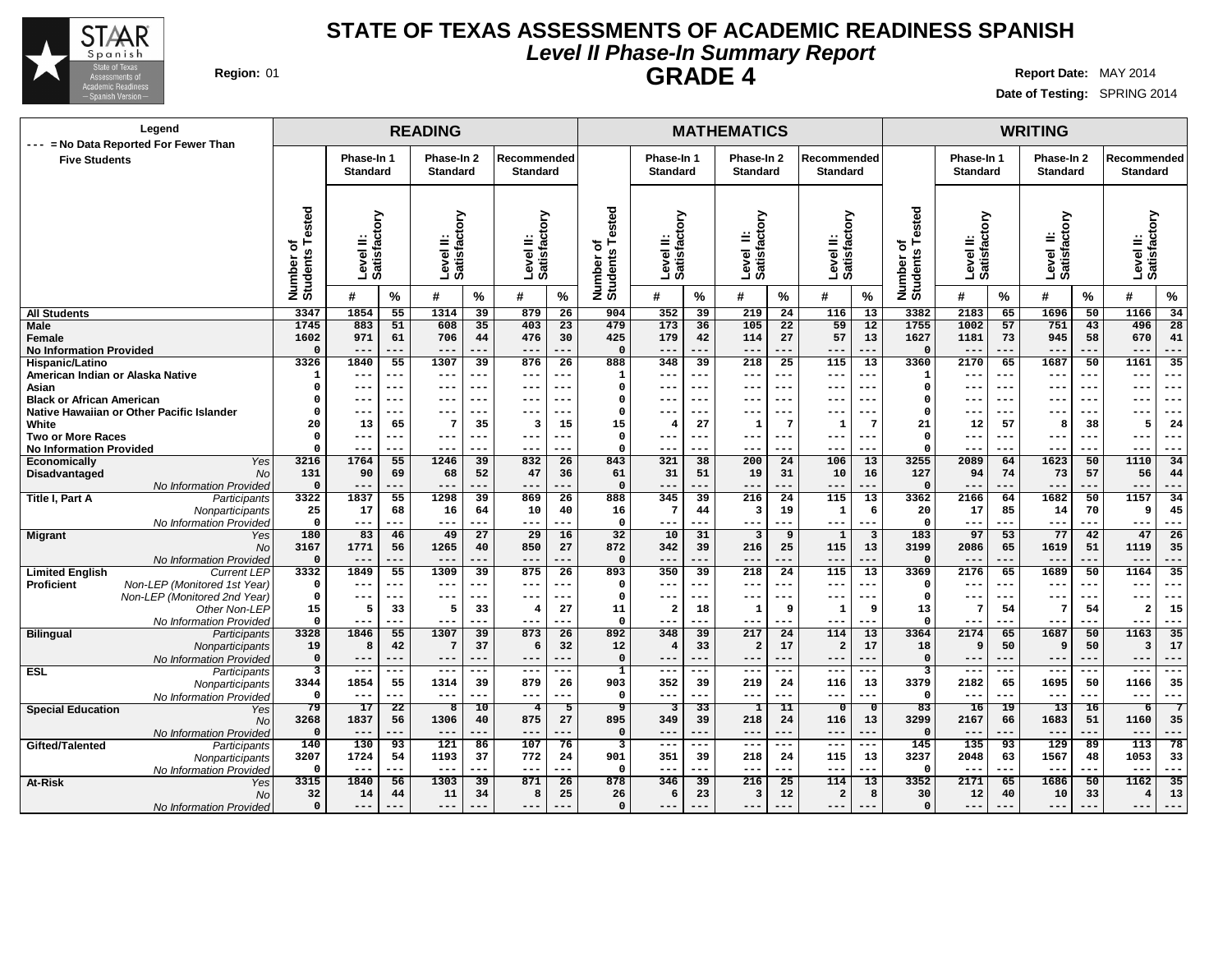

## **Level II Phase-In Summary Report STATE OF TEXAS ASSESSMENTS OF ACADEMIC READINESS L GRADE 4 Region:** 01 **Report** Date: MAY 2014

|                                      | Legend                                    |                                     |                           |                 | <b>MATHEMATICS</b>        |                 |                           |                |
|--------------------------------------|-------------------------------------------|-------------------------------------|---------------------------|-----------------|---------------------------|-----------------|---------------------------|----------------|
|                                      | --- = No Data Reported For Fewer Than     |                                     | Phase-In 1                |                 | Phase-In 2                |                 | Recommended               |                |
| <b>Five Students</b>                 |                                           |                                     | <b>Standard</b>           |                 | <b>Standard</b>           |                 | <b>Standard</b>           |                |
|                                      |                                           |                                     |                           |                 |                           |                 |                           |                |
|                                      |                                           | <b>Students Tested</b><br>Number of | Level II:<br>Satisfactory |                 | Level II:<br>Satisfactory |                 | Level II:<br>Satisfactory |                |
|                                      |                                           |                                     | #                         | %               | #                         | %               | #                         | %              |
| <b>All Students</b>                  |                                           | 43                                  | 13                        | 30              | $\overline{6}$            | 14              | $\overline{\mathbf{3}}$   | $\overline{7}$ |
| Male                                 |                                           | $\overline{15}$                     | $\overline{5}$            | 33              | $\overline{1}$            | 7               | $\overline{0}$            | $\mathbf 0$    |
| Female                               |                                           | 28                                  | 8                         | 29              | 5                         | 18              | 3                         | 11             |
| <b>No Information Provided</b>       |                                           | $\Omega$                            |                           | ---             |                           | $---$           |                           | --             |
| Hispanic/Latino                      |                                           | 40                                  | 12                        | 30              | 5                         | 13              | 3                         | 8              |
| American Indian or Alaska Native     |                                           | 0                                   | ---                       | ---             | ---                       | ---             | ---                       | ---            |
| Asian                                |                                           | $\overline{a}$                      |                           |                 |                           |                 |                           |                |
| <b>Black or African American</b>     |                                           | 0                                   | ---                       | ---             |                           | ---             |                           |                |
|                                      | Native Hawaiian or Other Pacific Islander | 0                                   | ---                       | ---             | ---                       | ---             | ---                       | ---            |
| White                                |                                           | $\mathbf{1}$                        |                           |                 |                           |                 |                           |                |
| <b>Two or More Races</b>             |                                           | 0                                   | ---                       | ---<br>$---$    | ---                       | ---<br>$---$    | ---                       | ---            |
| <b>No Information Provided</b>       | Yes                                       | 0<br>39                             | ---<br>10                 | 26              | 5                         | 13              | 3                         | 8              |
| Economically<br><b>Disadvantaged</b> | <b>No</b>                                 | 4                                   | $---$                     | ---             | ---                       | $---$           | ---                       | ---            |
|                                      | No Information Provided                   | 0                                   | ---                       | $---$           |                           |                 |                           |                |
| <b>Title I, Part A</b>               | Participants                              | 38                                  | 10                        | 26              | 4                         | 11              | $\mathbf{2}$              | 5              |
|                                      | Nonparticipants                           | 5                                   | 3                         | 60              | $\overline{a}$            | 40              | $\mathbf{1}$              | 20             |
|                                      | No Information Provided                   | 0                                   | ---                       | $- - -$         | ---                       | ---             | ---                       | $---$          |
| <b>Migrant</b>                       | Yes                                       | $\overline{1}$                      | $---$                     | $---$           | ---                       | ---             | ---                       | $---$          |
|                                      | <b>No</b>                                 | 42                                  | 13                        | 31              | 6                         | 14              | 3                         | 7              |
|                                      | No Information Provided                   | $\Omega$                            | ---                       | $---$           | ---                       | ---             | ---                       |                |
| <b>Limited English</b>               | <b>Current LEP</b>                        | 43                                  | 13                        | 30              | 6                         | 14              | 3                         | 7              |
| <b>Proficient</b>                    | Non-LEP (Monitored 1st Year)              | 0                                   | ---                       | ---             | ---                       | ---             | ---                       |                |
|                                      | Non-LEP (Monitored 2nd Year)              | 0                                   | ---                       | ---             |                           | ---             |                           | ---            |
|                                      | Other Non-LEP                             | 0                                   | ---                       | $---$           | ---                       | ---             | ---                       | ---            |
|                                      | No Information Provided                   | 0                                   | $---$                     | $---$           | ---                       | $- - -$         | ---                       | ---            |
| <b>Bilingual</b>                     | Participants                              | 36                                  | 10                        | 28              | 5                         | 14              | $\overline{\mathbf{3}}$   | 8              |
|                                      | Nonparticipants                           | 7                                   | 3                         | 43              | $\mathbf{1}$              | 14              | 0                         | 0              |
|                                      | No Information Provided                   | 0                                   | ---                       | $-$             | ---                       | ---             |                           |                |
| <b>ESL</b>                           | Participants                              | 5                                   | $\mathbf{1}$              | $\overline{20}$ | 1                         | $\overline{20}$ | 0                         | 0              |
|                                      | Nonparticipants                           | 38                                  | 12                        | 32              | 5                         | 13              | 3                         | 8              |
|                                      | No Information Provided                   | 0                                   | ---                       | ---             | ---                       | $- - -$         | ---                       | ---            |
| <b>Special Education</b>             | Yes                                       | $\overline{0}$                      | ---                       | ---             | ---                       | ---             | ===                       | ---            |
|                                      | No                                        | 43                                  | 13                        | 30              | 6                         | 14              | 3                         | 7              |
|                                      | No Information Provided                   | $\mathbf 0$                         | ---                       | $---$           | ---                       | $---$           | ---                       | ---            |
| Gifted/Talented                      | Participants                              | $\overline{0}$                      | $---$                     | $---$           | ---                       | $---$           | ---                       | $---$          |
|                                      | Nonparticipants                           | 43<br>0                             | 13<br>---                 | 30<br>---       | 6                         | 14<br>---       | 3                         | 7              |
| At-Risk                              | No Information Provided<br>Yes            | 40                                  | 11                        | $\overline{28}$ | 6                         | 15              | $\overline{\mathbf{3}}$   | 8              |
|                                      | No                                        | 3                                   | ---                       | $---$           | ---                       | $---$           | ---                       | ---            |
|                                      | No Information Provided                   | 0                                   |                           |                 |                           |                 |                           |                |
|                                      |                                           |                                     |                           |                 |                           |                 |                           |                |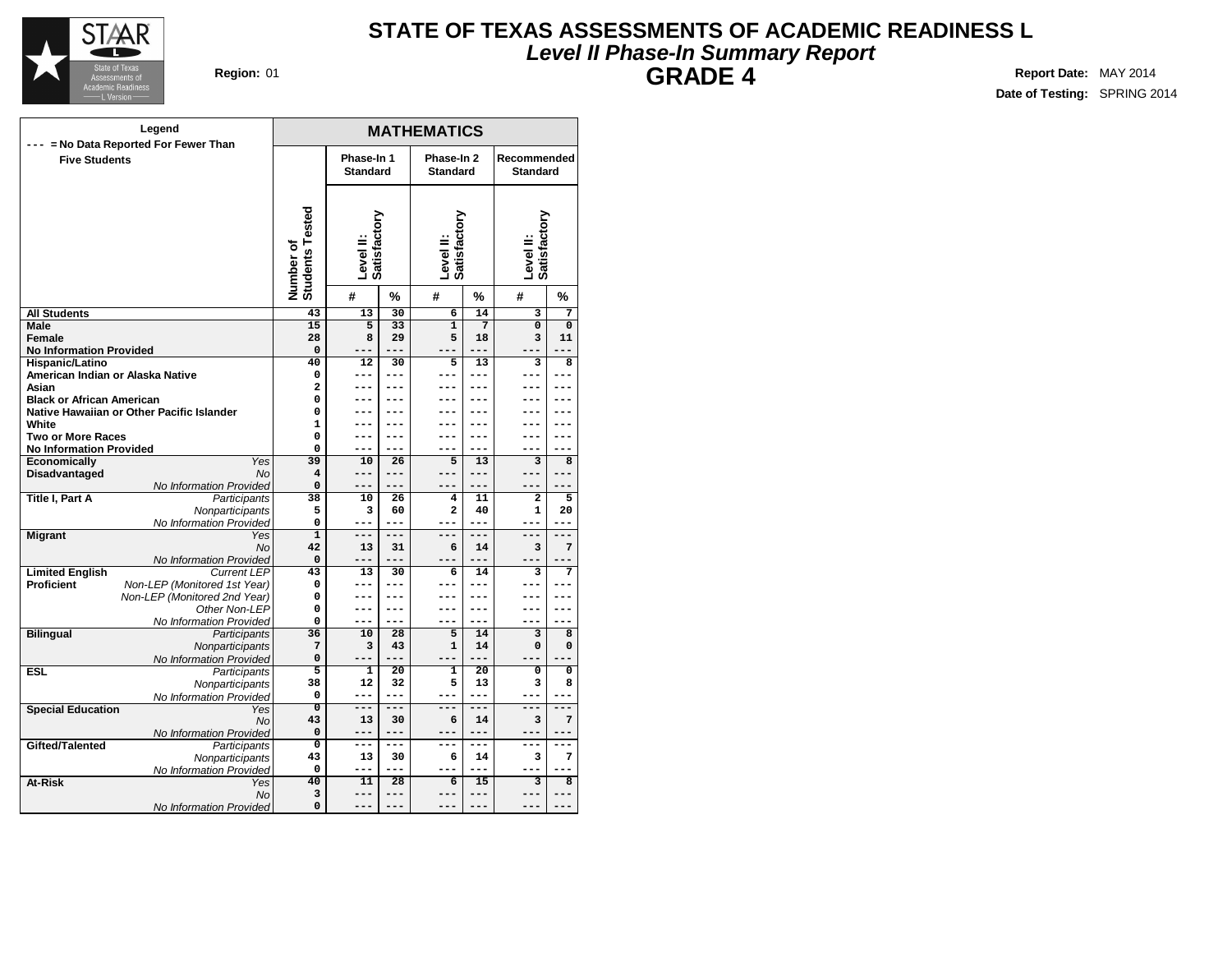

## **Level II Phase-In Summary Report STATE OF TEXAS ASSESSMENTS OF ACADEMIC READINESS MODIFIED GRADE 4 Region:** 01 **Report Date:** MAY 2014

## **Date of Testing:** SPRING 2014 **READING MATHEMATICS WRITING Phase-In 1 Standard Phase-In 2 Standard Recommended Standard Phase-In 1 Standard Phase-In 2 Standard Recommended Standard Phase-In 1 Standard Phase-In 2 Standard Recommended Standard Level II: Satisfactory Level II: Satisfactory Level II: Satisfactory Number of Students Tested Level II: Satisfactory Level II: Satisfactory Level II: Satisfactory Number of Students Tested Level II: Satisfactory Level II: Satisfactory Level II: Satisfactory Number of Students Tested # % # % # % # % # % # % # % # % # % All Students Male Female No Information Provided Hispanic/Latino Legend --- = No Data Reported For Fewer Than Five Students 851 67 650 52 461 37 570 66 428 50 306 35 281 71 222 56 155 39 --- --- --- --- --- --- 839 67 642 52 456 37 --- --- --- --- --- --- --- --- --- --- --- --- --- --- --- --- --- --- --- --- --- --- --- --- 10 67 7 47 5 33 --- --- --- --- --- --- --- --- --- --- --- --- 806 68 615 52 440 37 45 60 35 47 21 28 845 74 707 62 582 51 557 74 471 62 398 53 288 76 236 62 184 49 --- --- --- --- --- --- 833 74 698 62 575 51 --- --- --- --- --- --- --- --- --- --- --- --- --- --- --- --- --- --- --- --- --- --- --- --- 12 86 9 64 7 50 --- --- --- --- --- --- --- --- --- --- --- --- 791 74 663 62 549 52 54 76 44 62 33 46 723 57 602 47 473 37 482 55 393 45 303 34 241 62 209 54 170 44 --- --- --- --- --- --- 713 57 593 47 465 37**

| American Indian or Alaska Native |                                           |              | ---     | $- -$   |         | ---   | --- | --- | $\Omega$     | $- - \cdot$ | --    |          | ---   | ---   | ---     |          | --- | $- - -$ | --  | $- - -$ | $- -$   |         |
|----------------------------------|-------------------------------------------|--------------|---------|---------|---------|-------|-----|-----|--------------|-------------|-------|----------|-------|-------|---------|----------|-----|---------|-----|---------|---------|---------|
| Asian                            |                                           | 2            | $- - -$ | $- - -$ | ---     | ---   | --- | --- | $\mathbf{1}$ | $- - -$     | ---   | ---      | ---   | ---   | $- - -$ |          | --- | $- - -$ | --- | $- - -$ | $- - -$ | ---     |
| <b>Black or African American</b> |                                           |              | $- - -$ | ---     | $- - -$ | ---   | --- | --- | 1            | $- - -$     | ---   | ---      | ---   | ---   | ---     |          | --- | $- - -$ | --- | $- - -$ | $- - -$ | ---     |
|                                  | Native Hawaiian or Other Pacific Islander |              | $- - -$ | $- - -$ |         | ---   | --- | --- | $\Omega$     | $- - \cdot$ | ---   | ---      | ---   | ---   | $- - -$ |          | --- | ---     | --  | ---     | ---     | ---     |
| White                            |                                           | 15           | 10      | 67      |         | 47    | 5   | 33  | 14           | 12          | 86    | <b>g</b> | 64    | 7     | 50      | 16       | -8  | 50      | 7   | 44      |         | 44      |
| <b>Two or More Races</b>         |                                           |              | $-- -$  | $--$    | $--$    | ---   | --- | --- | $\Omega$     | $- - -$     | ---   | ---      | ---   | ---   | $--$    |          | --- | $--$    | --  | $--$    | $- - -$ |         |
| <b>No Information Provided</b>   |                                           |              | $-- -$  | ---     | $--$    | ---   | --- | --- | $\Omega$     | $---$       | ---   | ---      | ---   | ---   |         |          | --- | ---     | --- |         | $---$   | ---     |
| Economically                     | <b>Yes</b>                                | 1187         | 806     | 68      | 615     | 52    | 440 | 37  | 1064         | 791         | 74    | 663      | 62    | 549   | 52      | 1195     | 680 | 57      | 568 | 48      | 446     | 37      |
| Disadvantaged                    | <b>No</b>                                 | 75           | 45      | 60      | 35      | 47    | 21  | 28  | 71           | 54          | 76    | 44       | 62    | 33    | 46      | 76       | 43  | 57      | 34  | 45      | 27      | 36      |
|                                  | No Information Provided                   | $\Omega$     | $---$   | ---     | $---$   | ---   | --- | --- | $\Omega$     | $---$       | ---   | ---      | ---   | ---   | ---     |          | --- | ---     | --- | ---     | $---$   | ---     |
| <b>Title I, Part A</b>           | Participants                              | 1251         | 843     | 67      | 643     | 51    | 455 | 36  | 1124         | 835         | 74    | 701      | 62    | 576   | 51      | 1258     | 715 | 57      | 596 | 47      | 468     | 37      |
|                                  | Nonparticipants                           | 11           | 8       | 73      |         | 64    | -6  | 55  | 11           | 10          | 91    | -6       | 55    | 6     | 55      | 13       | -8  | 62      | 6   | 46      |         | 38      |
|                                  | No Information Provided                   | $\mathbf{0}$ | $---$   | ---     | $---$   | ---   | --- | --- | $\Omega$     | $--$        | ---   | ---      | $---$ | $---$ | ---     | $\Omega$ | --- | $---$   | --- | ---     | $---$   | ---     |
| <b>Migrant</b>                   | Yes                                       | 74           | 46      | 62      | 33      | 45    | 27  | 36  | 72           | 55          | 76    | 45       | 63    | 39    | 54      | 79       | 37  | 47      | 31  | 39      | 26      | 33      |
|                                  | No                                        | 1188         | 805     | 68      | 617     | 52    | 434 | 37  | 1063         | 790         | 74    | 662      | 62    | 543   | 51      | 1192     | 686 | 58      | 571 | 48      | 447     | 38      |
|                                  | No Information Provided                   | $\Omega$     | ---     |         | $- - -$ | $- -$ | --- | --- | $\Omega$     | $--$        |       | ---      | ---   | ---   |         |          | --- | ---     | --- |         | ---     |         |
| <b>Limited English</b>           | <b>Current LEP</b>                        | 682          | 440     | 65      | 324     | 48    | 224 | 33  | 619          | 452         | 73    | 379      | 61    | 301   | 49      | 688      | 370 | 54      | 313 | 45      | 239     | 35      |
| Proficient                       | Non-LEP (Monitored 1st Year)              | 68           | 49      | 72      | 38      | 56    | 29  | 43  | 52           | 41          | 79    | 34       | 65    | 28    | 54      | 66       | 39  | 59      | 29  | 44      | 27      | 41      |
|                                  | Non-LEP (Monitored 2nd Year)              | 19           | 16      | 84      | 12      | 63    | -8  | 42  | 18           | 14          | 78    | 13       | 72    | 13    | 72      | 18       | -8  | 44      |     | 44      |         | 39      |
|                                  | Other Non-LEP                             | 493          | 346     | 70      | 276     | 56    | 200 | 41  | 446          | 338         | 76    | 281      | 63    | 240   | 54      | 499      | 306 | 61      | 252 | 51      | 200     | 40      |
|                                  | No Information Provided                   | $\mathbf{0}$ | $--$    |         |         | $- -$ | --- | --- | $\Omega$     | $- -$       | ---   | ---      | ---   | ---   |         |          | --- | ---     | --- |         | ---     |         |
| <b>Bilingual</b>                 | Participants                              | 630          | 407     | 65      | 306     | 49    | 213 | 34  | 570          | 422         | 74    | 353      | 62    | 283   | 50      | 630      | 342 | 54      | 285 | 45      | 220     | 35      |
|                                  | Nonparticipants                           | 632          | 444     | 70      | 344     | 54    | 248 | 39  | 565          | 423         | 75    | 354      | 63    | 299   | 53      | 641      | 381 | 59      | 317 | 49      | 253     | 39      |
|                                  | No Information Provided                   | $\mathbf 0$  | ---     | ---     | $-- -$  | .     | --- | --- | $\Omega$     | $--$        | .     | ---      | ---   | ---   |         |          | --- | ---     | --- |         | $---$   |         |
| ESL                              | Participants                              | 25           | 18      | 72      | 11      | 44    | 8   | 32  | 25           | 17          | 68    | 15       | 60    | 14    | 56      | 25       | 16  | 64      | 15  | 60      | 9       | 36      |
|                                  | Nonparticipants                           | 1237         | 833     | 67      | 639     | 52    | 453 | 37  | 1110         | 828         | 75    | 692      | 62    | 568   | 51      | 1246     | 707 | 57      | 587 | 47      | 464     | 37      |
|                                  | No Information Provided                   | - 0          | $--$    | $--$    | $--$    | ---   | --- | --- | $\mathbf 0$  | $- - -$     | ---   | $---$    | ---   | ---   | ---     |          | --- | $---$   | --- | ---     | $--$    | ---     |
| <b>Special Education</b>         | Yes                                       | 1262         | 851     | 67      | 650     | 52    | 461 | 37  | 1135         | 845         | 74    | 707      | 62    | 582   | 51      | 1271     | 723 | 57      | 602 | 47      | 473     | 37      |
|                                  | No                                        | $\Omega$     | ---     | ---     | $---$   | ---   | --- | --- | $\Omega$     | $- - -$     | ---   | ---      | ---   | ---   | ---     |          | --- | ---     | --- | ---     | $- - -$ |         |
|                                  | No Information Provided                   | $\Omega$     | $---$   | $---$   | $---$   | ---   | --- | --- | $\Omega$     | $---$       | ---   | $---$    | $---$ | $---$ | $--$    |          | --- | $---$   | --- | $--$    | $---$   | ---     |
| Gifted/Talented                  | Participants                              | $\mathbf{1}$ | $-- -$  | ---     | $- - -$ | ---   | --- | --- | $\mathbf{0}$ | $- - -$     | $---$ | ---      | ---   | ---   | $- -$   |          | --- | ---     | --- | ---     | $- - -$ | $- - -$ |
|                                  | Nonparticipants                           | 1261         | 850     | 67      | 649     | 51    | 460 | 36  | 1135         | 845         | 74    | 707      | 62    | 582   | 51      | 1270     | 722 | 57      | 601 | 47      | 472     | 37      |
|                                  | No Information Provided                   | $\Omega$     | ---     | ---     | $--$    | ---   | --- | --- | 0            | $- - -$     | ---   | ---      | ---   | ---   | ---     |          | --- | ---     | --- | ---     | $---$   | ---     |
| At-Risk                          | Yes                                       | 1109         | 735     | 66      | 551     | 50    | 386 | 35  | 991          | 730         | 74    | 612      | 62    | 502   | 51      | 1117     | 620 | 56      | 520 | 47      | 401     | 36      |
|                                  | No                                        | 153          | 116     | 76      | 99      | 65    | 75  | 49  | 144          | 115         | 80    | 95       | 66    | 80    | 56      | 154      | 103 | 67      | 82  | 53      | 72      | 47      |
|                                  | No Information Provided                   | $\Omega$     | ---     | ---     | $- - -$ | $- -$ | --- | --- | $\Omega$     | $- -$       | .     | ---      | ---   | ---   |         |          | --- | ---     | --  |         | $- - -$ | ---     |
|                                  |                                           |              |         |         |         |       |     |     |              |             |       |          |       |       |         |          |     |         |     |         |         |         |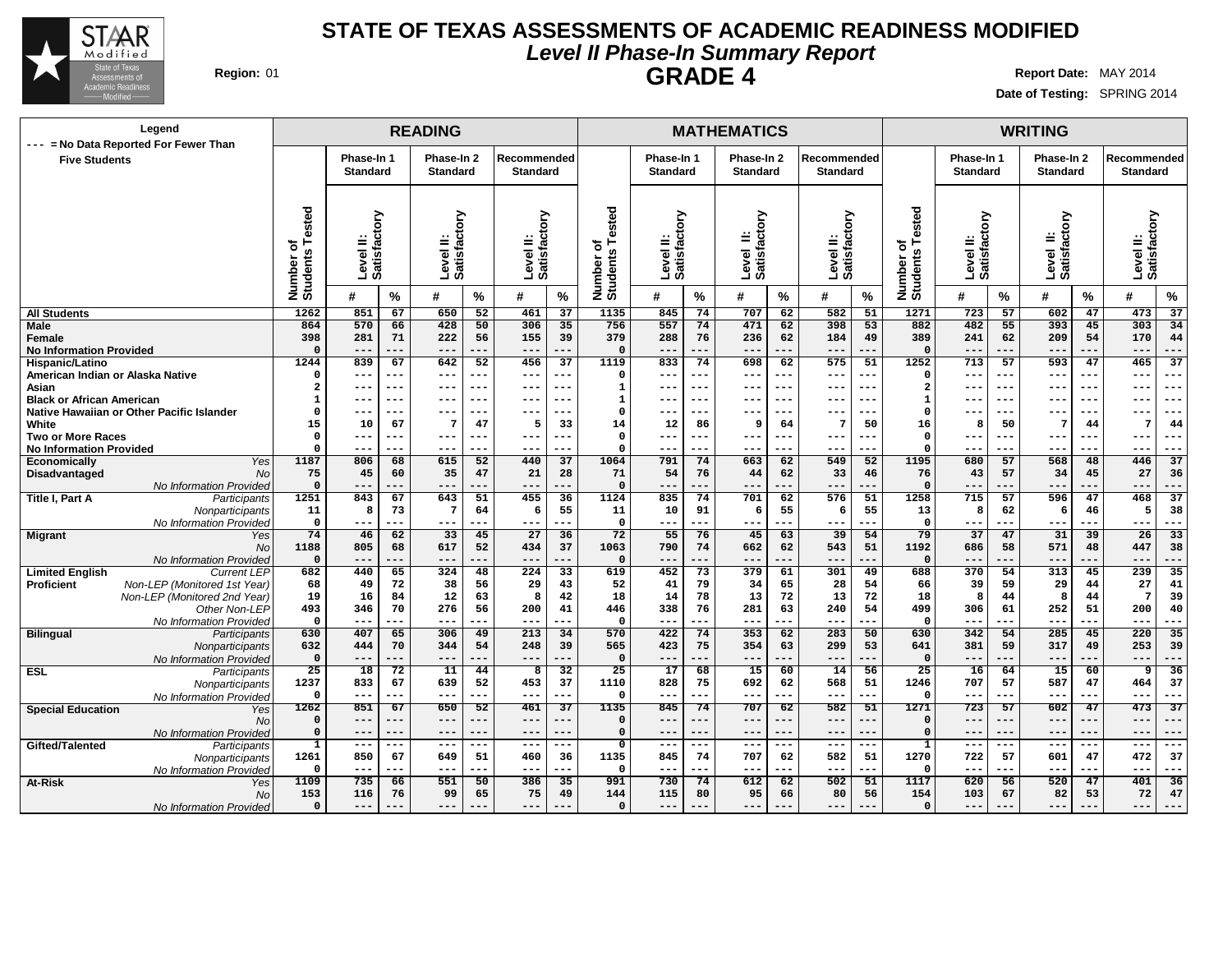

## **Level II Phase-In Summary Report STATE OF TEXAS ASSESSMENTS OF ACADEMIC READINESS GRADE 5 Region:** 01 **Report** Date: MAY 2014

| Legend                                                     |                              |                               |                 | <b>SCIENCE</b>                |           |                                |                 |
|------------------------------------------------------------|------------------------------|-------------------------------|-----------------|-------------------------------|-----------|--------------------------------|-----------------|
| --- = No Data Reported For Fewer Than                      |                              |                               |                 |                               |           |                                |                 |
| <b>Five Students</b>                                       |                              | Phase-In 1<br><b>Standard</b> |                 | Phase-In 2<br><b>Standard</b> |           | Recommended<br><b>Standard</b> |                 |
|                                                            |                              |                               |                 |                               |           |                                |                 |
|                                                            | Number of<br>Students Tested | Satisfactory<br>Level II:     |                 | Level II:<br>Satisfactory     |           | Level II:<br>Satisfactory      |                 |
|                                                            |                              | #                             | %               | #                             | %         | #                              | %               |
| <b>All Students</b>                                        | 28024                        | 20424                         | $\overline{73}$ | 14739                         | 53        | 9258                           | $\overline{33}$ |
| Male                                                       | 14167                        | 10673                         | 75              | 7934                          | 56        | 5199                           | 37              |
| Female                                                     | 13856                        | 9750                          | 70              | 6804                          | 49        | 4058                           | 29              |
| <b>No Information Provided</b>                             | $\mathbf{1}$                 | ---                           | ---             | ---                           | ---       | $---$                          | ---             |
| Hispanic/Latino                                            | 27395                        | 19866                         | 73              | 14275                         | 52        | 8902                           | 32              |
| American Indian or Alaska Native                           | 13                           | 10                            | 77              | 6                             | 46        | 4                              | 31              |
| Asian                                                      | 123                          | 118                           | 96              | 110                           | 89        | 96                             | 78              |
| <b>Black or African American</b>                           | 57                           | 47                            | 82              | 36                            | 63        | 25                             | 44              |
| Native Hawaiian or Other Pacific Islander                  | 3                            | ---                           | ---             | ---                           | $---$     | $---$                          | ---             |
| White                                                      | 414                          | 362                           | 87              | 292                           | 71        | 213                            | 51              |
| <b>Two or More Races</b>                                   | 17                           | 16                            | 94              | 15                            | 88        | 13                             | 76              |
| <b>No Information Provided</b>                             | 2                            | ---                           | $---$           | ---                           | $---$     | $---$                          | ---             |
| <b>Economically</b><br>Yes<br><b>No</b>                    | 23866<br>4156                | 16816<br>3606                 | 70<br>87        | 11795<br>2943                 | 49<br>71  | 7145<br>2112                   | 30<br>51        |
| Disadvantaged                                              | $\overline{a}$               | ---                           | ---             |                               | $---$     | $---$                          |                 |
| No Information Provided<br>Title I, Part A<br>Participants | 27600                        | 20059                         | 73              | 14444                         | 52        | 9047                           | 33              |
| Nonparticipants                                            | 422                          | 363                           | 86              | 294                           | 70        | 210                            | 50              |
| No Information Provided                                    | $\mathbf{z}$                 | ---                           | ---             | ---                           | ---       | $---$                          | ---             |
| <b>Migrant</b><br>Yes                                      | 1237                         | 789                           | 64              | 508                           | 41        | 283                            | 23              |
| No                                                         | 26785                        | 19633                         | 73              | 14230                         | 53        | 8974                           | 34              |
| No Information Provided                                    | $\overline{a}$               | ---                           | ---             | ---                           | $---$     | $---$                          | ---             |
| <b>Limited English</b><br><b>Current LEP</b>               | 9870                         | 5498                          | 56              | 3220                          | 33        | 1597                           | 16              |
| <b>Proficient</b><br>Non-LEP (Monitored 1st Year)          | 2199                         | 1902                          | 86              | 1456                          | 66        | 903                            | 41              |
| Non-LEP (Monitored 2nd Year)                               | 2620                         | 2336                          | 89              | 1870                          | 71        | 1240                           | 47              |
| Other Non-LEP                                              | 13333                        | 10686                         | 80              | 8192                          | 61        | 5517                           | 41              |
| No Information Provided                                    | $\mathbf{z}$                 | ---                           | ---             | ---                           | $---$     | $---$                          | ---             |
| <b>Bilingual</b><br>Participants                           | 9493                         | 5417                          | 57              | 3260                          | 34        | 1664                           | 18              |
| Nonparticipants                                            | 18529                        | 15006                         | 81              | 11478                         | 62        | 7593                           | 41              |
| No Information Provided                                    | $\overline{a}$               | ---                           | ---             |                               | ---       | $---$                          |                 |
| <b>ESL</b><br>Participants                                 | 328                          | 149                           | 45              | 76                            | 23        | 24                             | 7               |
| Nonparticipants                                            | 27695                        | 20274                         | 73              | 14662                         | 53        | 9233                           | 33              |
| No Information Provided                                    | $\mathbf{1}$                 | ---                           | ---             | ---                           | ---       | $---$                          | ---             |
| <b>Special Education</b><br>Yes                            | 1063                         | 487                           | 46              | 293                           | 28        | 160                            | $\overline{15}$ |
| No                                                         | 26960<br>$\mathbf{1}$        | 19936<br>---                  | 74<br>---       | 14445<br>---                  | 54<br>--- | 9097<br>$---$                  | 34<br>---       |
| No Information Provided<br>Gifted/Talented                 | 3528                         | 3428                          | 97              | 3145                          | 89        | 2569                           | 73              |
| Participants                                               | 24495                        | 16995                         | 69              | 11593                         | 47        | 6688                           | 27              |
| Nonparticipants<br>No Information Provided                 | 1                            | ---                           | ---             | ---                           | ---       | $---$                          | ---             |
| At-Risk<br>Yes                                             | 16451                        | 9841                          | 60              | 5858                          | 36        | 2901                           | 18              |
| No                                                         | 11571                        | 10582                         | 91              | 8880                          | 77        | 6356                           | 55              |
| No Information Provided                                    | $\overline{a}$               | ---                           | ---             | ---                           | ---       | $---$                          | ---             |
|                                                            |                              |                               |                 |                               |           |                                |                 |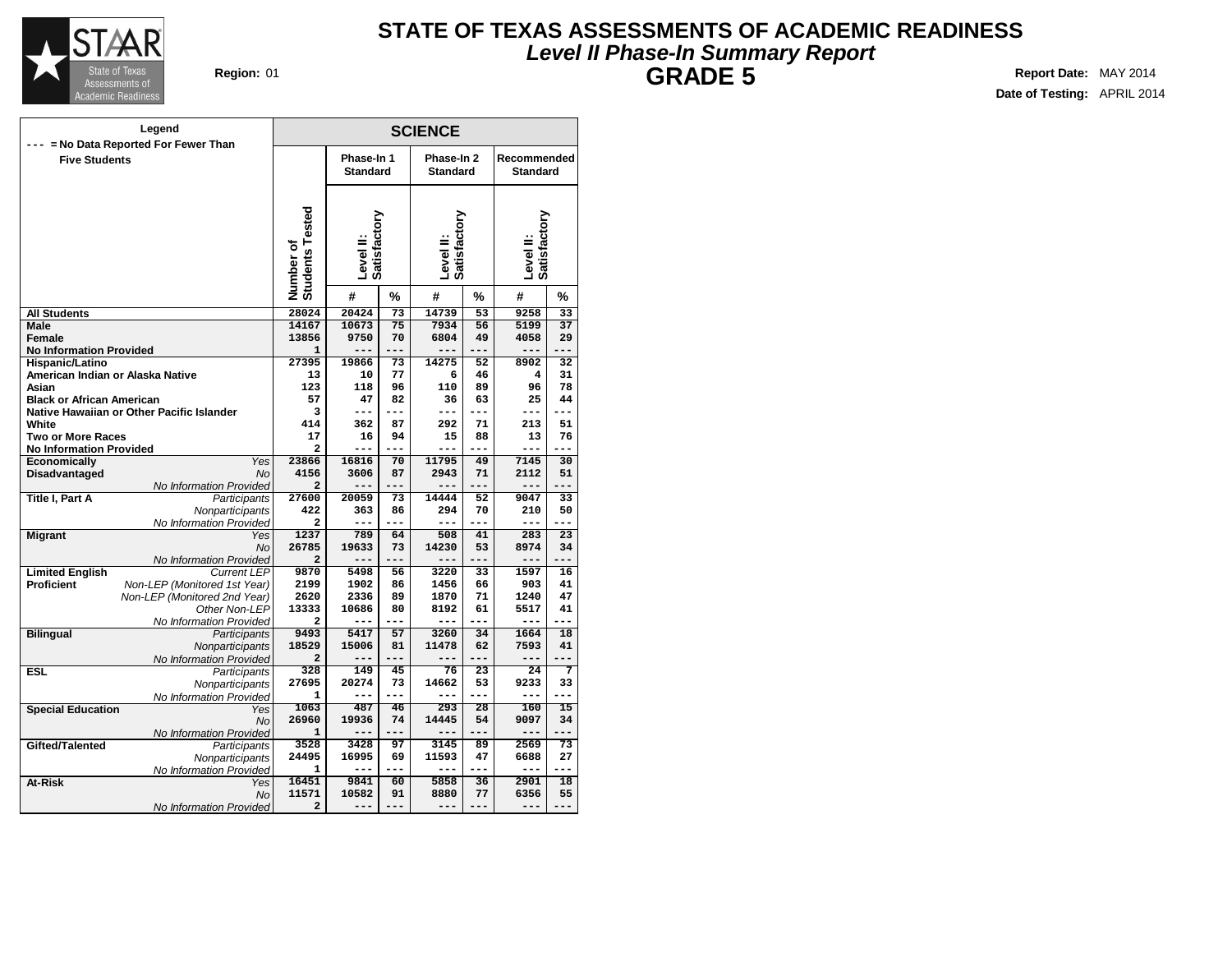

## **Level II Phase-In Summary Report STATE OF TEXAS ASSESSMENTS OF ACADEMIC READINESS SPANISH GRADE 5 Region:** 01 **Report** Date: MAY 2014

| Legend                                                                  |                              |                           |              | <b>SCIENCE</b>            |                         |                           |                         |
|-------------------------------------------------------------------------|------------------------------|---------------------------|--------------|---------------------------|-------------------------|---------------------------|-------------------------|
| --- = No Data Reported For Fewer Than<br><b>Five Students</b>           |                              | Phase-In 1                |              | Phase-In 2                |                         | Recommended               |                         |
|                                                                         |                              | <b>Standard</b>           |              | <b>Standard</b>           |                         | <b>Standard</b>           |                         |
|                                                                         |                              |                           |              |                           |                         |                           |                         |
|                                                                         | Number of<br>Students Tested | Satisfactory<br>Level II: |              | Level II:<br>Satisfactory |                         | Level II:<br>Satisfactory |                         |
|                                                                         |                              | #                         | %            | #                         | %                       | #                         | %                       |
| <b>All Students</b>                                                     | 1013                         | 481                       | 47           | 266                       | 26                      | 106                       | 10                      |
| Male                                                                    | 524                          | 269                       | 51           | 160                       | 31                      | $\overline{72}$           | 14                      |
| Female                                                                  | 489                          | 212                       | 43           | 106                       | 22                      | 34                        | 7                       |
| <b>No Information Provided</b>                                          | 0                            | $---$                     | $---$        | ---                       | $- - -$                 | $---$                     | $---$                   |
| Hispanic/Latino                                                         | 1007                         | 477                       | 47           | 266                       | 26                      | 106                       | 11                      |
| American Indian or Alaska Native                                        | $\mathbf{1}$                 | ---<br>$---$              | $---$        | ---                       | ---                     | ---<br>---                | ---<br>---              |
| Asian<br><b>Black or African American</b>                               | 0<br>0                       | ---                       | $---$<br>--- | ---<br>---                | $---$<br>---            | ---                       | ---                     |
| Native Hawaiian or Other Pacific Islander                               | 0                            | ---                       | ---          |                           |                         |                           |                         |
| White                                                                   | 5                            | 3                         | 60           | 0                         | 0                       | 0                         | 0                       |
| <b>Two or More Races</b>                                                | $\mathbf 0$                  | ---                       | $---$        | ---                       | ---                     | ---                       | ---                     |
| <b>No Information Provided</b>                                          | 0                            |                           |              |                           |                         |                           |                         |
| <b>Economically</b><br>Yes                                              | 975                          | 458                       | 47           | 256                       | 26                      | 103                       | 11                      |
| Disadvantaged<br><b>No</b>                                              | 37                           | 23                        | 62           | 10                        | 27                      | 3                         | 8                       |
| No Information Provided                                                 | 1                            | ---                       | <u>.</u>     | ---                       | $-1$                    |                           |                         |
| <b>Title I, Part A</b><br>Participants                                  | 1005                         | 477                       | 47           | 266                       | 26                      | 106                       | 11                      |
| Nonparticipants                                                         | 8                            | 4                         | 50           | 0                         | 0                       | 0                         | 0                       |
| No Information Provided                                                 | 0                            | ---                       | $-$          | ---                       | ۵.                      | $---$                     |                         |
| <b>Migrant</b><br>Yes                                                   | $\overline{37}$              | 14                        | 38           | 6                         | 16                      | 5                         | 14                      |
| No                                                                      | 976                          | 467<br>---                | 48<br>---    | 260<br>---                | 27<br>---               | 101                       | 10<br>---               |
| No Information Provided<br><b>Limited English</b><br><b>Current LEP</b> | 0<br>1005                    | 480                       | 48           | 266                       | 26                      | $---$<br>106              | 11                      |
| <b>Proficient</b><br>Non-LEP (Monitored 1st Year)                       | 1                            | ---                       | $---$        | ---                       | ---                     | ---                       | ---                     |
| Non-LEP (Monitored 2nd Year)                                            | 0                            | ---                       | $---$        | ---                       | ---                     | $---$                     | ---                     |
| Other Non-LEP                                                           | 7                            | $\mathbf{1}$              | 14           | 0                         | 0                       | 0                         | 0                       |
| No Information Provided                                                 | 0                            |                           | $---$        | ---                       |                         |                           |                         |
| <b>Bilingual</b><br>Participants                                        | 982                          | 469                       | 48           | 262                       | $\overline{27}$         | 105                       | 11                      |
| Nonparticipants                                                         | 31                           | 12                        | 39           | $\overline{\mathbf{4}}$   | 13                      | $\mathbf 1$               | 3                       |
| No Information Provided                                                 | $\Omega$                     | $---$                     | $---$        | ---                       | $- - -$                 | $---$                     |                         |
| <b>ESL</b><br>Participants                                              | $\overline{6}$               | $\overline{2}$            | 33           | $\overline{\mathbf{1}}$   | 17                      | $\overline{0}$            | $\overline{\mathbf{0}}$ |
| Nonparticipants                                                         | 1007                         | 479                       | 48           | 265                       | 26                      | 106                       | 11                      |
| No Information Provided                                                 | 0                            | $---$                     | $- - -$      | ---                       | ---                     | $---$                     | ---                     |
| <b>Special Education</b><br>Yes                                         | $\overline{36}$<br>977       | 10                        | 28           | $\overline{\mathbf{3}}$   | $\overline{\mathbf{8}}$ | $\overline{0}$            | $\overline{0}$          |
| No                                                                      | $\Omega$                     | 471<br>$---$              | 48<br>$---$  | 263<br>---                | 27                      | 106<br>$---$              | 11                      |
| No Information Provided<br>Gifted/Talented<br><b>Participants</b>       | 11                           | 10                        | 91           | $\overline{8}$            | $\overline{73}$         | $\overline{5}$            | 45                      |
| Nonparticipants                                                         | 1002                         | 471                       | 47           | 258                       | 26                      | 101                       | 10                      |
| No Information Provided                                                 | 0                            | $\qquad \qquad - -$       | $---$        | ---                       | $---$                   | $\qquad \qquad - -$       | ---                     |
| At-Risk<br>Yes                                                          | 996                          | 478                       | 48           | 265                       | $\overline{27}$         | 105                       | 11                      |
| No                                                                      | 17                           | 3                         | 18           | $\mathbf{1}$              | 6                       | ${\bf 1}$                 | 6                       |
| No Information Provided                                                 | 0                            | ---                       | $---$        | $---$                     | $-- -$                  | $---$                     | $---$                   |
|                                                                         |                              |                           |              |                           |                         |                           |                         |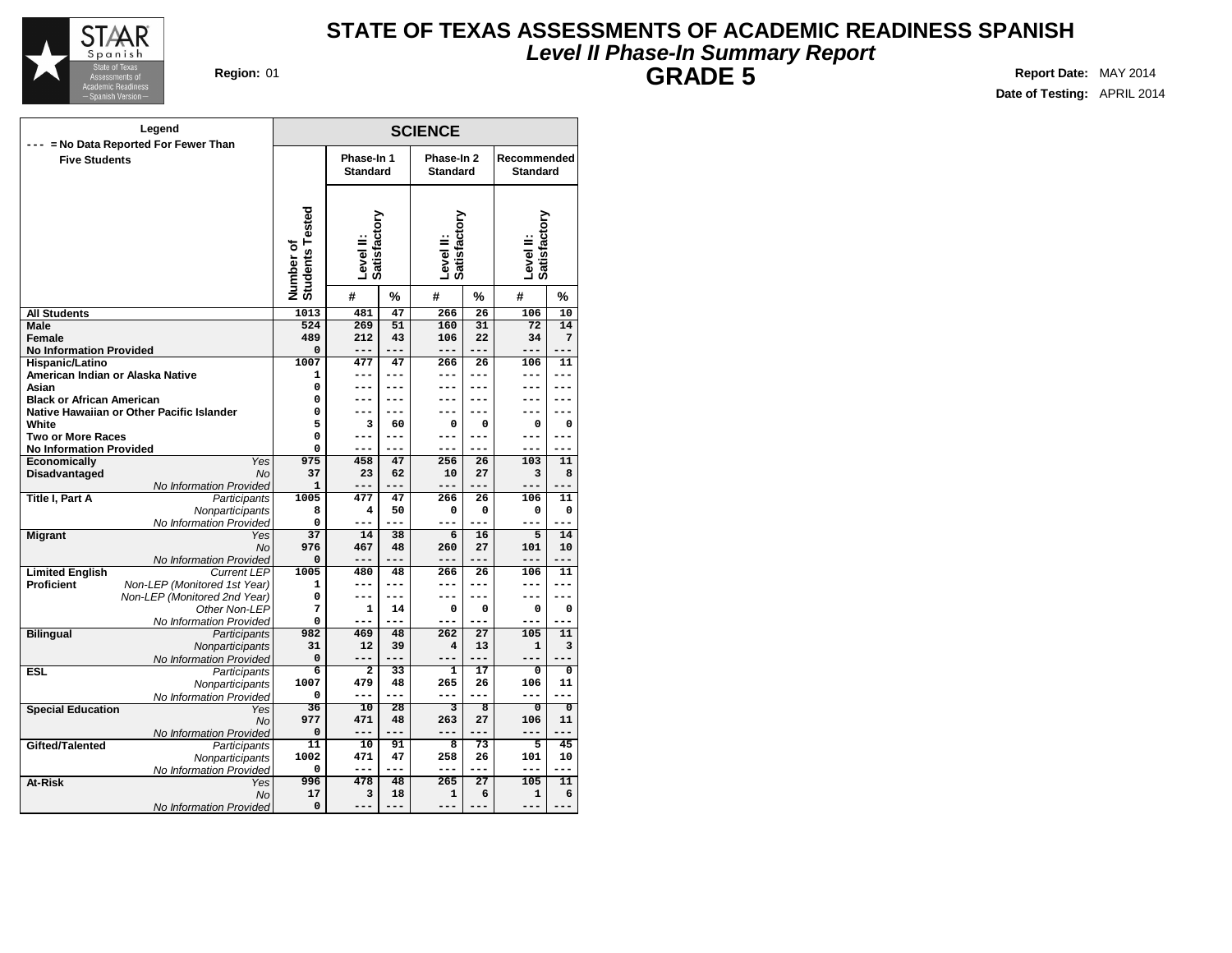

## **Level II Phase-In Summary Report STATE OF TEXAS ASSESSMENTS OF ACADEMIC READINESS L GRADE 5 Region:** 01 **Report** Date: MAY 2014

| Legend                                                        |                              |                               |              | <b>SCIENCE</b>                |                 |                                |                |
|---------------------------------------------------------------|------------------------------|-------------------------------|--------------|-------------------------------|-----------------|--------------------------------|----------------|
| --- = No Data Reported For Fewer Than<br><b>Five Students</b> |                              | Phase-In 1<br><b>Standard</b> |              | Phase-In 2<br><b>Standard</b> |                 | Recommended<br><b>Standard</b> |                |
|                                                               |                              |                               |              |                               |                 |                                |                |
|                                                               | Number of<br>Students Tested | Level II:<br>Satisfactory     |              | Level II:<br>Satisfactory     |                 | Level II:<br>Satisfactory      |                |
|                                                               |                              | #                             | %            | #                             | %               | #                              | %              |
| <b>All Students</b>                                           | 92                           | 28                            | 30           | 14                            | 15              | 5                              | 5              |
| Male                                                          | 41                           | 17                            | 41           | $\overline{8}$                | $\overline{20}$ | $\overline{4}$                 | 10             |
| Female                                                        | 51                           | 11                            | 22           | 6                             | 12              | $\mathbf{1}$                   | $\overline{a}$ |
| <b>No Information Provided</b>                                | $\mathbf 0$                  | ---                           | $- - -$      | ---                           | $- - -$         | $---$                          | $---$          |
| Hispanic/Latino                                               | 88                           | 25                            | 28           | 12                            | 14              | 4                              | 5              |
| American Indian or Alaska Native                              | $\mathbf{1}$                 | ---<br>---                    | $---$<br>--- | ---                           | ---<br>---      | ---                            | ---<br>---     |
| Asian<br><b>Black or African American</b>                     | $\mathbf{1}$<br>0            | ---                           | ---          | ---                           | ---             | ---                            | ---            |
| Native Hawaiian or Other Pacific Islander                     | 0                            |                               |              |                               |                 |                                | .              |
| White                                                         | $\mathbf{1}$                 |                               |              |                               |                 |                                |                |
| <b>Two or More Races</b>                                      | $\mathbf 0$                  | ---                           | ---          | ---                           | ---             | ---                            | ---            |
| <b>No Information Provided</b>                                | $\mathbf{1}$                 | ---                           | $---$        | ---                           |                 | ---                            | ---            |
| Economically<br>Yes                                           | 81                           | 23                            | 28           | 13                            | 16              | 4                              | 5              |
| Disadvantaged<br><b>No</b>                                    | 10                           | 5                             | 50           | $\mathbf{1}$                  | 10              | $\mathbf{1}$                   | 10             |
| No Information Provided                                       | $\mathbf{1}$                 | ---                           | $---$        | ---                           | ---             | $---$                          | $---$          |
| Title I, Part A<br>Participants                               | 86                           | 25                            | 29           | 11                            | 13              | 4                              | 5              |
| Nonparticipants                                               | 5                            | з                             | 60           | з                             | 60              | 1                              | 20             |
| No Information Provided                                       | $\mathbf{1}$                 | ---                           | $---$        | $\qquad \qquad - -$           | $---$           | ---                            | $---$          |
| <b>Migrant</b><br>Yes                                         | $\overline{\mathbf{4}}$      | ---                           | $---$        | ---                           | ---             | ---                            | $---$          |
| <b>No</b>                                                     | 87                           | 26                            | 30           | 13                            | 15              | 5                              | 6              |
| No Information Provided                                       | 1                            | ---                           | $---$        | ---                           | ---             | $---$                          |                |
| <b>Limited English</b><br><b>Current LEP</b><br>Proficient    | 92<br>0                      | 28<br>---                     | 30<br>---    | 14<br>---                     | 15<br>---       | 5                              | 5              |
| Non-LEP (Monitored 1st Year)<br>Non-LEP (Monitored 2nd Year)  | $\Omega$                     | ---                           | $---$        | ---                           | ---             |                                | ---            |
| Other Non-LEP                                                 | 0                            | ---                           | ---          | ---                           | ---             | --                             | ---            |
| No Information Provided                                       | $\Omega$                     | ---                           | $---$        | ---                           | ---             | ---                            | ---            |
| <b>Bilingual</b><br>Participants                              | 80                           | $\overline{22}$               | 28           | $\overline{12}$               | 15              | $\overline{4}$                 | $\overline{5}$ |
| Nonparticipants                                               | 11                           | 6                             | 55           | $\overline{a}$                | 18              | $\mathbf 1$                    | 9              |
| No Information Provided                                       | $\mathbf{1}$                 |                               | $-$          | ---                           | ---             |                                |                |
| <b>ESL</b><br>Participants                                    | 9                            | 5                             | 56           | $\overline{2}$                | $\overline{22}$ | $\overline{\mathbf{1}}$        | 11             |
| Nonparticipants                                               | 82                           | 23                            | 28           | 12                            | 15              | 4                              | 5              |
| No Information Provided                                       | $\mathbf{1}$                 | ---                           | $---$        | ---                           | ---             | ---                            | ---            |
| <b>Special Education</b><br>Yes                               | $\overline{\mathbf{3}}$      | ===                           | $= - -$      | ===                           | ---             | ---                            | ---            |
| <b>No</b>                                                     | 88                           | 28                            | 32           | 14                            | 16              | 5                              | 6              |
| No Information Provided                                       | $\mathbf{1}$                 | ---                           | ---          | ---                           | $---$           | ---                            | ---            |
| Gifted/Talented<br>Participants                               | $\overline{0}$               | $---$                         | $---$        | ---                           | $---$           | $---$                          | $---$          |
| Nonparticipants                                               | 91<br>$\mathbf{1}$           | 28<br>---                     | 31<br>$---$  | 14<br>---                     | 15<br>---       | 5                              | 5              |
| No Information Provided                                       | 90                           | $\overline{28}$               | 31           | 14                            | 16              | $\overline{5}$                 | 6              |
| At-Risk<br>Yes<br>No                                          | 1                            | ---                           | ---          | ---                           | $---$           | ---                            | ---            |
| No Information Provided                                       | $\mathbf{1}$                 |                               |              | ---                           |                 |                                |                |
|                                                               |                              |                               |              |                               |                 |                                |                |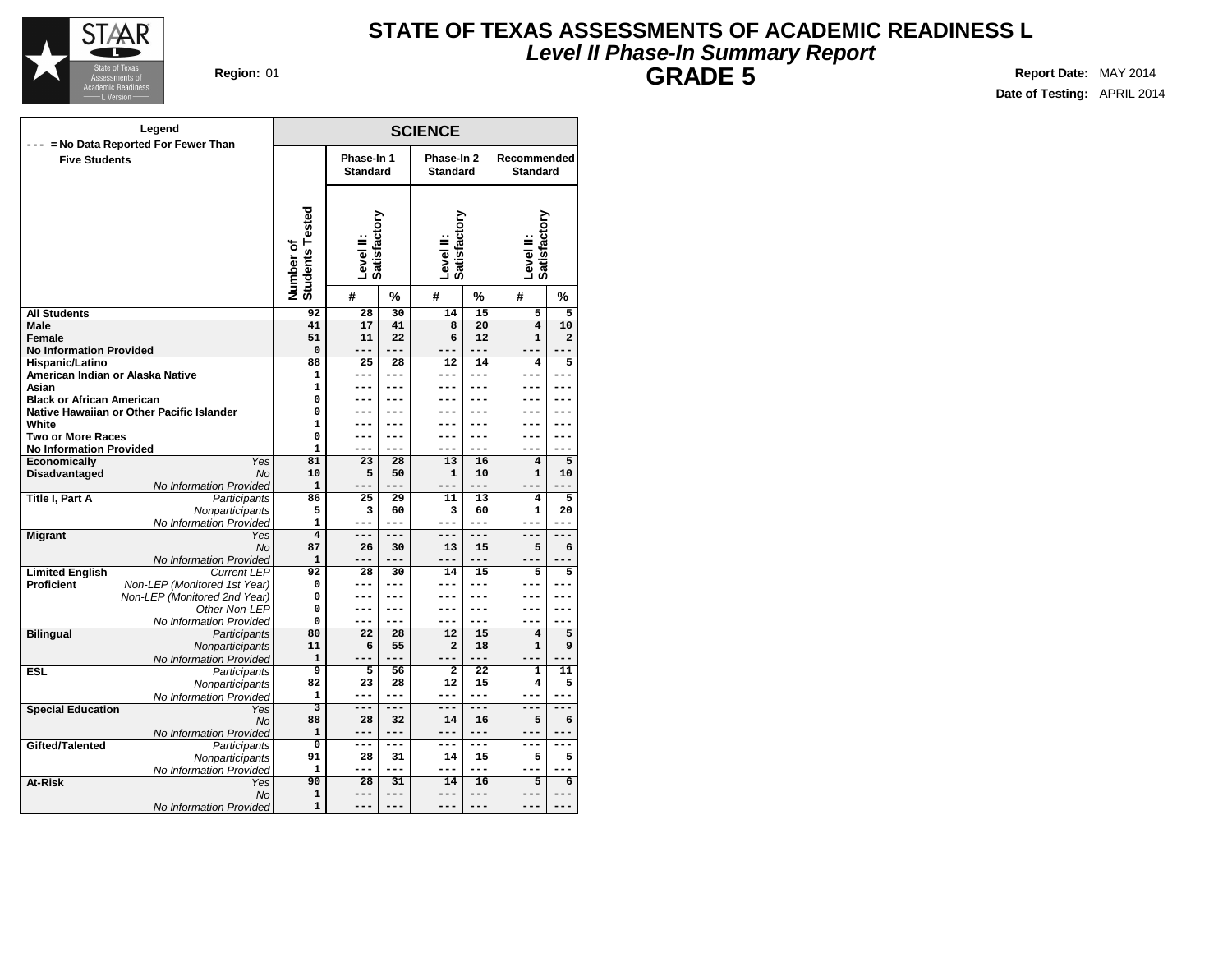

## **Level II Phase-In Summary Report STATE OF TEXAS ASSESSMENTS OF ACADEMIC READINESS MODIFIED GRADE 5 Region:** 01 **Report** Date: MAY 2014

| Legend                                                            | <b>SCIENCE</b>               |                               |                |                               |                 |                                |                 |  |  |  |
|-------------------------------------------------------------------|------------------------------|-------------------------------|----------------|-------------------------------|-----------------|--------------------------------|-----------------|--|--|--|
| --- = No Data Reported For Fewer Than                             |                              |                               |                |                               |                 |                                |                 |  |  |  |
| <b>Five Students</b>                                              |                              | Phase-In 1<br><b>Standard</b> |                | Phase-In 2<br><b>Standard</b> |                 | Recommended<br><b>Standard</b> |                 |  |  |  |
|                                                                   |                              |                               |                |                               |                 |                                |                 |  |  |  |
|                                                                   |                              |                               |                |                               |                 |                                |                 |  |  |  |
|                                                                   |                              |                               |                |                               |                 |                                |                 |  |  |  |
|                                                                   |                              | Satisfactory                  |                |                               |                 |                                |                 |  |  |  |
|                                                                   |                              | Level II:                     |                |                               |                 |                                |                 |  |  |  |
|                                                                   |                              |                               |                |                               |                 |                                |                 |  |  |  |
|                                                                   |                              |                               |                | Level II:<br>Satisfactory     |                 | Level II:<br>Satisfactory      |                 |  |  |  |
|                                                                   | Number of<br>Students Tested | #                             | %              | #                             | %               | #                              | %               |  |  |  |
| <b>All Students</b>                                               | 1262                         | 765                           | 61             | 628                           | 50              | 417                            | 33              |  |  |  |
| Male                                                              | 803                          | 496                           | 62             | 411                           | 51              | 286                            | 36              |  |  |  |
| Female                                                            | 459                          | 269                           | 59             | 217                           | 47              | 131                            | 29              |  |  |  |
| <b>No Information Provided</b>                                    | 0                            | $---$                         | $---$          | ---                           | $---$           | $---$                          | $---$           |  |  |  |
| Hispanic/Latino<br>American Indian or Alaska Native               | 1238<br>$\Omega$             | 754<br>---                    | 61<br>$---$    | 617<br>---                    | 50<br>---       | 410<br>$---$                   | 33<br>---       |  |  |  |
| Asian                                                             | 2                            | $---$                         | $---$          | ---                           | $---$           | ---                            | $---$           |  |  |  |
| <b>Black or African American</b>                                  | 5                            | $\mathbf{1}$                  | 20             | $\mathbf{1}$                  | 20              | $\mathbf{1}$                   | 20              |  |  |  |
| Native Hawaiian or Other Pacific Islander                         | 0                            | ---                           | $---$          | ---                           | ---             | ---                            |                 |  |  |  |
| White                                                             | 17                           | 9                             | 53             | 9                             | 53              | 6                              | 35              |  |  |  |
| <b>Two or More Races</b>                                          | 0                            | ---                           | $---$          | ---                           | ---             | ---                            | ---             |  |  |  |
| <b>No Information Provided</b>                                    | 0                            |                               |                |                               |                 |                                |                 |  |  |  |
| <b>Economically</b><br>Yes                                        | 1165                         | 711                           | 61             | 586                           | 50              | 395                            | 34              |  |  |  |
| Disadvantaged<br><b>No</b>                                        | 97                           | 54                            | 56             | 42                            | 43              | 22                             | 23              |  |  |  |
| No Information Provided<br><b>Title I, Part A</b><br>Participants | $\mathbf 0$<br>1247          | ---<br>756                    | 61             | ---<br>620                    | 50              | ---<br>412                     | 33              |  |  |  |
| Nonparticipants                                                   | 15                           | 9                             | 60             | 8                             | 53              | 5                              | 33              |  |  |  |
| No Information Provided                                           | 0                            | ---                           | ---            | ---                           | $\sim$          | ---                            |                 |  |  |  |
| <b>Migrant</b><br>Yes                                             | 90                           | 60                            | 67             | 46                            | 51              | 27                             | 30              |  |  |  |
| No                                                                | 1172                         | 705                           | 60             | 582                           | 50              | 390                            | 33              |  |  |  |
| No Information Provided                                           | 0                            | ---                           | $-$            | ---                           | ---             | $---$                          |                 |  |  |  |
| <b>Limited English</b><br><b>Current LEP</b>                      | 639                          | 363                           | 57             | 295                           | 46              | 188                            | 29              |  |  |  |
| <b>Proficient</b><br>Non-LEP (Monitored 1st Year)                 | 81                           | 54                            | 67             | 42                            | 52              | 29                             | 36              |  |  |  |
| Non-LEP (Monitored 2nd Year)                                      | 44<br>498                    | 30                            | 68             | 22                            | 50<br>54        | 15                             | 34<br>37        |  |  |  |
| Other Non-LEP<br>No Information Provided                          | 0                            | 318<br>---                    | 64             | 269<br>---                    |                 | 185<br>$---$                   |                 |  |  |  |
| <b>Bilingual</b><br>Participants                                  | 579                          | 334                           | 58             | 274                           | 47              | 176                            | 30              |  |  |  |
| Nonparticipants                                                   | 683                          | 431                           | 63             | 354                           | 52              | 241                            | 35              |  |  |  |
| No Information Provided                                           | $\Omega$                     | $---$                         | $---$          | ---                           |                 | $- - -$                        |                 |  |  |  |
| <b>ESL</b><br>Participants                                        | 25                           | 19                            | 76             | $\overline{13}$               | 52              | 8                              | $\overline{32}$ |  |  |  |
| Nonparticipants                                                   | 1237                         | 746                           | 60             | 615                           | 50              | 409                            | 33              |  |  |  |
| No Information Provided                                           | 0                            | $- - -$                       | $- - -$        | ---                           | ---             | $- - -$                        | ---             |  |  |  |
| <b>Special Education</b><br>Yes                                   | 1262                         | 765                           | 61             | 628                           | 50              | 417                            | $\overline{33}$ |  |  |  |
| No                                                                | 0<br>$\Omega$                | $---$<br>$---$                | $---$<br>$---$ | ---<br>---                    | $---$<br>$-- -$ | $---$<br>$---$                 | $---$<br>$-- -$ |  |  |  |
| No Information Provided<br>Gifted/Talented<br><b>Participants</b> | $\overline{1}$               | ---                           | $---$          | ---                           | $---$           | $---$                          | $---$           |  |  |  |
| Nonparticipants                                                   | 1261                         | 765                           | 61             | 628                           | 50              | 417                            | 33              |  |  |  |
| No Information Provided                                           | 0                            | $\qquad \qquad - -$           | ---            | ---                           | ---             | $\qquad \qquad - -$            | ---             |  |  |  |
| At-Risk<br>Yes                                                    | 1086                         | 652                           | 60             | 534                           | 49              | 349                            | $\overline{32}$ |  |  |  |
| No                                                                | 176                          | 113                           | 64             | 94                            | 53              | 68                             | 39              |  |  |  |
| No Information Provided                                           | 0                            | $---$                         | ---            | ---                           | $-- -$          | $---$                          | ---             |  |  |  |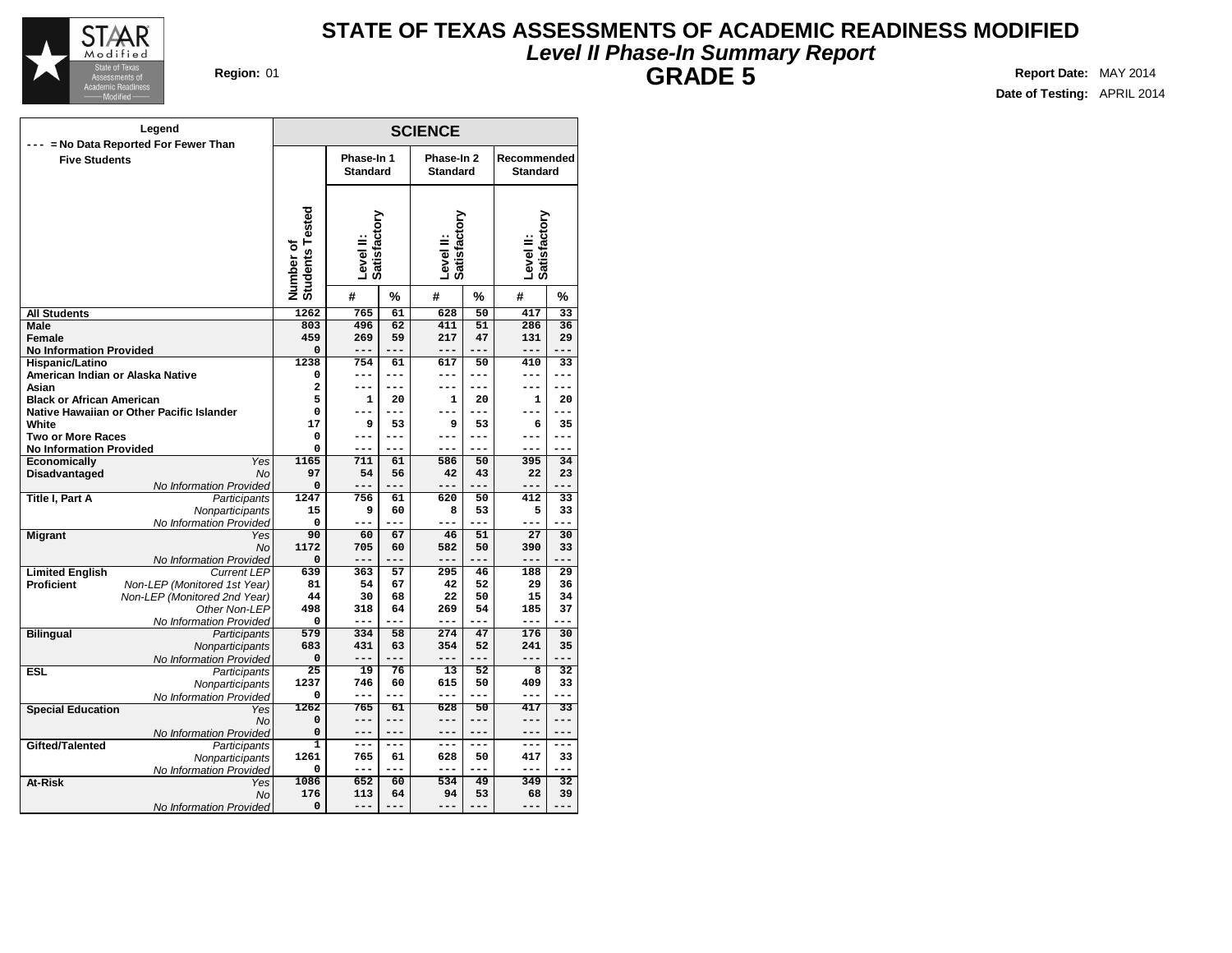

## **Level II Phase-In Summary Report STATE OF TEXAS ASSESSMENTS OF ACADEMIC READINESS GRADE 6 Region:** 01 **Report** Date: MAY 2014

|                                                               | Legend                                     |                              |                               |                 | <b>READING</b>                |                 |                                 |                       |                                    |                               |          | <b>MATHEMATICS</b>            |                 |                                |                 |
|---------------------------------------------------------------|--------------------------------------------|------------------------------|-------------------------------|-----------------|-------------------------------|-----------------|---------------------------------|-----------------------|------------------------------------|-------------------------------|----------|-------------------------------|-----------------|--------------------------------|-----------------|
| --- = No Data Reported For Fewer Than<br><b>Five Students</b> |                                            |                              | Phase-In 1<br><b>Standard</b> |                 | Phase-In 2<br><b>Standard</b> |                 | Recommended<br><b>Standard</b>  |                       |                                    | Phase-In 1<br><b>Standard</b> |          | Phase-In 2<br><b>Standard</b> |                 | Recommended<br><b>Standard</b> |                 |
|                                                               |                                            | Number of<br>Students Tested | Level II:<br>Satisfactory     |                 | Satisfactory<br>Level II:     |                 | Satisfactory<br>Level II:       |                       | Tested<br>Number of<br>Students To | Level II:<br>Satisfactory     |          | Satisfactory<br>≝<br>Level    |                 | Level II:<br>Satisfactory      |                 |
|                                                               |                                            |                              | #                             | $\%$            | #                             | %               | #                               | $\%$                  |                                    | #                             | $\%$     | #                             | $\%$            | #                              | $\%$            |
| <b>All Students</b>                                           |                                            | 29673                        | 20099                         | 68              | 14209                         | 48              | 8628                            | 29                    | 28434                              | 20656                         | 73       | 14084                         | 50              | 8708                           | 31              |
| <b>Male</b>                                                   |                                            | 14930                        | 9597                          | 64              | 6604                          | 44              | 3883                            | $\overline{26}$       | 14326                              | 10130                         | 71       | 6913                          | 48              | 4280                           | 30              |
| <b>Female</b>                                                 |                                            | 14738                        | 10498                         | 71              | 7602                          | 52              | 4743                            | 32                    | 14103                              | 10523                         | 75       | 7169                          | 51              | 4426                           | 31              |
| <b>No Information Provided</b><br>Hispanic/Latino             |                                            | 5<br>29007                   | 4<br>19535                    | 80<br>67        | 3<br>13731                    | 60<br>47        | $\mathbf{2}$<br>8253            | 40<br>28              | 5<br>27815                         | 3<br>20113                    | 60<br>72 | $\overline{a}$<br>13652       | 40<br>49        | $\overline{a}$<br>8393         | 40<br>30        |
| American Indian or Alaska Native                              |                                            | 17                           | 9                             | 53              | 8                             | 47              | 5                               | 29                    | 16                                 | 10                            | 63       | 7                             | 44              | 5                              | 31              |
| Asian                                                         |                                            | 118                          | 110                           | 93              | 103                           | 87              | 91                              | 77                    | 104                                | 100                           | 96       | 96                            | 92              | 82                             | 79              |
| <b>Black or African American</b>                              |                                            | 53                           | 42                            | 79              | 35                            | 66              | 23                              | 43                    | 54                                 | 46                            | 85       | 25                            | 46              | 20                             | 37              |
| Native Hawaiian or Other Pacific Islander                     |                                            | $\mathbf{1}$                 | ---                           | ---             | ---                           | ---             | $---$                           | ---                   | $\mathbf{1}$                       | ---                           | ---      | $---$                         | ---             | ---                            |                 |
| White                                                         |                                            | 449                          | 381                           | 85              | 317                           | 71              | 243                             | 54                    | 418                                | 367                           | 88       | 289                           | 69              | 197                            | 47              |
| <b>Two or More Races</b>                                      |                                            | 23                           | 18                            | 78              | 12                            | 52              | 11                              | 48                    | 22                                 | 16                            | 73       | 12                            | 55              | 8                              | 36              |
| <b>No Information Provided</b>                                |                                            | 5                            | 3                             | 60              | 3                             | 60              | $\mathbf{2}$                    | 40                    | $\overline{\mathbf{4}}$            |                               | ---      |                               | ---             | $- -$                          |                 |
| Economically                                                  | Yes                                        | 25527                        | 16582                         | 65              | 11364                         | 45              | 6551                            | 26                    | 24519                              | 17352                         | 71       | 11479                         | 47              | 6860                           | 28              |
| Disadvantaged                                                 | No                                         | 4141<br>5                    | 3514                          | 85<br>60        | 2842                          | 69<br>60        | 2075                            | 50<br>40              | 3910                               | 3301<br>3                     | 84       | 2602<br>3                     | 67              | 1845                           | 47<br>60        |
| <b>Title I, Part A</b>                                        | No Information Provided<br>Participants    | 29528                        | 3<br>19983                    | 68              | 3<br>14113                    | 48              | $\overline{\mathbf{c}}$<br>8551 | 29                    | 5<br>28332                         | 20574                         | 60<br>73 | 14006                         | 60<br>49        | 3<br>8636                      | 30              |
|                                                               | Nonparticipants                            | 140                          | 113                           | 81              | 93                            | 66              | 75                              | 54                    | 97                                 | 79                            | 81       | 75                            | 77              | 69                             | 71              |
|                                                               | No Information Provided                    | 5                            | 3                             | 60              | 3                             | 60              | $\mathbf{2}$                    | 40                    | 5                                  | 3                             | 60       | 3                             | 60              | 3                              | 60              |
| <b>Migrant</b>                                                | Yes                                        | 1335                         | 728                           | $\overline{55}$ | 437                           | $\overline{33}$ | 229                             | $\overline{17}$       | 1298                               | 823                           | 63       | 505                           | 39              | 283                            | $\overline{22}$ |
|                                                               | <b>No</b>                                  | 28332                        | 19367                         | 68              | 13769                         | 49              | 8397                            | 30                    | 27131                              | 19830                         | 73       | 13576                         | 50              | 8422                           | 31              |
|                                                               | No Information Provided                    | 6                            | 4                             | 67              | 3                             | 50              | $\overline{\mathbf{2}}$         | 33                    | 5                                  | 3                             | 60       | 3                             | 60              | 3                              | 60              |
| <b>Limited English</b>                                        | <b>Current LEP</b>                         | 8262                         | 3132                          | $\overline{38}$ | 1444                          | 17              | 513                             | 6                     | 7492                               | 4052                          | 54       | 2059                          | 27              | 942                            | 13              |
| <b>Proficient</b>                                             | Non-LEP (Monitored 1st Year)               | 2558                         | 1939                          | 76              | 1246                          | 49              | 591                             | 23                    | 2535                               | 1959                          | 77       | 1312                          | 52              | 730                            | 29              |
|                                                               | Non-LEP (Monitored 2nd Year)               | 2374                         | 2041                          | 86              | 1510                          | 64              | 855                             | 36                    | 2334                               | 1957                          | 84       | 1419                          | 61              | 901                            | 39              |
|                                                               | Other Non-LEP                              | 16473                        | 12984                         | 79              | 10006                         | 61              | 6667                            | 40                    | 16067                              | 12685                         | 79       | 9291                          | 58              | 6132                           | 38              |
| <b>Bilingual</b>                                              | No Information Provided<br>Participants    | 6<br>589                     | 3<br>356                      | 50<br>60        | 3<br>238                      | 50<br>40        | 2<br>142                        | 33<br>$\overline{24}$ | 6<br>527                           | 3<br>362                      | 50<br>69 | з<br>240                      | 50<br>46        | 3<br>157                       | 50<br>30        |
|                                                               | Nonparticipants                            | 29071                        | 19739                         | 68              | 13967                         | 48              | 8484                            | 29                    | 27899                              | 20291                         | 73       | 13841                         | 50              | 8548                           | 31              |
|                                                               | No Information Provided                    | 13                           | 4                             | 31              | $\overline{\mathbf{4}}$       | 31              | $\overline{\mathbf{2}}$         | 15                    | 8                                  | 3                             | 38       | 3                             | 38              | 3                              | 38              |
| <b>ESL</b>                                                    | Participants                               | 7669                         | 2861                          | $\overline{37}$ | 1300                          | 17              | 447                             | $\overline{6}$        | 6986                               | 3747                          | 54       | 1891                          | $\overline{27}$ | 851                            | $\overline{12}$ |
|                                                               | Nonparticipants                            | 21993                        | 17235                         | 78              | 12906                         | 59              | 8179                            | 37                    | 21441                              | 16906                         | 79       | 12190                         | 57              | 7854                           | 37              |
|                                                               | No Information Provided                    | 11                           | 3                             | 27              | 3                             | 27              | $\overline{\mathbf{2}}$         | 18                    | 7                                  | 3                             | 43       | 3                             | 43              | з                              | 43              |
| <b>Special Education</b>                                      | Yes                                        | 1194                         | 278                           | $\overline{23}$ | 122                           | 10              | 56                              | $\overline{5}$        | 1259                               | 441                           | 35       | 202                           | 16              | 85                             | 7               |
|                                                               | No                                         | 28475                        | 19818                         | 70              | 14084                         | 49              | 8570                            | 30                    | 27171                              | 20212                         | 74       | 13879                         | 51              | 8620                           | 32              |
|                                                               | No Information Provided                    | $\overline{4}$               |                               | ---             |                               |                 |                                 | ---                   | $\overline{4}$                     |                               |          | $- - -$                       |                 | ---                            |                 |
| Gifted/Talented                                               | Participants                               | 3416                         | 3332<br>16764                 | 98<br>64        | 3111<br>11095                 | 91<br>42        | 2575<br>6051                    | 75<br>23              | 3175                               | 3098                          | 98<br>70 | 2850                          | 90              | 2407                           | 76              |
|                                                               | Nonparticipants<br>No Information Provided | 26252<br>5                   | 3                             | 60              | 3                             | 60              | $\overline{\mathbf{2}}$         | 40                    | 25254<br>5                         | 17555<br>3                    | 60       | 11231<br>3                    | 44<br>60        | 6298<br>3                      | 25<br>60        |
| At-Risk                                                       | Yes                                        | 15229                        | 7101                          | 47              | 3518                          | $\overline{23}$ | 1343                            | $\overline{9}$        | 14495                              | 8105                          | 56       | 4081                          | 28              | 1814                           | 13              |
|                                                               | No                                         | 14439                        | 12994                         | 90              | 10687                         | 74              | 7283                            | 50                    | 13934                              | 12547                         | 90       | 9999                          | 72              | 6891                           | 49              |
|                                                               | No Information Provided                    | 5                            | 4                             | 80              | 4                             | 80              | 2                               | 40                    | 5                                  | 4                             | 80       | $\overline{4}$                | 80              | 3                              | 60              |
| Career/Technical                                              | Participants                               | 1446                         | 1186                          | 82              | 935                           | 65              | 613                             | $\overline{42}$       | 1340                               | 1137                          | 85       | 832                           | 62              | 557                            | 42              |
| <b>Education</b>                                              | Nonparticipants                            | 28212                        | 18908                         | 67              | 13271                         | 47              | 8013                            | 28                    | 27082                              | 19513                         | 72       | 13246                         | 49              | 8146                           | 30              |
|                                                               | No Information Provided                    | 15                           | 5                             | 33              | 3                             | 20              | 2                               | 13                    | 12                                 | 6                             | 50       | 6                             | 50              | 5                              | 42              |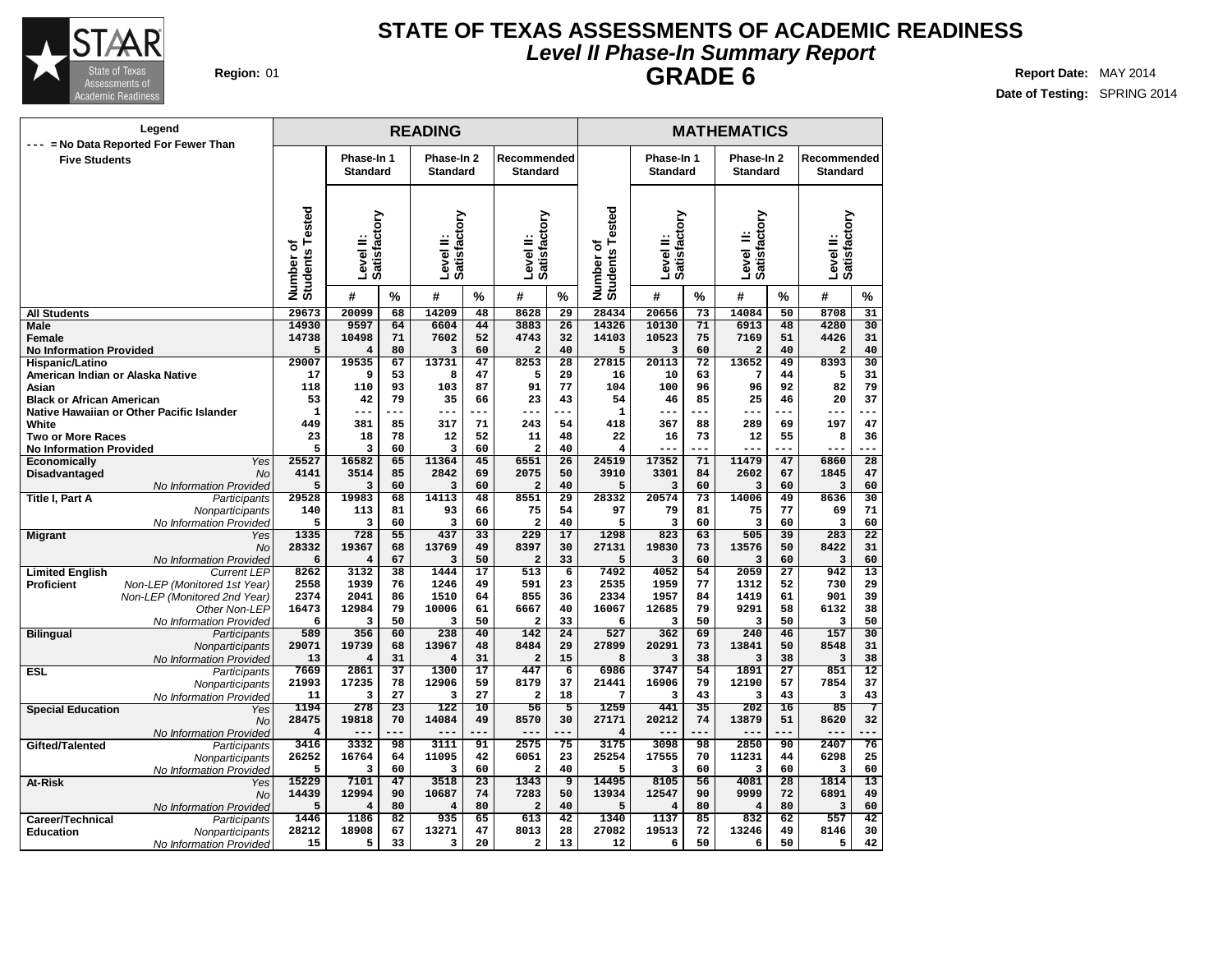

# **Level II Phase-In Summary Report STATE OF TEXAS ASSESSMENTS OF ACADEMIC READINESS L GRADE 6 Region:** 01 **Report** Date: MAY 2014

|                                                | Legend                                    |                              |                               |              | <b>MATHEMATICS</b>            |                 |                                |                |
|------------------------------------------------|-------------------------------------------|------------------------------|-------------------------------|--------------|-------------------------------|-----------------|--------------------------------|----------------|
| <b>Five Students</b>                           | --- = No Data Reported For Fewer Than     |                              | Phase-In 1<br><b>Standard</b> |              | Phase-In 2<br><b>Standard</b> |                 | Recommended<br><b>Standard</b> |                |
|                                                |                                           | Number of<br>Students Tested | Satisfactory<br>Level II:     |              | Level II:<br>Satisfactory     |                 | Level II:<br>Satisfactory      |                |
|                                                |                                           |                              | #                             | %            | #                             | %               | #                              | %              |
| <b>All Students</b>                            |                                           | 797                          | 331                           | 42           | 193                           | 24              | 85                             | 11             |
| Male                                           |                                           | 395                          | 159                           | 40           | 89                            | $\overline{23}$ | 41                             | 10             |
| Female                                         |                                           | 402                          | 172                           | 43           | 104                           | 26              | 44                             | 11             |
| <b>No Information Provided</b>                 |                                           | 0                            | $---$                         | $---$        | ---                           | $---$           | $---$                          | $---$          |
| Hispanic/Latino                                |                                           | 780                          | 325                           | 42           | 190                           | 24              | 83                             | 11             |
| American Indian or Alaska Native               |                                           | $\mathbf{1}$                 | ---                           | $---$        | ---                           | ---             | ---                            | ---            |
| Asian                                          |                                           | 3                            | ---<br>---                    | $---$<br>--- | ---<br>---                    | ---             | ---<br>---                     | ---<br>---     |
| <b>Black or African American</b>               |                                           | $\mathbf 0$<br>$\mathbf 0$   | ---                           | ---          | ---                           | $---$<br>---    | ---                            | ---            |
| White                                          | Native Hawaiian or Other Pacific Islander | 11                           | 3                             | 27           | 1                             | 9               | 0                              | 0              |
|                                                |                                           | $\mathbf 0$                  | ---                           | $---$        |                               |                 | ---                            |                |
| <b>Two or More Races</b>                       |                                           | $\overline{a}$               | ---                           | $---$        | ---<br>---                    | ---<br>$---$    | ---                            | ---<br>$---$   |
| <b>No Information Provided</b><br>Economically | Yes                                       | 734                          | 302                           | 41           | 176                           | 24              | 76                             | 10             |
| Disadvantaged                                  | <b>No</b>                                 | 62                           | 29                            | 47           | 17                            | 27              | 9                              | 15             |
|                                                | No Information Provided                   | $\mathbf{1}$                 | ---                           | ---          | ---                           | ---             | ---                            | ---            |
| Title I, Part A                                | Participants                              | 784                          | 324                           | 41           | 187                           | 24              | 81                             | 10             |
|                                                | Nonparticipants                           | 12                           | 7                             | 58           | 6                             | 50              | $\overline{\mathbf{4}}$        | 33             |
|                                                | No Information Provided                   | $\mathbf{1}$                 |                               |              |                               |                 |                                |                |
| <b>Migrant</b>                                 | Yes                                       | 28                           | 11                            | 39           | 6                             | 21              | $\overline{\mathbf{4}}$        | 14             |
|                                                | <b>No</b>                                 | 767                          | 320                           | 42           | 187                           | 24              | 81                             | 11             |
|                                                | No Information Provided                   | $\overline{a}$               | $---$                         | $---$        | ---                           | ---             | $---$                          | ---            |
| <b>Limited English</b>                         | <b>Current LEP</b>                        | 797                          | 331                           | 42           | 193                           | 24              | 85                             | 11             |
| Proficient                                     | Non-LEP (Monitored 1st Year)              | $\mathbf 0$                  | ---                           | $---$        | ---                           | $---$           | ---                            | $---$          |
|                                                | Non-LEP (Monitored 2nd Year)              | 0                            | ---                           | $---$        | ---                           | ---             | ---                            | ---            |
|                                                | Other Non-LEP                             | 0                            | ---                           | ---          | ---                           | ---             | ---                            | ---            |
|                                                | No Information Provided                   | 0                            | ---                           | ---          | ---                           | $---$           | ---                            | ---            |
| <b>Bilingual</b>                               | Participants                              | 57                           | 31                            | 54           | 19                            | 33              | 11                             | 19             |
|                                                | Nonparticipants                           | 734                          | 300                           | 41           | 174                           | 24              | 74                             | 10             |
|                                                | No Information Provided                   | 6                            | 0                             | $\Omega$     | 0                             | $\mathbf 0$     | $\mathbf 0$                    | 0              |
| <b>ESL</b>                                     | Participants                              | 717                          | 296                           | 41           | 173                           | 24              | 73                             | 10             |
|                                                | Nonparticipants                           | 75                           | 35                            | 47           | 20                            | 27              | 12                             | 16             |
|                                                | No Information Provided                   | 5                            | 0                             | $\Omega$     | 0                             | $\Omega$        | 0                              | 0              |
| <b>Special Education</b>                       | Yes                                       | $\overline{2}$               | $- - -$                       | ---          | $- - -$                       | ---             | $- - -$                        | ---            |
|                                                | No                                        | 794                          | 331<br>$---$                  | 42<br>$---$  | 193<br>---                    | 24<br>$---$     | 85<br>$---$                    | 11<br>$---$    |
| Gifted/Talented                                | No Information Provided                   | 1<br>$\overline{4}$          | ---                           | $---$        | ---                           | ---             | ---                            | ---            |
|                                                | Participants                              | 792                          | 328                           | 41           | 190                           | 24              | 83                             | 10             |
|                                                | Nonparticipants                           | 1                            | $---$                         | ---          | ---                           | $- - -$         | $- - -$                        | $---$          |
| At-Risk                                        | No Information Provided<br>Yes            | 753                          | 325                           | 43           | 190                           | 25              | 84                             | 11             |
|                                                | No                                        | 43                           | 6                             | 14           | 3                             | $\overline{7}$  | $\mathbf{1}$                   | $\overline{a}$ |
|                                                | No Information Provided                   | $\mathbf{1}$                 |                               | ---          | ---                           | ---             | ---                            |                |
| Career/Technical                               | Participants                              | $\overline{27}$              | 13                            | 48           | 7                             | 26              | $\overline{a}$                 | 7              |
| <b>Education</b>                               | Nonparticipants                           | 766                          | 318                           | 42           | 186                           | 24              | 83                             | 11             |
|                                                | No Information Provided                   | 4                            | $- - -$                       | $- - -$      | ---                           | ---             | $- - -$                        | ---            |
|                                                |                                           |                              |                               |              |                               |                 |                                |                |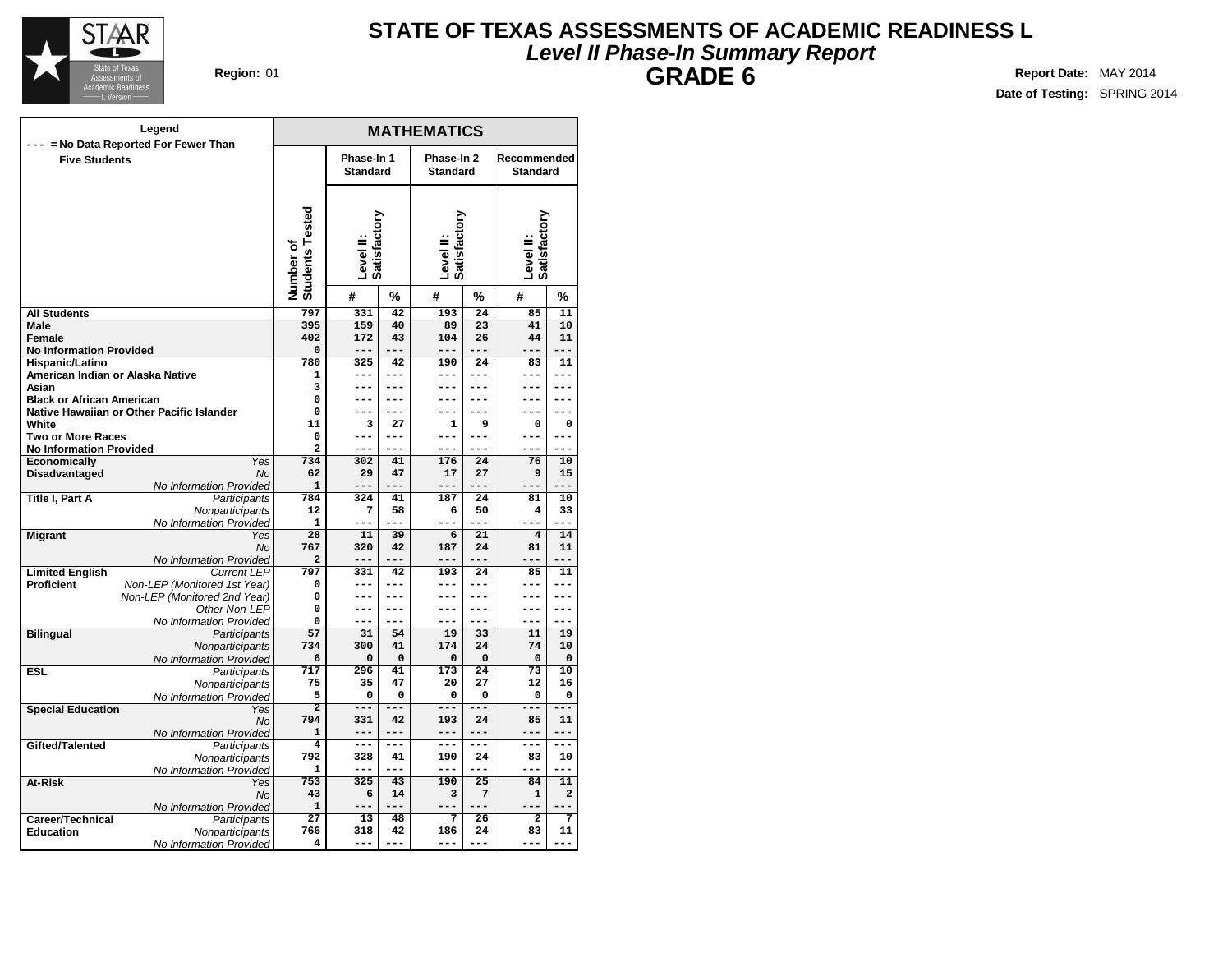

## **Level II Phase-In Summary Report STATE OF TEXAS ASSESSMENTS OF ACADEMIC READINESS MODIFIED GRADE 6 Region:** 01 **Report** Date: MAY 2014

| Region: 01 |  |
|------------|--|
|            |  |

| Legend                                                                  |                                        |                           |                       | <b>READING</b>            |                       |                           |                       |                                   |                           | <b>MATHEMATICS</b><br>Phase-In 2<br>Phase-In 1 |                                |            |                           |                       |
|-------------------------------------------------------------------------|----------------------------------------|---------------------------|-----------------------|---------------------------|-----------------------|---------------------------|-----------------------|-----------------------------------|---------------------------|------------------------------------------------|--------------------------------|------------|---------------------------|-----------------------|
| --- = No Data Reported For Fewer Than<br><b>Five Students</b>           |                                        | Phase-In 1                |                       | Phase-In 2                |                       | Recommended               |                       |                                   |                           |                                                |                                |            | Recommended               |                       |
|                                                                         |                                        | <b>Standard</b>           |                       | <b>Standard</b>           |                       | <b>Standard</b>           |                       |                                   | <b>Standard</b>           |                                                | <b>Standard</b>                |            | <b>Standard</b>           |                       |
|                                                                         |                                        |                           |                       |                           |                       |                           |                       |                                   |                           |                                                |                                |            |                           |                       |
|                                                                         | Number of<br>Students Tested           | Level II:<br>Satisfactory |                       | Satisfactory<br>Level II: |                       | Level II:<br>Satisfactory |                       | ested<br>Number of<br>Students Te | Level II:<br>Satisfactory |                                                | Level II:<br>Satisfactory<br>≝ |            | Level II:<br>Satisfactory |                       |
|                                                                         |                                        | #                         | $\%$                  | #                         | $\%$                  | #                         | %                     |                                   | #                         | $\%$                                           | #                              | %          | #                         | $\%$                  |
| <b>All Students</b>                                                     | 1162                                   | 644                       | $\overline{55}$       | 458                       | 39                    | 275                       | $\overline{24}$       | 1093                              | 614                       | 56                                             | 448                            | 41         | 345                       | $\overline{32}$       |
| Male<br>Female                                                          | 785<br>376                             | 415<br>228                | $\overline{53}$<br>61 | 290<br>167                | $\overline{37}$<br>44 | 177<br>97                 | $\overline{23}$<br>26 | 729<br>363                        | 407<br>206                | 56<br>57                                       | 299<br>148                     | 41<br>41   | 234<br>110                | $\overline{32}$<br>30 |
| <b>No Information Provided</b>                                          | $\mathbf{1}$                           | $- -$                     | ---                   | $- -$                     |                       | ---                       |                       | 1                                 | $---$                     | ---                                            | $---$                          | ---        | $- -$                     |                       |
| Hispanic/Latino                                                         | 1140                                   | 631                       | 55                    | 449                       | 39                    | 269                       | 24                    | 1071                              | 602                       | 56                                             | 439                            | 41         | 338                       | 32                    |
| American Indian or Alaska Native                                        | 0                                      | ---                       | ---                   | $---$                     | ---                   | ---                       | ---                   | 0                                 | $---$                     | ---                                            | $---$                          | ---        | ---                       | ---                   |
| Asian                                                                   | 1                                      | ---                       | $---$                 | ---                       | ---                   | ---                       | $---$                 | 1                                 | ---                       | ---                                            | $---$                          | ---        | ---                       | $--$                  |
| <b>Black or African American</b>                                        | $\overline{\mathbf{2}}$<br>$\mathbf 0$ | --<br>---                 | $---$<br>$---$        | $- -$<br>$---$            | ---<br>---            | ---<br>---                | ---<br>$---$          | $\mathbf 2$<br>$\mathbf 0$        | ---<br>---                | ---<br>---                                     | ---<br>---                     | ---<br>--- | --<br>---                 | $-$<br>---            |
| Native Hawaiian or Other Pacific Islander<br>White                      | 16                                     | 10                        | 63                    | 7                         | 44                    | 5                         | 31                    | 16                                | 9                         | 56                                             | 7                              | 44         | 5                         | 31                    |
| <b>Two or More Races</b>                                                | $\overline{\mathbf{2}}$                | ---                       | $---$                 | ---                       | ---                   | ---                       | $---$                 | $\mathbf 2$                       | ---                       | ---                                            | $--$                           | $---$      | $---$                     | $---$                 |
| <b>No Information Provided</b>                                          | $\mathbf{1}$                           | ---                       | ---                   | $- -$                     |                       | ---                       |                       | $\mathbf{1}$                      | ---                       | ---                                            | ---                            | ---        | ---                       |                       |
| Economically<br>Yes                                                     | 1085                                   | 602                       | 55                    | 426                       | 39                    | 251                       | $\overline{23}$       | 1015                              | 571                       | 56                                             | 417                            | 41         | 325                       | 32                    |
| Disadvantaged<br><b>No</b>                                              | 76                                     | 41<br>---                 | 54<br>---             | 31<br>$---$               | 41                    | 23<br>---                 | 30<br>---             | 77                                | 42                        | 55<br>---                                      | 30<br>$---$                    | 39<br>---  | 19<br>---                 | 25<br>---             |
| No Information Provided<br>Title I, Part A<br>Participants              | $\mathbf{1}$<br>1154                   | 638                       | 55                    | 455                       | 39                    | 272                       | 24                    | 1<br>1085                         | $---$<br>608              | 56                                             | 443                            | 41         | 340                       | 31                    |
| Nonparticipants                                                         | 7                                      | 5                         | 71                    | $\overline{\mathbf{2}}$   | 29                    | $\overline{\mathbf{2}}$   | 29                    | 7                                 | 5                         | 71                                             | 4                              | 57         | 4                         | 57                    |
| No Information Provided                                                 | 1                                      | ---                       | ---                   | $---$                     |                       | ---                       |                       | $\mathbf{1}$                      | $- -$                     | ---                                            | ---                            | ---        | ---                       |                       |
| <b>Migrant</b><br>Yes                                                   | 91                                     | 51                        | 56                    | 32                        | 35                    | 22                        | $\overline{24}$       | 80                                | 49                        | 61                                             | 37                             | 46         | 33                        | 41                    |
| No                                                                      | 1070                                   | 592                       | 55                    | 425                       | 40                    | 252                       | 24                    | 1012                              | 564                       | 56                                             | 410                            | 41         | 311                       | 31                    |
| No Information Provided<br><b>Limited English</b><br><b>Current LEP</b> | $\mathbf{1}$<br>588                    | ---<br>307                | ---<br>52             | $---$<br>224              | 38                    | $---$<br>129              | ---<br>22             | $\mathbf{1}$<br>529               | $---$<br>298              | ---<br>56                                      | $---$<br>218                   | ---<br>41  | $---$<br>168              | ---<br>32             |
| Proficient<br>Non-LEP (Monitored 1st Year)                              | 78                                     | 49                        | 63                    | 35                        | 45                    | 23                        | 29                    | 72                                | 41                        | 57                                             | 29                             | 40         | 25                        | 35                    |
| Non-LEP (Monitored 2nd Year)                                            | 30                                     | 15                        | 50                    | 9                         | 30                    | 5                         | 17                    | 28                                | 16                        | 57                                             | 14                             | 50         | 10                        | 36                    |
| Other Non-LEP                                                           | 465                                    | 272                       | 58                    | 189                       | 41                    | 117                       | 25                    | 463                               | 258                       | 56                                             | 186                            | 40         | 141                       | 30                    |
| No Information Provided                                                 | 1                                      | ---                       | ---                   | $---$                     |                       | ---                       |                       | 1                                 | $---$                     | ---                                            | ---                            |            | ---                       |                       |
| <b>Bilingual</b><br>Participants                                        | 23                                     | 17                        | 74<br>55              | 13<br>444                 | 57                    | 10<br>264                 | 43<br>23              | 20                                | 14                        | 70                                             | 13                             | 65         | 11<br>333                 | 55                    |
| Nonparticipants<br>No Information Provided                              | 1138<br>$\mathbf{1}$                   | 626<br>---                | ---                   |                           | 39                    | ---                       |                       | 1072<br>$\mathbf 1$               | 599<br>$---$              | 56<br>---                                      | 434<br>$---$                   | 40         | $---$                     | 31                    |
| <b>ESL</b><br>Participants                                              | 536                                    | 272                       | 51                    | 199                       | 37                    | 112                       | 21                    | 481                               | 268                       | 56                                             | 192                            | 40         | 145                       | 30                    |
| Nonparticipants                                                         | 625                                    | 371                       | 59                    | 258                       | 41                    | 162                       | 26                    | 611                               | 345                       | 56                                             | 255                            | 42         | 199                       | 33                    |
| No Information Provided                                                 | $\mathbf{1}$                           | ---                       | ---                   | $- -$                     |                       | ---                       |                       | $\mathbf{1}$                      | $---$                     | ---                                            | $---$                          | ---        | $--$                      |                       |
| <b>Special Education</b><br>Yes                                         | 1162                                   | 644<br>---                | 55<br>---             | 458<br>$---$              | 39                    | 275<br>---                | 24                    | 1093                              | 614<br>$-- -$             | 56<br>---                                      | 448<br>$---$                   | 41<br>---  | 345<br>$- -$              | 32<br>---             |
| <b>No</b><br>No Information Provided                                    | 0<br>0                                 | ---                       | ---                   | $---$                     | ---<br>---            | ---                       | $---$<br>$---$        | $\mathbf 0$<br>$\mathbf 0$        | $---$                     | ---                                            | $---$                          | ---        | $---$                     | $---$                 |
| Gifted/Talented<br>Participants                                         | $\overline{2}$                         | $---$                     | ---                   | $---$                     | ---                   | $---$                     | $---$                 | $\overline{2}$                    | $---$                     | ---                                            | $- - -$                        | ---        | ---                       | ---                   |
| Nonparticipants                                                         | 1159                                   | 642                       | 55                    | 456                       | 39                    | 273                       | 24                    | 1090                              | 612                       | 56                                             | 447                            | 41         | 344                       | 32                    |
| No Information Provided                                                 | 1                                      | ---                       | ---                   | $- - -$                   | ---                   | ---                       |                       | $\mathbf{1}$                      | ---                       | ---                                            | $- -$                          | ---        | ---                       | ---                   |
| At-Risk<br>Yes                                                          | 1033                                   | 563                       | 55                    | 399                       | 39                    | 233                       | $\overline{23}$       | 966                               | 536                       | 55                                             | 388                            | 40         | 296                       | 31                    |
| No                                                                      | 128<br>$\mathbf{1}$                    | 80<br>---                 | 63<br>---             | 58<br>$- - -$             | 45<br>---             | 41<br>---                 | 32<br>---             | 126<br>$\mathbf 1$                | 77<br>$---$               | 61<br>---                                      | 59<br>$---$                    | 47<br>---  | 48<br>$- -$               | 38<br>---             |
| No Information Provided<br>Career/Technical<br>Participants             | 51                                     | $\overline{22}$           | 43                    | 17                        | 33                    | $\overline{12}$           | 24                    | 52                                | 25                        | 48                                             | 18                             | 35         | 11                        | 21                    |
| <b>Education</b><br>Nonparticipants                                     | 1110                                   | 621                       | 56                    | 440                       | 40                    | 262                       | 24                    | 1040                              | 588                       | 57                                             | 429                            | 41         | 333                       | 32                    |
| No Information Provided                                                 | 1                                      | ---                       | ---                   | $---$                     |                       | ---                       | ---                   | $\mathbf 1$                       | $---$                     | ---                                            | ---                            |            | ---                       | ---                   |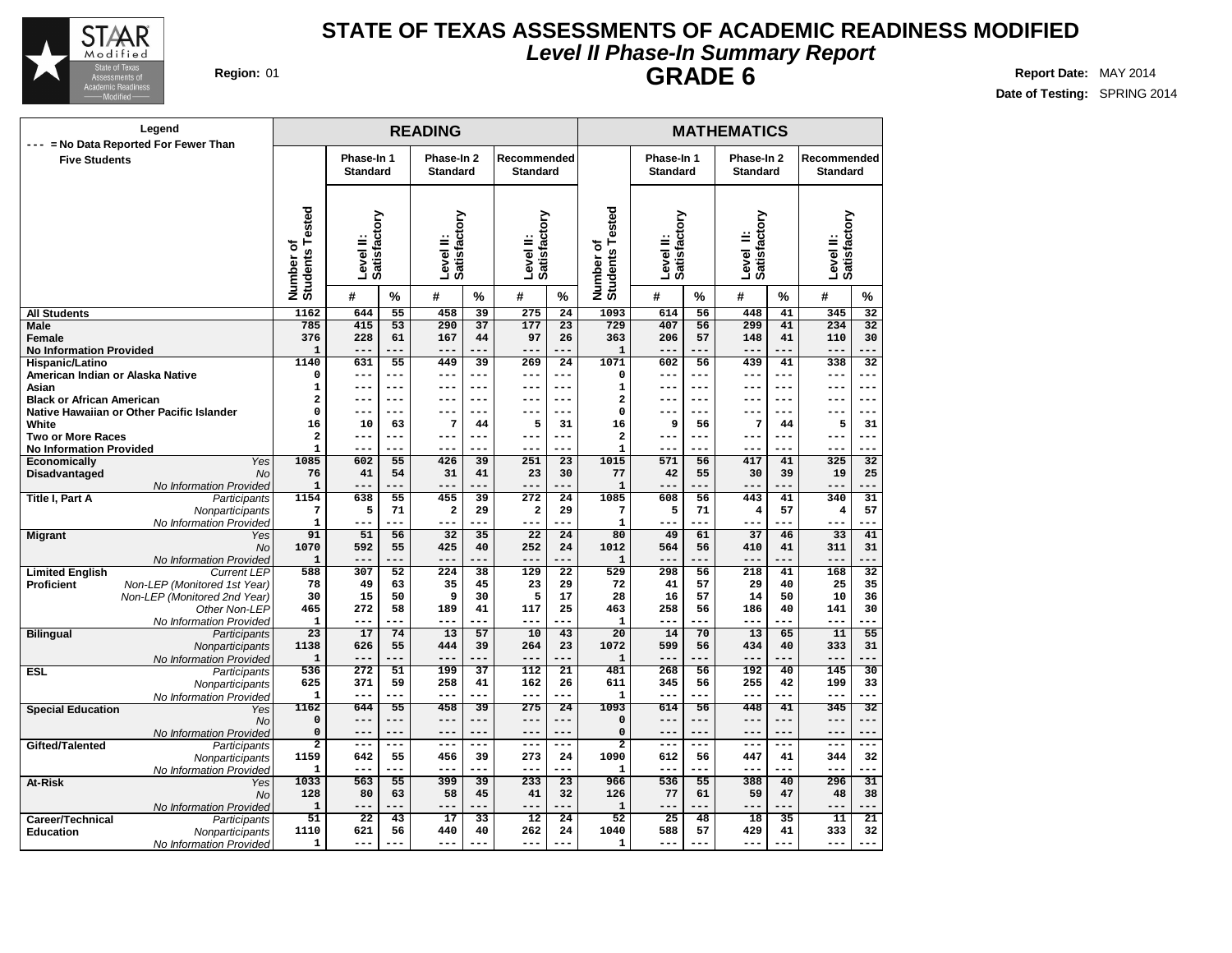

## **Level II Phase-In Summary Report STATE OF TEXAS ASSESSMENTS OF ACADEMIC READINESS GRADE 7 Region:** 01 **Report** Date: MAY 2014

|                                                            | Legend                                             |                            |                                                        |           | <b>READING</b>                |           |                                |                               |                              |                               |          | <b>MATHEMATICS</b>            |           |                                |                 |                                          |                               |          | <b>WRITING</b>                |                 |                                |                               |
|------------------------------------------------------------|----------------------------------------------------|----------------------------|--------------------------------------------------------|-----------|-------------------------------|-----------|--------------------------------|-------------------------------|------------------------------|-------------------------------|----------|-------------------------------|-----------|--------------------------------|-----------------|------------------------------------------|-------------------------------|----------|-------------------------------|-----------------|--------------------------------|-------------------------------|
|                                                            | --- = No Data Reported For Fewer Than              |                            |                                                        |           |                               |           |                                |                               |                              |                               |          |                               |           |                                |                 |                                          |                               |          |                               |                 |                                |                               |
| <b>Five Students</b>                                       |                                                    |                            | Phase-In 1<br><b>Standard</b>                          |           | Phase-In 2<br><b>Standard</b> |           | Recommended<br><b>Standard</b> |                               |                              | Phase-In 1<br><b>Standard</b> |          | Phase-In 2<br><b>Standard</b> |           | Recommended<br><b>Standard</b> |                 |                                          | Phase-In 1<br><b>Standard</b> |          | Phase-In 2<br><b>Standard</b> |                 | Recommended<br><b>Standard</b> |                               |
|                                                            |                                                    |                            |                                                        |           |                               |           |                                |                               |                              |                               |          |                               |           |                                |                 |                                          |                               |          |                               |                 |                                |                               |
|                                                            |                                                    | sted<br>ā<br>ö<br>Number o | δŅ<br><b>Satisfact</b><br>≝<br>$\overline{\Phi}$<br>ےّ |           | Level II:<br>Satisfactory     |           | Level II:<br>Satisfactory      |                               | Number of<br>Students Tested | δ<br>ಕ<br>Level<br>Satisfa    |          | Level II:<br>Satisfactory     |           | Level II:<br>Satisfactory      |                 | ested<br>۴<br>ত<br>Number of<br>Students | Satisfactory<br>Level II:     |          | Level II:<br>Satisfactory     |                 | Satisfactory<br>Level II:      |                               |
|                                                            |                                                    |                            | #                                                      | %         | #                             | %         | #                              | %                             |                              | #                             | %        | #                             | %         | #                              | %               |                                          | #                             | $\%$     | #                             | $\frac{9}{6}$   | #                              | $\%$                          |
| <b>All Students</b>                                        |                                                    | 30589                      | 19969                                                  | 65        | 13890                         | 45        | 8448                           | 28                            | 29099                        | 17892                         | 61       | 12411                         | 43        | 7236                           | 25              | 30595                                    | 19459                         | 64       | 13044                         | 43              | 6763                           | 22                            |
| <b>Male</b>                                                |                                                    | 15433                      | 9427                                                   | 61        | 6549                          | 42        | 3961                           | 26                            | 14698                        | 8839                          | 60       | 6190                          | 42        | 3688                           | 25              | 15412                                    | 8574                          | 56       | 5374                          | 35              | 2561                           | 17                            |
| Female<br><b>No Information Provided</b>                   |                                                    | 15153<br>3                 | 10541<br>---                                           | 70        | 7340<br>$- -$                 | 48<br>--- | 4486<br>$- -$                  | 30                            | 14398<br>3                   | 9051<br>$- -$                 | 63       | 6220<br>$- -$                 | 43<br>--- | 3548<br>$---$                  | 25<br>---       | 15182                                    | 10885<br>$- -$                | 72       | 7670<br>$- -$                 | 51              | 4202<br>---                    | 28<br>---                     |
| Hispanic/Latino                                            |                                                    | 29856                      | 19348                                                  | 65        | 13353                         | 45        | 8039                           | 27                            | 28449                        | 17374                         | 61       | 11976                         | 42        | 6892                           | 24              | 29862                                    | 18850                         | 63       | 12544                         | 42              | 6420                           | 21                            |
| American Indian or Alaska Native                           |                                                    | 18                         | 15                                                     | 83        | 12                            | 67        | 5                              | 28                            | 16                           | 10                            | 63       | 7                             | 44        | 4                              | 25              | 18                                       | 14                            | 78       | 12                            | 67              | -7                             | 39                            |
| Asian                                                      |                                                    | 141                        | 130                                                    | 92        | 125                           | 89        | 106                            | 75                            | 104                          | 101                           | 97       | 89                            | 86        | 79                             | 76              | 141                                      | 129                           | 91       | 120                           | 85              | 95                             | 67                            |
| <b>Black or African American</b>                           |                                                    | 59                         | 45                                                     | 76        | 32                            | 54        | 16                             | 27                            | 55                           | 34                            | 62       | 24                            | 44        | 16                             | 29              | 59                                       | 46                            | 78       | 31                            | 53              | 15                             | 25                            |
|                                                            | Native Hawaiian or Other Pacific Islander          | 8                          | $\overline{7}$                                         | 88        | 7                             | 88        | 5                              | 63                            | 8                            | 6                             | 75       | -6                            | 75        | 5                              | 63              | 8                                        | -8                            | 100      | 7                             | 88              | $\overline{4}$                 | 50                            |
| White                                                      |                                                    | 479                        | 399                                                    | 83        | 342                           | 71        | 265                            | 55                            | 442                          | 352                           | 80       | 296                           | 67        | 232                            | 52              | 479                                      | 393                           | 82       | 315                           | 66              | 211                            | 44                            |
| <b>Two or More Races</b><br><b>No Information Provided</b> |                                                    | 20<br>8                    | 20<br>5                                                | 100<br>63 | 15<br>4                       | 75<br>50  | 10<br>2                        | 50<br>25                      | 17<br>8                      | 12<br>3                       | 71<br>38 | 10<br>3                       | 59<br>38  | $\overline{7}$<br>$\mathbf{1}$ | 41<br>13        | 20                                       | 17<br>$\overline{2}$          | 85<br>25 | 14<br>1                       | 70<br>13        | 11<br>$\mathbf{0}$             | 55<br>0                       |
| <b>Economically</b>                                        | Yes                                                | 26151                      | 16270                                                  | 62        | 10835                         | 41        | 6259                           | 24                            | 24975                        | 14660                         | 59       | 9896                          | 40        | 5508                           | $\overline{22}$ | 26169                                    | 15836                         | 61       | 10154                         | $\overline{39}$ | 4896                           | 19                            |
| Disadvantaged                                              | <b>No</b>                                          | 4430                       | 3694                                                   | 83        | 3051                          | 69        | 2187                           | 49                            | 4116                         | 3229                          | 78       | 2512                          | 61        | 1727                           | 42              | 4418                                     | 3621                          | 82       | 2889                          | 65              | 1867                           | 42                            |
|                                                            | <b>No Information Provided</b>                     | 8                          | F                                                      | 63        | 4                             | 50        | 2                              | 25                            | 8                            | 3                             | 38       | 3                             | 38        | 1                              | 13              |                                          | $\overline{2}$                | 25       | 1                             | 13              | $\mathfrak{c}$                 | $\Omega$                      |
| Title I, Part A                                            | Participants                                       | 30534                      | 19940                                                  | 65        | 13870                         | 45        | 8434                           | 28                            | 29016                        | 17842                         | 61       | 12368                         | 43        | 7198                           | 25              | 30537                                    | 19432                         | 64       | 13031                         | 43              | 6757                           | $\overline{22}$               |
|                                                            | Nonparticipants                                    | 47                         | 24                                                     | 51        | 16                            | 34        | 12                             | 26                            | 75                           | 47                            | 63       | 40                            | 53        | 37                             | 49              | 49                                       | 24                            | 49       | 12                            | 24              | 6                              | 12                            |
|                                                            | No Information Provided                            | 8                          | 5                                                      | 63        | 4                             | 50        | $\overline{\mathbf{2}}$        | 25                            | 8                            | 3                             | 38       | $\overline{\mathbf{3}}$       | 38        | 1                              | 13              | 9                                        | $\overline{\mathbf{3}}$       | 33       | $\mathbf{1}$                  | 11              | $\mathbf{0}$                   | $\mathbf 0$                   |
| <b>Migrant</b>                                             | Yes                                                | 1387                       | 730                                                    | 53        | 442                           | 32        | 241                            | 17                            | 1347                         | 674                           | 50       | 426                           | 32        | 226                            | 17              | 1396                                     | 704                           | 50       | 388                           | 28              | 168                            | 12                            |
|                                                            | <b>No</b>                                          | 29194                      | 19234                                                  | 66        | 13444                         | 46        | 8205                           | 28                            | 27744                        | 17215                         | 62       | 11982                         | 43        | 7009                           | 25              | 29190                                    | 18752                         | 64       | 12655                         | 43              | 6595                           | 23                            |
|                                                            | No Information Provideo                            | 8                          | 5                                                      | 63        | 4                             | 50        | 2<br>314                       | 25                            | 8                            | 3                             | 38       | 3<br>1239                     | 38        | 1                              | 13              | -9                                       | -3<br>1905                    | 33       | $\mathbf{1}$                  | 11              | $\Omega$                       | $\mathbf{0}$                  |
| <b>Limited English</b><br><b>Proficient</b>                | <b>Current LEF</b><br>Non-LEP (Monitored 1st Year) | 7242<br>574                | 2050<br>437                                            | 28<br>76  | 894<br>279                    | 12<br>49  | 146                            | $\overline{\mathbf{4}}$<br>25 | 6340<br>589                  | 2375<br>399                   | 37<br>68 | 283                           | 20<br>48  | 536<br>173                     | 8<br>29         | 7248<br>569                              | 411                           | 26<br>72 | 715<br>251                    | 10<br>44        | 170<br>102                     | $\overline{\mathbf{2}}$<br>18 |
|                                                            | Non-LEP (Monitored 2nd Year)                       | 2230                       | 1504                                                   | 67        | 853                           | 38        | 437                            | 20                            | 2221                         | 1356                          | 61       | 877                           | 39        | 474                            | 21              | 2235                                     | 1462                          | 65       | 849                           | 38              | 369                            | 17                            |
|                                                            | Other Non-LEP                                      | 20535                      | 15973                                                  | 78        | 11860                         | 58        | 7549                           | 37                            | 19941                        | 13759                         | 69       | 10009                         | 50        | 6052                           | 30              | 20534                                    | 15679                         | 76       | 11228                         | 55              | 6122                           | 30                            |
|                                                            | No Information Provided                            | 8                          | 5                                                      | 63        | 4                             | 50        | 2                              | 25                            | 8                            | 3                             | 38       | 3                             | 38        | $\mathbf{1}$                   | 13              | 9                                        | $\overline{2}$                | 22       | $\mathbf{1}$                  | 11              | $\mathbf{0}$                   | 0                             |
| <b>Bilingual</b>                                           | Participants                                       | 763                        | 435                                                    | 57        | 297                           | 39        | 175                            | 23                            | 679                          | 315                           | 46       | 204                           | 30        | 96                             | 14              | 762                                      | 397                           | 52       | 251                           | 33              | 126                            | 17                            |
|                                                            | Nonparticipants                                    | 29808                      | 19529                                                  | 66        | 13589                         | 46        | 8271                           | 28                            | 28412                        | 17574                         | 62       | 12204                         | 43        | 7139                           | 25              | 29814                                    | 19060                         | 64       | 12792                         | 43              | 6637                           | 22                            |
|                                                            | No Information Provided                            | 18                         | 5                                                      | 28        | 4                             | 22        | $\overline{\mathbf{2}}$        | 11                            | 8                            | $\overline{3}$                | 38       | -3                            | 38        | $\mathbf{1}$                   | 13              | 19                                       | $\overline{2}$                | 11       | 1                             | 5               | $\Omega$                       | $\Omega$                      |
| <b>ESL</b>                                                 | Participants                                       | 6690                       | 1918                                                   | 29        | 838                           | 13        | 291                            | $\overline{\mathbf{4}}$       | 5821                         | 2233                          | 38       | 1160                          | 20        | 506                            | 9               | 6697                                     | 1792                          | 27       | 681                           | 10              | 167                            | $\overline{a}$                |
|                                                            | Nonparticipants                                    | 23881                      | 18046                                                  | 76        | 13048                         | 55        | 8155                           | 34                            | 23270                        | 15656                         | 67       | 11248                         | 48        | 6729                           | 29              | 23879                                    | 17665                         | 74       | 12362                         | 52              | 6596                           | 28                            |
|                                                            | No Information Provided                            | 18                         | -5                                                     | 28        | 4                             | 22        | $\overline{\mathbf{2}}$        | 11                            | 8                            | 3                             | 38       | $\overline{\mathbf{3}}$       | 38        | 1                              | 13              | 19                                       | $\overline{\mathbf{2}}$       | 11       | - 1                           | 5               | 0                              | $\mathbf 0$                   |
| <b>Special Education</b>                                   | Yes                                                | 1213<br>29368              | 300<br>19664                                           | 25<br>67  | 139<br>13747                  | 11<br>47  | 63<br>8383                     | 5<br>29                       | 1238<br>27853                | 342<br>17547                  | 28<br>63 | 151<br>12257                  | 12<br>44  | 66<br>7169                     | 5<br>26         | 1200<br>29386                            | 226<br>19231                  | 19<br>65 | 102<br>12941                  | و<br>44         | 37<br>6726                     | 3<br>23                       |
|                                                            | <b>No</b><br>No Information Provided               | 8                          | 5                                                      | 63        | 4                             | 50        | $\overline{2}$                 | 25                            | 8                            | 3                             | 38       | 3                             | 38        | $\mathbf{1}$                   | 13              | 9                                        | $\overline{\mathbf{2}}$       | 22       | $\mathbf{1}$                  | 11              | $\Omega$                       | $\mathbf 0$                   |
| Gifted/Talented                                            | Participants                                       | 3441                       | 3327                                                   | 97        | 3084                          | 90        | 2548                           | 74                            | 3179                         | 3021                          | 95       | 2731                          | 86        | 2130                           | 67              | 3444                                     | 3344                          | 97       | 3040                          | 88              | 2217                           | 64                            |
|                                                            | Nonparticipants                                    | 27139                      | 16636                                                  | 61        | 10801                         | 40        | 5897                           | 22                            | 25912                        | 14868                         | 57       | 9677                          | 37        | 5105                           | 20              | 27143                                    | 16113                         | 59       | 10003                         | 37              | 4546                           | 17                            |
|                                                            | No Information Provideo                            | 9                          | 6                                                      | 67        | 5                             | 56        | 3                              | 33                            | 8                            | 3                             | 38       | 3                             | 38        | $\mathbf{1}$                   | 13              | 8                                        | 2                             | 25       | -1                            | 13              | - 0                            | 0                             |
| At-Risk                                                    | Yes                                                | 16897                      | 7431                                                   | 44        | 3498                          | 21        | 1290                           | 8                             | 15948                        | 6543                          | 41       | 3315                          | 21        | 1289                           | 8               | 16901                                    | 7120                          | 42       | 3219                          | 19              | 909                            | $\overline{5}$                |
|                                                            | No                                                 | 13684                      | 12533                                                  | 92        | 10388                         | 76        | 7156                           | 52                            | 13143                        | 11346                         | 86       | 9093                          | 69        | 5946                           | 45              | 13685                                    | 12337                         | 90       | 9824                          | 72              | 5854                           | 43                            |
|                                                            | No Information Provideo                            | 8                          | 5                                                      | 63        | 4                             | 50        |                                | 25                            | 8                            | 3                             | 38       | 3                             | 38        | 1                              | 13              |                                          | $\overline{2}$                | 22       | 1                             | 11              | $\mathfrak{c}$                 | $\Omega$                      |
| Career/Technical                                           | Participants                                       | 4667                       | 3247                                                   | 70        | 2271                          | 49        | 1383                           | 30                            | 4530                         | 2921                          | 64       | 2065                          | 46        | 1221                           | 27              | 4665                                     | 3223                          | 69       | 2189                          | 47              | 1135                           | 24                            |
| <b>Education</b>                                           | Nonparticipants                                    | 25912                      | 16717                                                  | 65        | 11615                         | 45        | 7063                           | 27                            | 24559                        | 14968                         | 61       | 10343                         | 42        | 6014                           | 24              | 25920                                    | 16234                         | 63       | 10854                         | 42              | 5628                           | 22                            |
|                                                            | No Information Provided                            | 10                         | 5                                                      | 50        | 4                             | 40        | $\overline{2}$                 | 20                            | 10                           | 3                             | 30       | 3                             | 30        | $\mathbf{1}$                   | 10              | 10                                       | $\overline{2}$                | 20       | $\mathbf{1}$                  | 10              | $\Omega$                       | $\Omega$                      |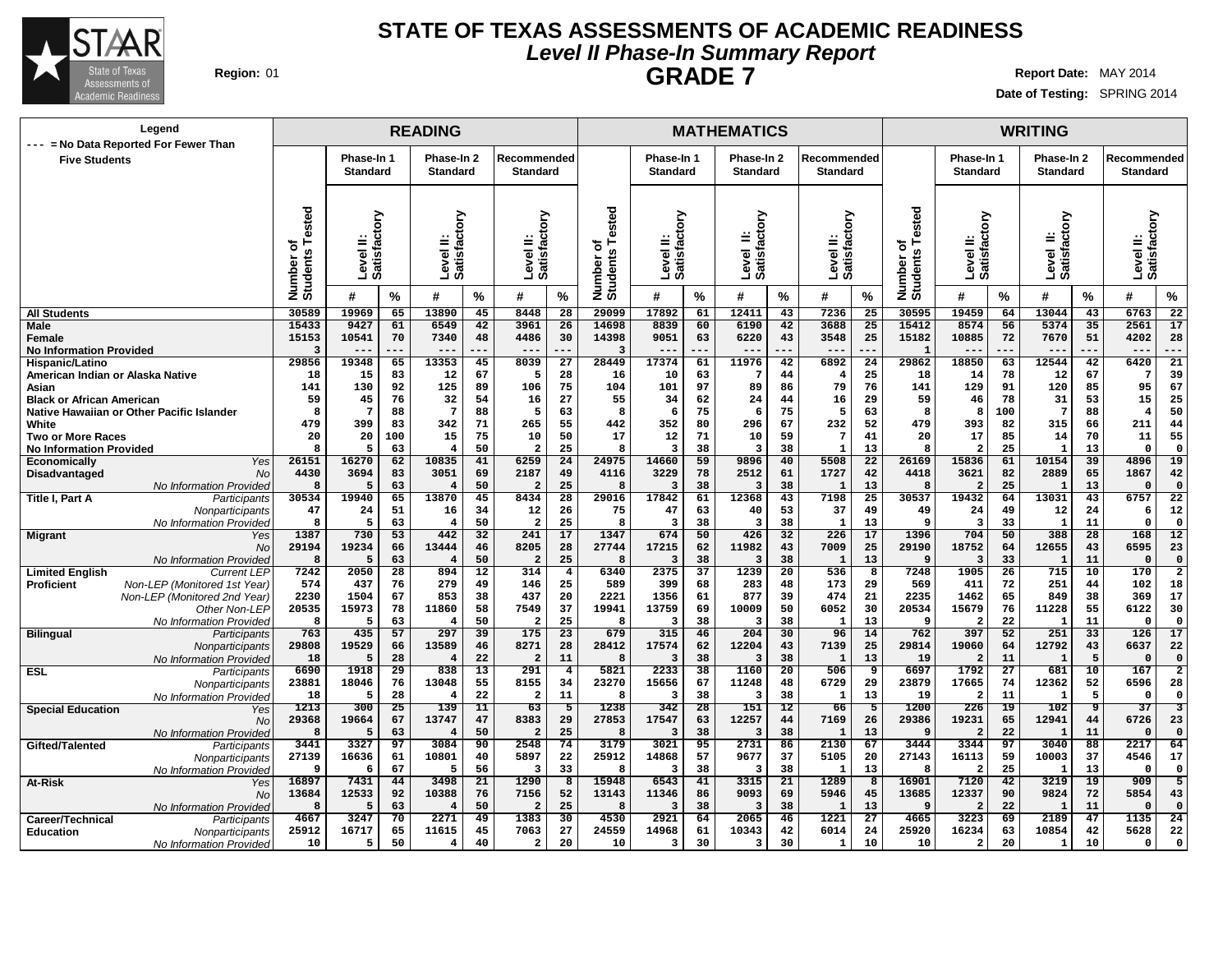

## **Level II Phase-In Summary Report STATE OF TEXAS ASSESSMENTS OF ACADEMIC READINESS L GRADE 7 Region:** 01 **Report** Date: MAY 2014

|                                                            | Legend                                        | <b>MATHEMATICS</b>           |                           |                |                           |               |                                |                         |  |  |  |  |  |
|------------------------------------------------------------|-----------------------------------------------|------------------------------|---------------------------|----------------|---------------------------|---------------|--------------------------------|-------------------------|--|--|--|--|--|
|                                                            | --- = No Data Reported For Fewer Than         | Phase-In 1<br>Phase-In 2     |                           |                |                           |               |                                |                         |  |  |  |  |  |
| <b>Five Students</b>                                       |                                               |                              | <b>Standard</b>           |                | <b>Standard</b>           |               | Recommended<br><b>Standard</b> |                         |  |  |  |  |  |
|                                                            |                                               |                              |                           |                |                           |               |                                |                         |  |  |  |  |  |
|                                                            |                                               |                              |                           |                |                           |               |                                |                         |  |  |  |  |  |
|                                                            |                                               | Number of<br>Students Tested |                           |                | Level II:<br>Satisfactory |               |                                |                         |  |  |  |  |  |
|                                                            |                                               |                              |                           |                |                           |               | Level II:<br>Satisfactory      |                         |  |  |  |  |  |
|                                                            |                                               |                              |                           |                |                           |               |                                |                         |  |  |  |  |  |
|                                                            |                                               |                              | Satisfactory<br>Level II: |                |                           |               |                                |                         |  |  |  |  |  |
|                                                            |                                               |                              |                           |                |                           |               |                                |                         |  |  |  |  |  |
|                                                            |                                               |                              | #                         | %              | #                         | %             | #                              | %                       |  |  |  |  |  |
| <b>All Students</b>                                        |                                               | 930                          | 322                       | 35             | 170                       | 18            | 72                             | 8                       |  |  |  |  |  |
| Male                                                       |                                               | 513                          | 180                       | 35             | 96                        | 19            | 40                             | $\overline{\mathbf{8}}$ |  |  |  |  |  |
| Female                                                     |                                               | 417                          | 142<br>$---$              | 34             | 74<br>$---$               | 18<br>$- - -$ | 32<br>---                      | 8                       |  |  |  |  |  |
| <b>No Information Provided</b><br>Hispanic/Latino          |                                               | $\mathbf 0$<br>910           | 314                       | 35             | 165                       | 18            | 70                             | 8                       |  |  |  |  |  |
| American Indian or Alaska Native                           |                                               | $\overline{a}$               | ---                       | ---            | ---                       | ---           | ---                            | ---                     |  |  |  |  |  |
| Asian                                                      |                                               | 4                            | ---                       | $---$          | ---                       | ---           | ---                            | ---                     |  |  |  |  |  |
| <b>Black or African American</b>                           |                                               | 0                            | ---                       | $---$          | ---                       | ---           | ---                            | ---                     |  |  |  |  |  |
|                                                            | Native Hawaiian or Other Pacific Islander     | 0                            | ---                       | ---            | ---                       | ---           | ---                            |                         |  |  |  |  |  |
| White                                                      |                                               | 14                           | 4<br>---                  | 29<br>---      | $\mathbf{2}$              | 14<br>---     | 0<br>---                       | 0                       |  |  |  |  |  |
| <b>Two or More Races</b><br><b>No Information Provided</b> |                                               | 0<br>0                       | ---                       |                | ---<br>---                | ---           | ---                            | ---<br>---              |  |  |  |  |  |
| Economically                                               | Yes                                           | 831                          | 284                       | 34             | 147                       | 18            | 61                             | 7                       |  |  |  |  |  |
| Disadvantaged                                              | <b>No</b>                                     | 99                           | 38                        | 38             | 23                        | 23            | 11                             | 11                      |  |  |  |  |  |
|                                                            | No Information Provided                       | 0                            | ---                       | $- - -$        | $---$                     | $- - -$       | ---                            | ---                     |  |  |  |  |  |
| <b>Title I, Part A</b>                                     | Participants                                  | 930                          | 322                       | 35             | 170                       | 18            | 72                             | 8                       |  |  |  |  |  |
|                                                            | Nonparticipants<br>No Information Provided    | 0<br>0                       | ---<br>---                | $---$<br>$---$ | ---<br>---                | ---<br>---    | ---<br>$---$                   | ---<br>---              |  |  |  |  |  |
| <b>Migrant</b>                                             | Yes                                           | 23                           | 8                         | 35             | $\overline{4}$            | 17            | $\overline{a}$                 | 9                       |  |  |  |  |  |
|                                                            | <b>No</b>                                     | 907                          | 314                       | 35             | 166                       | 18            | 70                             | 8                       |  |  |  |  |  |
|                                                            | No Information Provided                       | $\mathbf 0$                  | ---                       | $ -$           | ---                       | ---           | ---                            |                         |  |  |  |  |  |
| <b>Limited English</b>                                     | <b>Current LEP</b>                            | 930                          | 322                       | 35             | 170                       | 18            | $\overline{72}$                | 8                       |  |  |  |  |  |
| <b>Proficient</b>                                          | Non-LEP (Monitored 1st Year)                  | 0                            | ---                       | $---$          | ---                       | ---           | ---                            |                         |  |  |  |  |  |
|                                                            | Non-LEP (Monitored 2nd Year)<br>Other Non-LEP | 0<br>0                       | ---<br>---                | ---<br>---     | ---                       | ---           | ---<br>---                     | ---                     |  |  |  |  |  |
|                                                            | No Information Provided                       | 0                            | ---                       | $---$          | ---                       | ---           | ---                            | $---$                   |  |  |  |  |  |
| <b>Bilingual</b>                                           | Participants                                  | $\overline{22}$              | 6                         | 27             | $\overline{4}$            | 18            | $\Omega$                       | $\mathbf 0$             |  |  |  |  |  |
|                                                            | Nonparticipants                               | 898                          | 316                       | 35             | 166                       | 18            | 72                             | 8                       |  |  |  |  |  |
|                                                            | No Information Provided                       | 10                           | 0                         | $\mathbf 0$    | $\mathbf 0$               | $\mathbf 0$   | 0                              | 0                       |  |  |  |  |  |
| <b>ESL</b>                                                 | Participants                                  | 889<br>31                    | 315<br>7                  | 35<br>23       | 166<br>4                  | 19<br>13      | $\overline{72}$<br>0           | 8<br>0                  |  |  |  |  |  |
|                                                            | Nonparticipants<br>No Information Provided    | 10                           | 0                         | $\mathbf 0$    | 0                         | 0             | 0                              | 0                       |  |  |  |  |  |
| <b>Special Education</b>                                   | Yes                                           | $\overline{2}$               | ---                       | ===            | ---                       | ---           | ---                            |                         |  |  |  |  |  |
|                                                            | No                                            | 928                          | 322                       | 35             | 170                       | 18            | 72                             | 8                       |  |  |  |  |  |
|                                                            | No Information Provided                       | 0                            | $---$                     | ---            | $---$                     | $---$         | ---                            |                         |  |  |  |  |  |
| Gifted/Talented                                            | Participants                                  | $\overline{1}$               | ---                       | $---$          | $---$                     | ---           | ---                            | ---                     |  |  |  |  |  |
|                                                            | Nonparticipants                               | 929<br>0                     | 322<br>---                | 35<br>$---$    | 170<br>---                | 18<br>$---$   | 72<br>---                      | 8<br>$\blacksquare$     |  |  |  |  |  |
| At-Risk                                                    | No Information Provided<br>Yes                | 898                          | 317                       | 35             | 167                       | 19            | 70                             | $\overline{8}$          |  |  |  |  |  |
|                                                            | No                                            | 32                           | 5                         | 16             | 3                         | 9             | 2                              | 6                       |  |  |  |  |  |
|                                                            | No Information Provided                       | 0                            |                           | ---            | ---                       |               | ---                            |                         |  |  |  |  |  |
| Career/Technical                                           | Participants                                  | 134                          | 47                        | 35             | 24                        | 18            | 5                              | 4                       |  |  |  |  |  |
| <b>Education</b>                                           | Nonparticipants                               | 796                          | 275                       | 35             | 146                       | 18            | 67                             | 8                       |  |  |  |  |  |
|                                                            | No Information Provided                       | 0                            | $- - -$                   | ---            | $- - -$                   | ---           | $\frac{1}{2}$                  |                         |  |  |  |  |  |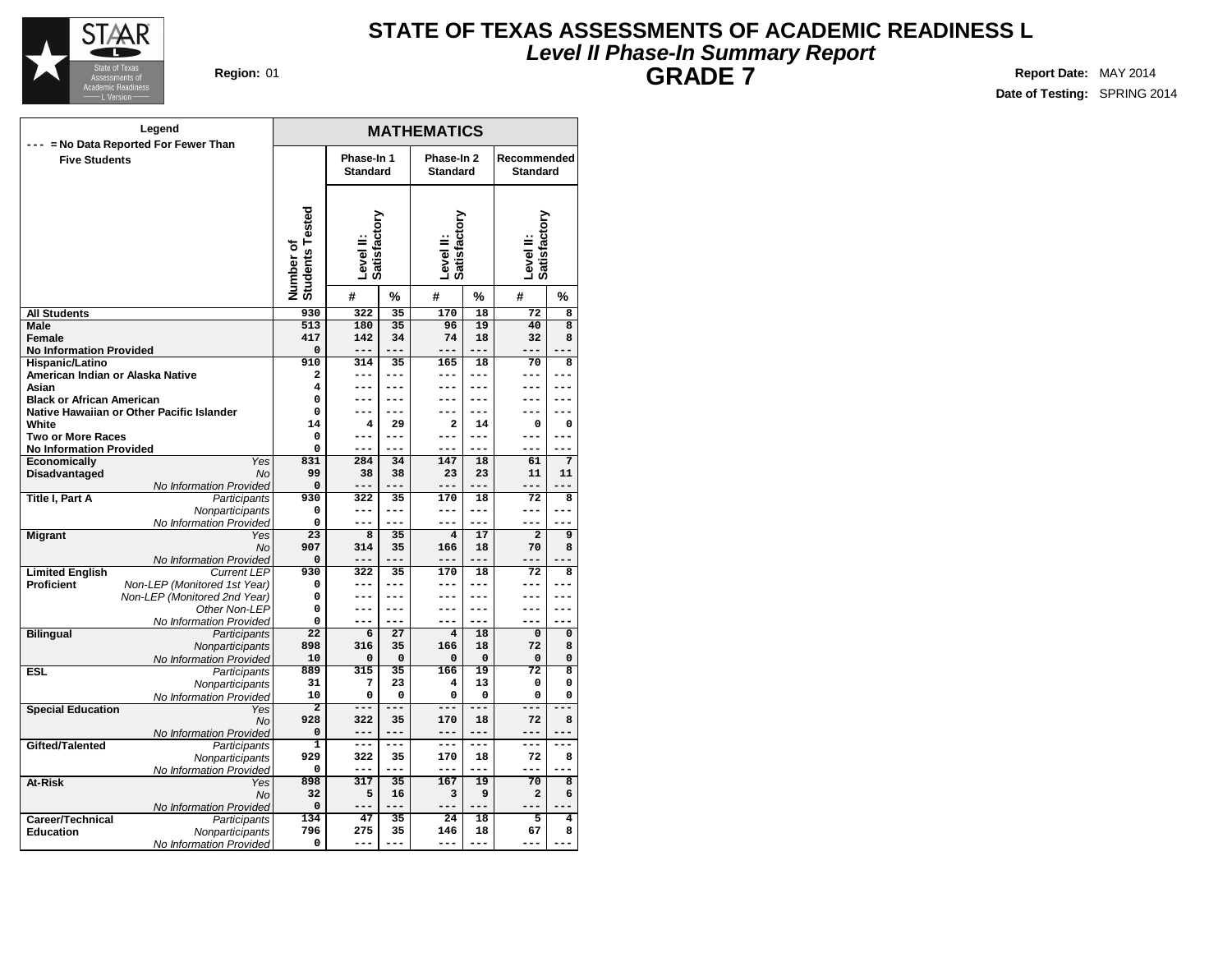

No Information Provided

No Information Provided

No Information Provided

**Nonparticipants** No Information Provided

**Education** Nonparticipants No Information Provided

No

 **--- --- --- --- --- --- 506 53 368 39 225 24 --- --- --- --- --- --- --- --- --- --- --- --- --- --- --- --- --- --- 506 53 368 39 225 24 --- --- --- --- --- --- 438 52 312 37 187 22 68 62 56 51 38 35 --- --- --- --- --- --- 71 47 47 31 27 18 435 55 321 40 198 25 --- --- --- --- --- ---**

No

**Special Education** Yes

**Gifted/Talented** Participants

**At-Risk** Yes

**Career/Technical** Participants<br> **Education** Monparticipants

## **Level II Phase-In Summary Report STATE OF TEXAS ASSESSMENTS OF ACADEMIC READINESS MODIFIED GRADE 7 Region:** 01 **Report Date:** MAY 2014

 **--- --- --- --- --- --- 503 55 375 41 279 30 --- --- --- --- --- --- --- --- --- --- --- --- --- --- --- --- --- --- 503 55 375 41 279 30 --- --- --- --- --- --- 432 54 320 40 236 29 71 63 55 49 43 38 --- --- --- --- --- --- 87 59 57 39 39 26 416 54 318 41 240 31 --- --- --- --- --- ---** **Date of Testing:** SPRING 2014

 **--- --- --- --- --- --- 513 53 402 42 290 30 --- --- --- --- --- --- --- --- --- --- --- --- --- --- --- --- --- --- 513 53 402 42 290 30 --- --- --- --- --- --- 443 52 342 40 248 29 70 62 60 53 42 37 --- --- --- --- --- --- 71 46 59 39 37 24 442 55 343 43 253 31 --- --- --- --- --- ---**

## **READING MATHEMATICS WRITING Phase-In 1 Standard Phase-In 2 Standard Recommended Standard Phase-In 1 Standard Phase-In 2 Standard Recommended Standard Phase-In 1 Standard Phase-In 2 Standard Recommended Standard Level II: Satisfactory Level II: Satisfactory Level II: Satisfactory Number of Students Tested Level II: Satisfactory Level II: Satisfactory Level II: Satisfactory Number of Students Tested Level II: Satisfactory Level II: Satisfactory Level II: Satisfactory Number of Students Tested # % # % # % # % # % # % # % # % # % All Students Male Female No Information Provided Hispanic/Latino American Indian or Alaska Native Asian Black or African American Native Hawaiian or Other Pacific Islander White Two or More Races No Information Provided Economically** Yes **Disadvantaged** No No Information Provided **Title I, Part A** Participants **Nonparticipants** No Information Provided **Migrant** Yes No No Information Provided **Limited English Proficient** Non-LEP (Monitored 1st Year) Non-LEP (Monitored 2nd Year) Other Non-LEP No Information Provided **Bilingual** Participants **Nonparticipants** No Information Provided **ESL** Participants **Nonparticipants Legend --- = No Data Reported For Fewer Than Five Students 506 53 368 39 225 24 332 50 236 36 145 22 174 61 132 46 80 28 --- --- --- --- --- --- 500 54 363 39 221 24 --- --- --- --- --- --- --- --- --- --- --- --- --- --- --- --- --- --- --- --- --- --- --- --- 3 27 2 18 1 9 --- --- --- --- --- --- --- --- --- --- --- --- 477 53 347 39 209 23 29 60 21 44 16 33 --- --- --- --- --- --- 504 53 367 39 225 24 --- --- --- --- --- --- --- --- --- --- --- --- 35 43 21 26 12 15 471 54 347 40 213 25 --- --- --- --- --- --- 208 48 151 35 88 20 42 64 31 47 23 35 23 59 20 51 9 23 233 57 166 40 105 26 --- --- --- --- --- --- 4 33 3 25 3 25 502 54 365 39 222 24 --- --- --- --- --- --- 199 49 144 35 83 20 307 57 224 42 142 26 503 55 375 41 279 30 339 55 250 41 185 30 164 54 125 41 94 31 --- --- --- --- --- --- 492 54 368 41 272 30 --- --- --- --- --- --- --- --- --- --- --- --- --- --- --- --- --- --- --- --- --- --- --- --- 8 67 5 42 5 42 --- --- --- --- --- --- --- --- --- --- --- --- 474 55 351 41 259 30 29 53 24 44 20 36 --- --- --- --- --- --- 502 55 375 41 279 30 --- --- --- --- --- --- --- --- --- --- --- --- 39 49 30 38 21 26 464 55 345 41 258 31 --- --- --- --- --- --- 213 55 153 39 112 29 40 63 33 52 24 38 24 62 22 56 19 49 226 53 167 39 124 29 --- --- --- --- --- --- 7 64 4 36 3 27 496 55 371 41 276 30 --- --- --- --- --- --- 205 55 148 40 108 29 298 55 227 42 171 31 513 53 402 42 290 30 337 50 256 38 183 27 176 61 146 51 107 37 --- --- --- --- --- --- 505 53 396 42 286 30 --- --- --- --- --- --- --- --- --- --- --- --- --- --- --- --- --- --- --- --- --- --- --- --- 6 55 4 36 2 18 --- --- --- --- --- --- --- --- --- --- --- --- 485 53 379 42 274 30 28 56 23 46 16 32 --- --- --- --- --- --- 511 53 402 42 290 30 --- --- --- --- --- --- --- --- --- --- --- --- 34 41 30 37 16 20 479 55 372 42 274 31 --- --- --- --- --- --- 217 49 165 37 110 25 41 60 36 53 29 43 24 63 20 53 18 47 231 56 181 44 133 32 --- --- --- --- --- --- 6 50 4 33 2 17 507 54 398 42 288 30 --- --- --- --- --- --- 206 49 154 37 104 25 307 57 248 46 186 34**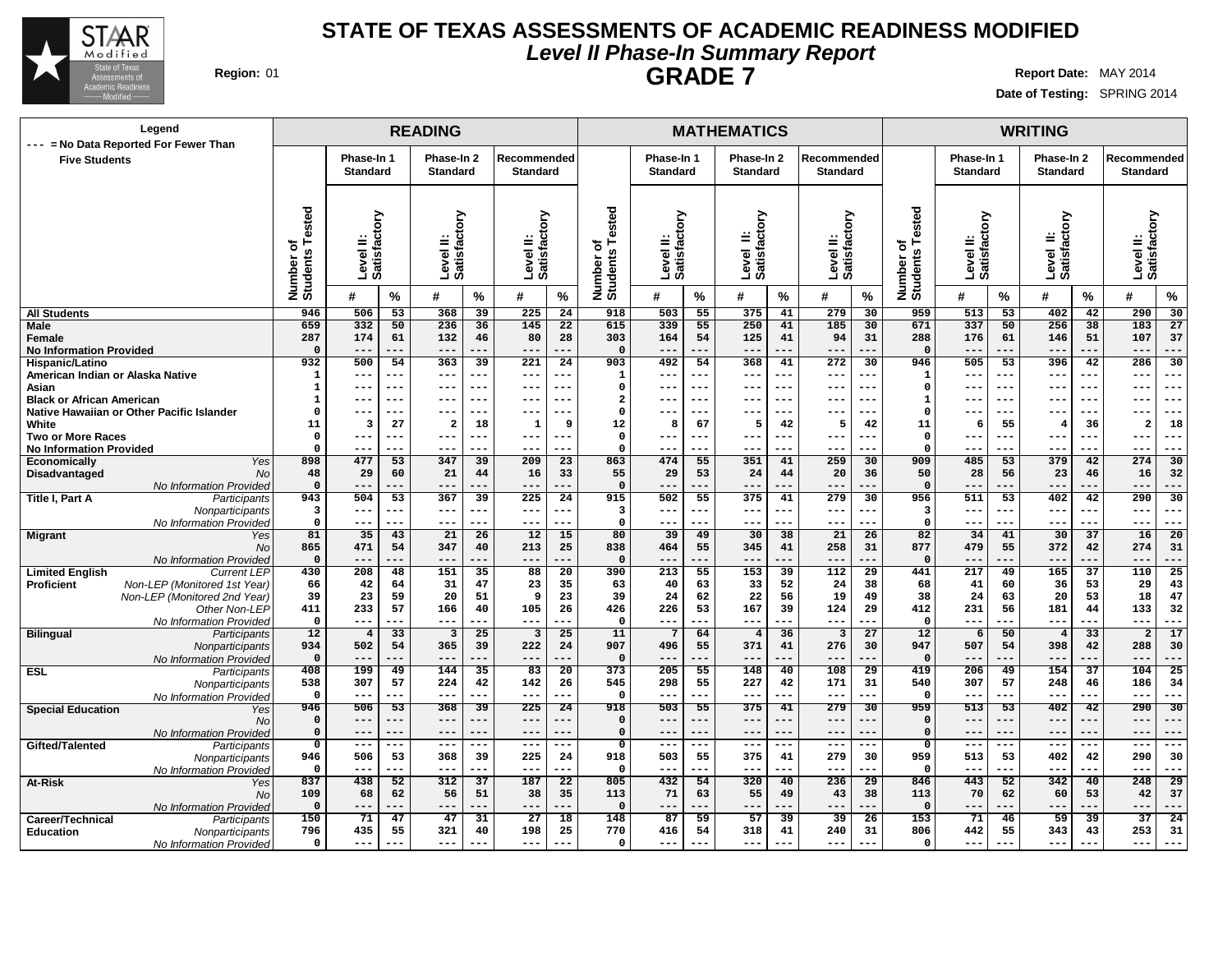

## **Level II Phase-In Summary Report STATE OF TEXAS ASSESSMENTS OF ACADEMIC READINESS GRADE 8 Region:** 01 **Report** Date: MAY 2014

| Legend<br>--- = No Data Reported For Fewer Than |                                           |                                               |                           |                               | <b>SOCIAL STUDIES</b>     |                                |                           | <b>SCIENCE</b>  |                                |                           |                               |                           |                                |                           |                         |
|-------------------------------------------------|-------------------------------------------|-----------------------------------------------|---------------------------|-------------------------------|---------------------------|--------------------------------|---------------------------|-----------------|--------------------------------|---------------------------|-------------------------------|---------------------------|--------------------------------|---------------------------|-------------------------|
| <b>Five Students</b>                            |                                           | Phase-In 1<br><b>Standard</b>                 |                           | Phase-In 2<br><b>Standard</b> |                           | Recommended<br><b>Standard</b> |                           |                 | Phase-In 1<br><b>Standard</b>  |                           | Phase-In 2<br><b>Standard</b> |                           | Recommended<br><b>Standard</b> |                           |                         |
|                                                 |                                           | ested<br>Students <sub>T</sub><br>ō<br>Number | Level II:<br>Satisfactory |                               | Level II:<br>Satisfactory |                                | Level II:<br>Satisfactory |                 | Number of<br>Students Tested   | Level II:<br>Satisfactory |                               | Level II:<br>Satisfactory |                                | Level II:<br>Satisfactory |                         |
|                                                 |                                           |                                               | #                         | %                             | #                         | %                              | #                         | %               |                                | #                         | %                             | #                         | %                              | #                         | %                       |
| <b>All Students</b>                             |                                           | 28800                                         | 14664                     | 51                            | 9604                      | $\overline{33}$                | 5146                      | $\overline{18}$ | 28690                          | 18153                     | 63                            | 13674                     | $\overline{48}$                | 8955                      | $\overline{31}$         |
| <b>Male</b>                                     |                                           | 14453                                         | 7899                      | 55                            | 5383                      | 37                             | 3029                      | 21              | 14390                          | 9419                      | 65                            | 7240                      | 50                             | 4881                      | 34                      |
| <b>Female</b>                                   |                                           | 14344                                         | 6765                      | 47                            | 4221                      | 29                             | 2117                      | 15              | 14297                          | 8733                      | 61                            | 6434                      | 45                             | 4074                      | 28                      |
| <b>No Information Provided</b>                  |                                           | 3                                             |                           |                               |                           | ---                            |                           |                 | 3                              |                           |                               |                           | $- -$                          |                           |                         |
| Hispanic/Latino                                 |                                           | 28030                                         | 14048<br>9                | 50                            | 9094                      | 32<br>54                       | $\frac{4772}{5}$          | 17<br>31        | 27922                          | 17487                     | 63<br>77                      | 13092                     | 47                             | 8476                      | 30<br>46                |
| American Indian or Alaska Native                |                                           | 13<br>181                                     | 170                       | 69<br>94                      | 7<br>153                  | 85                             | 4<br>125                  | 69              | 13<br>181                      | 10<br>175                 | 97                            | 9<br>171                  | 69<br>94                       | 6<br>154                  | 85                      |
| Asian<br><b>Black or African American</b>       |                                           | 52                                            | 40                        | 77                            | 28                        | 54                             | 18                        | 35              | 52                             | 40                        | 77                            | 33                        | 63                             | 23                        | 44                      |
|                                                 | Native Hawaiian or Other Pacific Islander | $\mathbf 1$                                   | $---$                     | ---                           | ---                       | ---                            | ---                       |                 | $\mathbf 1$                    | ---                       | ---                           | $---$                     | ---                            | ---                       |                         |
| White                                           |                                           | 495                                           | 373                       | 75                            | 301                       | 61                             | 210                       | 42              | 494                            | 418                       | 85                            | 347                       | 70                             | 277                       | 56                      |
| <b>Two or More Races</b>                        |                                           | 25                                            | 22                        | 88                            | 20                        | 80                             | 17                        | 68              | 24                             | 21                        | 88                            | 21                        | 88                             | 19                        | 79                      |
| <b>No Information Provided</b>                  |                                           | 3                                             |                           |                               |                           |                                |                           |                 | 3                              |                           |                               |                           |                                |                           |                         |
| Economically                                    | Yes                                       | 24599                                         | 11617                     | 47                            | 7299                      | 30                             | 3671                      | 15              | 24493                          | 14747                     | 60                            | 10841                     | 44                             | 6797                      | 28                      |
| Disadvantaged                                   | No                                        | 4199                                          | 3046                      | 73                            | 2305                      | 55                             | 1475                      | 35              | 4195                           | 3406                      | 81                            | 2833                      | 68                             | 2158                      | 51                      |
|                                                 | No Information Provided                   | $\overline{\mathbf{c}}$                       |                           | $- -$                         | --                        | ---                            |                           |                 | $\overline{\mathbf{c}}$        |                           | ---                           |                           |                                |                           |                         |
| <b>Title I. Part A</b>                          | Participants                              | 28710                                         | 14634                     | 51                            | 9587                      | 33                             | 5142                      | 18              | 28601                          | 18118                     | 63                            | 13648                     | 48                             | 8940                      | 31                      |
|                                                 | Nonparticipants                           | 88                                            | 29                        | 33                            | 17                        | 19                             | 4                         | 5               | 87                             | 35                        | 40                            | 26                        | 30                             | 15                        | 17                      |
|                                                 | No Information Provided                   | $\overline{\mathbf{2}}$                       | ---                       |                               | $- -$                     |                                |                           |                 | $\overline{a}$                 | ---                       |                               | ---                       |                                | ---                       |                         |
| <b>Migrant</b>                                  | Yes                                       | 1414                                          | 507                       | 36                            | 269                       | 19                             | 121                       | $\overline{9}$  | 1405                           | 679                       | 48                            | 466                       | 33                             | 264                       | 19                      |
|                                                 | No                                        | 27384                                         | 14156                     | 52                            | 9335                      | 34                             | 5025                      | 18              | 27283                          | 17474                     | 64                            | 13208                     | 48                             | 8691                      | 32                      |
|                                                 | No Information Provided                   | $\overline{a}$                                | $- -$                     |                               | $- -$                     | ---                            | $- -$                     |                 | $\overline{a}$                 | $- -$                     |                               |                           |                                | ---                       |                         |
| <b>Limited English</b>                          | <b>Current LEP</b>                        | 5341                                          | 1052                      | 20                            | 456                       | 9                              | 145                       | 3               | 5332                           | 1688                      | 32                            | 930                       | 17                             | 426                       | $\overline{8}$          |
| Proficient                                      | Non-LEP (Monitored 1st Year)              | 519                                           | 285                       | 55                            | 178                       | 34                             | 83                        | 16              | 514                            | 355                       | 69                            | 254                       | 49                             | 155                       | 30                      |
|                                                 | Non-LEP (Monitored 2nd Year)              | 1204                                          | 473                       | 39                            | 260                       | 22                             | 111                       | 9               | 1203                           | 684                       | 57                            | 481                       | 40                             | 265                       | 22                      |
|                                                 | Other Non-LEP                             | 21734                                         | 12853                     | 59                            | 8710                      | 40                             | 4807                      | 22              | 21639                          | 15426                     | 71                            | 12009                     | 55                             | 8109                      | 37                      |
|                                                 | No Information Provided                   | $\overline{\mathbf{2}}$                       | $---$                     | ---                           | $---$<br>108              | ---<br>$\overline{29}$         | $---$<br>52               | ---<br>14       | $\overline{\mathbf{2}}$<br>374 | ---                       | ---                           | $---$                     | ---                            | ---<br>113                | ---<br>30               |
| <b>Bilingual</b>                                | Participants                              | 375<br>28421                                  | 159<br>14504              | 42<br>51                      | 9496                      | 33                             | 5094                      | 18              | 28312                          | 220<br>17933              | 59                            | 164<br>13510              | 44<br>48                       | 8842                      | 31                      |
|                                                 | Nonparticipants                           | $\overline{4}$                                | ---                       | ---                           | $- -$                     | ---                            | ---                       | ---             | $\overline{\mathbf{4}}$        | ---                       | 63<br>---                     |                           | .                              | ---                       |                         |
| <b>ESL</b>                                      | No Information Provided<br>Participants   | 5039                                          | 1005                      | $\overline{20}$               | 444                       | 9                              | 145                       | з               | 5030                           | 1593                      | 32                            | 882                       | 18                             | 405                       | 8                       |
|                                                 | Nonparticipants                           | 23757                                         | 13658                     | 57                            | 9160                      | 39                             | 5001                      | 21              | 23656                          | 16560                     | 70                            | 12792                     | 54                             | 8550                      | 36                      |
|                                                 | No Information Provided                   | $\overline{4}$                                | $---$                     | ---                           | $---$                     | ---                            | $---$                     | ---             | 4                              | $---$                     | ---                           | $---$                     | ---                            | $---$                     |                         |
| <b>Special Education</b>                        | Yes                                       | 1234                                          | 233                       | 19                            | 139                       | 11                             | 65                        | $\overline{5}$  | 1223                           | 312                       | 26                            | 183                       | 15                             | 93                        | $\overline{\mathbf{8}}$ |
|                                                 | No                                        | 27564                                         | 14430                     | 52                            | 9465                      | 34                             | 5081                      | 18              | 27465                          | 17841                     | 65                            | 13491                     | 49                             | 8862                      | 32                      |
|                                                 | No Information Provided                   | $\overline{a}$                                |                           |                               | $- -$                     |                                |                           |                 | $\overline{a}$                 |                           |                               |                           |                                |                           |                         |
| Gifted/Talented                                 | Participants                              | 3465                                          | 3038                      | 88                            | 2532                      | 73                             | 1726                      | 50              | 3440                           | 3276                      | 95                            | 3042                      | 88                             | 2562                      | 74                      |
|                                                 | Nonparticipants                           | 25333                                         | 11625                     | 46                            | 7072                      | 28                             | 3420                      | 14              | 25248                          | 14877                     | 59                            | 10632                     | 42                             | 6393                      | 25                      |
|                                                 | No Information Provided                   | $\overline{a}$                                |                           | $-1$                          | $- -$                     | ---                            | ---                       | $= -$           | 2                              |                           | .                             | $- - -$                   | --                             | ---                       | ---                     |
| At-Risk                                         | Yes                                       | 15870                                         | 4737                      | 30                            | 2271                      | 14                             | 804                       | $\overline{5}$  | 15822                          | 6825                      | 43                            | 4055                      | $\overline{26}$                | 1888                      | 12                      |
|                                                 | <b>No</b>                                 | 12928                                         | 9926                      | 77                            | 7333                      | 57                             | 4342                      | 34              | 12866                          | 11328                     | 88                            | 9619                      | 75                             | 7067                      | 55                      |
|                                                 | No Information Provided                   | $\overline{\mathbf{2}}$                       |                           |                               |                           |                                |                           |                 | $\overline{2}$                 |                           |                               |                           |                                |                           |                         |
| Career/Technical                                | Participants                              | 9013                                          | 4954                      | 55                            | 3321                      | 37                             | 1819                      | $\overline{20}$ | 8989                           | 6105                      | 68                            | 4718                      | 52                             | 3173                      | 35                      |
| <b>Education</b>                                | Nonparticipants                           | 19785                                         | 9709                      | 49                            | 6283                      | 32                             | 3327                      | 17              | 19699                          | 12048                     | 61                            | 8956                      | 45                             | 5782                      | 29                      |
|                                                 | No Information Provided                   | $\overline{\mathbf{2}}$                       | $---$                     | ---                           | ---                       | ---                            | $---$                     | ---             | 2                              | ---                       | ---                           | $- - -$                   | ---                            | ---                       | ---                     |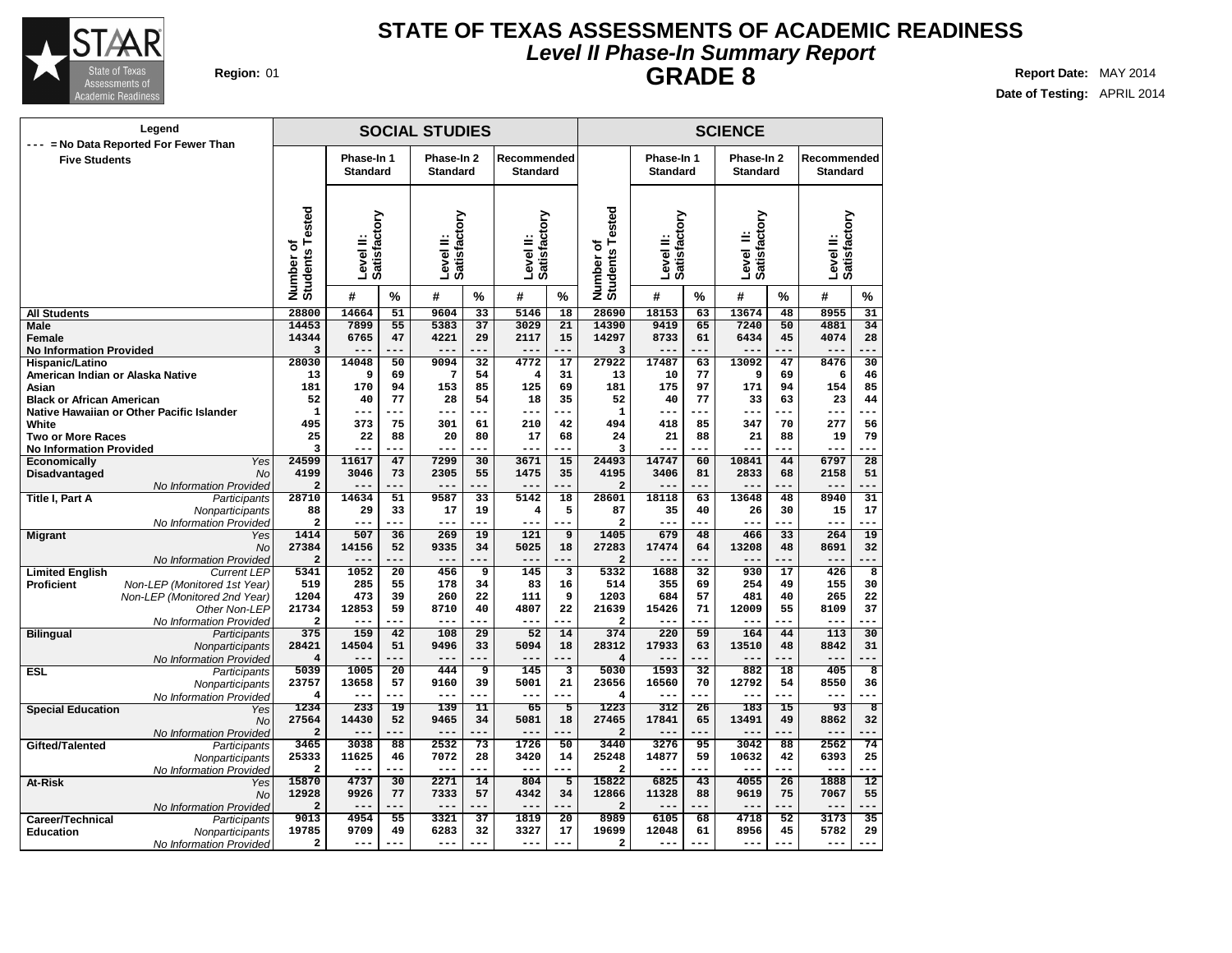

## **Level II Phase-In Summary Report STATE OF TEXAS ASSESSMENTS OF ACADEMIC READINESS L GRADE 8 Region:** 01 **Report** Date: MAY 2014

| Legend<br>--- = No Data Reported For Fewer Than                |                               |                               |                 | <b>SOCIAL STUDIES</b>         |                              |                                  | <b>SCIENCE</b>                              |                                                  |                               |                 |                                |                 |                                   |                                                    |
|----------------------------------------------------------------|-------------------------------|-------------------------------|-----------------|-------------------------------|------------------------------|----------------------------------|---------------------------------------------|--------------------------------------------------|-------------------------------|-----------------|--------------------------------|-----------------|-----------------------------------|----------------------------------------------------|
| <b>Five Students</b>                                           |                               | Phase-In 1<br><b>Standard</b> |                 | Phase-In 2<br><b>Standard</b> |                              | Recommended<br><b>Standard</b>   |                                             |                                                  | Phase-In 1<br><b>Standard</b> |                 | Phase-In 2<br><b>Standard</b>  |                 | Recommended<br><b>Standard</b>    |                                                    |
|                                                                | Number of<br>Students Tested  | Level II:<br>Satisfactory     |                 | Level II:<br>Satisfactory     |                              | <b>Satisfactory</b><br>Level II: |                                             | sted<br>قة<br>Students <sub>T</sub><br>Number of | Level II:<br>Satisfactory     |                 | Level II:<br>Satisfactory<br>≝ |                 | Level II:<br>Satisfactory         |                                                    |
|                                                                |                               | #                             | %               | #                             | %                            | #                                | $\%$                                        |                                                  | #                             | ℅               | #                              | %               | #                                 | %                                                  |
| <b>All Students</b>                                            | 794                           | 112                           | 14              | 37                            | 5                            | 11                               | $\overline{\mathbf{1}}$                     | 788                                              | 152                           | 19              | 82                             | 10              | $\overline{27}$                   | 3                                                  |
| Male                                                           | 415                           | 70                            | 17              | 26                            | $\overline{\mathbf{6}}$      | 9                                | $\overline{2}$                              | 412                                              | 82                            | 20              | 47                             | 11              | 16                                | $\overline{4}$                                     |
| Female                                                         | 379                           | 42<br>$- - -$                 | 11<br>$ -$      | 11<br>$- - -$                 | 3                            | $\mathbf 2$<br>---               | $\mathbf 1$<br>۵.                           | 376                                              | 70<br>---                     | 19<br>---       | 35                             | 9               | 11<br>---                         | 3                                                  |
| <b>No Information Provided</b><br>Hispanic/Latino              | $\pmb{0}$<br>773              | 109                           | 14              | 35                            | 5                            | 11                               | $\mathbf 1$                                 | $\mathbf 0$<br>767                               | 147                           | 19              | 80                             | 10              | 26                                | з                                                  |
| American Indian or Alaska Native                               | 1                             | $---$                         | $---$           | ---                           | $- - -$                      | ---                              | $- - -$                                     | 1                                                | ---                           | ---             | $- - -$                        | ---             | ---                               | $---$                                              |
| Asian                                                          | 2                             | $---$                         | ---             | ---                           | ---                          | ---                              | $- - -$                                     | $\overline{\mathbf{2}}$                          | ---                           | $- - -$         | $- - -$                        | $- - -$         | ---                               | $-$                                                |
| <b>Black or African American</b>                               | $\mathbf 0$                   | $---$                         | $---$           | ---                           | $- - -$                      | ---                              | $- - -$                                     | $\mathbf 0$                                      | $---$                         | ---             | $- - -$                        | ---             | ---                               | $-- -$                                             |
| Native Hawaiian or Other Pacific Islander                      | $\mathbf 0$                   | $- - -$                       | ---             | ---                           | ---                          | ---                              | $---$                                       | $\mathbf 0$                                      | ---                           | ---             | $- -$                          | $- - -$         | ---                               | $- - -$                                            |
| White                                                          | 15                            | $\mathbf{2}$                  | 13              | 1                             | 7                            | $\mathbf 0$                      | $\mathbf 0$                                 | 15                                               | 4                             | 27              | 1                              | 7               | $\mathbf 0$                       | $\mathbf 0$                                        |
| <b>Two or More Races</b>                                       | $\mathbf 0$                   | $-$                           | $---$           | $---$                         | ---                          | $--$                             | $- - -$                                     | $\mathbf 0$                                      | ---                           | $---$           | $--$                           | ---             | $- -$                             | $-$                                                |
| <b>No Information Provided</b>                                 | 3                             |                               | $---$           | ---                           |                              |                                  | $---$                                       | 3                                                | ---                           |                 |                                |                 |                                   |                                                    |
| Yes<br><b>Economically</b>                                     | 737                           | 102<br>10                     | 14<br>19        | $\overline{35}$               | 5<br>$\overline{\mathbf{4}}$ | 10                               | $\overline{1}$<br>$\overline{a}$            | 730                                              | 142                           | 19              | 76                             | 10              | $\overline{25}$<br>$\overline{a}$ | $\overline{\mathbf{3}}$<br>$\overline{\mathbf{4}}$ |
| Disadvantaged<br>No<br>No Information Provided                 | 53<br>$\overline{\mathbf{4}}$ | $- -$                         | ---             | $\mathbf{2}$<br>$-$           |                              | $\mathbf 1$<br>---               |                                             | 54<br>$\overline{4}$                             | 10<br>$---$                   | 19<br>---       | 6                              | 11              |                                   |                                                    |
| <b>Title I, Part A</b><br>Participants                         | 787                           | 111                           | 14              | 36                            | $\overline{5}$               | 11                               | $\overline{1}$                              | 781                                              | 151                           | 19              | 81                             | 10              | $\overline{26}$                   | $\overline{\mathbf{3}}$                            |
| Nonparticipants                                                | 4                             | $---$                         | $---$           | ---                           | ---                          | ---                              | $---$                                       | $\overline{4}$                                   | $---$                         | ---             | $--$                           | ---             | ---                               | $-$                                                |
| No Information Provided                                        | 3                             | $---$                         | $---$           | ---                           |                              | ---                              | ---                                         | 3                                                | $---$                         | ---             | $---$                          | ---             | ---                               |                                                    |
| <b>Migrant</b><br>Yes                                          | $\overline{24}$               | $\overline{\mathbf{2}}$       | $\overline{8}$  | $\mathbf 1$                   | $\bf{4}$                     | $\mathbf{1}$                     | $\overline{4}$                              | 23                                               | $\overline{4}$                | 17              | $\mathbf 2$                    | 9               | $\mathbf 0$                       | $\overline{\mathbf{0}}$                            |
| No                                                             | 766                           | 110                           | 14              | 36                            | 5                            | 10                               | $\mathbf 1$                                 | 761                                              | 148                           | 19              | 80                             | 11              | 27                                | $\overline{\bf 4}$                                 |
| No Information Provideo                                        | 4                             |                               |                 | ---                           |                              |                                  | --                                          | $\overline{4}$                                   | --                            |                 |                                |                 | $- -$                             |                                                    |
| <b>Limited English</b><br><b>Current LEP</b>                   | 794                           | 112                           | 14              | 37                            | 5                            | 11                               | $\overline{1}$                              | 788                                              | 152                           | 19              | 82                             | 10              | 27                                | з                                                  |
| Proficient<br>Non-LEP (Monitored 1st Year)                     | $\mathbf 0$                   | $---$                         | $---$<br>$---$  | ---                           | ---                          | ---                              | $- - -$<br>$- - -$                          | 0                                                | $---$                         | $---$           | $---$                          | $---$           | ---                               | $-$                                                |
| Non-LEP (Monitored 2nd Year)<br>Other Non-LEP                  | $\mathbf 0$<br>$\mathbf 0$    | $- - -$<br>$---$              | $---$           | ---<br>$---$                  | ---<br>---                   | ---<br>$---$                     | $- - -$                                     | $\Omega$<br>$\mathbf 0$                          | ---<br>---                    | ---<br>$---$    | $--$<br>$- - -$                | $---$<br>$---$  | ---<br>---                        | $-- -$<br>$---$                                    |
| No Information Provided                                        | $\mathbf 0$                   | $---$                         | ---             | $- - -$                       |                              | $---$                            | ---                                         | $\mathbf 0$                                      | $---$                         | ---             | $- - -$                        | ---             | ---                               | ---                                                |
| <b>Bilingual</b><br>Participants                               | $\overline{7}$                | $\overline{3}$                | 43              | $\mathbf 0$                   | $\overline{0}$               | 0                                | $\overline{0}$                              | $\overline{7}$                                   | $\overline{2}$                | 29              | $\mathbf{1}$                   | 14              | $\mathbf{1}$                      | 14                                                 |
| Nonparticipants                                                | 727                           | 100                           | 14              | 34                            | 5                            | 9                                | $\mathbf 1$                                 | 721                                              | 137                           | 19              | 75                             | 10              | 24                                | 3                                                  |
| No Information Provideo                                        | 60                            | 9                             | 15              | 3                             | 5                            | 2                                | 3                                           | 60                                               | 13                            | 22              | 6                              | 10              | $\overline{\mathbf{2}}$           | 3                                                  |
| <b>ESL</b><br>Participants                                     | 721                           | 100                           | $\overline{14}$ | $\overline{34}$               | $\overline{5}$               | ब्र                              | $\overline{1}$                              | 715                                              | 137                           | $\overline{19}$ | $\overline{75}$                | $\overline{10}$ | $\overline{24}$                   | $\overline{\mathbf{3}}$                            |
| Nonparticipants                                                | 14                            | 3                             | 21              | $\mathbf 0$                   | 0                            | 0                                | $\mathbf 0$                                 | 14                                               | $\overline{\mathbf{2}}$       | 14              | $\mathbf{1}$                   | $\overline{7}$  | $\mathbf{1}$                      | 7                                                  |
| No Information Provided                                        | 59                            | 9<br>$---$                    | 15<br>---       | 3                             | 5<br>$--$                    | $\overline{a}$                   | $\overline{\mathbf{3}}$<br>$\overline{---}$ | 59                                               | 13<br>$---$                   | 22<br>---       | 6<br>$---$                     | 10<br>---       | $\overline{a}$<br>---             | 3                                                  |
| <b>Special Education</b><br>Yes<br><b>No</b>                   | ī<br>790                      | 112                           | 14              | ---<br>37                     | 5                            | ---<br>11                        | $\mathbf 1$                                 | ı<br>784                                         | 152                           | 19              | 82                             | 10              | 27                                | $\overline{\mathbf{3}}$                            |
| No Information Provided                                        | 3                             |                               | ---             |                               |                              | ---                              |                                             | 3                                                | $---$                         | ---             | $- -$                          | $- -$           | $- -$                             |                                                    |
| Gifted/Talented<br>Participants                                | $\overline{\mathbf{0}}$       | $---$                         | ---             | $---$                         | ---                          | ---                              | $---$                                       | $\overline{0}$                                   | $--$                          | ---             | $--$                           | ---             | ---                               | ---                                                |
| Nonparticipants                                                | 791                           | 112                           | 14              | 37                            | 5                            | 11                               | $\mathbf 1$                                 | 785                                              | 152                           | 19              | 82                             | 10              | 27                                | 3                                                  |
| No Information Provideo                                        | 3                             | $---$                         | ---             | ---                           |                              | ---                              | --                                          | 3                                                | $---$                         | ---             | $--$                           | ---             | ---                               |                                                    |
| At-Risk<br>Yes                                                 | 761                           | 109                           | 14              | 37                            | $\overline{5}$               | 11                               | $\overline{1}$                              | 755                                              | 151                           | 20              | 82                             | 11              | $\overline{27}$                   | $\overline{4}$                                     |
| <b>No</b>                                                      | 30                            | 3                             | 10              | $\mathbf 0$                   | $\mathbf 0$                  | $\mathbf 0$                      | 0                                           | 30                                               | 1                             | 3               | $\Omega$                       | $\mathbf 0$     | 0                                 | 0                                                  |
| No Information Provideo                                        | 3                             |                               | ---             | ---                           |                              | ---                              | --                                          | 3                                                | ---                           | ---             | ---                            | ---             |                                   |                                                    |
| Career/Technical<br>Participants                               | $\overline{132}$<br>659       | $\overline{22}$<br>90         | 17<br>14        | 6<br>31                       | $\overline{5}$<br>5          | 0<br>11                          | $\overline{0}$<br>2                         | 131<br>654                                       | 24<br>128                     | 18<br>20        | 12<br>70                       | 9<br>11         | 5<br>22                           | 4<br>3                                             |
| <b>Education</b><br>Nonparticipants<br>No Information Provided | 3                             | $- - -$                       | $- - -$         | $- - -$                       | - -<br>٠.                    | $- - -$                          | --                                          | 3                                                | $- - -$                       | ---             | $- - -$                        | $- - -$         | $- - -$                           | $\sim$                                             |
|                                                                |                               |                               |                 |                               |                              |                                  |                                             |                                                  |                               |                 |                                |                 |                                   |                                                    |